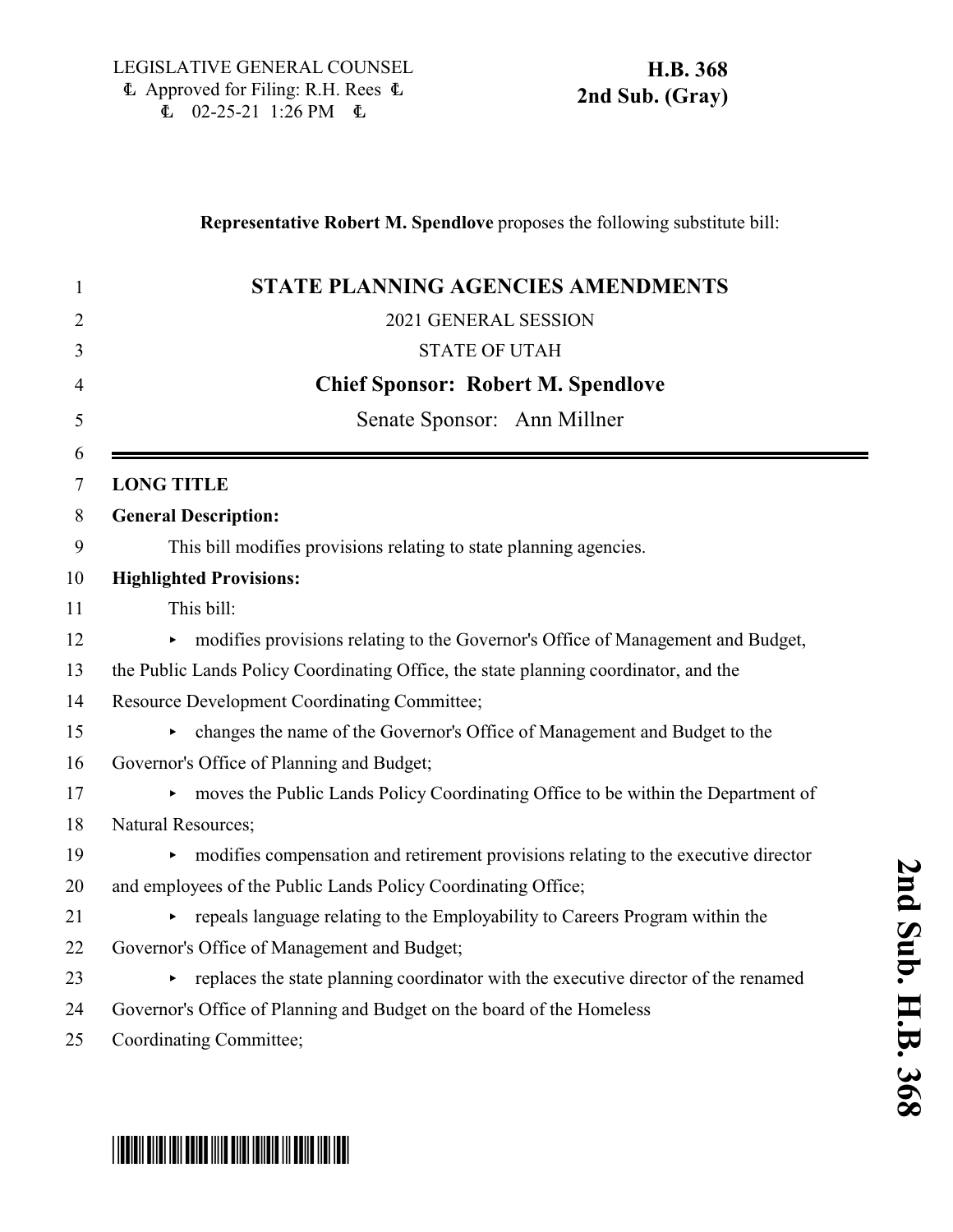| 26 | modifies the date for the submission of an estimate of ongoing General Fund                               |
|----|-----------------------------------------------------------------------------------------------------------|
| 27 | revenue that involves the renamed Governor's Office of Planning and Budget;                               |
| 28 | provides for the state planning coordinator to be appointed by the executive director                     |
| 29 | of the Governor's Office of Planning and Budget rather than by the governor;                              |
| 30 | eliminates the responsibility of the state planning coordinator to oversee and                            |
| 31 | supervise the activities and duties of the public lands policy coordinator;                               |
| 32 | modifies the roles of the state planning coordinator and the Public Lands Policy<br>$\blacktriangleright$ |
| 33 | Coordinating Office; and                                                                                  |
| 34 | makes technical changes.<br>▶                                                                             |
| 35 | Money Appropriated in this Bill:                                                                          |
| 36 | This bill appropriates in fiscal year 2022:                                                               |
| 37 | to the Public Lands Policy Coordinating Office:<br>▶                                                      |
| 38 | from General Fund, $(\$2,685,100)$<br>$\bullet$                                                           |
| 39 | from General Fund, One-Time (\$5,100)<br>$\bullet$                                                        |
| 40 | from General Fund Restricted - Constitutional Defense, (\$1,227,300)<br>$\bullet$                         |
| 41 | from General Fund Restricted - Constitutional Defense, One-Time, (\$2,300)<br>$\bullet$                   |
| 42 | from Beginning Nonlapsing Balances, (\$2,559,900)<br>$\bullet$                                            |
| 43 | from Closing Nonlapsing Balances, \$2,189,900                                                             |
| 44 | to the Department of Natural Resources - Public Lands Policy Coordinating Office<br>٠                     |
| 45 | from General Fund, \$2,685,100<br>$\bullet$                                                               |
| 46 | from General Fund, One-Time, \$5,100<br>$\bullet$                                                         |
| 47 | from General Fund Restricted - Constitutional Defense, \$1,227,300<br>$\bullet$                           |
| 48 | from General Fund Restricted - Constitutional Defense, One-Time, \$2,300<br>$\bullet$                     |
| 49 | from Beginning Nonlapsing Balances, \$2,559,900                                                           |
| 50 | from Closing Nonlapsing Balances, (\$2,189,900)                                                           |
| 51 | <b>Other Special Clauses:</b>                                                                             |
| 52 | This bill provides a special effective date.                                                              |
| 53 | This bill provides revisor instructions.                                                                  |
| 54 | This bill provides coordination clauses.                                                                  |
| 55 | <b>Utah Code Sections Affected:</b>                                                                       |
| 56 | <b>AMENDS:</b>                                                                                            |
|    |                                                                                                           |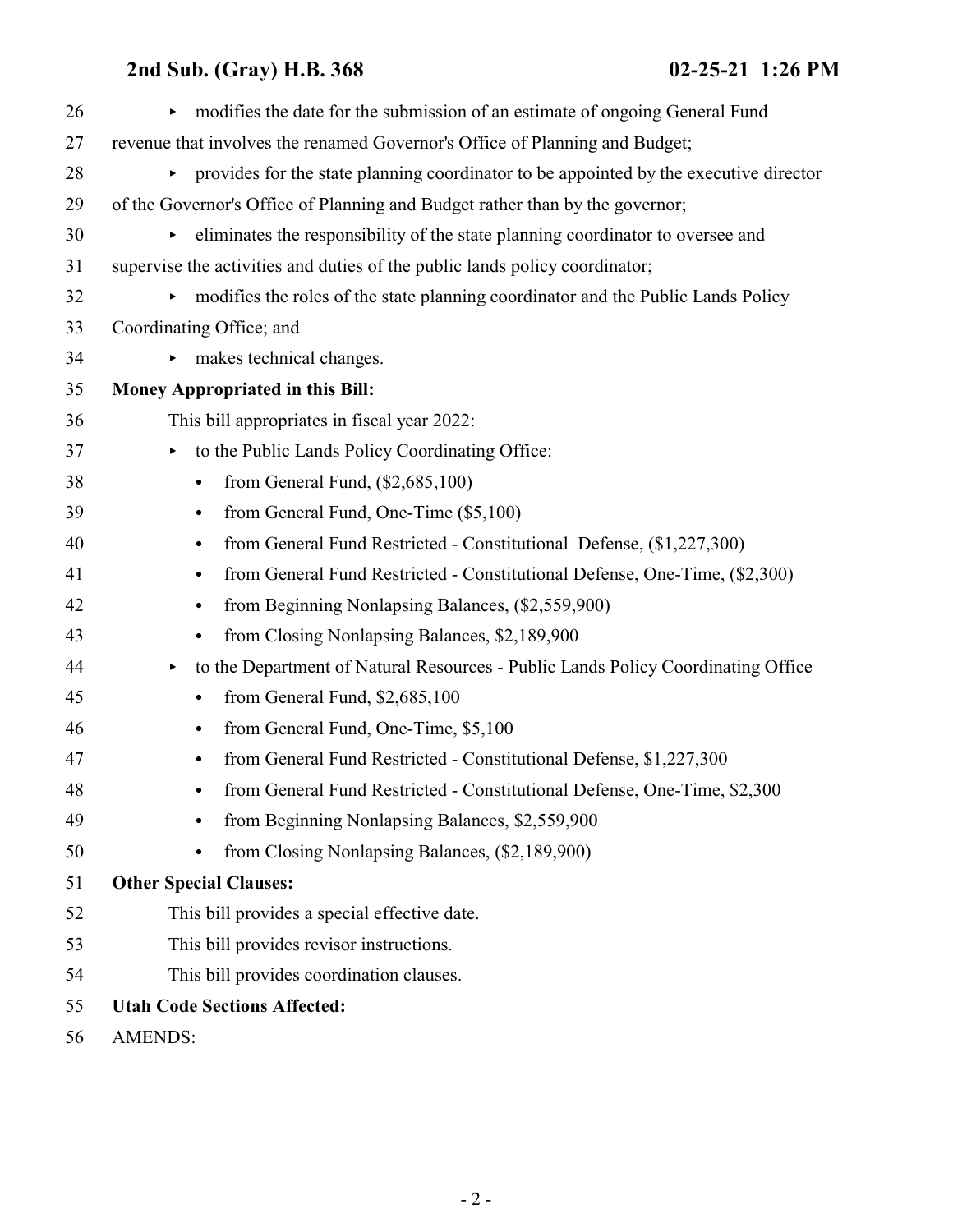| 57 | 4-20-103, as renumbered and amended by Laws of Utah 2017, Chapter 345              |
|----|------------------------------------------------------------------------------------|
| 58 | 11-38-201, as last amended by Laws of Utah 2020, Chapter 352                       |
| 59 | 11-38-203, as last amended by Laws of Utah 2013, Chapter 310                       |
| 60 | 17B-1-106, as last amended by Laws of Utah 2013, Chapter 445                       |
| 61 | 23-14-21, as last amended by Laws of Utah 2008, Chapter 382                        |
| 62 | 23-21-2.3, as last amended by Laws of Utah 2008, Chapter 382                       |
| 63 | 26-18-405.5, as enacted by Laws of Utah 2015, Chapter 288                          |
| 64 | 32B-2-505, as enacted by Laws of Utah 2018, Chapter 329                            |
| 65 | 35A-1-109, as last amended by Laws of Utah 2018, Chapter 423                       |
| 66 | 35A-1-201, as last amended by Laws of Utah 2020, Chapter 352                       |
| 67 | 35A-8-601, as last amended by Laws of Utah 2018, Chapters 251 and 312              |
| 68 | 36-2-4, as last amended by Laws of Utah 2013, Chapter 310                          |
| 69 | 49-11-406, as last amended by Laws of Utah 2020, Chapter 24                        |
| 70 | 49-12-203, as last amended by Laws of Utah 2020, Chapters 24 and 365               |
| 71 | 49-20-410, as last amended by Laws of Utah 2018, Chapter 155                       |
| 72 | 49-22-205, as last amended by Laws of Utah 2020, Chapter 24                        |
| 73 | 51-10-202, as enacted by Laws of Utah 2015, Chapter 319                            |
| 74 | 53-2c-201, as enacted by Laws of Utah 2020, Third Special Session, Chapter 1       |
| 75 | 53-17-402, as enacted by Laws of Utah 2015, Chapter 166                            |
| 76 | 53B-2a-110, as last amended by Laws of Utah 2020, Chapter 365                      |
| 77 | 53F-2-205, as last amended by Laws of Utah 2020, Chapter 330                       |
| 78 | 53F-2-208, as last amended by Laws of Utah 2020, Fifth Special Session, Chapter 14 |
| 79 | 53F-2-601, as last amended by Laws of Utah 2020, Fifth Special Session, Chapter 14 |
| 80 | 53F-9-201, as last amended by Laws of Utah 2020, Chapters 207 and 354              |
| 81 | 54-3-28, as last amended by Laws of Utah 2013, Chapter 445                         |
| 82 | 59-1-403, as last amended by Laws of Utah 2020, Chapter 294                        |
| 83 | 59-1-403.1, as enacted by Laws of Utah 2018, Chapter 4                             |
| 84 | 59-15-109, as last amended by Laws of Utah 2019, Chapter 336                       |
| 85 | 62A-15-612, as last amended by Laws of Utah 2013, Chapters 17 and 310              |
| 86 | 63A-1-114, as last amended by Laws of Utah 2018, Chapter 137                       |
| 87 | 63A-1-203, as renumbered and amended by Laws of Utah 2019, Chapter 370             |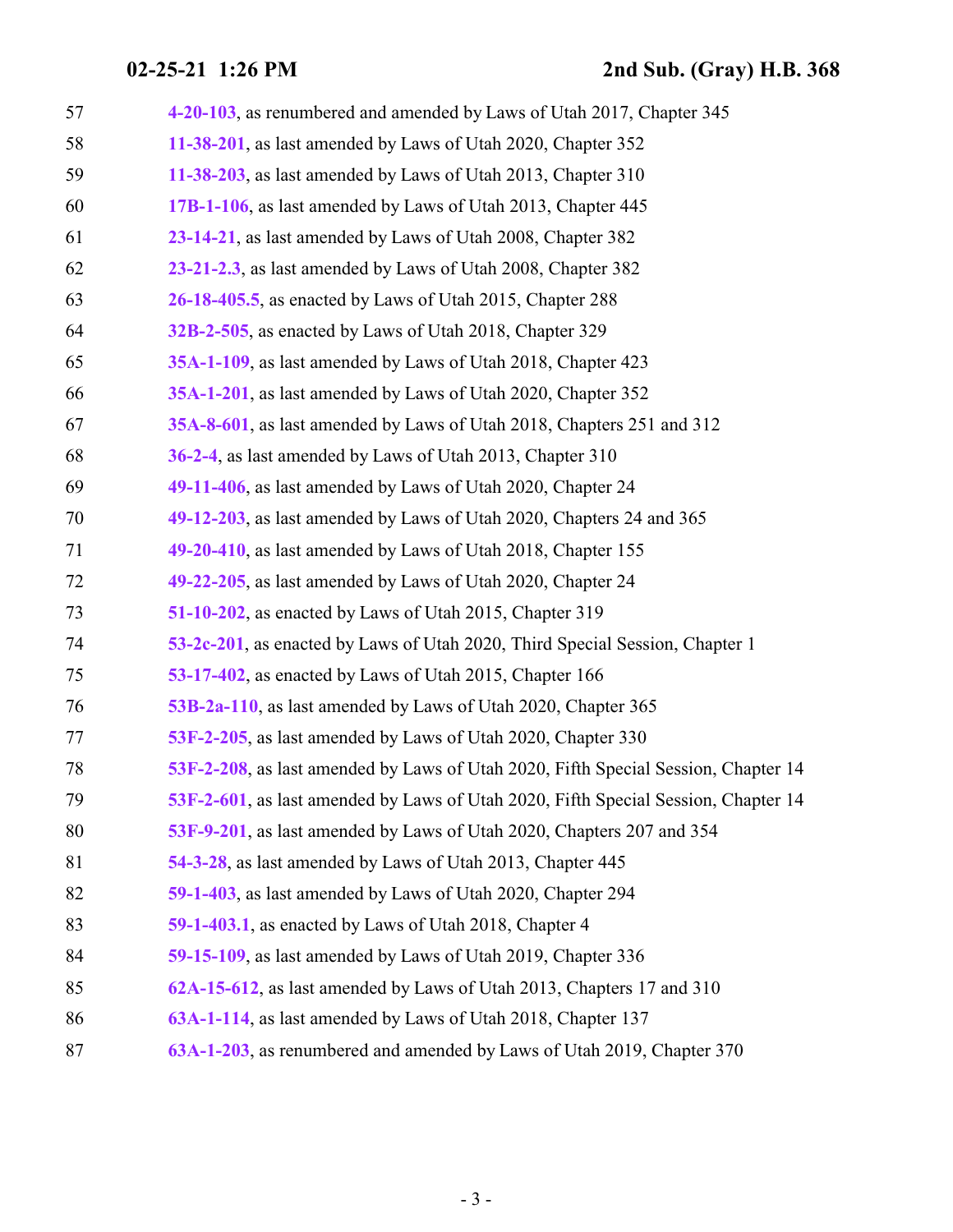| 88  | 63A-5b-201, as enacted by Laws of Utah 2020, Chapter 152                           |
|-----|------------------------------------------------------------------------------------|
| 89  | 63A-5b-702, as enacted by Laws of Utah 2020, Chapter 152                           |
| 90  | 63B-2-301, as last amended by Laws of Utah 2020, Chapter 152                       |
| 91  | 63B-3-301, as last amended by Laws of Utah 2019, Chapter 61                        |
| 92  | 63B-4-201, as last amended by Laws of Utah 2020, Chapter 152                       |
| 93  | 63B-4-301, as last amended by Laws of Utah 2013, Chapter 310                       |
| 94  | 63C-4a-308, as renumbered and amended by Laws of Utah 2019, Chapter 246            |
| 95  | 63C-4a-402, as last amended by Laws of Utah 2016, Chapter 378                      |
| 96  | 63C-9-301, as last amended by Laws of Utah 2016, Chapters 215 and 245              |
| 97  | 63C-20-103, as enacted by Laws of Utah 2018, Chapter 330                           |
| 98  | 63C-20-105, as enacted by Laws of Utah 2018, Chapter 330                           |
| 99  | 63F-1-104, as last amended by Laws of Utah 2020, Chapter 94                        |
| 100 | 63F-1-302, as last amended by Laws of Utah 2016, Chapter 287                       |
| 101 | 63F-1-508, as last amended by Laws of Utah 2013, Chapter 310                       |
| 102 | 63F-3-103, as last amended by Laws of Utah 2020, Chapter 270                       |
| 103 | 63F-4-102, as enacted by Laws of Utah 2018, Chapter 144                            |
| 104 | 63G-2-305, as last amended by Laws of Utah 2020, Chapters 112, 198, 339, 349, 382, |
| 105 | and 393                                                                            |
| 106 | 63G-3-301, as last amended by Laws of Utah 2020, Chapter 408                       |
| 107 | 63G-25-202, as enacted by Laws of Utah 2020, Chapter 319                           |
| 108 | 63I-1-263, as last amended by Laws of Utah 2020, Chapters 82, 152, 154, 199, 230,  |
| 109 | 303, 322, 336, 354, 360, 375, 405 and last amended by Coordination Clause, Laws    |
| 110 | of Utah 2020, Chapter 360                                                          |
| 111 | 63I-2-263, as last amended by Laws of Utah 2020, Fifth Special Session, Chapter 12 |
| 112 | 63J-1-105, as last amended by Laws of Utah 2019, Chapter 182                       |
| 113 | 63J-1-201, as last amended by Laws of Utah 2020, Chapter 152                       |
| 114 | 63J-1-205, as last amended by Laws of Utah 2014, Chapter 430                       |
| 115 | 63J-1-209, as last amended by Laws of Utah 2018, Chapter 469                       |
| 116 | 63J-1-217, as last amended by Laws of Utah 2018, Chapter 469                       |
| 117 | 63J-1-220, as last amended by Laws of Utah 2019, Chapters 136 and 293              |
| 118 | 63J-1-411, as last amended by Laws of Utah 2013, Chapter 310                       |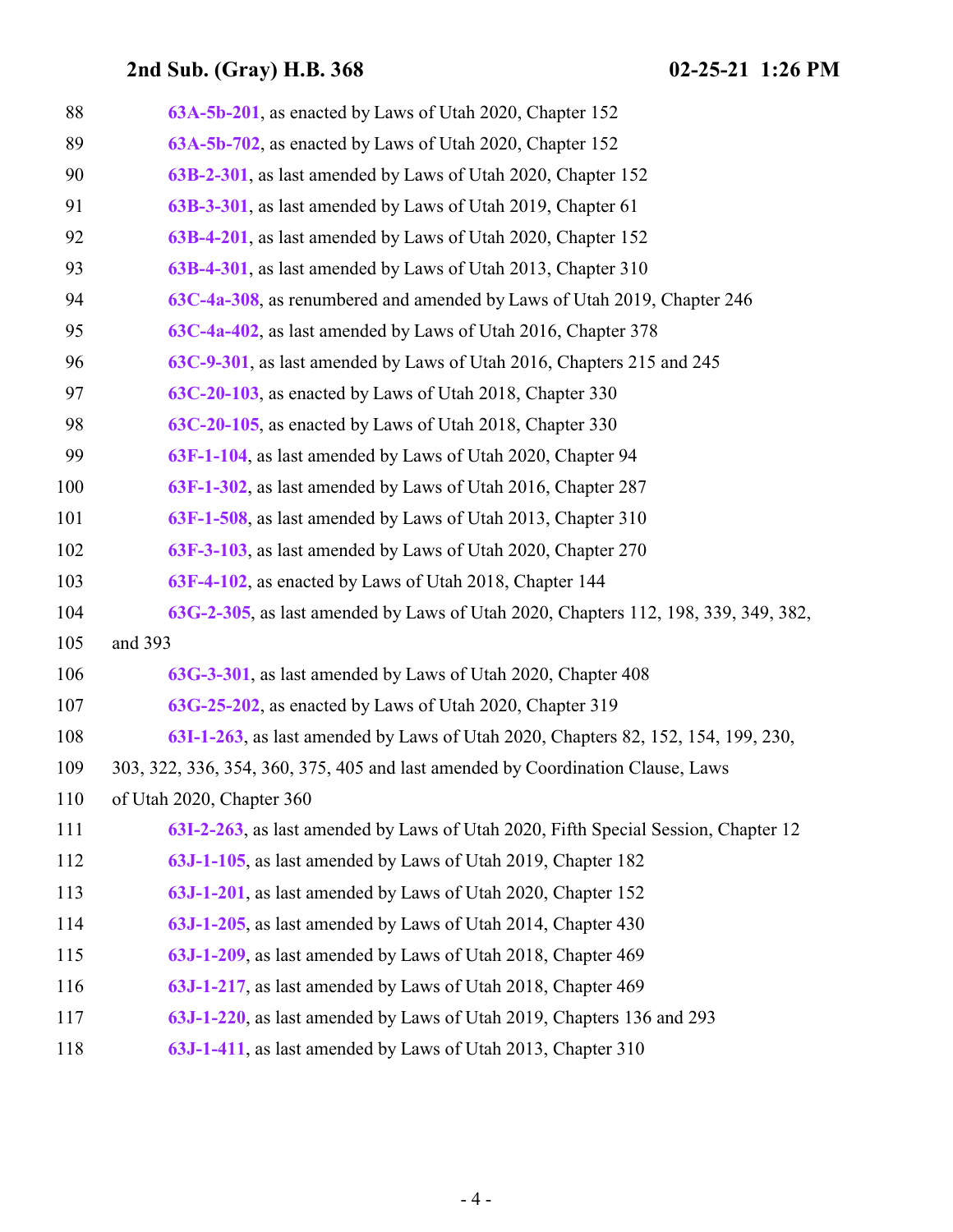| 119 | 63J-1-504, as last amended by Laws of Utah 2018, Chapter 229                        |
|-----|-------------------------------------------------------------------------------------|
| 120 | 63J-1-602.1, as last amended by Laws of Utah 2020, Fifth Special Session, Chapter 4 |
| 121 | 63J-3-102, as last amended by Laws of Utah 2018, Chapter 415                        |
| 122 | 63J-3-103, as last amended by Laws of Utah 2020, Chapters 152 and 365               |
| 123 | 63J-3-202, as last amended by Laws of Utah 2013, Chapter 310                        |
| 124 | 63J-4-101, as last amended by Laws of Utah 2013, Chapter 310                        |
| 125 | 63J-4-102, as last amended by Laws of Utah 2013, Chapter 310                        |
| 126 | 63J-4-201, as last amended by Laws of Utah 2013, Chapter 310                        |
| 127 | 63J-4-202, as last amended by Laws of Utah 2013, Chapters 12 and 310                |
| 128 | 63J-4-301, as last amended by Laws of Utah 2018, Chapters 423 and 469               |
| 129 | 63J-4-401, as last amended by Laws of Utah 2013, Chapter 101                        |
| 130 | 63J-5-201, as last amended by Laws of Utah 2013, Chapter 310                        |
| 131 | 63J-5-202, as last amended by Laws of Utah 2016, Chapter 272                        |
| 132 | 63J-7-201, as last amended by Laws of Utah 2013, Chapter 310                        |
| 133 | 63J-8-102, as last amended by Laws of Utah 2017, Chapter 181                        |
| 134 | 63J-8-104, as last amended by Laws of Utah 2014, Chapter 328                        |
| 135 | 63J-8-105.2, as enacted by Laws of Utah 2015, Chapter 88                            |
| 136 | 63J-8-105.5, as last amended by Laws of Utah 2015, Chapter 88                       |
| 137 | 63J-8-105.7, as last amended by Laws of Utah 2014, Chapter 321                      |
| 138 | 63J-8-105.8, as last amended by Laws of Utah 2018, Chapter 50                       |
| 139 | 63J-8-105.9, as last amended by Laws of Utah 2015, Chapter 87                       |
| 140 | 63J-8-106, as repealed and reenacted by Laws of Utah 2012, Chapter 165              |
| 141 | 63L-2-301, as last amended by Laws of Utah 2020, Chapter 168                        |
| 142 | 63L-10-102, as last amended by Laws of Utah 2019, Chapter 246                       |
| 143 | 63N-1-203, as last amended by Laws of Utah 2018, Chapter 423                        |
| 144 | 63N-1-301, as last amended by Laws of Utah 2020, Chapter 365                        |
| 145 | 63N-2-107, as last amended by Laws of Utah 2016, Chapter 350                        |
| 146 | 63N-2-811, as renumbered and amended by Laws of Utah 2015, Chapter 283              |
| 147 | 63N-3-111, as last amended by Laws of Utah 2018, Chapter 182                        |
| 148 | 63N-9-104, as last amended by Laws of Utah 2016, Chapter 88                         |
| 149 | 64-13e-105, as last amended by Laws of Utah 2020, Chapter 410                       |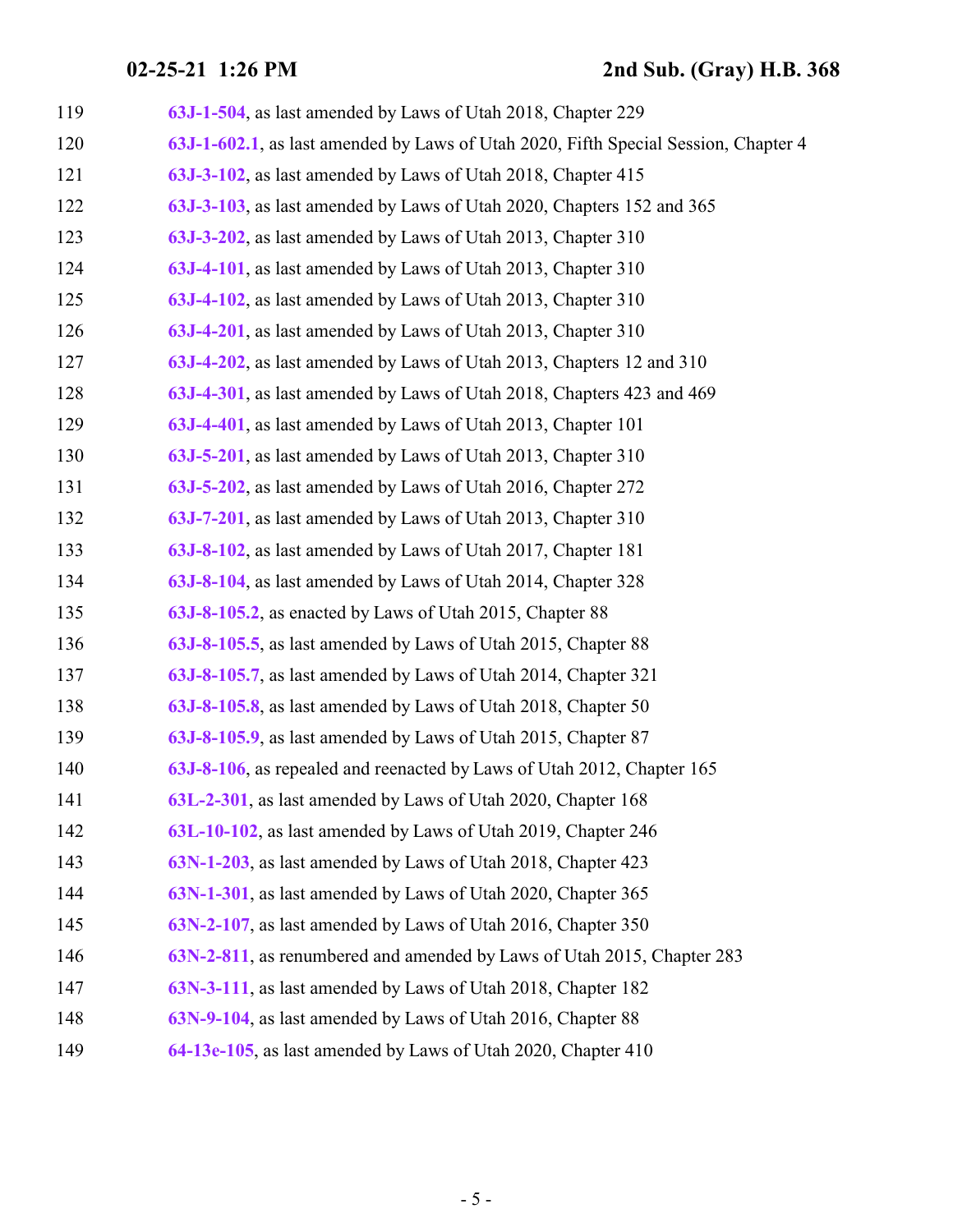| 150 | 67-4-16, as last amended by Laws of Utah 2013, Chapter 310                         |
|-----|------------------------------------------------------------------------------------|
| 151 | 67-5-34, as enacted by Laws of Utah 2016, Chapter 120                              |
| 152 | 67-19-11, as last amended by Laws of Utah 2016, Chapters 228, 287 and last amended |
| 153 | by Coordination Clause, Laws of Utah 2016, Chapter 287                             |
| 154 | 67-19-15, as last amended by Laws of Utah 2020, Chapter 360                        |
| 155 | 67-19-43, as last amended by Laws of Utah 2016, Chapter 310                        |
| 156 | 67-19d-202, as last amended by Laws of Utah 2013, Chapter 310                      |
| 157 | 67-19f-202, as last amended by Laws of Utah 2015, Chapter 368                      |
| 158 | 67-22-2, as last amended by Laws of Utah 2018, Chapter 39                          |
| 159 | 79-2-201, as last amended by Laws of Utah 2020, Chapters 190 and 309               |
| 160 | <b>ENACTS:</b>                                                                     |
| 161 | 63L-11-101, Utah Code Annotated 1953                                               |
| 162 | 63L-11-103, Utah Code Annotated 1953                                               |
| 163 | 63L-11-301, Utah Code Annotated 1953                                               |
| 164 | 63L-11-302, Utah Code Annotated 1953                                               |
| 165 | 63L-11-303, Utah Code Annotated 1953                                               |
| 166 | RENUMBERS AND AMENDS:                                                              |
| 167 | 63L-11-102, (Renumbered from 63J-4-601, as last amended by Laws of Utah 2009,      |
| 168 | Chapter 121)                                                                       |
| 169 | 63L-11-201, (Renumbered from 63J-4-602, as last amended by Laws of Utah 2020,      |
| 170 | Chapter 352)                                                                       |
| 171 | 63L-11-202, (Renumbered from 63J-4-603, as last amended by Laws of Utah 2018,      |
| 172 | Chapter 411)                                                                       |
| 173 | 63L-11-203, (Renumbered from 63J-4-607, as last amended by Laws of Utah 2020,      |
| 174 | Chapter 434)                                                                       |
| 175 | 63L-11-304, (Renumbered from 63J-4-606, as last amended by Laws of Utah 2019,      |
| 176 | Chapter 246)                                                                       |
| 177 | 63L-11-305, (Renumbered from 63J-4-608, as last amended by Laws of Utah 2020,      |
| 178 | Chapter 354)                                                                       |
| 179 | 63L-11-401, (Renumbered from 63J-4-501, as last amended by Laws of Utah 2013,      |
| 180 | Chapter 310)                                                                       |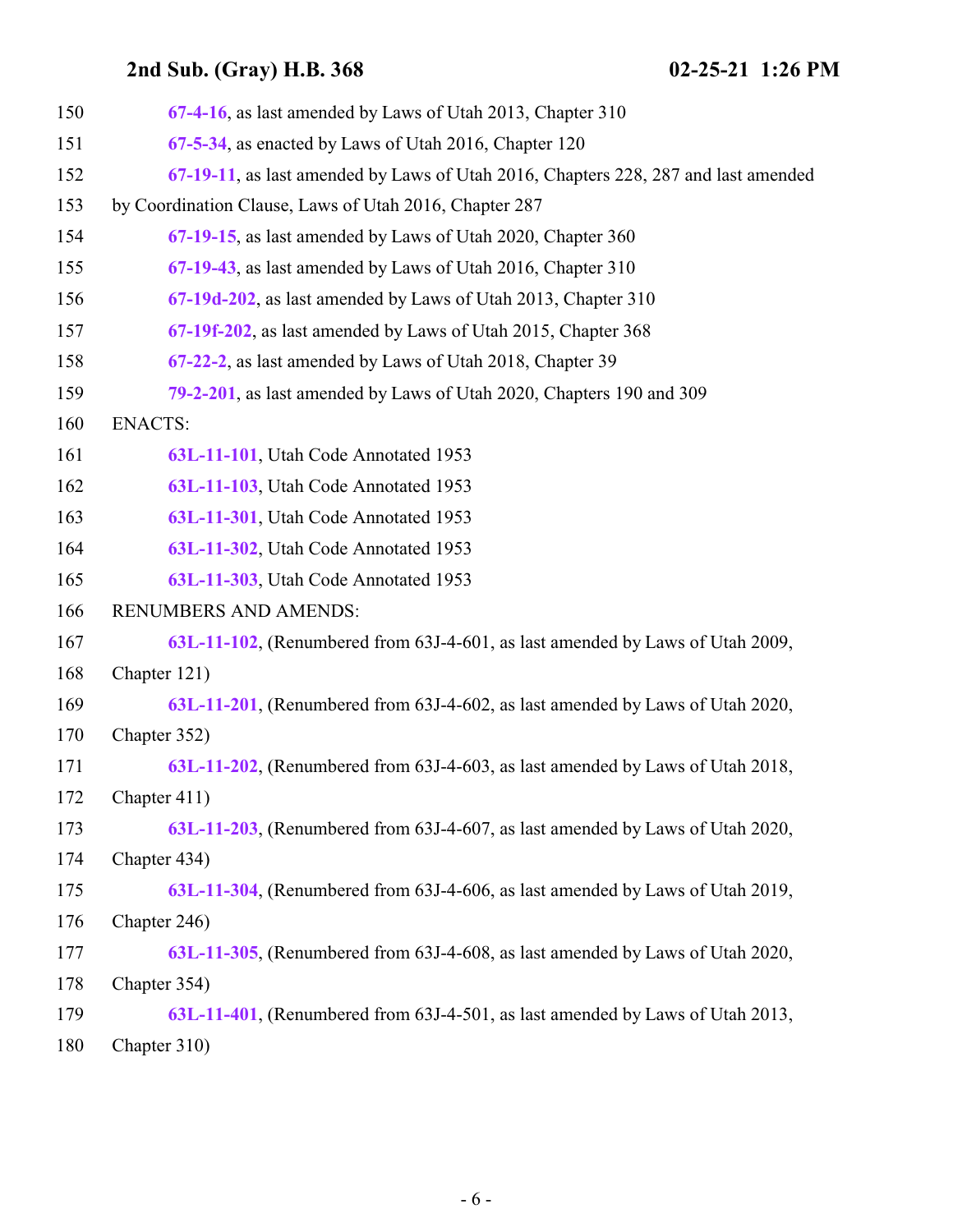<span id="page-6-0"></span>Ė.

| 181 | 63L-11-402, (Renumbered from 63J-4-502, as last amended by Laws of Utah 2015,     |
|-----|-----------------------------------------------------------------------------------|
| 182 | Chapter 451)                                                                      |
| 183 | 63L-11-403, (Renumbered from 63J-4-503, as last amended by Laws of Utah 2009,     |
| 184 | Chapter 121)                                                                      |
| 185 | 63L-11-404, (Renumbered from 63J-4-504, as renumbered and amended by Laws of      |
| 186 | Utah 2008, Chapter 382)                                                           |
| 187 | 63L-11-405, (Renumbered from 63J-4-505, as renumbered and amended by Laws of      |
| 188 | Utah 2008, Chapter 382)                                                           |
| 189 | <b>REPEALS:</b>                                                                   |
| 190 | 63J-4-701, as enacted by Laws of Utah 2017, Chapter 253                           |
| 191 | 63J-4-702, as last amended by Laws of Utah 2020, Chapter 352                      |
| 192 | 63J-4-703, as enacted by Laws of Utah 2017, Chapter 253                           |
| 193 | 63J-4-704, as enacted by Laws of Utah 2017, Chapter 253                           |
| 194 | 63J-4-705, as enacted by Laws of Utah 2017, Chapter 253                           |
| 195 | 63J-4-706, as enacted by Laws of Utah 2017, Chapter 253                           |
| 196 | 63J-4-707, as enacted by Laws of Utah 2017, Chapter 253                           |
| 197 | 63J-4-708, as last amended by Laws of Utah 2018, Chapter 423                      |
| 198 | <b>Utah Code Sections Affected by Coordination Clause:</b>                        |
| 199 | 63I-1-263, as last amended by Laws of Utah 2020, Chapters 82, 152, 154, 199, 230, |
| 200 | 303, 322, 336, 354, 360, 375, 405 and last amended by Coordination Clause, Laws   |
| 201 | of Utah 2020, Chapter 360                                                         |
| 202 | 63J-4-202, as last amended by Laws of Utah 2013, Chapters 12 and 310              |
| 203 | 63L-11-402, Utah Code Annotated 1953                                              |
| 204 | <b>Uncodified Material Affected:</b>                                              |
| 205 | ENACTS UNCODIFIED MATERIAL                                                        |
| 206 |                                                                                   |
| 207 | Be it enacted by the Legislature of the state of Utah:                            |
| 208 | Section 1. Section 4-20-103 is amended to read:                                   |
| 209 | 4-20-103. State Grazing Advisory Board -- Duties.                                 |
| 210 | (1) (a) There is created within the department the State Grazing Advisory Board.  |
| 211 | (b) The commissioner shall appoint the following members:                         |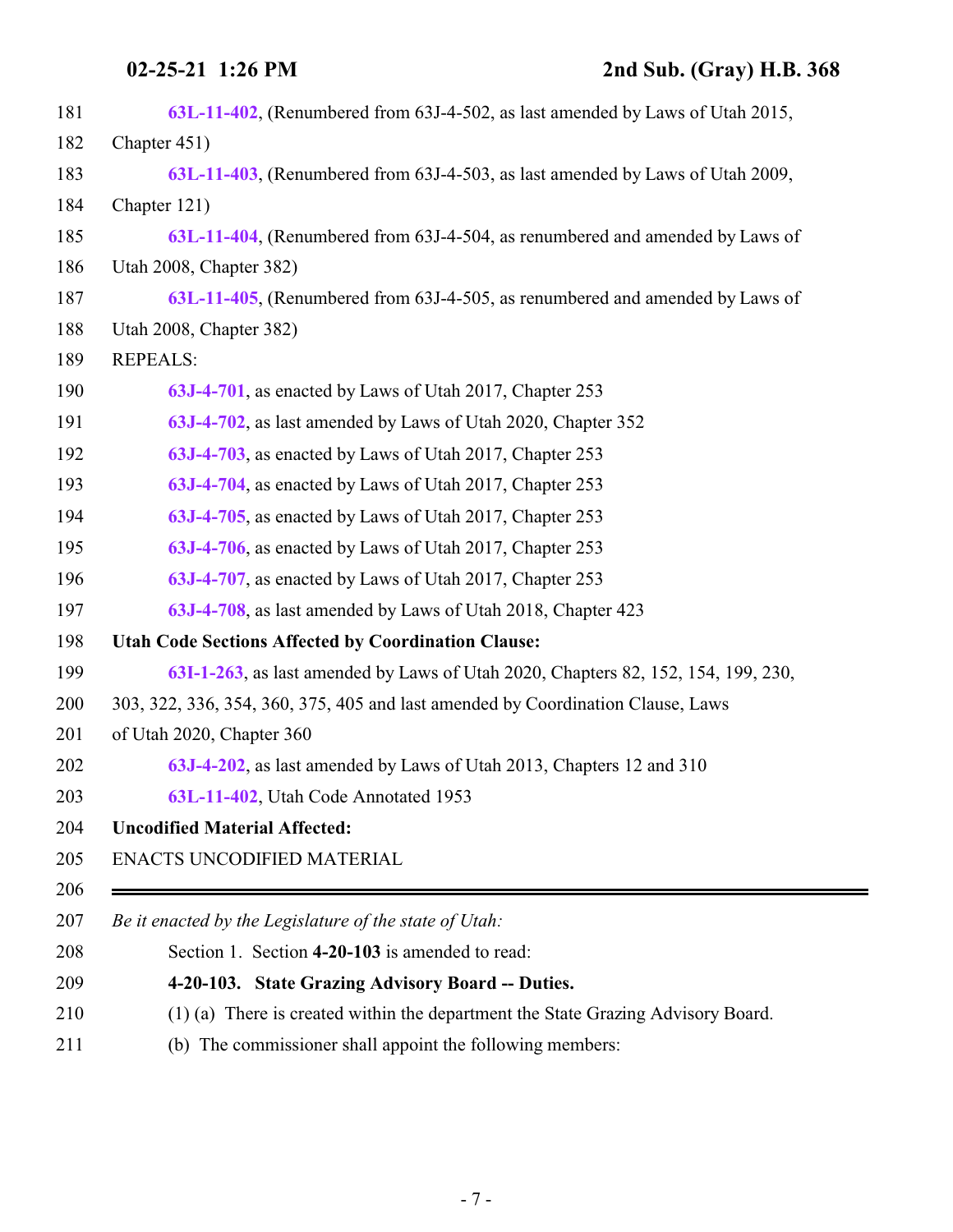| 212 | (i) one member from each regional board;                                                  |
|-----|-------------------------------------------------------------------------------------------|
| 213 | (ii) one member from the Conservation Commission, created in Section 4-18-104;            |
| 214 | (iii) one representative of the Department of Natural Resources;                          |
| 215 | (iv) two livestock producers at-large; and                                                |
| 216 | (v) one representative of the oil, gas, or mining industry.                               |
| 217 | The term of office for a state board member is four years.<br>(2)                         |
| 218 | (3) Members of the state board shall elect a chair, who shall serve for two years.        |
| 219 | (4) A member may not receive compensation or benefits for the member's service but        |
| 220 | may receive per diem and travel expenses in accordance with:                              |
| 221 | (a) Section $63A-3-106$ ;                                                                 |
| 222 | (b) Section $63A-3-107$ ; and                                                             |
| 223 | (c) rules made by the Division of Finance pursuant to Sections $63A-3-106$ and            |
| 224 | $63A-3-107$ .                                                                             |
| 225 | (5) The state board shall:                                                                |
| 226 | (a) receive:                                                                              |
| 227 | (i) advice and recommendations from a regional board concerning:                          |
| 228 | (A) management plans for public lands, state lands, and school and institutional trust    |
| 229 | lands as defined in Section $53C-1-103$ , within the regional board's region; and         |
| 230 | (B) any issue that impacts grazing on private lands, public lands, state lands, or school |
| 231 | and institutional trust lands as defined in Section $53C-1-103$ , in its region; and      |
| 232 | (ii) requests for restricted account money from the entities described in Subsections     |
| 233 | $(5)(c)(i)$ through (iv);                                                                 |
| 234 | (b) recommend state policy positions and cooperative agency participation in federal      |
| 235 | and state land management plans to the department and to the Public Lands Policy          |
| 236 | Coordinating Office, created under Section [63J-4-602] 63L-11-201; and                    |
| 237 | (c) advise the department on the requests and recommendations of:                         |
| 238 | (i) regional boards;                                                                      |
| 239 | (ii) county weed control boards, created in Section 4-17-105;                             |
| 240 | (iii) cooperative weed management associations; and                                       |
| 241 | (iv) conservation districts created under the authority of Title 17D, Chapter 3,          |
| 242 | Conservation District Act.                                                                |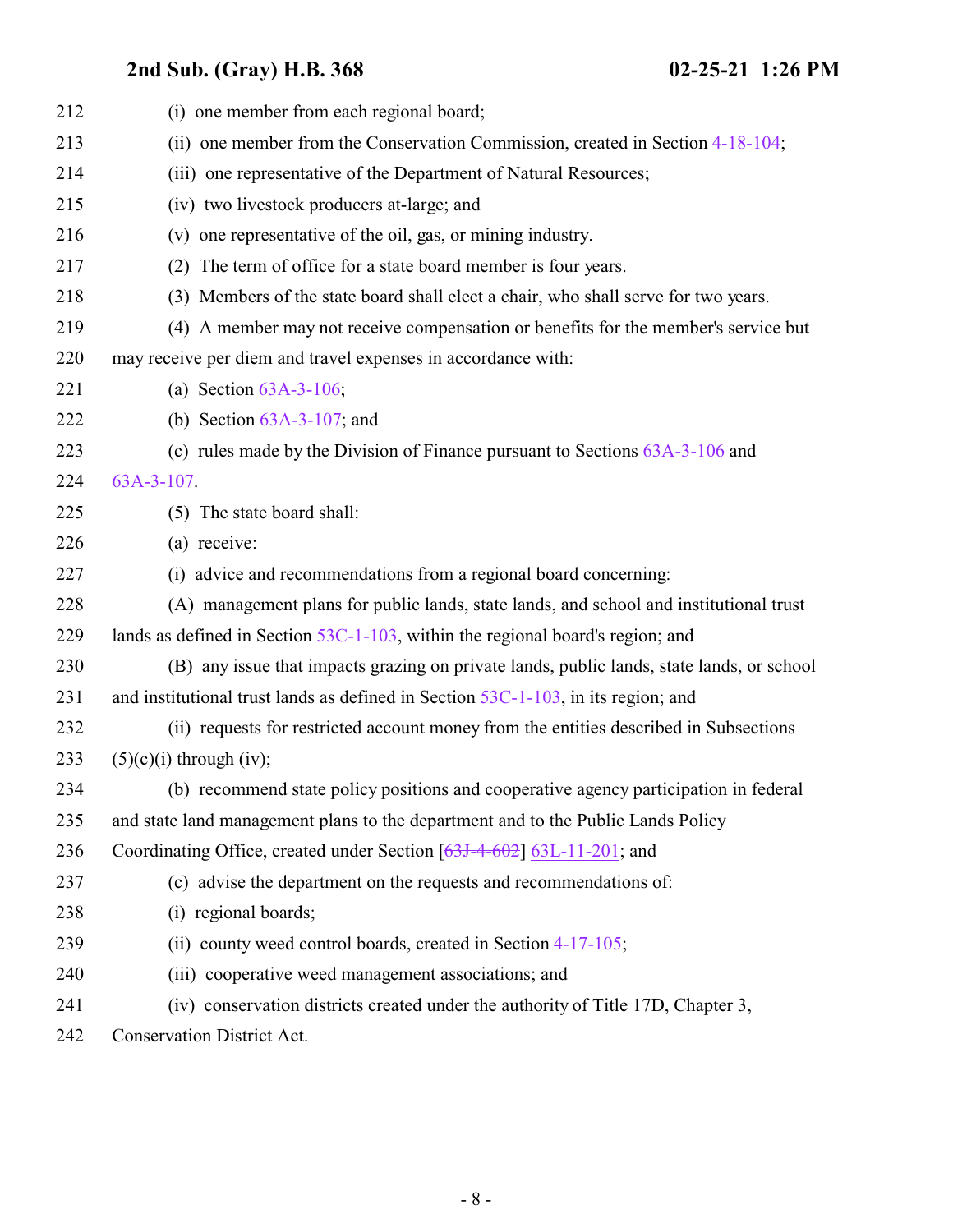<span id="page-8-0"></span>

| 243 | Section 2. Section 11-38-201 is amended to read:                                                      |
|-----|-------------------------------------------------------------------------------------------------------|
| 244 | 11-38-201. Quality Growth Commission -- Term of office -- Vacancy --                                  |
| 245 | <b>Organization -- Expenses -- Staff.</b>                                                             |
| 246 | (1) (a) There is created a Quality Growth Commission consisting of:                                   |
| 247 | (i) the director of the Department of Natural Resources;                                              |
| 248 | (ii) the commissioner of the Department of Agriculture and Food;                                      |
| 249 | (iii) six elected officials at the local government level, three of whom may not be                   |
| 250 | residents of a county of the first or second class; and                                               |
| 251 | (iv) five persons from the profit and nonprofit private sector, two of whom may not be                |
| 252 | residents of a county of the first or second class and no more than three of whom may be from         |
| 253 | the same political party and one of whom shall be from the residential construction industry,         |
| 254 | nominated by the Utah Home Builders Association, and one of whom shall be from the real               |
| 255 | estate industry, nominated by the Utah Association of Realtors.                                       |
| 256 | (b) (i) The director of the Department of Natural Resources and the commissioner of                   |
| 257 | the Department of Agriculture and Food may not assume their positions on the commission               |
| 258 | until:                                                                                                |
| 259 | $(A)$ after May 1, 2005; and                                                                          |
| 260 | (B) the term of the respective predecessor in office, who is a state government level                 |
| 261 | appointee, expires.                                                                                   |
| 262 | (ii) The term of a commission member serving on May 1, 2005 as one of the six                         |
| 263 | elected local officials or five private sector appointees may not be shortened because of             |
| 264 | application of the restriction under Subsections $(1)(a)(iii)$ and $(iv)$ on the number of appointees |
| 265 | from counties of the first or second class.                                                           |
| 266 | (2) (a) Each commission member appointed under Subsection $(1)(a)(iii)$ or (iv) shall be              |
| 267 | appointed by the governor with the advice and consent of the Senate.                                  |
| 268 | (b) The governor shall select three of the six members under Subsection $(1)(a)(iii)$ from            |
| 269 | a list of names provided by the Utah League of Cities and Towns, and shall select the                 |
| 270 | remaining three from a list of names provided by the Utah Association of Counties.                    |
| 271 | (c) Two of the persons appointed under Subsection (1) shall be from the agricultural                  |
| 272 | community from a list of names provided by Utah farm organizations.                                   |
| 273 | (3) (a) The term of office of each member is four years, except that the governor shall               |
|     |                                                                                                       |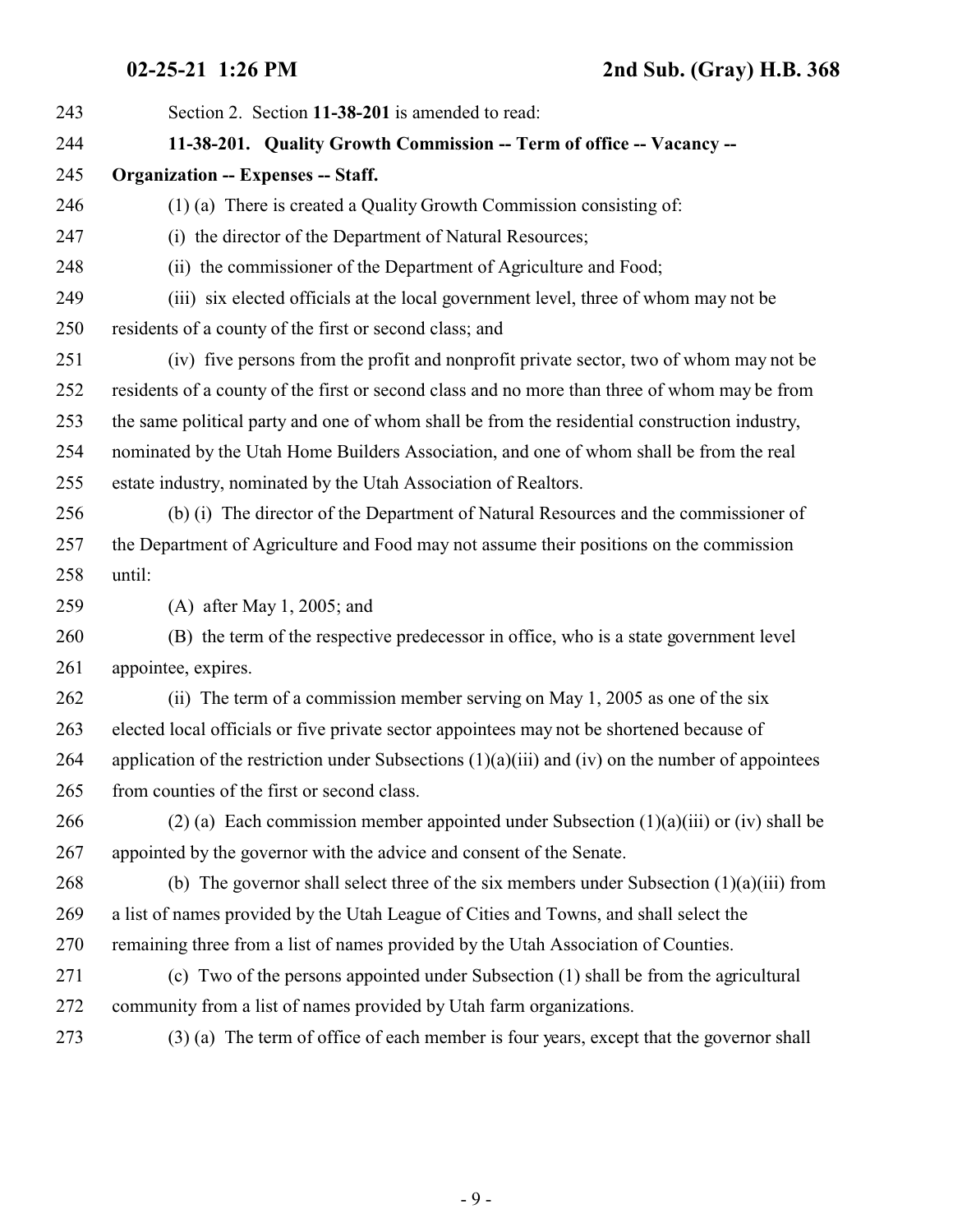<span id="page-9-0"></span>

| 274 | appoint one of the persons at the state government level, three of the persons at the local       |
|-----|---------------------------------------------------------------------------------------------------|
| 275 | government level, and two of the persons under Subsection $(1)(a)(iv)$ to an initial two-year     |
| 276 | term.                                                                                             |
| 277 | (b) No member of the commission may serve more than two consecutive four-year                     |
| 278 | terms.                                                                                            |
| 279 | (4) Each mid-term vacancy shall be filled for the unexpired term in the same manner as            |
| 280 | an appointment under Subsection (2).                                                              |
| 281 | (5) Commission members shall elect a chair from their number and establish rules for              |
| 282 | the organization and operation of the commission.                                                 |
| 283 | (6) A member may not receive compensation or benefits for the member's service, but               |
| 284 | may receive per diem and travel expenses in accordance with:                                      |
| 285 | (a) Section $63A-3-106$ ;                                                                         |
| 286 | (b) Section $63A-3-107$ ; and                                                                     |
| 287 | (c) rules made by the Division of Finance pursuant to Sections $63A-3-106$ and                    |
| 288 | $63A-3-107$ .                                                                                     |
| 289 | (7) A member is not required to give bond for the performance of official duties.                 |
| 290 | (8) Staff services to the commission:                                                             |
| 291 | (a) shall be provided by the Governor's Office of [Management] Planning and Budget;               |
| 292 | and                                                                                               |
| 293 | (b) may be provided by local entities through the Utah Association of Counties and the            |
| 294 | Utah League of Cities and Towns, with funds approved by the commission from those                 |
| 295 | identified as available to local entities under Subsection $11-38-203(1)(a)$ .                    |
| 296 | Section 3. Section 11-38-203 is amended to read:                                                  |
| 297 | 11-38-203. Commission may provide assistance to local entities.                                   |
| 298 | The commission may:                                                                               |
| 299 | (1) from funds appropriated to the Governor's Office of [Management] Planning and                 |
| 300 | Budget by the Legislature for this purpose, grant money to local entities to help them obtain the |
| 301 | technical assistance they need to:                                                                |
| 302 | (a) conduct workshops or public hearings or use other similar methods to obtain public            |
| 303 | input and participation in the process of identifying for that entity the principles of quality   |
| 304 | growth referred to in Subsection $11-38-202(1)(f)$ ;                                              |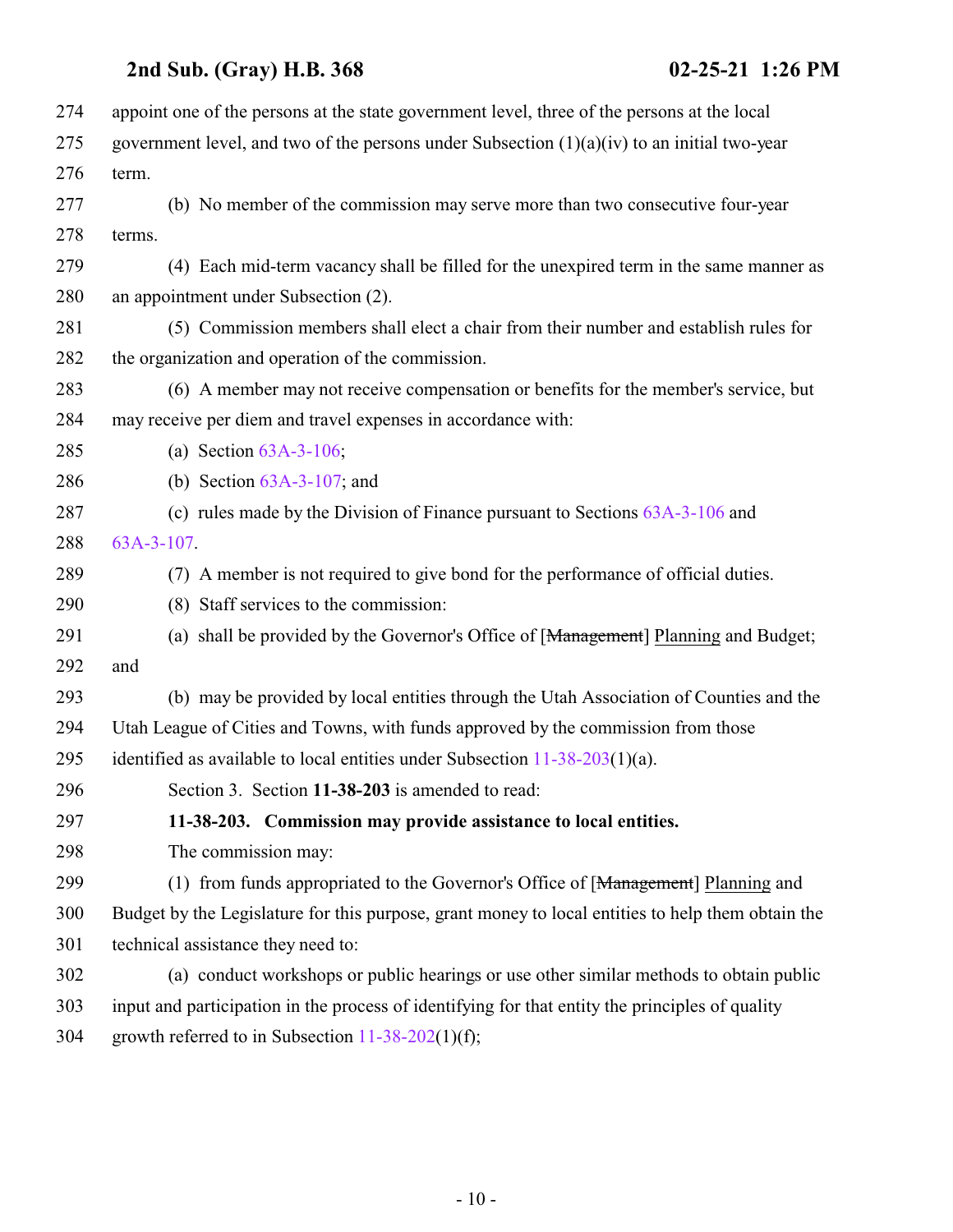<span id="page-10-0"></span>

| 305 | (b) identify where and how quality growth areas could be established within the local                |
|-----|------------------------------------------------------------------------------------------------------|
| 306 | entity; and                                                                                          |
| 307 | (c) develop or modify the local entity's general plan to incorporate and implement the               |
| 308 | principles of quality growth developed by the local entity and to establish quality growth areas;    |
| 309 | and                                                                                                  |
| 310 | (2) require each local entity to which the commission grants money under Subsection                  |
| 311 | (1) to report to the commission, in a format and upon a timetable determined by the                  |
| 312 | commission, on that local entity's process of developing quality growth principles and on the        |
| 313 | quality growth principles developed by that local entity.                                            |
| 314 | Section 4. Section 17B-1-106 is amended to read:                                                     |
| 315 | 17B-1-106. Notice before preparing or amending a long-range plan or acquiring                        |
| 316 | certain property.                                                                                    |
| 317 | $(1)$ As used in this section:                                                                       |
| 318 | (a) (i) "Affected entity" means each county, municipality, local district under this title,          |
| 319 | special service district, school district, interlocal cooperation entity established under Title 11, |
| 320 | Chapter 13, Interlocal Cooperation Act, and specified public utility:                                |
| 321 | (A) whose services or facilities are likely to require expansion or significant                      |
| 322 | modification because of an intended use of land; or                                                  |
| 323 | (B) that has filed with the local district a copy of the general or long-range plan of the           |
| 324 | county, municipality, local district, school district, interlocal cooperation entity, or specified   |
| 325 | public utility.                                                                                      |
| 326 | (ii) "Affected entity" does not include the local district that is required under this               |
| 327 | section to provide notice.                                                                           |
| 328 | (b) "Specified public utility" means an electrical corporation, gas corporation, or                  |
| 329 | telephone corporation, as those terms are defined in Section 54-2-1.                                 |
| 330 | (2) (a) If a local district under this title located in a county of the first or second class        |
| 331 | prepares a long-range plan regarding its facilities proposed for the future or amends an already     |
| 332 | existing long-range plan, the local district shall, before preparing a long-range plan or            |
| 333 | amendments to an existing long-range plan, provide written notice, as provided in this section,      |
| 334 | of its intent to prepare a long-range plan or to amend an existing long-range plan.                  |
| 335 | (b) Each notice under Subsection $(2)(a)$ shall:                                                     |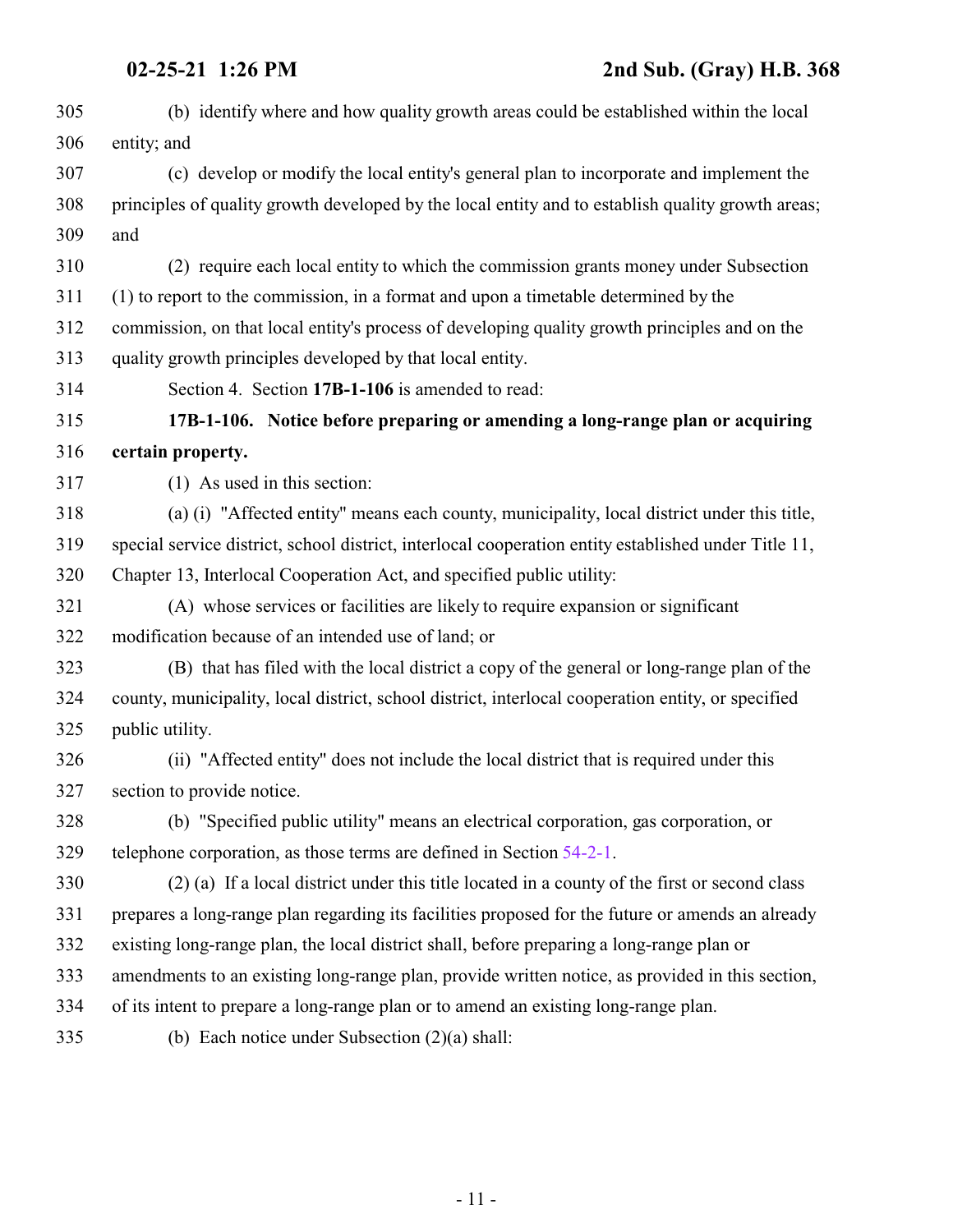| 336 | (i) indicate that the local district intends to prepare a long-range plan or to amend a              |
|-----|------------------------------------------------------------------------------------------------------|
| 337 | long-range plan, as the case may be;                                                                 |
| 338 | (ii) describe or provide a map of the geographic area that will be affected by the                   |
| 339 | long-range plan or amendments to a long-range plan;                                                  |
| 340 | $(iii)$ be:                                                                                          |
| 341 | (A) sent to each county in whose unincorporated area and each municipality in whose                  |
| 342 | boundaries is located the land on which the proposed long-range plan or amendments to a              |
| 343 | long-range plan are expected to indicate that the proposed facilities will be located;               |
| 344 | (B) sent to each affected entity;                                                                    |
| 345 | (C) sent to the Automated Geographic Reference Center created in Section 63F-1-506;                  |
| 346 | (D) sent to each association of governments, established pursuant to an interlocal                   |
| 347 | agreement under Title 11, Chapter 13, Interlocal Cooperation Act, of which a county or               |
| 348 | municipality described in Subsection $(2)(b)(iii)(A)$ is a member; and                               |
| 349 | (E) (I) placed on the Utah Public Notice Website created under Section $63F-1-701$ , if              |
| 350 | the local district:                                                                                  |
| 351 | (Aa) is required under Subsection $52-4-203(3)$ to use that website to provide public                |
| 352 | notice of a meeting; or                                                                              |
| 353 | (Bb) voluntarily chooses to place notice on that website despite not being required to               |
| 354 | do so under Subsection $(2)(b)(iii)(E)(I)(Aa)$ ; or                                                  |
| 355 | (II) the state planning coordinator appointed under Section $[63J-4-202]$ 63J-4-401, if              |
| 356 | the local district does not provide notice on the Utah Public Notice Website under Subsection        |
| 357 | (2)(b)(iii)(E)(I);                                                                                   |
| 358 | (iv) with respect to the notice to counties and municipalities described in Subsection               |
| 359 | $(2)(b)(iii)(A)$ and affected entities, invite them to provide information for the local district to |
| 360 | consider in the process of preparing, adopting, and implementing the long-range plan or              |
| 361 | amendments to a long-range plan concerning:                                                          |
| 362 | (A) impacts that the use of land proposed in the proposed long-range plan or                         |
| 363 | amendments to a long-range plan may have on the county, municipality, or affected entity; and        |
| 364 | (B) uses of land that the county, municipality, or affected entity is planning or                    |
| 365 | considering that may conflict with the proposed long-range plan or amendments to a long-range        |
| 366 | plan; and                                                                                            |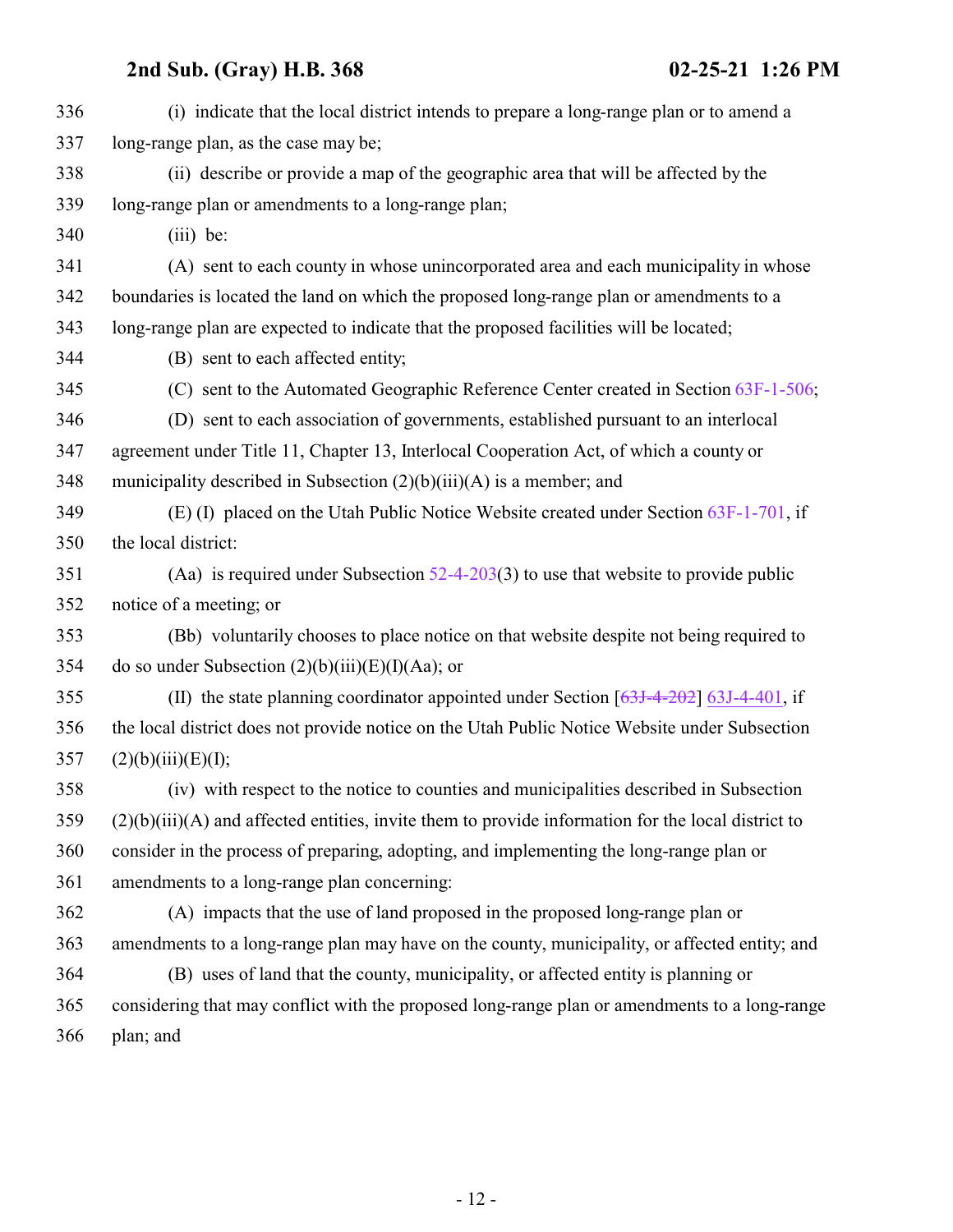### **02-25-21 1:26 PM 2nd Sub. (Gray) H.B. 368**

<span id="page-12-0"></span>

| 367 | (v) include the address of an Internet website, if the local district has one, and the name                           |
|-----|-----------------------------------------------------------------------------------------------------------------------|
| 368 | and telephone number of a person where more information can be obtained concerning the                                |
| 369 | local district's proposed long-range plan or amendments to a long-range plan.                                         |
| 370 | $(3)$ (a) Except as provided in Subsection $(3)(d)$ , each local district intending to acquire                        |
| 371 | real property in a county of the first or second class for the purpose of expanding the district's                    |
| 372 | infrastructure or other facilities used for providing the services that the district is authorized to                 |
| 373 | provide shall provide written notice, as provided in this Subsection $(3)$ , of $[t\ddot{\mathbf{s}}]$ the district's |
| 374 | intent to acquire the property if the intended use of the property is contrary to:                                    |
| 375 | (i) the anticipated use of the property under the county or municipality's general plan;                              |
| 376 | <b>or</b>                                                                                                             |
| 377 | (ii) the property's current zoning designation.                                                                       |
| 378 | (b) Each notice under Subsection $(3)(a)$ shall:                                                                      |
| 379 | (i) indicate that the local district intends to acquire real property;                                                |
| 380 | (ii) identify the real property; and                                                                                  |
| 381 | (iii) be sent to:                                                                                                     |
| 382 | (A) each county in whose unincorporated area and each municipality in whose                                           |
| 383 | boundaries the property is located; and                                                                               |
| 384 | (B) each affected entity.                                                                                             |
| 385 | (c) A notice under this Subsection (3) is a protected record as provided in Subsection                                |
| 386 | $63G-2-305(8)$ .                                                                                                      |
| 387 | (d) (i) The notice requirement of Subsection $(3)(a)$ does not apply if the local district                            |
| 388 | previously provided notice under Subsection (2) identifying the general location within the                           |
| 389 | municipality or unincorporated part of the county where the property to be acquired is located.                       |
| 390 | (ii) If a local district is not required to comply with the notice requirement of                                     |
| 391 | Subsection $(3)(a)$ because of application of Subsection $(3)(d)(i)$ , the local district shall provide               |
| 392 | the notice specified in Subsection $(3)(a)$ as soon as practicable after its acquisition of the real                  |
| 393 | property.                                                                                                             |
| 394 | Section 5. Section 23-14-21 is amended to read:                                                                       |
| 395 | 23-14-21. Transplants of big game, turkeys, wolves, or sensitive species.                                             |
| 396 | (1) The division may transplant big game, turkeys, wolves, or sensitive species only in                               |
| 397 | accordance with:                                                                                                      |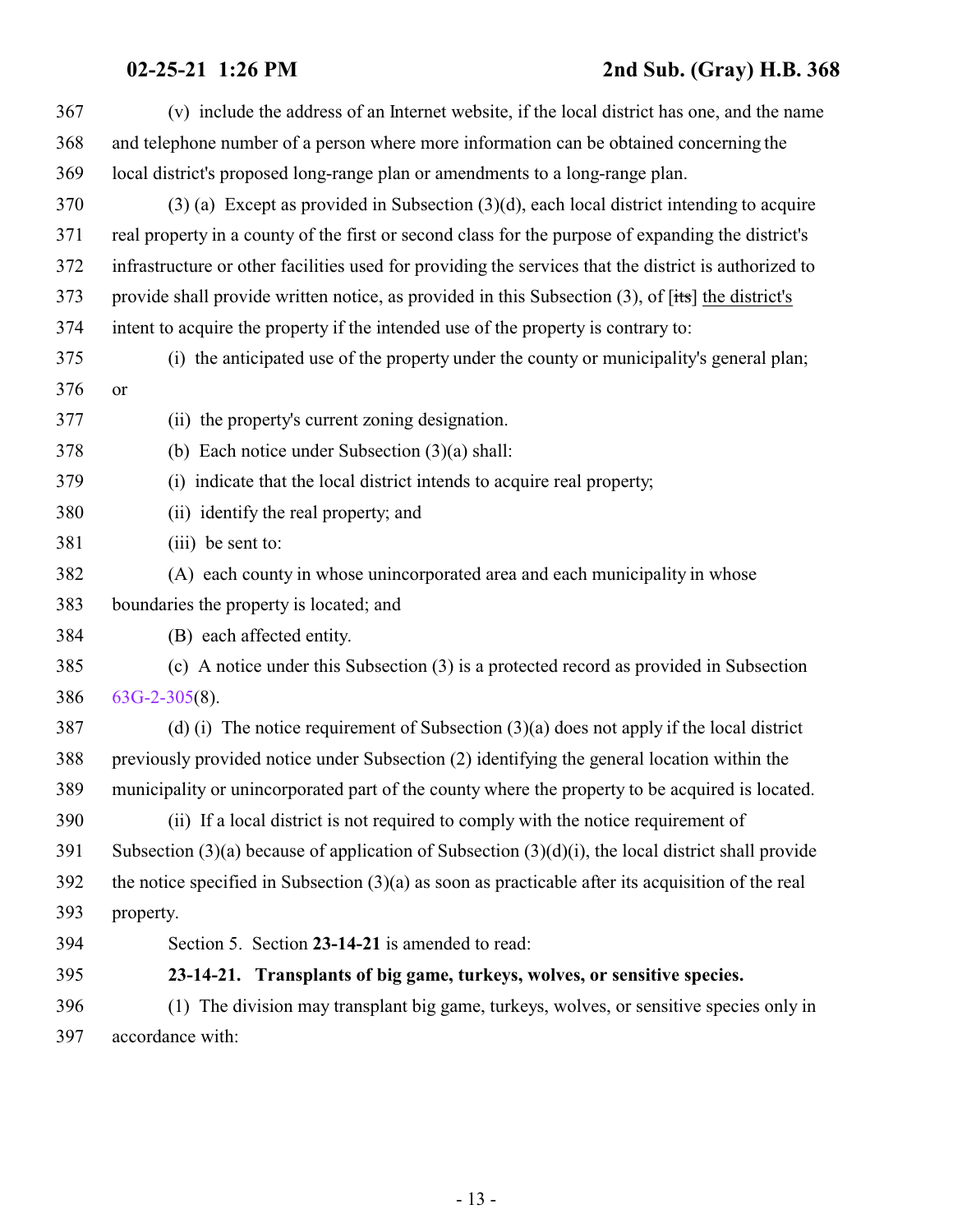<span id="page-13-0"></span>

| 398 | (a) a list of sites for the transplant of a particular species that is prepared and adopted in  |
|-----|-------------------------------------------------------------------------------------------------|
| 399 | accordance with Subsections (2) through (5);                                                    |
| 400 | (b) a species management plan, such as a deer or elk management plan adopted under              |
| 401 | Section 23-16-7 or a recovery plan for a threatened or endangered species, provided that:       |
| 402 | (i) the plan identifies sites for the transplant of the species or the lands or waters the      |
| 403 | species are expected to occupy; and                                                             |
| 404 | (ii) the public has had an opportunity to comment and make recommendations on the               |
| 405 | plan; or                                                                                        |
| 406 | (c) a legal agreement between the state and a tribal government that identifies potential       |
| 407 | transplants; and                                                                                |
| 408 | (d) the Endangered Species Act of 1973, 16 U.S.C. Sec. 1531 et seq.                             |
| 409 | (2) The division shall:                                                                         |
| 410 | (a) consult with the landowner in determining the suitability of a site for the transplant      |
| 411 | of a species;                                                                                   |
| 412 | (b) prepare a list of proposed sites for the transplant of species;                             |
| 413 | (c) provide notification of proposed sites for the transplant of species to:                    |
| 414 | (i) local government officials having jurisdiction over areas that may be affected by a         |
| 415 | transplant; and                                                                                 |
| 416 | (ii) the Resource Development Coordinating Committee created in Section $[63J-4-50+]$           |
| 417 | $63L-11-401$ .                                                                                  |
| 418 | (3) After receiving comments from local government officials and the Resource                   |
| 419 | Development Coordinating Committee, the division shall submit the list of proposed transplant   |
| 420 | sites, or a revised list, to regional advisory councils for regions that may be affected by the |
| 421 | transplants of species.                                                                         |
| 422 | (4) Each regional advisory council reviewing a list of proposed sites for the transplant        |
| 423 | of species may submit recommendations to the Wildlife Board.                                    |
| 424 | (5) The Wildlife Board shall approve, modify, or reject each proposal for the transplant        |
| 425 | of a species.                                                                                   |
| 426 | (6) Each list of proposed transplant sites approved by the Wildlife Board shall have a          |
| 427 | termination date after which a transplant may not occur.                                        |
| 428 | Section 6. Section 23-21-2.3 is amended to read:                                                |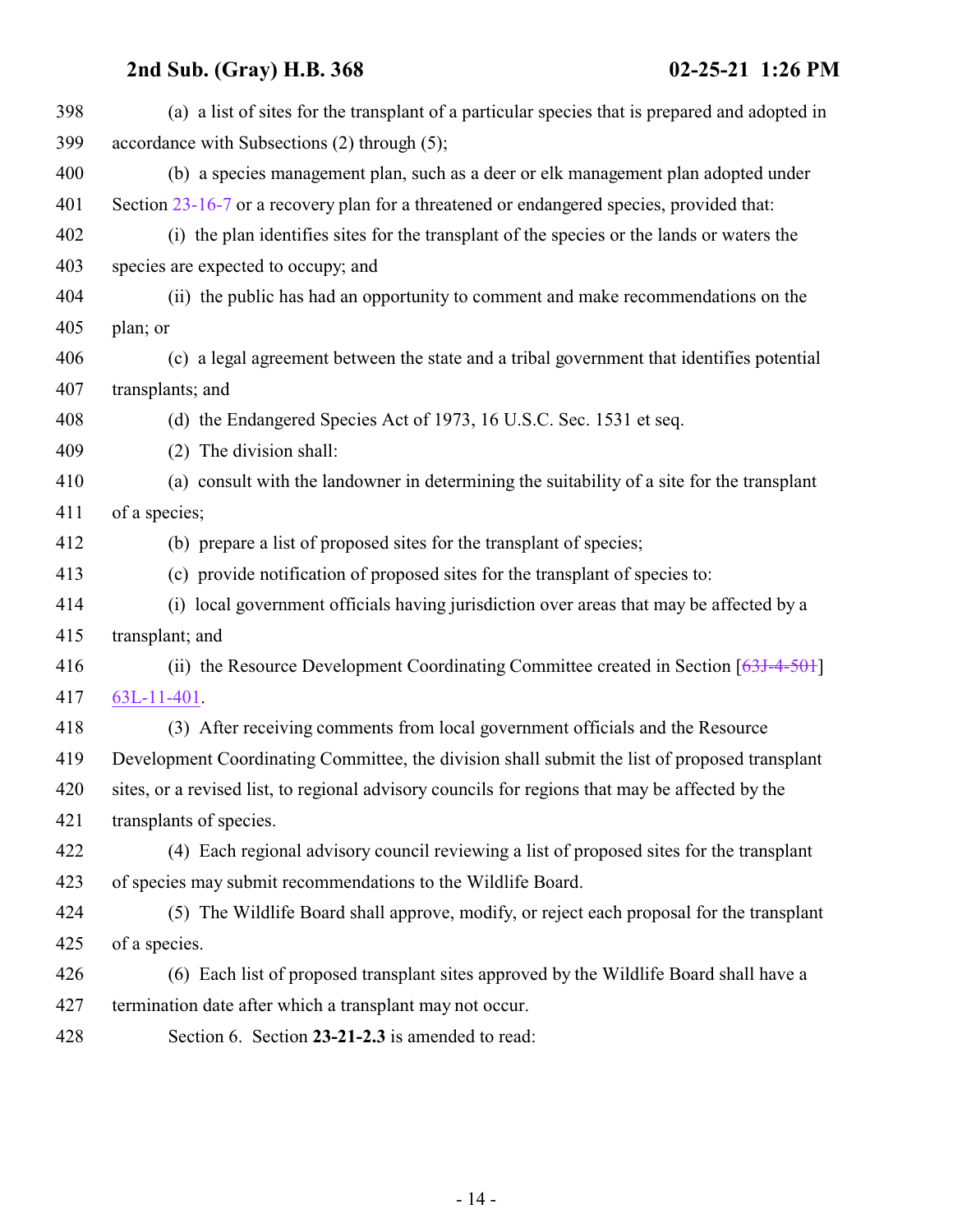<span id="page-14-0"></span>

| 429 | 23-21-2.3. Review and adoption of management plans.                                       |
|-----|-------------------------------------------------------------------------------------------|
| 430 | (1) The division shall submit the draft management plan to the Resource Development       |
| 431 | Coordinating Committee created in Section [63J-4-501] 63L-11-401 and the Habitat Council  |
| 432 | created by the division for their review and recommendations.                             |
| 433 | (2) The division shall submit the draft management plan and any recommendations           |
| 434 | received from the Resource Development Coordinating Committee and the Habitat Council to: |
| 435 | (a) the regional advisory council for the wildlife region in which the lands covered by   |
| 436 | the management plan are located; and                                                      |
| 437 | (b) the regional advisory council for any wildlife region that may be affected by the     |
| 438 | management plan.                                                                          |
| 439 | (3) Each regional advisory council reviewing the draft management plan may make           |
| 440 | recommendations to the division director.                                                 |
| 441 | (4) The division director has authority to adopt the management plan, adopt the plan      |
| 442 | with amendments, or reject the plan.                                                      |
| 443 | (5) At the request of the division director or any member of the Wildlife Board, the      |
| 444 | Wildlife Board may review a management plan to determine whether the plan is consistent   |
| 445 | with board policies.                                                                      |
| 446 | (6) The division director may amend a management plan in accordance with                  |
| 447 | recommendations made by the Wildlife Board.                                               |
| 448 | Section 7. Section 26-18-405.5 is amended to read:                                        |
| 449 | 26-18-405.5. Base budget appropriations for Medicaid accountable care                     |
| 450 | organizations.                                                                            |
| 451 | (1) For purposes of this section:                                                         |
| 452 | (a) "ACOs" means accountable care organizations.                                          |
| 453 | (b) "Base budget" means the same as that term is defined in legislative rule.             |
| 454 | (c) "Current fiscal year PMPM" means per-member-per-month funding for Medicaid            |
| 455 | accountable care organizations under the Department of Health in the current fiscal year. |
| 456 | (d) "General Fund growth factor" means the amount determined by dividing the next         |
| 457 | fiscal year ongoing General Fund revenue estimate by current fiscal year ongoing          |
| 458 | appropriations from the General Fund.                                                     |
| 459 | (e) "Next fiscal year ongoing General Fund revenue estimate" means the next fiscal        |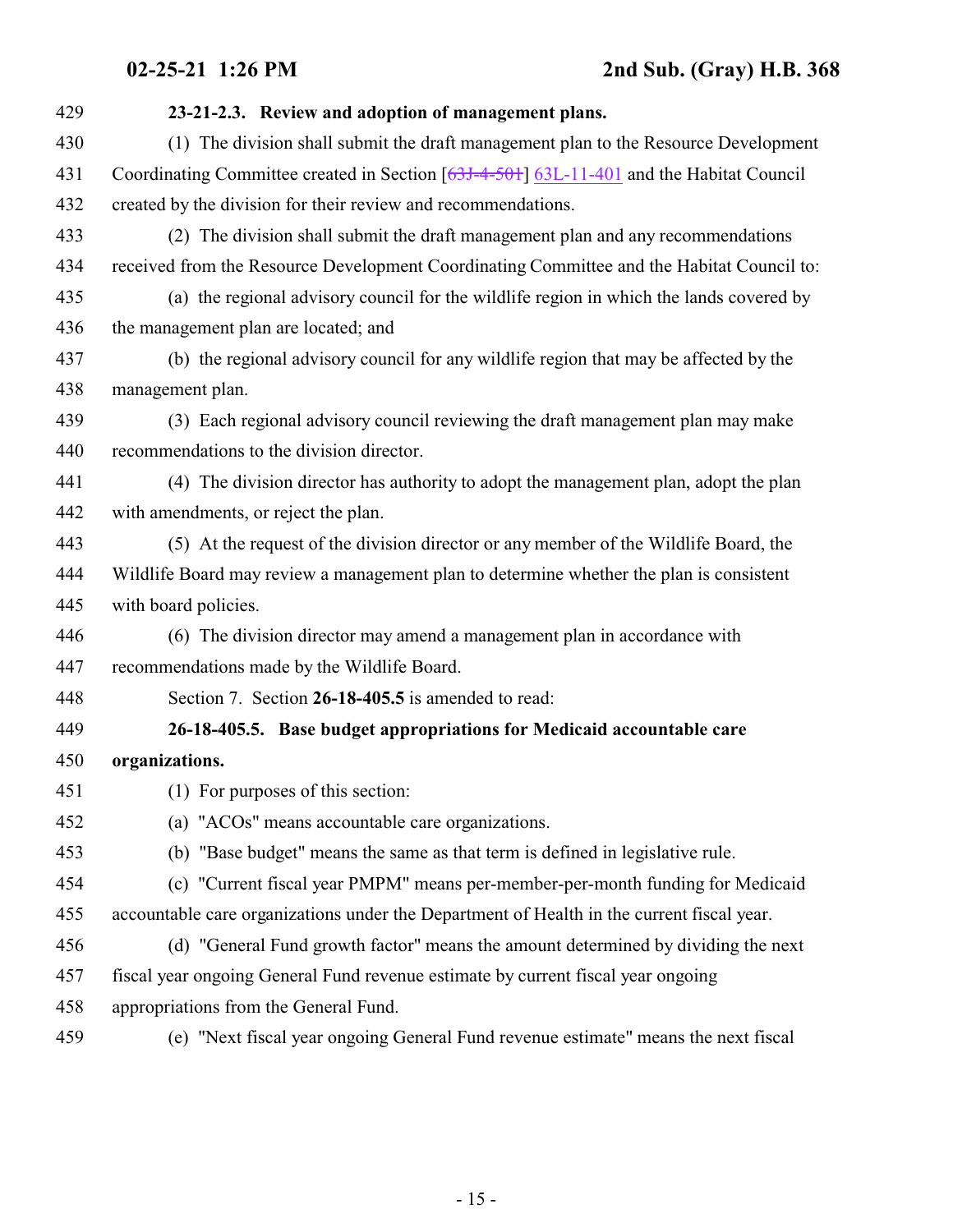year ongoing General Fund revenue estimate identified by the Executive Appropriations Subcommittee, in accordance with legislative rule, for use by the Office of the Legislative Fiscal Analyst in preparing budget recommendations.

 (f) "Next fiscal year PMPM" means per-member-per-month funding for Medicaid accountable care organizations under the Department of Health for the next fiscal year.

 (2) If the General Fund growth factor is less than 100%, the next fiscal year base budget shall include an appropriation to the Department of Health for Medicaid ACOs in an amount necessary to ensure that next fiscal year PMPM equals current fiscal year PMPM multiplied by 100%.

 (3) If the General Fund growth factor is greater than or equal to 100%, but less than 102%, the next fiscal year base budget shall include an appropriation to the Department of Health for Medicaid ACOs in an amount necessary to ensure that next fiscal year PMPM equals current fiscal year PMPM multiplied by the General Fund growth factor.

 (4) If the General Fund growth factor is greater than or equal to 102%, the next fiscal year base budget shall include an appropriation to the Department of Health for Medicaid ACOs in an amount necessary to ensure that next fiscal year PMPM is greater than or equal to PMPM multiplied by 102% and less than or equal to current fiscal year PMPM multiplied by the General Fund growth factor.

 (5) In order for the department to estimate the impact of Subsections (2) through (4) prior to identification of the next fiscal year ongoing General Fund revenue estimate under 480 Subsection (1)(e), the Governor's Office of [Management] Planning and Budget shall, in cooperation with the Office of the Legislative Fiscal Analyst, develop an estimate of ongoing General Fund revenue for the next fiscal year and provide it to the department no later than **[September]** November 1 of each year.

<span id="page-15-0"></span>

Section 8. Section **32B-2-505** is amended to read:

 **32B-2-505. Reporting requirements -- Building plan and market survey required -- Department performance measures.**

 (1) In 2018 and each year thereafter, the department shall present a five-year building plan to the Infrastructure and General Government Appropriations Subcommittee that describes the department's anticipated property acquisition, building, and remodeling for the five years following the day on which the department presents the five-year building plan.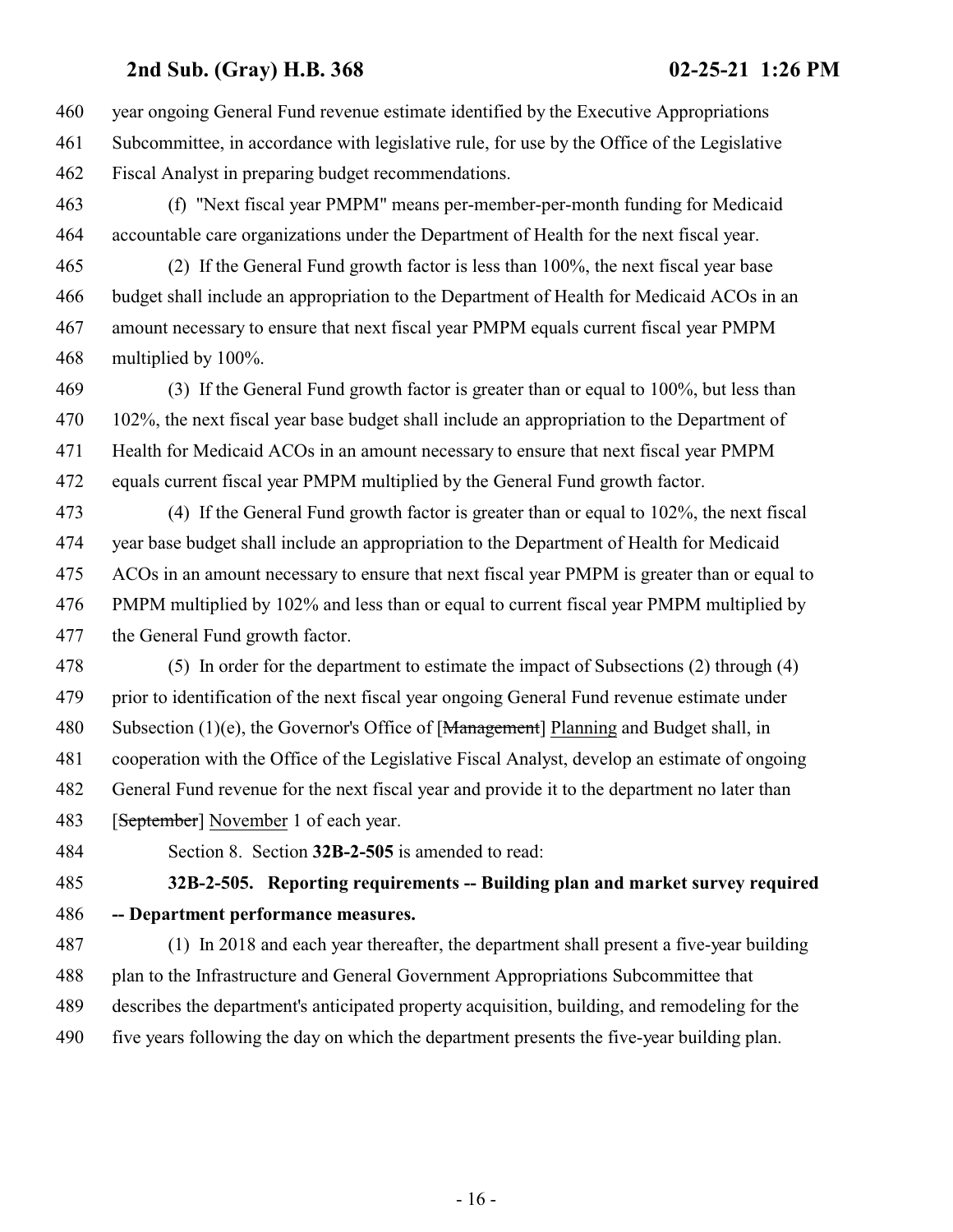<span id="page-16-0"></span>

| 491 | (2) (a) In 2018 and every other year thereafter, the department shall complete a market           |
|-----|---------------------------------------------------------------------------------------------------|
| 492 | survey to inform the department's five-year building plan described in Subsection (1).            |
| 493 | (b) The department shall:                                                                         |
| 494 | (i) provide a copy of each market survey to the Infrastructure and General Government             |
| 495 | Appropriations Subcommittee and the Business and Labor Interim Committee; and                     |
| 496 | (ii) upon request, appear before the Infrastructure and General Government                        |
| 497 | Appropriations Subcommittee to present the results of the market survey.                          |
| 498 | (3) For fiscal year 2018-19 and each fiscal year thereafter, before the fiscal year begins,       |
| 499 | the Governor's Office of [Management] Planning and Budget, in consultation with the               |
| 500 | department and the Office of the Legislative Fiscal Analyst, shall establish performance          |
| 501 | measures and goals to evaluate the department's operations during the fiscal year.                |
| 502 | (4) (a) The department may not submit a request to the State Building Board for a                 |
| 503 | capital development project unless the department first obtains approval from the Governor's      |
| 504 | Office of [Management] Planning and Budget.                                                       |
| 505 | (b) In determining whether to grant approval for a request described in Subsection                |
| 506 | $(4)(a)$ , the Governor's Office of [Management] Planning and Budget shall evaluate the extent to |
| 507 | which the department met the performance measures and goals described in Subsection (3)           |
| 508 | during the previous fiscal year.                                                                  |
| 509 | Section 9. Section 35A-1-109 is amended to read:                                                  |
| 510 | 35A-1-109. Annual report -- Content -- Format.                                                    |
| 511 | (1) The department shall prepare and submit to the governor and the Legislature, by               |
| 512 | October 1 of each year, an annual written report of the operations, activities, programs, and     |
| 513 | services of the department, including its divisions, offices, boards, commissions, councils, and  |
| 514 | committees, for the preceding fiscal year.                                                        |
| 515 | (2) For each operation, activity, program, or service provided by the department, the             |
| 516 | annual report shall include:                                                                      |
| 517 | (a) a description of the operation, activity, program, or service;                                |
| 518 | (b) data and metrics:                                                                             |
| 519 | (i) selected and used by the department to measure progress, performance,                         |
| 520 | effectiveness, and scope of the operation, activity, program, or service, including summary       |
| 521 | data; and                                                                                         |
|     |                                                                                                   |
|     |                                                                                                   |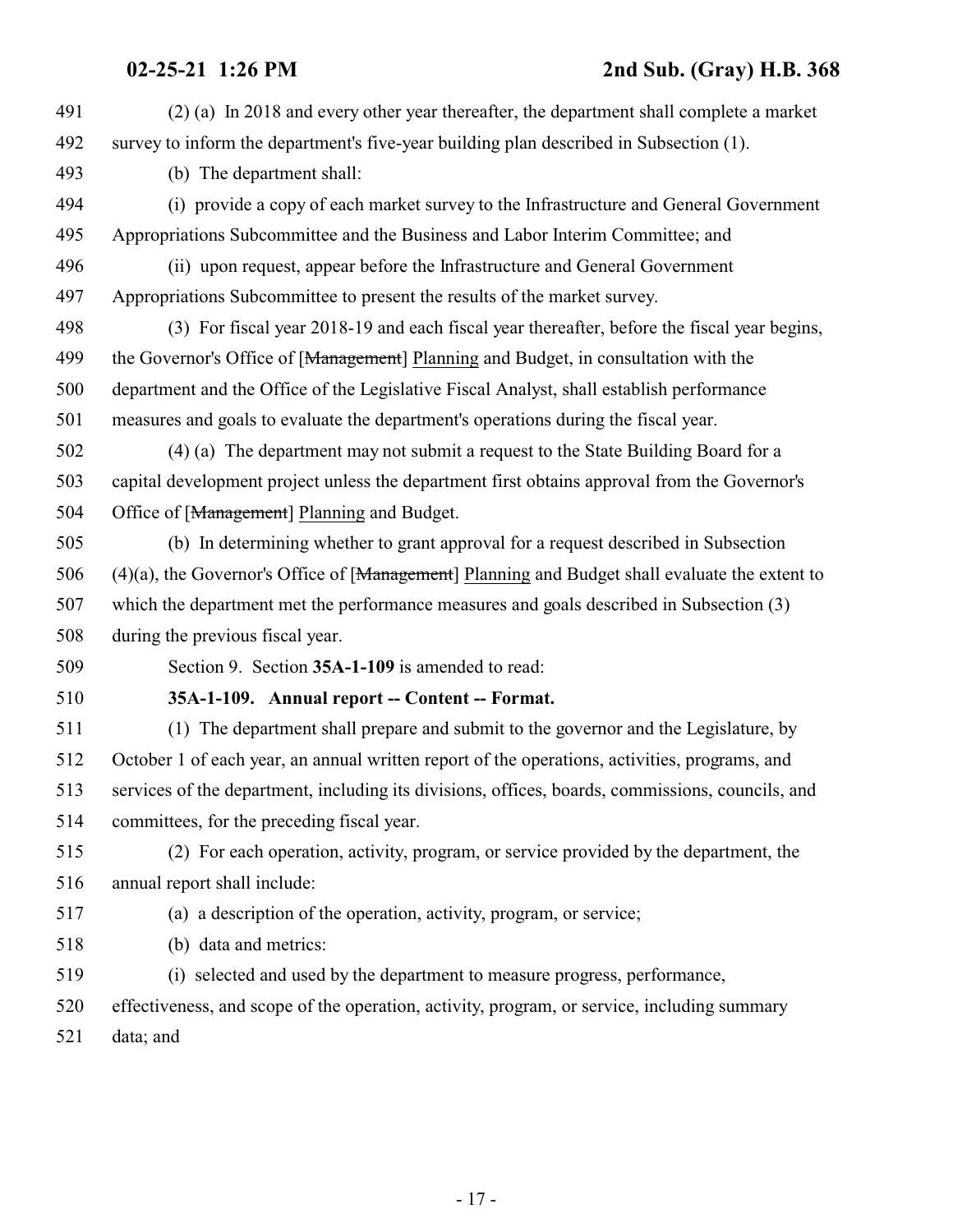<span id="page-17-0"></span>

| 522 | (ii) that are consistent and comparable for each state operation, activity, program, or   |
|-----|-------------------------------------------------------------------------------------------|
| 523 | service that primarily involves employment training or placement as determined by the     |
| 524 | executive directors of the department, the Governor's Office of Economic Development, and |
| 525 | the Governor's Office of [Management] Planning and Budget;                                |
| 526 | (c) budget data, including the amount and source of funding, expenses, and allocation     |
| 527 | of full-time employees for the operation, activity, program, or service;                  |
| 528 | (d) historical data from previous years for comparison with data reported under           |
| 529 | Subsections $(2)(b)$ and $(c)$ ;                                                          |
| 530 | (e) goals, challenges, and achievements related to the operation, activity, program, or   |
| 531 | service;                                                                                  |
| 532 | (f) relevant federal and state statutory references and requirements;                     |
| 533 | (g) contact information of officials knowledgeable and responsible for each operation,    |
| 534 | activity, program, or service; and                                                        |
| 535 | (h) other information determined by the department that:                                  |
| 536 | (i) may be needed, useful, or of historical significance; or                              |
| 537 | (ii) promotes accountability and transparency for each operation, activity, program, or   |
| 538 | service with the public and elected officials.                                            |
| 539 | (3) The annual report shall be designed to provide clear, accurate, and accessible        |
| 540 | information to the public, the governor, and the Legislature.                             |
| 541 | (4) The department shall:                                                                 |
| 542 | (a) submit the annual report in accordance with Section $68-3-14$ ;                       |
| 543 | (b) make the annual report, and previous annual reports, accessible to the public by      |
| 544 | placing a link to the reports on the department's website; and                            |
| 545 | (c) provide the data and metrics described in Subsection $(2)(b)$ to the Talent Ready     |
| 546 | Utah Board created in Section 63N-12-503.                                                 |
| 547 | Section 10. Section 35A-1-201 is amended to read:                                         |
| 548 | 35A-1-201. Executive director -- Appointment -- Removal -- Compensation --                |
| 549 | <b>Qualifications -- Responsibilities -- Deputy directors.</b>                            |
| 550 | (1) (a) The chief administrative officer of the department is the executive director, who |
| 551 | is appointed by the governor with the advice and consent of the Senate.                   |
| 552 | (b) The executive director serves at the pleasure of the governor.                        |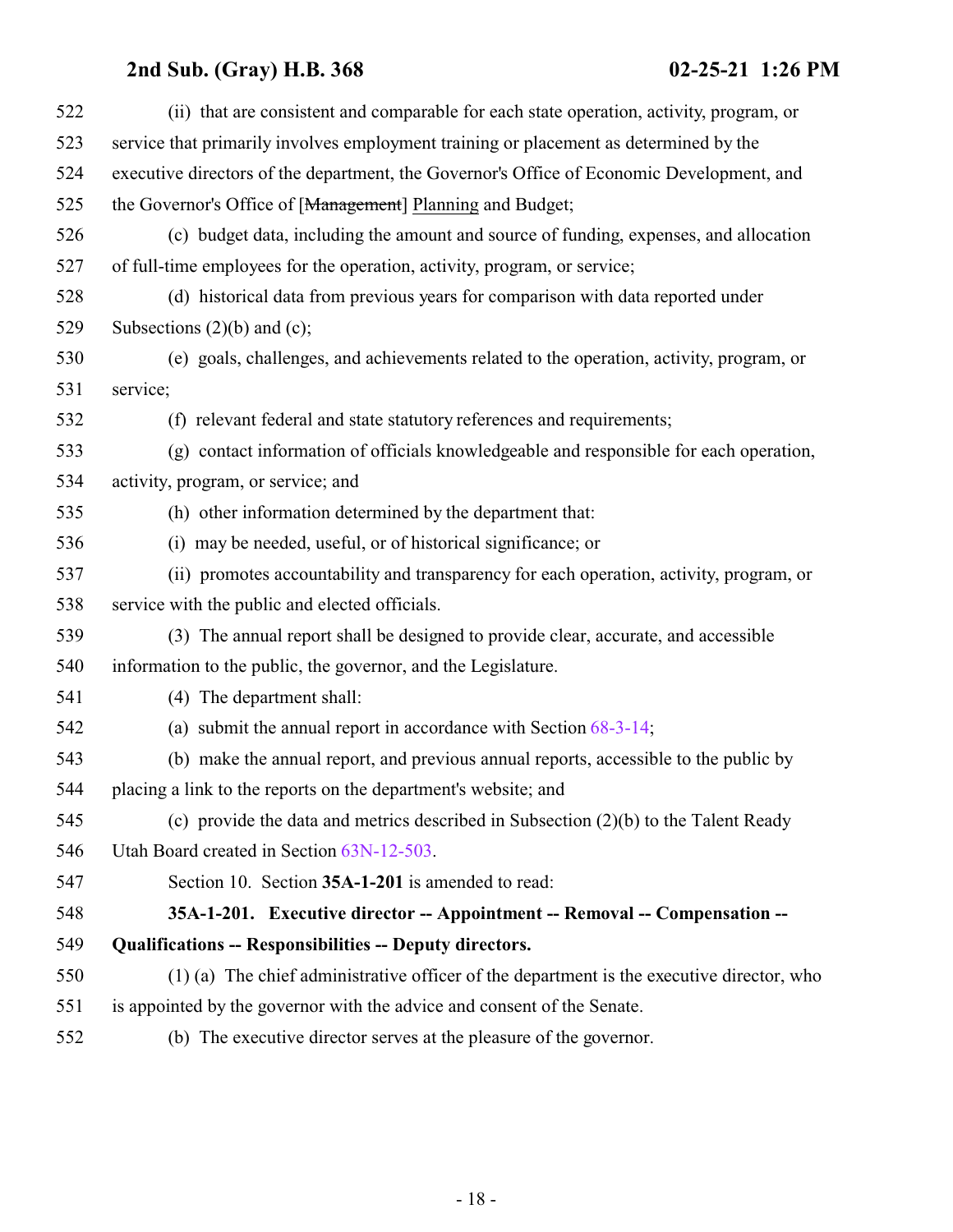### **02-25-21 1:26 PM 2nd Sub. (Gray) H.B. 368**

<span id="page-18-0"></span>

| 553 | (c) The executive director shall receive a salary established by the governor within the         |
|-----|--------------------------------------------------------------------------------------------------|
| 554 | salary range fixed by the Legislature in Title 67, Chapter 22, State Officer Compensation.       |
| 555 | (d) The executive director shall be experienced in administration, management, and               |
| 556 | coordination of complex organizations.                                                           |
| 557 | (2) The executive director shall:                                                                |
| 558 | (a) administer and supervise the department in compliance with Title 67, Chapter 19,             |
| 559 | Utah State Personnel Management Act;                                                             |
| 560 | (b) supervise and coordinate between the economic service areas and directors created            |
| 561 | under Chapter 2, Economic Service Areas;                                                         |
| 562 | (c) coordinate policies and program activities conducted through the divisions and               |
| 563 | economic service areas of the department;                                                        |
| 564 | (d) approve the proposed budget of each division, the Workforce Appeals Board, and               |
| 565 | each economic service area within the department;                                                |
| 566 | (e) approve all applications for federal grants or assistance in support of any                  |
| 567 | department program;                                                                              |
| 568 | (f) coordinate with the executive directors of the Governor's Office of Economic                 |
| 569 | Development and the Governor's Office of [Management] Planning and Budget to review data         |
| 570 | and metrics to be reported to the Legislature as described in Subsection $35A-1-109(2)(b)$ ; and |
| 571 | (g) fulfill such other duties as assigned by the Legislature or as assigned by the               |
| 572 | governor that are not inconsistent with this title.                                              |
| 573 | (3) The executive director may appoint deputy or assistant directors to assist the               |
| 574 | executive director in carrying out the department's responsibilities.                            |
| 575 | (4) The executive director shall at least annually provide for the sharing of information        |
| 576 | between the advisory councils established under this title.                                      |
| 577 | Section 11. Section 35A-8-601 is amended to read:                                                |
| 578 | 35A-8-601. Creation.                                                                             |
| 579 | (1) There is created within the division the Homeless Coordinating Committee.                    |
| 580 | $(2)$ (a) The committee shall consist of the following members:                                  |
| 581 | (i) the lieutenant governor or the lieutenant governor's designee;                               |
| 582 | (ii) the [state planning coordinator or the coordinator's designee] executive director of        |
| 583 | the Governor's Office of Planning and Budget or the executive director's designee;               |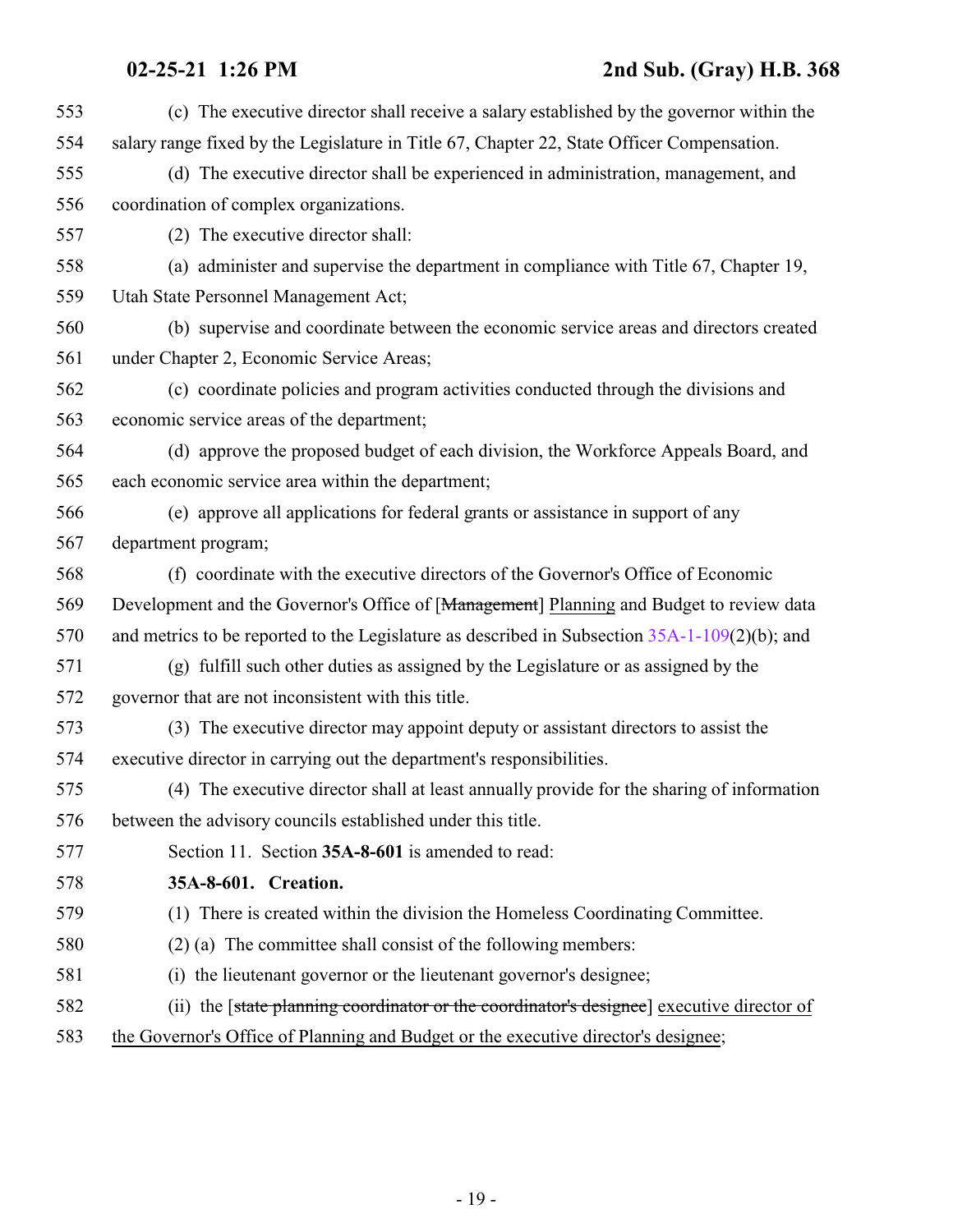| 584 | (iii) the state superintendent of public instruction or the superintendent's designee;           |
|-----|--------------------------------------------------------------------------------------------------|
| 585 | (iv) the chair of the board of trustees of the Utah Housing Corporation or the chair's           |
| 586 | designee;                                                                                        |
| 587 | (v) the executive director of the Department of Workforce Services or the executive              |
| 588 | director's designee;                                                                             |
| 589 | (vi) the executive director of the Department of Corrections or the executive director's         |
| 590 | designee;                                                                                        |
| 591 | (vii) the executive director of the Department of Health or the executive director's             |
| 592 | designee;                                                                                        |
| 593 | (viii) the executive director of the Department of Human Services or the executive               |
| 594 | director's designee;                                                                             |
| 595 | (ix) the mayor of Salt Lake City or the mayor's designee;                                        |
| 596 | (x) the mayor of Salt Lake County or the mayor's designee;                                       |
| 597 | (xi) the mayor of Ogden or the mayor's designee;                                                 |
| 598 | (xii) the mayor of Midvale or the mayor's designee;                                              |
| 599 | (xiii) the mayor of St. George or the mayor's designee; and                                      |
| 600 | (xiv) the mayor of South Salt Lake or the mayor's designee.                                      |
| 601 | (b) (i) The lieutenant governor shall serve as the chair of the committee.                       |
| 602 | (ii) The lieutenant governor may appoint a vice chair from among committee members,              |
| 603 | who shall conduct committee meetings in the absence of the lieutenant governor.                  |
| 604 | (3) The governor may appoint as members of the committee:                                        |
| 605 | (a) representatives of local governments, local housing authorities, local law                   |
| 606 | enforcement agencies;                                                                            |
| 607 | (b) representatives of federal and private agencies and organizations concerned with             |
| 608 | the homeless, persons with a mental illness, the elderly, single-parent families, persons with a |
| 609 | substance use disorder, and persons with a disability; and                                       |
| 610 | (c) a resident of Salt Lake County.                                                              |
| 611 | $(4)$ (a) Except as required by Subsection $(4)(b)$ , as terms of current committee members      |
| 612 | appointed under Subsection (3) expire, the governor shall appoint each new member or             |
| 613 | reappointed member to a four-year term.                                                          |
| 614 | (b) Notwithstanding the requirements of Subsection $(4)(a)$ , the governor shall, at the         |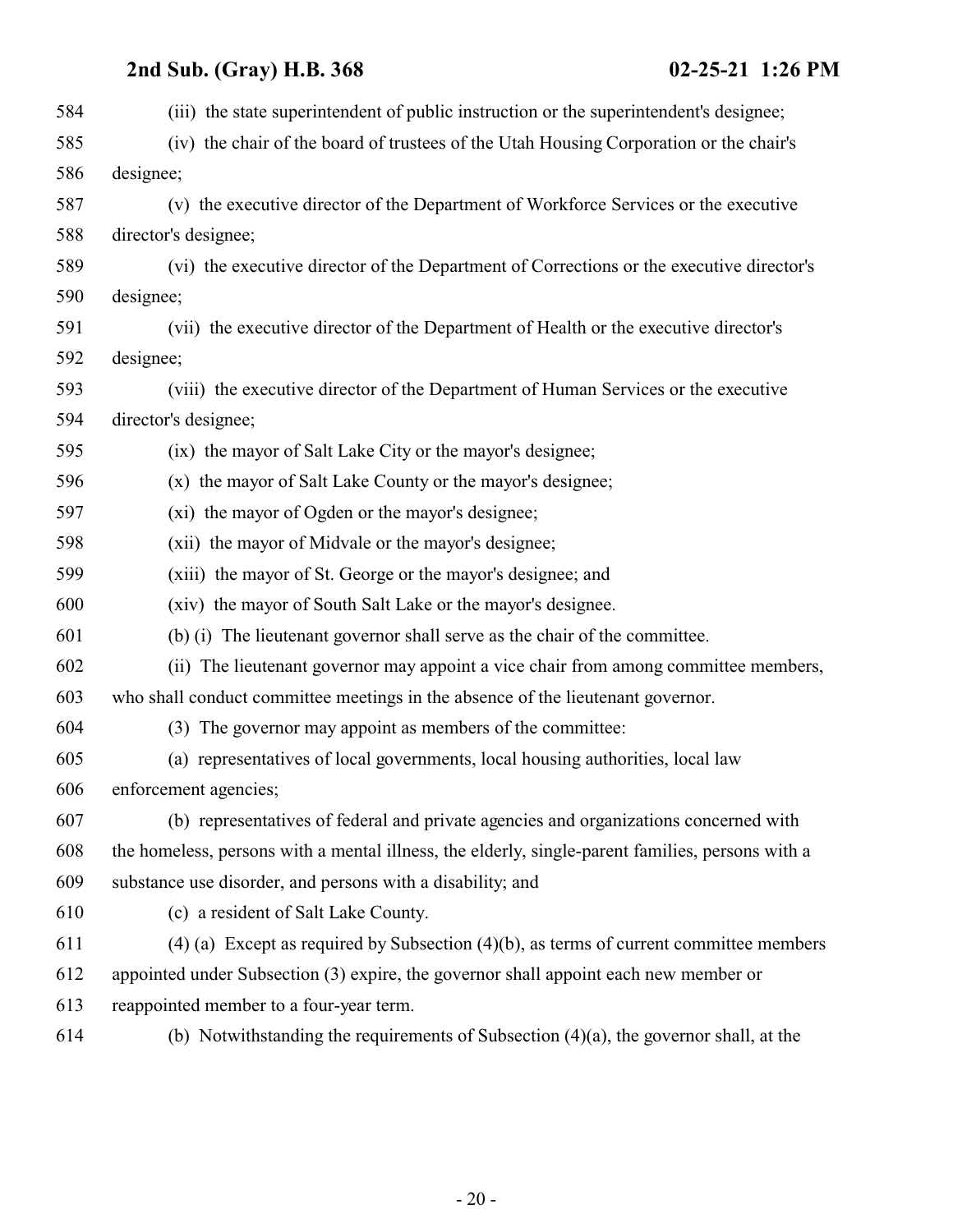<span id="page-20-0"></span>

| 615 | time of appointment or reappointment, adjust the length of terms to ensure that the terms of   |
|-----|------------------------------------------------------------------------------------------------|
| 616 | committee members are staggered so that approximately half of the committee is appointed       |
| 617 | every two years.                                                                               |
| 618 | (c) A member appointed under Subsection (3) may not be appointed to serve more than            |
| 619 | three consecutive terms.                                                                       |
| 620 | (5) When a vacancy occurs in the membership for any reason, the replacement is                 |
| 621 | appointed for the unexpired term.                                                              |
| 622 | (6) A member may not receive compensation or benefits for the member's service, but            |
| 623 | may receive per diem and travel expenses in accordance with:                                   |
| 624 | (a) Section $63A-3-106$ ;                                                                      |
| 625 | (b) Section $63A-3-107$ ; and                                                                  |
| 626 | (c) rules made by the Division of Finance pursuant to Sections $63A-3-106$ and                 |
| 627 | $63A-3-107$ .                                                                                  |
| 628 | Section 12. Section 36-2-4 is amended to read:                                                 |
| 629 | 36-2-4. Legislative Compensation Commission created -- Governor's                              |
| 630 | considerations in appointments -- Organization and expenses.                                   |
| 631 | (1) There is created a state Legislative Compensation Commission composed of seven             |
| 632 | members appointed by the governor, not more than four of whom shall be from the same           |
| 633 | political party.                                                                               |
| 634 | $(2)$ (a) Except as required by Subsection $(2)(b)$ , the members shall be appointed for       |
| 635 | four-year terms.                                                                               |
| 636 | (b) Notwithstanding the requirements of Subsection $(2)(a)$ , the governor shall, at the       |
| 637 | time of appointment or reappointment, adjust the length of terms to ensure that the terms of   |
| 638 | board members are staggered so that approximately half of the board is appointed every two     |
| 639 | years.                                                                                         |
| 640 | (c) When a vacancy occurs in the membership for any reason, the replacement shall be           |
| 641 | appointed for the unexpired term in the same manner as the vacated member was chosen.          |
| 642 | (3) In appointing members of the commission, the governor shall give consideration to          |
| 643 | achieving representation from the major geographic areas of the state, and representation from |
| 644 | a broad cross section of occupational, professional, employee, and management interests.       |
| 645 | (4) The commission shall select a chair. Four members of the commission shall                  |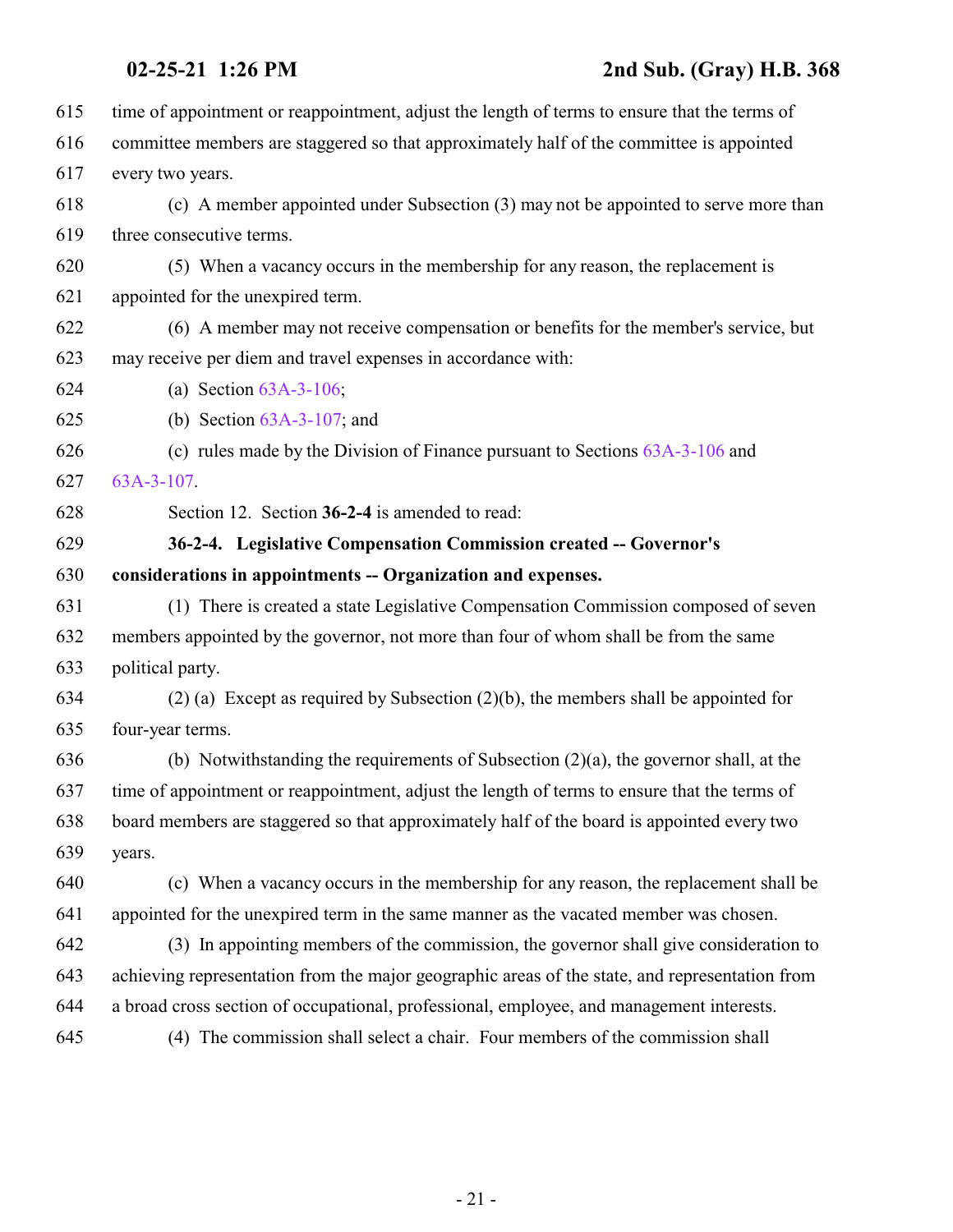<span id="page-21-0"></span> constitute a quorum. The commission shall not make any final determination without the 647 concurrence of a majority of  $[tts]$  the commission's members appointed and serving on the commission being present. (5) A member may not receive compensation or benefits for the member's service, but may receive per diem and travel expenses in accordance with: (a) Section [63A-3-106](http://le.utah.gov/UtahCode/SectionLookup.jsp?section=63a-3-106&session=2021GS); (b) Section [63A-3-107](http://le.utah.gov/UtahCode/SectionLookup.jsp?section=63a-3-107&session=2021GS); and (c) rules made by the Division of Finance pursuant to Sections [63A-3-106](http://le.utah.gov/UtahCode/SectionLookup.jsp?section=63a-3-106&session=2021GS) and [63A-3-107](http://le.utah.gov/UtahCode/SectionLookup.jsp?section=63a-3-107&session=2021GS). (6) (a) The commission shall be a citizen commission and no member or employee of the legislative, judicial, or executive branch is eligible for appointment to the commission. (b) The executive director of the Governor's Office of [Management] Planning and Budget: (i) shall provide staff to the commission; and (ii) is responsible for administration, budgeting, procurement, and related management functions for the commission. Section 13. Section **49-11-406** is amended to read: **49-11-406. Governor's appointed executives and senior staff -- Appointed legislative employees -- Transfer of value of accrued defined benefit -- Procedures.** (1) As used in this section: (a) "Defined benefit balance" means the total amount of the contributions made on behalf of a member to a defined benefit system plus refund interest. (b) "Senior staff" means an at-will employee who reports directly to an elected official, executive director, or director and includes a deputy director and other similar, at-will employee positions designated by the governor, the speaker of the House, or the president of the Senate and filed with the Department of Human Resource Management and the Utah State Retirement Office. (2) In accordance with this section and subject to requirements under federal law and rules made by the board, a member who has service credit from a system may elect to be exempt from coverage under a defined benefit system and to have the member's defined benefit balance transferred from the defined benefit system or plan to a defined contribution plan in the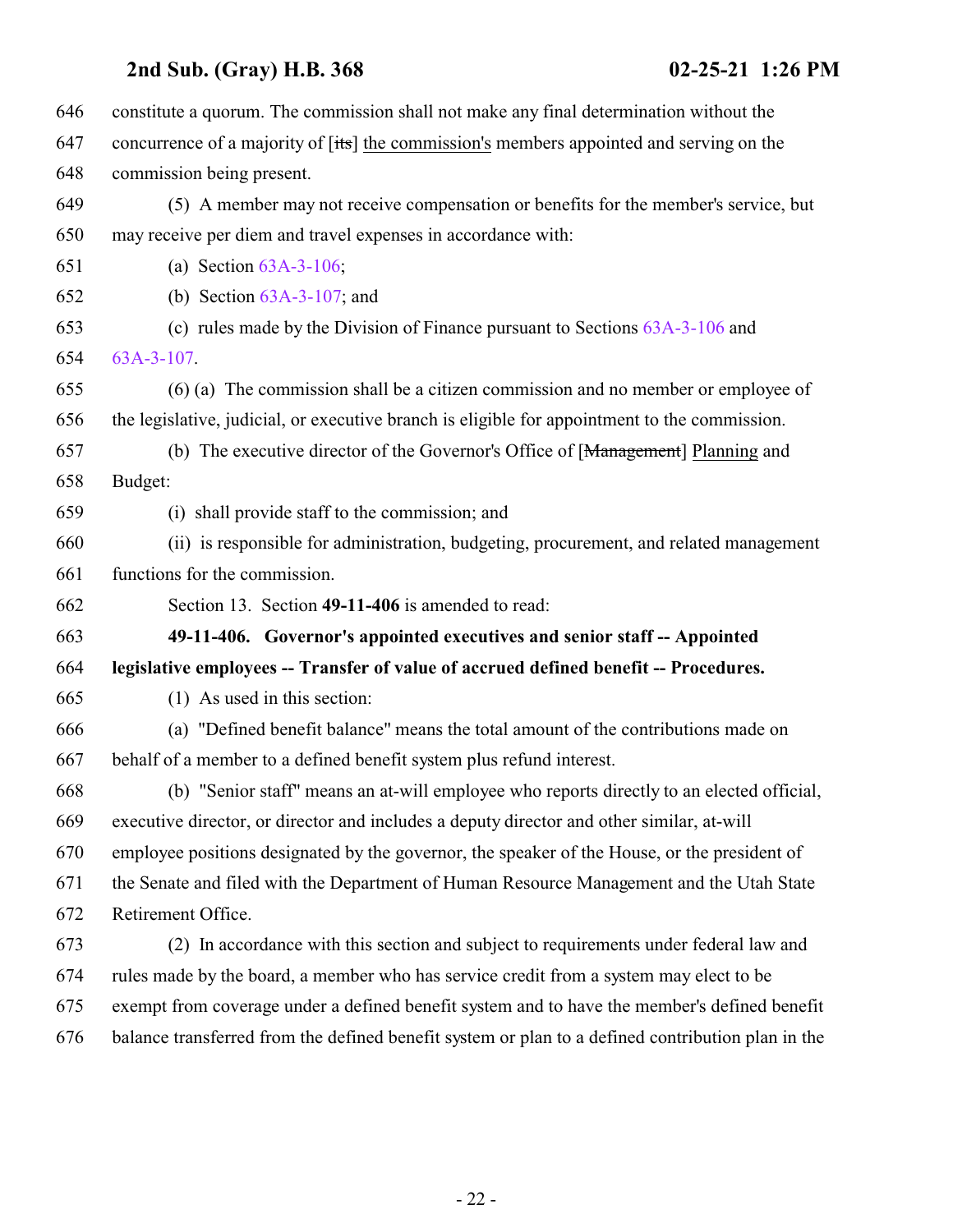<span id="page-22-0"></span>

| 677 | member's own name if the member is:                                                                         |
|-----|-------------------------------------------------------------------------------------------------------------|
| 678 | (a) the state auditor;                                                                                      |
| 679 | (b) the state treasurer;                                                                                    |
| 680 | (c) an appointed executive under Subsection $67-22-2(1)(a)$ ;                                               |
| 681 | (d) an employee in the Governor's Office;                                                                   |
| 682 | (e) senior staff in the Governor's Office of [Management] Planning and Budget;                              |
| 683 | (f) senior staff in the Governor's Office of Economic Development;                                          |
| 684 | (g) senior staff in the Commission on Criminal and Juvenile Justice;                                        |
| 685 | (h) senior staff in the Public Lands Policy Coordinating Office, created in Section                         |
| 686 | $63L-11-201;$                                                                                               |
| 687 | $[\text{th}]$ (i) a legislative employee appointed under Subsection 36-12-7(3)(a); or                       |
| 688 | $\left[\left(\frac{1}{1}\right)\right]$ (i) a legislative employee appointed by the speaker of the House of |
| 689 | Representatives, the House of Representatives minority leader, the president of the Senate, or              |
| 690 | the Senate minority leader $\left[\frac{1}{2}, \frac{1}{2}, \frac{1}{2}\right]$ .                           |
| 691 | [(j) senior staff of the Utah Science Technology and Research Initiative created under                      |
| 692 | Title 63M, Chapter 2, Utah Science Technology and Research Governing Authority Act.]                        |
| 693 | (3) An election made under Subsection (2):                                                                  |
| 694 | (a) is final, and no right exists to make any further election;                                             |
| 695 | (b) is considered a request to be exempt from coverage under a defined benefits                             |
| 696 | system; and                                                                                                 |
| 697 | (c) shall be made on forms provided by the office.                                                          |
| 698 | (4) The board shall adopt rules to implement and administer this section.                                   |
| 699 | Section 14. Section 49-12-203 is amended to read:                                                           |
| 700 | 49-12-203. Exclusions from membership in system.                                                            |
| 701 | (1) The following employees are not eligible for service credit in this system:                             |
| 702 | (a) subject to the requirements of Subsection (2), an employee whose employment                             |
| 703 | status is temporary in nature due to the nature or the type of work to be performed;                        |
| 704 | (b) except as provided under Subsection $(3)(a)$ , an employee of an institution of higher                  |
| 705 | education who participates in a retirement system with a public or private retirement system,               |
| 706 | organization, or company designated by the Utah Board of Higher Education, or the technical                 |
| 707 | college board of trustees for an employee of each technical college, during any period in which             |
|     |                                                                                                             |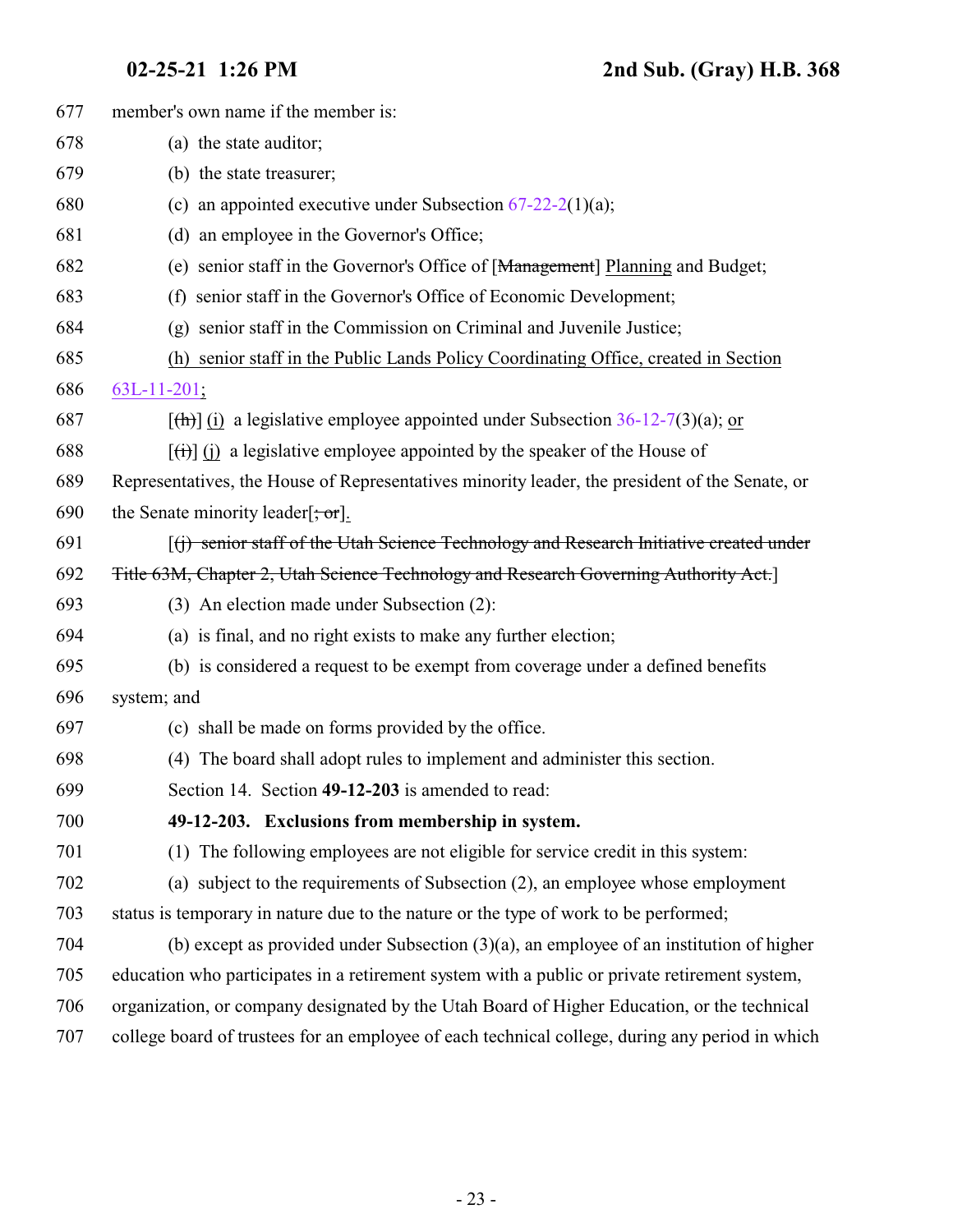| 708 | required contributions based on compensation have been paid on behalf of the employee by the      |
|-----|---------------------------------------------------------------------------------------------------|
| 709 | employer;                                                                                         |
| 710 | (c) an employee serving as an exchange employee from outside the state for an                     |
| 711 | employer who has not elected to make all of the employer's exchange employees eligible for        |
| 712 | service credit in this system;                                                                    |
| 713 | (d) an executive department head of the state, a member of the State Tax Commission,              |
| 714 | the Public Service Commission, and a member of a full-time or part-time board or commission       |
| 715 | who files a formal request for exemption;                                                         |
| 716 | (e) an employee of the Department of Workforce Services who is covered under                      |
| 717 | another retirement system allowed under Title 35A, Chapter 4, Employment Security Act;            |
| 718 | (f) an employee who is employed on or after July 1, 2009, with an employer that has               |
| 719 | elected, prior to July 1, 2009, to be excluded from participation in this system under Subsection |
| 720 | 49-12-202(2)(c);                                                                                  |
| 721 | (g) an employee who is employed on or after July 1, 2014, with an employer that has               |
| 722 | elected, prior to July 1, 2014, to be excluded from participation in this system under Subsection |
| 723 | $49-12-202(2)(d);$                                                                                |
| 724 | (h) an employee who is employed with a withdrawing entity that has elected under                  |
| 725 | Section $49-11-623$ , prior to January 1, 2017, to exclude:                                       |
| 726 | (i) new employees from participation in this system under Subsection $49-11-623(3)(a)$ ;          |
| 727 | or                                                                                                |
| 728 | (ii) all employees from participation in this system under Subsection $49-11-623(3)(b)$ ;         |
| 729 | <b>or</b>                                                                                         |
| 730 | (i) an employee described in Subsection $(1)(i)(i)$ or $(ii)$ who is employed with a              |
| 731 | withdrawing entity that has elected under Section 49-11-624, before January 1, 2018, to           |
| 732 | exclude:                                                                                          |
| 733 | (i) new employees from participation in this system under Subsection $49-11-624(3)(a)$ ;          |
| 734 | or                                                                                                |
| 735 | (ii) all employees from participation in this system under Subsection $49-11-624(3)(b)$ .         |
| 736 | (2) If an employee whose status is temporary in nature due to the nature of type of               |
| 737 | work to be performed:                                                                             |
| 738 | (a) is employed for a term that exceeds six months and the employee otherwise                     |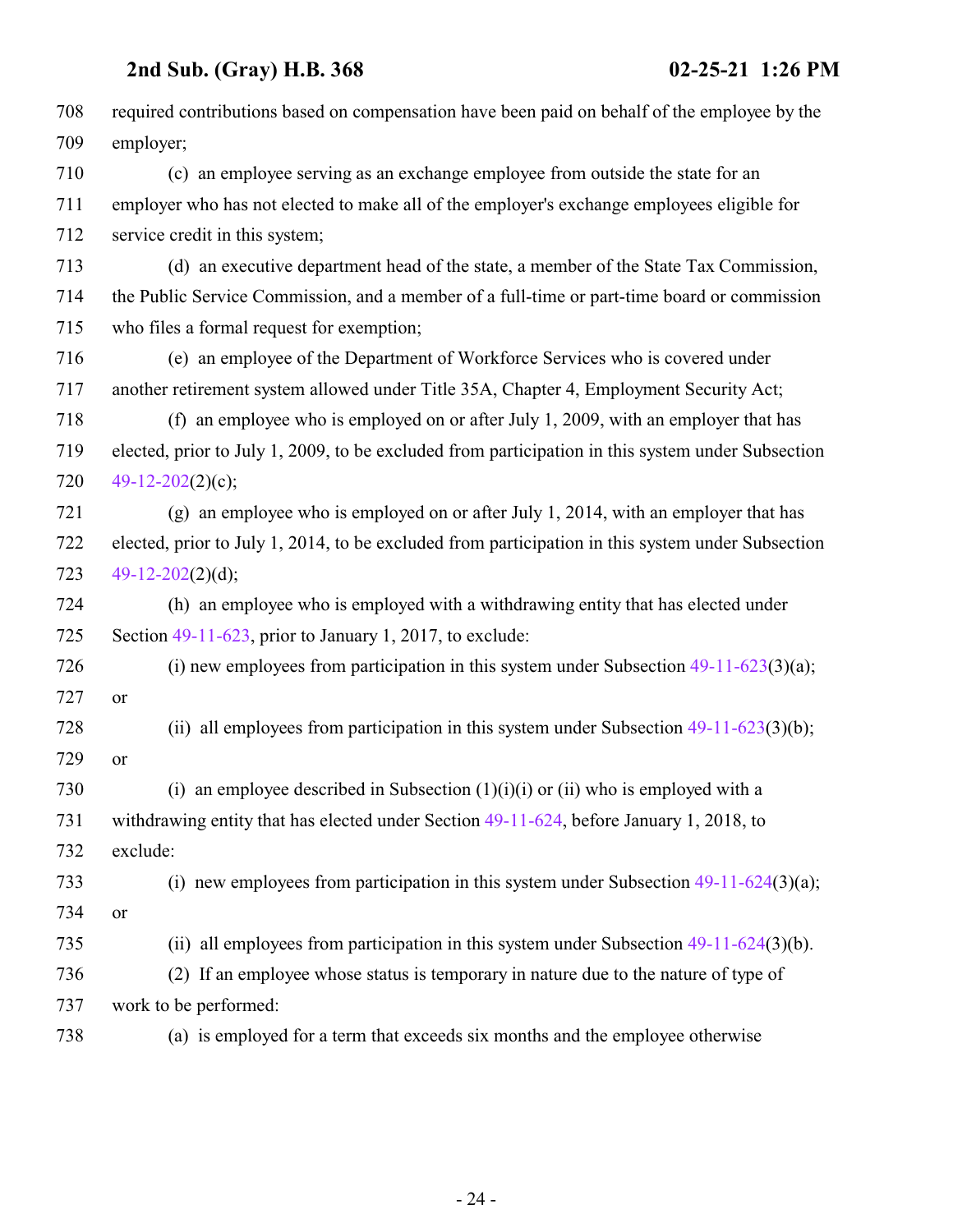| 739 | qualifies for service credit in this system, the participating employer shall report and certify to |
|-----|-----------------------------------------------------------------------------------------------------|
| 740 | the office that the employee is a regular full-time employee effective the beginning of the         |
| 741 | seventh month of employment; or                                                                     |
| 742 | (b) was previously terminated prior to being eligible for service credit in this system             |
| 743 | and is reemployed within three months of termination by the same participating employer, the        |
| 744 | participating employer shall report and certify that the member is a regular full-time employee     |
| 745 | when the total of the periods of employment equals six months and the employee otherwise            |
| 746 | qualifies for service credits in this system.                                                       |
| 747 | (3) (a) Upon cessation of the participating employer contributions, an employee under               |
| 748 | Subsection $(1)(b)$ is eligible for service credit in this system.                                  |
| 749 | (b) Notwithstanding the provisions of Subsection $(1)(f)$ , any eligibility for service             |
| 750 | credit earned by an employee under this chapter before July 1, 2009 is not affected under           |
| 751 | Subsection $(1)(f)$ .                                                                               |
| 752 | (c) Notwithstanding the provisions of Subsection $(1)(g)$ , any eligibility for service             |
| 753 | credit earned by an employee under this chapter before July 1, 2014, is not affected under          |
| 754 | Subsection $(1)(g)$ .                                                                               |
| 755 | (4) Upon filing a written request for exemption with the office, the following                      |
| 756 | employees shall be exempt from coverage under this system:                                          |
| 757 | (a) a full-time student or the spouse of a full-time student and individuals employed in            |
| 758 | a trainee relationship;                                                                             |
| 759 | (b) an elected official;                                                                            |
| 760 | (c) an executive department head of the state, a member of the State Tax Commission,                |
| 761 | a member of the Public Service Commission, and a member of a full-time or part-time board or        |
| 762 | commission;                                                                                         |
| 763 | (d) an employee of the Governor's Office of [Management] Planning and Budget;                       |
| 764 | (e) an employee of the Governor's Office of Economic Development;                                   |
| 765 | an employee of the Commission on Criminal and Juvenile Justice;<br>(f)                              |
| 766 | an employee of the Governor's Office;<br>(g)                                                        |
| 767 | (h) an employee of the Public Lands Policy Coordinating Office, created in Section                  |
| 768 | $63L-11-201$ ;                                                                                      |
| 769 | $[\frac{h}{\ln}]$ (i) an employee of the State Auditor's Office;                                    |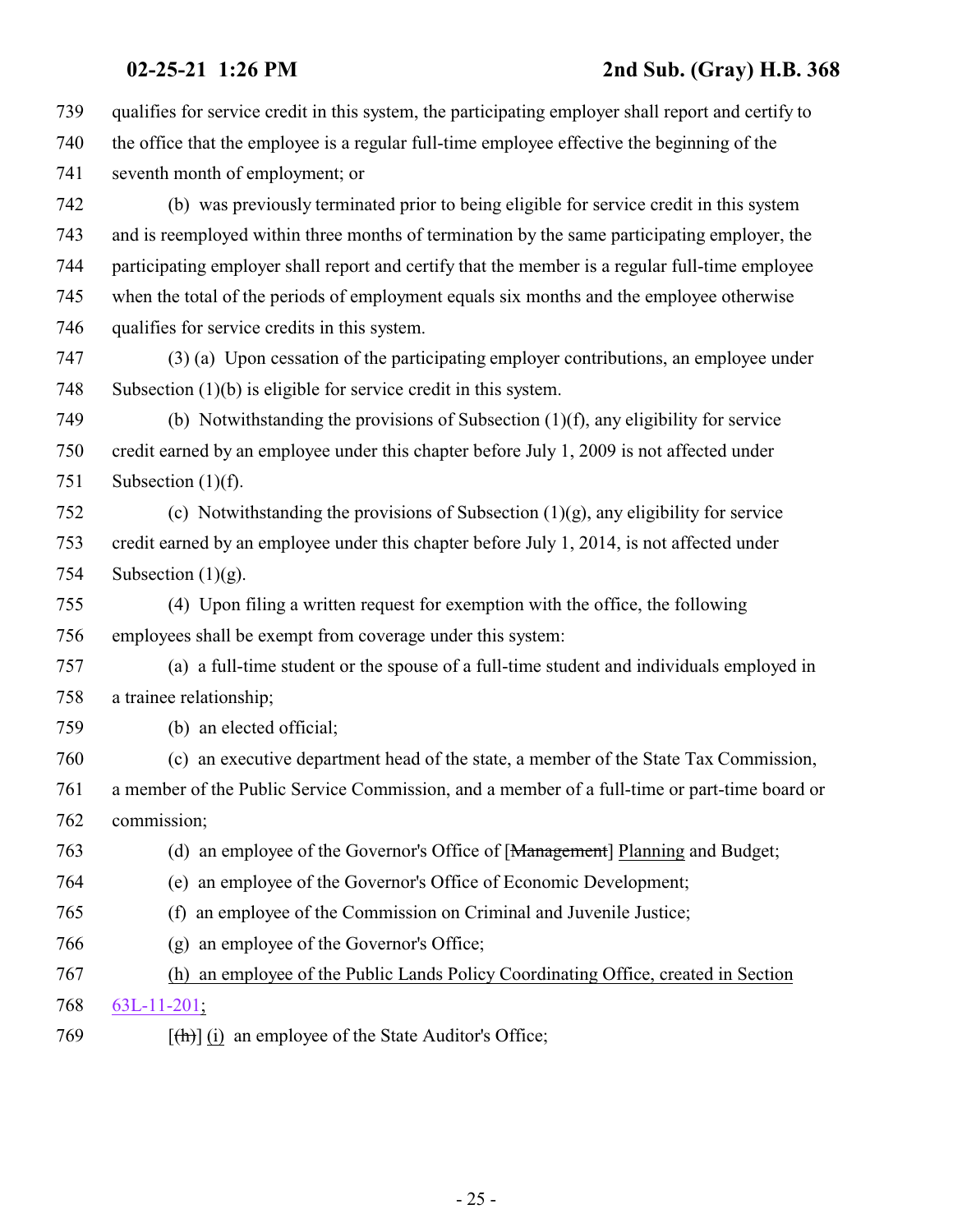**2nd Sub. (Gray) H.B. 368 02-25-21 1:26 PM**  $[(\overrightarrow{t})]$  (j) an employee of the State Treasurer's Office;  $[(\dagger)\]$  (k) any other member who is permitted to make an election under Section [49-11-406](#page-21-0);  $[(k)]$  (l) a person appointed as a city manager or chief city administrator or another person employed by a municipality, county, or other political subdivision, who is an at-will employee;  $\left[\left(\frac{H}{H}\right)\right]$  (m) an employee of an interlocal cooperative agency created under Title 11, Chapter 13, Interlocal Cooperation Act, who is engaged in a specialized trade customarily 778 provided through membership in a labor organization that provides retirement benefits to [its] the organization's members; and  $\lceil (m) \rceil$  (n) an employee serving as an exchange employee from outside the state for an employer who has elected to make all of the employer's exchange employees eligible for service credit in this system. (5) (a) Each participating employer shall prepare and maintain a list designating those positions eligible for exemption under Subsection (4). (b) An employee may not be exempted unless the employee is employed in an exempted position designated by the participating employer. (6) (a) In accordance with this section, Section [49-13-203](http://le.utah.gov/UtahCode/SectionLookup.jsp?section=49-13-203&session=2021GS), and Section [49-22-205](#page-27-0), a municipality, county, or political subdivision may not exempt a total of more than 50 positions or a number equal to 10% of the eligible employees of the municipality, county, or political subdivision, whichever is less. (b) A municipality, county, or political subdivision may exempt at least one regular full-time employee. (7) Each participating employer shall: (a) maintain a list of employee exemptions; and (b) update the employee exemptions in the event of any change. (8) The office may make rules to implement this section. (9) An employee's exclusion, exemption, participation, or election described in this section: (a) shall be made in accordance with this section; and (b) is subject to requirements under federal law and rules made by the board.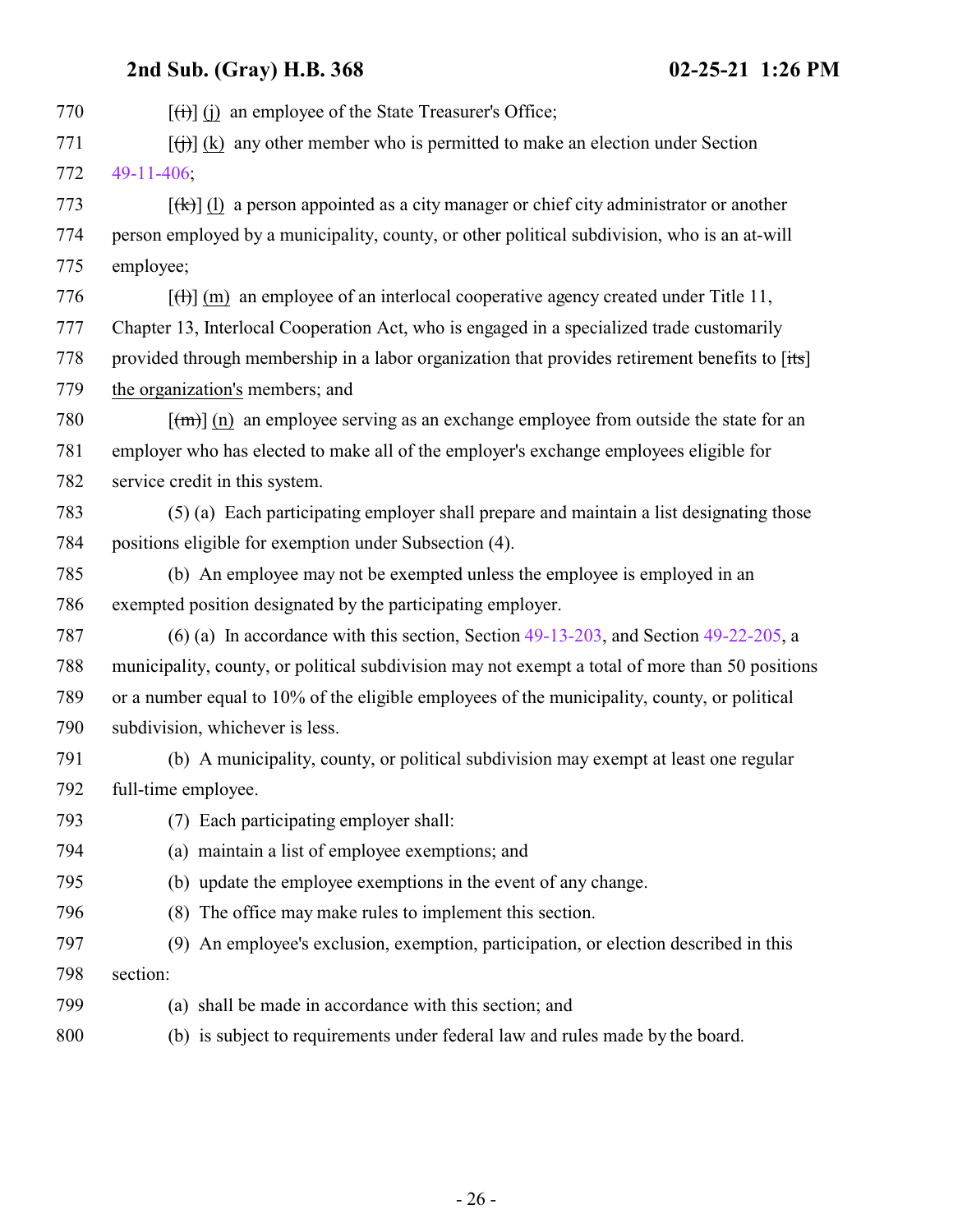<span id="page-26-0"></span>

| 801 | Section 15. Section 49-20-410 is amended to read:                                                    |
|-----|------------------------------------------------------------------------------------------------------|
| 802 | 49-20-410. High deductible health plan -- Health savings account --                                  |
| 803 | Contributions.                                                                                       |
| 804 | (1) (a) In addition to other employee benefit plans offered under Subsection                         |
| 805 | $49-20-201(1)$ , the office shall offer at least one federally qualified high deductible health plan |
| 806 | with a health savings account as an optional health plan.                                            |
| 807 | (b) The provisions and limitations of the plan shall be:                                             |
| 808 | (i) determined by the office in accordance with federal requirements and limitations;                |
| 809 | and                                                                                                  |
| 810 | (ii) designed to promote appropriate health care utilization by consumers, including                 |
| 811 | preventive health care services.                                                                     |
| 812 | (c) A state employee hired on or after July 1, 2011, who is offered a plan under                     |
| 813 | Subsection $49-20-202(1)(a)$ , shall be enrolled in a federally qualified high deductible health     |
| 814 | plan unless the employee chooses a different health benefit plan during the employee's open          |
| 815 | enrollment period.                                                                                   |
| 816 | (2) The office shall:                                                                                |
| 817 | (a) administer the high deductible health plan in coordination with a health savings                 |
| 818 | account for medical expenses for each covered individual in the high deductible health plan;         |
| 819 | (b) offer to all employees training regarding all health plans offered to employees;                 |
| 820 | (c) prepare online training as an option for the training required by Subsections $(2)(b)$           |
| 821 | and $(4)$ ;                                                                                          |
| 822 | (d) ensure the training offered under Subsections $(2)(b)$ and $(c)$ includes information on         |
| 823 | changing coverages to the high deductible plan with a health savings account, including              |
| 824 | coordination of benefits with other insurances, restrictions on other insurance coverages, and       |
| 825 | general tax implications; and                                                                        |
| 826 | (e) coordinate annual open enrollment with the Department of Human Resource                          |
| 827 | Management to give state employees the opportunity to affirmatively select preferences from          |
| 828 | among insurance coverage options.                                                                    |
| 829 | (3) (a) Contributions to the health savings account may be made by the employer.                     |
| 830 | (b) The amount of the employer contributions under Subsection $(3)(a)$ shall be                      |
| 831 | determined annually by the office, after consultation with the Department of Human Resource          |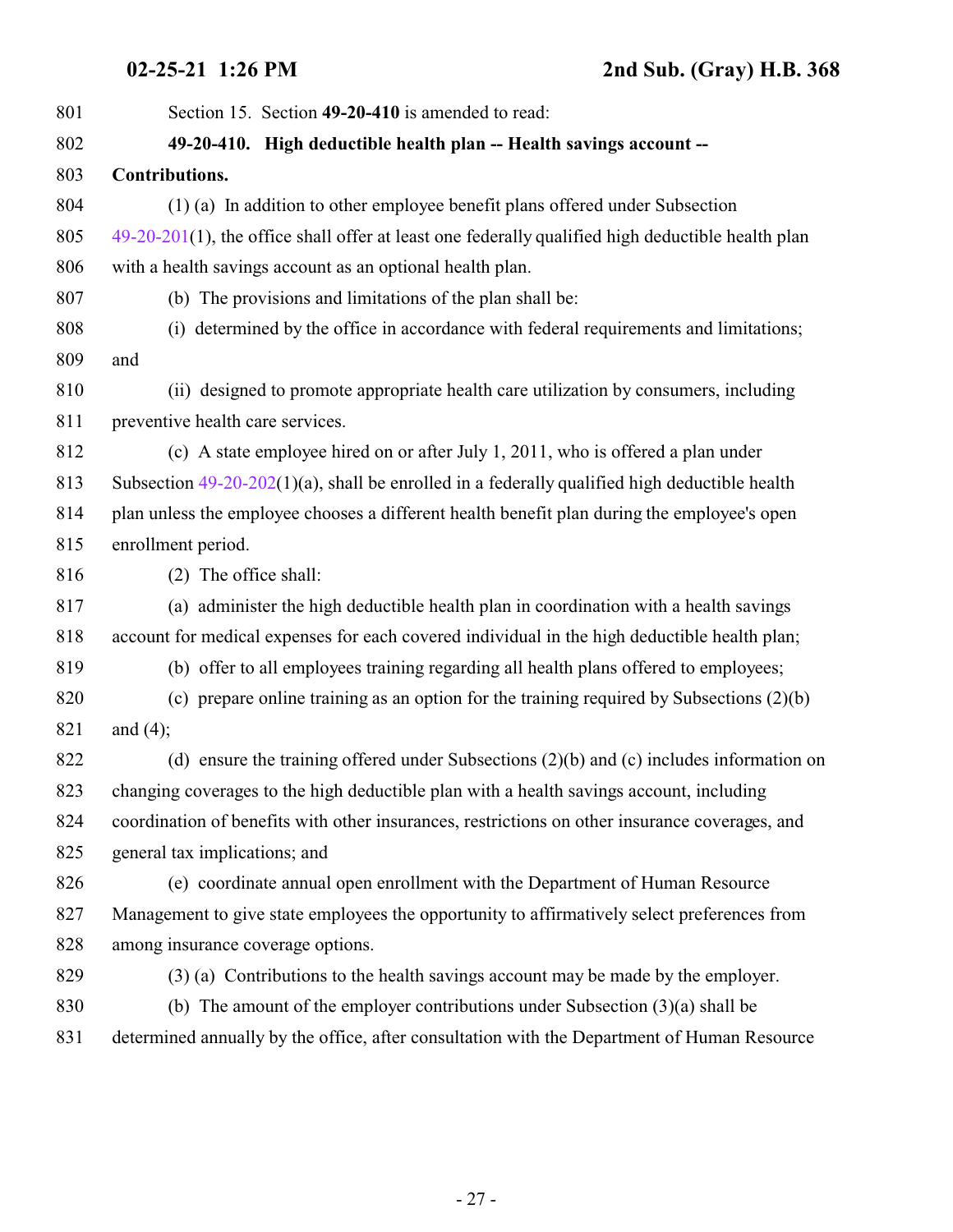<span id="page-27-0"></span>

| 832 | Management and the Governor's Office of [Management] Planning and Budget so that the             |
|-----|--------------------------------------------------------------------------------------------------|
| 833 | annual employer contribution amount is not less than the difference in the actuarial value       |
| 834 | between the program's health maintenance organization coverage and the federally qualified       |
| 835 | high deductible health plan coverage, after taking into account any difference in employee       |
| 836 | premium contribution.                                                                            |
| 837 | (c) The office shall distribute the annual amount determined under Subsection $(3)(b)$ to        |
| 838 | employees in two equal amounts with a pay date in January and a pay date in July of each plan    |
| 839 | year.                                                                                            |
| 840 | (d) An employee may also make contributions to the health savings account.                       |
| 841 | (e) If an employee is ineligible for a contribution to a health savings account under            |
| 842 | federal law and would otherwise be eligible for the contribution under Subsection $(3)(a)$ , the |
| 843 | contribution shall be distributed into a health reimbursement account or other tax-advantaged    |
| 844 | arrangement authorized under the Internal Revenue Code for the benefit of the employee.          |
| 845 | (4) (a) An employer participating in a plan offered under Subsection $49-20-202(1)(a)$           |
| 846 | shall require each employee to complete training on the health plan options available to the     |
| 847 | employee.                                                                                        |
| 848 | (b) The training required by Subsection $(4)(a)$ :                                               |
| 849 | (i) shall include materials prepared by the office under Subsection (2);                         |
| 850 | (ii) may be completed online; and                                                                |
| 851 | (iii) shall be completed:                                                                        |
| 852 | (A) before the end of the 2012 open enrollment period for current enrollees in the               |
| 853 | program; and                                                                                     |
| 854 | (B) for employees hired on or after July 1, 2011, before the employee's selection of a           |
| 855 | plan in the program.                                                                             |
| 856 | Section 16. Section 49-22-205 is amended to read:                                                |
| 857 | 49-22-205. Exemptions from participation in system.                                              |
| 858 | (1) Upon filing a written request for exemption with the office, the following                   |
| 859 | employees are exempt from participation in the system as provided in this section:               |
| 860 | (a) an executive department head of the state;                                                   |
| 861 | (b) a member of the State Tax Commission;                                                        |
| 862 | (c) a member of the Public Service Commission;                                                   |
|     |                                                                                                  |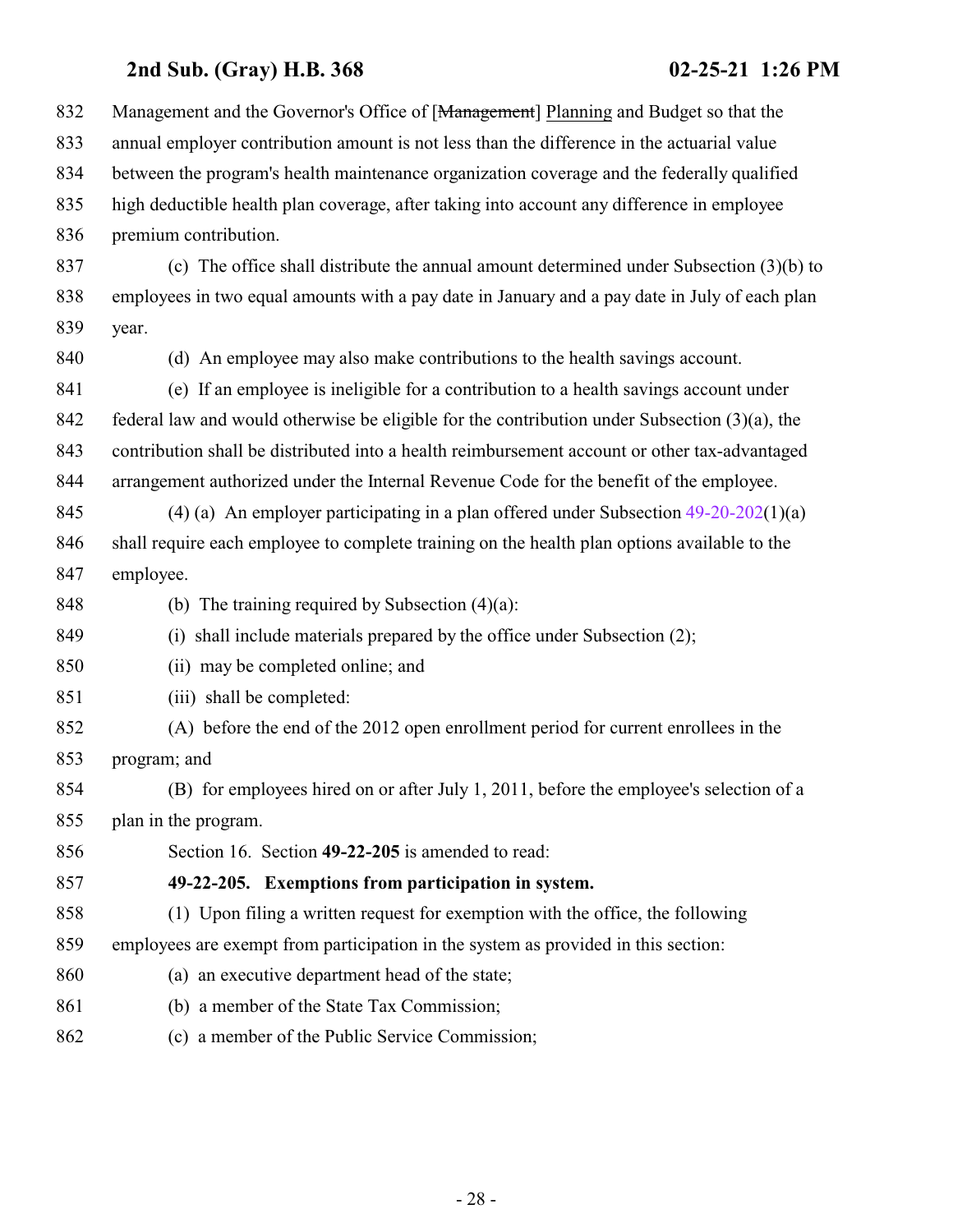**02-25-21 1:26 PM 2nd Sub. (Gray) H.B. 368**

| 863 | (d) a member of a full-time or part-time board or commission;                                                      |
|-----|--------------------------------------------------------------------------------------------------------------------|
| 864 | (e) an employee of the Governor's Office of [Management] Planning and Budget;                                      |
| 865 | an employee of the Governor's Office of Economic Development;<br>(f)                                               |
| 866 | an employee of the Commission on Criminal and Juvenile Justice;<br>(g)                                             |
| 867 | (h) an employee of the Governor's Office;                                                                          |
| 868 | (i) an employee of the State Auditor's Office;                                                                     |
| 869 | (i) an employee of the State Treasurer's Office;                                                                   |
| 870 | (k) any other member who is permitted to make an election under Section $49-11-406$ ;                              |
| 871 | (1) a person appointed as a city manager or appointed as a city administrator or another                           |
| 872 | at-will employee of a municipality, county, or other political subdivision;                                        |
| 873 | (m) an employee of an interlocal cooperative agency created under Title 11, Chapter                                |
| 874 | 13, Interlocal Cooperation Act, who is engaged in a specialized trade customarily provided                         |
| 875 | through membership in a labor organization that provides retirement benefits to its members;                       |
| 876 | and                                                                                                                |
| 877 | [(n) an employee of the Utah Science Technology and Research Initiative created under                              |
| 878 | Title 63M, Chapter 2, Utah Science Technology and Research Governing Authority Act; and                            |
| 879 | $\left[\left(\text{e}\right)\right]$ (n) an employee serving as an exchange employee from outside the state for an |
| 880 | employer who has elected to make all of the employer's exchange employees eligible for                             |
| 881 | service credit in this system.                                                                                     |
| 882 | (2) (a) A participating employer shall prepare and maintain a list designating those                               |
| 883 | positions eligible for exemption under Subsection (1).                                                             |
| 884 | (b) An employee may not be exempted unless the employee is employed in a position                                  |
| 885 | designated by the participating employer under Subsection (1).                                                     |
| 886 | $(3)$ (a) In accordance with this section, Section 49-12-203, and Section 49-13-203, a                             |
| 887 | municipality, county, or political subdivision may not exempt a total of more than 50 positions                    |
| 888 | or a number equal to 10% of the eligible employees of the municipality, county, or political                       |
| 889 | subdivision, whichever is less.                                                                                    |
| 890 | (b) A municipality, county, or political subdivision may exempt at least one regular                               |
| 891 | full-time employee.                                                                                                |
| 892 | (4) Each participating employer shall:                                                                             |
| 893 | (a) maintain a list of employee exemptions; and                                                                    |
|     |                                                                                                                    |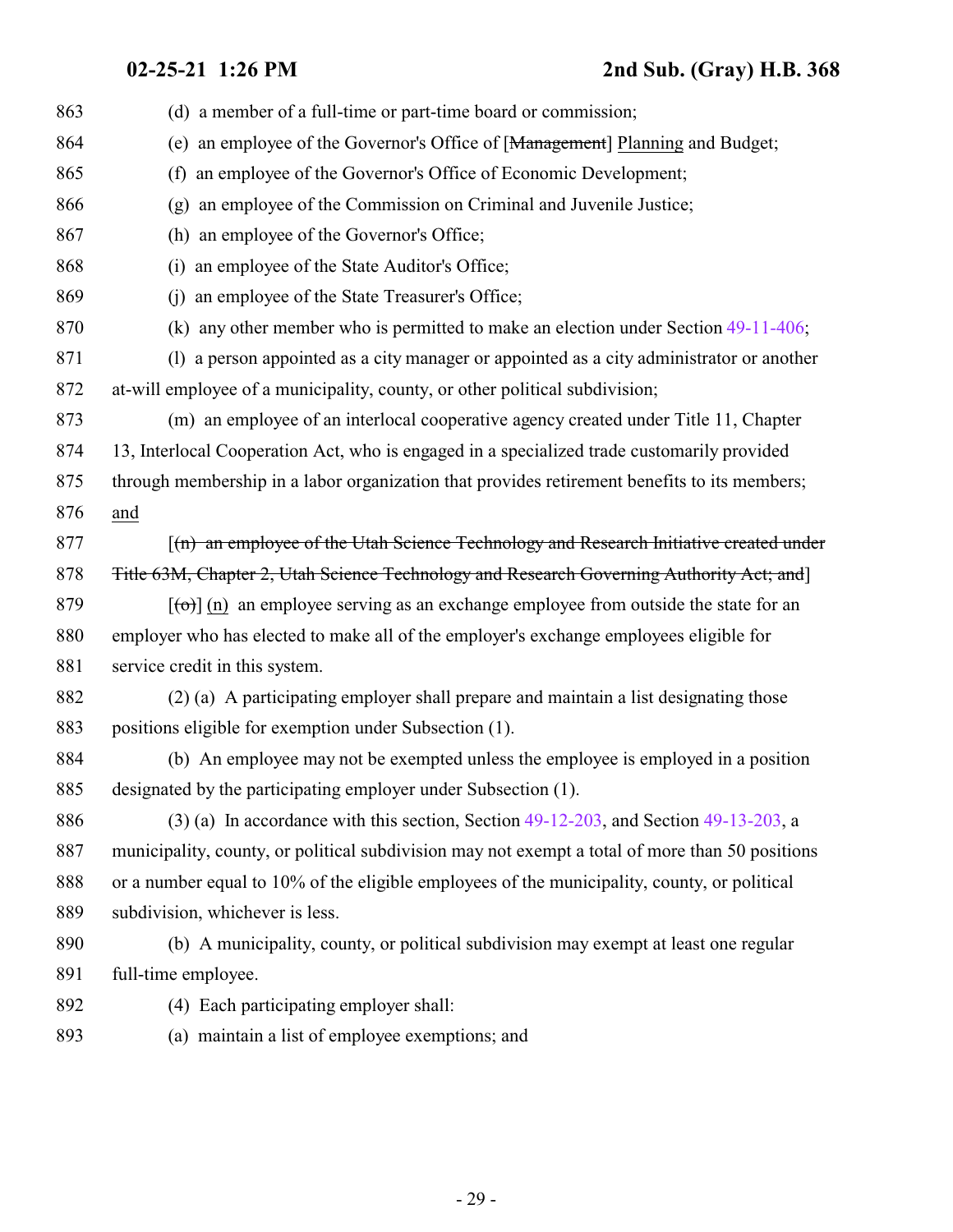| (b) update an employee exemption in the event of any change.                                     |
|--------------------------------------------------------------------------------------------------|
| (5) Beginning on the effective date of the exemption for an employee who elects to be            |
| exempt in accordance with Subsection (1):                                                        |
| (a) for a member of the Tier II defined contribution plan:                                       |
| (i) the participating employer shall contribute the nonelective contribution and the             |
| amortization rate described in Section $49-22-401$ , except that the nonelective contribution is |
| exempt from the vesting requirements of Subsection $49-22-401(3)(a)$ ; and                       |
| (ii) the member may make voluntary deferrals as provided in Section $49-22-401$ ; and            |
| (b) for a member of the Tier II hybrid retirement system:                                        |
| (i) the participating employer shall contribute the nonelective contribution and the             |
| amortization rate described in Section $49-22-401$ , except that the contribution is exempt from |
| the vesting requirements of Subsection $49-22-401(3)(a)$ ;                                       |
| (ii) the member may make voluntary deferrals as provided in Section $49-22-401$ ; and            |
| (iii) the member is not eligible for additional service credit in the system.                    |
| (6) If an employee who is a member of the Tier II hybrid retirement system                       |
| subsequently revokes the election of exemption made under Subsection (1), the provisions         |
| described in Subsection (5)(b) shall no longer be applicable and the coverage for the employee   |
| shall be effective prospectively as provided in Part 3, Tier II Hybrid Retirement System.        |
| (7) (a) All employer contributions made on behalf of an employee shall be invested in            |
| accordance with Subsection $49-22-303(3)(a)$ or $49-22-401(4)(a)$ until the one-year election    |
| period under Subsection $49-22-201(2)(c)$ is expired if the employee:                            |
| (i) elects to be exempt in accordance with Subsection $(1)$ ; and                                |
| (ii) continues employment with the participating employer through the one-year                   |
| election period under Subsection $49-22-201(2)(c)$ .                                             |
| (b) An employee is entitled to receive a distribution of the employer contributions              |
| made on behalf of the employee and all associated investment gains and losses if the employee:   |
| (i) elects to be exempt in accordance with Subsection $(1)$ ; and                                |
| (ii) terminates employment prior to the one-year election period under Subsection                |
| $49-22-201(2)(c)$ .                                                                              |
| $(8)$ (a) The office shall make rules to implement this section.                                 |
| (b) The rules made under this Subsection (8) shall include provisions to allow the               |
|                                                                                                  |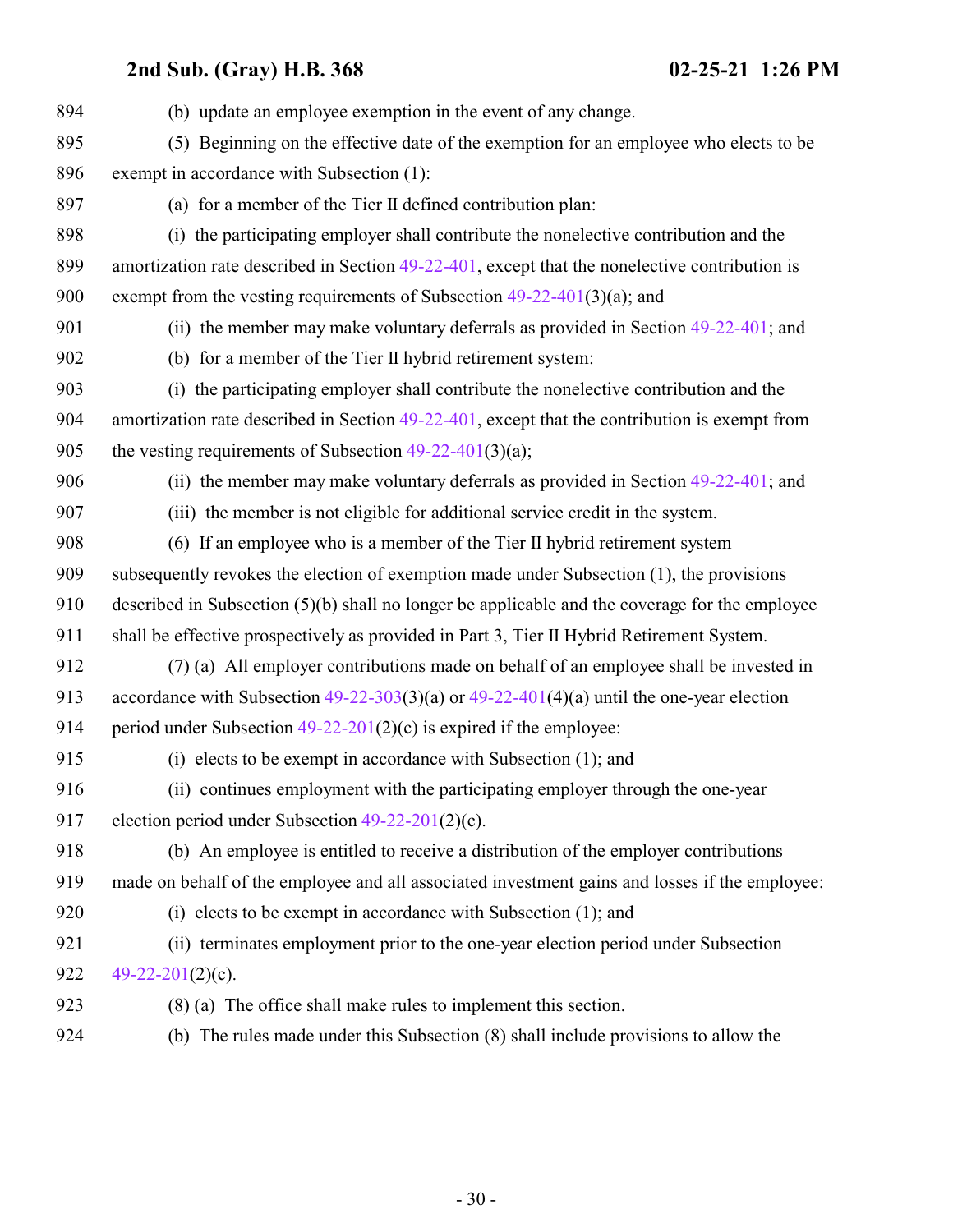<span id="page-30-0"></span>

| 925 | exemption provided under Subsection (1) to apply to all contributions made beginning on or      |
|-----|-------------------------------------------------------------------------------------------------|
| 926 | after July 1, 2011, on behalf of an exempted employee who began the employment before May       |
| 927 | 8, 2012.                                                                                        |
| 928 | (9) An employee's exemption, participation, or election described in this section:              |
| 929 | (a) shall be made in accordance with this section; and                                          |
| 930 | (b) is subject to requirements under federal law and rules made by the board.                   |
| 931 | Section 17. Section 51-10-202 is amended to read:                                               |
| 932 | 51-10-202. Board of trustees of the fund -- Trust administrator.                                |
| 933 | (1) (a) There is created a board of trustees of the fund composed of the following three        |
| 934 | members:                                                                                        |
| 935 | (i) the state treasurer;                                                                        |
| 936 | (ii) the director of the Division of Finance; and                                               |
| 937 | (iii) the director of the Governor's Office of [Management] Planning and Budget or the          |
| 938 | director's designee.                                                                            |
| 939 | (b) The state treasurer is chair of the board.                                                  |
| 940 | (c) Three members of the board is a quorum.                                                     |
| 941 | (d) A member may not receive compensation or benefits for the member's service, but             |
| 942 | may receive per diem and travel expenses in accordance with:                                    |
| 943 | (i) Section $63A-3-106$ ;                                                                       |
| 944 | (ii) Section $63A-3-107$ ; and                                                                  |
| 945 | (iii) rules made by the Division of Finance pursuant to Sections $63A-3-106$ and                |
| 946 | $63A-3-107$                                                                                     |
| 947 | $(2)$ (a) The board shall:                                                                      |
| 948 | (i) contract with a person to act as trust administrator in accordance with Title 63G,          |
| 949 | Chapter 6a, Utah Procurement Code, and when not provided for by this chapter, define the trust  |
| 950 | administrator's duties; or                                                                      |
| 951 | (ii) if unable to find a qualified person under Subsection $(2)(a)(i)$ to act as trust          |
| 952 | administrator for a reasonable cost, hire a qualified person to act as trust administrator and, |
| 953 | when not provided for in this chapter, define the trust administrator's duties.                 |
| 954 | (b) If the board hires a trust administrator under Subsection $(2)(a)(ii)$ , the board may      |
| 955 | hire or authorize the trust administrator to hire other persons necessary to assist the trust   |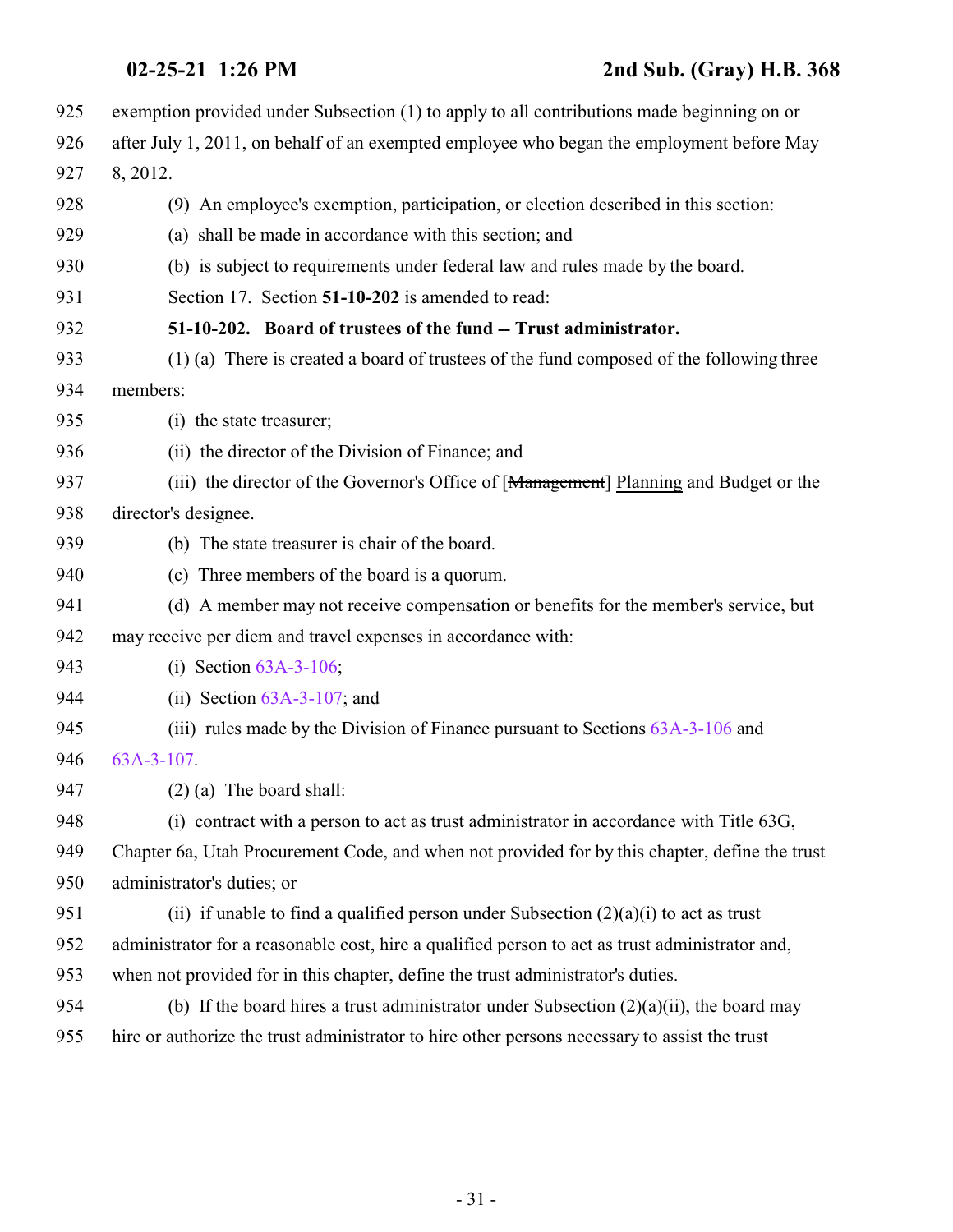<span id="page-31-0"></span>

| 956 | administrator and the board to perform the duties required by this chapter.                  |
|-----|----------------------------------------------------------------------------------------------|
| 957 | (3) The board shall:                                                                         |
| 958 | (a) on behalf of the state, act as trustee of the fund and exercise the state's fiduciary    |
| 959 | responsibilities;                                                                            |
| 960 | (b) meet at least once every other month;                                                    |
| 961 | (c) review and approve the policies, projections, rules, criteria, procedures, forms,        |
| 962 | standards, and performance goals established by the trust administrator;                     |
| 963 | (d) review and approve the fund budget prepared by the trust administrator;                  |
| 964 | (e) review the progress reports from programs financed by the fund;                          |
| 965 | (f) review financial records of the fund, including fund receipts, expenditures, and         |
| 966 | investments; and                                                                             |
| 967 | (g) do any other thing necessary to perform the state's fiduciary obligations under the      |
| 968 | fund.                                                                                        |
| 969 | (4) The attorney general shall:                                                              |
| 970 | (a) act as legal counsel and provide legal representation to the board; and                  |
| 971 | (b) attend or direct an attorney from the attorney general's office to attend each meeting   |
| 972 | of the board.                                                                                |
| 973 | (5) The board may consult with knowledgeable state personnel to advise the board on          |
| 974 | policy and technical matters.                                                                |
| 975 | Section 18. Section 53-2c-201 is amended to read:                                            |
| 976 | 53-2c-201. Public Health and Economic Emergency Commission -- Creation --                    |
| 977 | Membership -- Quorum -- Per diem -- Staff support -- Meetings.                               |
| 978 | (1) There is created the Public Health and Economic Emergency Commission                     |
| 979 | consisting of the following members:                                                         |
| 980 | (a) the executive director of the Department of Health, or the executive director's          |
| 981 | designee;                                                                                    |
| 982 | (b) four individuals, appointed by the governor, including:                                  |
| 983 | (i) the chief executive of a for profit health care organization that operates at least one  |
| 984 | hospital in the state;                                                                       |
| 985 | (ii) the chief executive of a not-for-profit health care organization that operates at least |
| 986 | one hospital in the state; and                                                               |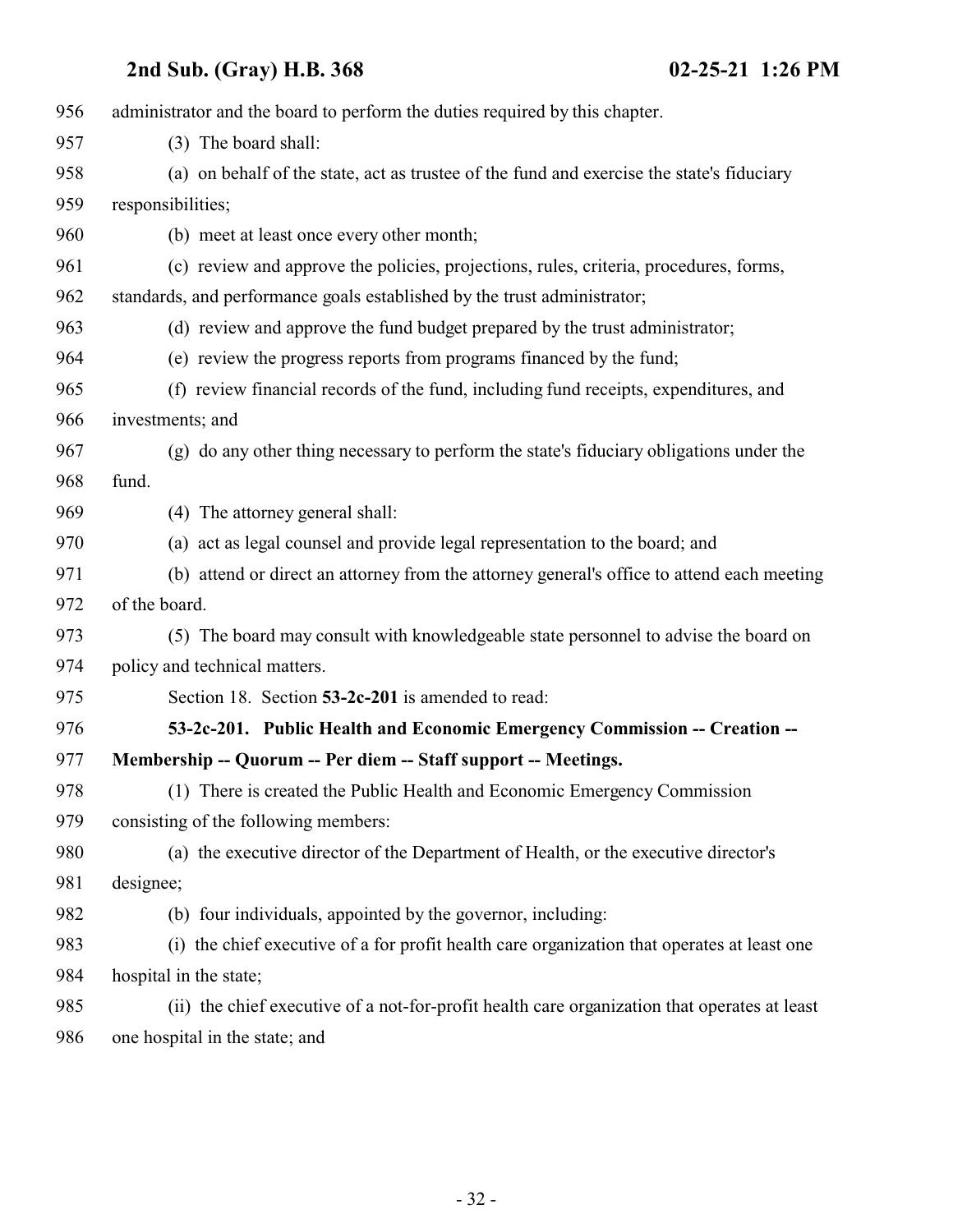**02-25-21 1:26 PM 2nd Sub. (Gray) H.B. 368**

| 987  | (iii) two other individuals;                                                                              |
|------|-----------------------------------------------------------------------------------------------------------|
| 988  | (c) two individuals appointed by the president of the Senate;                                             |
| 989  | (d) two individuals appointed by the speaker of the House of Representatives; and                         |
| 990  | one individual appointed by the chief executive officer of the Utah Association of<br>(e)                 |
| 991  | Counties.                                                                                                 |
| 992  | (2) (a) The president of the Senate and the speaker of the House of Representatives                       |
| 993  | shall jointly designate one of the members appointed under Subsection $(1)(c)$ or $(d)$ as chair of       |
| 994  | the commission.                                                                                           |
| 995  | (b) For an appointment under Subsection $(1)(c)$ or $(d)$ , the president of the Senate or                |
| 996  | the speaker of the House of Representatives may appoint a legislator or a non-legislator.                 |
| 997  | $(3)$ (a) If a vacancy occurs in the membership of the commission appointed under                         |
| 998  | Subsection $(1)(b)$ , $(c)$ , $(d)$ , or $(e)$ , the member shall be replaced in the same manner in which |
| 999  | the original appointment was made.                                                                        |
| 1000 | (b) A member of the commission serves until the member's successor is appointed and                       |
| 1001 | qualified.                                                                                                |
| 1002 | $(4)$ (a) A majority of the commission members constitutes a quorum.                                      |
| 1003 | (b) The action of a majority of a quorum constitutes an action of the commission.                         |
| 1004 | (5) (a) The salary and expenses of a commission member who is a legislator shall be                       |
| 1005 | paid in accordance with Section 36-2-2, Legislative Joint Rules, Title 5, Chapter 2, Lodging,             |
| 1006 | Meal, and Transportation Expenses, and Legislative Joint Rules, Title 5, Chapter 3, Legislator            |
| 1007 | Compensation.                                                                                             |
| 1008 | (b) A commission member who is not a legislator may not receive compensation or                           |
| 1009 | benefits for the member's service on the commission, but may receive per diem and                         |
| 1010 | reimbursement for travel expenses incurred as a commission member at the rates established by             |
| 1011 | the Division of Finance under:                                                                            |
| 1012 | (i) Sections $63A-3-106$ and $63A-3-107$ ; and                                                            |
| 1013 | (ii) rules made by the Division of Finance pursuant to Sections $63A-3-106$ and                           |
| 1014 | $63A-3-107$ .                                                                                             |
| 1015 | (6) The Governor's Office of [Management] Planning and Budget shall:                                      |
| 1016 | (a) provide staff support to the commission; and                                                          |
| 1017 | (b) coordinate with the Office of Legislative Research and General Counsel regarding                      |
|      |                                                                                                           |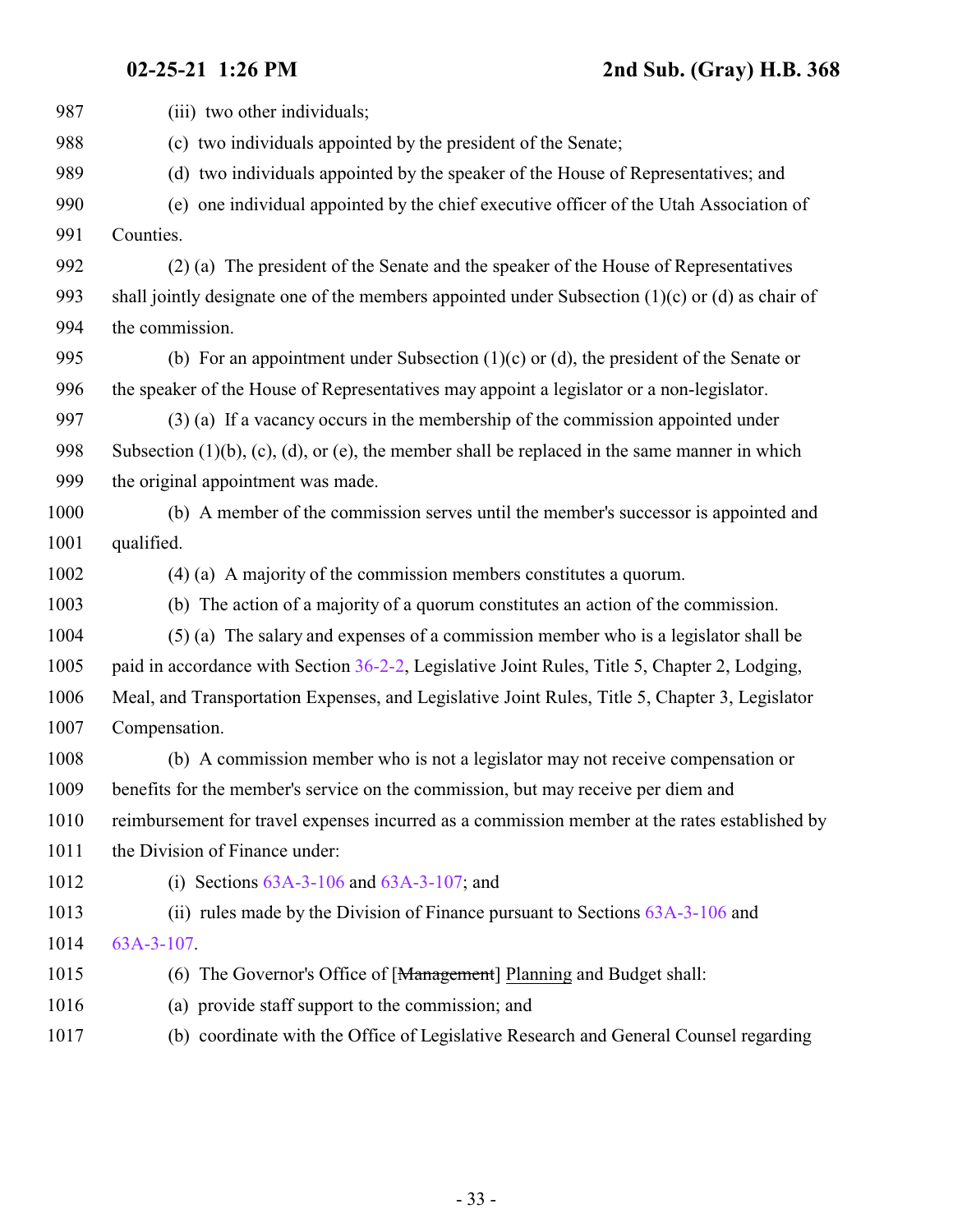<span id="page-33-0"></span>

| 1018 | the commission.                                                                              |
|------|----------------------------------------------------------------------------------------------|
| 1019 | (7) A meeting of the commission that takes place during a public health emergency is         |
| 1020 | not subject to Title 52, Chapter 4, Open and Public Meetings Act.                            |
| 1021 | Section 19. Section 53-17-402 is amended to read:                                            |
| 1022 | 53-17-402. Local Public Safety and Firefighter Surviving Spouse Trust Fund                   |
| 1023 | Board of Trustees -- Quorum -- Duties -- Establish rates.                                    |
| 1024 | (1) (a) There is created the Local Public Safety and Firefighter Surviving Spouse Trust      |
| 1025 | Fund Board of Trustees composed of four members:                                             |
| 1026 | (i) the commissioner of public safety or the commissioner's designee;                        |
| 1027 | (ii) the executive director of the Governor's Office of [Management] Planning and            |
| 1028 | Budget or the executive director's designee;                                                 |
| 1029 | (iii) one person representing municipalities, designated by the Utah League of Cities        |
| 1030 | and Towns; and                                                                               |
| 1031 | (iv) one person representing counties, designated by the Utah Association of Counties.       |
| 1032 | (b) The commissioner of public safety, or the commissioner's designee, is chair of the       |
| 1033 | board.                                                                                       |
| 1034 | (c) Three members of the board are a quorum.                                                 |
| 1035 | (d) A member may not receive compensation or benefits for the member's service, but          |
| 1036 | may receive per diem and travel expenses in accordance with:                                 |
| 1037 | (i) Section $63A-3-106$ ;                                                                    |
| 1038 | (ii) Section $63A-3-107$ ; and                                                               |
| 1039 | (iii) rules made by the Division of Finance according to Sections $63A-3-106$ and            |
| 1040 | $63A-3-107$ .                                                                                |
| 1041 | (e) (i) The Department of Public Safety shall staff the board of trustees.                   |
| 1042 | (ii) The department shall provide accounting services for the trust fund.                    |
| 1043 | The board shall:<br>(2)                                                                      |
| 1044 | (a) establish rates to charge each employer based on the number of public safety             |
| 1045 | service employees and firefighter service employees who are eligible for the health coverage |
| 1046 | under this chapter;                                                                          |
| 1047 | (b) act as trustee of the trust fund and exercise the state's fiduciary responsibilities;    |
| 1048 | (c) meet at least once per year;                                                             |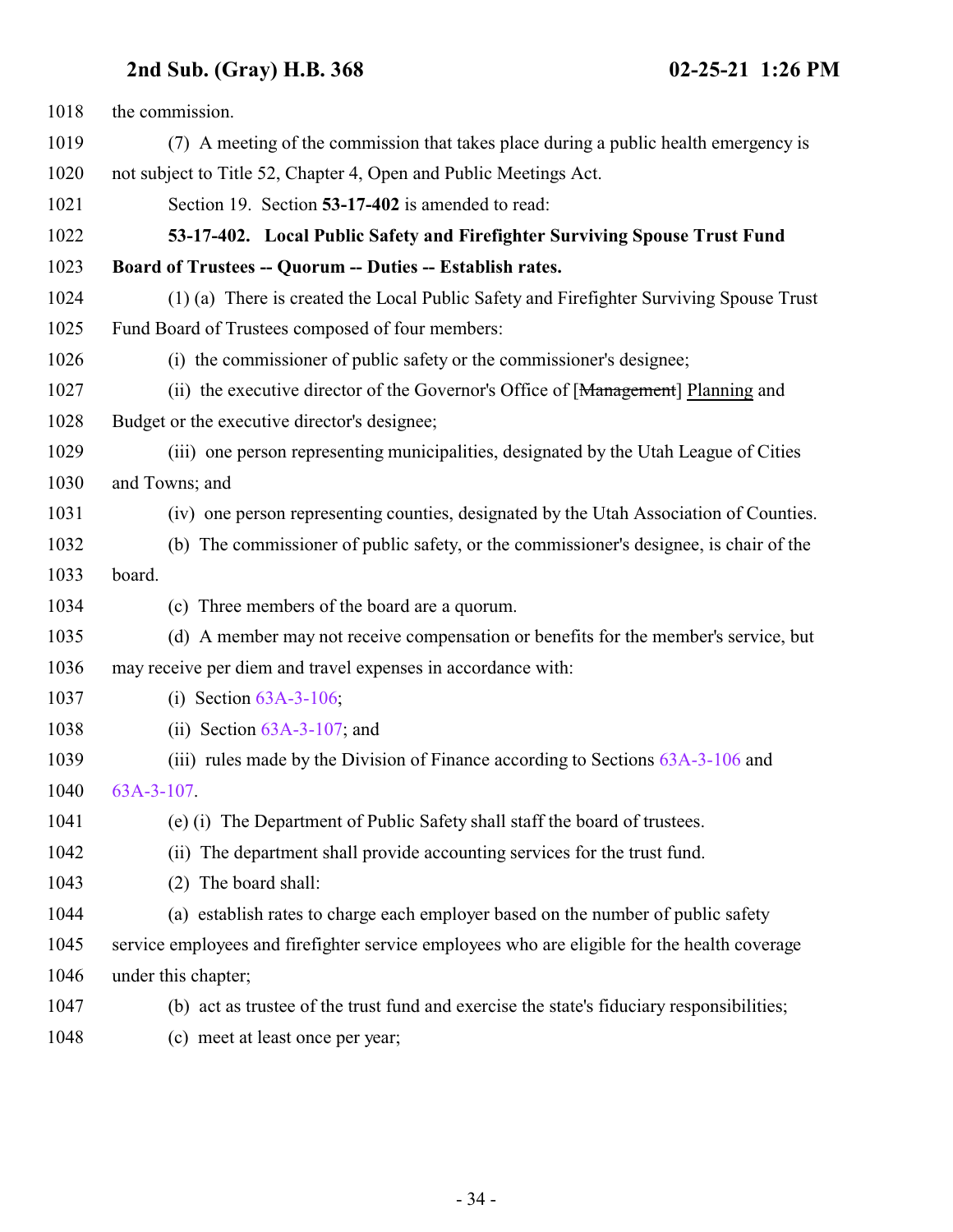<span id="page-34-0"></span>

| 1049 | (d) review and approve all policies, projections, rules, criteria, procedures, forms,        |
|------|----------------------------------------------------------------------------------------------|
| 1050 | standards, performance goals, and actuarial reports;                                         |
| 1051 | (e) review and approve the budget for the trust fund;                                        |
| 1052 | (f) review financial records of the trust fund, including trust fund receipts,               |
| 1053 | expenditures, and investments;                                                               |
| 1054 | (g) commission and obtain financial or actuarial studies of the liabilities for the trust    |
| 1055 | fund;                                                                                        |
| 1056 | (h) calculate and approve administrative expenses of the trust fund; and                     |
| 1057 | (i) do any other things necessary to perform the fiduciary obligations under the trust.      |
| 1058 | Section 20. Section 53B-2a-110 is amended to read:                                           |
| 1059 | 53B-2a-110. Technical college board of trustees' powers and duties.                          |
| 1060 | (1) A technical college board of trustees shall:                                             |
| 1061 | (a) assist the technical college president in preparing a budget request for the technical   |
| 1062 | college's annual operations to the board;                                                    |
| 1063 | (b) after consulting with the board, other higher education institutions, school districts,  |
| 1064 | and charter schools within the technical college's region, prepare a comprehensive strategic |
| 1065 | plan for delivering technical education within the region;                                   |
| 1066 | (c) consult with business, industry, the Department of Workforce Services, the               |
| 1067 | Governor's Office of Economic Development, and the Governor's Office of [Management]         |
| 1068 | Planning and Budget on an ongoing basis to determine what workers and skills are needed for  |
| 1069 | employment in Utah businesses and industries;                                                |
| 1070 | (d) in accordance with Section $53B-16-102$ , develop programs based upon the                |
| 1071 | information described in Subsection $(1)(c)$ , including expedited program approval and      |
| 1072 | termination procedures to meet market needs;                                                 |
| 1073 | (e) adopt an annual budget and fund balances;                                                |
| 1074 | (f) develop policies for the operation of technical education facilities under the           |
| 1075 | technical college board of trustees' jurisdiction;                                           |
| 1076 | (g) establish human resources and compensation policies for all employees in                 |
| 1077 | accordance with policies of the board;                                                       |
| 1078 | (h) approve credentials for employees and assign employees to duties in accordance           |
| 1079 | with board policies and accreditation guidelines;                                            |
|      |                                                                                              |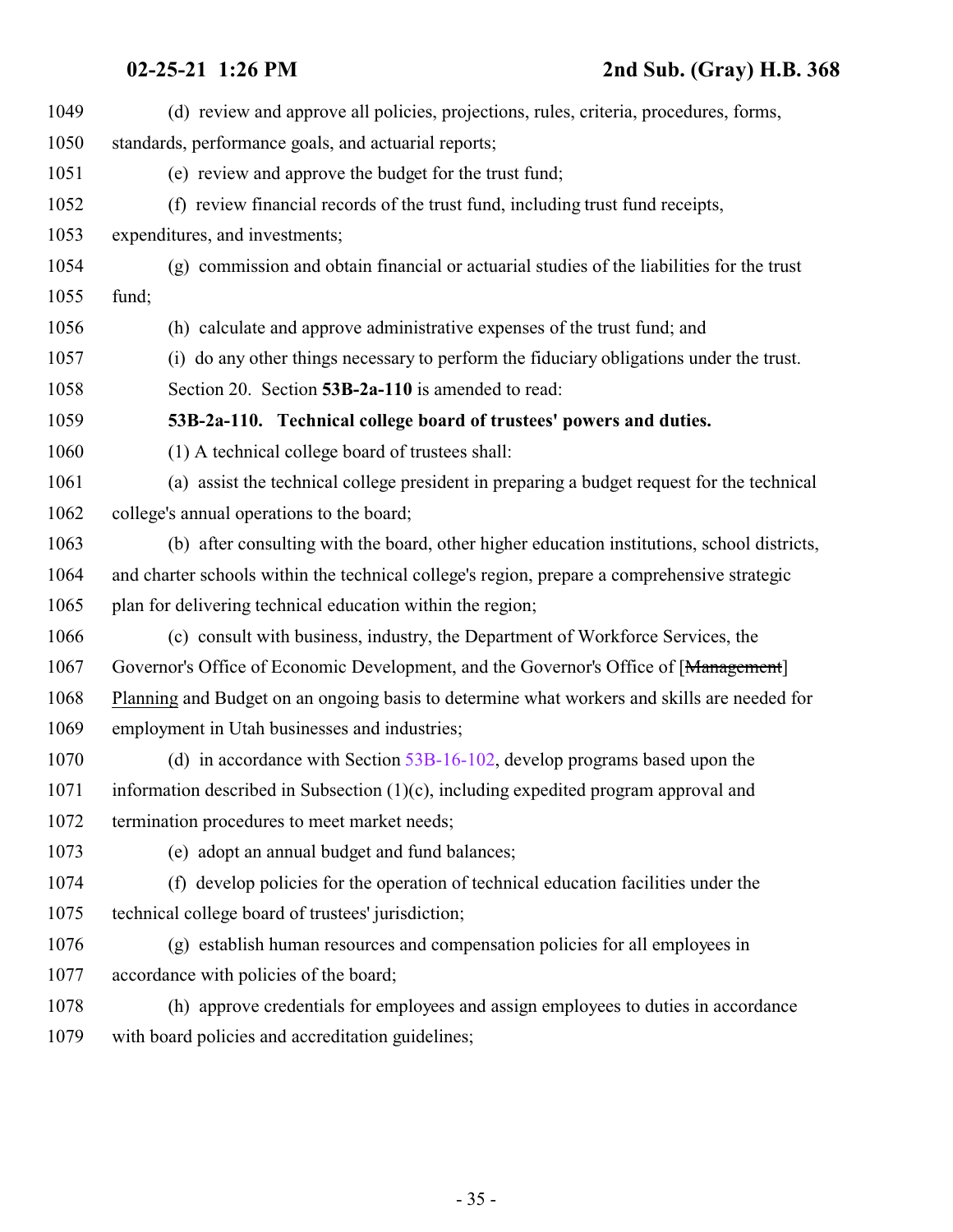<span id="page-35-0"></span>

| 1080 | (i) conduct annual program evaluations;                                                          |
|------|--------------------------------------------------------------------------------------------------|
| 1081 | (j) appoint program advisory committees and other advisory groups to provide counsel,            |
| 1082 | support, and recommendations for updating and improving the effectiveness of training            |
| 1083 | programs and services;                                                                           |
| 1084 | (k) approve regulations, both regular and emergency, to be issued and executed by the            |
| 1085 | technical college president;                                                                     |
| 1086 | (1) coordinate with local school boards, school districts, and charter schools to meet the       |
| 1087 | technical education needs of secondary students;                                                 |
| 1088 | (m) develop policies and procedures for the admission, classification, instruction, and          |
| 1089 | examination of students in accordance with the policies and accreditation guidelines of the      |
| 1090 | board and the State Board of Education; and                                                      |
| 1091 | (n) (i) approve a strategic plan for the technical college that is aligned with:                 |
| 1092 | (A) state attainment goals;                                                                      |
| 1093 | (B) workforce needs; and                                                                         |
| 1094 | (C) the technical college's role, mission, and distinctiveness; and                              |
| 1095 | (ii) monitor the technical college's progress toward achieving the strategic plan.               |
| 1096 | (2) A policy described in Subsection $(1)(g)$ does not apply to compensation for a               |
| 1097 | technical college president.                                                                     |
| 1098 | (3) A technical college board of trustees may not exercise jurisdiction over career and          |
| 1099 | technical education provided by a school district or charter school or provided by a higher      |
| 1100 | education institution independently of the technical college.                                    |
| 1101 | (4) If a program advisory committee or other advisory group submits a printed                    |
| 1102 | recommendation to a technical college board of trustees, the technical college board of trustees |
| 1103 | shall acknowledge the recommendation with a printed response that explains the technical         |
| 1104 | college board of trustees' action regarding the recommendation and the reasons for the action.   |
| 1105 | Section 21. Section 53F-2-205 is amended to read:                                                |
| 1106 | 53F-2-205. Powers and duties of state board to adjust Minimum School Program                     |
| 1107 | allocations -- Use of remaining funds at the end of a fiscal year.                               |
| 1108 | (1) As used in this section:                                                                     |
| 1109 | (a) "ESEA" means the Elementary and Secondary Education Act of 1965, 20 U.S.C.                   |
| 1110 | Sec. 6301 et seq.                                                                                |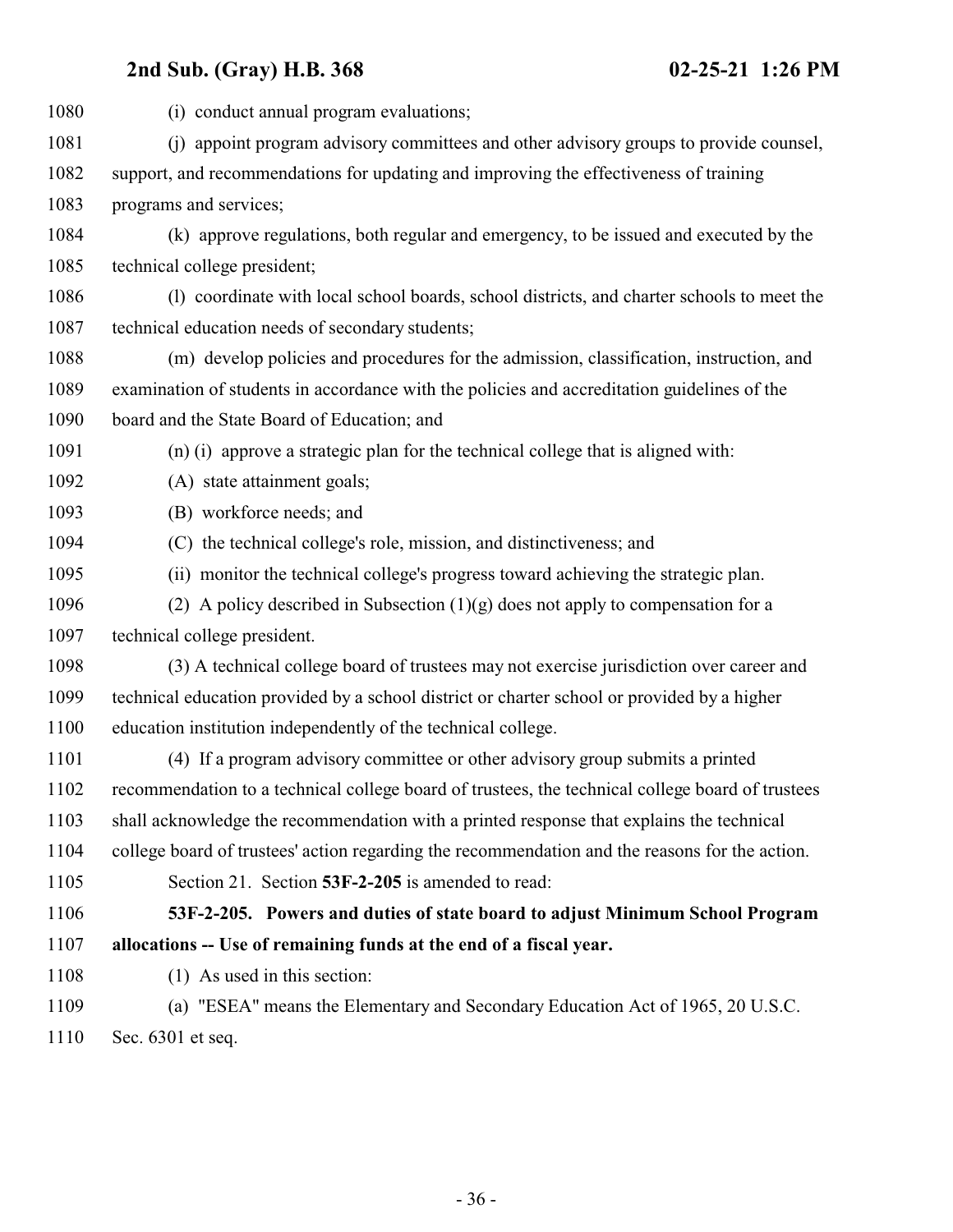| 1111 | (b) "Program" means a program or allocation funded by a line item appropriation or                |
|------|---------------------------------------------------------------------------------------------------|
| 1112 | other appropriation designated as:                                                                |
| 1113 | (i) Basic Program;                                                                                |
| 1114 | (ii) Related to Basic Programs;                                                                   |
| 1115 | (iii) Voted and Board Levy Programs; or                                                           |
| 1116 | (iv) Minimum School Program.                                                                      |
| 1117 | (2) Except as provided in Subsection $(3)$ or $(5)$ , if the number of weighted pupil units       |
| 1118 | in a program is underestimated, the state board shall reduce the value of the weighted pupil unit |
| 1119 | in that program so that the total amount paid for the program does not exceed the amount          |
| 1120 | appropriated for the program.                                                                     |
| 1121 | (3) If the number of weighted pupil units in a program is overestimated, the state board          |
| 1122 | shall spend excess money appropriated for the following purposes giving priority to the           |
| 1123 | purpose described in Subsection $(3)(a)$ :                                                        |
| 1124 | (a) to support the value of the weighted pupil unit in a program within the basic                 |
| 1125 | state-supported school program in which the number of weighted pupil units is underestimated;     |
| 1126 | (b) to support the state guaranteed local levy increments as defined in Section                   |
| 1127 | 53F-2-601, if:                                                                                    |
| 1128 | (i) local contributions to the voted local levy program or board local levy program are           |
| 1129 | overestimated; or                                                                                 |
| 1130 | (ii) the number of weighted pupil units within school districts qualifying for a                  |
| 1131 | guarantee is underestimated;                                                                      |
| 1132 | (c) to support the state supplement to local property taxes allocated to charter schools,         |
| 1133 | if the state supplement is less than the amount prescribed by Section 53F-2-704;                  |
| 1134 | (d) to fund the cost of the salary supplements described in Section $53F-2-504$ ; or              |
| 1135 | (e) to support a school district with a loss in student enrollment as provided in Section         |
| 1136 | 53F-2-207                                                                                         |
| 1137 | (4) If local contributions from the minimum basic tax rate imposed under Section                  |
| 1138 | 53F-2-301 or 53F-2-301.5, as applicable, are overestimated, the state board shall reduce the      |
| 1139 | value of the weighted pupil unit for all programs within the basic state-supported school         |
| 1140 | program so the total state contribution to the basic state-supported school program does not      |
| 1141 | exceed the amount of state funds appropriated.                                                    |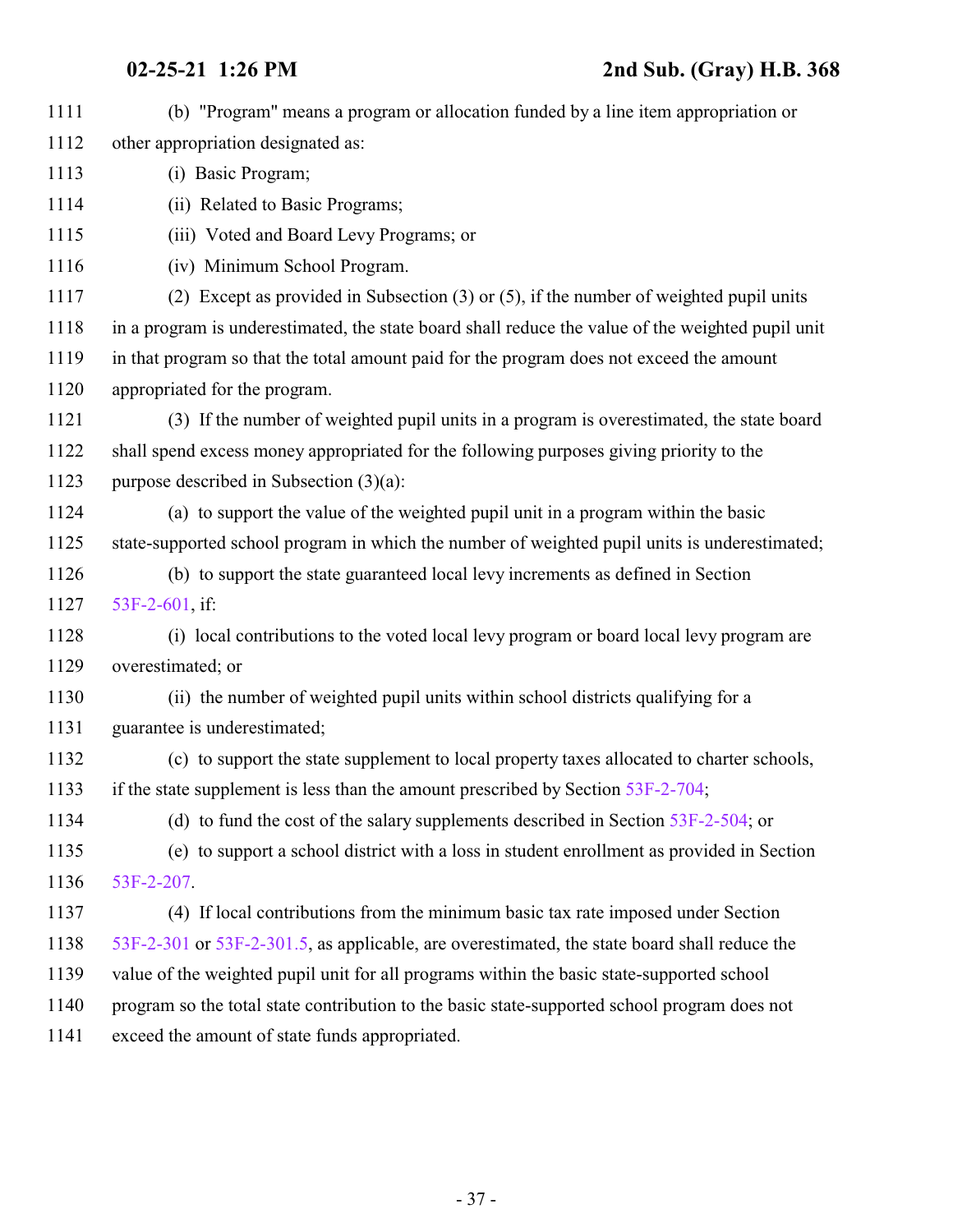| (5) If local contributions from the minimum basic tax rate imposed under Section                   |
|----------------------------------------------------------------------------------------------------|
| 53F-2-301 or 53F-2-301.5, as applicable, are underestimated, the state board shall:                |
| (a) spend the excess local contributions for the purposes specified in Subsection (3),             |
| giving priority to supporting the value of the weighted pupil unit in programs within the basic    |
| state-supported school program in which the number of weighted pupil units is underestimated;      |
| and                                                                                                |
| (b) reduce the state contribution to the basic state-supported school program so the               |
| total cost of the basic state-supported school program does not exceed the total state and local   |
| funds appropriated to the basic state-supported school program plus the local contributions        |
| necessary to support the value of the weighted pupil unit in programs within the basic             |
| state-supported school program in which the number of weighted pupil units is underestimated.      |
| (6) Except as provided in Subsection $(3)$ or $(5)$ , the state board shall reduce the state       |
| guarantee per weighted pupil unit provided under the local levy state guarantee program            |
| described in Section 53F-2-601, if:                                                                |
| (a) local contributions to the voted local levy program or board local levy program are            |
| overestimated; or                                                                                  |
| (b) the number of weighted pupil units within school districts qualifying for a                    |
| guarantee is underestimated.                                                                       |
| (7) Money appropriated to the state board is nonlapsing, including appropriations to the           |
| Minimum School Program and all agencies, line items, and programs under the jurisdiction of        |
| the state board.                                                                                   |
| (8) The state board shall report actions taken by the state board under this section to the        |
| Office of the Legislative Fiscal Analyst and the Governor's Office of [Management] Planning        |
| and Budget.                                                                                        |
| Section 22. Section 53F-2-208 is amended to read:                                                  |
| 53F-2-208. Cost of adjustments for growth and inflation.                                           |
| (1) In accordance with Subsection (2), the Legislature shall annually determine:                   |
| (a) the estimated state cost of adjusting for inflation in the next fiscal year, based on a        |
| rolling five-year average ending in the current fiscal year, ongoing state tax fund appropriations |
| to the following programs:                                                                         |
| (i) education for youth in custody, described in Section $53E-3-503$ ;                             |
|                                                                                                    |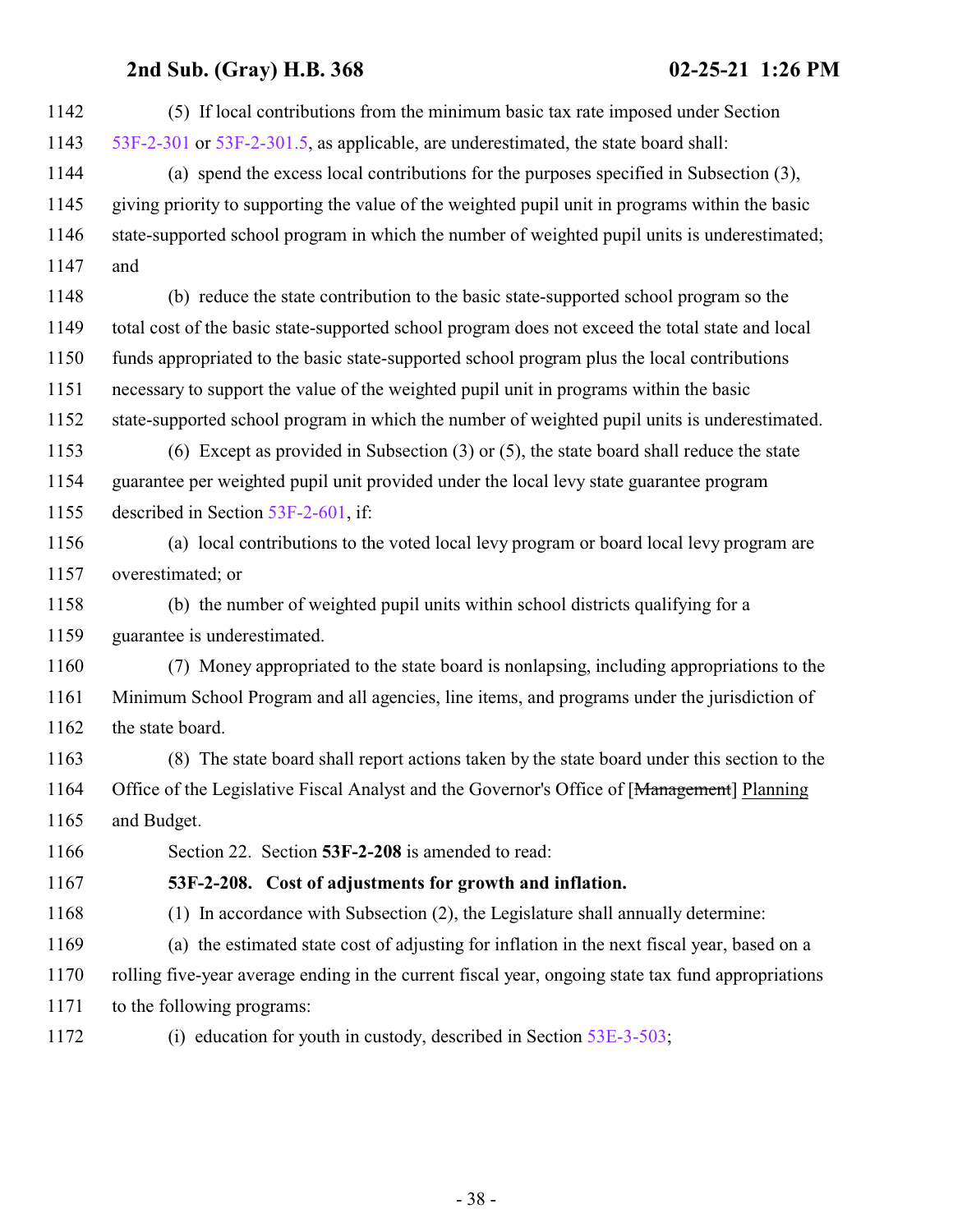<span id="page-38-0"></span>

| 1173 | (ii) the Basic Program, described in Title 53F, Chapter 2, Part 3, Basic Program               |
|------|------------------------------------------------------------------------------------------------|
| 1174 | (Weighted Pupil Units);                                                                        |
| 1175 | (iii) the Adult Education Program, described in Section 53F-2-401;                             |
| 1176 | (iv) state support of pupil transportation, described in Section $[53F-4-402]$ 53F-2-402;      |
| 1177 | (v) the Enhancement for Accelerated Students Program, described in Section                     |
| 1178 | 53F-2-408;                                                                                     |
| 1179 | (vi) the Concurrent Enrollment Program, described in Section 53F-2-409; and                    |
| 1180 | (vii) the Enhancement for At-Risk Students Program, described in Section 53F-2-410;            |
| 1181 | and                                                                                            |
| 1182 | (b) the estimated state cost of adjusting for enrollment growth, in the next fiscal year,      |
| 1183 | the current fiscal year's ongoing state tax fund appropriations to the following programs:     |
| 1184 | (i) a program described in Subsection $(1)(a)$ ;                                               |
| 1185 | (ii) educator salary adjustments, described in Section 53F-2-405;                              |
| 1186 | (iii) the Teacher Salary Supplement Program, described in Section 53F-2-504;                   |
| 1187 | (iv) the Voted and Board Local Levy Guarantee programs, described in Section                   |
| 1188 | 53F-2-601; and                                                                                 |
| 1189 | (v) charter school local replacement funding, described in Section 53F-2-702.                  |
| 1190 | (2) (a) In or before December each year, the Executive Appropriations Committee shall          |
| 1191 | determine:                                                                                     |
| 1192 | (i) the cost of the inflation adjustment described in Subsection $(1)(a)$ ; and                |
| 1193 | (ii) the cost of the enrollment growth adjustment described in Subsection $(1)(b)$ .           |
| 1194 | (b) The Executive Appropriations Committee shall make the determinations described             |
| 1195 | in Subsection $(2)(a)$ based on recommendations developed by the Office of the Legislative     |
| 1196 | Fiscal Analyst, in consultation with the state board and the Governor's Office of [Management] |
| 1197 | Planning and Budget.                                                                           |
| 1198 | Section 23. Section 53F-2-601 is amended to read:                                              |
| 1199 | 53F-2-601. State guaranteed local levy increments -- Appropriation to increase                 |
| 1200 | number of guaranteed local levy increments -- No effect of change of minimum basic tax         |
| 1201 | rate -- Voted and board local levy funding balance -- Use of guaranteed local levy             |
| 1202 | increment funds.                                                                               |
| 1203 | (1) As used in this section:                                                                   |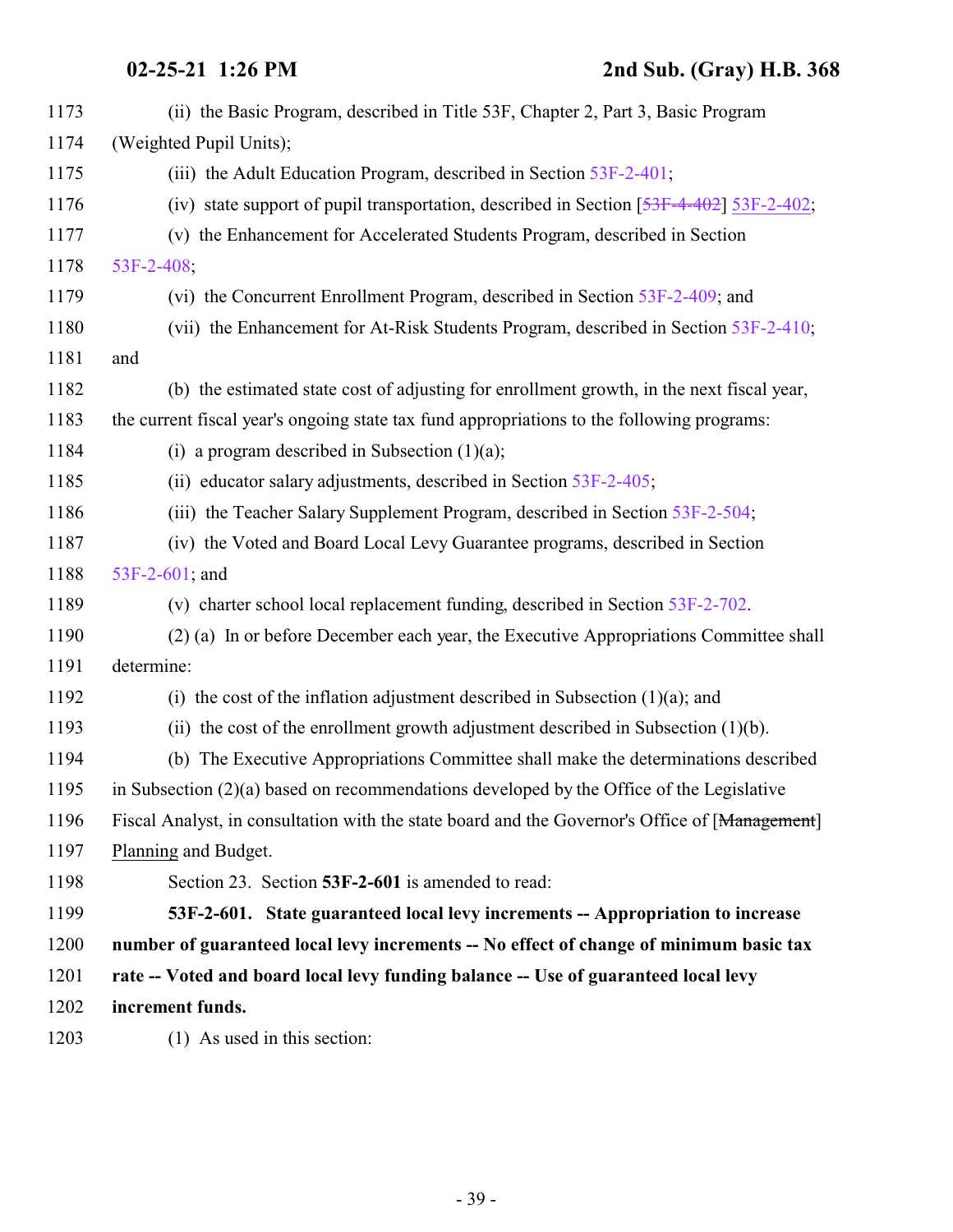| (b) "Guaranteed local levy increment" means a local levy increment guaranteed by the              |
|---------------------------------------------------------------------------------------------------|
|                                                                                                   |
| state:                                                                                            |
| (i) for the board local levy, described in Subsections $(2)(a)(ii)(A)$ and $(2)(b)(ii)(B)$ ; or   |
| (ii) for the voted local levy, described in Subsections $(2)(a)(ii)(B)$ and $(2)(b)(ii)(A)$ .     |
| (c) "Local levy increment" means .0001 per dollar of taxable value.                               |
| (d) (i) "Voted and board local levy funding balance" means the difference between:                |
| (A) the amount appropriated for the guaranteed local levy increments in a fiscal year;            |
| and                                                                                               |
| (B) the amount necessary to fund in the same fiscal year the guaranteed local levy                |
| increments as determined under this section.                                                      |
| (ii) "Voted and board local levy funding balance" does not include appropriations                 |
| described in Subsection $(2)(b)(i)$ .                                                             |
| (e) "Voted local levy" means a local levy described in Section 53F-8-301.                         |
| $(2)$ (a) (i) In addition to the revenue collected from the imposition of a voted local levy      |
| or a board local levy, the state shall guarantee that a school district receives, subject to      |
| Subsections $(2)(b)(ii)(C)$ and $(3)(a)$ , for each guaranteed local levy increment, an amount    |
| sufficient to guarantee for a fiscal year that begins on July 1, 2018, \$43.10 per weighted pupil |
| unit.                                                                                             |
| (ii) Except as provided in Subsection $(2)(b)(ii)$ , the number of local levy increments          |
| that are subject to the guarantee amount described in Subsection $(2)(a)(i)$ are:                 |
| (A) for a board local levy, the first four local levy increments a local school board             |
| imposes under the board local levy; and                                                           |
| (B) for a voted local levy, the first 16 local levy increments a local school board               |
| imposes under the voted local levy.                                                               |
| (b) (i) Subject to future budget constraints and Subsection $(2)(c)$ , the Legislature shall      |
| annually appropriate money from the Local Levy Growth Account established in Section              |
| 53F-9-305 for purposes described in Subsection $(2)(b)(ii)$ .                                     |
| (ii) The state board shall, for a fiscal year beginning on or after July 1, 2018, and             |
| subject to Subsection (2)(c), allocate funds appropriated under Subsection (2)(b)(i) in the       |
| following order of priority by increasing:                                                        |
|                                                                                                   |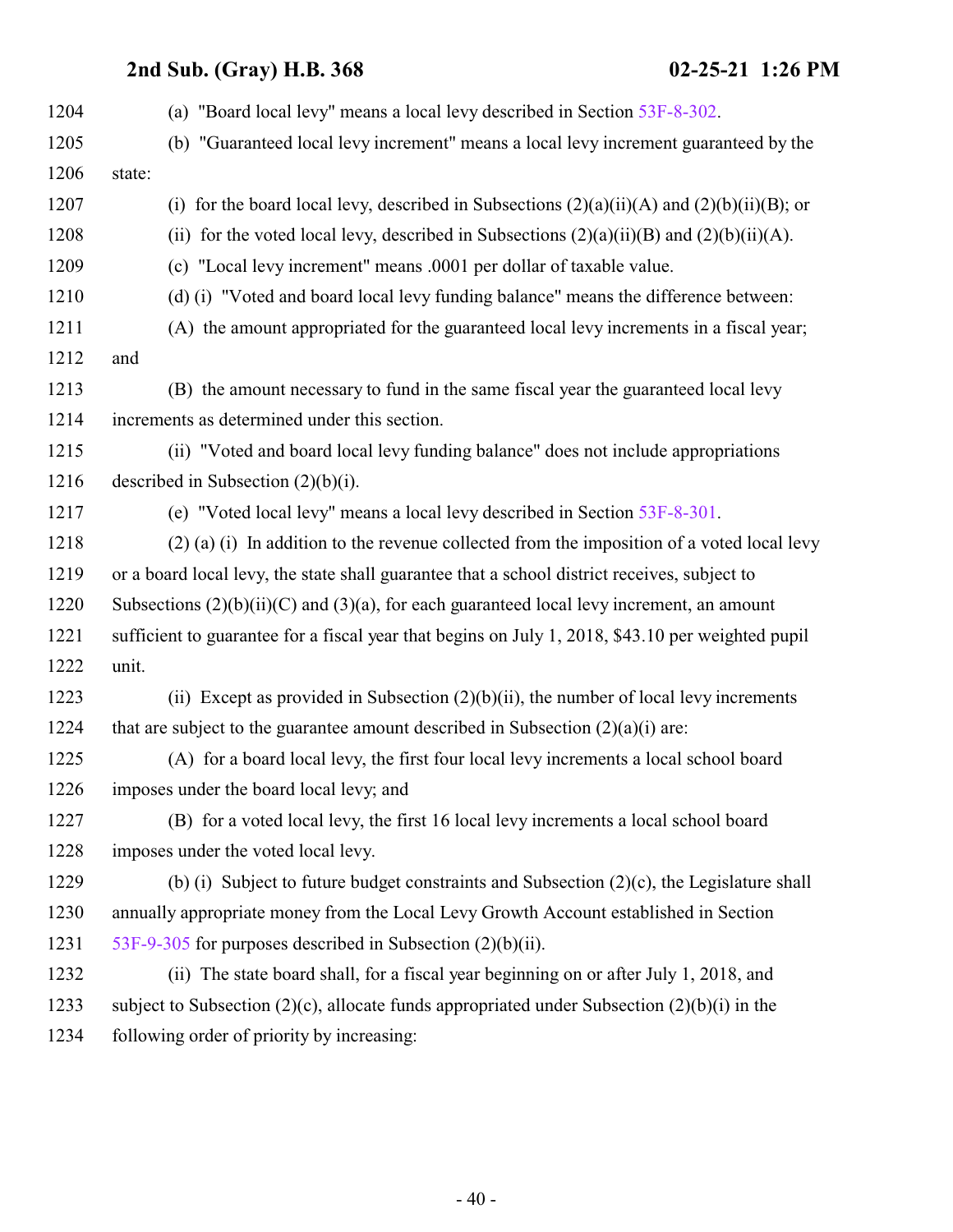(A) by up to four increments the number of voted local levy guaranteed local levy increments above 16;

- (B) by up to 16 increments the number of board local levy guaranteed local levy increments above four; and
- 

(C) the guaranteed amount described in Subsection (2)(a)(i).

 (c) The number of guaranteed local levy increments under this Subsection (2) for a school district may not exceed 20 guaranteed local levy increments, regardless of whether the guaranteed local levy increments are from the imposition of a voted local levy, a board local levy, or a combination of the two.

1244 (3) (a) The guarantee described in Subsection  $(2)(a)(i)$  is indexed each year to the value of the weighted pupil unit by making the value of the guarantee equal to .011962 times the value of the prior year's weighted pupil unit.

 (b) The guarantee shall increase by .0005 times the value of the prior year's weighted pupil unit for each year subject to the Legislature appropriating funds for an increase in the guarantee.

 (4) (a) The amount of state guarantee money that a school district would otherwise be entitled to receive under this section may not be reduced for the sole reason that the school district's board local levy or voted local levy is reduced as a consequence of changes in the certified tax rate under Section [59-2-924](http://le.utah.gov/UtahCode/SectionLookup.jsp?section=59-2-924&session=2021GS) pursuant to changes in property valuation.

 (b) Subsection (4)(a) applies for a period of five years following a change in the certified tax rate as described in Subsection (4)(a).

 (5) The guarantee provided under this section does not apply to the portion of a voted local levy rate that exceeds the voted local levy rate that was in effect for the previous fiscal year, unless an increase in the voted local levy rate was authorized in an election conducted on or after July 1 of the previous fiscal year and before December 2 of the previous fiscal year.

 (6) (a) If a voted and board local levy funding balance exists for the prior fiscal year, the state board shall:

 (i) use the voted and board local levy funding balance to increase the value of the state guarantee per weighted pupil unit described in Subsection (3)(a) in the current fiscal year; and

 (ii) distribute guaranteed local levy increment funds to school districts based on the increased value of the state guarantee per weighted pupil unit described in Subsection (6)(a)(i).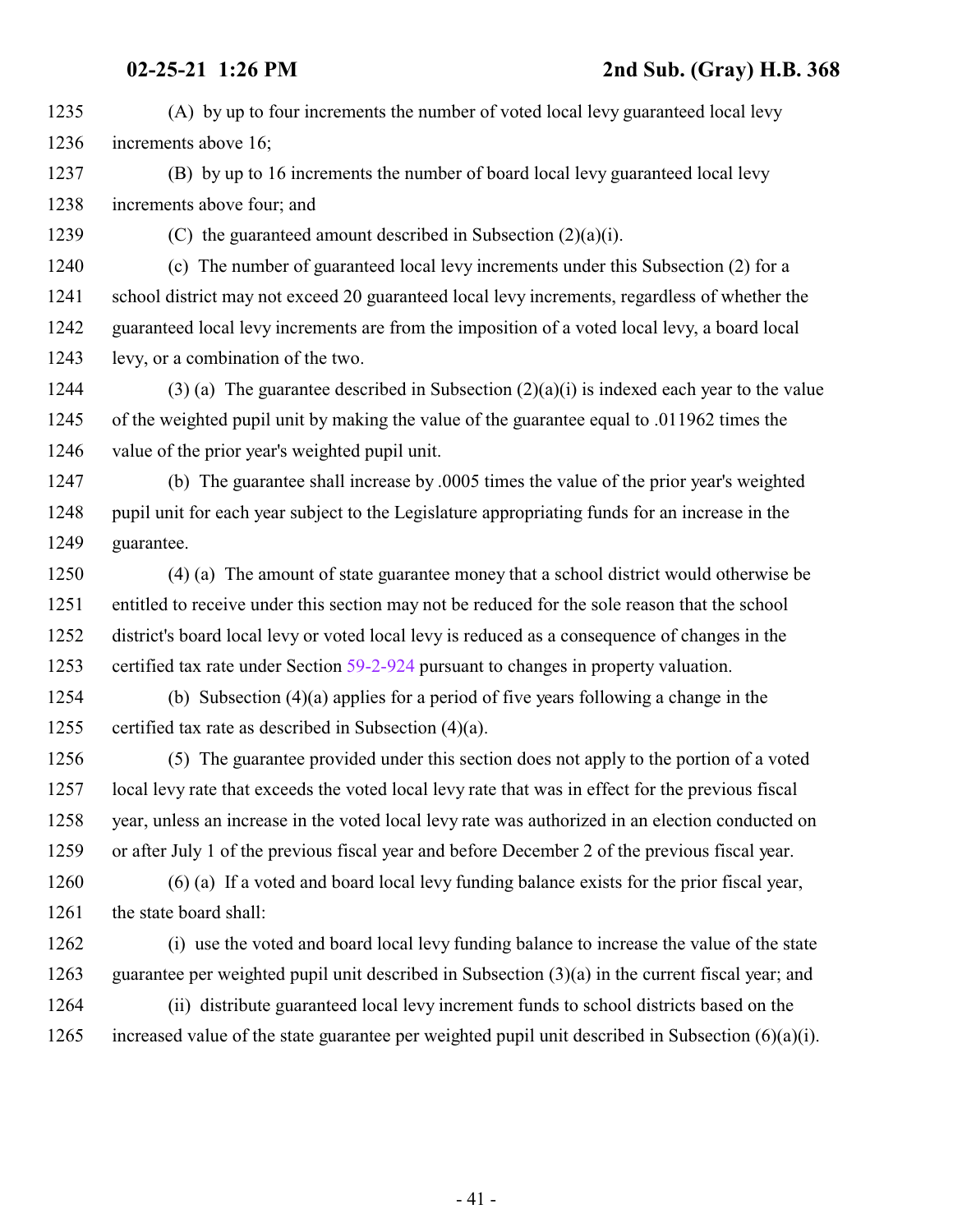| 1266 | (b) The state board shall report action taken under Subsection $(6)(a)$ to the Office of the |
|------|----------------------------------------------------------------------------------------------|
| 1267 | Legislative Fiscal Analyst and the Governor's Office of [Management] Planning and Budget.    |
| 1268 | (7) A local school board of a school district that receives funds described in this section  |
| 1269 | shall budget and expend the funds for public education purposes.                             |
| 1270 | Section 24. Section 53F-9-201 is amended to read:                                            |
| 1271 | 53F-9-201. Uniform School Fund -- Contents -- Trust Distribution Account.                    |
| 1272 | (1) As used in this section:                                                                 |
| 1273 | (a) "Annual distribution calculation" means, for a given fiscal year, the average of:        |
| 1274 | (i) 4% of the average market value of the State School Fund for that fiscal year; and        |
| 1275 | (ii) the distribution amount for the prior fiscal year, multiplied by the sum of:            |
| 1276 | $(A)$ one;                                                                                   |
| 1277 | (B) the percent change in student enrollment from the school year two years prior to         |
| 1278 | the prior school year; and                                                                   |
| 1279 | (C) the actual total percent change of the consumer price index during the last 12           |
| 1280 | months as measured in June of the prior fiscal year.                                         |
| 1281 | (b) "Average market value of the State School Fund" means the results of a calculation       |
| 1282 | completed by the SITFO director each fiscal year that averages the value of the State School |
| 1283 | Fund for the past 12 consecutive quarters ending in the prior fiscal year.                   |
| 1284 | (c) "Consumer price index" means the Consumer Price Index for All Urban                      |
| 1285 | Consumers: All Items Less Food & Energy, as published by the Bureau of Labor Statistics of   |
| 1286 | the United States Department of Labor.                                                       |
| 1287 | (d) "SITFO director" means the director of the School and Institutional Trust Fund           |
| 1288 | Office appointed under Section 53D-1-401.                                                    |
| 1289 | (e) "State School Fund investment earnings distribution amount" or "distribution"            |
| 1290 | amount" means, for a fiscal year, the lesser of:                                             |
| 1291 | (i) the annual distribution calculation; or                                                  |
| 1292 | (ii) 4% of the average market value of the State School Fund.                                |
| 1293 | (2) The Uniform School Fund, a special revenue fund within the Education Fund,               |
| 1294 | established by Utah Constitution, Article X, Section 5, consists of:                         |
| 1295 | (a) distributions derived from the investment of money in the permanent State School         |
| 1296 | Fund established by Utah Constitution, Article X, Section 5;                                 |
|      |                                                                                              |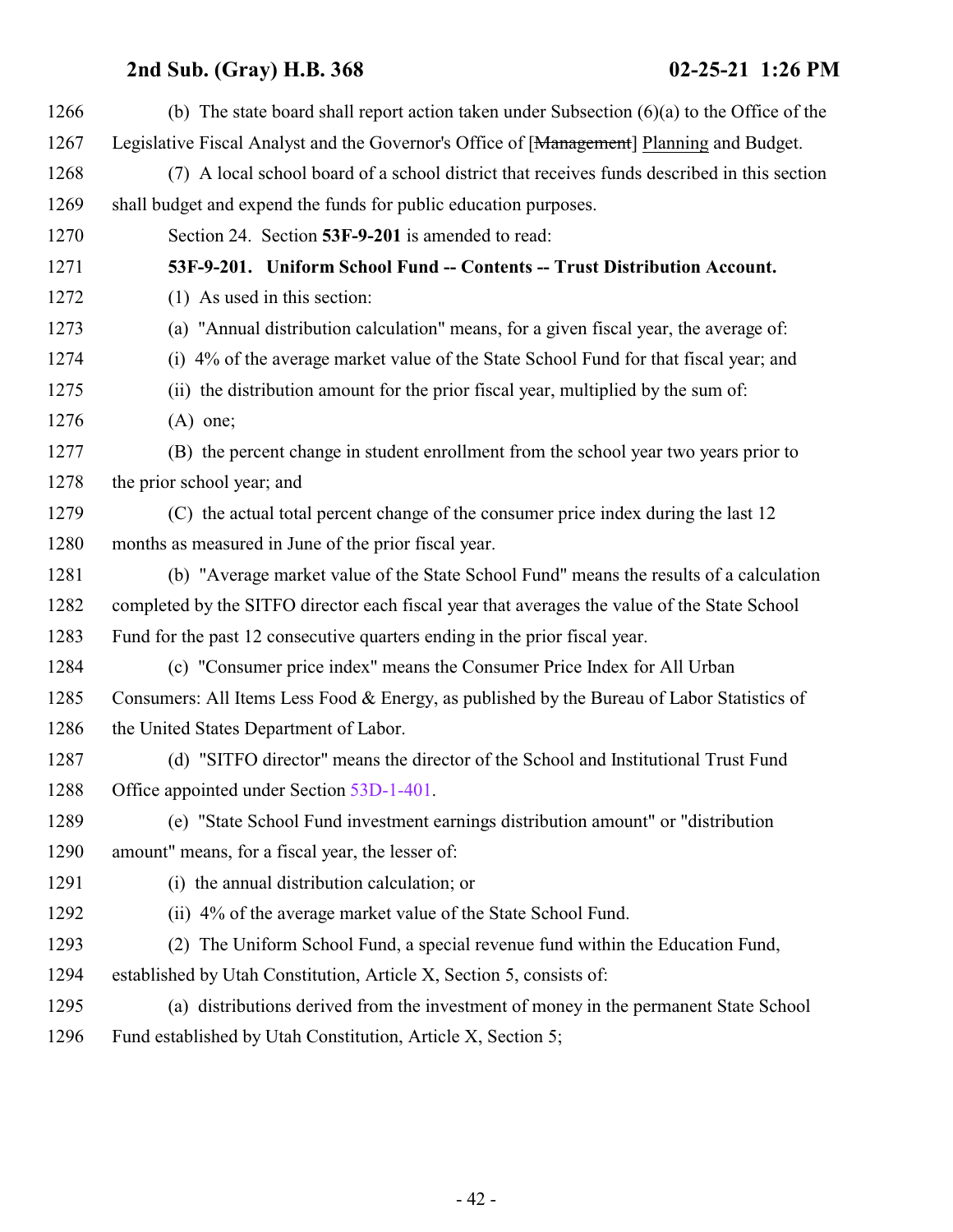| 1297 | (b) money transferred to the fund pursuant to Title 67, Chapter 4a, Revised Uniform               |
|------|---------------------------------------------------------------------------------------------------|
| 1298 | Unclaimed Property Act; and                                                                       |
| 1299 | (c) all other constitutional or legislative allocations to the fund, including:                   |
| 1300 | (i) appropriations for the Minimum School Program, enrollment growth, and inflation               |
| 1301 | under Section 53F-9-201.1; and                                                                    |
| 1302 | (ii) revenues received by donation.                                                               |
| 1303 | (3) (a) There is created within the Uniform School Fund a restricted account known as             |
| 1304 | the Trust Distribution Account.                                                                   |
| 1305 | (b) The Trust Distribution Account consists of:                                                   |
| 1306 | (i) in accordance with Subsection (4), quarterly deposits of the State School Fund                |
| 1307 | investment earnings distribution amount from the prior fiscal year;                               |
| 1308 | (ii) all interest earned on the Trust Distribution Account in the prior fiscal year; and          |
| 1309 | (iii) any unused appropriation for the administration of the School LAND Trust                    |
| 1310 | Program, as described in Subsection $53F-2-404(1)(c)$ .                                           |
| 1311 | (4) If, at the end of a fiscal year, the Trust Distribution Account has a balance                 |
| 1312 | remaining after subtracting the appropriation amount described in Subsection $53F-2-404(1)(a)$    |
| 1313 | for the next fiscal year, the SITFO director shall, during the next fiscal year, apply the amount |
| 1314 | of the remaining balance from the prior fiscal year toward the current fiscal year's distribution |
| 1315 | amount by reducing a quarterly deposit to the Trust Distribution Account by the amount of the     |
| 1316 | remaining balance from the prior fiscal year.                                                     |
| 1317 | (5) On or before October 1 of each year, the SITFO director shall:                                |
| 1318 | (a) in accordance with this section, determine the distribution amount for the following          |
| 1319 | fiscal year; and                                                                                  |
| 1320 | (b) report the amount described in Subsection $(5)(a)$ as the funding amount, described           |
| 1321 | in Subsection $53F-2-404(1)(c)$ , for the School LAND Trust Program, to:                          |
| 1322 | (i) the State Treasurer;                                                                          |
| 1323 | (ii) the Legislative Fiscal Analyst;                                                              |
| 1324 | (iii) the Division of Finance;                                                                    |
| 1325 | (iv) the director of the Land Trusts Protection and Advocacy Office, appointed under              |
| 1326 | Section 53D-2-203;                                                                                |
| 1327 | (v) the School and Institutional Trust Lands Administration created in Section                    |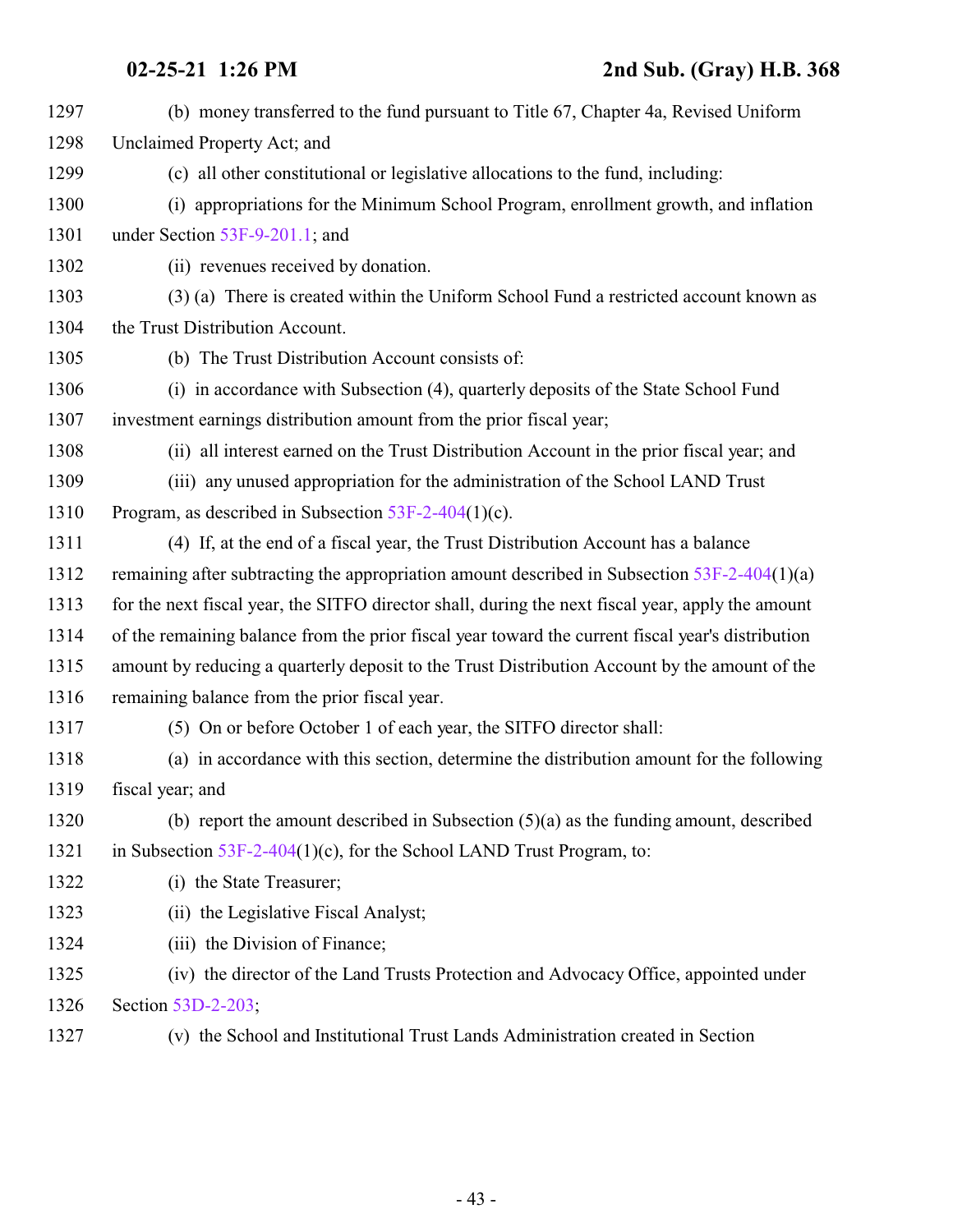| 1328 | $53C-1-201$ ;                                                                                           |
|------|---------------------------------------------------------------------------------------------------------|
| 1329 | (vi) the state board; and                                                                               |
| 1330 | (vii) the Governor's Office of [Management] Planning and Budget.                                        |
| 1331 | (6) The School and Institutional Trust Fund Board of Trustees created in Section                        |
| 1332 | 53D-1-301 shall:                                                                                        |
| 1333 | (a) annually review the distribution amount; and                                                        |
| 1334 | (b) make recommendations, if necessary, to the Legislature for changes to the formula                   |
| 1335 | for calculating the distribution amount.                                                                |
| 1336 | (7) Upon appropriation by the Legislature, the SITFO director shall place in the Trust                  |
| 1337 | Distribution Account funds for the School LAND Trust Program as described in Subsections                |
| 1338 | 53F-2-404(1)(a) and (c).                                                                                |
| 1339 | Section 25. Section 54-3-28 is amended to read:                                                         |
| 1340 | 54-3-28. Notice required of certain public utilities before preparing or amending                       |
| 1341 | a long-range plan or acquiring certain property.                                                        |
| 1342 | (1) As used in this section:                                                                            |
| 1343 | (a) (i) "Affected entity" means each county, municipality, local district under Title 17B,              |
| 1344 | Limited Purpose Local Government Entities - Local Districts, special service district, school           |
| 1345 | district, interlocal cooperation entity established under Title 11, Chapter 13, Interlocal              |
| 1346 | Cooperation Act, and specified public utility:                                                          |
| 1347 | (A) whose services or facilities are likely to require expansion or significant                         |
| 1348 | modification because of expected uses of land under a proposed long-range plan or under                 |
| 1349 | proposed amendments to a long-range plan; or                                                            |
| 1350 | (B) that has filed with the specified public utility a copy of the general or long-range                |
| 1351 | plan of the county, municipality, local district, special service district, school district, interlocal |
| 1352 | cooperation entity, or specified public utility.                                                        |
| 1353 | (ii) "Affected entity" does not include the specified public utility that is required under             |
| 1354 | Subsection (2) to provide notice.                                                                       |
| 1355 | (b) "Specified public utility" means an electrical corporation, gas corporation, or                     |
| 1356 | telephone corporation, as those terms are defined in Section 54-2-1.                                    |
| 1357 | (2) (a) If a specified public utility prepares a long-range plan regarding its facilities               |
| 1358 | proposed for the future in a county of the first or second class or amends an already existing          |
|      |                                                                                                         |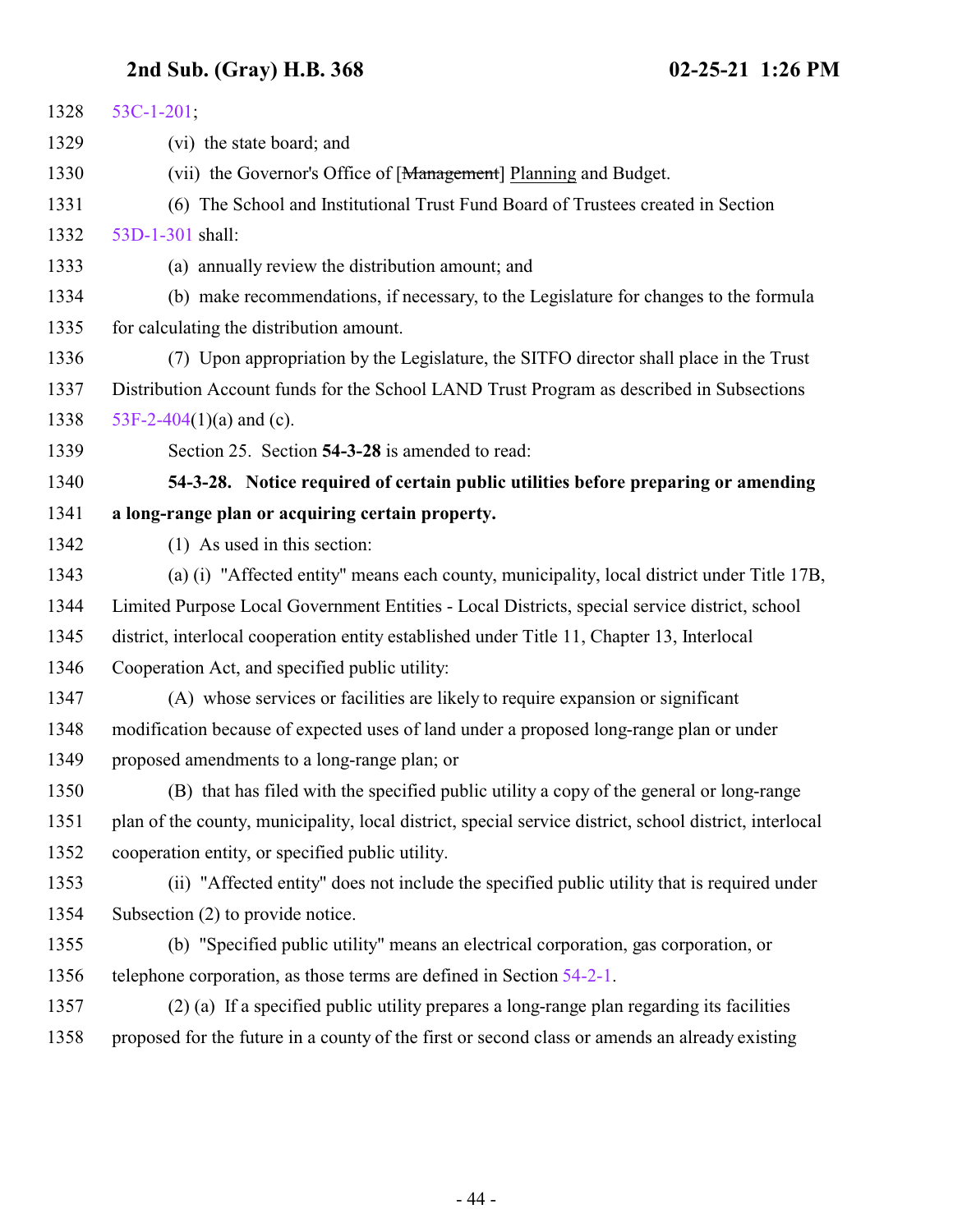| 1359 | long-range plan, the specified public utility shall, before preparing a long-range plan or          |
|------|-----------------------------------------------------------------------------------------------------|
| 1360 | amendments to an existing long-range plan, provide written notice, as provided in this section,     |
| 1361 | of its intent to prepare a long-range plan or to amend an existing long-range plan.                 |
| 1362 | (b) Each notice under Subsection (2) shall:                                                         |
| 1363 | (i) indicate that the specified public utility intends to prepare a long-range plan or to           |
| 1364 | amend a long-range plan, as the case may be;                                                        |
| 1365 | (ii) describe or provide a map of the geographic area that will be affected by the                  |
| 1366 | long-range plan or amendments to a long-range plan;                                                 |
| 1367 | (iii) be sent to:                                                                                   |
| 1368 | (A) each county in whose unincorporated area and each municipality in whose                         |
| 1369 | boundaries is located the land on which the proposed long-range plan or amendments to a             |
| 1370 | long-range plan are expected to indicate that the proposed facilities will be located;              |
| 1371 | (B) each affected entity;                                                                           |
| 1372 | (C) the Automated Geographic Reference Center created in Section 63F-1-506;                         |
| 1373 | (D) each association of governments, established pursuant to an interlocal agreement                |
| 1374 | under Title 11, Chapter 13, Interlocal Cooperation Act, of which a county or municipality           |
| 1375 | described in Subsection $(2)(b)(iii)(A)$ is a member; and                                           |
| 1376 | (E) the state planning coordinator appointed under Section $[63J-4-202]$ 63J-4-401;                 |
| 1377 | (iv) with respect to the notice to counties and municipalities described in Subsection              |
| 1378 | $(2)(b)(iii)(A)$ and affected entities, invite them to provide information for the specified public |
| 1379 | utility to consider in the process of preparing, adopting, and implementing the long-range plan     |
| 1380 | or amendments to a long-range plan concerning:                                                      |
| 1381 | (A) impacts that the use of land proposed in the proposed long-range plan or                        |
| 1382 | amendments to a long-range plan may have on the county, municipality, or affected entity; and       |
| 1383 | (B) uses of land that the county, municipality, or affected entity is planning or                   |
| 1384 | considering that may conflict with the proposed long-range plan or amendments to a long-range       |
| 1385 | plan; and                                                                                           |
| 1386 | (v) include the address of an Internet website, if the specified public utility has one, and        |
| 1387 | the name and telephone number of a person where more information can be obtained                    |
| 1388 | concerning the specified public utility's proposed long-range plan or amendments to a               |
| 1389 | long-range plan.                                                                                    |
|      |                                                                                                     |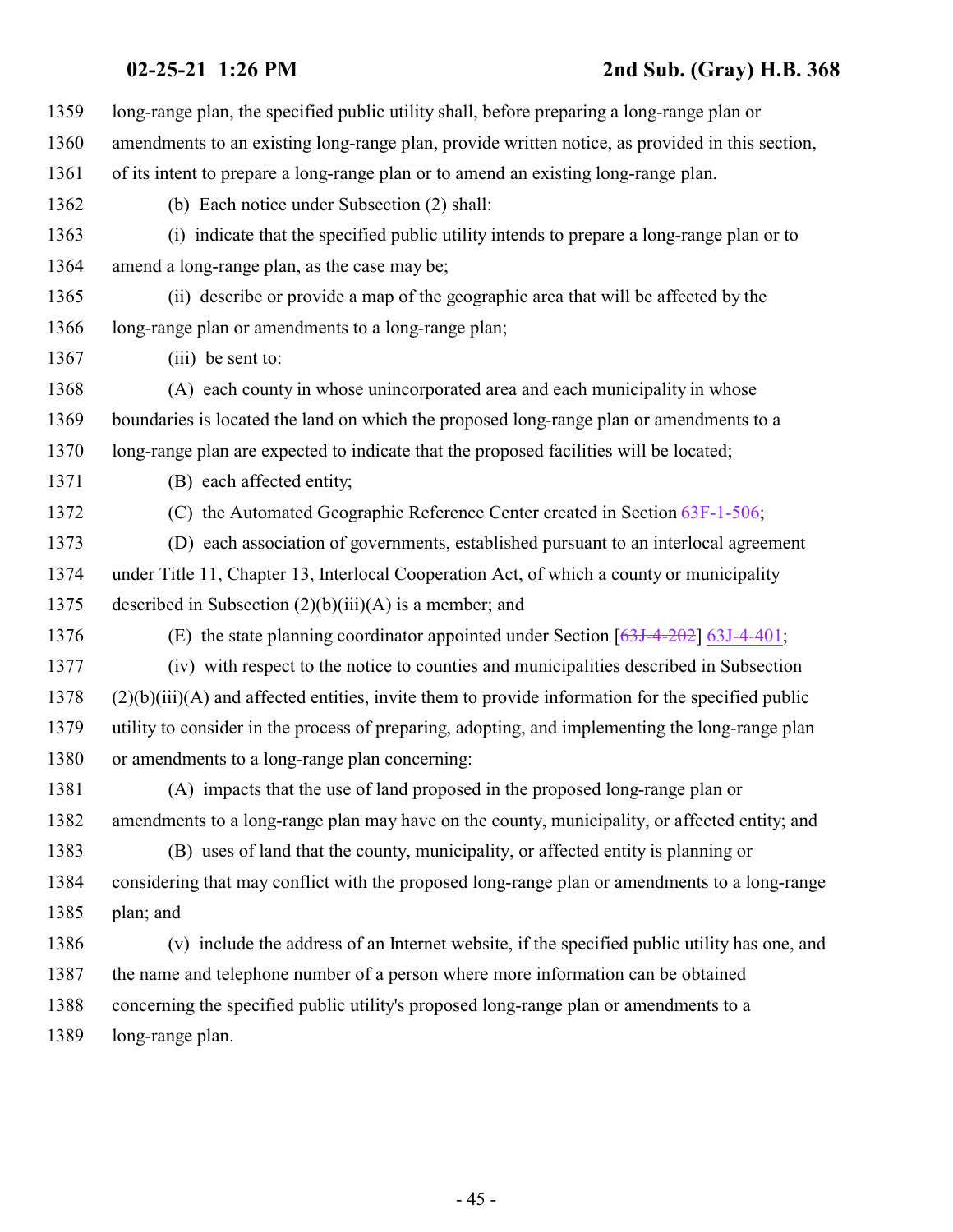<span id="page-45-0"></span>

| 1390 | $(3)$ (a) Except as provided in Subsection $(3)(d)$ , each specified public utility intending          |
|------|--------------------------------------------------------------------------------------------------------|
| 1391 | to acquire real property in a county of the first or second class for the purpose of expanding its     |
| 1392 | infrastructure or other facilities used for providing the services that the specified public utility   |
| 1393 | is authorized to provide shall provide written notice, as provided in this Subsection (3), of its      |
| 1394 | intent to acquire the property if the intended use of the property is contrary to:                     |
| 1395 | (i) the anticipated use of the property under the county or municipality's general plan;               |
| 1396 | or                                                                                                     |
| 1397 | (ii) the property's current zoning designation.                                                        |
| 1398 | (b) Each notice under Subsection $(3)(a)$ shall:                                                       |
| 1399 | (i) indicate that the specified public utility intends to acquire real property;                       |
| 1400 | (ii) identify the real property; and                                                                   |
| 1401 | (iii) be sent to:                                                                                      |
| 1402 | (A) each county in whose unincorporated area and each municipality in whose                            |
| 1403 | boundaries the property is located; and                                                                |
| 1404 | (B) each affected entity.                                                                              |
| 1405 | (c) A notice under this Subsection (3) is a protected record as provided in Subsection                 |
| 1406 | $63G-2-305(8)$ .                                                                                       |
| 1407 | (d) (i) The notice requirement of Subsection $(3)(a)$ does not apply if the specified                  |
| 1408 | public utility previously provided notice under Subsection (2) identifying the general location        |
| 1409 | within the municipality or unincorporated part of the county where the property to be acquired         |
| 1410 | is located.                                                                                            |
| 1411 | (ii) If a specified public utility is not required to comply with the notice requirement of            |
| 1412 | Subsection $(3)(a)$ because of application of Subsection $(3)(d)(i)$ , the specified public utility    |
| 1413 | shall provide the notice specified in Subsection $(3)(a)$ as soon as practicable after its acquisition |
| 1414 | of the real property.                                                                                  |
| 1415 | Section 26. Section 59-1-403 is amended to read:                                                       |
| 1416 | 59-1-403. Confidentiality -- Exceptions -- Penalty -- Application to property tax.                     |
| 1417 | (1) (a) Any of the following may not divulge or make known in any manner any                           |
| 1418 | information gained by that person from any return filed with the commission:                           |
| 1419 | (i) a tax commissioner;                                                                                |
| 1420 | (ii) an agent, clerk, or other officer or employee of the commission; or                               |
|      |                                                                                                        |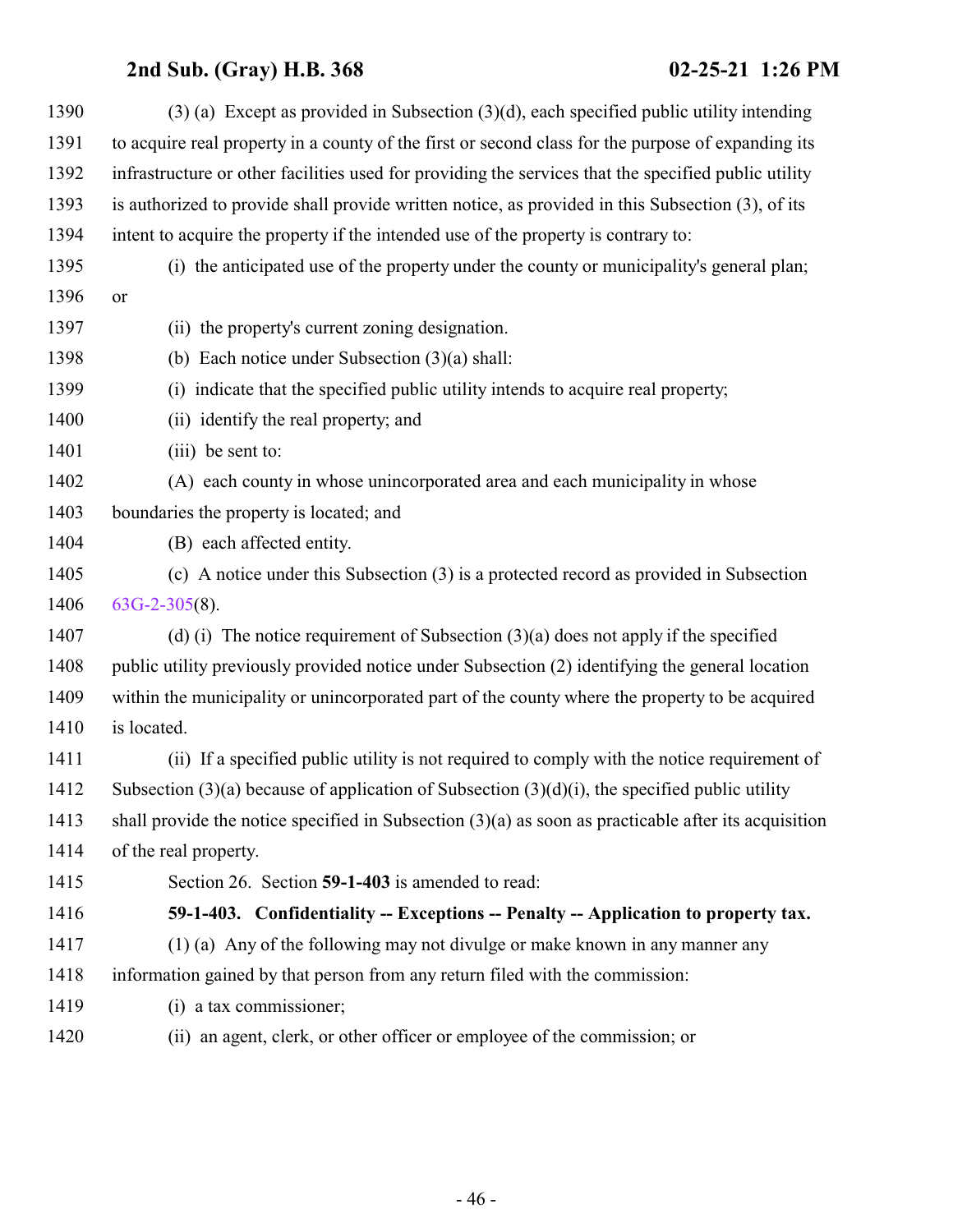| 1421 | (iii) a representative, agent, clerk, or other officer or employee of any county, city, or          |
|------|-----------------------------------------------------------------------------------------------------|
| 1422 | town.                                                                                               |
| 1423 | (b) An official charged with the custody of a return filed with the commission is not               |
| 1424 | required to produce the return or evidence of anything contained in the return in any action or     |
| 1425 | proceeding in any court, except:                                                                    |
| 1426 | (i) in accordance with judicial order;                                                              |
| 1427 | (ii) on behalf of the commission in any action or proceeding under:                                 |
| 1428 | $(A)$ this title; or                                                                                |
| 1429 | (B) other law under which persons are required to file returns with the commission;                 |
| 1430 | (iii) on behalf of the commission in any action or proceeding to which the commission               |
| 1431 | is a party; or                                                                                      |
| 1432 | (iv) on behalf of any party to any action or proceeding under this title if the report or           |
| 1433 | facts shown by the return are directly involved in the action or proceeding.                        |
| 1434 | (c) Notwithstanding Subsection $(1)(b)$ , a court may require the production of, and may            |
| 1435 | admit in evidence, any portion of a return or of the facts shown by the return, as are specifically |
| 1436 | pertinent to the action or proceeding.                                                              |
| 1437 | (2) This section does not prohibit:                                                                 |
| 1438 | (a) a person or that person's duly authorized representative from receiving a copy of               |
| 1439 | any return or report filed in connection with that person's own tax;                                |
| 1440 | (b) the publication of statistics as long as the statistics are classified to prevent the           |
| 1441 | identification of particular reports or returns; and                                                |
| 1442 | (c) the inspection by the attorney general or other legal representative of the state of the        |
| 1443 | report or return of any taxpayer:                                                                   |
| 1444 | (i) who brings action to set aside or review a tax based on the report or return;                   |
| 1445 | (ii) against whom an action or proceeding is contemplated or has been instituted under              |
| 1446 | this title; or                                                                                      |
| 1447 | (iii) against whom the state has an unsatisfied money judgment.                                     |
| 1448 | (3) (a) Notwithstanding Subsection (1) and for purposes of administration, the                      |
| 1449 | commission may by rule, made in accordance with Title 63G, Chapter 3, Utah Administrative           |
| 1450 | Rulemaking Act, provide for a reciprocal exchange of information with:                              |
| 1451 | (i) the United States Internal Revenue Service; or                                                  |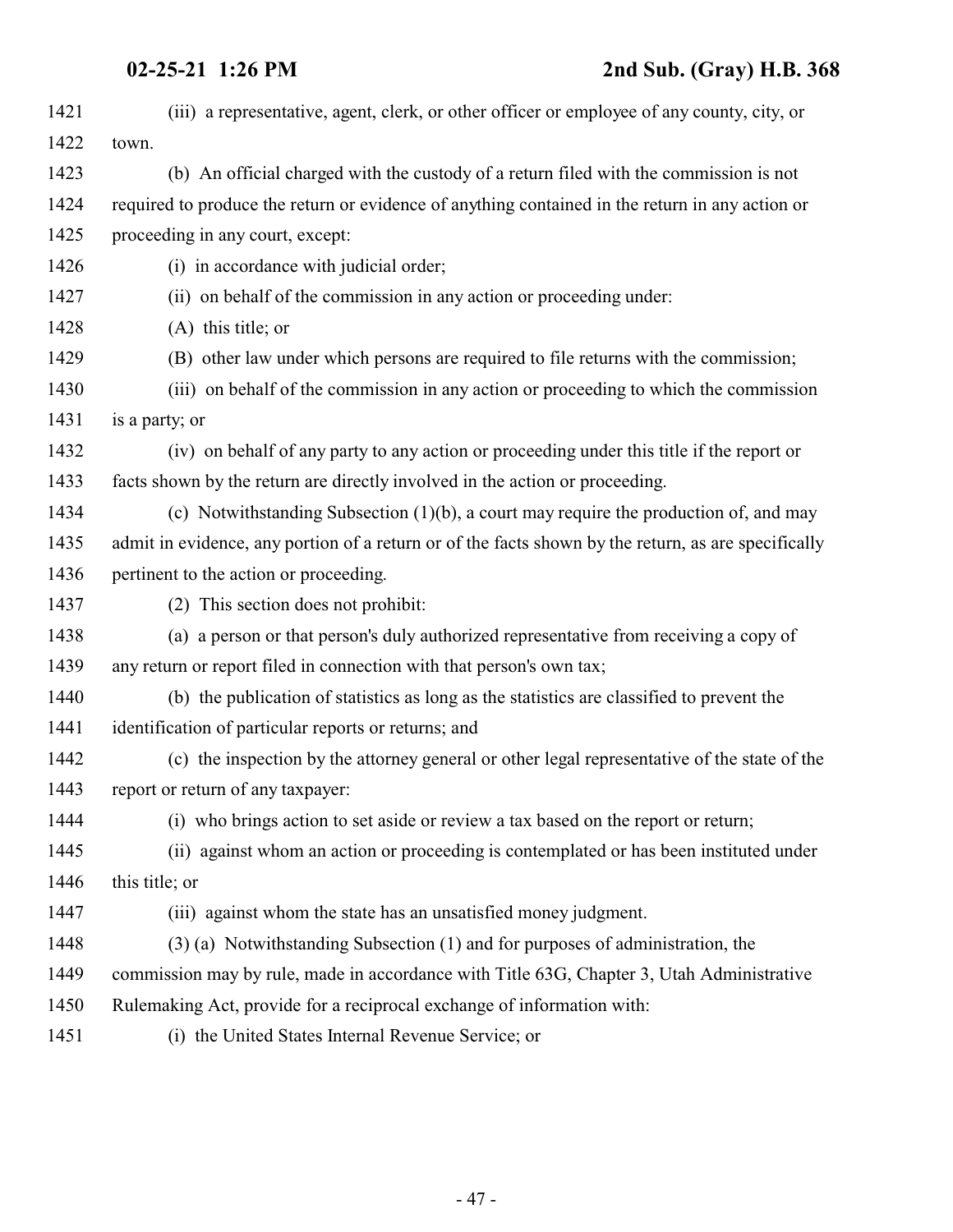(ii) the revenue service of any other state. (b) Notwithstanding Subsection (1) and for all taxes except individual income tax and corporate franchise tax, the commission may by rule, made in accordance with Title 63G, Chapter 3, Utah Administrative Rulemaking Act, share information gathered from returns and other written statements with the federal government, any other state, any of the political subdivisions of another state, or any political subdivision of this state, except as limited by Sections [59-12-209](http://le.utah.gov/UtahCode/SectionLookup.jsp?section=59-12-209&session=2021GS) and [59-12-210](http://le.utah.gov/UtahCode/SectionLookup.jsp?section=59-12-210&session=2021GS), if the political subdivision, other state, or the federal government grant substantially similar privileges to this state. (c) Notwithstanding Subsection (1) and for all taxes except individual income tax and corporate franchise tax, the commission may by rule, in accordance with Title 63G, Chapter 3, Utah Administrative Rulemaking Act, provide for the issuance of information concerning the identity and other information of taxpayers who have failed to file tax returns or to pay any tax due. (d) Notwithstanding Subsection (1), the commission shall provide to the director of the Division of Environmental Response and Remediation, as defined in Section [19-6-402](http://le.utah.gov/UtahCode/SectionLookup.jsp?section=19-6-402&session=2021GS), as requested by the director of the Division of Environmental Response and Remediation, any records, returns, or other information filed with the commission under Chapter 13, Motor and Special Fuel Tax Act, or Section [19-6-410.5](http://le.utah.gov/UtahCode/SectionLookup.jsp?section=19-6-410.5&session=2021GS) regarding the environmental assurance program participation fee. (e) Notwithstanding Subsection (1), at the request of any person the commission shall provide that person sales and purchase volume data reported to the commission on a report, return, or other information filed with the commission under: (i) Chapter 13, Part 2, Motor Fuel; or (ii) Chapter 13, Part 4, Aviation Fuel. (f) Notwithstanding Subsection (1), upon request from a tobacco product manufacturer, 1477 as defined in Section [59-22-202](http://le.utah.gov/UtahCode/SectionLookup.jsp?section=59-22-202&session=2021GS), the commission shall report to the manufacturer: (i) the quantity of cigarettes, as defined in Section [59-22-202](http://le.utah.gov/UtahCode/SectionLookup.jsp?section=59-22-202&session=2021GS), produced by the

 manufacturer and reported to the commission for the previous calendar year under Section [59-14-407](http://le.utah.gov/UtahCode/SectionLookup.jsp?section=59-14-407&session=2021GS); and

 (ii) the quantity of cigarettes, as defined in Section [59-22-202](http://le.utah.gov/UtahCode/SectionLookup.jsp?section=59-22-202&session=2021GS), produced by the manufacturer for which a tax refund was granted during the previous calendar year under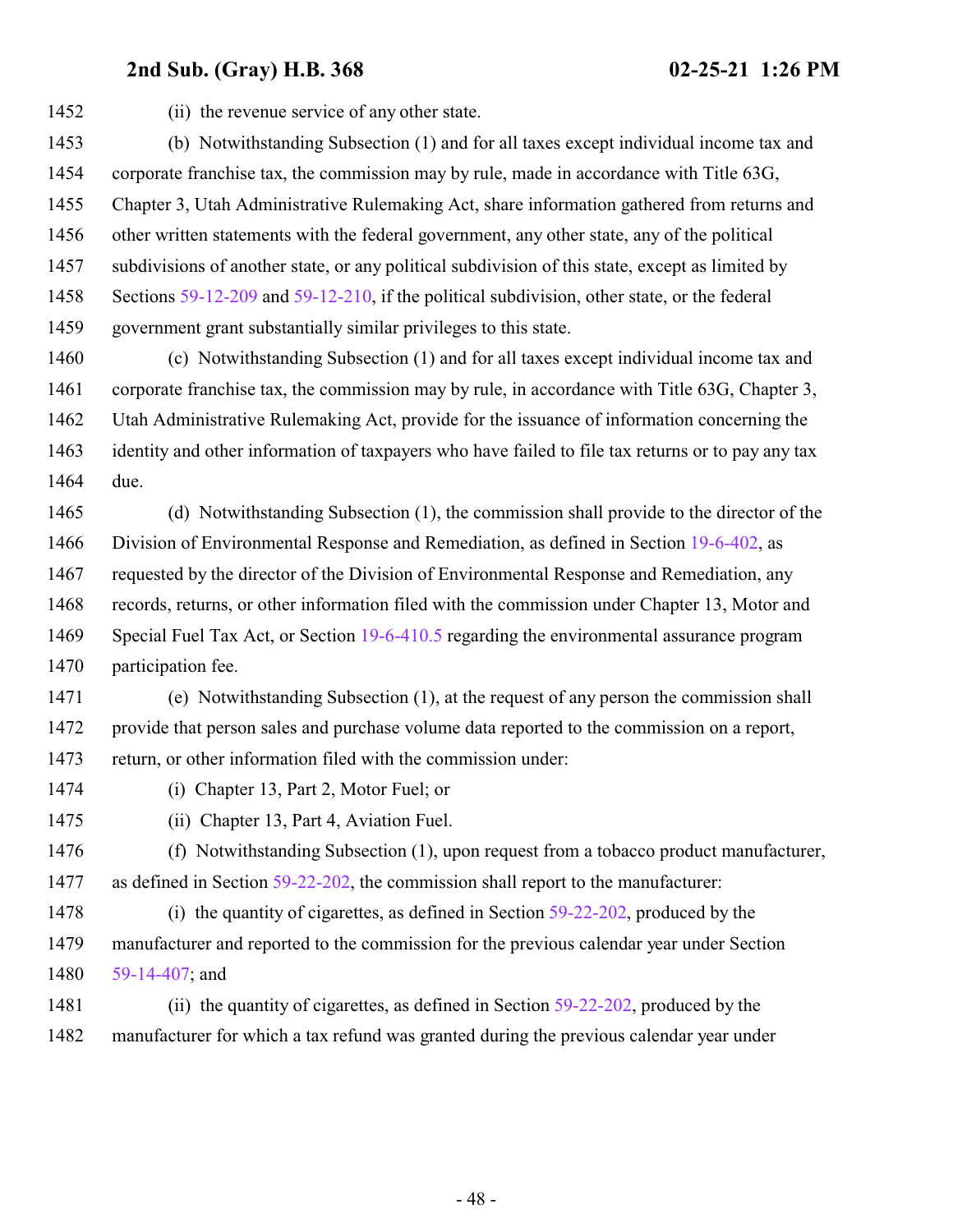Section [59-14-401](http://le.utah.gov/UtahCode/SectionLookup.jsp?section=59-14-401&session=2021GS) and reported to the commission under Subsection [59-14-401](http://le.utah.gov/UtahCode/SectionLookup.jsp?section=59-14-401&session=2021GS)(1)(a)(v). (g) Notwithstanding Subsection (1), the commission shall notify manufacturers, distributors, wholesalers, and retail dealers of a tobacco product manufacturer that is prohibited 1486 from selling cigarettes to consumers within the state under Subsection [59-14-210](http://le.utah.gov/UtahCode/SectionLookup.jsp?section=59-14-210&session=2021GS)(2). (h) Notwithstanding Subsection (1), the commission may: (i) provide to the Division of Consumer Protection within the Department of Commerce and the attorney general data: (A) reported to the commission under Section [59-14-212](http://le.utah.gov/UtahCode/SectionLookup.jsp?section=59-14-212&session=2021GS); or (B) related to a violation under Section [59-14-211](http://le.utah.gov/UtahCode/SectionLookup.jsp?section=59-14-211&session=2021GS); and (ii) upon request, provide to any person data reported to the commission under Subsections [59-14-212](http://le.utah.gov/UtahCode/SectionLookup.jsp?section=59-14-212&session=2021GS)(1)(a) through (c) and Subsection [59-14-212](http://le.utah.gov/UtahCode/SectionLookup.jsp?section=59-14-212&session=2021GS)(1)(g). (i) Notwithstanding Subsection (1), the commission shall, at the request of a committee of the Legislature, the Office of the Legislative Fiscal Analyst, or the Governor's Office of 1496 [Management] Planning and Budget, provide to the committee or office the total amount of revenues collected by the commission under Chapter 24, Radioactive Waste Facility Tax Act, 1498 for the time period specified by the committee or office. (j) Notwithstanding Subsection (1), the commission shall make the directory required by Section [59-14-603](http://le.utah.gov/UtahCode/SectionLookup.jsp?section=59-14-603&session=2021GS) available for public inspection. (k) Notwithstanding Subsection (1), the commission may share information with federal, state, or local agencies as provided in Subsection [59-14-606](http://le.utah.gov/UtahCode/SectionLookup.jsp?section=59-14-606&session=2021GS)(3). (l) (i) Notwithstanding Subsection (1), the commission shall provide the Office of Recovery Services within the Department of Human Services any relevant information obtained from a return filed under Chapter 10, Individual Income Tax Act, regarding a taxpayer who has become obligated to the Office of Recovery Services. 1507 (ii) The information described in Subsection  $(3)(1)(i)$  may be provided by the Office of Recovery Services to any other state's child support collection agency involved in enforcing that support obligation. (m) (i) Notwithstanding Subsection (1), upon request from the state court administrator, the commission shall provide to the state court administrator, the name, address, telephone number, county of residence, and social security number on resident returns filed under Chapter 10, Individual Income Tax Act.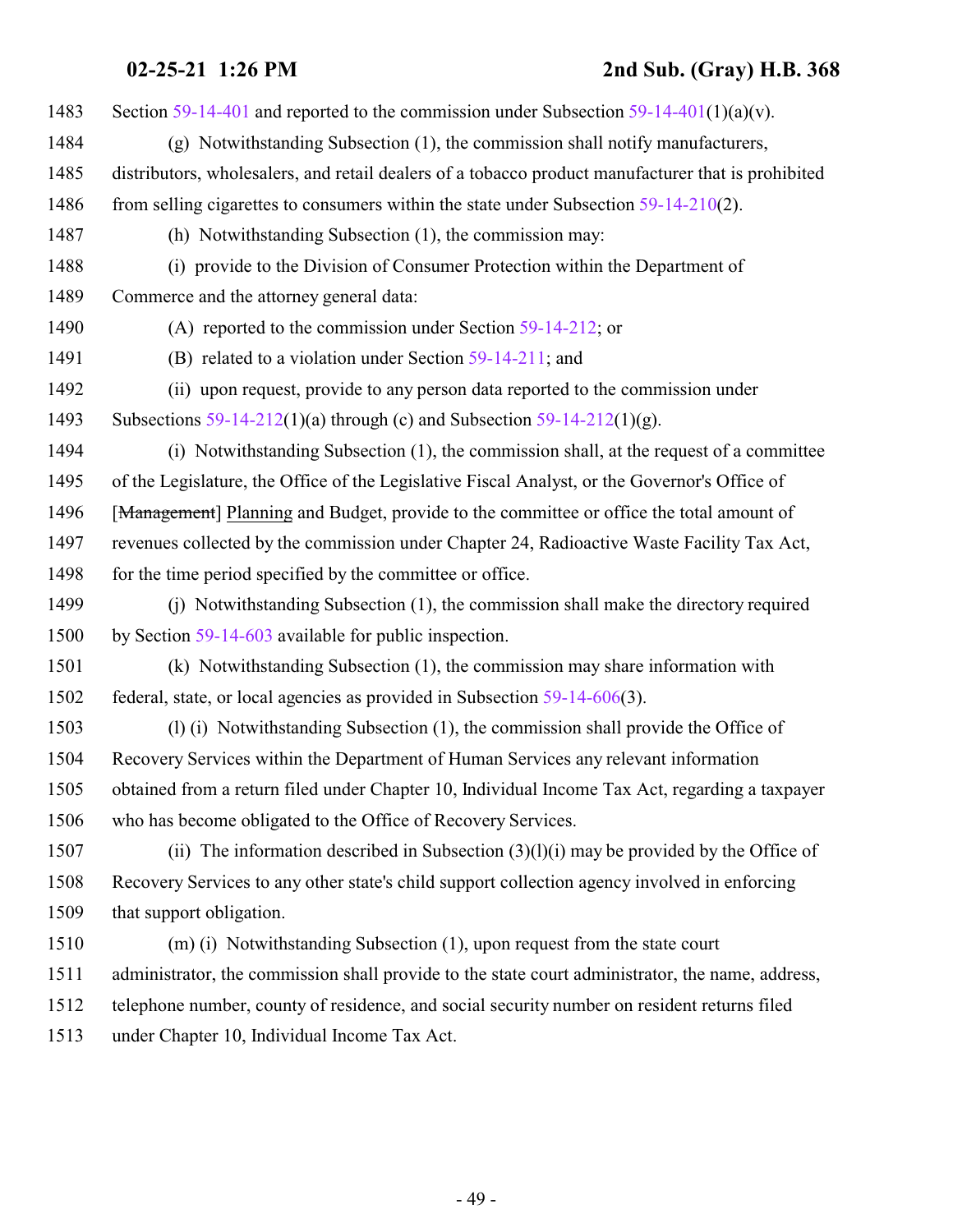| 1514 | (ii) The state court administrator may use the information described in Subsection                |
|------|---------------------------------------------------------------------------------------------------|
| 1515 | $(3)(m)(i)$ only as a source list for the master jury list described in Section 78B-1-106.        |
| 1516 | (n) (i) As used in this Subsection $(3)(n)$ :                                                     |
| 1517 | (A) "GOED" means the Governor's Office of Economic Development created in                         |
| 1518 | Section 63N-1-201.                                                                                |
| 1519 | (B) "Income tax information" means information gained by the commission that is                   |
| 1520 | required to be attached to or included in a return filed with the commission under Chapter 7,     |
| 1521 | Corporate Franchise and Income Taxes, or Chapter 10, Individual Income Tax Act.                   |
| 1522 | (C) "Other tax information" means information gained by the commission that is                    |
| 1523 | required to be attached to or included in a return filed with the commission except for a return  |
| 1524 | filed under Chapter 7, Corporate Franchise and Income Taxes, or Chapter 10, Individual            |
| 1525 | Income Tax Act.                                                                                   |
| 1526 | (D) "Tax information" means income tax information or other tax information.                      |
| 1527 | (ii) (A) Notwithstanding Subsection (1) and except as provided in Subsection                      |
| 1528 | $(3)(n)(ii)(B)$ or $(C)$ , the commission shall at the request of GOED provide to GOED all income |
| 1529 | tax information.                                                                                  |
| 1530 | (B) For purposes of a request for income tax information made under Subsection                    |
| 1531 | $(3)(n)(ii)(A)$ , GOED may not request and the commission may not provide to GOED a person's      |
| 1532 | address, name, social security number, or taxpayer identification number.                         |
| 1533 | (C) In providing income tax information to GOED, the commission shall in all                      |
| 1534 | instances protect the privacy of a person as required by Subsection $(3)(n)(ii)(B)$ .             |
| 1535 | (iii) (A) Notwithstanding Subsection (1) and except as provided in Subsection                     |
| 1536 | $(3)(n)(iii)(B)$ , the commission shall at the request of GOED provide to GOED other tax          |
| 1537 | information.                                                                                      |
| 1538 | (B) Before providing other tax information to GOED, the commission shall redact or                |
| 1539 | remove any name, address, social security number, or taxpayer identification number.              |
| 1540 | (iv) GOED may provide tax information received from the commission in accordance                  |
| 1541 | with this Subsection $(3)(n)$ only:                                                               |
| 1542 | (A) as a fiscal estimate, fiscal note information, or statistical information; and                |
| 1543 | (B) if the tax information is classified to prevent the identification of a particular            |
| 1544 | return.                                                                                           |
|      |                                                                                                   |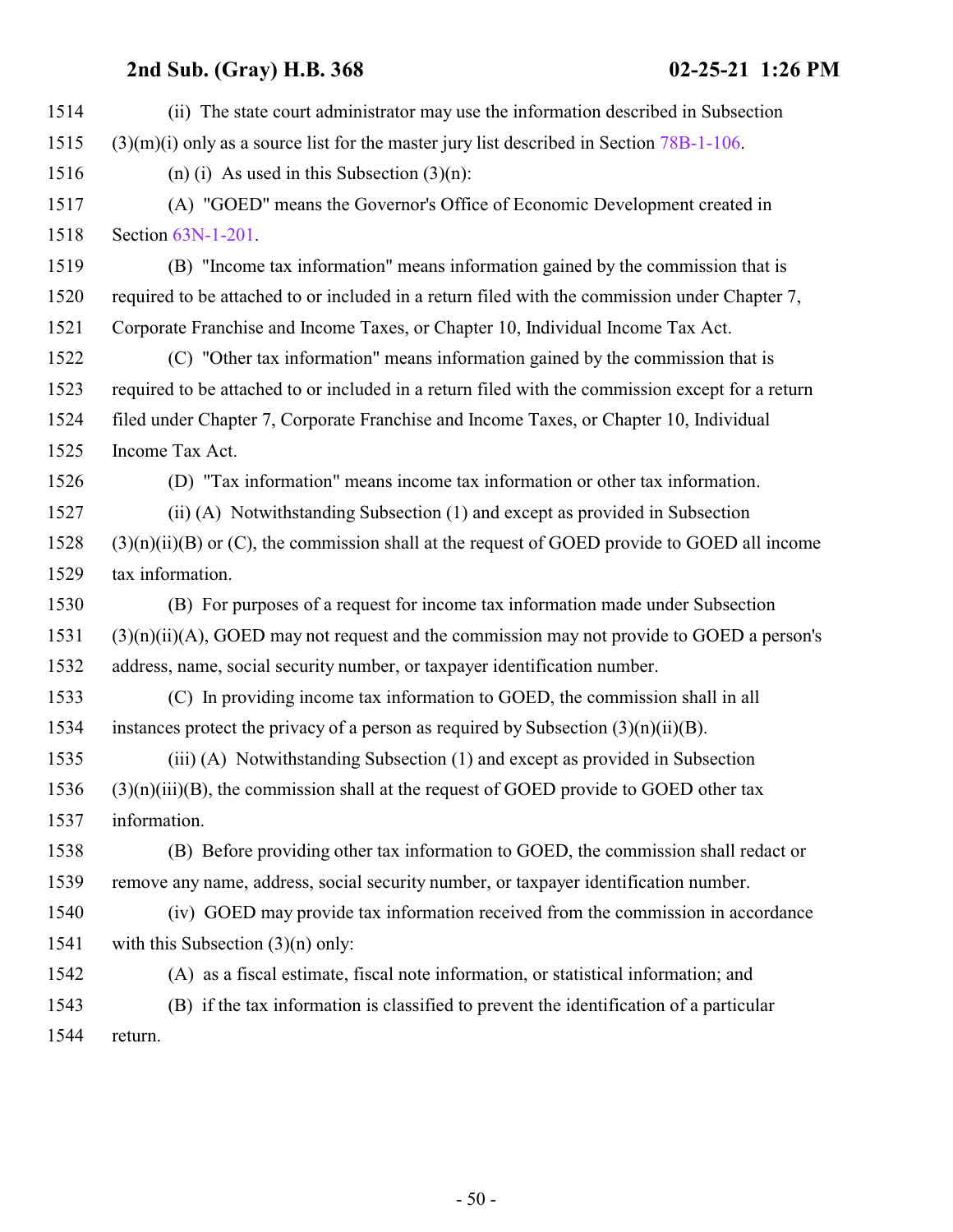| 1545 | (v) (A) A person may not request tax information from GOED under Title $63G$ ,                     |
|------|----------------------------------------------------------------------------------------------------|
| 1546 | Chapter 2, Government Records Access and Management Act, or this section, if GOED                  |
| 1547 | received the tax information from the commission in accordance with this Subsection $(3)(n)$ .     |
| 1548 | (B) GOED may not provide to a person that requests tax information in accordance                   |
| 1549 | with Subsection $(3)(n)(v)(A)$ any tax information other than the tax information GOED             |
| 1550 | provides in accordance with Subsection $(3)(n)(iv)$ .                                              |
| 1551 | (o) Notwithstanding Subsection (1), the commission may provide to the governing                    |
| 1552 | board of the agreement or a taxing official of another state, the District of Columbia, the United |
| 1553 | States, or a territory of the United States:                                                       |
| 1554 | (i) the following relating to an agreement sales and use tax:                                      |
| 1555 | (A) information contained in a return filed with the commission;                                   |
| 1556 | (B) information contained in a report filed with the commission;                                   |
| 1557 | (C) a schedule related to Subsection $(3)(0)(i)(A)$ or (B); or                                     |
| 1558 | (D) a document filed with the commission; or                                                       |
| 1559 | (ii) a report of an audit or investigation made with respect to an agreement sales and             |
| 1560 | use tax.                                                                                           |
| 1561 | (p) Notwithstanding Subsection (1), the commission may provide information                         |
| 1562 | concerning a taxpayer's state income tax return or state income tax withholding information to     |
| 1563 | the Driver License Division if the Driver License Division:                                        |
| 1564 | (i) requests the information; and                                                                  |
| 1565 | (ii) provides the commission with a signed release form from the taxpayer allowing the             |
| 1566 | Driver License Division access to the information.                                                 |
| 1567 | (q) Notwithstanding Subsection (1), the commission shall provide to the Utah                       |
| 1568 | Communications Authority, or a division of the Utah Communications Authority, the                  |
| 1569 | information requested by the authority under Sections 63H-7a-302, 63H-7a-402, and                  |
| 1570 | 63H-7a-502.                                                                                        |
| 1571 | (r) Notwithstanding Subsection (1), the commission shall provide to the Utah                       |
| 1572 | Educational Savings Plan information related to a resident or nonresident individual's             |
| 1573 | contribution to a Utah Educational Savings Plan account as designated on the resident or           |
| 1574 | nonresident's individual income tax return as provided under Section 59-10-1313.                   |
| 1575 | (s) Notwithstanding Subsection (1), for the purpose of verifying eligibility under                 |
|      |                                                                                                    |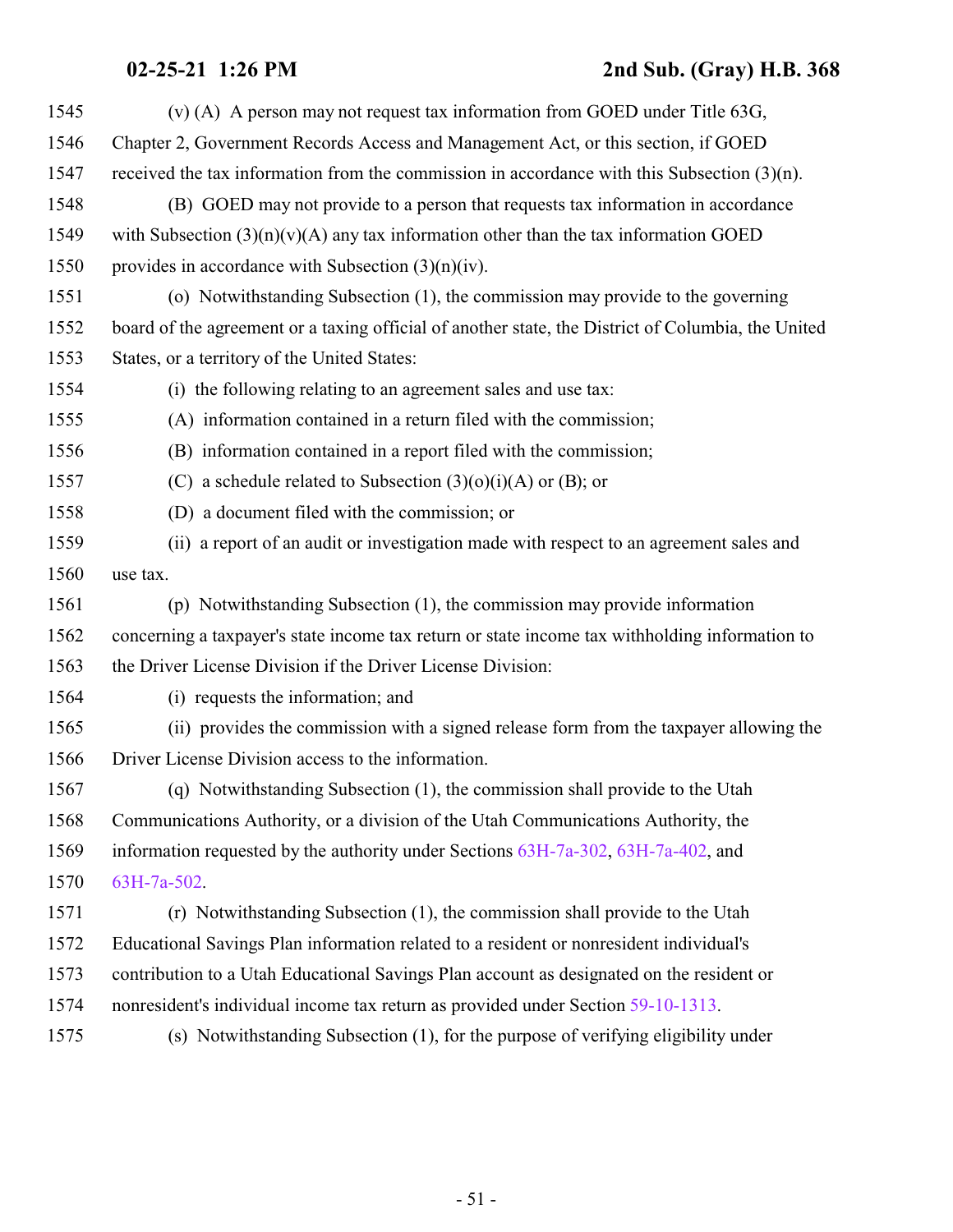Sections [26-18-2.5](http://le.utah.gov/UtahCode/SectionLookup.jsp?section=26-18-2.5&session=2021GS) and [26-40-105](http://le.utah.gov/UtahCode/SectionLookup.jsp?section=26-40-105&session=2021GS), the commission shall provide an eligibility worker with the Department of Health or its designee with the adjusted gross income of an individual if:

- (i) an eligibility worker with the Department of Health or its designee requests the information from the commission; and
- (ii) the eligibility worker has complied with the identity verification and consent provisions of Sections [26-18-2.5](http://le.utah.gov/UtahCode/SectionLookup.jsp?section=26-18-2.5&session=2021GS) and [26-40-105](http://le.utah.gov/UtahCode/SectionLookup.jsp?section=26-40-105&session=2021GS).

 (t) Notwithstanding Subsection (1), the commission may provide to a county, as determined by the commission, information declared on an individual income tax return in accordance with Section [59-10-103.1](http://le.utah.gov/UtahCode/SectionLookup.jsp?section=59-10-103.1&session=2021GS) that relates to eligibility to claim a residential exemption authorized under Section [59-2-103](http://le.utah.gov/UtahCode/SectionLookup.jsp?section=59-2-103&session=2021GS).

 (u) Notwithstanding Subsection (1), the commission shall provide a report regarding any access line provider that is over 90 days delinquent in payment to the commission of amounts the access line provider owes under Title 69, Chapter 2, Part 4, Prepaid Wireless Telecommunications Service Charges, to the board of the Utah Communications Authority created in Section [63H-7a-201](http://le.utah.gov/UtahCode/SectionLookup.jsp?section=63h-7a-201&session=2021GS).

 (v) Notwithstanding Subsection (1), the commission shall provide the Department of Environmental Quality a report on the amount of tax paid by a radioactive waste facility for the previous calendar year under Section [59-24-103.5](http://le.utah.gov/UtahCode/SectionLookup.jsp?section=59-24-103.5&session=2021GS).

 (w) Notwithstanding Subsection (1), the commission may, upon request, provide to the Department of Workforce Services any information received under Chapter 10, Part 4, Withholding of Tax, that is relevant to the duties of the Department of Workforce Services.

 (x) Notwithstanding Subsection (1), the commission may provide the Public Service Commission or the Division of Public Utilities information related to a seller that collects and 1599 remits to the commission a charge described in Subsection [69-2-405](http://le.utah.gov/UtahCode/SectionLookup.jsp?section=69-2-405&session=2021GS)(2), including the seller's identity and the number of charges described in Subsection [69-2-405](http://le.utah.gov/UtahCode/SectionLookup.jsp?section=69-2-405&session=2021GS)(2) that the seller collects.

(4) (a) Each report and return shall be preserved for at least three years.

 (b) After the three-year period provided in Subsection (4)(a) the commission may destroy a report or return.

- (5) (a) Any individual who violates this section is guilty of a class A misdemeanor.
- (b) If the individual described in Subsection (5)(a) is an officer or employee of the state, the individual shall be dismissed from office and be disqualified from holding public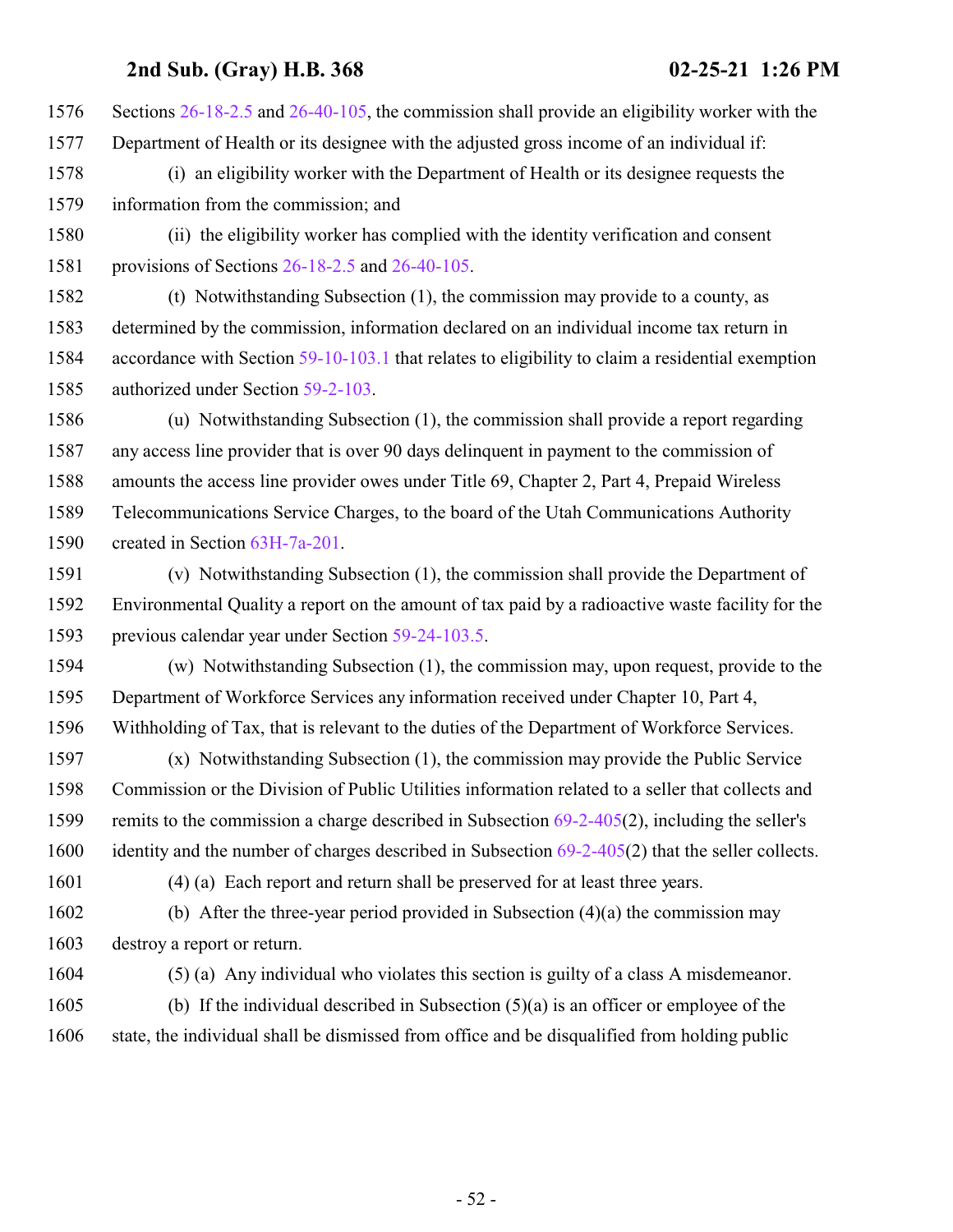| 1607 | office in this state for a period of five years thereafter.                                       |
|------|---------------------------------------------------------------------------------------------------|
| 1608 | (c) Notwithstanding Subsection $(5)(a)$ or (b), GOED, when requesting information in              |
| 1609 | accordance with Subsection $(3)(n)(iii)$ , or an individual who requests information in           |
| 1610 | accordance with Subsection $(3)(n)(v)$ :                                                          |
| 1611 | (i) is not guilty of a class A misdemeanor; and                                                   |
| 1612 | (ii) is not subject to:                                                                           |
| 1613 | (A) dismissal from office in accordance with Subsection $(5)(b)$ ; or                             |
| 1614 | $(B)$ disqualification from holding public office in accordance with Subsection $(5)(b)$ .        |
| 1615 | (6) Except as provided in Section $59-1-404$ , this part does not apply to the property tax.      |
| 1616 | Section 27. Section 59-1-403.1 is amended to read:                                                |
| 1617 | 59-1-403.1. Disclosure of return information.                                                     |
| 1618 | $(1)$ As used in this section:                                                                    |
| 1619 | (a) "Office" means:                                                                               |
| 1620 | (i) the Office of the Legislative Fiscal Analyst, established in Section 36-12-13;                |
| 1621 | (ii) the Office of Legislative Research and General Counsel, established in Section               |
| 1622 | $36-12-12$ ; or                                                                                   |
| 1623 | (iii) the Governor's Office of [Management] Planning and Budget, created in Section               |
| 1624 | 63J-4-201.                                                                                        |
| 1625 | (b) (i) "Return information" means information gained by the commission that is                   |
| 1626 | required to be attached to or included in a return filed with the commission.                     |
| 1627 | (ii) "Return information" does not include information that the commission is                     |
| 1628 | prohibited from disclosing by federal law, federal regulation, or federal publication.            |
| 1629 | (2) (a) Notwithstanding Subsection $59-1-403(1)$ , the commission, at the request of an           |
| 1630 | office, shall provide to the office all return information with the items described in Subsection |
| 1631 | $(2)(b)$ removed.                                                                                 |
| 1632 | (b) For purposes of a request for return information made under Subsection $(2)(a)$ , the         |
| 1633 | commission shall redact or remove any name, address, social security number, or taxpayer          |
| 1634 | identification number.                                                                            |
| 1635 | (3) (a) An office may disclose return information received from the commission in                 |
| 1636 | accordance with this section only:                                                                |
| 1637 | (i) (A) as a fiscal estimate, fiscal note information, or statistical information; and            |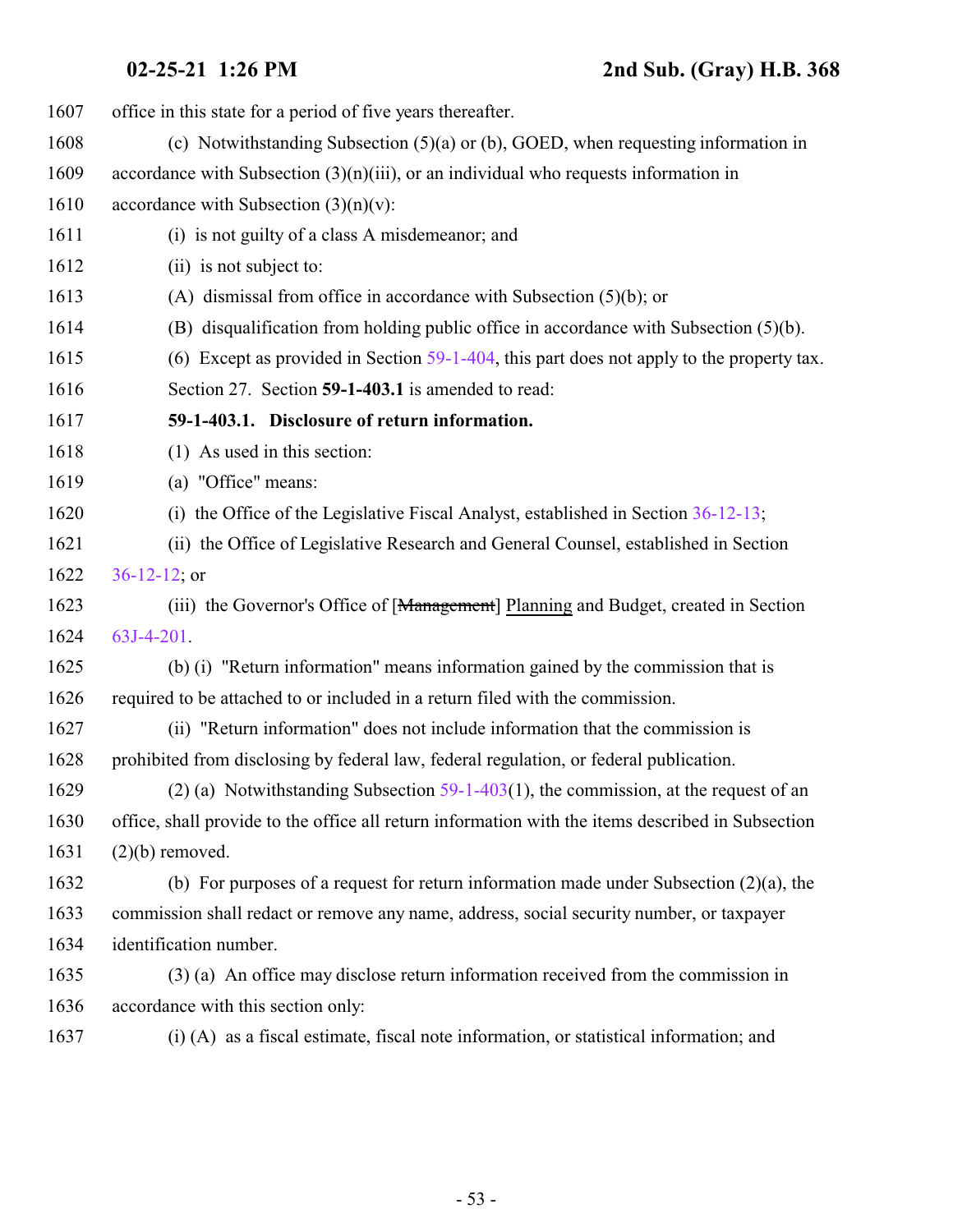| 1638 | (B) in a manner that reasonably protects the identification of a particular taxpayer; or      |
|------|-----------------------------------------------------------------------------------------------|
| 1639 | (ii) to another office.                                                                       |
| 1640 | (b) A person may not request return information, other than the return information that       |
| 1641 | the office discloses in accordance with Subsection $(3)(a)$ , from an office under Title 63G, |
| 1642 | Chapter 2, Government Records Access and Management Act, or this section, if that office      |
| 1643 | received the return information from the commission in accordance with this section.          |
| 1644 | (c) An office may not disclose to a person that requests return information any return        |
| 1645 | information other than the return information that the office discloses in accordance with    |
| 1646 | Subsection $(3)(a)$ .                                                                         |
| 1647 | (4) Any individual who violates Subsection $(3)(a)$ :                                         |
| 1648 | (a) is guilty of a class A misdemeanor; and                                                   |
| 1649 | (b) shall be:                                                                                 |
| 1650 | (i) dismissed from office; and                                                                |
| 1651 | (ii) disqualified from holding public office in this state for a period of five years after   |
| 1652 | dismissal.                                                                                    |
| 1653 | (5) (a) An office and the commission may enter into an agreement specifying the               |
| 1654 | procedures for accessing, storing, and destroying return information requested in accordance  |
| 1655 | with this section.                                                                            |
| 1656 | (b) An office's access to return information is governed by this section, and except as       |
| 1657 | provided in Subsection $(5)(a)$ , may not be limited by any agreement.                        |
| 1658 | Section 28. Section 59-15-109 is amended to read:                                             |
| 1659 | 59-15-109. Tax money to be paid to state treasurer.                                           |
| 1660 | (1) Except as provided in Subsection (2), taxes collected under this chapter shall be         |
| 1661 | paid by the commission to the state treasurer daily for deposit as follows:                   |
| 1662 | (a) the greater of the following shall be deposited into the Alcoholic Beverage               |
| 1663 | Enforcement and Treatment Restricted Account created in Section 32B-2-403:                    |
| 1664 | (i) an amount calculated by:                                                                  |
| 1665 | (A) determining an amount equal to 40% of the revenue collected for the fiscal year           |
| 1666 | two years preceding the fiscal year for which the deposit is made; and                        |
| 1667 | (B) subtracting \$30,000 from the amount determined under Subsection $(1)(a)(i)(A)$ ; or      |
| 1668 | (ii) $$4,350,000$ ; and                                                                       |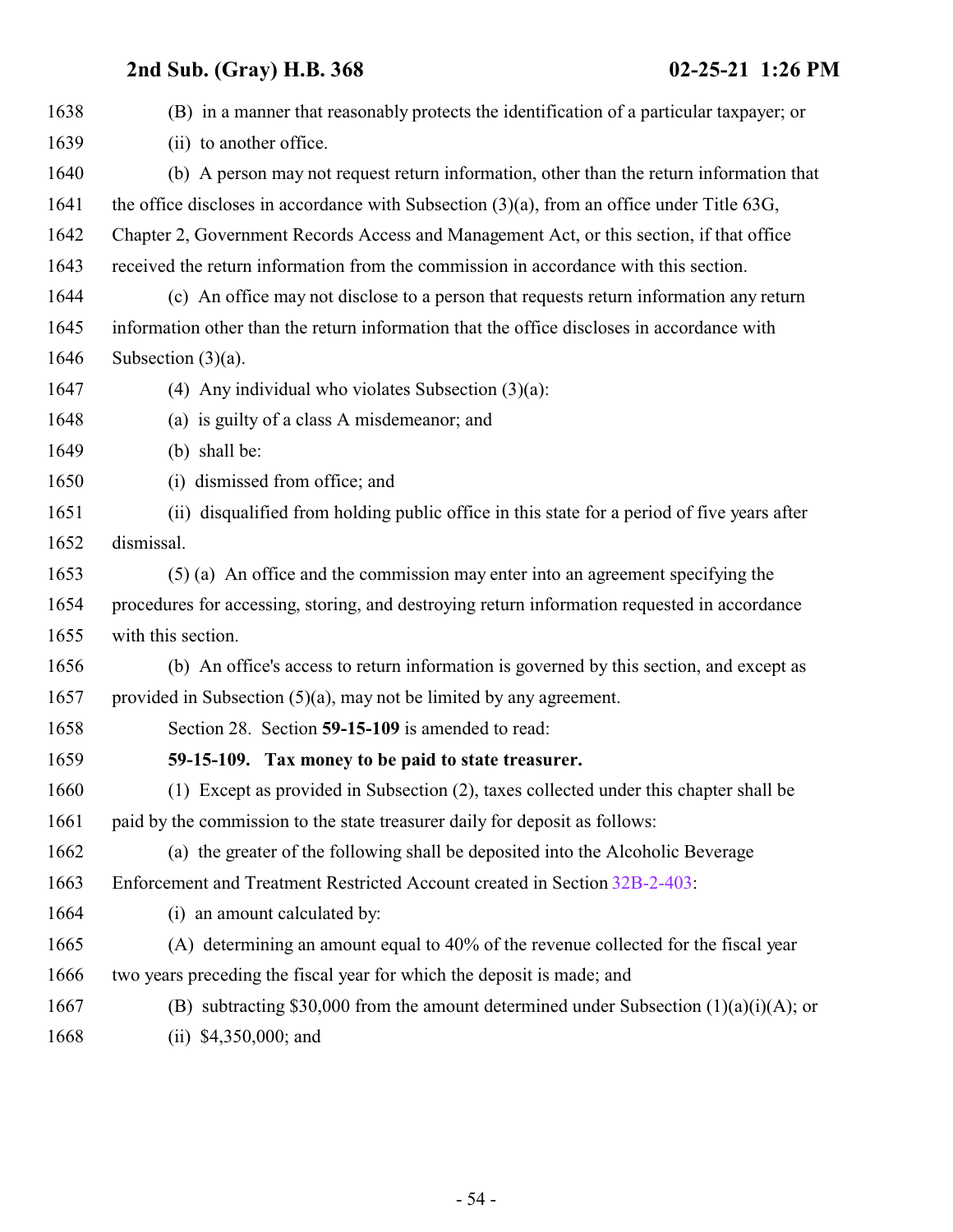| 1669 | (b) the revenue collected in excess of the amount deposited in accordance with                    |
|------|---------------------------------------------------------------------------------------------------|
| 1670 | Subsection (1)(a) shall be deposited into the General Fund.                                       |
| 1671 | (2) For a fiscal year beginning on or after July 1, 2020, the state treasurer shall annually      |
| 1672 | deposit into the Alcoholic Beverage Enforcement and Treatment Restricted Account created in       |
| 1673 | Section 32B-2-403 an amount equal to the amount of revenue generated in the current fiscal        |
| 1674 | year by the portion of the tax imposed under Section 59-15-101 that exceeds:                      |
| 1675 | (a) \$12.80 per 31-gallon barrel for beer imported or manufactured:                               |
| 1676 | (i) on or after July 1, 2003; and                                                                 |
| 1677 | (ii) for sale, use, or distribution in this state; and                                            |
| 1678 | (b) a proportionate rate to the rate described in Subsection $(2)(a)$ for:                        |
| 1679 | (i) any quantity of beer other than a 31-gallon barrel; or                                        |
| 1680 | (ii) the fractional parts of a 31-gallon barrel.                                                  |
| 1681 | $(3)$ (a) The commission shall notify the entities described in Subsection $(3)(b)$ not later     |
| 1682 | than the September 1 preceding the fiscal year of the deposit of:                                 |
| 1683 | (i) the amount of the proceeds of the beer excise tax collected in accordance with this           |
| 1684 | section for the fiscal year two years preceding the fiscal year of deposit; and                   |
| 1685 | (ii) an amount equal to 40% of the amount listed in Subsection $(3)(a)(i)$ .                      |
| 1686 | (b) The notification required by Subsection $(3)(a)$ shall be sent to:                            |
| 1687 | (i) the Governor's Office of [Management] Planning and Budget; and                                |
| 1688 | (ii) the Legislative Fiscal Analyst.                                                              |
| 1689 | Section 29. Section 62A-15-612 is amended to read:                                                |
| 1690 | 62A-15-612. Allocation of pediatric state hospital beds -- Formula.                               |
| 1691 | (1) As used in this section:                                                                      |
| 1692 | (a) "Mental health catchment area" means a county or group of counties governed by a              |
| 1693 | local mental health authority.                                                                    |
| 1694 | (b) "Pediatric beds" means the total number of patient beds located in the children's             |
| 1695 | unit and the youth units at the state hospital, as determined by the superintendent of the state  |
| 1696 | hospital.                                                                                         |
| 1697 | (2) On July 1, 1996, 72 pediatric beds shall be allocated to local mental health                  |
| 1698 | authorities under this section. The division shall review and adjust the number of pediatric beds |
| 1699 | as necessary every three years according to the state's population of persons under 18 years of   |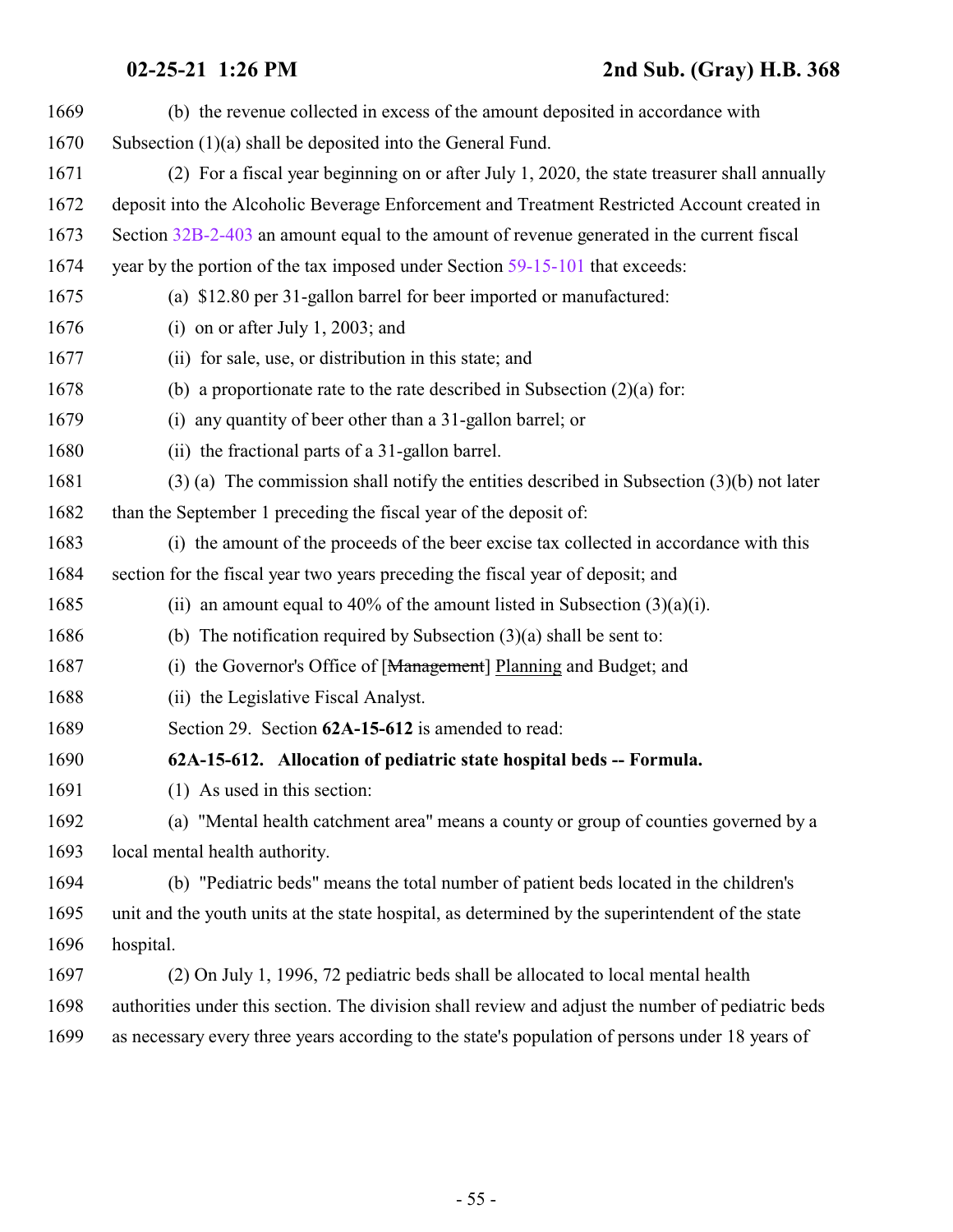age. All population figures utilized shall reflect the most recent available population estimates 1701 from the Governor's Office of [Management] Planning and Budget. (3) The allocation of beds shall be based on the percentage of the state's population of persons under the age of 18 located within a mental health catchment area. Each community mental health center shall be allocated at least one bed. (4) A local mental health authority may sell or loan its allocation of beds to another local mental health authority. (5) The division shall allocate 72 pediatric beds at the state hospital to local mental health authorities for their use in accordance with the formula established under this section. If a local mental health authority is unable to access a bed allocated to it under that formula, the division shall provide that local mental health authority with funding equal to the reasonable, average daily cost of an acute care bed purchased by the local mental health authority. Section 30. Section **63A-1-114** is amended to read: **63A-1-114. Rate committee -- Membership -- Duties.** (1) (a) There is created a rate committee consisting of the executive directors, commissioners, or superintendents of seven state agencies, which may include the State Board of Education, that use services and pay rates to one of the department internal service funds, or their designee, that the governor appoints for a two-year term. (b) (i) Of the seven state agencies represented on the rate committee under Subsection (1)(a), only one of the following may be represented on the committee, if at all, at any one time: 1721 (A) the Governor's Office of [Management] Planning and Budget; or (B) the Department of Technology Services. (ii) The department may not have a representative on the rate committee. (c) (i) The committee shall elect a chair from its members. (ii) Members of the committee who are state government employees and who do not receive salary, per diem, or expenses from their agency for their service on the committee shall receive no compensation, benefits, per diem, or expenses for the members' service on the committee. (d) The Department of Administrative Services shall provide staff services to the committee.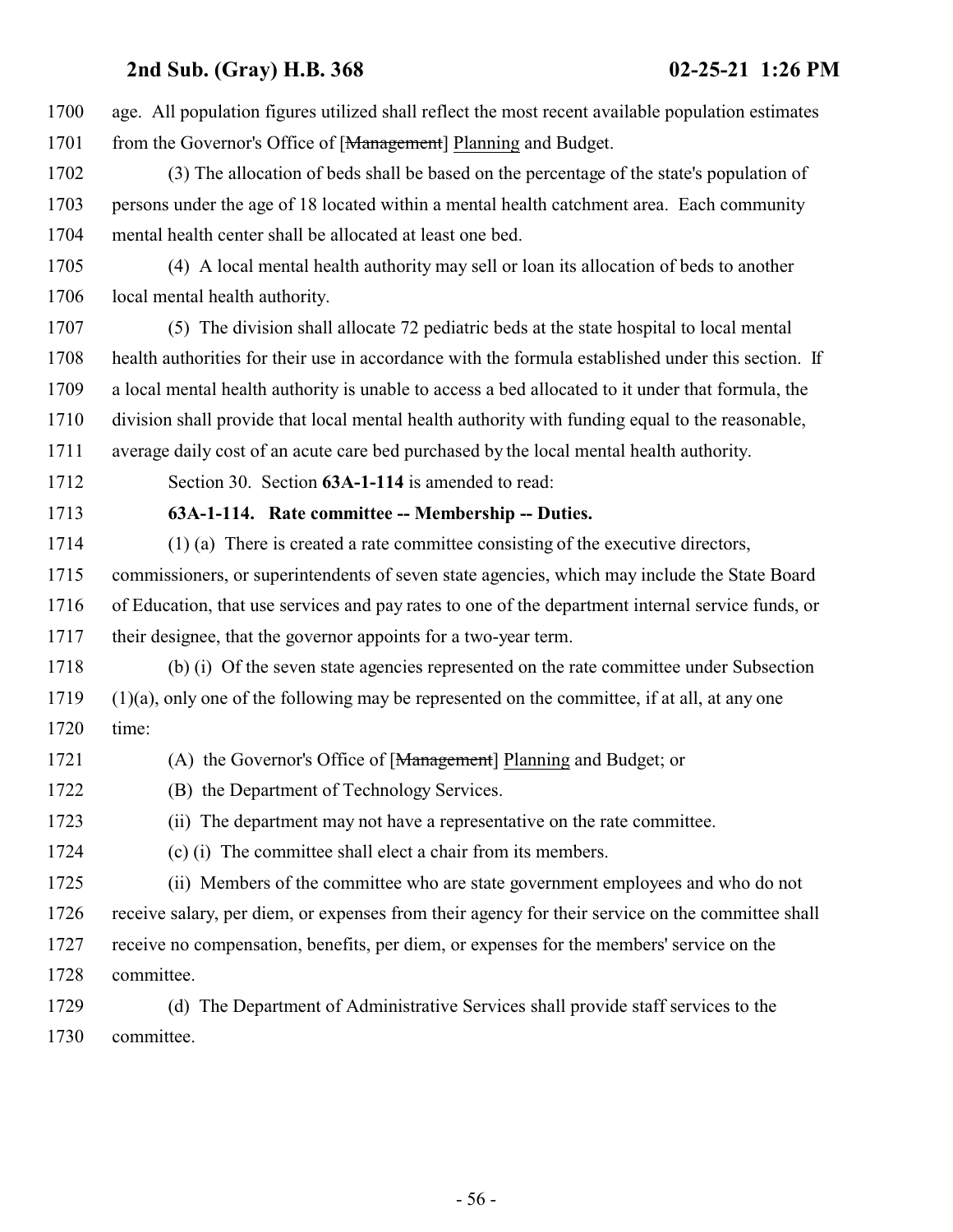| 1731 | (2) (a) A division described in Section $63A-1-109$ that manages an internal service            |
|------|-------------------------------------------------------------------------------------------------|
| 1732 | fund shall submit to the committee a proposed rate and fee schedule for services rendered by    |
| 1733 | the division to an executive branch entity or an entity that subscribes to services rendered by |
| 1734 | the division.                                                                                   |
| 1735 | (b) The committee shall:                                                                        |
| 1736 | (i) conduct meetings in accordance with Title 52, Chapter 4, Open and Public Meetings           |
| 1737 | Act;                                                                                            |
| 1738 | (ii) meet at least once each calendar year to:                                                  |
| 1739 | (A) discuss the service performance of each internal service fund;                              |
| 1740 | (B) review the proposed rate and fee schedules;                                                 |
| 1741 | (C) at the rate committee's discretion, approve, increase, or decrease the rate and fee         |
| 1742 | schedules described in Subsection $(2)(b)(ii)(B)$ ; and                                         |
| 1743 | (D) discuss any prior or potential adjustments to the service level received by state           |
| 1744 | agencies that pay rates to an internal service fund;                                            |
| 1745 | (iii) recommend a proposed rate and fee schedule for each internal service fund to:             |
| 1746 | (A) the Governor's Office of [Management] Planning and Budget; and                              |
| 1747 | (B) each legislative appropriations subcommittee that, in accordance with Section               |
| 1748 | 63J-1-410, approves the internal service fund agency's rates, fees, and budget; and             |
| 1749 | (iv) review and approve, increase or decrease an interim rate, fee, or amount when an           |
| 1750 | internal service fund agency begins a new service or introduces a new product between annual    |
| 1751 | general sessions of the Legislature.                                                            |
| 1752 | (c) The committee may in accordance with Subsection $63J-1-410(4)$ , decrease a rate,           |
| 1753 | fee, or amount that has been approved by the Legislature.                                       |
| 1754 | Section 31. Section 63A-1-203 is amended to read:                                               |
| 1755 | 63A-1-203. Utah Transparency Advisory Board -- Creation -- Membership --                        |
| 1756 | Duties.                                                                                         |
| 1757 | (1) There is created within the department the Utah Transparency Advisory Board                 |
| 1758 | comprised of members knowledgeable about public finance or providing public access to           |
| 1759 | public information.                                                                             |
| 1760 | (2) The board consists of:                                                                      |
| 1761 | (a) the state auditor or the state auditor's designee;                                          |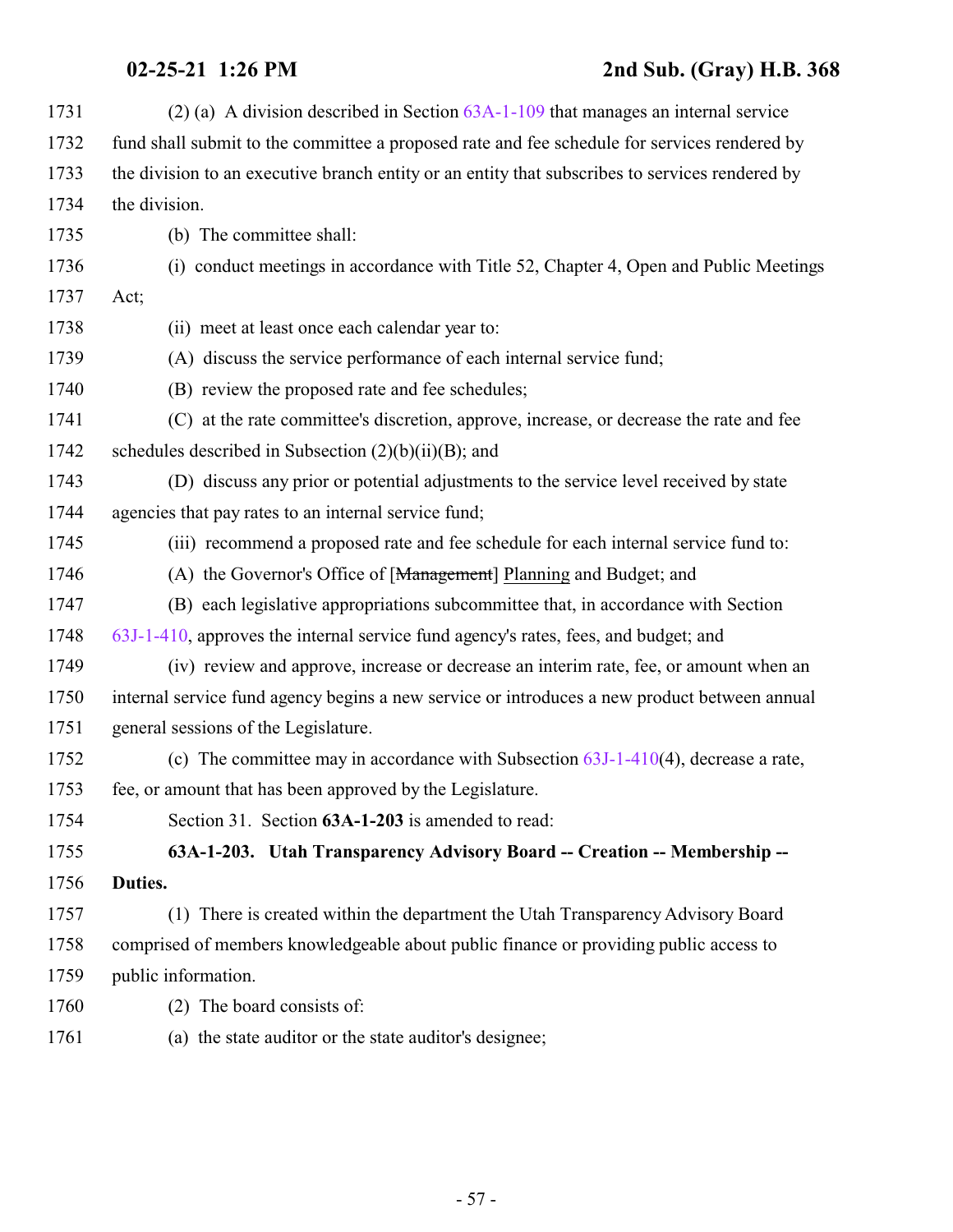| 1762 | (b) an individual appointed by the executive director of the department;                     |
|------|----------------------------------------------------------------------------------------------|
| 1763 | (c) an individual appointed by the executive director of the Governor's Office of            |
| 1764 | [Management] Planning and Budget;                                                            |
| 1765 | (d) an individual appointed by the governor on advice from the Legislative Fiscal            |
| 1766 | Analyst;                                                                                     |
| 1767 | (e) one member of the Senate, appointed by the governor on advice from the president         |
| 1768 | of the Senate;                                                                               |
| 1769 | (f) one member of the House of Representatives, appointed by the governor on advice          |
| 1770 | from the speaker of the House of Representatives;                                            |
| 1771 | (g) an individual appointed by the director of the Department of Technology Services;        |
| 1772 | (h) the director of the Division of Archives and Records Service created in Section          |
| 1773 | 63A-12-101 or the director's designee;                                                       |
| 1774 | (i) an individual who is a member of the State Records Committee created in Section          |
| 1775 | 63G-2-501, appointed by the governor;                                                        |
| 1776 | (j) an individual representing counties, appointed by the governor;                          |
| 1777 | (k) an individual representing municipalities, appointed by the governor;                    |
| 1778 | (1) an individual representing special districts, appointed by the governor;                 |
| 1779 | (m) an individual representing the State Board of Education, appointed by the State          |
| 1780 | Board of Education; and                                                                      |
| 1781 | (n) one individual who is a member of the public and who has knowledge, expertise, or        |
| 1782 | experience in matters relating to the board's duties under Subsection (10), appointed by the |
| 1783 | board members identified in Subsections $(2)(a)$ through $(m)$ .                             |
| 1784 | (3) The board shall:                                                                         |
| 1785 | (a) advise the state auditor and the department on matters related to the implementation     |
| 1786 | and administration of this part;                                                             |
| 1787 | (b) develop plans, make recommendations, and assist in implementing the provisions           |
| 1788 | of this part;                                                                                |
| 1789 | (c) determine what public financial information shall be provided by a participating         |
| 1790 | state entity, independent entity, and participating local entity, if the public financial    |
| 1791 | information:                                                                                 |
| 1792 | (i) only includes records that:                                                              |
|      |                                                                                              |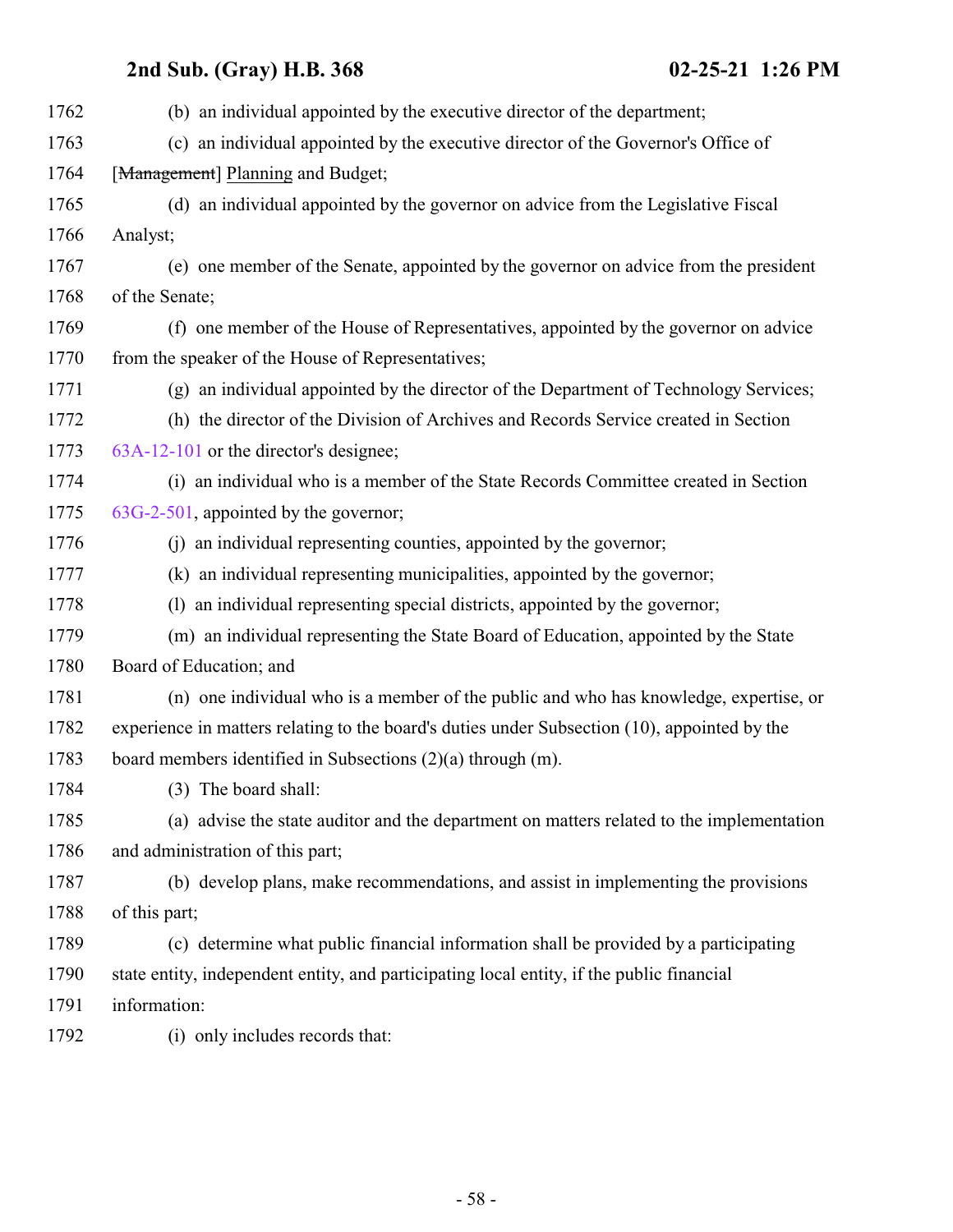| 1793 | (A) are classified as public under Title 63G, Chapter 2, Government Records Access              |
|------|-------------------------------------------------------------------------------------------------|
| 1794 | and Management Act, or, subject to any specific limitations and requirements regarding the      |
| 1795 | provision of financial information from the entity described in Section 63A-1-202, if an entity |
| 1796 | is exempt from Title 63G, Chapter 2, Government Records Access and Management Act,              |
| 1797 | records that would normally be classified as public if the entity were not exempt from Title    |
| 1798 | 63G, Chapter 2, Government Records Access and Management Act;                                   |
| 1799 | (B) are an accounting of money, funds, accounts, bonds, loans, expenditures, or                 |
| 1800 | revenues, regardless of the source; and                                                         |
| 1801 | (C) are owned, held, or administered by the participating state entity, independent             |
| 1802 | entity, or participating local entity that is required to provide the record; and               |
| 1803 | (ii) is of the type or nature that should be accessible to the public via a website based       |
| 1804 | on considerations of:                                                                           |
| 1805 | (A) the cost effectiveness of providing the information;                                        |
| 1806 | (B) the value of providing the information to the public; and                                   |
| 1807 | (C) privacy and security considerations;                                                        |
| 1808 | (d) evaluate the cost effectiveness of implementing specific information resources and          |
| 1809 | features on the website;                                                                        |
| 1810 | (e) require participating local entities to provide public financial information in             |
| 1811 | accordance with the requirements of this part, with a specified content, reporting frequency,   |
| 1812 | and form;                                                                                       |
| 1813 | (f) require an independent entity's website or a participating local entity's website to be     |
| 1814 | accessible by link or other direct route from the Utah Public Finance Website if the            |
| 1815 | independent entity or participating local entity does not use the Utah Public Finance Website;  |
| 1816 | (g) determine the search methods and the search criteria that shall be made available to        |
| 1817 | the public as part of a website used by an independent entity or a participating local entity   |
| 1818 | under the requirements of this part, which criteria may include:                                |
| 1819 | (i) fiscal year;                                                                                |
| 1820 | (ii) expenditure type;                                                                          |
| 1821 | (iii) name of the agency;                                                                       |
| 1822 | (iv) payee;                                                                                     |
| 1823 | (v) date; and                                                                                   |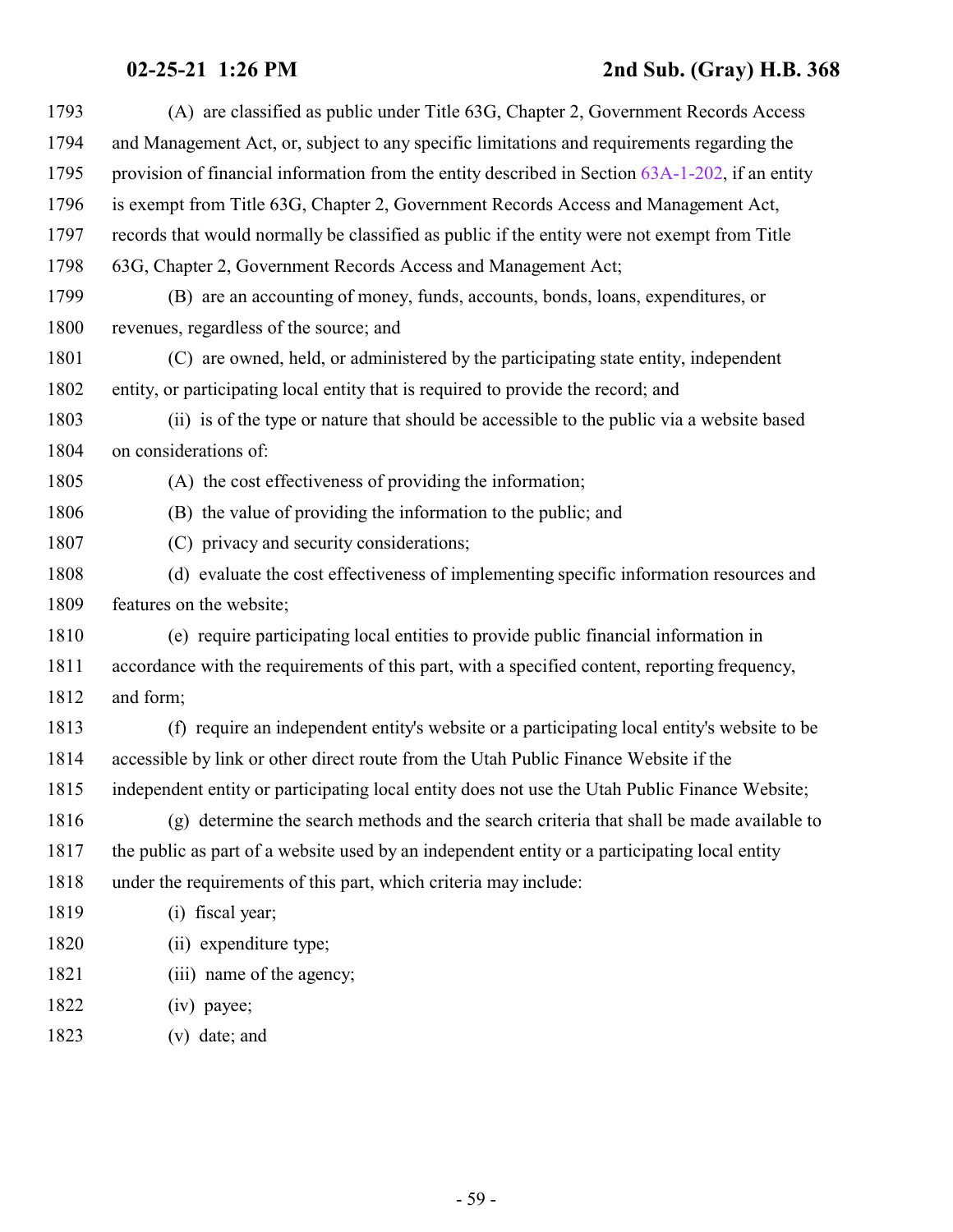| 1824 | (vi) amount; and                                                                            |
|------|---------------------------------------------------------------------------------------------|
| 1825 | (h) analyze ways to improve the information on the Utah Public Finance Website so           |
| 1826 | the information is more relevant to citizens, including through the use of:                 |
| 1827 | (i) infographics that provide more context to the data; and                                 |
| 1828 | (ii) geolocation services, if possible.                                                     |
| 1829 | (4) Every two years, the board shall elect a chair and a vice chair from its members.       |
| 1830 | (5) (a) Each member shall serve a four-year term.                                           |
| 1831 | (b) When a vacancy occurs in the membership for any reason, the replacement shall be        |
| 1832 | appointed for a four-year term.                                                             |
| 1833 | (6) To accomplish its duties, the board shall meet as it determines necessary.              |
| 1834 | (7) Reasonable notice shall be given to each member of the board before any meeting.        |
| 1835 | (8) A majority of the board constitutes a quorum for the transaction of business.           |
| 1836 | $(9)$ (a) A member who is not a legislator may not receive compensation or benefits for     |
| 1837 | the member's service, but may receive per diem and travel expenses as allowed in:           |
| 1838 | (i) Section $63A-3-106$ ;                                                                   |
| 1839 | (ii) Section $63A-3-107$ ; and                                                              |
| 1840 | (iii) rules made by the Division of Finance according to Sections 63A-3-106 and             |
| 1841 | $63A-3-107$ .                                                                               |
| 1842 | (b) Compensation and expenses of a member who is a legislator are governed by               |
| 1843 | Section 36-2-2 and Legislative Joint Rules, Title 5, Legislative Compensation and Expenses. |
| 1844 | $(10)$ (a) As used in Subsections $(10)$ and $(11)$ :                                       |
| 1845 | (i) "Information website" means a single Internet website containing public information     |
| 1846 | or links to public information.                                                             |
| 1847 | (ii) "Public information" means records of state government, local government, or an        |
| 1848 | independent entity that are classified as public under Title 63G, Chapter 2, Government     |
| 1849 | Records Access and Management Act, or, subject to any specific limitations and requirements |
| 1850 | regarding the provision of financial information from the entity described in Section       |
| 1851 | 63A-1-202, if an entity is exempt from Title 63G, Chapter 2, Government Records Access and  |
| 1852 | Management Act, records that would normally be classified as public if the entity were not  |
| 1853 | exempt from Title 63G, Chapter 2, Government Records Access and Management Act.             |
| 1854 | (b) The board shall:                                                                        |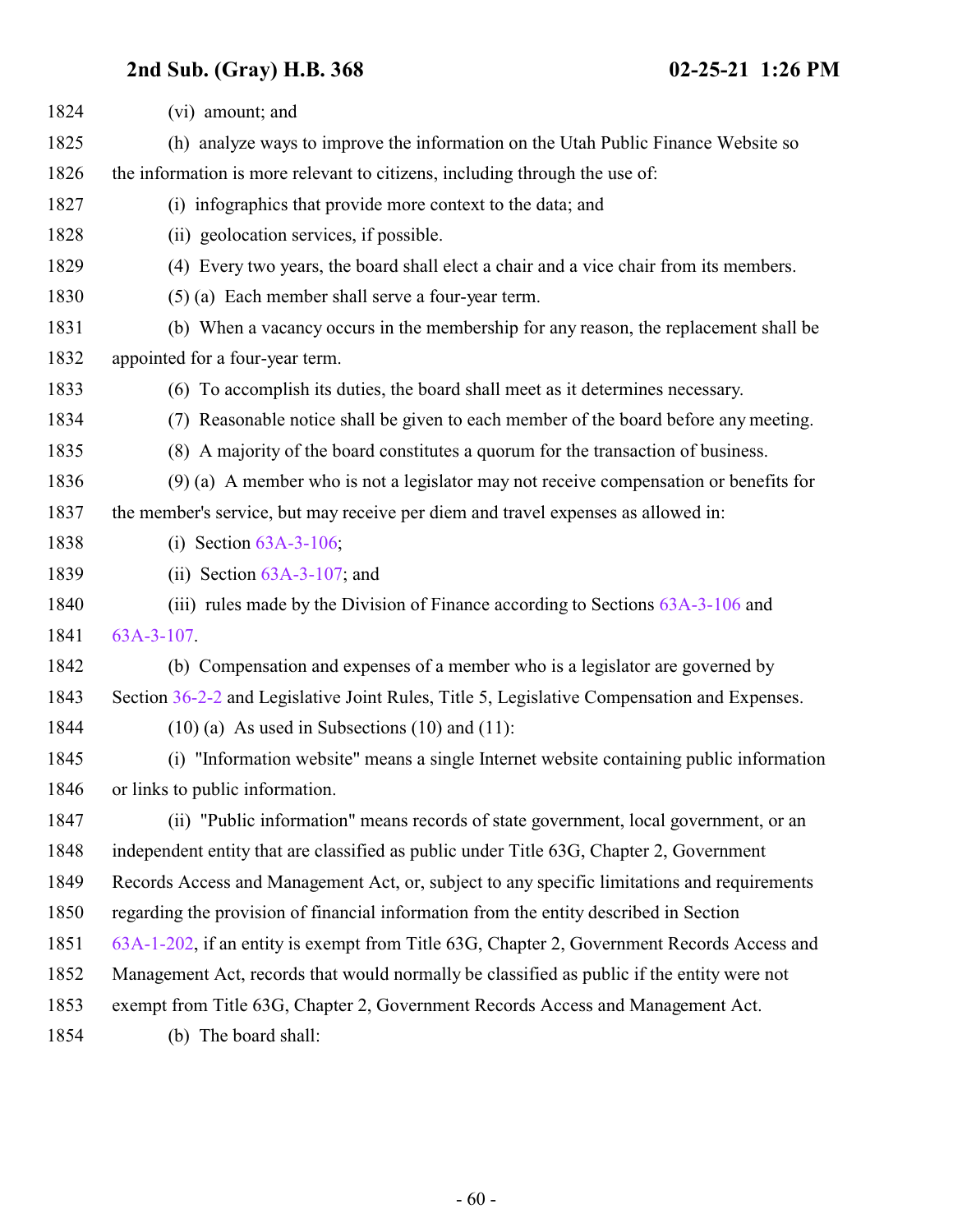| 1855 | (i) study the establishment of an information website and develop recommendations for             |
|------|---------------------------------------------------------------------------------------------------|
| 1856 | its establishment;                                                                                |
| 1857 | (ii) develop recommendations about how to make public information more readily                    |
| 1858 | available to the public through the information website;                                          |
| 1859 | (iii) develop standards to make uniform the format and accessibility of public                    |
| 1860 | information posted to the information website; and                                                |
| 1861 | (iv) identify and prioritize public information in the possession of a state agency or            |
| 1862 | political subdivision that may be appropriate for publication on the information website.         |
| 1863 | (c) In fulfilling its duties under Subsection $(10)(b)$ , the board shall be guided by            |
| 1864 | principles that encourage:                                                                        |
| 1865 | (i) (A) the establishment of a standardized format of public information that makes the           |
| 1866 | information more easily accessible by the public;                                                 |
| 1867 | (B) the removal of restrictions on the reuse of public information;                               |
| 1868 | (C) minimizing limitations on the disclosure of public information while appropriately            |
| 1869 | safeguarding sensitive information; and                                                           |
| 1870 | (D) balancing factors in favor of excluding public information from an information                |
| 1871 | website against the public interest in having the information accessible on an information        |
| 1872 | website;                                                                                          |
| 1873 | (ii) (A) permanent, lasting, open access to public information; and                               |
| 1874 | (B) the publication of bulk public information;                                                   |
| 1875 | (iii) the implementation of well-designed public information systems that ensure data             |
| 1876 | quality, create a public, comprehensive list or index of public information, and define a process |
| 1877 | for continuous publication of and updates to public information;                                  |
| 1878 | (iv) the identification of public information not currently made available online and the         |
| 1879 | implementation of a process, including a timeline and benchmarks, for making that public          |
| 1880 | information available online; and                                                                 |
| 1881 | (v) accountability on the part of those who create, maintain, manage, or store public             |
| 1882 | information or post it to an information website.                                                 |
| 1883 | (d) The department shall implement the board's recommendations, including the                     |
| 1884 | establishment of an information website, to the extent that implementation:                       |
| 1885 | (i) is approved by the Legislative Management Committee;                                          |
|      |                                                                                                   |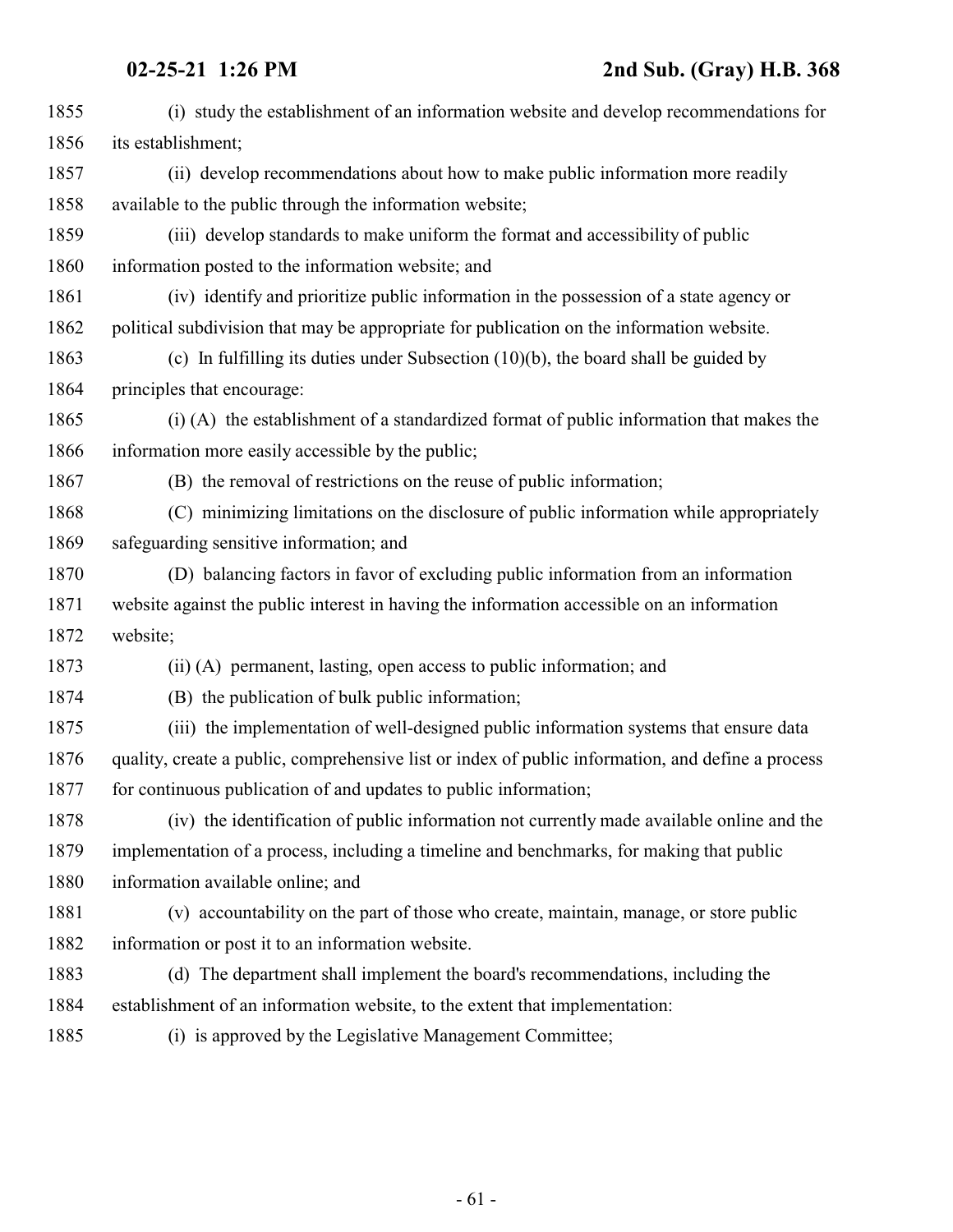| 1886 | (ii) does not require further legislative appropriation; and                                     |
|------|--------------------------------------------------------------------------------------------------|
| 1887 | (iii) is within the department's existing statutory authority.                                   |
| 1888 | (11) The department shall, in consultation with the board and as funding allows,                 |
| 1889 | modify the information website described in Subsection (10) to:                                  |
| 1890 | (a) by January 1, 2015, serve as a point of access for Government Records Access and             |
| 1891 | Management Act requests for executive agencies;                                                  |
| 1892 | (b) by January 1, 2016, serve as a point of access for Government Records Access and             |
| 1893 | Management Act requests for:                                                                     |
| 1894 | (i) school districts;                                                                            |
| 1895 | (ii) charter schools;                                                                            |
| 1896 | (iii) public transit districts created under Title 17B, Chapter 2a, Part 8, Public Transit       |
| 1897 | District Act;                                                                                    |
| 1898 | (iv) counties; and                                                                               |
| 1899 | (v) municipalities;                                                                              |
| 1900 | (c) by January 1, 2017, serve as a point of access for Government Records Access and             |
| 1901 | Management Act requests for:                                                                     |
| 1902 | (i) local districts under Title 17B, Limited Purpose Local Government Entities - Local           |
| 1903 | Districts; and                                                                                   |
| 1904 | (ii) special service districts under Title 17D, Chapter 1, Special Service District Act;         |
| 1905 | (d) except as provided in Subsection $(12)(a)$ , provide link capabilities to other existing     |
| 1906 | repositories of public information, including maps, photograph collections, legislatively        |
| 1907 | required reports, election data, statute, rules, regulations, and local ordinances that exist on |
| 1908 | other agency and political subdivision websites;                                                 |
| 1909 | (e) provide multiple download options in different formats, including nonproprietary,            |
| 1910 | open formats where possible;                                                                     |
| 1911 | (f) provide any other public information that the board, under Subsection (10),                  |
| 1912 | identifies as appropriate for publication on the information website; and                        |
| 1913 | (g) incorporate technical elements the board identifies as useful to a citizen using the         |
| 1914 | information website.                                                                             |
| 1915 | (12) (a) The department, in consultation with the board, shall establish by rule any             |
| 1916 | restrictions on the inclusion of maps and photographs, as described in Subsection $(11)(d)$ , on |
|      |                                                                                                  |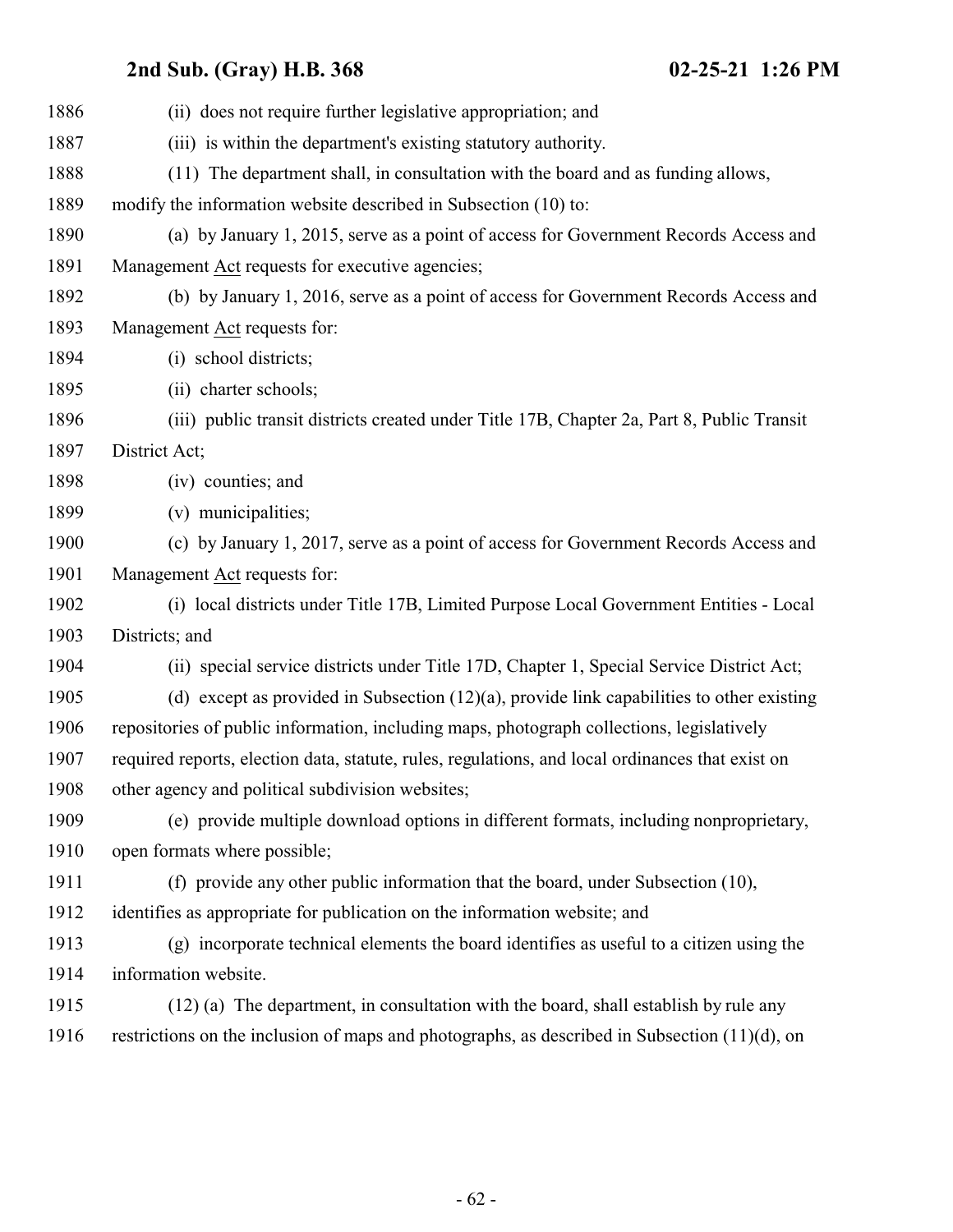| 1917 | the website described in Subsection (10) if the inclusion would pose a potential security      |
|------|------------------------------------------------------------------------------------------------|
| 1918 | concern.                                                                                       |
| 1919 | (b) The website described in Subsection (10) may not publish any record that is                |
| 1920 | classified as private, protected, or controlled under Title 63G, Chapter 2, Government Records |
| 1921 | Access and Management Act.                                                                     |
| 1922 | Section 32. Section 63A-5b-201 is amended to read:                                             |
| 1923 | 63A-5b-201. Creation of state building board -- Composition -- Appointment --                  |
| 1924 | Per diem and expenses -- Board officers.                                                       |
| 1925 | (1) There is created within the department the state building board.                           |
| 1926 | (2) (a) The board is composed of eight members, seven of whom are voting members               |
| 1927 | appointed by the governor.                                                                     |
| 1928 | (b) The executive director of the Governor's Office of [Management] Planning and               |
| 1929 | Budget, or the executive director's designee, is a nonvoting member of the board.              |
| 1930 | (3) The term of a voting board member is four years, except that the governor shall, at        |
| 1931 | the time of a member's appointment or reappointment, adjust the length of the member's term,   |
| 1932 | as necessary, to ensure that approximately half of the board is appointed every two years.     |
| 1933 | (4) When a vacancy occurs in the membership of the voting members of the board for             |
| 1934 | any reason, the governor shall appoint a replacement for the unexpired term of the member      |
| 1935 | who created the vacancy.                                                                       |
| 1936 | (5) (a) A voting board member shall hold office until a successor is appointed and             |
| 1937 | qualified.                                                                                     |
| 1938 | (b) A voting board member may not serve more than two consecutive terms.                       |
| 1939 | (6) The governor shall designate one board member as the board chair.                          |
| 1940 | (7) A member of the board may not receive compensation or benefits for the member's            |
| 1941 | service on the board, but may receive per diem and travel expenses in accordance with:         |
| 1942 | (a) Sections $63A-3-106$ and $63A-3-107$ ; and                                                 |
| 1943 | (b) rules made by the Division of Finance in accordance with Sections $63A-3-106$ and          |
| 1944 | $63A-3-107$ .                                                                                  |
| 1945 | (8) A member of the board is not required to post a bond for the performance of the            |
| 1946 | member's official duties.                                                                      |
| 1947 | (9) The executive director or the executive director's designee shall serve as secretary       |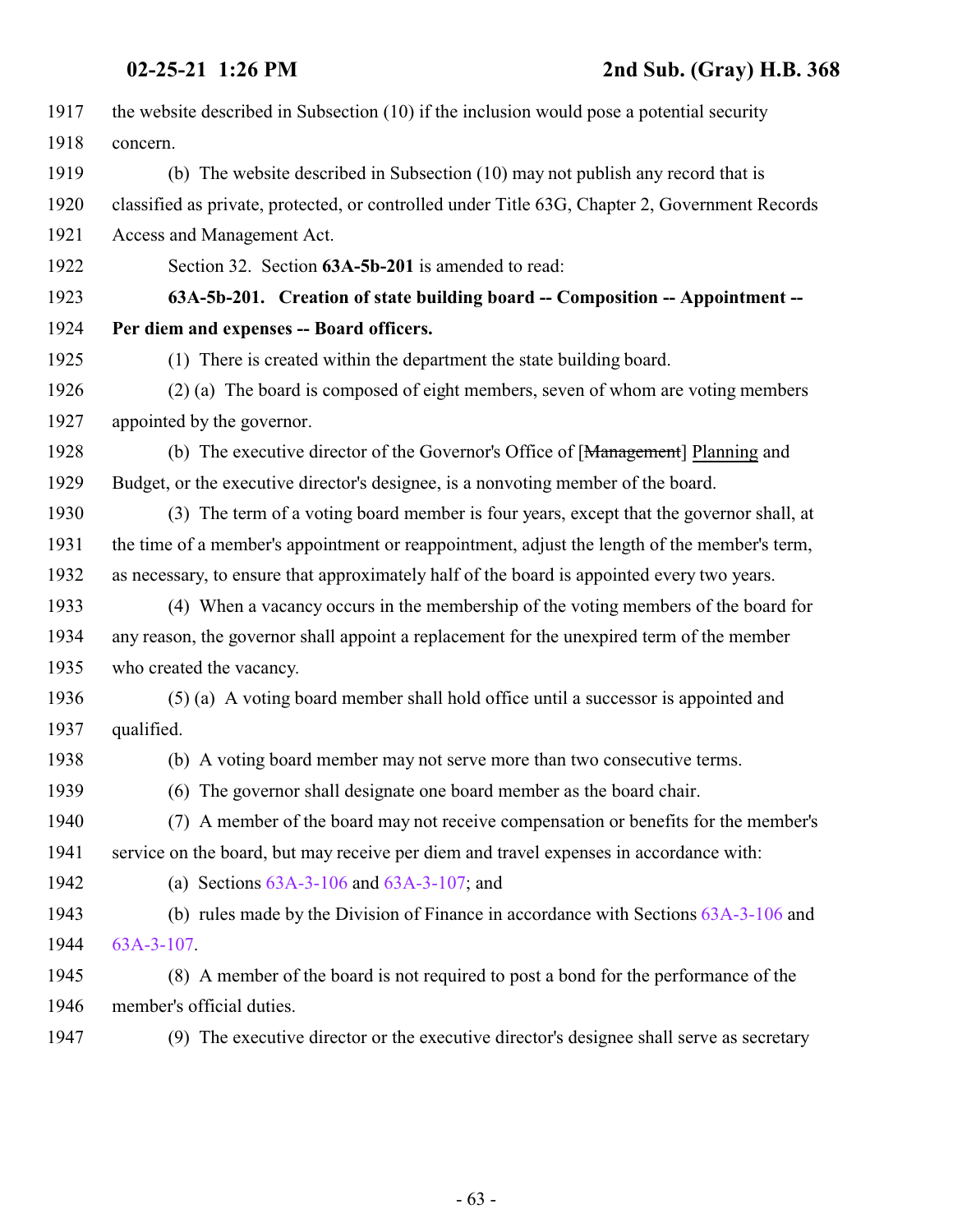| 1948 | to the board and shall:                                                                            |
|------|----------------------------------------------------------------------------------------------------|
| 1949 | (a) manage scheduling for the board and the board's calendar;                                      |
| 1950 | (b) establish and manage the agenda for meetings of the board;                                     |
| 1951 | (c) keep the minutes of board meetings;                                                            |
| 1952 | (d) assist the board in the board's obligation to comply with Title 52, Chapter 4, Open            |
| 1953 | and Public Meetings Act;                                                                           |
| 1954 | (e) (i) assist the board in the board's obligation to comply with Title 63G, Chapter 2,            |
| 1955 | Government Records Access and Management Act; and                                                  |
| 1956 | (ii) act as the board's records officer, as defined in Section $63G-2-103$ ; and                   |
| 1957 | (f) assist the board in the board's obligation to comply with Title 63G, Chapter 3, Utah           |
| 1958 | Administrative Rulemaking Act.                                                                     |
| 1959 | Section 33. Section 63A-5b-702 is amended to read:                                                 |
| 1960 | 63A-5b-702. Standards and requirements for state facilities -- Life-cycle cost                     |
| 1961 | effectiveness.                                                                                     |
| 1962 | (1) As used in this section:                                                                       |
| 1963 | (a) "Life cycle cost-effective" means the most prudent cost of owning, operating, and              |
| 1964 | maintaining a facility, including the initial cost, energy costs, operation and maintenance costs, |
| 1965 | repair costs, and the costs of energy conservation and renewable energy systems.                   |
| 1966 | (b) "Renewable energy system" means a system designed to use solar, wind,                          |
| 1967 | geothermal power, wood, or other replenishable energy source to heat, cool, or provide             |
| 1968 | electricity to a building.                                                                         |
| 1969 | (2) The director shall, in accordance with Title 63G, Chapter 3, Utah Administrative               |
| 1970 | Rulemaking Act, make rules:                                                                        |
| 1971 | (a) that establish standards and requirements for determining whether a state facility             |
| 1972 | project is life cycle cost-effective;                                                              |
| 1973 | (b) for the monitoring of an agency's operation and maintenance expenditures for a                 |
| 1974 | state-owned facility;                                                                              |
| 1975 | (c) to establish standards and requirements for utility metering;                                  |
| 1976 | (d) that create an operation and maintenance program for an agency's facilities;                   |
| 1977 | (e) that establish a methodology for determining reasonably anticipated inflationary               |
| 1978 | costs for each operation and maintenance program described in Subsection $(2)(d)$ ;                |
|      |                                                                                                    |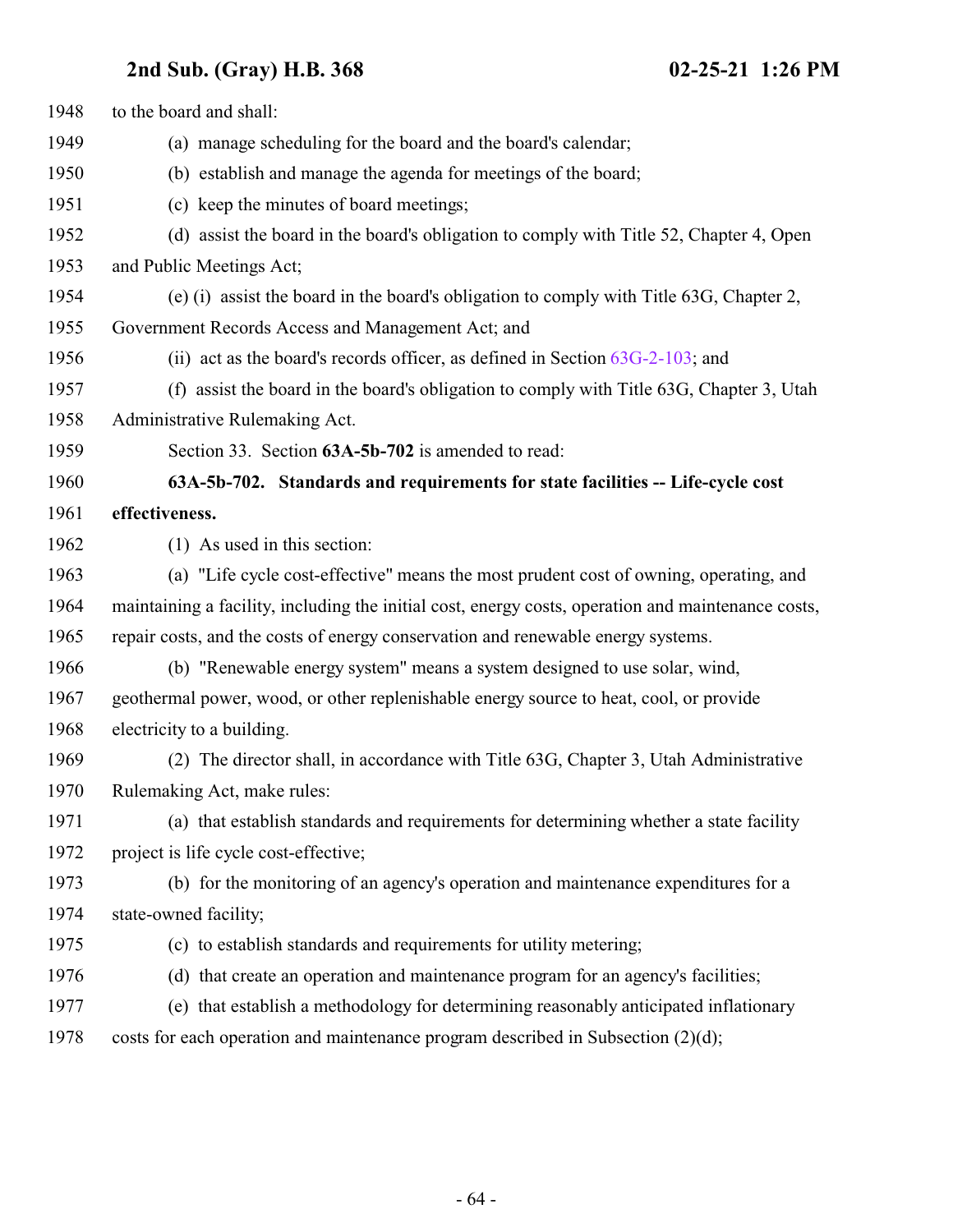| 1979 | (f) that require an agency to report the amount the agency receives and expends on                |
|------|---------------------------------------------------------------------------------------------------|
| 1980 | operation and maintenance; and                                                                    |
| 1981 | (g) that provide for determining the actual cost for operation and maintenance requests           |
| 1982 | for a new facility.                                                                               |
| 1983 | (3) The director shall:                                                                           |
| 1984 | (a) ensure that state-owned facilities, except for facilities under the control of the State      |
| 1985 | Capitol Preservation Board, are life cycle cost-effective;                                        |
| 1986 | (b) conduct ongoing facilities audits of state-owned facilities; and                              |
| 1987 | (c) monitor an agency's operation and maintenance expenditures for state-owned                    |
| 1988 | facilities as provided in rules made under Subsection $(2)(b)$ .                                  |
| 1989 | (4) (a) An agency shall comply with the rules made under Subsection (2) for new                   |
| 1990 | facility requests submitted to the Legislature for a session of the Legislature after the 2017    |
| 1991 | General Session.                                                                                  |
| 1992 | (b) The Office of the Legislative Fiscal Analyst and the Governor's Office of                     |
| 1993 | [Management] Planning and Budget shall, for each agency with operation and maintenance            |
| 1994 | expenses, ensure that each required budget for the agency is adjusted in accordance with the      |
| 1995 | rules described in Subsection $(2)(e)$ .                                                          |
| 1996 | Section 34. Section 63B-2-301 is amended to read:                                                 |
| 1997 | 63B-2-301. Legislative intent -- Additional projects.                                             |
| 1998 | It is the intent of the Legislature that:                                                         |
| 1999 | (1) The Department of Employment Security use money in the special administrative                 |
| 2000 | fund to plan, design, and construct a Davis County facility under the supervision of the director |
| 2001 | of the Division of Facilities Construction and Management unless supervisory authority is         |
| 2002 | delegated by him as authorized by Section 63A-5b-604.                                             |
| 2003 | (2) The University of Utah may use donated funds to plan, design, and construct the               |
| 2004 | Nora Eccles Harrison addition under the supervision of the director of the Division of Facilities |
| 2005 | Construction and Management unless supervisory authority is delegated by him as authorized        |
| 2006 | by Section $63A-5b-604$ .                                                                         |
| 2007 | (3) The University of Utah may use hospital funds to plan, design, and construct the              |
| 2008 | West Patient Services Building under the supervision of the director of the Division of           |
| 2009 | Facilities Construction and Management unless supervisory authority is delegated by him as        |
|      |                                                                                                   |
|      |                                                                                                   |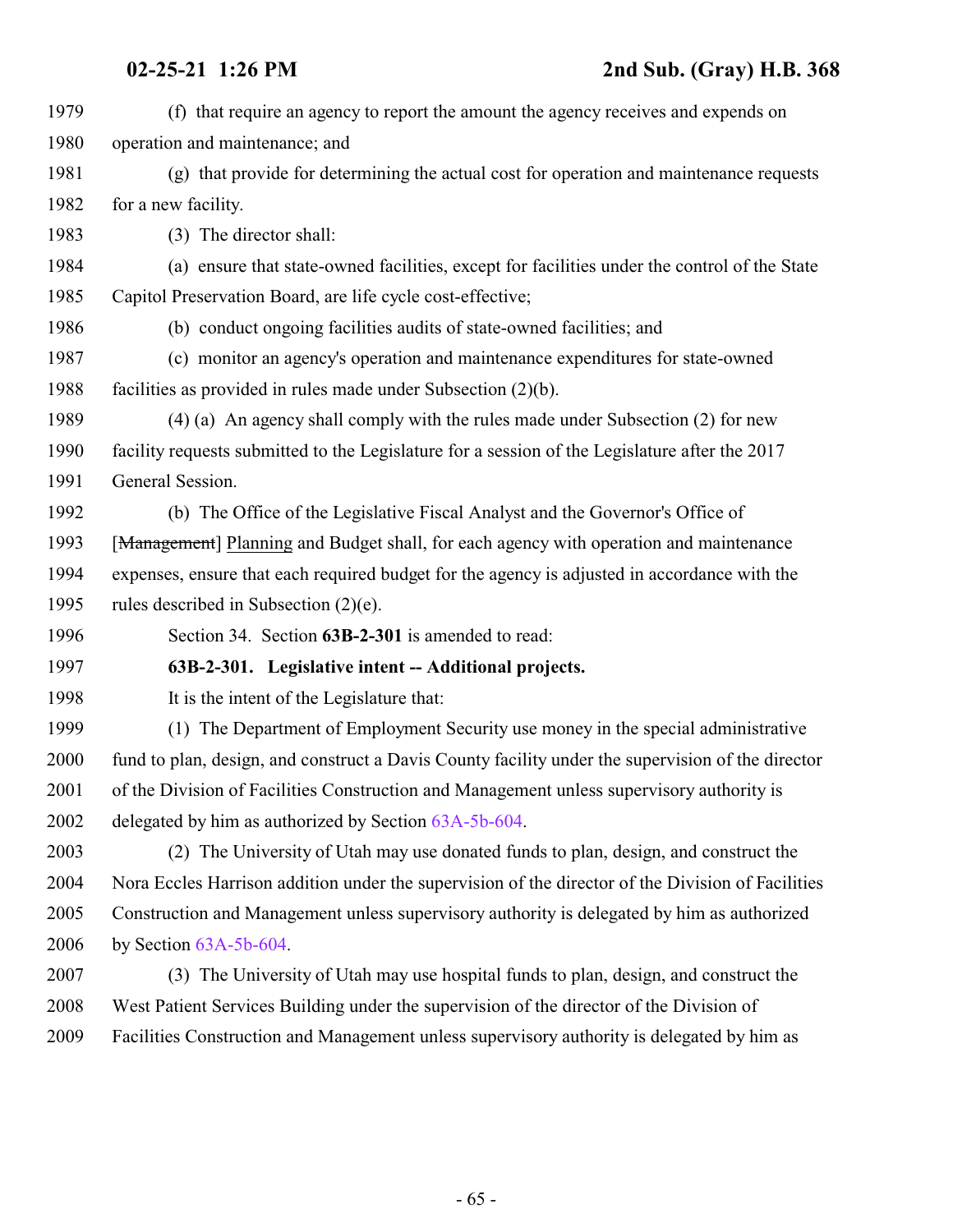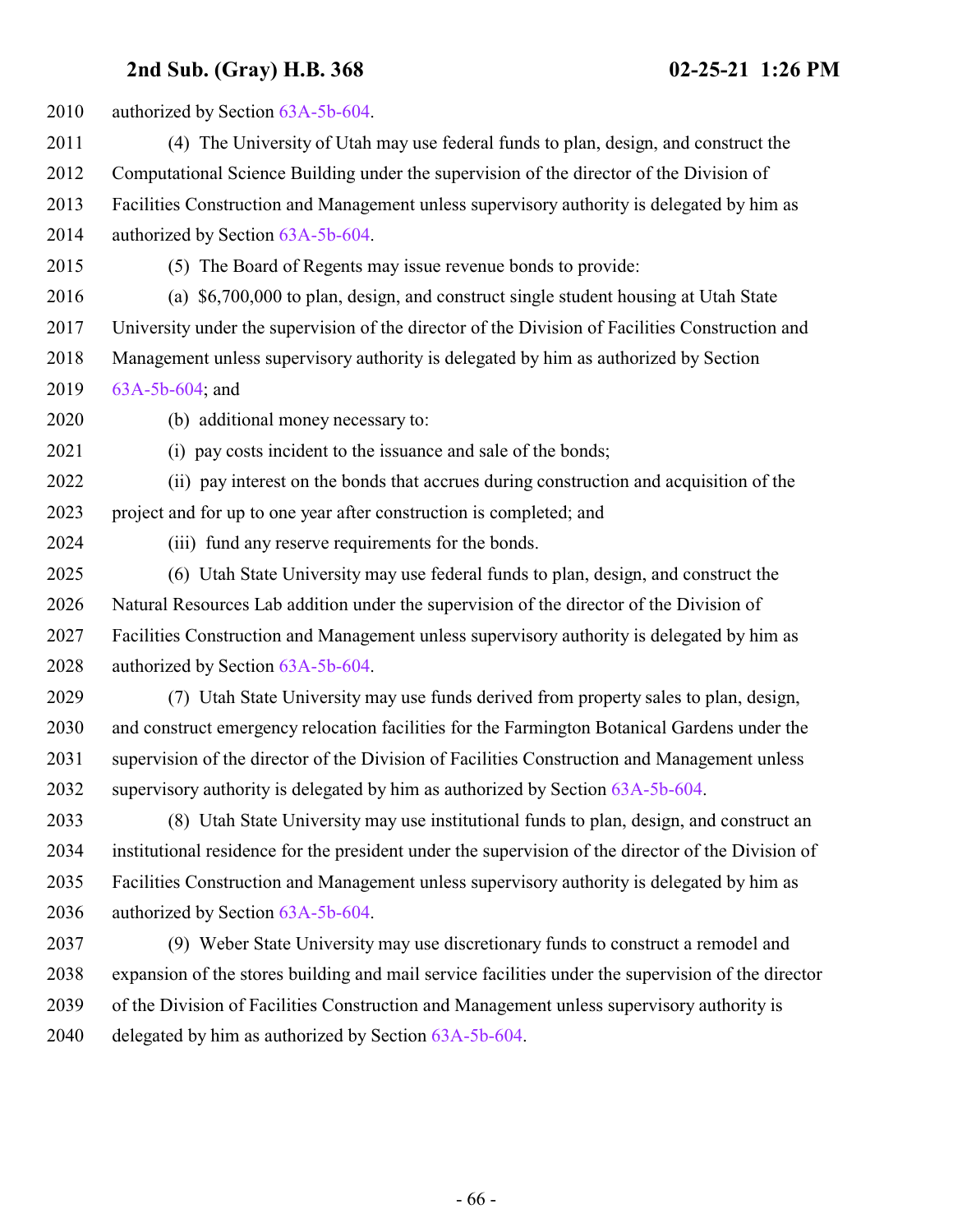- (10) Weber State University may use fees and auxiliary revenue to plan, design, and construct a remodel and expansion of the Shepherd Student Union Building under the supervision of the director of the Division of Facilities Construction and Management unless supervisory authority is delegated by him as authorized by Section [63A-5b-604](http://le.utah.gov/UtahCode/SectionLookup.jsp?section=63a-5b-604&session=2021GS).
- (11) Southern Utah University may use donated funds to plan, design, and construct an alumni house under the supervision of the director of the Division of Facilities Construction and Management unless supervisory authority is delegated by him as authorized by Section [63A-5b-604](http://le.utah.gov/UtahCode/SectionLookup.jsp?section=63a-5b-604&session=2021GS).
- 

(12) Utah State University Eastern may use auxiliary revenues and other fees to:

- (a) make lease or other payments;
- 

(b) redeem revenue bonds or repay loans issued on behalf of the college; and

 (c) plan, design, and construct a 200 person residence hall under the supervision of the director of the Division of Facilities Construction and Management unless supervisory authority is delegated by him as authorized by Section [63A-5b-604](http://le.utah.gov/UtahCode/SectionLookup.jsp?section=63a-5b-604&session=2021GS).

 (13) The Sevier Valley Applied Technology Center may use private and Community Impact Board funds, if approved, to plan, design, and construct a performing arts/multi-use facility under the supervision of the director of the Division of Facilities Construction and Management unless supervisory authority is delegated by him as authorized by Section [63A-5b-604](http://le.utah.gov/UtahCode/SectionLookup.jsp?section=63a-5b-604&session=2021GS).

 (14) Ogden City and Weber County may have offices and related space for their attorneys included in the Ogden Courts building if the city and county are able to provide upfront funding to cover all costs associated with the design and construction of that space. In addition, the city and county shall cover their proportionate share of all operations and maintenance costs of their facility, including future major repairs to the building.

 (15) If the Legislature authorizes the Division of Facilities Construction and Management to enter into a lease purchase agreement for the Department of Human Services facility at 1385 South State Street in Salt Lake City or for the State Board of Education facility and adjacent space in Salt Lake City, or for both of those facilities, the State Building Ownership Authority, at the reasonable rates and amounts it may determine, and with technical assistance from the state treasurer, the director of the Division of Finance, and the executive 2071 director of the Governor's Office of [Management] Planning and Budget, may seek out the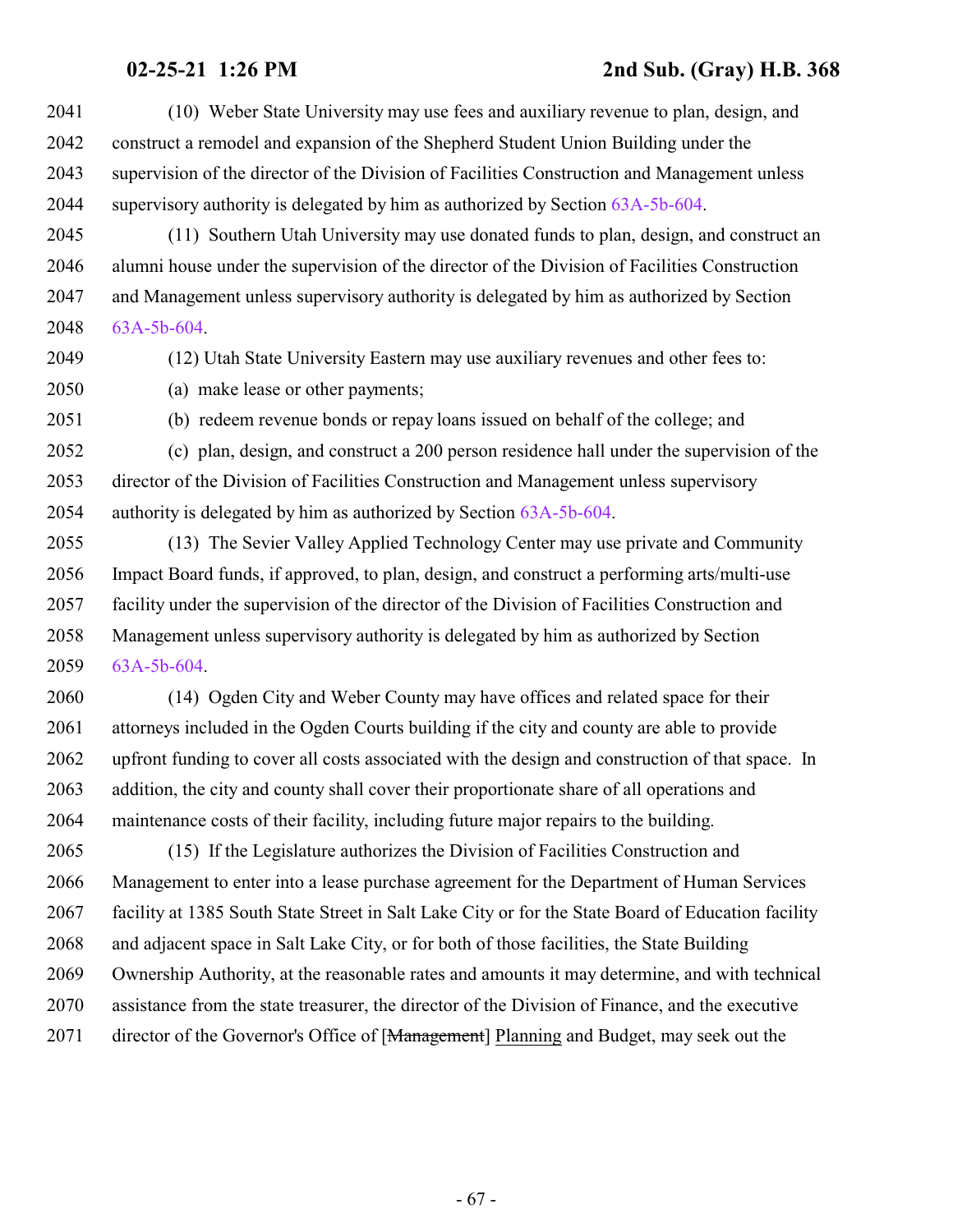- most cost effective lease purchase plans available to the state and may, pursuant to Title 63B, Chapter 1, Part 3, State Building Ownership Authority Act, certificate out interests in, or obligations of the authority pertaining to: (a) the lease purchase obligation; or (b) lease rental payments under the lease purchase obligation. (16) Salt Lake Community College may use donated funds to plan, design, and construct an amphitheater under the supervision of the director of the Division of Facilities Construction and Management unless supervisory authority is delegated by him as authorized by Section [63A-5b-604](http://le.utah.gov/UtahCode/SectionLookup.jsp?section=63a-5b-604&session=2021GS). (17) For the Tax Commission building, that: (a) All costs associated with the construction and furnishing of the Tax Commission building that are incurred before the issuance of the 1993 general obligation bonds be reimbursed by bond proceeds. (b) The maximum amount of cost that may be reimbursed from the 1993 general obligation bond proceeds for the Tax Commission building and furnishings may not exceed \$14,230,000. (c) This intent statement for Subsection (17) constitutes a declaration of official intent under Section 1.103-18 of the U.S. Treasury Regulations. Section 35. Section **63B-3-301** is amended to read: **63B-3-301. Legislative intent -- Additional projects.** (1) It is the intent of the Legislature that, for any lease purchase agreement that the Legislature may authorize the Division of Facilities Construction and Management to enter into during its 1994 Annual General Session, the State Building Ownership Authority, at the reasonable rates and amounts it may determine, and with technical assistance from the state treasurer, the director of the Division of Finance, and the executive director of the Governor's 2097 Office of [Management] Planning and Budget, may seek out the most cost effective and prudent lease purchase plans available to the state and may, pursuant to Chapter 1, Part 3, State Building Ownership Authority Act, certificate out interests in, or obligations of the authority pertaining to:
- 
- (a) the lease purchase obligation; or
- (b) lease rental payments under the lease purchase obligation.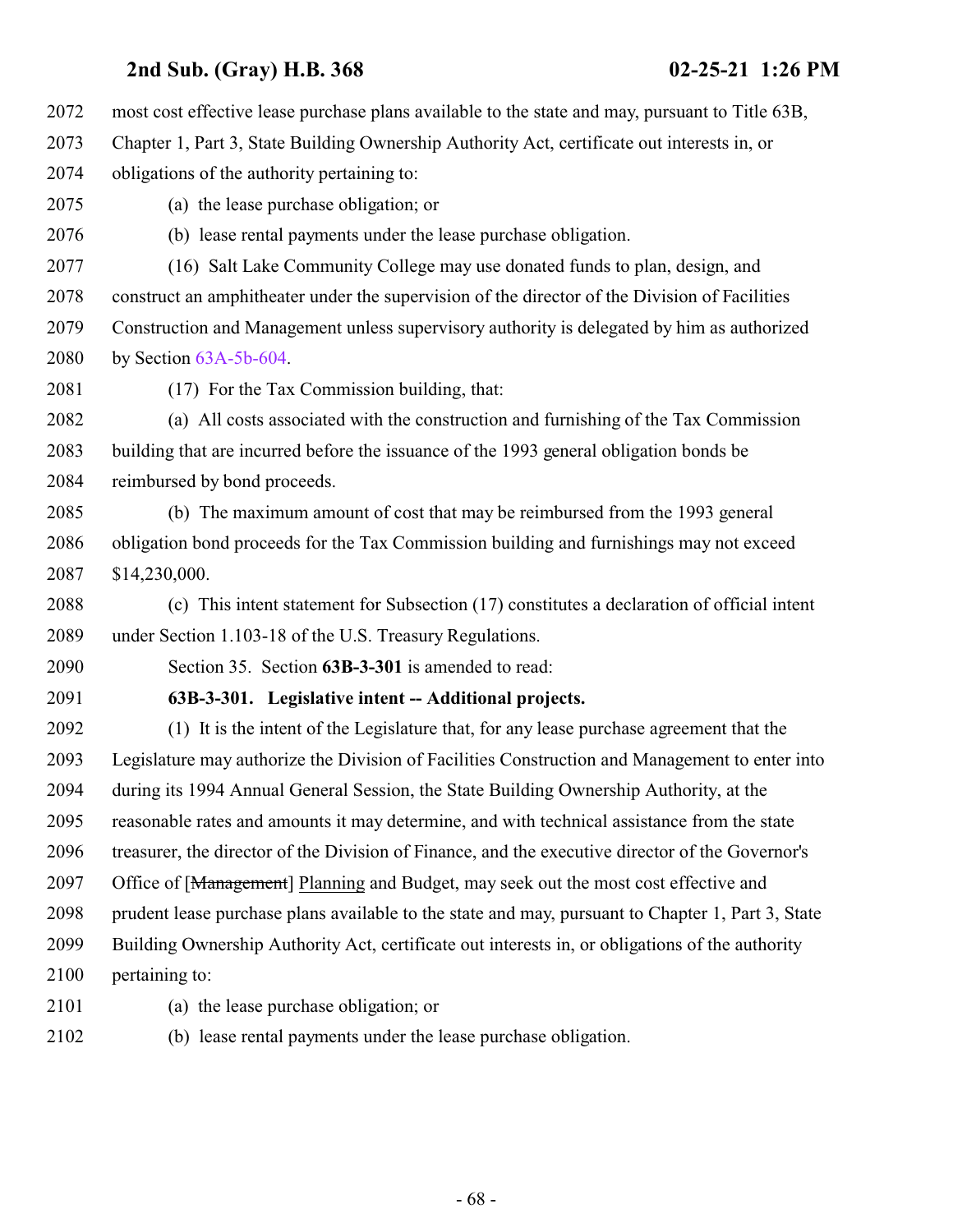(2) It is the intent of the Legislature that the Department of Transportation dispose of surplus real properties and use the proceeds from those properties to acquire or construct through the Division of Facilities Construction and Management a new District Two Complex. (3) It is the intent of the Legislature that the State Building Board allocate funds from the Capital Improvement appropriation and donations to cover costs associated with the upgrade of the Governor's Residence that go beyond the restoration costs which can be covered by insurance proceeds. (4) (a) It is the intent of the Legislature to authorize the State Building Ownership Authority under authority of Chapter 1, Part 3, State Building Ownership Authority Act, to issue or execute obligations or enter into or arrange for a lease purchase agreement in which participation interests may be created, to provide up to \$10,600,000 for the construction of a Natural Resources Building in Salt Lake City, together with additional amounts necessary to: (i) pay costs of issuance; (ii) pay capitalized interest; and (iii) fund any debt service reserve requirements. (b) It is the intent of the Legislature that the authority seek out the most cost effective and prudent lease purchase plan available with technical assistance from the state treasurer, the director of the Division of Finance, and the executive director of the Governor's Office of 2121 [Management] Planning and Budget. (c) It is the intent of the Legislature that the operating budget for the Department of Natural Resources not be increased to fund these lease payments. (5) (a) It is the intent of the Legislature to authorize the State Building Ownership Authority under authority of Chapter 1, Part 3, State Building Ownership Authority Act, to issue or execute obligations or enter into or arrange for a lease purchase agreement in which participation interests may be created, to provide up to \$8,300,000 for the acquisition of the office buildings currently occupied by the Department of Environmental Quality and approximately 19 acres of additional vacant land at the Airport East Business Park in Salt Lake City, together with additional amounts necessary to: (i) pay costs of issuance; (ii) pay capitalized interest; and (iii) fund any debt service reserve requirements.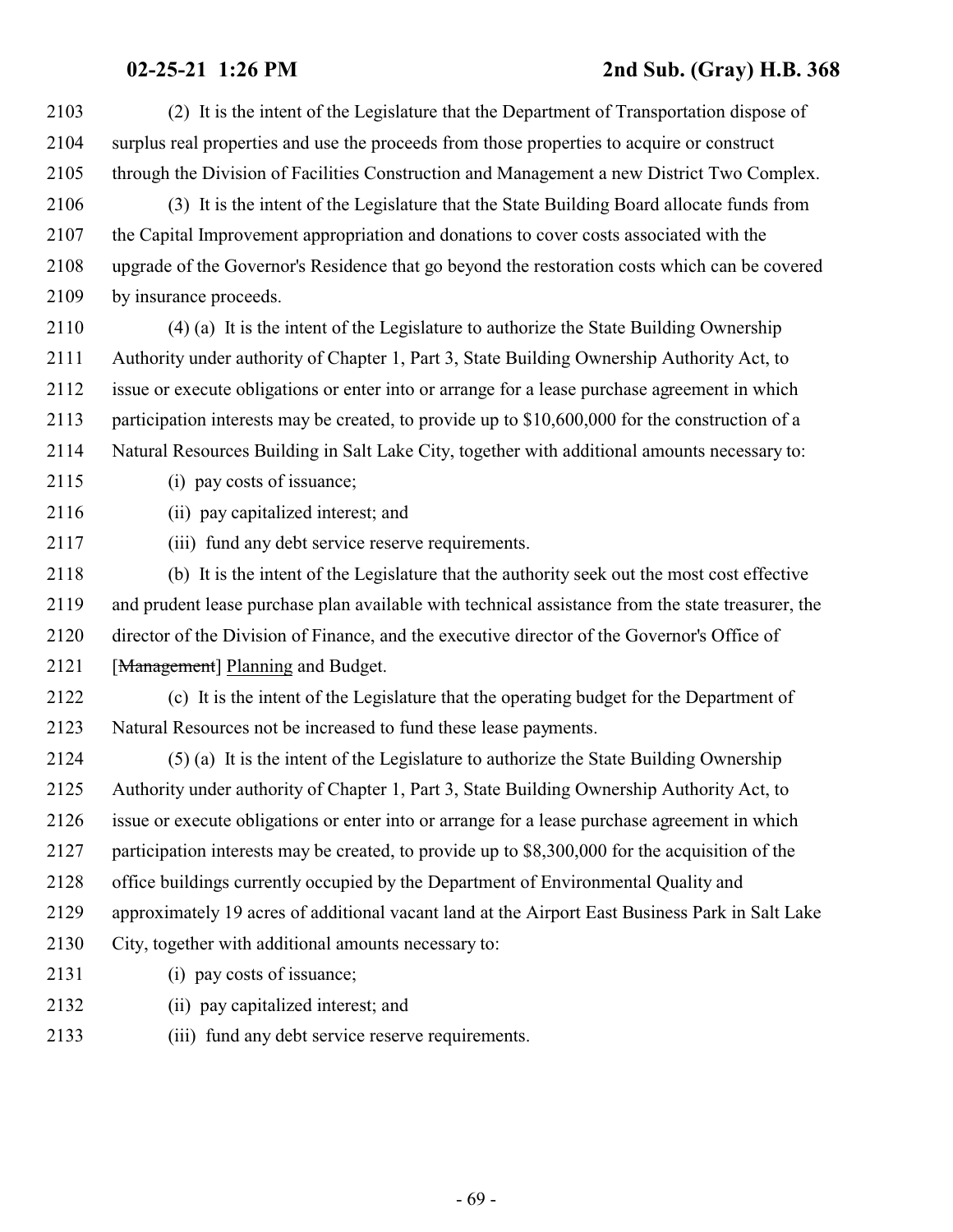(b) It is the intent of the Legislature that the authority seek out the most cost effective and prudent lease purchase plan available with technical assistance from the state treasurer, the director of the Division of Finance, and the executive director of the Governor's Office of 2137 [Management] Planning and Budget.

 (6) (a) It is the intent of the Legislature to authorize the State Building Ownership Authority under authority of Chapter 1, Part 3, State Building Ownership Authority Act, to issue or execute obligations or enter into or arrange for a lease purchase agreement in which participation interests may be created, to provide up to \$9,000,000 for the acquisition or construction of up to two field offices for the Department of Human Services in the southwestern portion of Salt Lake County, together with additional amounts necessary to:

- (i) pay costs of issuance;
- (ii) pay capitalized interest; and

(iii) fund any debt service reserve requirements.

 (b) It is the intent of the Legislature that the authority seek out the most cost effective and prudent lease purchase plan available with technical assistance from the state treasurer, the director of the Division of Finance, and the executive director of the Governor's Office of 2150 [Management] Planning and Budget.

 (7) (a) It is the intent of the Legislature to authorize the State Building Ownership Authority under authority of Chapter 1, Part 3, State Building Ownership Authority Act, to issue or execute obligations or enter into or arrange for lease purchase agreements in which participation interests may be created, to provide up to \$5,000,000 for the acquisition or construction of up to 13 stores for the Department of Alcoholic Beverage Control, together with additional amounts necessary to:

- (i) pay costs of issuance;
- (ii) pay capitalized interest; and
- (iii) fund any debt service reserve requirements.

 (b) It is the intent of the Legislature that the authority seek out the most cost effective and prudent lease purchase plan available with technical assistance from the state treasurer, the director of the Division of Finance, and the executive director of the Governor's Office of

- 2163 [Management] Planning and Budget.
- 

(c) It is the intent of the Legislature that the operating budget for the Department of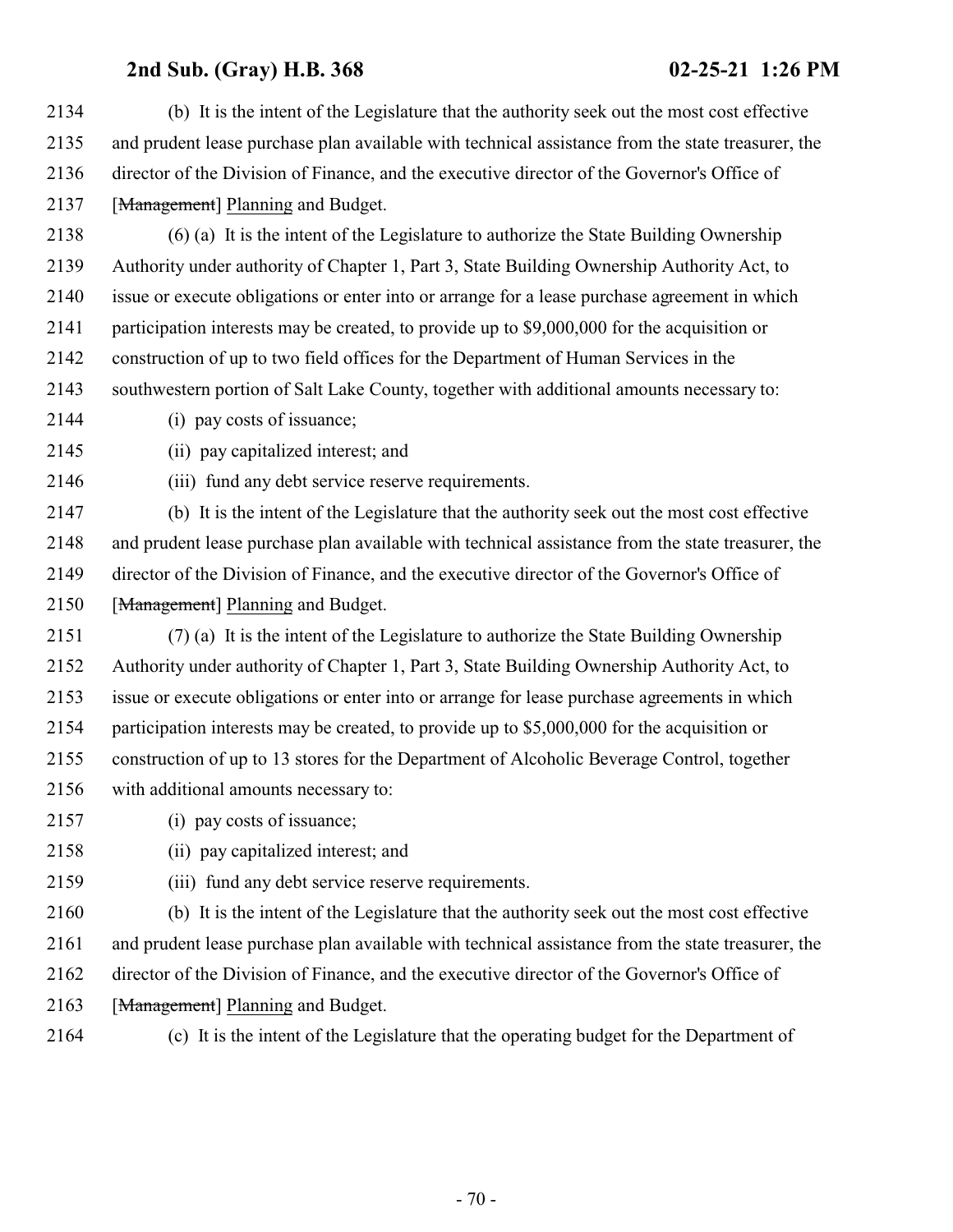Alcoholic Beverage Control not be increased to fund these lease payments.

- (8) (a) It is the intent of the Legislature to authorize the State Building Ownership Authority under authority of Chapter 1, Part 3, State Building Ownership Authority Act, to issue or execute obligations or enter into or arrange for a lease purchase agreement in which participation interests may be created, to provide up to \$6,800,000 for the construction of a Prerelease and Parole Center for the Department of Corrections, containing a minimum of 300 beds, together with additional amounts necessary to:
- 
- (i) pay costs of issuance;

(ii) pay capitalized interest; and

(iii) fund any debt service reserve requirements.

 (b) It is the intent of the Legislature that the authority seek out the most cost effective and prudent lease purchase plan available with technical assistance from the state treasurer, the director of the Division of Finance, and the executive director of the Governor's Office of 2178 [Management] Planning and Budget.

- (9) If S.B. 275, 1994 General Session, which authorizes funding for a Courts Complex in Salt Lake City, becomes law, it is the intent of the Legislature that:
- (a) the Legislative Management Committee, the Interim Appropriation Subcommittees for General Government and Capital Facilities and Executive Offices, Courts, and Corrections, 2183 the Office of the Legislative Fiscal Analyst, the Governor's Office of [Management] Planning and Budget, and the State Building Board participate in a review of the proposed facility design 2185 for the Courts Complex no later than December 1994; and

 (b) although this review will not affect the funding authorization issued by the 1994 Legislature, it is expected that Division of Facilities Construction and Management will give proper attention to concerns raised in these reviews and make appropriate design changes pursuant to the review.

(10) It is the intent of the Legislature that:

 (a) the Division of Facilities Construction and Management, in cooperation with the Division of Youth Corrections renamed in 2003 to the Division of Juvenile Justice Services, develop a flexible use prototype facility for the Division of Youth Corrections renamed in 2003 to the Division of Juvenile Justice Services;

(b) the development process use existing prototype proposals unless it can be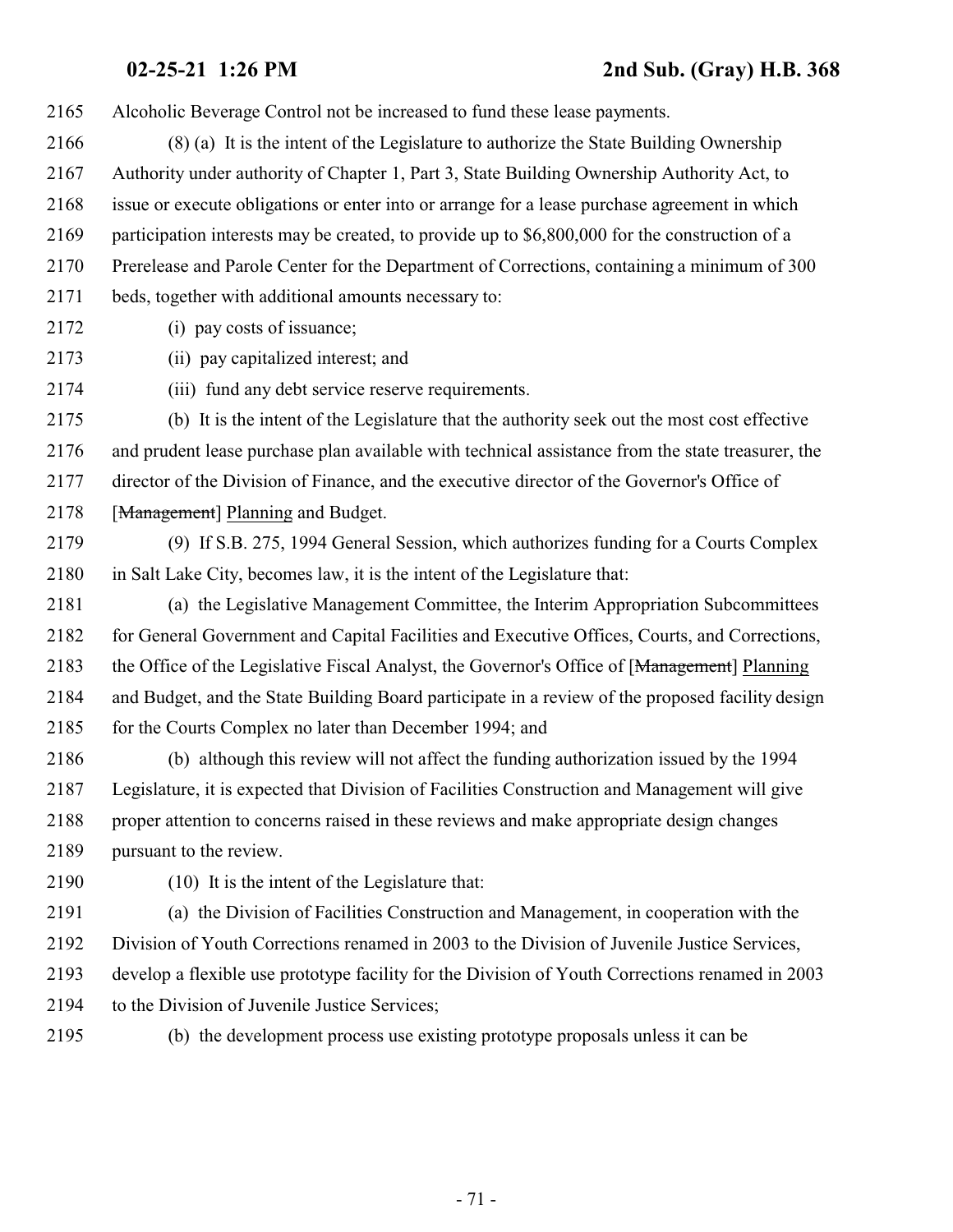quantifiably demonstrated that the proposals cannot be used; (c) the facility is designed so that with minor modifications, it can accommodate detention, observation and assessment, transition, and secure programs as needed at specific geographical locations; (d) (i) funding as provided in the fiscal year 1995 bond authorization for the Division of Youth Corrections renamed in 2003 to the Division of Juvenile Justice Services is used to design and construct one facility and design the other; (ii) the Division of Youth Corrections renamed in 2003 to the Division of Juvenile Justice Services shall: (A) determine the location for the facility for which design and construction are fully funded; and (B) in conjunction with the Division of Facilities Construction and Management, determine the best methodology for design and construction of the fully funded facility; (e) the Division of Facilities Construction and Management submit the prototype as soon as possible to the Infrastructure and General Government Appropriations Subcommittee and Executive Offices, Criminal Justice, and Legislature Appropriation Subcommittee for review; (f) the Division of Facilities Construction and Management issue a Request for Proposal for one of the facilities, with that facility designed and constructed entirely by the winning firm; (g) the other facility be designed and constructed under the existing Division of Facilities Construction and Management process; (h) that both facilities follow the program needs and specifications as identified by Division of Facilities Construction and Management and the Division of Youth Corrections renamed in 2003 to the Division of Juvenile Justice Services in the prototype; and (i) the fully funded facility should be ready for occupancy by September 1, 1995. (11) It is the intent of the Legislature that the fiscal year 1995 funding for the State Fair Park Master Study be used by the Division of Facilities Construction and Management to develop a master plan for the State Fair Park that: (a) identifies capital facilities needs, capital improvement needs, building configuration, and other long term needs and uses of the State Fair Park and its buildings; and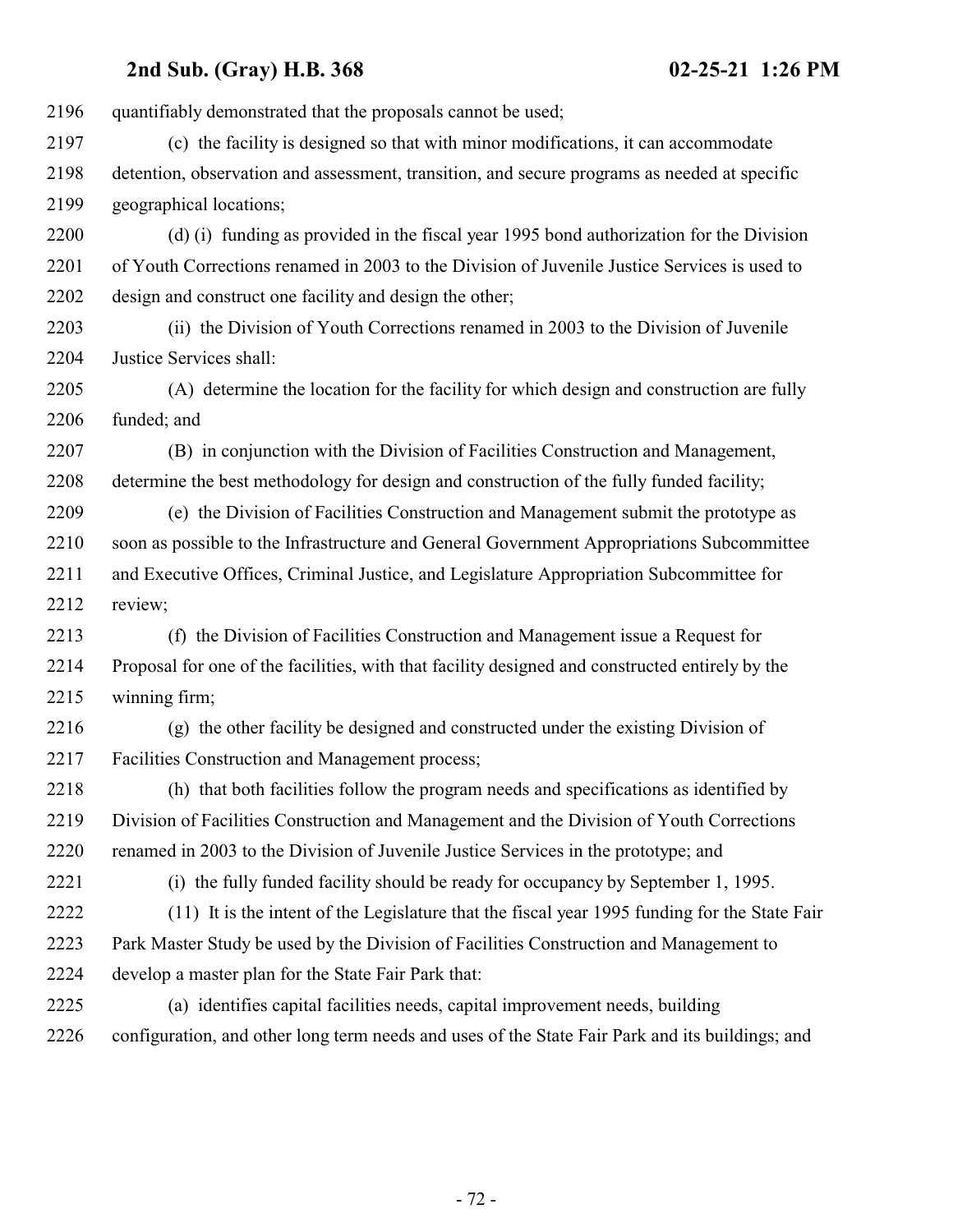| 2227 | (b) establishes priorities for development, estimated costs, and projected timetables.       |
|------|----------------------------------------------------------------------------------------------|
| 2228 | (12) It is the intent of the Legislature that:                                               |
| 2229 | (a) the Division of Facilities Construction and Management, in cooperation with the          |
| 2230 | Division of Parks and Recreation and surrounding counties, develop a master plan and general |
| 2231 | program for the phased development of Antelope Island;                                       |
| 2232 | (b) the master plan:                                                                         |
| 2233 | (i) establish priorities for development;                                                    |
| 2234 | (ii) include estimated costs and projected time tables; and                                  |
| 2235 | (iii) include recommendations for funding methods and the allocation of                      |
| 2236 | responsibilities between the parties; and                                                    |
| 2237 | (c) the results of the effort be reported to the Natural Resources, Agriculture, and         |
| 2238 | Environmental Quality Appropriations Subcommittee and Infrastructure and General             |
| 2239 | Government Appropriations Subcommittee.                                                      |
| 2240 | (13) It is the intent of the Legislature to authorize the University of Utah to use:         |
| 2241 | (a) bond reserves to plan, design, and construct the Kingsbury Hall renovation under         |
| 2242 | the supervision of the director of the Division of Facilities Construction and Management    |
| 2243 | unless supervisory authority is delegated by the director; and                               |
| 2244 | (b) donated and other nonappropriated funds to plan, design, and construct the Biology       |
| 2245 | Research Building under the supervision of the director of the Division of Facilities        |
| 2246 | Construction and Management unless supervisory authority is delegated by the director.       |
| 2247 | (14) It is the intent of the Legislature to authorize Utah State University to use:          |
| 2248 | (a) federal and other funds to plan, design, and construct the Bee Lab under the             |
| 2249 | supervision of the director of the Division of Facilities Construction and Management unless |
| 2250 | supervisory authority is delegated by the director;                                          |
| 2251 | (b) donated and other nonappropriated funds to plan, design, and construct an Athletic       |
| 2252 | Facility addition and renovation under the supervision of the director of the Division of    |
| 2253 | Facilities Construction and Management unless supervisory authority is delegated by the      |
| 2254 | director;                                                                                    |
| 2255 | (c) donated and other nonappropriated funds to plan, design, and construct a renovation      |
| 2256 | to the Nutrition and Food Science Building under the supervision of the director of the      |
| 2257 | Division of Facilities Construction and Management unless supervisory authority is delegated |
|      |                                                                                              |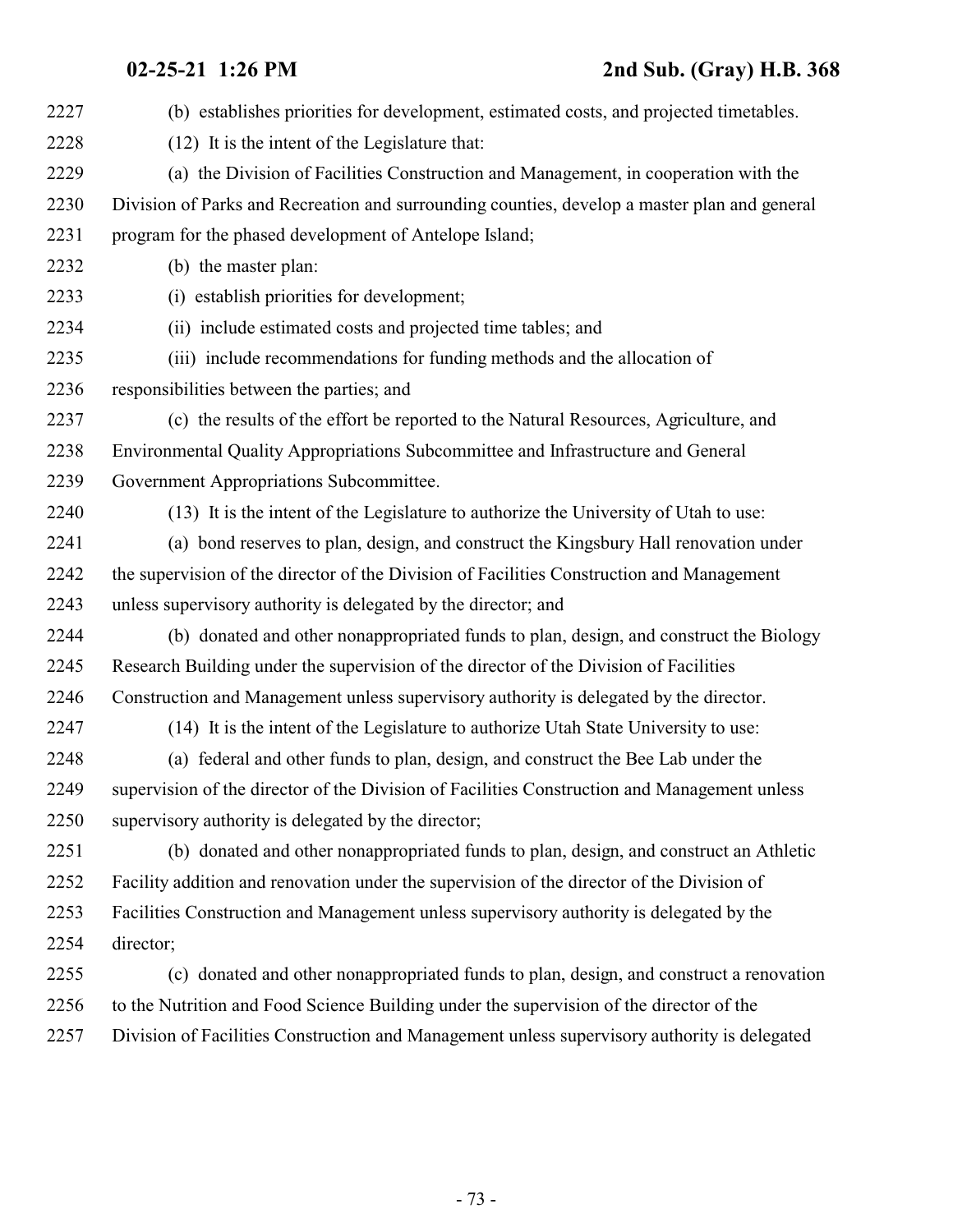by the director; and

 (d) federal and private funds to plan, design, and construct the Millville Research Facility under the supervision of the director of the Division of Facilities Construction and Management unless supervisory authority is delegated by the director.

(15) It is the intent of the Legislature to authorize Salt Lake Community College to use:

 (a) institutional funds to plan, design, and construct a remodel to the Auto Trades Office and Learning Center under the supervision of the director of the Division of Facilities Construction and Management unless supervisory authority is delegated by the director;

 (b) institutional funds to plan, design, and construct the relocation and expansion of a temporary maintenance compound under the supervision of the director of the Division of Facilities Construction and Management unless supervisory authority is delegated by the director; and

 (c) institutional funds to plan, design, and construct the Alder Amphitheater under the supervision of the director of the Division of Facilities Construction and Management unless supervisory authority is delegated by the director.

(16) It is the intent of the Legislature to authorize Southern Utah University to use:

 (a) federal funds to plan, design, and construct a Community Services Building under the supervision of the director of the Division of Facilities Construction and Management unless supervisory authority is delegated by the director; and

 (b) donated and other nonappropriated funds to plan, design, and construct a stadium expansion under the supervision of the director of the Division of Facilities Construction and Management unless supervisory authority is delegated by the director.

 (17) It is the intent of the Legislature to authorize the Department of Corrections to use donated funds to plan, design, and construct a Prison Chapel at the Central Utah Correctional Facility in Gunnison under the supervision of the director of the Division of Facilities Construction and Management unless supervisory authority is delegated by the director.

 (18) If the Utah National Guard does not relocate in the Signetics Building, it is the intent of the Legislature to authorize the Guard to use federal funds and funds from Provo City to plan and design an Armory in Provo, Utah, under the supervision of the director of the Division of Facilities Construction and Management unless supervisory authority is delegated by the director.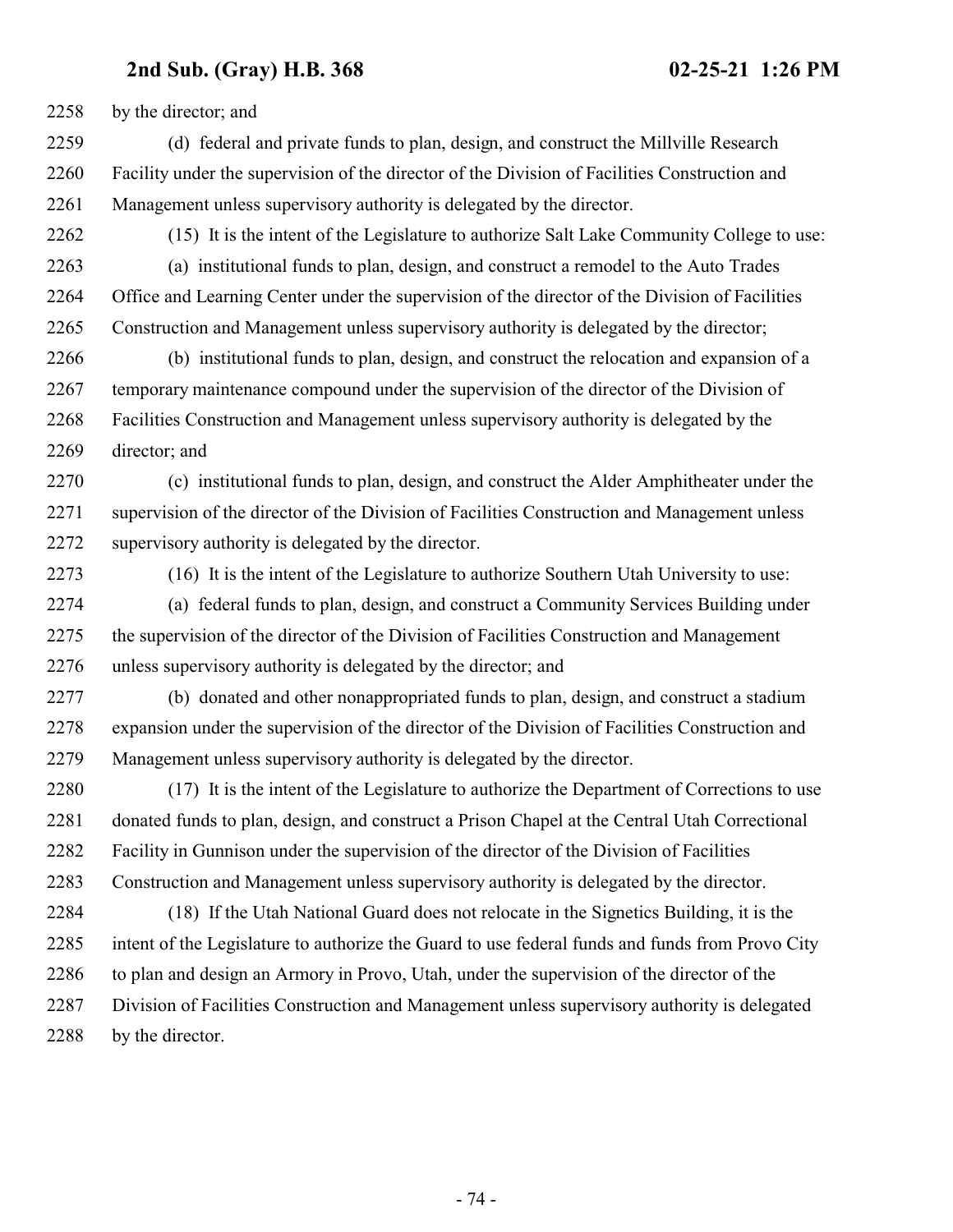| 2289 | (19) It is the intent of the Legislature that the Utah Department of Transportation use          |
|------|--------------------------------------------------------------------------------------------------|
| 2290 | \$250,000 of the fiscal year 1995 highway appropriation to fund an environmental study in        |
| 2291 | Ogden, Utah of the 2600 North Corridor between Washington Boulevard and I-15.                    |
| 2292 | (20) It is the intent of the Legislature that the Ogden-Weber Applied Technology                 |
| 2293 | Center use the money appropriated for fiscal year 1995 to design the Metal Trades Building       |
| 2294 | and purchase equipment for use in that building that could be used in metal trades or other      |
| 2295 | programs in other Applied Technology Centers.                                                    |
| 2296 | (21) It is the intent of the Legislature that the Bridgerland Applied Technology Center          |
| 2297 | and the Ogden-Weber Applied Technology Center projects as designed in fiscal year 1995 be        |
| 2298 | considered as the highest priority projects for construction funding in fiscal year 1996.        |
| 2299 | (22) It is the intent of the Legislature that:                                                   |
| 2300 | (a) the Division of Facilities Construction and Management complete physical space               |
| 2301 | utilization standards by June 30, 1995, for the use of technology education activities;          |
| 2302 | (b) these standards are to be developed with and approved by the State Board of                  |
| 2303 | Education, the Board of Regents, and the Utah State Building Board;                              |
| 2304 | (c) these physical standards be used as the basis for:                                           |
| 2305 | (i) determining utilization of any technology space based on number of stations capable          |
| 2306 | and occupied for any given hour of operation; and                                                |
| 2307 | (ii) requests for any new space or remodeling;                                                   |
| 2308 | (d) the fiscal year 1995 projects at the Bridgerland Applied Technology Center and the           |
| 2309 | Ogden-Weber Applied Technology Center are exempt from this process; and                          |
| 2310 | (e) the design of the Davis Applied Technology Center take into account the utilization          |
| 2311 | formulas established by the Division of Facilities Construction and Management.                  |
| 2312 | (23) It is the intent of the Legislature that Utah Valley State College may use the              |
| 2313 | money from the bond allocated to the remodel of the Signetics building to relocate its technical |
| 2314 | education programs at other designated sites or facilities under the supervision of the director |
| 2315 | of the Division of Facilities Construction and Management unless supervisory authority is        |
| 2316 | delegated by the director.                                                                       |
| 2317 | (24) It is the intent of the Legislature that the money provided for the fiscal year 1995        |
| 2318 | project for the Bridgerland Applied Technology Center be used to design and construct the        |
| 2319 | space associated with Utah State University and design the technology center portion of the      |
|      |                                                                                                  |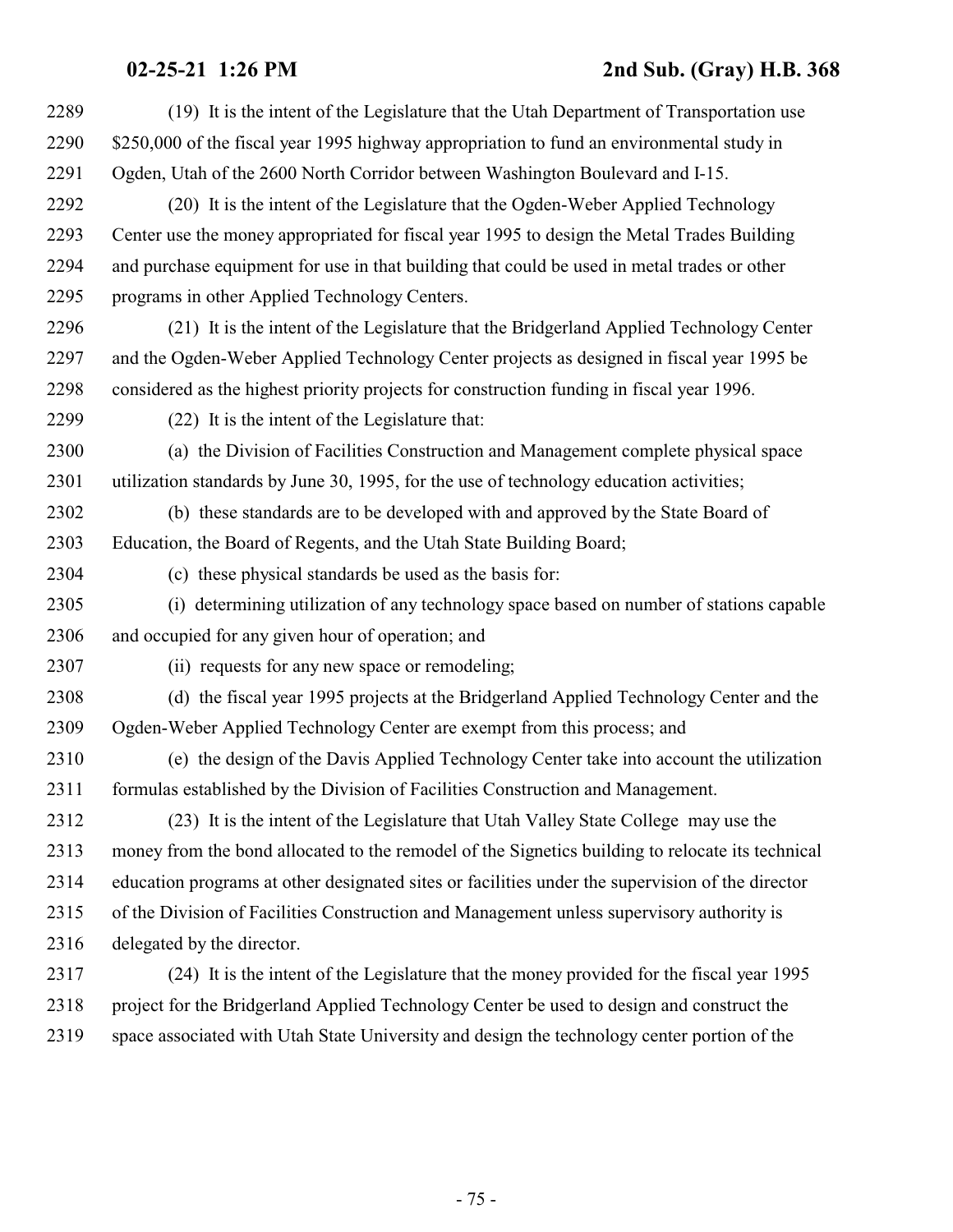| 2320 | project.                                                                                       |
|------|------------------------------------------------------------------------------------------------|
| 2321 | (25) It is the intent of the Legislature that the governor provide periodic reports on the     |
| 2322 | expenditure of the funds provided for electronic technology, equipment, and hardware to the    |
| 2323 | Infrastructure and General Government Appropriations Subcommittee, and the Legislative         |
| 2324 | Management Committee.                                                                          |
| 2325 | Section 36. Section 63B-4-201 is amended to read:                                              |
| 2326 | 63B-4-201. Legislative intent statements -- Capital facilities.                                |
| 2327 | (1) (a) It is the intent of the Legislature that the University of Utah use institutional and  |
| 2328 | other funds to plan, design, and construct two campus child care centers under the supervision |
| 2329 | of the director of the Division of Facilities Construction and Management unless supervisory   |
| 2330 | authority is delegated by the director.                                                        |
| 2331 | (b) The university shall work with Salt Lake City and the surrounding neighborhood to          |
| 2332 | ensure site compatibility for future recreational development by the city.                     |
| 2333 | (2) It is the intent of the Legislature that the University of Utah use institutional funds    |
| 2334 | to plan, design, and construct:                                                                |
| 2335 | (a) the Union Parking structure under the supervision of the director of the Division of       |
| 2336 | Facilities Construction and Management unless supervisory authority is delegated by the        |
| 2337 | director;                                                                                      |
| 2338 | (b) the stadium renovation under the supervision of the director of the Division of            |
| 2339 | Facilities Construction and Management unless supervisory authority is delegated by the        |
| 2340 | director;                                                                                      |
| 2341 | (c) the Huntsman Cancer Institute under the supervision of the director of the Division        |
| 2342 | of Facilities Construction and Management unless supervisory authority is delegated by the     |
| 2343 | director;                                                                                      |
| 2344 | (d) the Business Case Method Building under the supervision of the director of the             |
| 2345 | Division of Facilities Construction and Management unless supervisory authority is delegated   |
| 2346 | by the director; and                                                                           |
| 2347 | (e) the Fine Arts Museum expansion under the supervision of the director of the                |
| 2348 | Division of Facilities Construction and Management unless supervisory authority is delegated   |
| 2349 | by the director.                                                                               |
| 2350 | (3) It is the intent of the Legislature that Utah State University use institutional funds to  |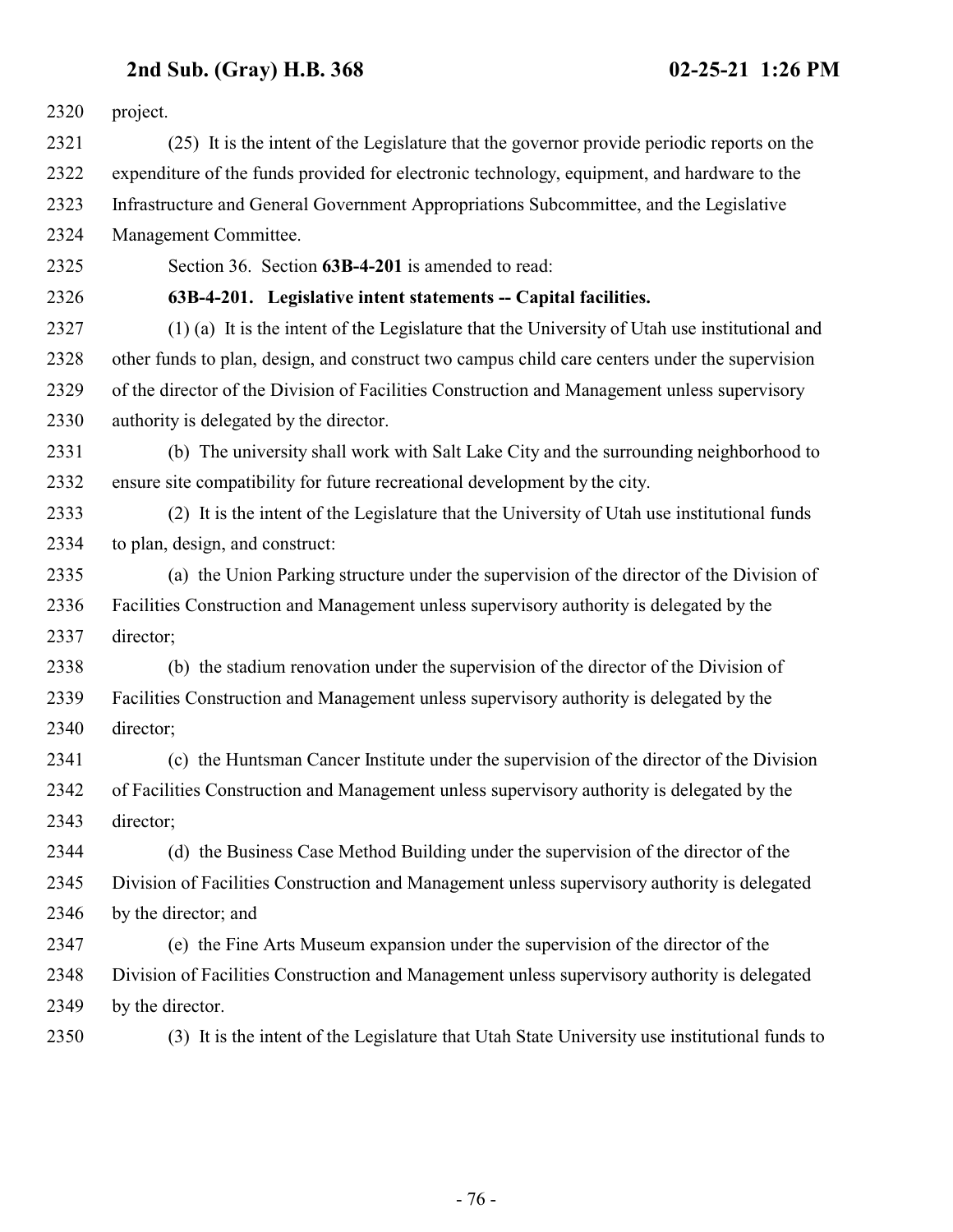plan, design, and construct:

 (a) a student health services facility under the supervision of the director of the Division of Facilities Construction and Management unless supervisory authority is delegated by the director;

 (b) a women's softball field under the supervision of the director of the Division of Facilities Construction and Management unless supervisory authority is delegated by the director;

 (c) an addition to the Nutrition and Food Services Building under the supervision of the director of the Division of Facilities Construction and Management unless supervisory authority is delegated by the director; and

 (d) a Human Resource Research Center under the supervision of the director of the Division of Facilities Construction and Management unless supervisory authority is delegated by the director.

 (4) It is the intent of the Legislature that Weber State University use institutional funds to plan, design, and construct:

 (a) a track renovation under the supervision of the director of the Division of Facilities Construction and Management unless supervisory authority is delegated by the director; and

 (b) the Dee Events Center offices under the supervision of the director of the Division of Facilities Construction and Management unless supervisory authority is delegated by the director.

(5) It is the intent of the Legislature that Southern Utah University use:

 (a) institutional funds to plan, design, and construct an institutional residence under the supervision of the director of the Division of Facilities Construction and Management unless supervisory authority is delegated by the director; and

 (b) project revenues and other funds to plan, design, and construct the Shakespearean Festival support facilities under the supervision of the director of the Division of Facilities Construction and Management unless supervisory authority is delegated by the director.

 (6) It is the intent of the Legislature that Dixie College use institutional funds to plan, design, and construct an institutional residence under the supervision of the director of the Division of Facilities Construction and Management unless supervisory authority is delegated 2381 by the director.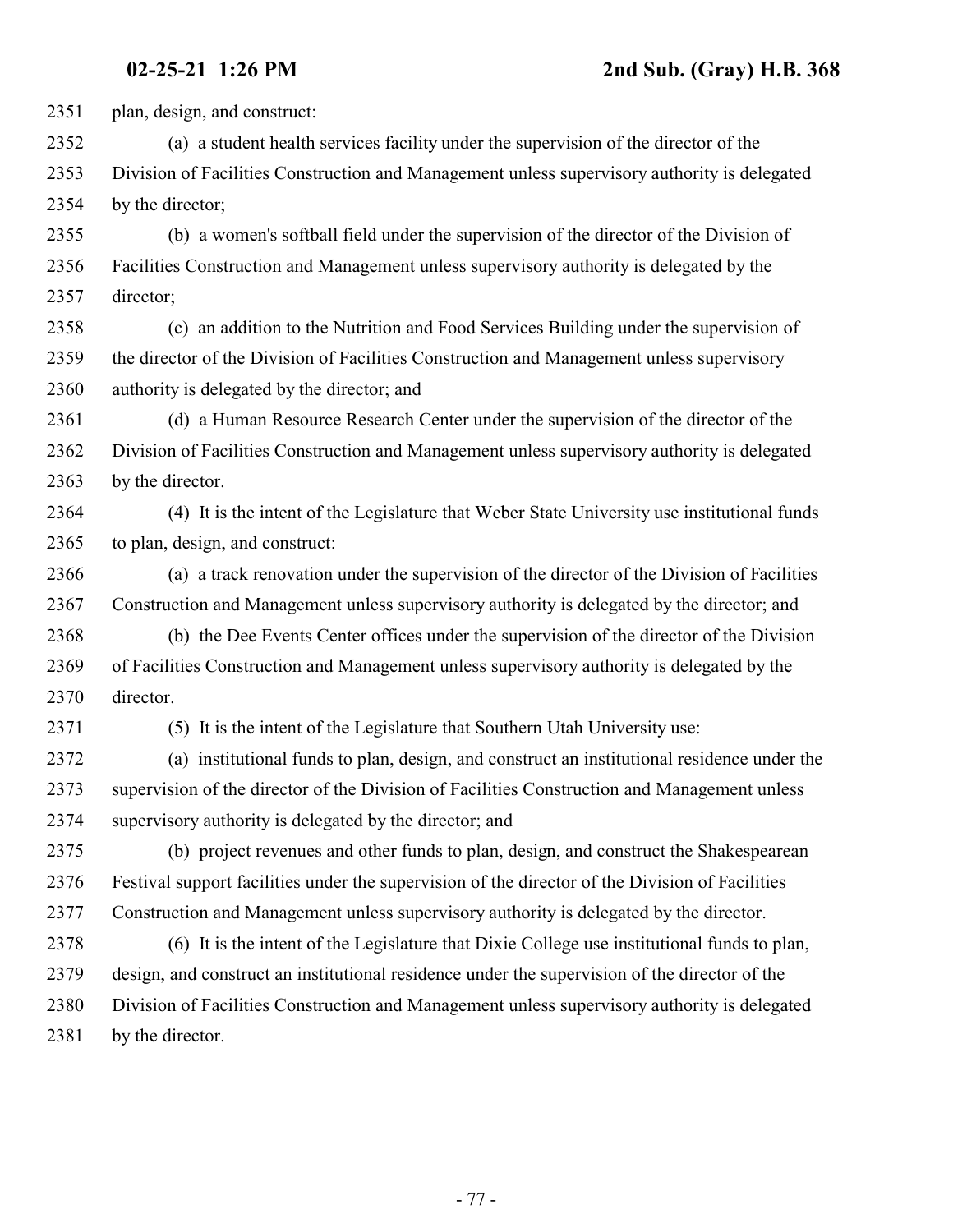| 2382 | (7) It is the intent of the Legislature that the Division of Forestry, Fire, and State Lands      |
|------|---------------------------------------------------------------------------------------------------|
| 2383 | use federal and other funds to plan, design, and construct a wetlands enhancement facility        |
| 2384 | under the supervision of the director of the Division of Facilities Construction and              |
| 2385 | Management unless supervisory authority is delegated by the director.                             |
| 2386 | $(8)$ (a) As provided in Subsection 63A-5b-609(2), the funds appropriated to the Project          |
| 2387 | Reserve Fund may only be used for the award of contracts in excess of the construction budget     |
| 2388 | if these funds are required to meet the intent of the project.                                    |
| 2389 | (b) It is the intent of the Legislature that:                                                     |
| 2390 | (i) up to $$2,000,000$ of the amount may be used to award the construction contract for           |
| 2391 | the Ogden Court Building; and                                                                     |
| 2392 | (ii) the need for any funds remaining as of December 31, 1995 be reviewed by the 1996             |
| 2393 | Legislature.                                                                                      |
| 2394 | (9) (a) It is the intent of the Legislature that the State Building Ownership Authority,          |
| 2395 | under authority of Title 63B, Chapter 1, Part 3, State Building Ownership Authority Act, issue    |
| 2396 | or execute obligations or enter into or arrange for a lease purchase agreement in which           |
| 2397 | participation interests may be created to provide up to \$539,700 for the purchase and            |
| 2398 | demolition of the Keyston property and construction of parking facilities adjacent to the State   |
| 2399 | Board of Education building in Salt Lake City, with additional amounts necessary to:              |
| 2400 | (i) pay costs of issuance;                                                                        |
| 2401 | (ii) pay capitalized interest; and                                                                |
| 2402 | (iii) fund any debt service reserve requirements.                                                 |
| 2403 | (b) It is the intent of the Legislature that the authority seek out the most cost effective       |
| 2404 | and prudent lease purchase plan available with technical assistance from the state treasurer, the |
| 2405 | director of the Division of Finance, and the executive director of the Governor's Office of       |
| 2406 | [Management] Planning and Budget.                                                                 |
| 2407 | (10) (a) It is the intent of the Legislature that the money appropriated for Phase One of         |
| 2408 | the Remodeling/Life Safety Upgrades of the Browning Fine Arts Center at Weber State               |
| 2409 | University is to include design of full code compliance, life safety, space necessary to maintain |
| 2410 | required programs, and seismic upgrades.                                                          |
| 2411 | (b) The design shall identify the full scope and cost of Phase Two of the remodeling for          |
| 2412 | funding consideration in the fiscal year 1997 budget cycle.                                       |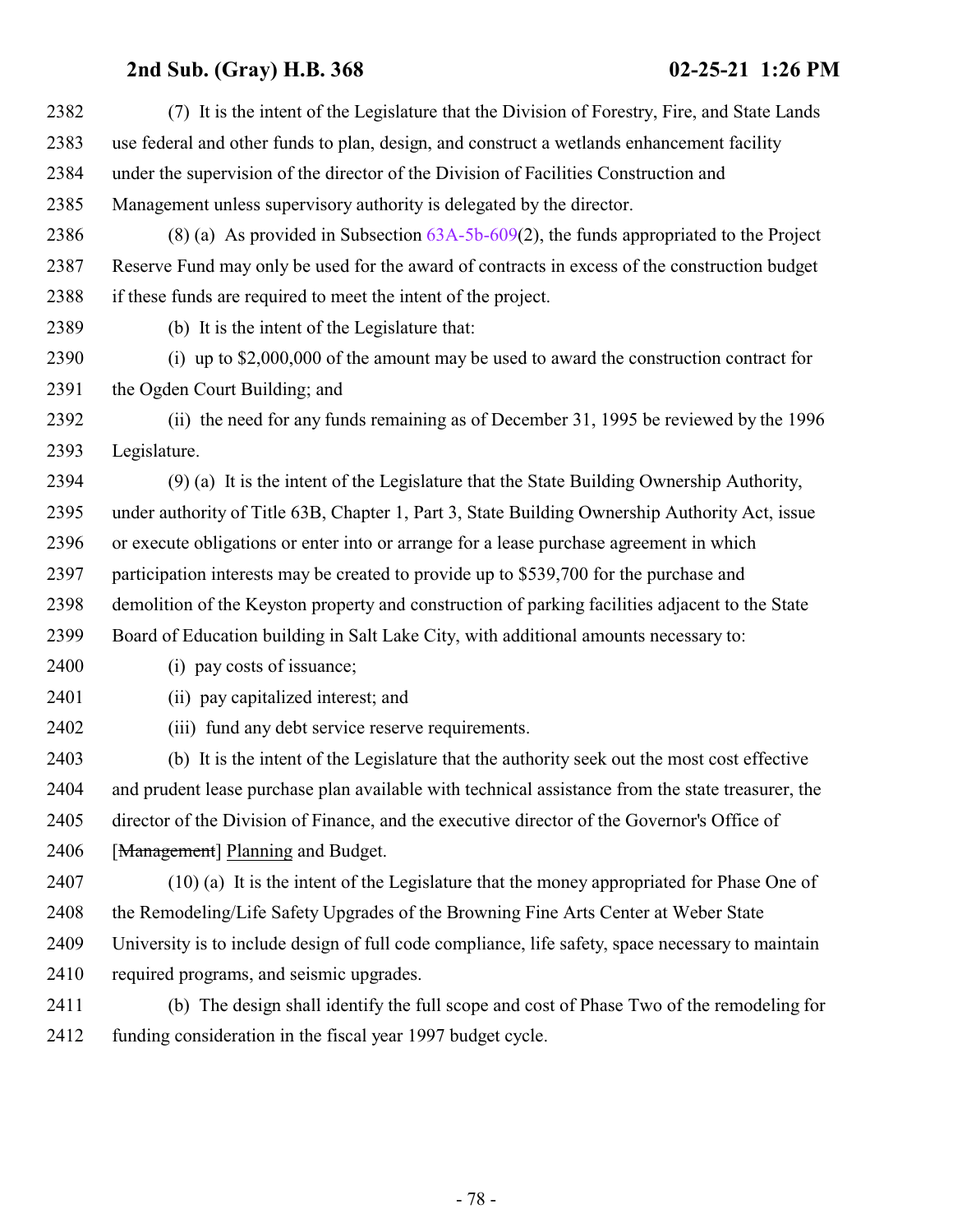(11) It is the intent of the Legislature that: (a) the fiscal year 1996 appropriation for the Davis County Higher Education land purchase includes up to \$250,000 for planning purposes; (b) the Division of Facilities Construction and Management, the Board of Regents, and the assigned institution of higher education work jointly to ensure the following elements are 2418 part of the planning process: (i) projections of student enrollment and programmatic needs for the next 10 years; (ii) review and make recommendations for better use of existing space, current technologies, public/private partnerships, and other alternatives as a means to reduce the need for new facilities and still accommodate the projected student needs; and (iii) use of a master plan that includes issues of utilities, access, traffic circulation, drainage, rights of way, future developments, and other infrastructure items considered appropriate; and (c) every effort is used to minimize expenditures for this part until a definitive decision has been made by BRACC relative to Hill Air Force Base. (12) (a) It is the intent of the Legislature that the State Building Ownership Authority, under authority of Title 63B, Chapter 1, Part 3, State Building Ownership Authority Act, issue or execute obligations or enter into or arrange for a lease purchase agreement in which participation interests may be created, to provide up to \$7,400,000 for the acquisition and improvement of the Human Services Building located at 120 North 200 West, Salt Lake City, Utah, with associated parking for the Department of Human Services together with additional amounts necessary to: (i) pay costs of issuance; (ii) pay capitalized interest; and (iii) fund any debt service reserve requirements.

 (b) It is the intent of the Legislature that the authority seek out the most cost effective and prudent lease purchase plan available with technical assistance from the state treasurer, the director of the Division of Finance, and the executive director of the Governor's Office of 2441 [Management] Planning and Budget.

 (13) (a) It is the intent of the Legislature that the State Building Ownership Authority, under authority of Title 63B, Chapter 1, Part 3, State Building Ownership Authority Act, issue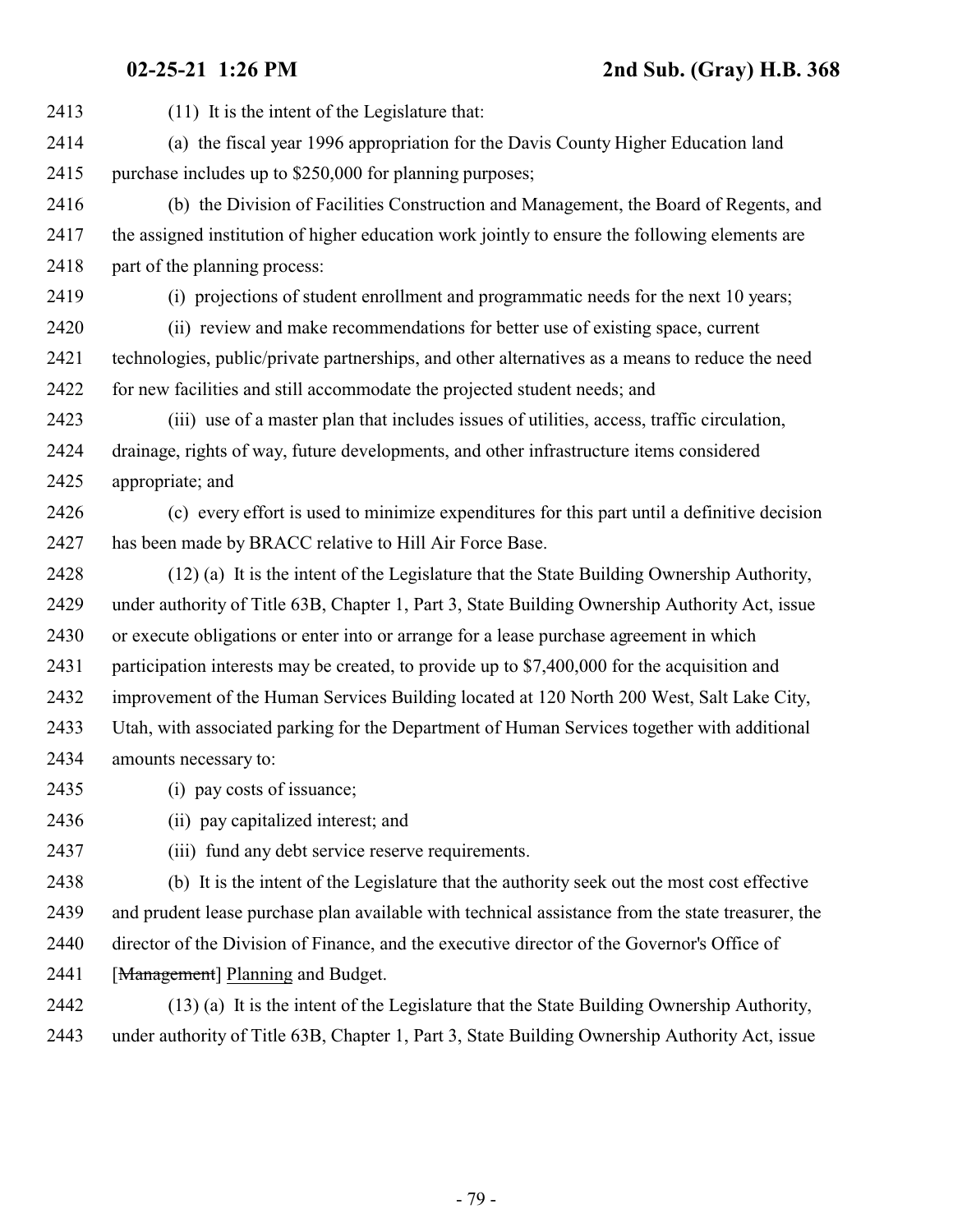| 2444 | or execute obligations or enter into or arrange for a lease purchase agreement in which           |
|------|---------------------------------------------------------------------------------------------------|
| 2445 | participation interests may be created to provide up to \$63,218,600 for the construction of a    |
| 2446 | Salt Lake Courts Complex together with additional amounts necessary to:                           |
| 2447 | (i) pay costs of issuance;                                                                        |
| 2448 | (ii) pay capitalized interest; and                                                                |
| 2449 | (iii) fund any debt service reserve requirements.                                                 |
| 2450 | (b) It is the intent of the Legislature that the authority seek out the most cost effective       |
| 2451 | and prudent lease purchase plan available with technical assistance from the state treasurer, the |
| 2452 | director of the Division of Finance, and the executive director of the Governor's Office of       |
| 2453 | [Management] Planning and Budget.                                                                 |
| 2454 | (c) It is the intent of the Legislature that the Division of Facilities Construction and          |
| 2455 | Management lease land to the State Building Ownership Authority for the construction of a         |
| 2456 | Salt Lake Courts Complex.                                                                         |
| 2457 | (14) It is the intent of the Legislature that:                                                    |
| 2458 | (a) the Board of Regents use the higher education design project money to design no               |
| 2459 | more than two higher education projects from among the following projects:                        |
| 2460 | (i) Utah State University Eastern - Student Center;                                               |
| 2461 | (ii) Snow College - Noyes Building;                                                               |
| 2462 | (iii) University of Utah - Gardner Hall;                                                          |
| 2463 | (iv) Utah State University - Widtsoe Hall; or                                                     |
| 2464 | Southern Utah University - Physical Education Building; and<br>(v)                                |
| 2465 | (b) the higher education institutions that receive approval from the Board of Regents to          |
| 2466 | design projects under this chapter design those projects under the supervision of the director of |
| 2467 | the Division of Facilities Construction and Management unless supervisory authority is            |
| 2468 | delegated by the director.                                                                        |
| 2469 | (15) It is the intent of the Legislature that:                                                    |
| 2470 | (a) the Board of Regents may authorize the University of Utah to use institutional                |
| 2471 | funds and donated funds to design Gardner Hall; and                                               |
| 2472 | (b) if authorized by the Board of Regents, the University of Utah may use institutional           |
| 2473 | funds and donated funds to design Gardner Hall under the supervision of the director of the       |
| 2474 | Division of Facilities Construction and Management unless supervisory authority is delegated      |
|      |                                                                                                   |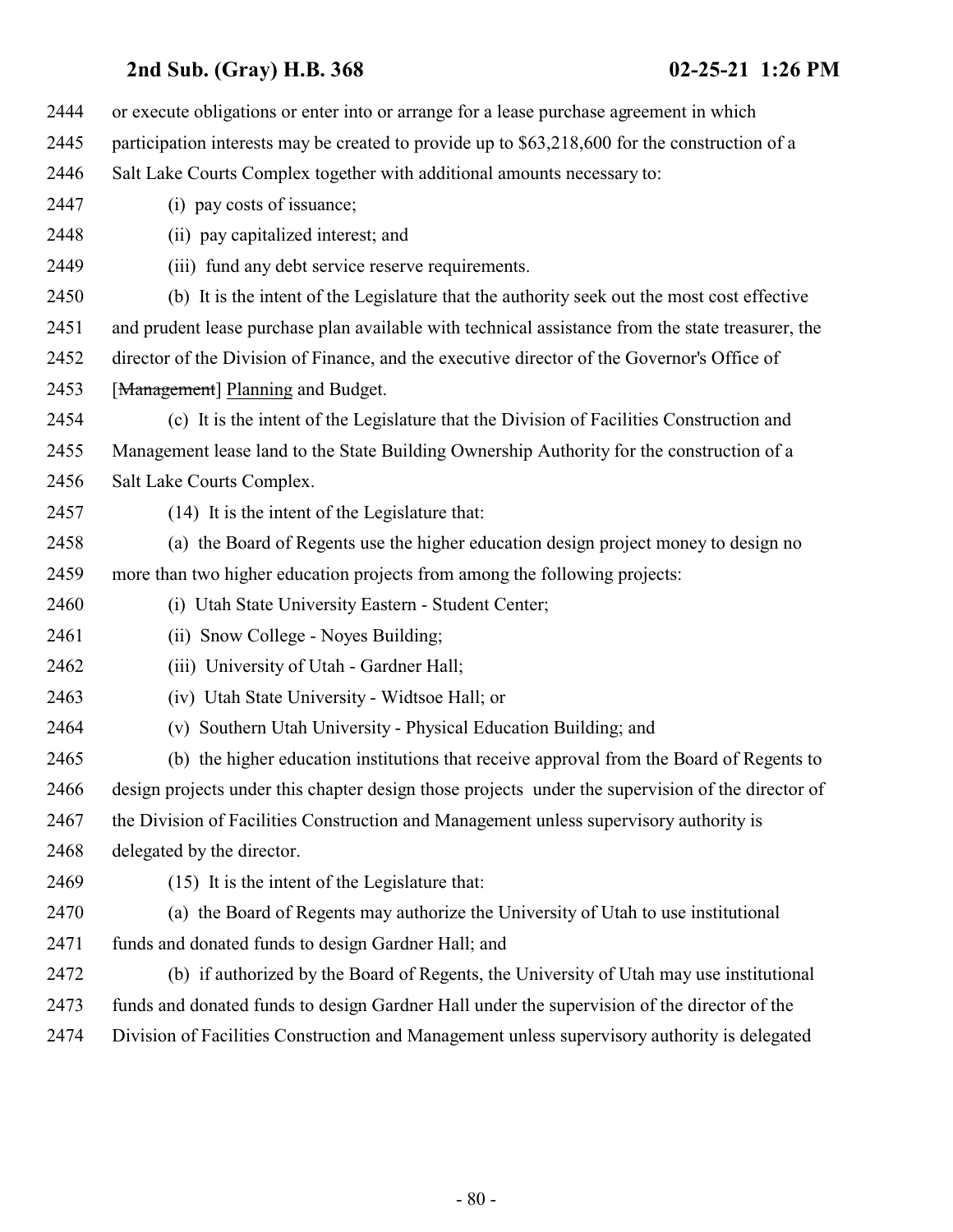| 2475 | by the director.                                                                                |
|------|-------------------------------------------------------------------------------------------------|
| 2476 | (16) It is the intent of the Legislature that the Division of Facilities Construction and       |
| 2477 | Management use up to \$250,000 of the capital improvement money to fund the site                |
| 2478 | improvements required at the San Juan campus of the Utah State University Eastern.              |
| 2479 | Section 37. Section 63B-4-301 is amended to read:                                               |
| 2480 | 63B-4-301. Bonds for golf course at Wasatch Mountain State Park.                                |
| 2481 | (1) The State Building Ownership Authority under authority of Title 63B, Chapter 1,             |
| 2482 | Part 3, State Building Ownership Authority Act, may issue or execute obligations, or enter into |
| 2483 | or arrange for a lease purchase agreement in which participation interests may be created, to   |
| 2484 | provide up to \$2,500,000 for a new nine-hole golf course at Wasatch Mountain State Park for    |
| 2485 | the Division of Parks and Recreation, together with additional amounts necessary to:            |
| 2486 | (a) pay costs of issuance;                                                                      |
| 2487 | (b) pay capitalized interest; and                                                               |
| 2488 | (c) fund any debt service reserve requirements.                                                 |
| 2489 | (2) (a) The State Building Ownership Authority shall work cooperatively with the                |
| 2490 | Division of Parks and Recreation to seek out the most cost effective and prudent lease purchase |
| 2491 | plan available.                                                                                 |
| 2492 | (b) The state treasurer, the director of the Division of Finance, and the executive             |
| 2493 | director of the Governor's Office of [Management] Planning and Budget shall provide technical   |
| 2494 | assistance to accomplish the purpose specified in Subsection $(2)(a)$ .                         |
| 2495 | Section 38. Section 63C-4a-308 is amended to read:                                              |
| 2496 | 63C-4a-308. Commission duties with regards to federal lands.                                    |
| 2497 | The commission shall:                                                                           |
| 2498 | (1) review and make recommendations on the transfer of federally controlled public              |
| 2499 | lands to the state;                                                                             |
| 2500 | (2) review and make recommendations regarding the state's sovereign right to protect            |
| 2501 | the health, safety, and welfare of its citizens as it relates to public lands, including        |
| 2502 | recommendations concerning the use of funds in the account created in Section 63C-4a-404;       |
| 2503 | (3) study and evaluate the recommendations of the public lands transfer study and               |
| 2504 | economic analysis conducted by the Public Lands Policy Coordinating Office in accordance        |
| 2505 | with Section $[63J-4-606]$ 63L-11-304;                                                          |
|      |                                                                                                 |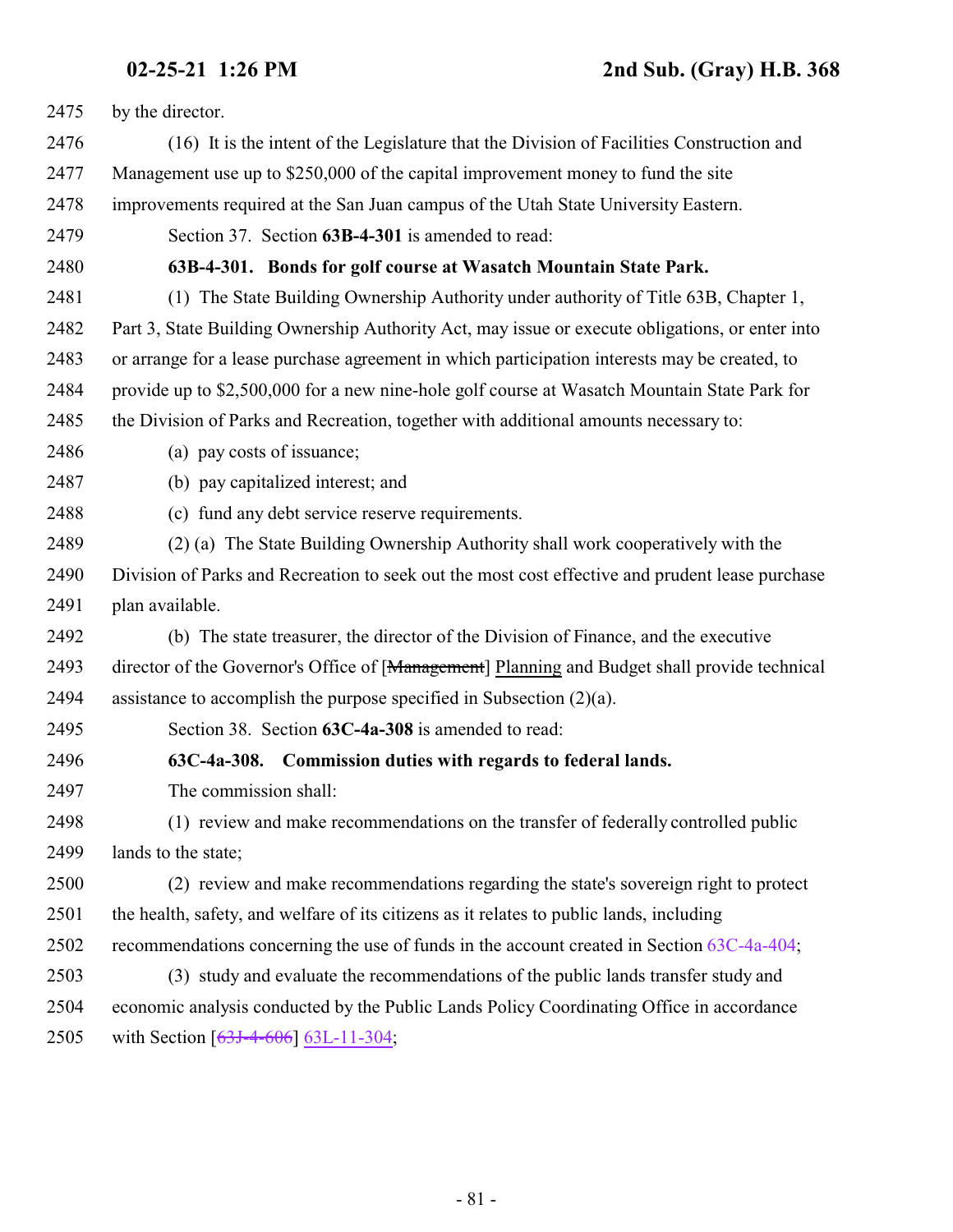| 2506 | (4) coordinate with and report on the efforts of the executive branch, the counties and             |
|------|-----------------------------------------------------------------------------------------------------|
| 2507 | political subdivisions of the state, the state congressional delegation, western governors, other   |
| 2508 | states, and other stakeholders concerning the transfer of federally controlled public lands to the  |
| 2509 | state including convening working groups, such as a working group composed of members of            |
| 2510 | the Utah Association of Counties;                                                                   |
| 2511 | (5) study and make recommendations regarding the appropriate designation of public                  |
| 2512 | lands transferred to the state, including stewardship of the land and appropriate uses of the       |
| 2513 | land;                                                                                               |
| 2514 | (6) study and make recommendations regarding the use of funds received by the state                 |
| 2515 | from the public lands transferred to the state; and                                                 |
| 2516 | (7) receive reports from and make recommendations to the attorney general, the                      |
| 2517 | Legislature, and other stakeholders involved in litigation on behalf of the state's interest in the |
| 2518 | transfer of public lands to the state, regarding:                                                   |
| 2519 | (a) preparation for potential litigation;                                                           |
| 2520 | (b) selection of outside legal counsel;                                                             |
| 2521 | (c) ongoing legal strategy for the transfer of public lands; and                                    |
| 2522 | (d) use of money:                                                                                   |
| 2523 | (i) appropriated by the Legislature for the purpose of securing the transfer of public              |
| 2524 | lands to the state under Section $63C-4a-404$ ; and                                                 |
| 2525 | (ii) disbursed from the Public Lands Litigation Expendable Special Revenue Fund                     |
| 2526 | created in Section 63C-4a-405.                                                                      |
| 2527 | Section 39. Section 63C-4a-402 is amended to read:                                                  |
| 2528 | 63C-4a-402. Creation of Constitutional Defense Restricted Account -- Sources of                     |
| 2529 | funds -- Uses of funds -- Reports.                                                                  |
| 2530 | (1) There is created a restricted account within the General Fund known as the                      |
| 2531 | <b>Constitutional Defense Restricted Account.</b>                                                   |
| 2532 | (2) The account consists of money from the following revenue sources:                               |
| 2533 | (a) money deposited to the account as required by Section $53C-3-203$ ;                             |
| 2534 | (b) voluntary contributions;                                                                        |
| 2535 | (c) money received by the council from other state agencies; and                                    |
| 2536 | (d) appropriations made by the Legislature.                                                         |
|      |                                                                                                     |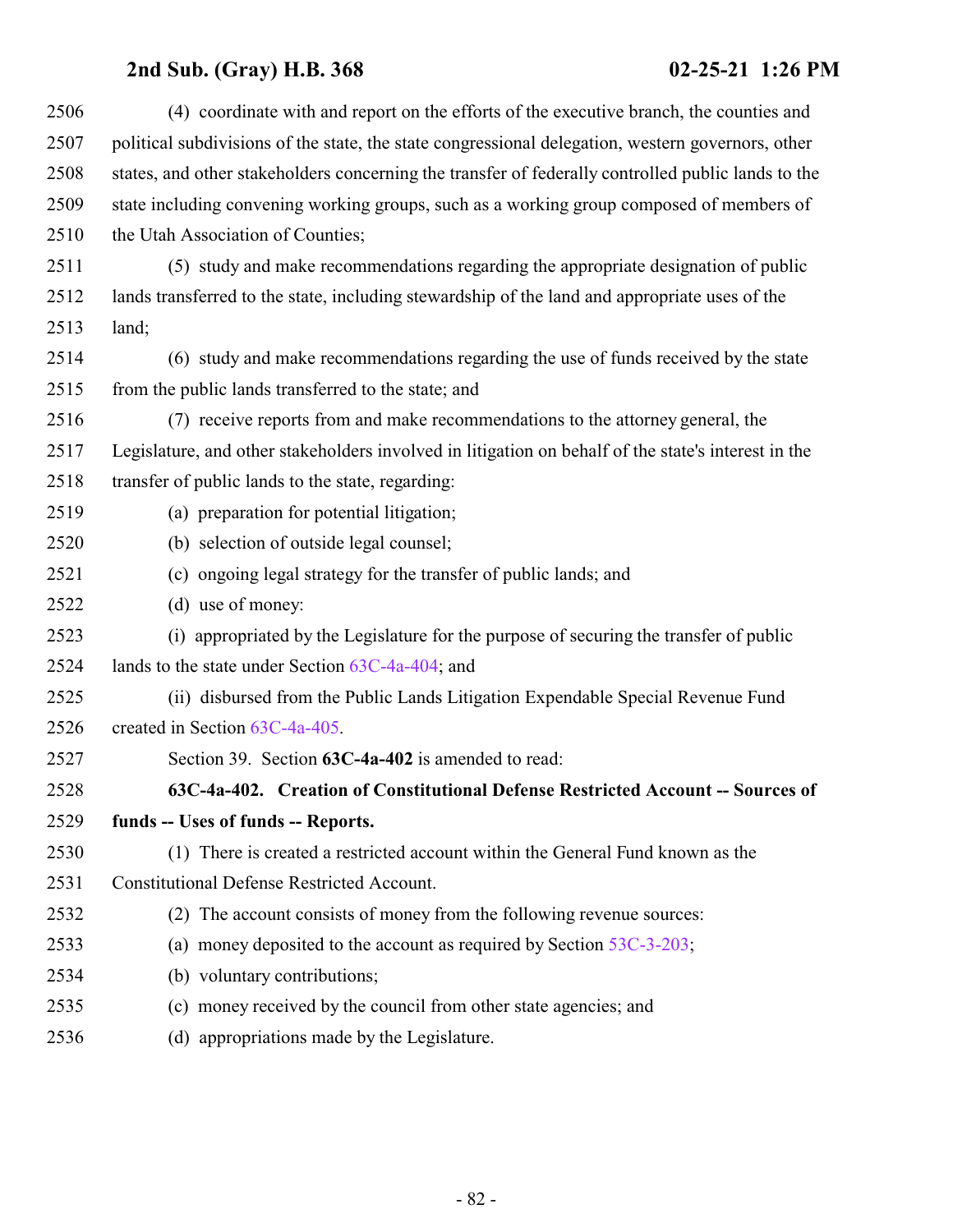| 2537 | (3) The Legislature may annually appropriate money from the Constitutional Defense                 |
|------|----------------------------------------------------------------------------------------------------|
| 2538 | Restricted Account to one or more of the following:                                                |
| 2539 | (a) the commission, to fund the commission and for the commission's duties;                        |
| 2540 | (b) the council, to fund the council and for the council's duties;                                 |
| 2541 | (c) the Public Lands Policy Coordinating Office to carry out its duties in Section                 |
| 2542 | $[63J-4-603]$ 63L-11-202;                                                                          |
| 2543 | (d) the Office of the Governor, to be used only for the purpose of asserting, defending,           |
| 2544 | or litigating:                                                                                     |
| 2545 | (i) an issue arising with another state regarding the use or ownership of water; or                |
| 2546 | (ii) state and local government rights under R.S. 2477, in accordance with a plan                  |
| 2547 | developed and approved as provided in Section 63C-4a-403;                                          |
| 2548 | (e) a county or association of counties to assist counties, consistent with the purposes           |
| 2549 | of the council, in pursuing issues affecting the counties;                                         |
| 2550 | (f) the Office of the Attorney General, to be used only:                                           |
| 2551 | (i) for public lands counsel and assistance and litigation to the state or local                   |
| 2552 | governments including asserting, defending, or litigating state and local government rights        |
| 2553 | under R.S. 2477 in accordance with a plan developed and approved as provided in Section            |
| 2554 | $63C-4a-403$ ;                                                                                     |
| 2555 | (ii) for an action filed in accordance with Section $67-5-29$ ;                                    |
| 2556 | (iii) to advise the council; or                                                                    |
| 2557 | (iv) for asserting, defending, or litigating an issue arising with another state regarding         |
| 2558 | the use or ownership of water;                                                                     |
| 2559 | (g) the Office of the Attorney General or any other state or local government entity to            |
| 2560 | bring an action to establish the right of a state or local government officer or employee to enter |
| 2561 | onto federal land or use a federal road or an R.S. 2477 road, in the officer's or employee's       |
| 2562 | official capacity, to protect the health, safety, or welfare of a citizen of the state; or         |
| 2563 | (h) the Office of Legislative Research and General Counsel, to provide staff support to            |
| 2564 | the commission.                                                                                    |
| 2565 | (4) (a) The council shall require that any entity, other than the commission, that                 |
| 2566 | receives money from the account provide financial reports and litigation reports to the council.   |
| 2567 | (b) Nothing in this Subsection (4) prohibits the commission or the council from closing            |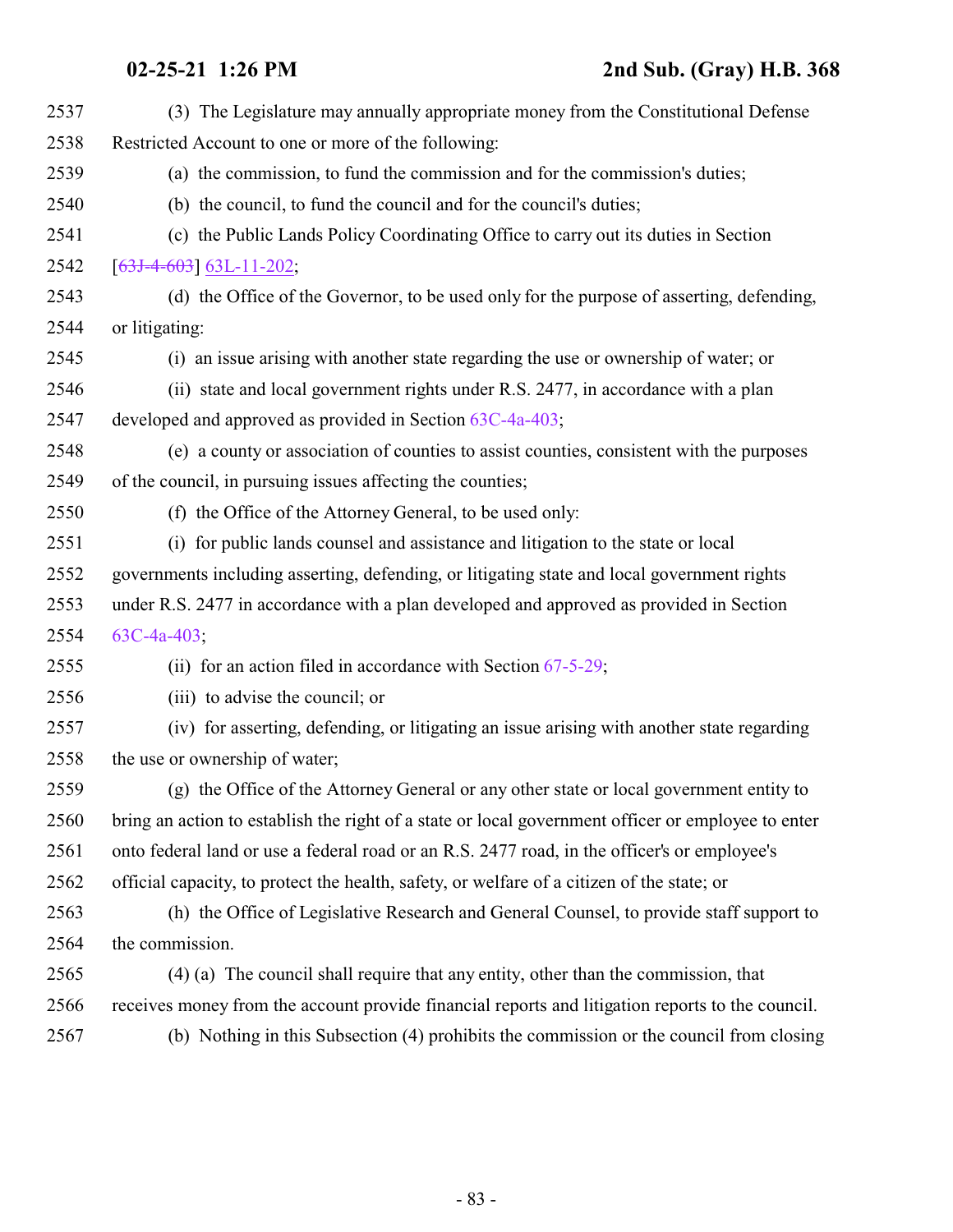a meeting under Title 52, Chapter 4, Open and Public Meetings Act, or prohibits the commission or the council from complying with Title 63G, Chapter 2, Government Records Access and Management Act. Section 40. Section **63C-9-301** is amended to read: **63C-9-301. Board powers -- Subcommittees.** (1) The board shall: (a) except as provided in Subsection (2), exercise complete jurisdiction and stewardship over capitol hill facilities, capitol hill grounds, and the capitol hill complex; (b) preserve, maintain, and restore the capitol hill complex, capitol hill facilities, capitol hill grounds, and their contents; (c) before October 1 of each year, review and approve the executive director's annual budget request for submittal to the governor and Legislature; (d) by October 1 of each year, prepare and submit a recommended budget request for 2581 the upcoming fiscal year for the capitol hill complex to: 2582 (i) the governor, through the Governor's Office of [Management] Planning and Budget; and (ii) the Legislature's appropriations subcommittee responsible for capitol hill facilities, through the Office of the Legislative Fiscal Analyst; (e) review and approve the executive director's: (i) annual work plan; (ii) long-range master plan for the capitol hill complex, capitol hill facilities, and capitol hill grounds; and (iii) furnishings plan for placement and care of objects under the care of the board; (f) approve all changes to the buildings and their grounds, including: (i) restoration, remodeling, and rehabilitation projects; (ii) usual maintenance program; and (iii) any transfers or loans of objects under the board's care; (g) define and identify all significant aspects of the capitol hill complex, capitol hill facilities, and capitol hill grounds, after consultation with the: (i) Division of Facilities Construction and Management; (ii) State Library Division;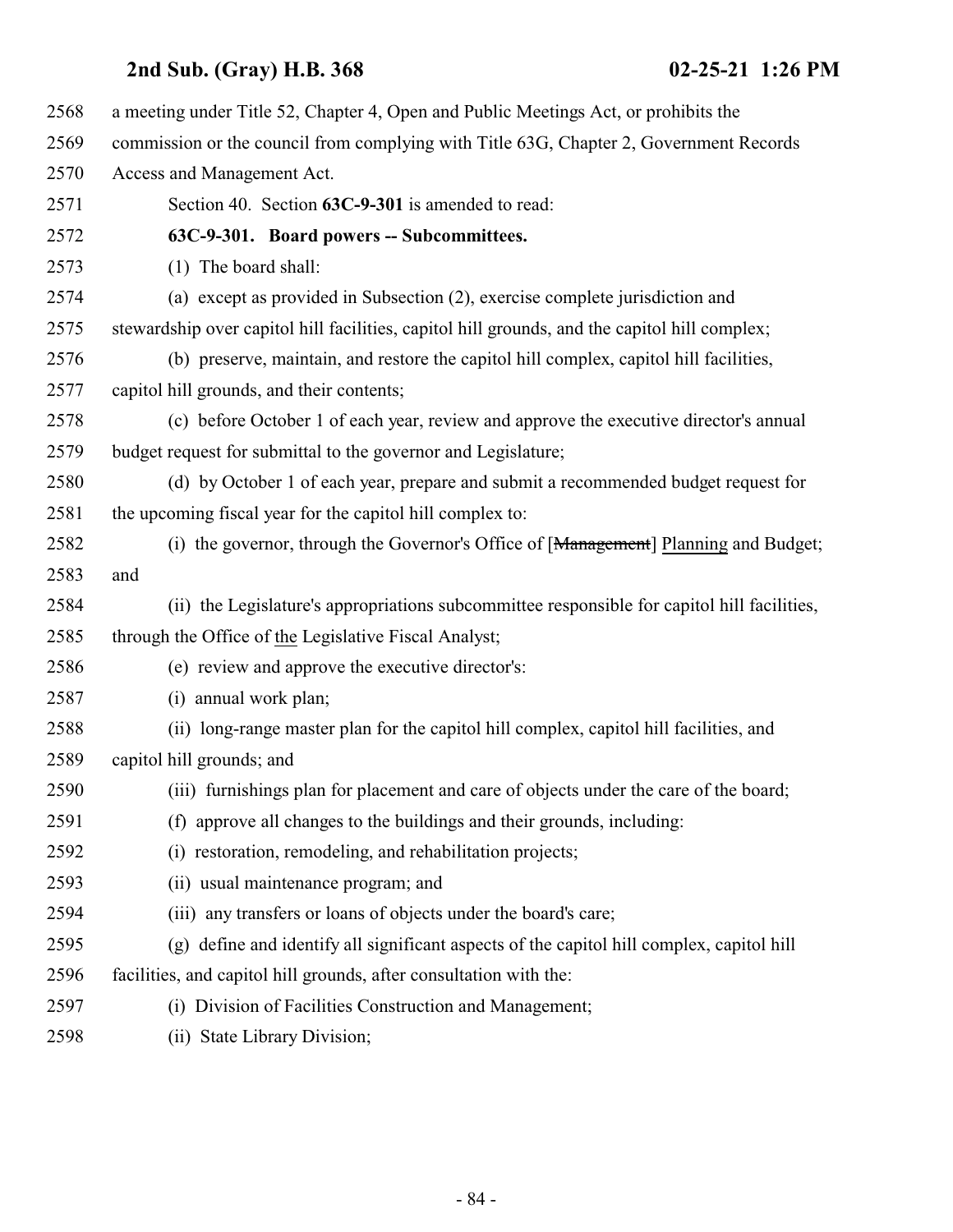| 2599 | (iii) Division of Archives and Records Service;                                                    |
|------|----------------------------------------------------------------------------------------------------|
| 2600 | (iv) Division of State History;                                                                    |
| 2601 | (v) Office of Museum Services; and                                                                 |
| 2602 | (vi) Arts Council;                                                                                 |
| 2603 | (h) inventory, define, and identify all significant contents of the buildings and all              |
| 2604 | state-owned items of historical significance that were at one time in the buildings, after         |
| 2605 | consultation with the:                                                                             |
| 2606 | (i) Division of Facilities Construction and Management;                                            |
| 2607 | (ii) State Library Division;                                                                       |
| 2608 | (iii) Division of Archives and Records Service;                                                    |
| 2609 | (iv) Division of State History;                                                                    |
| 2610 | (v) Office of Museum Services; and                                                                 |
| 2611 | (vi) Arts Council;                                                                                 |
| 2612 | (i) maintain archives relating to the construction and development of the buildings, the           |
| 2613 | contents of the buildings and their grounds, including documents such as plans, specifications,    |
| 2614 | photographs, purchase orders, and other related documents, the original copies of which shall      |
| 2615 | be maintained by the Division of Archives and Records Service;                                     |
| 2616 | (i) comply with federal and state laws related to program and facility accessibility; and          |
| 2617 | (k) establish procedures for receiving, hearing, and deciding complaints or other issues           |
| 2618 | raised about the capitol hill complex, capitol hill facilities, and capitol hill grounds, or their |
| 2619 | use.                                                                                               |
| 2620 | $(2)$ (a) Notwithstanding Subsection (1)(a), the supervision and control of the legislative        |
| 2621 | area, as defined in Section $36-5-1$ , is reserved to the Legislature; and                         |
| 2622 | (b) the supervision and control of the governor's area, as defined in Section $67-1-16$ , is       |
| 2623 | reserved to the governor.                                                                          |
| 2624 | (3) (a) The board shall make rules to govern, administer, and regulate the capitol hill            |
| 2625 | complex, capitol hill facilities, and capitol hill grounds by following the procedures and         |
| 2626 | requirements of Title 63G, Chapter 3, Utah Administrative Rulemaking Act.                          |
| 2627 | (b) A violation of a rule relating to the use of the capitol hill complex adopted by the           |
| 2628 | board under the authority of this Subsection (3) is an infraction.                                 |
| 2629 | (c) If an act violating a rule under Subsection $(3)(b)$ also amounts to an offense subject        |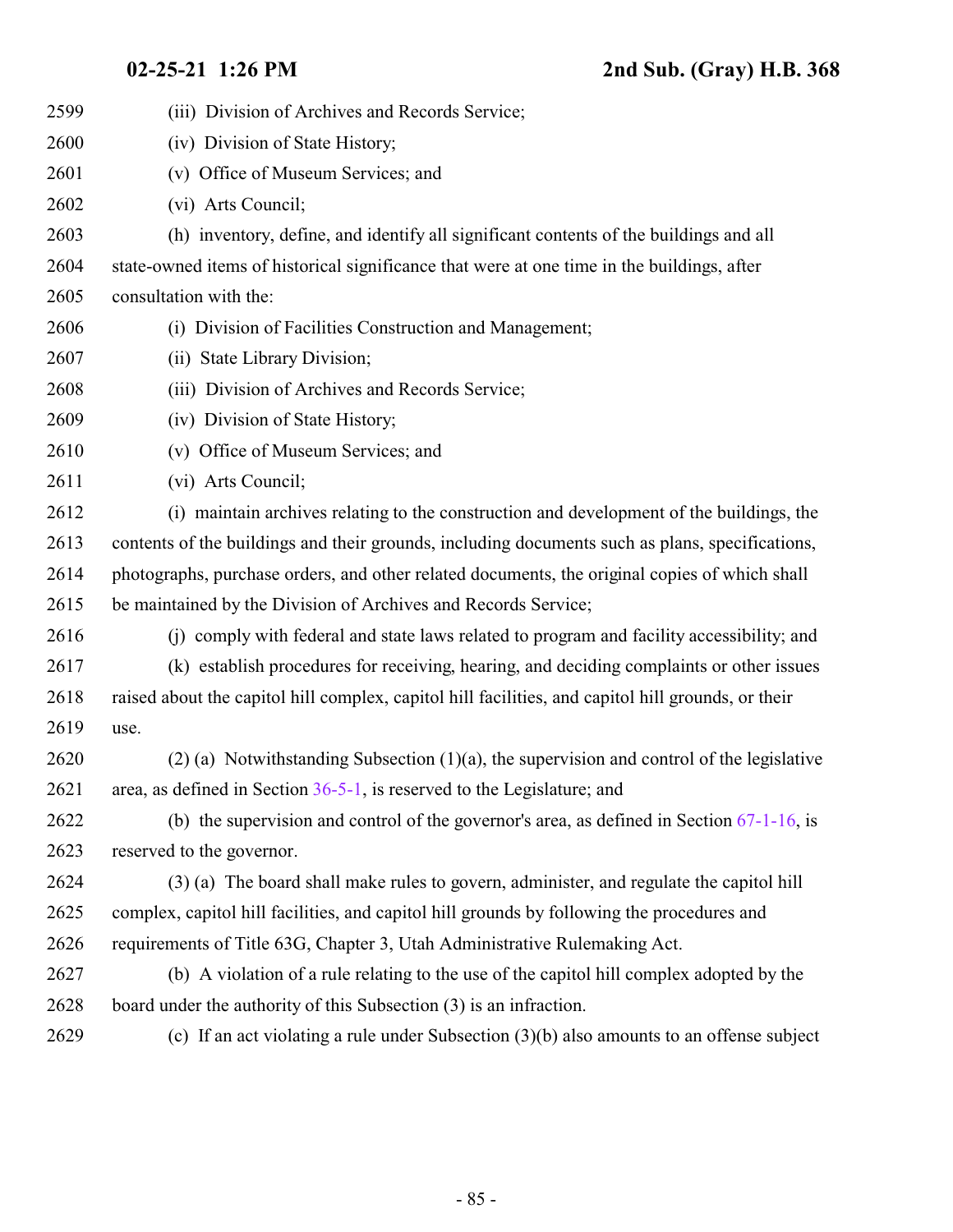| 2630 | to a greater penalty under this title, Title 32B, Alcoholic Beverage Control Act, Title 41, Motor |
|------|---------------------------------------------------------------------------------------------------|
| 2631 | Vehicles, Title 76, Utah Criminal Code, or other provision of state law, Subsection (3)(b) does   |
| 2632 | not prohibit prosecution and sentencing for the more serious offense.                             |
| 2633 | (d) In addition to any punishment allowed under Subsections $(3)(b)$ and $(c)$ , a person         |
| 2634 | who violates a rule adopted by the board under the authority of this Subsection (3) is subject to |
| 2635 | a civil penalty not to exceed \$2,500 for each violation, plus the amount of any actual damages,  |
| 2636 | expenses, and costs related to the violation of the rule that are incurred by the state.          |
| 2637 | (e) The board may take any other legal action allowed by law.                                     |
| 2638 | The board may not apply this section or rules adopted under the authority of this<br>(f)          |
| 2639 | section in a manner that violates a person's rights under the Utah Constitution or the First      |
| 2640 | Amendment to the United States Constitution, including the right of persons to peaceably          |
| 2641 | assemble.                                                                                         |
| 2642 | (g) The board shall send proposed rules under this section to the legislative general             |
| 2643 | counsel and the governor's general counsel for review and comment before the board adopts the     |
| 2644 | rules.                                                                                            |
| 2645 | (4) The board is exempt from the requirements of Title 63G, Chapter 6a, Utah                      |
| 2646 | Procurement Code, but shall adopt procurement rules substantially similar to the requirements     |
| 2647 | of that chapter.                                                                                  |
| 2648 | (5) The board shall name the House Building, that is defined in Section $36-5-1$ , the            |
| 2649 | "Rebecca D. Lockhart House Building."                                                             |
| 2650 | $(6)$ (a) The board may:                                                                          |
| 2651 | (i) establish subcommittees made up of board members and members of the public to                 |
| 2652 | assist and support the executive director in accomplishing the executive director's duties;       |
| 2653 | (ii) establish fees for the use of capitol hill facilities and capitol hill grounds;              |
| 2654 | (iii) assign and allocate specific duties and responsibilities to any other state agency, if      |
| 2655 | the other agency agrees to perform the duty or accept the responsibility;                         |
| 2656 | (iv) contract with another state agency to provide services;                                      |
| 2657 | (v) delegate by specific motion of the board any authority granted to it by this section          |
| 2658 | to the executive director;                                                                        |
| 2659 | (vi) in conjunction with Salt Lake City, expend money to improve or maintain public               |
| 2660 | property contiguous to East Capitol Boulevard and capitol hill;                                   |
|      |                                                                                                   |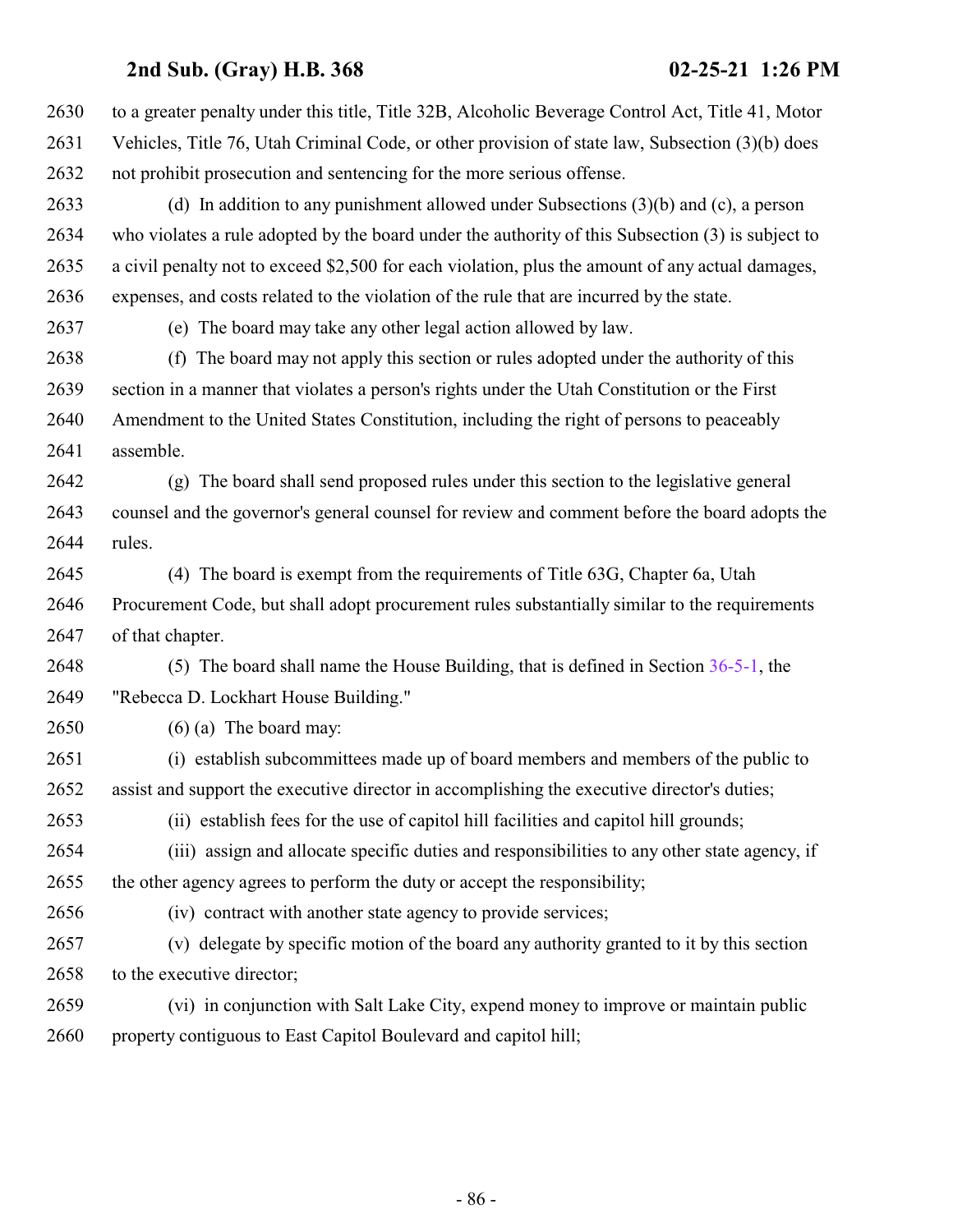| 2661 | (vii) provide wireless Internet service to the public without a fee in any capitol hill          |
|------|--------------------------------------------------------------------------------------------------|
| 2662 | facility; and                                                                                    |
| 2663 | (viii) when necessary, consult with the:                                                         |
| 2664 | (A) Division of Facilities Construction and Management;                                          |
| 2665 | (B) State Library Division;                                                                      |
| 2666 | (C) Division of Archives and Records Service;                                                    |
| 2667 | (D) Division of State History;                                                                   |
| 2668 | (E) Office of Museum Services; and                                                               |
| 2669 | (F) Arts Council.                                                                                |
| 2670 | (b) The board's provision of wireless Internet service under Subsection $(6)(a)(vii)$ shall      |
| 2671 | be discontinued in the legislative area if the president of the Senate and the speaker of the    |
| 2672 | House of Representatives each submit a signed letter to the board indicating that the service is |
| 2673 | disruptive to the legislative process and is to be discontinued.                                 |
| 2674 | (c) If a budget subcommittee is established by the board, the following shall serve as ex        |
| 2675 | officio, nonvoting members of the budget subcommittee:                                           |
| 2676 | (i) the legislative fiscal analyst, or the analyst's designee, who shall be from the Office      |
| 2677 | of the Legislative Fiscal Analyst; and                                                           |
| 2678 | (ii) the executive director of the Governor's Office of [Management] Planning and                |
| 2679 | Budget, or the executive director's designee, who shall be from the Governor's Office of         |
| 2680 | [Management] Planning and Budget.                                                                |
| 2681 | (d) If a preservation and maintenance subcommittee is established by the board, the              |
| 2682 | board may, by majority vote, appoint one or each of the following to serve on the                |
| 2683 | subcommittee as voting members of the subcommittee:                                              |
| 2684 | (i) an architect, who shall be selected from a list of three architects submitted by the         |
| 2685 | American Institute of Architects; or                                                             |
| 2686 | (ii) an engineer, who shall be selected from a list of three engineers submitted by the          |
| 2687 | American Civil Engineers Council.                                                                |
| 2688 | (e) If the board establishes any subcommittees, the board may, by majority vote,                 |
| 2689 | appoint up to two people who are not members of the board to serve, at the will of the board, as |
| 2690 | nonvoting members of a subcommittee.                                                             |
| 2691 | (f) Members of each subcommittee shall, at the first meeting of each calendar year,              |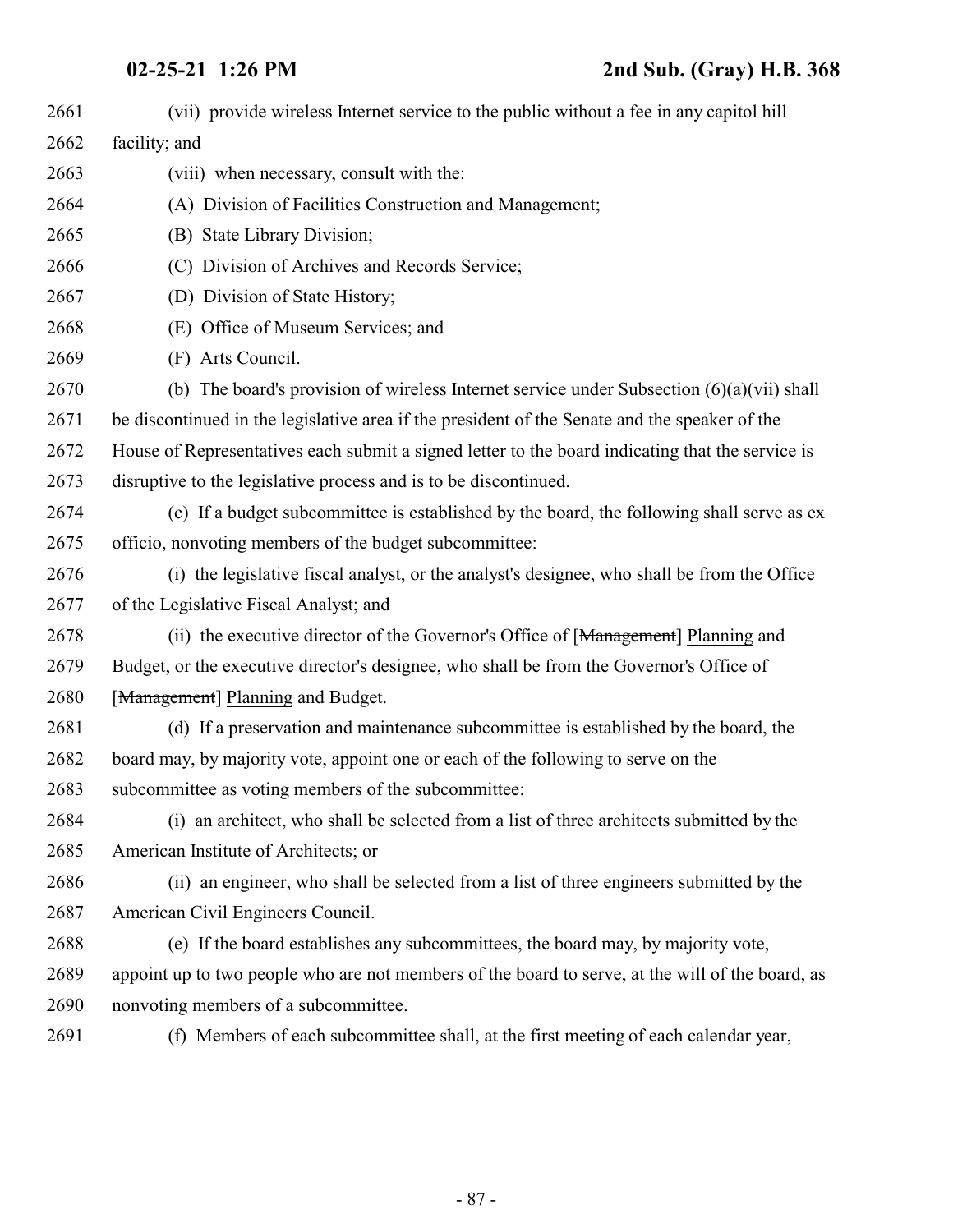select one individual to act as chair of the subcommittee for a one-year term. (7) (a) The board, and the employees of the board, may not move the office of the governor, lieutenant governor, president of the Senate, speaker of the House of Representatives, or a member of the Legislature from the State Capitol unless the removal is approved by: (i) the governor, in the case of the governor's office; (ii) the lieutenant governor, in the case of the lieutenant governor's office; (iii) the president of the Senate, in the case of the president's office or the office of a member of the Senate; or (iv) the speaker of the House of Representatives, in the case of the speaker's office or the office of a member of the House. (b) The board and the employees of the board have no control over the furniture, furnishings, and decorative objects in the offices of the governor, lieutenant governor, or the members of the Legislature except as necessary to inventory or conserve items of historical 2706 significance owned by the state. (c) The board and the employees of the board have no control over records and documents produced by or in the custody of a state agency, official, or employee having an office in a building on the capitol hill complex. (d) Except for items identified by the board as having historical significance, and except as provided in Subsection (7)(b), the board and the employees of the board have no control over moveable furnishings and equipment in the custody of a state agency, official, or employee having an office in a building on the capitol hill complex. Section 41. Section **63C-20-103** is amended to read: **63C-20-103. Utah Population Committee -- Creation.** (1) There is created the Utah Population Committee composed of the following members: (a) the director of the Kem C. Gardner Policy Institute at the University of Utah or the director's designee; (b) the director of the Population Research Laboratory at Utah State University or the director's designee; (c) the state planning coordinator appointed under Section [\[63J-4-202](#page-140-0)] [63J-4-401](#page-142-0);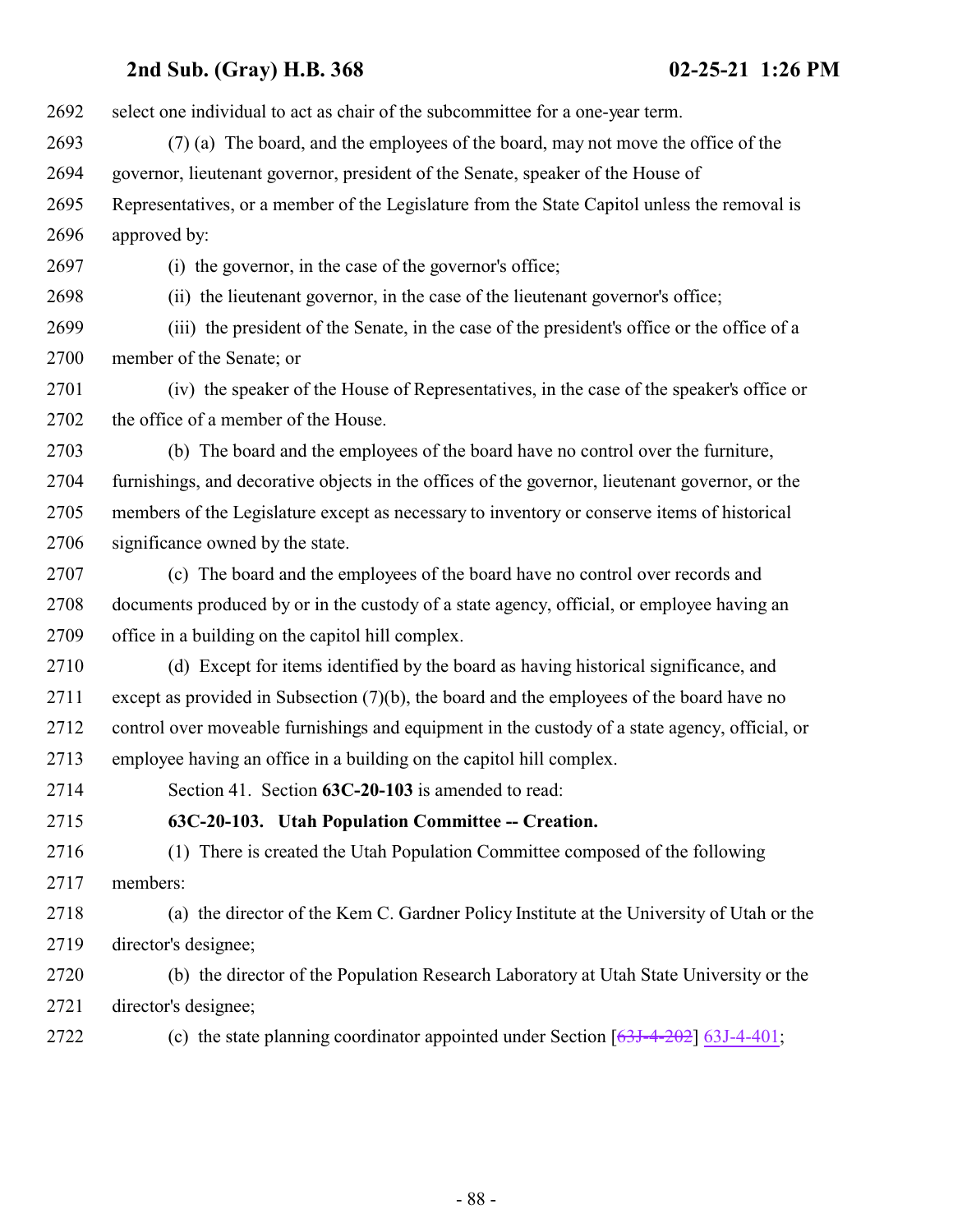| 2723 | (d) the director of the Workforce Research and Analysis Division within the                          |
|------|------------------------------------------------------------------------------------------------------|
| 2724 | Department of Workforce Services or the director's designee;                                         |
| 2725 | (e) the director of the Office of Vital Records and Statistics or the director's designee;           |
| 2726 | (f) the state superintendent of public instruction or the superintendent's designee;                 |
| 2727 | (g) the chair of the State Tax Commission or the chair's designee;                                   |
| 2728 | (h) the legislative fiscal analyst or the legislative fiscal analyst's designee;                     |
| 2729 | the commissioner of higher education or the commissioner's designee; and<br>(i)                      |
| 2730 | any additional member appointed under Subsection (2).<br>(i)                                         |
| 2731 | (2) (a) By a majority vote of the members of the committee, the committee may                        |
| 2732 | appoint one or more additional members to serve on the committee at the pleasure of the              |
| 2733 | committee.                                                                                           |
| 2734 | (b) The committee shall ensure that each additional member appointed under                           |
| 2735 | Subsection $(2)(a)$ is a data provider or a representative of a data provider.                       |
| 2736 | (3) The director of the Kem C. Gardner Policy Institute or the director's designee                   |
| 2737 | described in Subsection $(1)(a)$ is the chair of the committee.                                      |
| 2738 | Section 42. Section 63C-20-105 is amended to read:                                                   |
| 2739 | 63C-20-105. State use of committee estimates -- Compliance.                                          |
| 2740 | (1) Except as provided in Subsection (2), and unless otherwise provided in statute or                |
| 2741 | rule, if an executive branch entity, legislative branch entity, or independent entity is required to |
| 2742 | perform an action or make a determination based on a population estimate, the entity shall use       |
| 2743 | a population estimate that the committee produces, if available.                                     |
| 2744 | (2) (a) The Governor's Office of [Management] Planning and Budget may make rules                     |
| 2745 | in accordance with Title 63G, Chapter 3, Utah Administrative Rulemaking Act, to use a                |
| 2746 | population estimate other than a population estimate that the committee produces.                    |
| 2747 | (b) For the purpose of creating a revenue estimate, the Governor's Office of                         |
| 2748 | [Management] Planning and Budget and the Office of the Legislative Fiscal Analyst are not            |
| 2749 | required to use a population estimate that the committee produces.                                   |
| 2750 | (c) For redistricting purposes, a legislative branch entity shall give priority to a                 |
| 2751 | population estimate that is produced by the United States Bureau of the Census.                      |
| 2752 | (3) A newly incorporated political subdivision shall provide the committee with a list               |
| 2753 | of residential building permits issued within the boundaries of the political subdivision since      |
|      |                                                                                                      |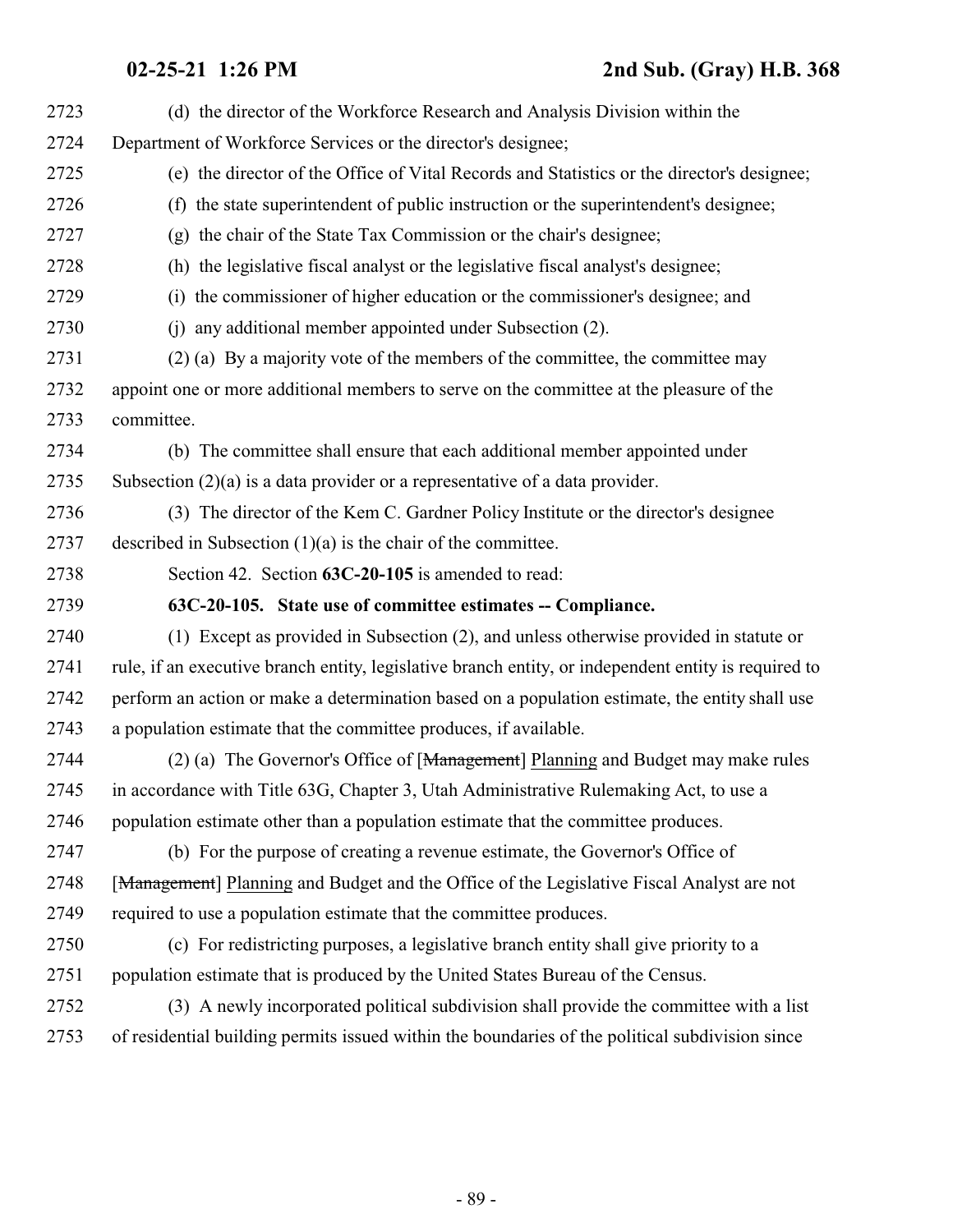| 2754 | the last decennial census.                                                                      |
|------|-------------------------------------------------------------------------------------------------|
| 2755 | Section 43. Section 63F-1-104 is amended to read:                                               |
| 2756 | 63F-1-104. Duties of Department of Technology Services.                                         |
| 2757 | The department shall:                                                                           |
| 2758 | (1) lead state executive branch agency efforts to establish and reengineer the state's          |
| 2759 | information technology architecture with the goal of coordinating central and individual agency |
| 2760 | information technology in a manner that:                                                        |
| 2761 | (a) ensures compliance with the executive branch agency strategic plan; and                     |
| 2762 | (b) ensures that cost-effective, efficient information and communication systems and            |
| 2763 | resources are being used by agencies to:                                                        |
| 2764 | (i) reduce data, hardware, and software redundancy;                                             |
| 2765 | (ii) improve system interoperability and data accessibility between agencies; and               |
| 2766 | (iii) meet the agency's and user's business and service needs;                                  |
| 2767 | (2) coordinate an executive branch strategic plan for all agencies;                             |
| 2768 | (3) develop and implement processes to replicate information technology best practices          |
| 2769 | and standards throughout the executive branch;                                                  |
| 2770 | (4) at least once every odd-numbered year:                                                      |
| 2771 | (a) evaluate the adequacy of the department's and the executive branch agencies' data           |
| 2772 | and information technology system security standards through an independent third party         |
| 2773 | assessment; and                                                                                 |
| 2774 | (b) communicate the results of the independent third party assessment to the                    |
| 2775 | appropriate executive branch agencies and to the president of the Senate and the speaker of the |
| 2776 | House of Representatives;                                                                       |
| 2777 | (5) oversee the expanded use and implementation of project and contract management              |
| 2778 | principles as they relate to information technology projects within the executive branch;       |
| 2779 | (6) serve as general contractor between the state's information technology users and            |
| 2780 | private sector providers of information technology products and services;                       |
| 2781 | (7) work toward building stronger partnering relationships with providers;                      |
| 2782 | (8) develop service level agreements with executive branch departments and agencies             |
| 2783 | to ensure quality products and services are delivered on schedule and within budget;            |
| 2784 | (9) develop standards for application development including a standard methodology              |
|      |                                                                                                 |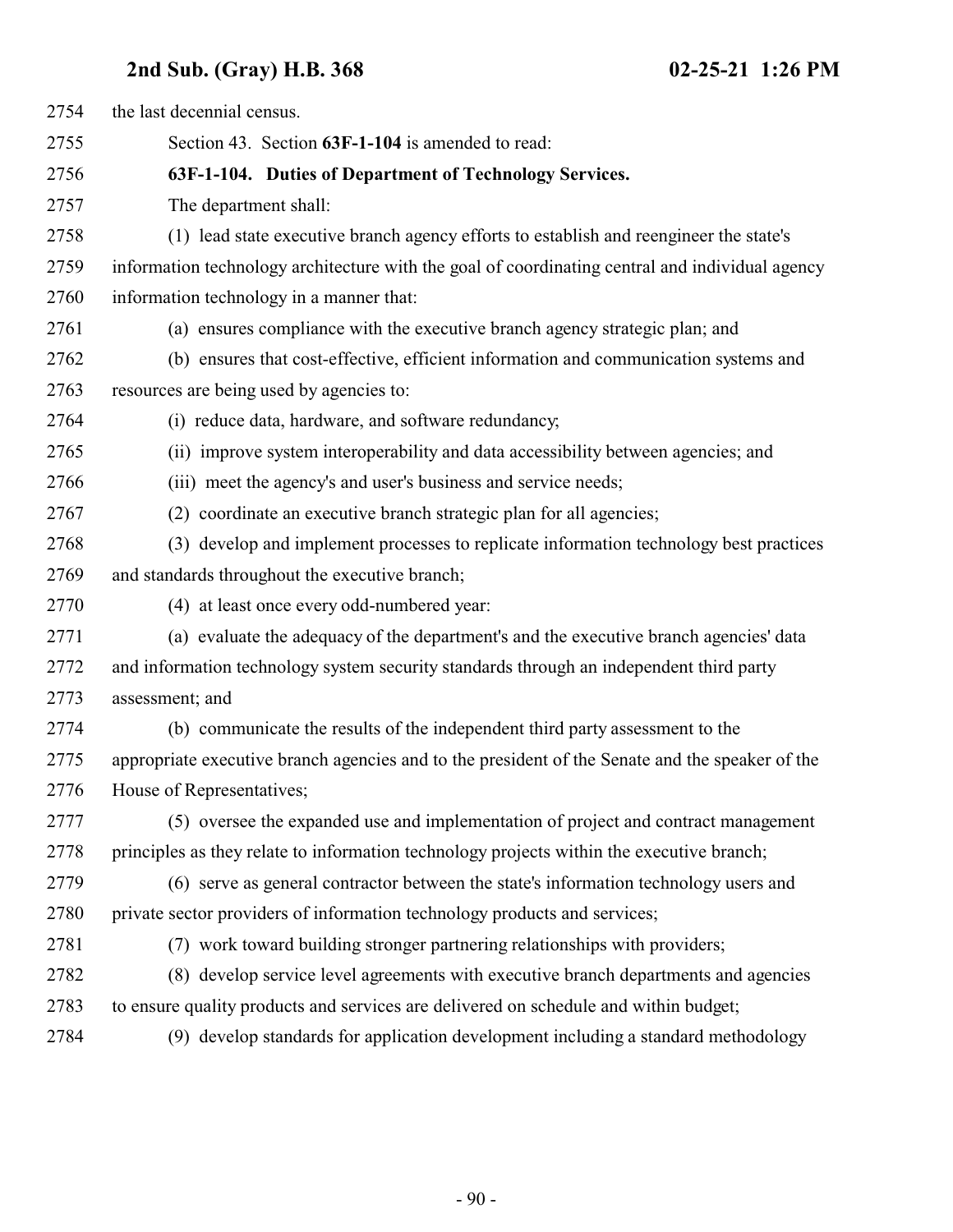and cost-benefit analysis that all agencies shall utilize for application development activities; (10) determine and implement statewide efforts to standardize data elements; (11) coordinate with executive branch agencies to provide basic website standards for agencies that address common design standards and navigation standards, including: (a) accessibility for individuals with disabilities in accordance with: (i) the standards of 29 U.S.C. Sec. 794d; and (ii) Section [63F-1-210](http://le.utah.gov/UtahCode/SectionLookup.jsp?section=63f-1-210&session=2021GS); (b) consistency with standardized government security standards; (c) designing around user needs with data-driven analysis influencing management and development decisions, using qualitative and quantitative data to determine user goals, needs, and behaviors, and continual testing of the website, web-based form, web-based application, or digital service to ensure that user needs are addressed; (d) providing users of the website, web-based form, web-based application, or digital service with the option for a more customized digital experience that allows users to complete digital transactions in an efficient and accurate manner; and (e) full functionality and usability on common mobile devices; (12) consider, when making a purchase for an information system, cloud computing options, including any security benefits, privacy, data retention risks, and cost savings associated with cloud computing options; (13) develop systems and methodologies to review, evaluate, and prioritize existing information technology projects within the executive branch and report to the governor and the Public Utilities, Energy, and Technology Interim Committee in accordance with [63F-1-201](http://le.utah.gov/UtahCode/SectionLookup.jsp?section=63f-1-201&session=2021GS) on a semiannual basis regarding the status of information technology projects; 2808 (14) assist the Governor's Office of [Management] Planning and Budget with the development of information technology budgets for agencies; and (15) ensure that any training or certification required of a public official or public employee, as those terms are defined in Section [63G-22-102](http://le.utah.gov/UtahCode/SectionLookup.jsp?section=63g-22-102&session=2021GS), complies with Title 63G, Chapter 22, State Training and Certification Requirements, if the training or certification is required: (a) under this title; (b) by the department; or (c) by an agency or division within the department.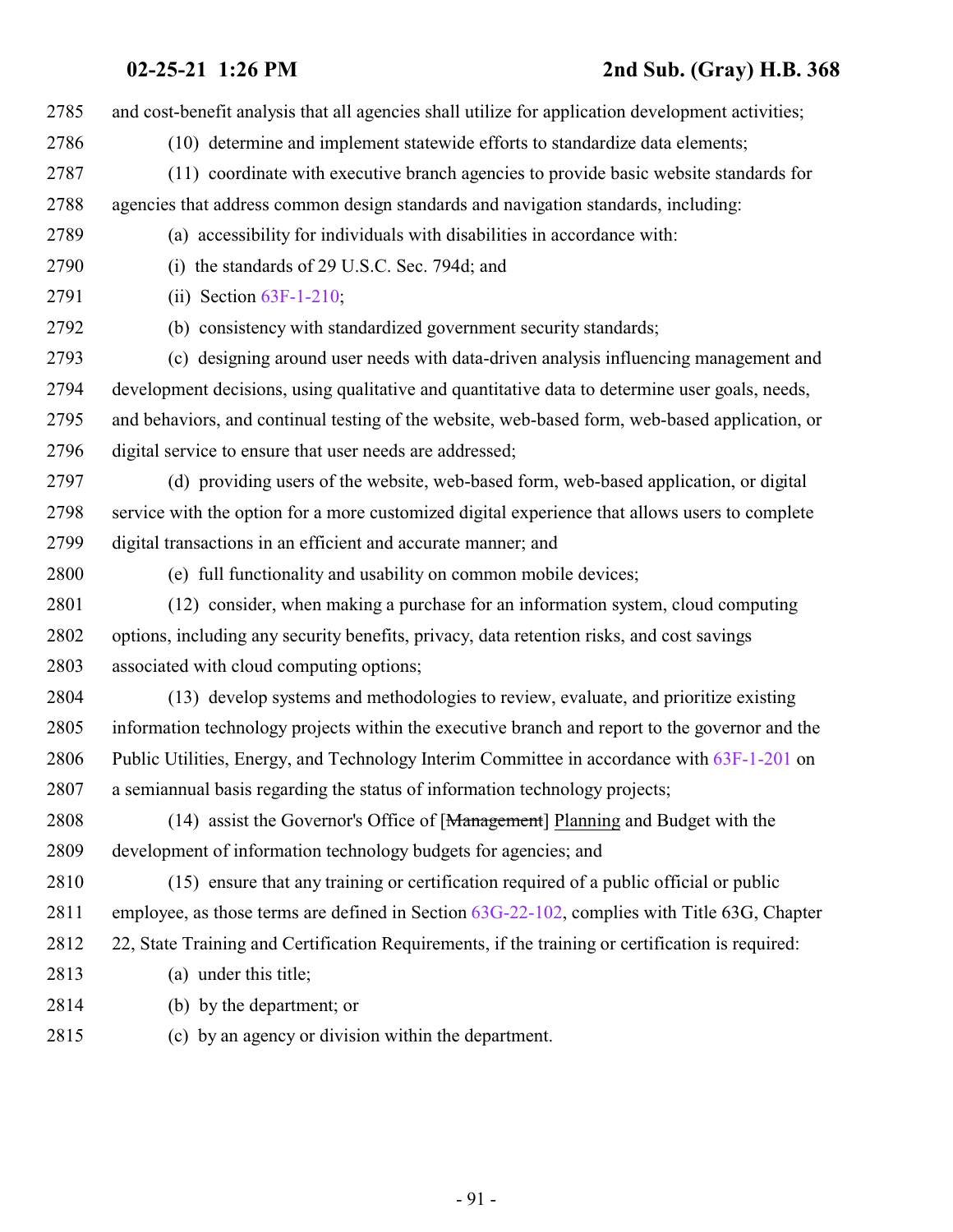| 2816 | Section 44. Section 63F-1-302 is amended to read:                                                  |
|------|----------------------------------------------------------------------------------------------------|
| 2817 | 63F-1-302. Information Technology Rate Committee -- Membership -- Duties.                          |
| 2818 | (1) (a) There is created an Information Technology Rate Committee, which shall                     |
| 2819 | consist of the executive directors, or the executive director's designee, of seven executive       |
| 2820 | branch agencies that use services and pay rates to one of the department internal service funds,   |
| 2821 | appointed by the governor for a two-year term.                                                     |
| 2822 | (b) (i) Of the seven executive agencies represented on the rate committee under                    |
| 2823 | Subsection $(1)(a)$ , only one of the following may be represented on the committee, if at all, at |
| 2824 | any one time:                                                                                      |
| 2825 | (A) the Governor's Office of [Management] Planning and Budget;                                     |
| 2826 | (B) the Division of Finance; or                                                                    |
| 2827 | (C) the Department of Administrative Services.                                                     |
| 2828 | The department may not have a representative on the rate committee.<br>(ii)                        |
| 2829 | (c) (i) The committee shall elect a chair from $[its]$ the committee's members.                    |
| 2830 | (ii) Members of the committee who are state government employees and who do not                    |
| 2831 | receive salary, per diem, or expenses from their agency for their service on the committee shall   |
| 2832 | receive no compensation, benefits, per diem, or expenses for the member's service on the           |
| 2833 | committee.                                                                                         |
| 2834 | (d) The department shall provide staff services to the committee.                                  |
| 2835 | (2) (a) Any internal service funds managed by the department shall submit to the                   |
| 2836 | committee a proposed rate and fee schedule for services rendered by the department to an           |
| 2837 | executive branch agency or an entity that subscribes to services rendered by the department.       |
| 2838 | (b) The committee shall:                                                                           |
| 2839 | (i) conduct meetings in accordance with Title 52, Chapter 4, Open and Public Meetings              |
| 2840 | Act;                                                                                               |
| 2841 | (ii) meet at least once each calendar year to:                                                     |
| 2842 | (A) discuss the service performance of each internal service fund;                                 |
| 2843 | (B) review the proposed rate and fee schedules;                                                    |
| 2844 | (C) determine whether each proposed fee is based on cost recovery as required by                   |
| 2845 | Subsection $63F-1-301(2)(b)$ ;                                                                     |
| 2846 | (D) at the rate committee's discretion, approve, increase, or decrease the rate and fee            |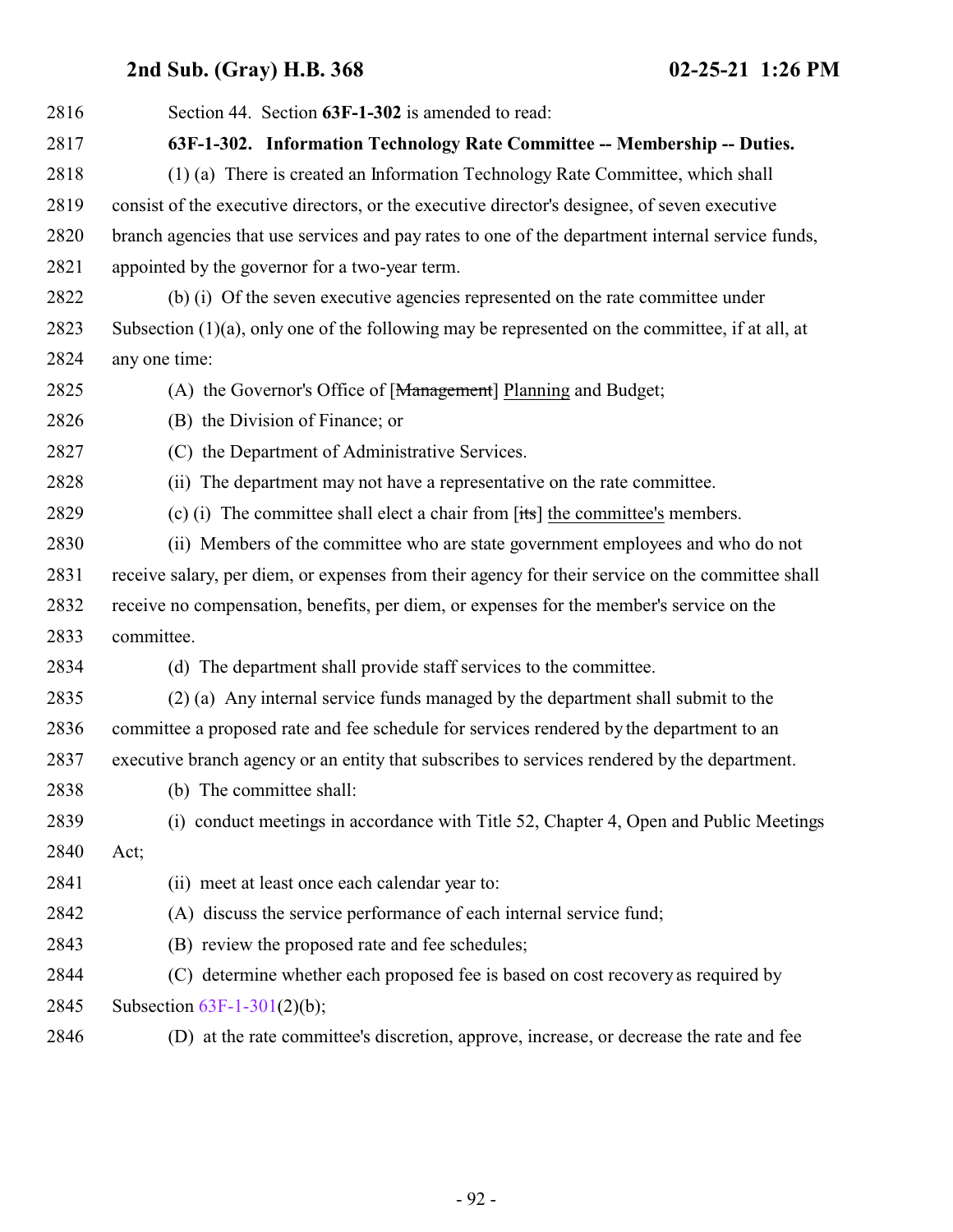| 2847 | schedules described in Subsection $(2)(b)(ii)(B)$ ; and                                          |
|------|--------------------------------------------------------------------------------------------------|
| 2848 | (E) discuss any prior or potential adjustments to the service level received by state            |
| 2849 | agencies that pay rates to an internal service fund;                                             |
| 2850 | (iii) recommend a proposed rate and fee schedule for each internal service fund to:              |
| 2851 | (A) the Governor's Office of [Management] Planning and Budget; and                               |
| 2852 | (B) the Office of the Legislative Fiscal Analyst for review by the Legislature in                |
| 2853 | accordance with Section 63J-1-410, which requires the Legislature to approve the internal        |
| 2854 | service fund agency's rates, fees, and budget in an appropriations act; and                      |
| 2855 | (iv) in accordance with Section $63J-1-410$ , review and approve, increase or decrease an        |
| 2856 | interim rate, fee, or amount when an internal service fund agency begins a new service or        |
| 2857 | introduces a new product between annual general sessions of the Legislature, which rate, fee, or |
| 2858 | amount shall be submitted to the Legislature at the next annual general session.                 |
| 2859 | (c) The committee may, in accordance with Subsection $63J-1-410(4)$ , decrease a rate,           |
| 2860 | fee, or amount that has been approved by the Legislature.                                        |
| 2861 | Section 45. Section 63F-1-508 is amended to read:                                                |
| 2862 | 63F-1-508. Committee to award grants to counties for inventory and mapping of                    |
| 2863 | R.S. 2477 rights-of-way -- Use of grants -- Request for proposals.                               |
| 2864 | (1) There is created within the center a committee to award grants to counties to                |
| 2865 | inventory and map R.S. 2477 rights-of-way, associated structures, and other features as          |
| 2866 | provided by Subsection (5).                                                                      |
| 2867 | $(2)$ (a) The committee shall consist of:                                                        |
| 2868 | (i) the center manager;                                                                          |
| 2869 | (ii) a representative of the Governor's Office of [Management] Planning and Budget;              |
| 2870 | (iii) a representative of Utah State University Extension;                                       |
| 2871 | (iv) a representative of the Utah Association of Counties; and                                   |
| 2872 | (v) three county commissioners.                                                                  |
| 2873 | (b) The committee members specified in Subsections $(2)(a)(ii)$ through $(2)(a)(iv)$ shall       |
|      |                                                                                                  |
| 2874 | be selected by the organizations they represent.                                                 |
| 2875 | (c) The committee members specified in Subsection $(2)(a)(v)$ shall be:                          |
| 2876 | selected by the Utah Association of Counties;<br>(i)                                             |

(ii) from rural counties; and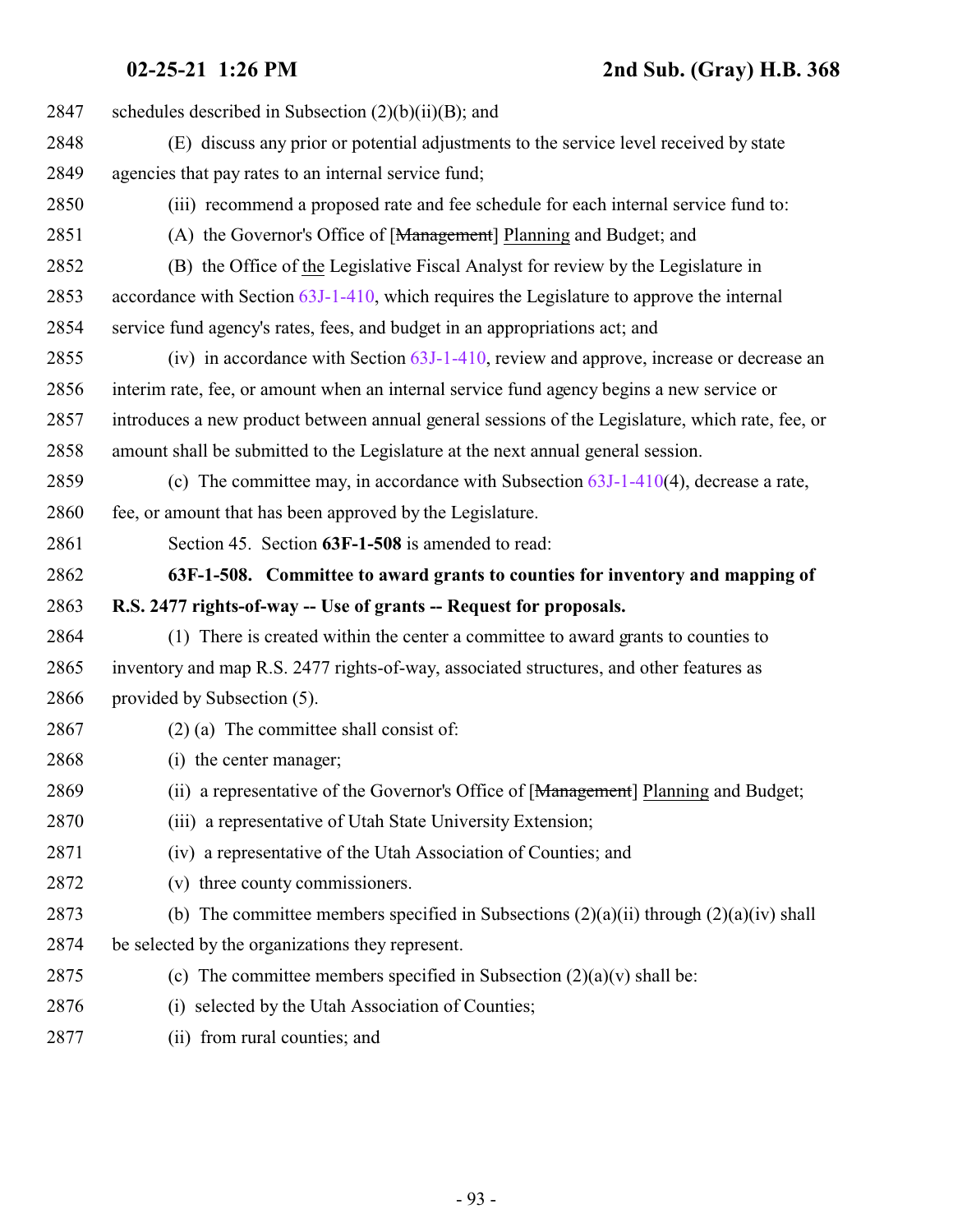| 2878 | (iii) from different regions of the state.                                                         |
|------|----------------------------------------------------------------------------------------------------|
| 2879 | (3) (a) The committee shall select a chair from $[t\ddot{\mathbf{x}}]$ the committee's membership. |
| 2880 | (b) The committee shall meet upon the call of the chair or a majority of the committee             |
| 2881 | members.                                                                                           |
| 2882 | (c) Four members shall constitute a quorum.                                                        |
| 2883 | (4) (a) Committee members who are state government employees shall receive no                      |
| 2884 | additional compensation for their work on the committee.                                           |
| 2885 | (b) Committee members who are not state government employees shall receive no                      |
| 2886 | compensation or expenses from the state for their work on the committee.                           |
| 2887 | $(5)$ (a) The committee shall award grants to counties to:                                         |
| 2888 | (i) inventory and map R.S. 2477 rights-of-way using Global Positioning System (GPS)                |
| 2889 | technology; and                                                                                    |
| 2890 | (ii) photograph:                                                                                   |
| 2891 | (A) roads and other evidence of construction of R.S. 2477 rights-of-way;                           |
| 2892 | (B) structures or natural features that may be indicative of the purpose for which an              |
| 2893 | R.S. 2477 right-of-way was created, such as mines, agricultural facilities, recreational           |
| 2894 | facilities, or scenic overlooks; and                                                               |
| 2895 | (C) evidence of valid and existing rights on federal lands, such as mines and                      |
| 2896 | agricultural facilities.                                                                           |
| 2897 | (b) (i) The committee may allow counties, while they are conducting the activities                 |
| 2898 | described in Subsection $(5)(a)$ , to use grant money to inventory, map, or photograph other       |
| 2899 | natural or cultural resources.                                                                     |
| 2900 | (ii) Activities funded under Subsection $(5)(b)(i)$ must be integrated with existing               |
| 2901 | programs underway by state agencies, counties, or institutions of higher education.                |
| 2902 | (c) Maps and other data acquired through the grants shall become a part of the State               |
| 2903 | Geographic Information Database.                                                                   |
| 2904 | (d) Counties shall provide an opportunity to interested parties to submit information              |
| 2905 | relative to the mapping and photographing of R.S. 2477 rights-of-way and other structures as       |
| 2906 | provided in Subsections $(5)(a)$ and $(5)(b)$ .                                                    |
| 2907 | (6) (a) The committee shall develop a request for proposals process and issue a request            |
| 2908 | for proposals.                                                                                     |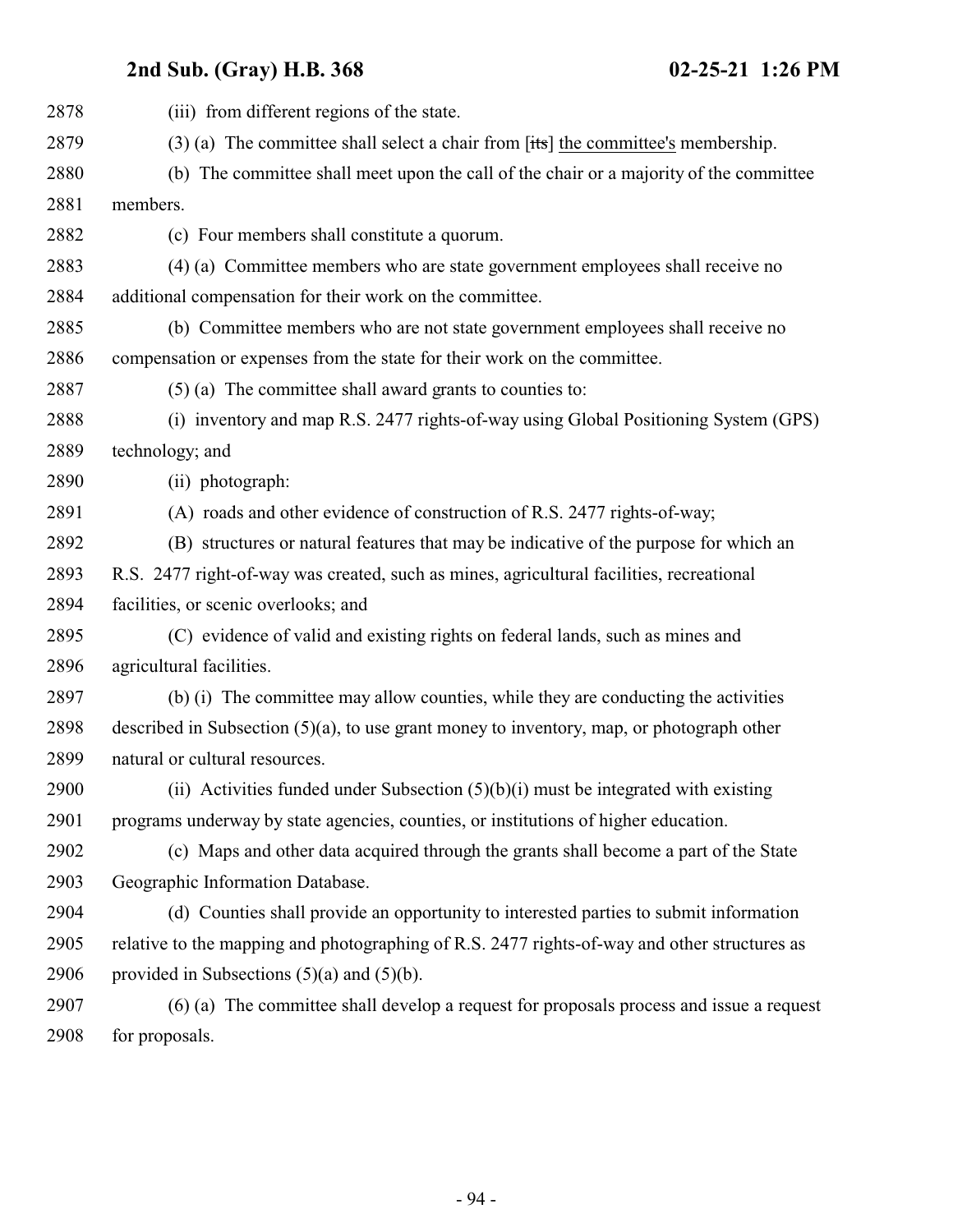| 2909 | (b) The request for proposals shall require each grant applicant to submit an                   |
|------|-------------------------------------------------------------------------------------------------|
| 2910 | implementation plan and identify any monetary or in-kind contributions from the county.         |
| 2911 | (c) In awarding grants, the committee shall give priority to proposals to inventory, map,       |
| 2912 | and photograph R.S. 2477 rights-of-way and other structures as specified in Subsection $(5)(a)$ |
| 2913 | which are located on federal lands that:                                                        |
| 2914 | (i) a federal land management agency proposes for special management, such as lands             |
| 2915 | to be managed as an area of critical environmental concern or primitive area; or                |
| 2916 | (ii) are proposed to receive a special designation by Congress, such as lands to be             |
| 2917 | designated as wilderness or a national conservation area.                                       |
| 2918 | (7) Each county that receives a grant under the provision of this section shall provide a       |
| 2919 | copy of all data regarding inventory and mapping to the AGRC for inclusion in the state         |
| 2920 | database.                                                                                       |
| 2921 | Section 46. Section 63F-3-103 is amended to read:                                               |
| 2922 | 63F-3-103. Single sign-on business portal -- Creation.                                          |
| 2923 | (1) The department shall, in consultation with the entities described in Subsection (4),        |
| 2924 | design and create a single sign-on business portal that is:                                     |
| 2925 | (a) a web portal through which a person may access data described in Subsection (2),            |
| 2926 | as agreed upon by the entities described in Subsection (4); and                                 |
| 2927 | (b) secure, centralized, and interconnected.                                                    |
| 2928 | (2) The department shall ensure that the single sign-on business portal allows a person         |
| 2929 | doing business in the state to access, at a single point of entry, all relevant state-collected |
| 2930 | business data about the person, including information related to:                               |
| 2931 | (a) business registration;                                                                      |
| 2932 | (b) workers' compensation;                                                                      |
| 2933 | (c) beginning December 1, 2020, tax liability and payment; and                                  |
| 2934 | (d) other information collected by the state that the department determines is relevant         |
| 2935 | to a person doing business in the state.                                                        |
| 2936 | (3) The department shall develop the single sign-on business portal:                            |
| 2937 | (a) using an open platform that:                                                                |
| 2938 | facilitates participation in the web portal by a state entity;<br>(i)                           |
| 2939 | allows for optional participation by a political subdivision of the state; and<br>(ii)          |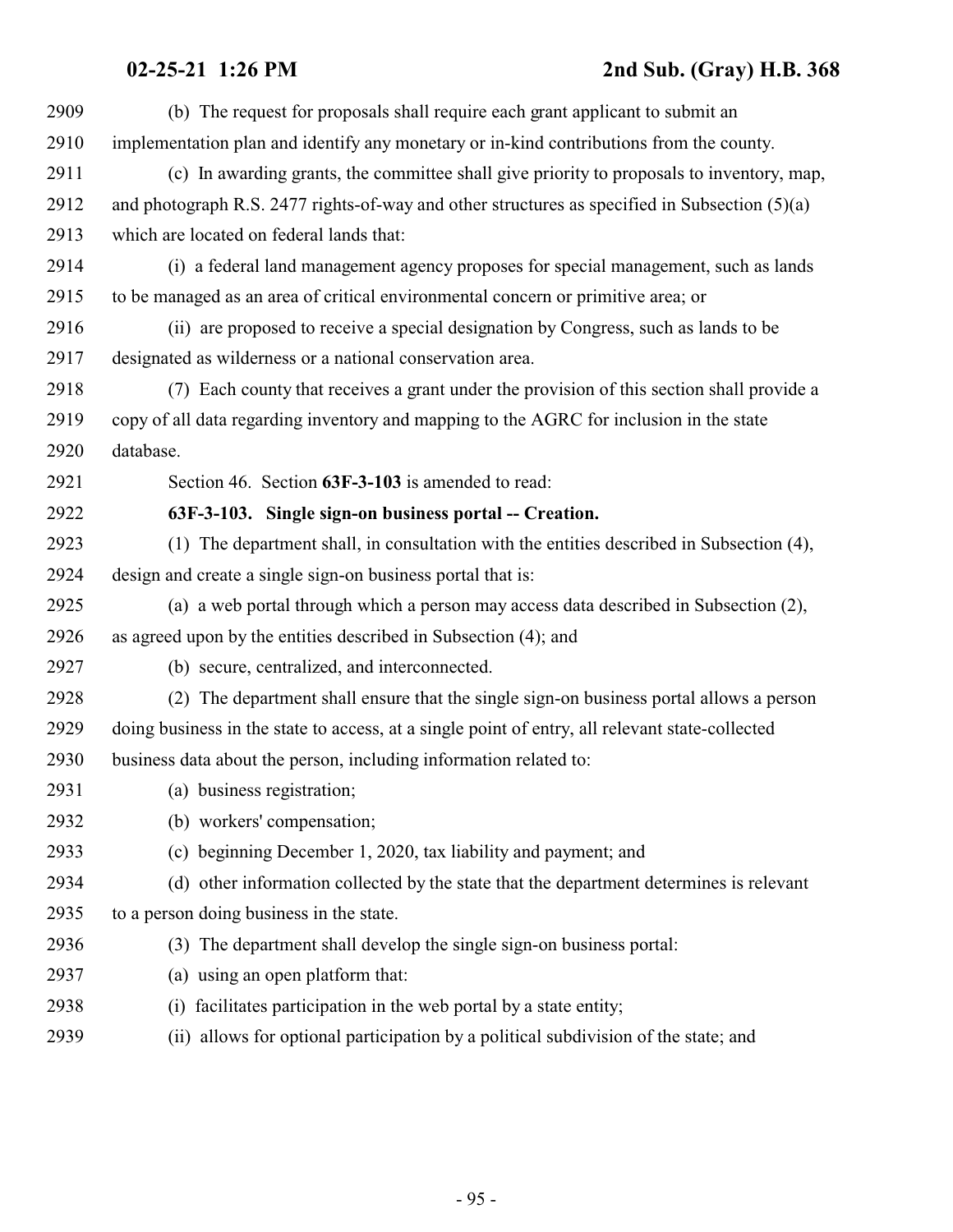| 2940 | (iii) contains a link to the State Tax Commission website; and                             |
|------|--------------------------------------------------------------------------------------------|
| 2941 | (b) in a manner that anticipates the creation of the single sign-on citizen portal         |
| 2942 | described in Section 63F-3-103.5.                                                          |
| 2943 | (4) In developing the single sign-on business portal, the department shall consult with:   |
| 2944 | (a) the Department of Commerce;                                                            |
| 2945 | (b) the State Tax Commission;                                                              |
| 2946 | (c) the Labor Commission;                                                                  |
| 2947 | (d) the Department of Workforce Services;                                                  |
| 2948 | (e) the Governor's Office of [Management] Planning and Budget;                             |
| 2949 | (f) the Utah League of Cities and Towns;                                                   |
| 2950 | (g) the Utah Association of Counties; and                                                  |
| 2951 | (h) the business community that is likely to use the single sign-on business portal.       |
| 2952 | The department shall ensure that the single sign-on business portal is fully<br>(5)        |
| 2953 | operational no later than May 1, 2021.                                                     |
| 2954 | Section 47. Section 63F-4-102 is amended to read:                                          |
| 2955 | 63F-4-102. Definitions.                                                                    |
| 2956 | As used in this chapter:                                                                   |
| 2957 | (1) "Executive branch agency" means a department, division, or other agency within         |
| 2958 | the executive branch of state government.                                                  |
| 2959 | (2) "Governor's budget office" means the Governor's Office of [Management] Planning        |
| 2960 | and Budget, created in Section 63J-4-201.                                                  |
| 2961 | (3) "Review board" means the Architecture Review Board established within the              |
| 2962 | department.                                                                                |
| 2963 | (4) "Technology innovation" means a new information technology not previously in           |
| 2964 | use or a substantial adaptation or modification of an existing information technology.     |
| 2965 | (5) "Technology proposal" means a proposal to implement a technology innovation            |
| 2966 | designed to result in a greater efficiency in a government process or a cost saving in the |
| 2967 | delivery of a government service, or both.                                                 |
| 2968 | Section 48. Section 63G-2-305 is amended to read:                                          |
| 2969 | 63G-2-305. Protected records.                                                              |
| 2970 | The following records are protected if properly classified by a governmental entity:       |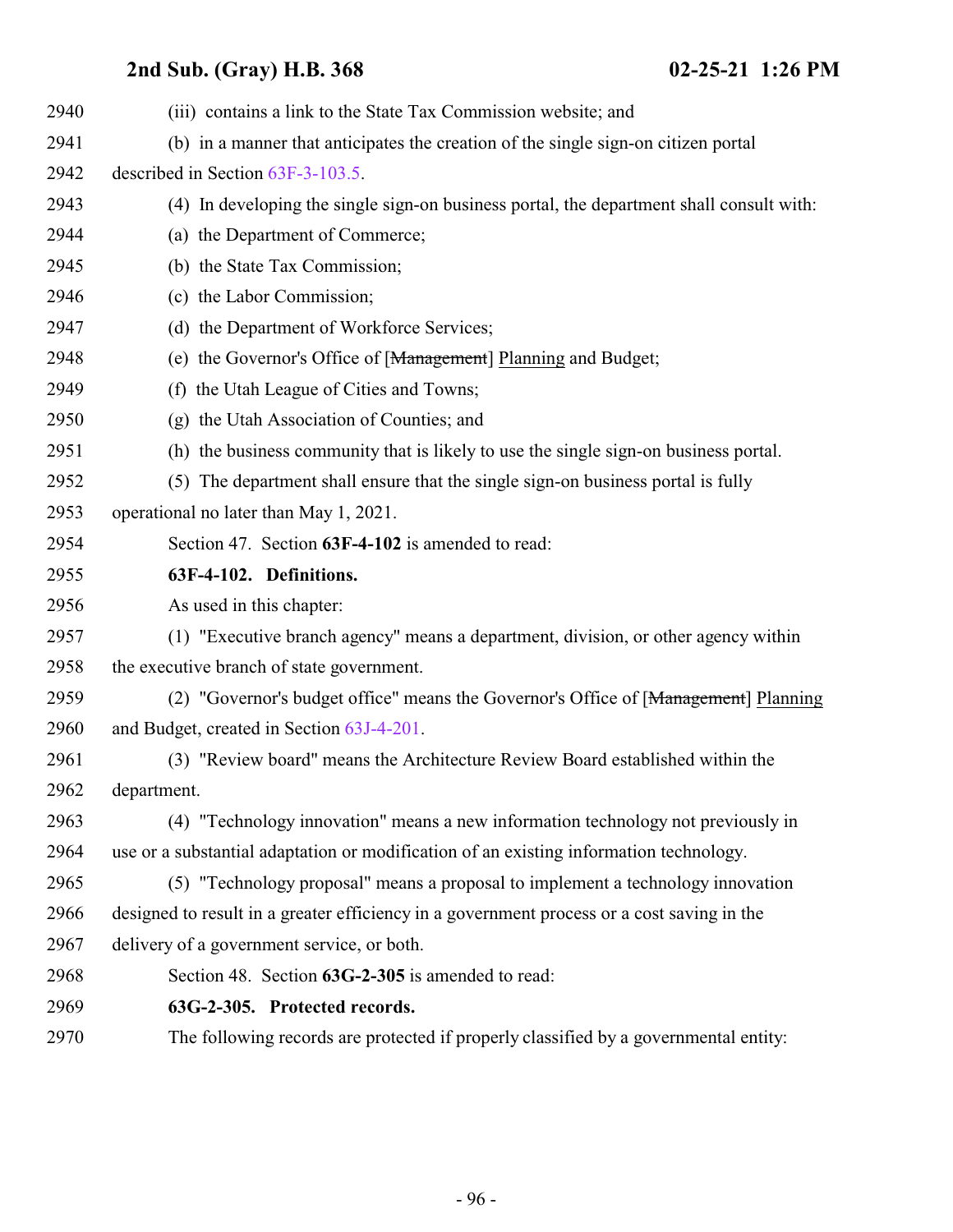**02-25-21 1:26 PM 2nd Sub. (Gray) H.B. 368** (1) trade secrets as defined in Section [13-24-2](http://le.utah.gov/UtahCode/SectionLookup.jsp?section=13-24-2&session=2021GS) if the person submitting the trade secret has provided the governmental entity with the information specified in Section [63G-2-309](http://le.utah.gov/UtahCode/SectionLookup.jsp?section=63g-2-309&session=2021GS); (2) commercial information or nonindividual financial information obtained from a person if: (a) disclosure of the information could reasonably be expected to result in unfair competitive injury to the person submitting the information or would impair the ability of the governmental entity to obtain necessary information in the future; (b) the person submitting the information has a greater interest in prohibiting access than the public in obtaining access; and (c) the person submitting the information has provided the governmental entity with the information specified in Section [63G-2-309](http://le.utah.gov/UtahCode/SectionLookup.jsp?section=63g-2-309&session=2021GS); (3) commercial or financial information acquired or prepared by a governmental entity to the extent that disclosure would lead to financial speculations in currencies, securities, or commodities that will interfere with a planned transaction by the governmental entity or cause substantial financial injury to the governmental entity or state economy; (4) records, the disclosure of which could cause commercial injury to, or confer a competitive advantage upon a potential or actual competitor of, a commercial project entity as defined in Subsection [11-13-103](http://le.utah.gov/UtahCode/SectionLookup.jsp?section=11-13-103&session=2021GS)(4); (5) test questions and answers to be used in future license, certification, registration, employment, or academic examinations; (6) records, the disclosure of which would impair governmental procurement proceedings or give an unfair advantage to any person proposing to enter into a contract or agreement with a governmental entity, except, subject to Subsections (1) and (2), that this Subsection (6) does not restrict the right of a person to have access to, after the contract or grant has been awarded and signed by all parties: (a) a bid, proposal, application, or other information submitted to or by a governmental

entity in response to:

- (i) an invitation for bids;
- (ii) a request for proposals;
- (iii) a request for quotes;
- (iv) a grant; or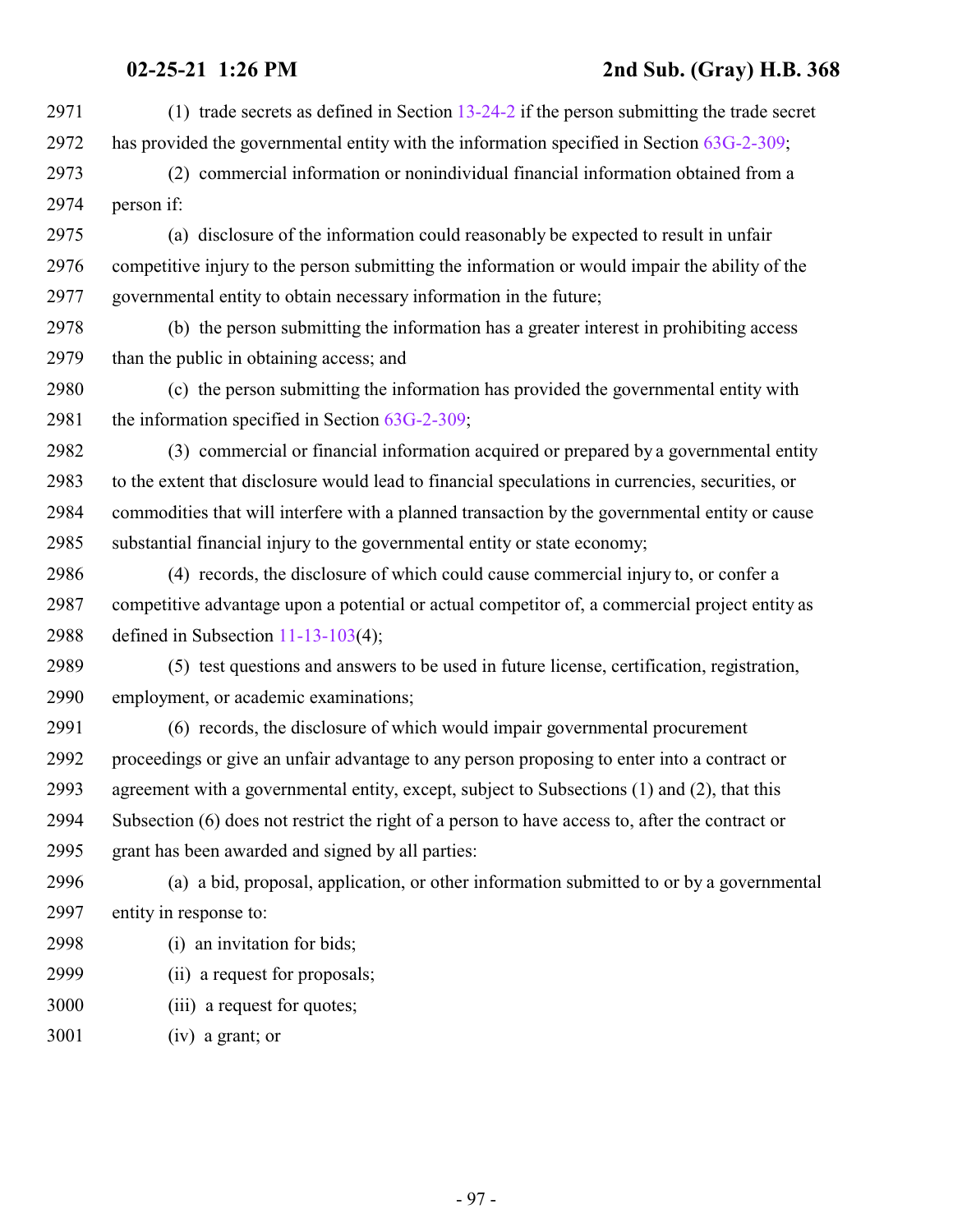| 3002 | (v) other similar document; or                                                                             |
|------|------------------------------------------------------------------------------------------------------------|
| 3003 | (b) an unsolicited proposal, as defined in Section $63G-6a-712$ ;                                          |
| 3004 | (7) information submitted to or by a governmental entity in response to a request for                      |
| 3005 | information, except, subject to Subsections $(1)$ and $(2)$ , that this Subsection $(7)$ does not restrict |
| 3006 | the right of a person to have access to the information, after:                                            |
| 3007 | (a) a contract directly relating to the subject of the request for information has been                    |
| 3008 | awarded and signed by all parties; or                                                                      |
| 3009 | (b) (i) a final determination is made not to enter into a contract that relates to the                     |
| 3010 | subject of the request for information; and                                                                |
| 3011 | (ii) at least two years have passed after the day on which the request for information is                  |
| 3012 | issued;                                                                                                    |
| 3013 | (8) records that would identify real property or the appraisal or estimated value of real                  |
| 3014 | or personal property, including intellectual property, under consideration for public acquisition          |
| 3015 | before any rights to the property are acquired unless:                                                     |
| 3016 | (a) public interest in obtaining access to the information is greater than or equal to the                 |
| 3017 | governmental entity's need to acquire the property on the best terms possible;                             |
| 3018 | (b) the information has already been disclosed to persons not employed by or under a                       |
| 3019 | duty of confidentiality to the entity;                                                                     |
| 3020 | (c) in the case of records that would identify property, potential sellers of the described                |
| 3021 | property have already learned of the governmental entity's plans to acquire the property;                  |
| 3022 | (d) in the case of records that would identify the appraisal or estimated value of                         |
| 3023 | property, the potential sellers have already learned of the governmental entity's estimated value          |
| 3024 | of the property; or                                                                                        |
| 3025 | (e) the property under consideration for public acquisition is a single family residence                   |
| 3026 | and the governmental entity seeking to acquire the property has initiated negotiations to acquire          |
| 3027 | the property as required under Section 78B-6-505;                                                          |
| 3028 | (9) records prepared in contemplation of sale, exchange, lease, rental, or other                           |
| 3029 | compensated transaction of real or personal property including intellectual property, which, if            |
| 3030 | disclosed prior to completion of the transaction, would reveal the appraisal or estimated value            |
| 3031 | of the subject property, unless:                                                                           |
| 3032 | (a) the public interest in access is greater than or equal to the interests in restricting                 |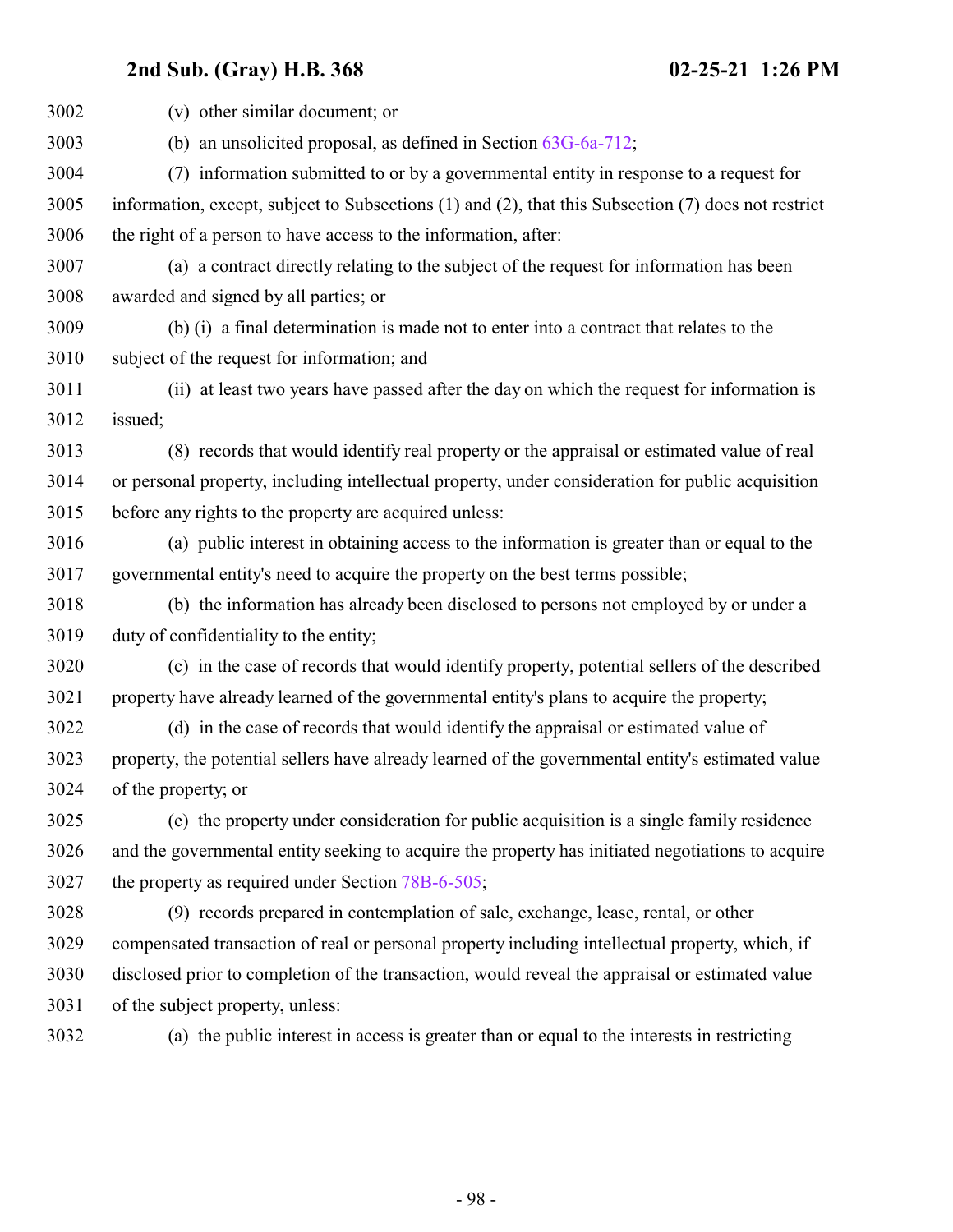| 3033 | access, including the governmental entity's interest in maximizing the financial benefit of the       |
|------|-------------------------------------------------------------------------------------------------------|
| 3034 | transaction; or                                                                                       |
| 3035 | (b) when prepared by or on behalf of a governmental entity, appraisals or estimates of                |
| 3036 | the value of the subject property have already been disclosed to persons not employed by or           |
| 3037 | under a duty of confidentiality to the entity;                                                        |
| 3038 | (10) records created or maintained for civil, criminal, or administrative enforcement                 |
| 3039 | purposes or audit purposes, or for discipline, licensing, certification, or registration purposes, if |
| 3040 | release of the records:                                                                               |
| 3041 | (a) reasonably could be expected to interfere with investigations undertaken for                      |
| 3042 | enforcement, discipline, licensing, certification, or registration purposes;                          |
| 3043 | (b) reasonably could be expected to interfere with audits, disciplinary, or enforcement               |
| 3044 | proceedings;                                                                                          |
| 3045 | (c) would create a danger of depriving a person of a right to a fair trial or impartial               |
| 3046 | hearing;                                                                                              |
| 3047 | (d) reasonably could be expected to disclose the identity of a source who is not                      |
| 3048 | generally known outside of government and, in the case of a record compiled in the course of          |
| 3049 | an investigation, disclose information furnished by a source not generally known outside of           |
| 3050 | government if disclosure would compromise the source; or                                              |
| 3051 | (e) reasonably could be expected to disclose investigative or audit techniques,                       |
| 3052 | procedures, policies, or orders not generally known outside of government if disclosure would         |
| 3053 | interfere with enforcement or audit efforts;                                                          |
| 3054 | (11) records the disclosure of which would jeopardize the life or safety of an                        |
| 3055 | individual;                                                                                           |
| 3056 | (12) records the disclosure of which would jeopardize the security of governmental                    |
| 3057 | property, governmental programs, or governmental recordkeeping systems from damage, theft,            |
| 3058 | or other appropriation or use contrary to law or public policy;                                       |
| 3059 | (13) records that, if disclosed, would jeopardize the security or safety of a correctional            |
| 3060 | facility, or records relating to incarceration, treatment, probation, or parole, that would interfere |
| 3061 | with the control and supervision of an offender's incarceration, treatment, probation, or parole;     |
| 3062 | (14) records that, if disclosed, would reveal recommendations made to the Board of                    |
| 3063 | Pardons and Parole by an employee of or contractor for the Department of Corrections, the             |
|      |                                                                                                       |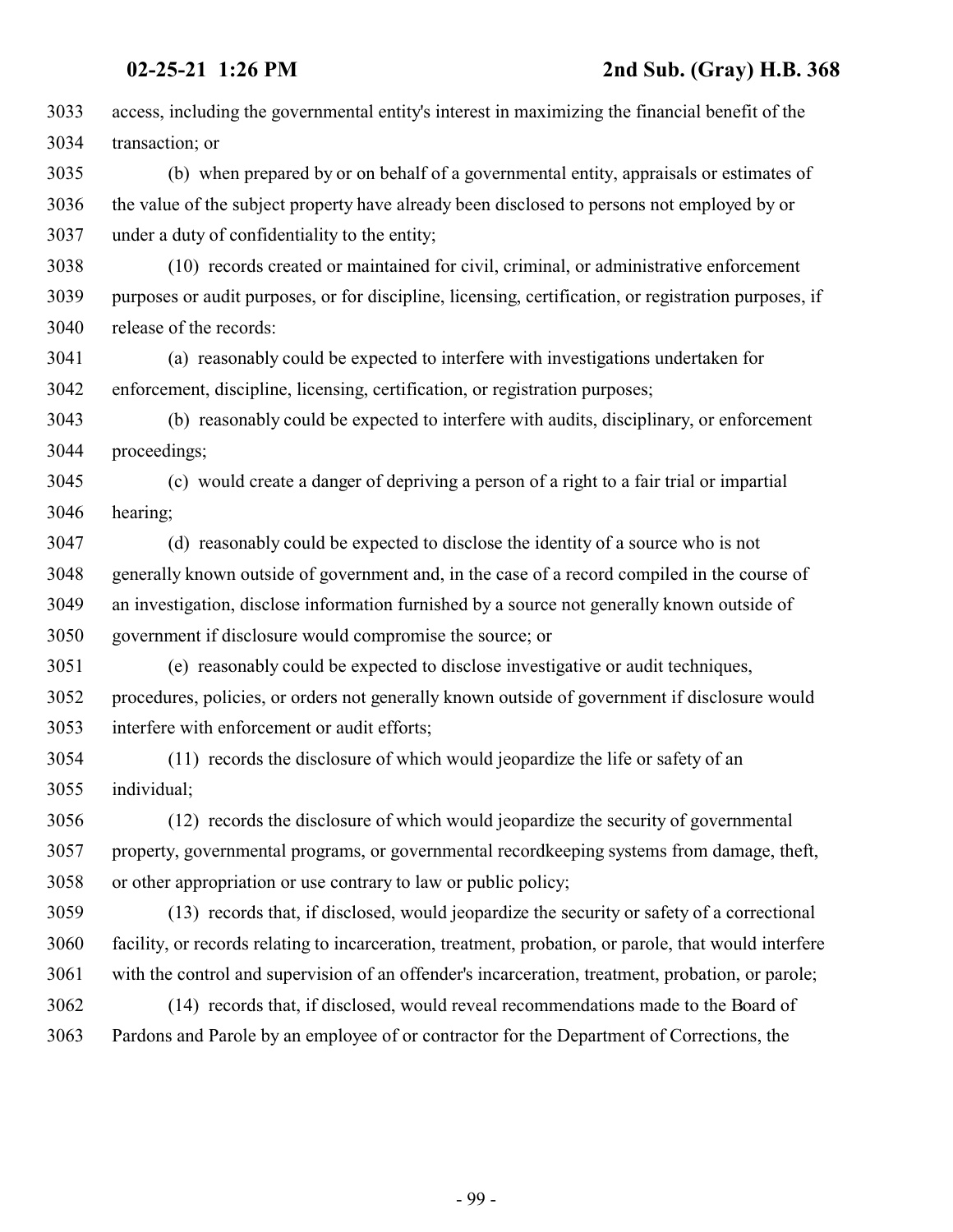Board of Pardons and Parole, or the Department of Human Services that are based on the employee's or contractor's supervision, diagnosis, or treatment of any person within the board's jurisdiction; (15) records and audit workpapers that identify audit, collection, and operational

 procedures and methods used by the State Tax Commission, if disclosure would interfere with audits or collections;

 (16) records of a governmental audit agency relating to an ongoing or planned audit until the final audit is released;

(17) records that are subject to the attorney client privilege;

 (18) records prepared for or by an attorney, consultant, surety, indemnitor, insurer, employee, or agent of a governmental entity for, or in anticipation of, litigation or a judicial, quasi-judicial, or administrative proceeding;

 (19) (a) (i) personal files of a state legislator, including personal correspondence to or from a member of the Legislature; and

 (ii) notwithstanding Subsection (19)(a)(i), correspondence that gives notice of legislative action or policy may not be classified as protected under this section; and

 (b) (i) an internal communication that is part of the deliberative process in connection with the preparation of legislation between:

(A) members of a legislative body;

(B) a member of a legislative body and a member of the legislative body's staff; or

(C) members of a legislative body's staff; and

 (ii) notwithstanding Subsection (19)(b)(i), a communication that gives notice of legislative action or policy may not be classified as protected under this section;

 (20) (a) records in the custody or control of the Office of Legislative Research and General Counsel, that, if disclosed, would reveal a particular legislator's contemplated legislation or contemplated course of action before the legislator has elected to support the legislation or course of action, or made the legislation or course of action public; and

 (b) notwithstanding Subsection (20)(a), the form to request legislation submitted to the Office of Legislative Research and General Counsel is a public document unless a legislator asks that the records requesting the legislation be maintained as protected records until such time as the legislator elects to make the legislation or course of action public;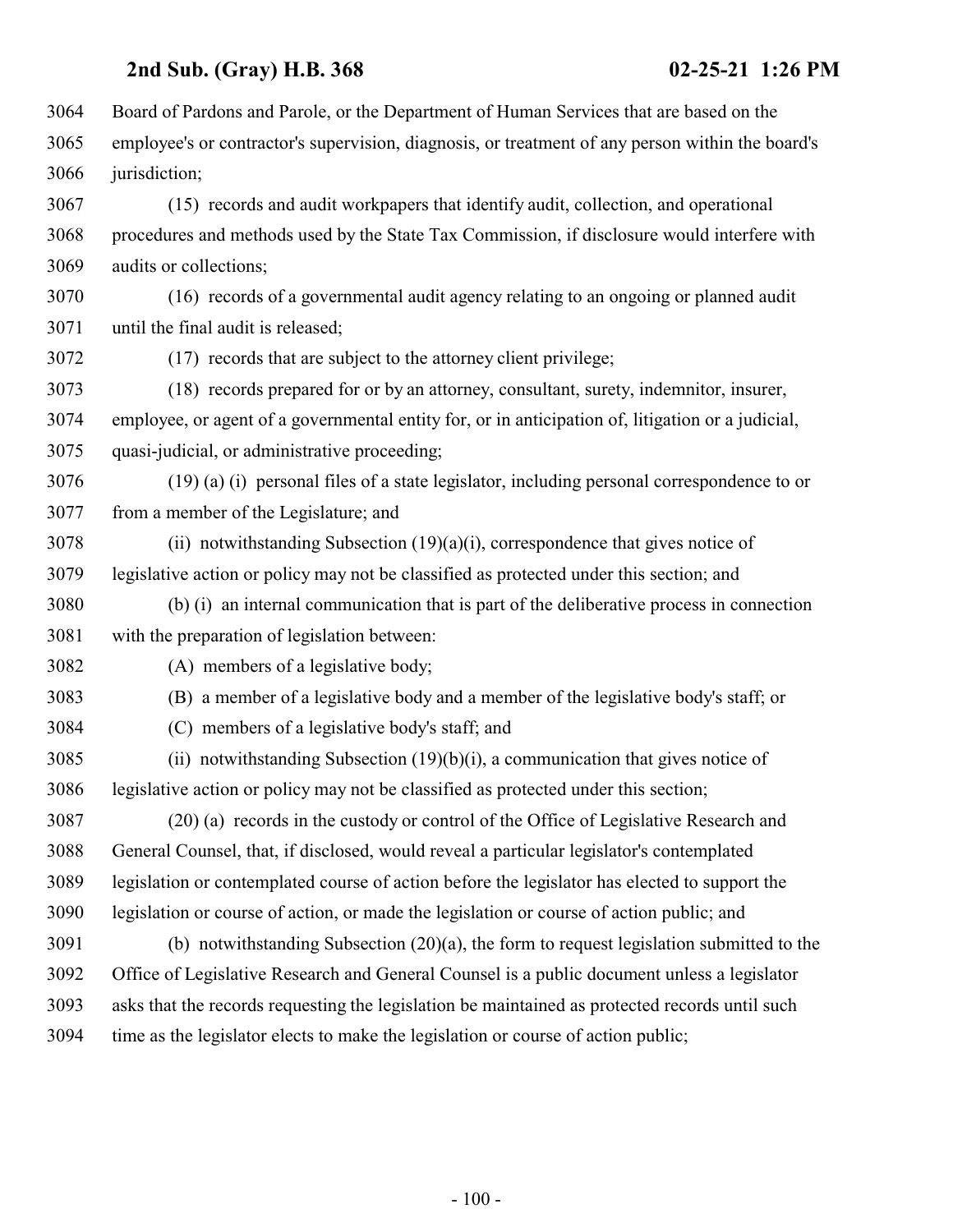- (21) research requests from legislators to the Office of Legislative Research and General Counsel or the Office of the Legislative Fiscal Analyst and research findings prepared in response to these requests;
- (22) drafts, unless otherwise classified as public;
- (23) records concerning a governmental entity's strategy about:
- (a) collective bargaining; or
- (b) imminent or pending litigation;
- (24) records of investigations of loss occurrences and analyses of loss occurrences that may be covered by the Risk Management Fund, the Employers' Reinsurance Fund, the Uninsured Employers' Fund, or similar divisions in other governmental entities;
- (25) records, other than personnel evaluations, that contain a personal recommendation concerning an individual if disclosure would constitute a clearly unwarranted invasion of personal privacy, or disclosure is not in the public interest;
- (26) records that reveal the location of historic, prehistoric, paleontological, or biological resources that if known would jeopardize the security of those resources or of valuable historic, scientific, educational, or cultural information;
- (27) records of independent state agencies if the disclosure of the records would conflict with the fiduciary obligations of the agency;
- (28) records of an institution within the state system of higher education defined in Section [53B-1-102](http://le.utah.gov/UtahCode/SectionLookup.jsp?section=53b-1-102&session=2021GS) regarding tenure evaluations, appointments, applications for admissions, retention decisions, and promotions, which could be properly discussed in a meeting closed in accordance with Title 52, Chapter 4, Open and Public Meetings Act, provided that records of the final decisions about tenure, appointments, retention, promotions, or those students admitted, may not be classified as protected under this section;
- (29) records of the governor's office, including budget recommendations, legislative proposals, and policy statements, that if disclosed would reveal the governor's contemplated policies or contemplated courses of action before the governor has implemented or rejected those policies or courses of action or made them public;
- (30) records of the Office of the Legislative Fiscal Analyst relating to budget analysis, revenue estimates, and fiscal notes of proposed legislation before issuance of the final recommendations in these areas;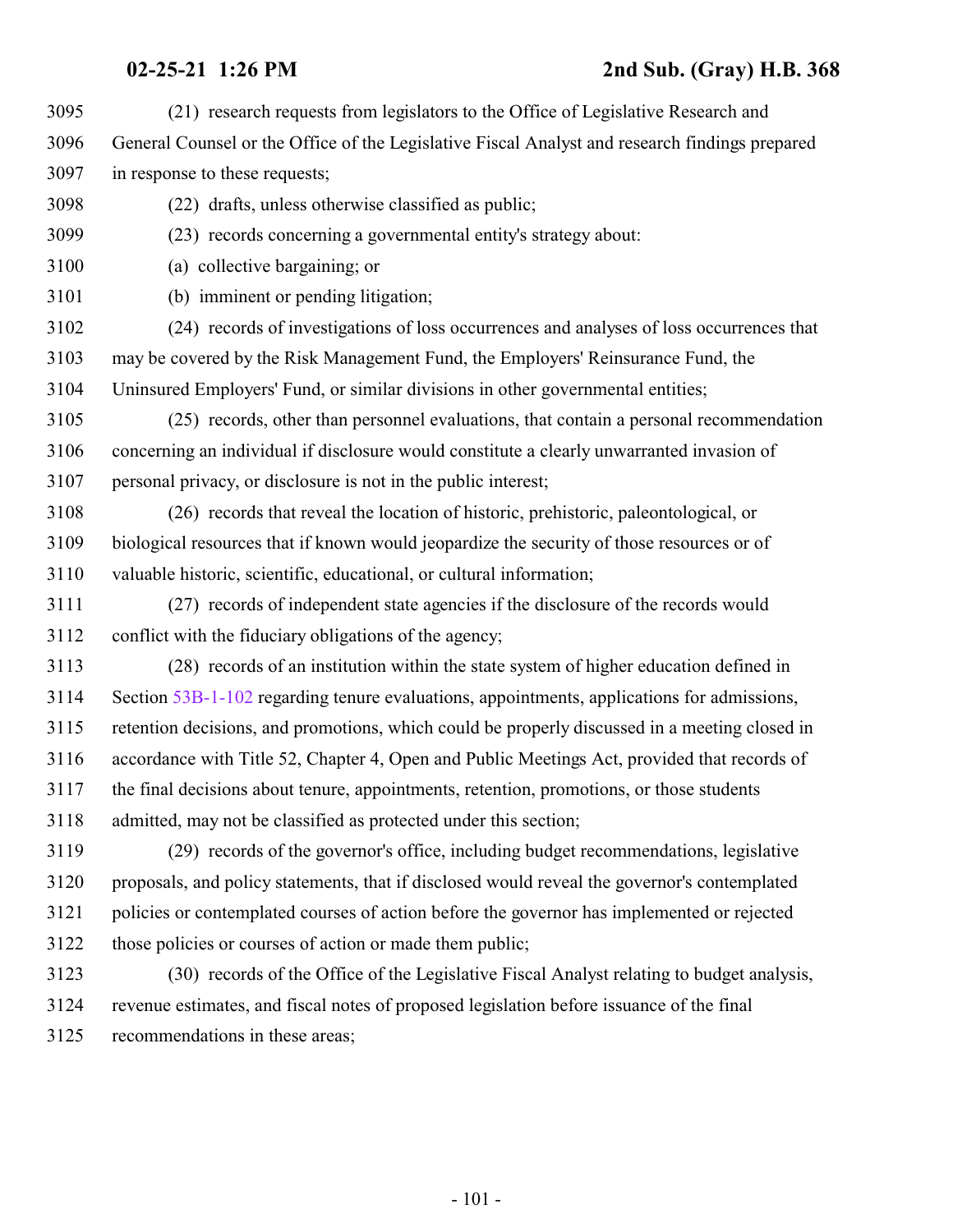(31) records provided by the United States or by a government entity outside the state that are given to the governmental entity with a requirement that they be managed as protected records if the providing entity certifies that the record would not be subject to public disclosure if retained by it;

 (32) transcripts, minutes, recordings, or reports of the closed portion of a meeting of a public body except as provided in Section [52-4-206](http://le.utah.gov/UtahCode/SectionLookup.jsp?section=52-4-206&session=2021GS);

 (33) records that would reveal the contents of settlement negotiations but not including final settlements or empirical data to the extent that they are not otherwise exempt from disclosure;

 (34) memoranda prepared by staff and used in the decision-making process by an administrative law judge, a member of the Board of Pardons and Parole, or a member of any other body charged by law with performing a quasi-judicial function;

 (35) records that would reveal negotiations regarding assistance or incentives offered by or requested from a governmental entity for the purpose of encouraging a person to expand or locate a business in Utah, but only if disclosure would result in actual economic harm to the person or place the governmental entity at a competitive disadvantage, but this section may not be used to restrict access to a record evidencing a final contract;

 (36) materials to which access must be limited for purposes of securing or maintaining the governmental entity's proprietary protection of intellectual property rights including patents, copyrights, and trade secrets;

 (37) the name of a donor or a prospective donor to a governmental entity, including an institution within the state system of higher education defined in Section [53B-1-102](http://le.utah.gov/UtahCode/SectionLookup.jsp?section=53b-1-102&session=2021GS), and other information concerning the donation that could reasonably be expected to reveal the identity of the donor, provided that:

(a) the donor requests anonymity in writing;

 (b) any terms, conditions, restrictions, or privileges relating to the donation may not be classified protected by the governmental entity under this Subsection (37); and

 (c) except for an institution within the state system of higher education defined in Section [53B-1-102](http://le.utah.gov/UtahCode/SectionLookup.jsp?section=53b-1-102&session=2021GS), the governmental unit to which the donation is made is primarily engaged in educational, charitable, or artistic endeavors, and has no regulatory or legislative authority over the donor, a member of the donor's immediate family, or any entity owned or controlled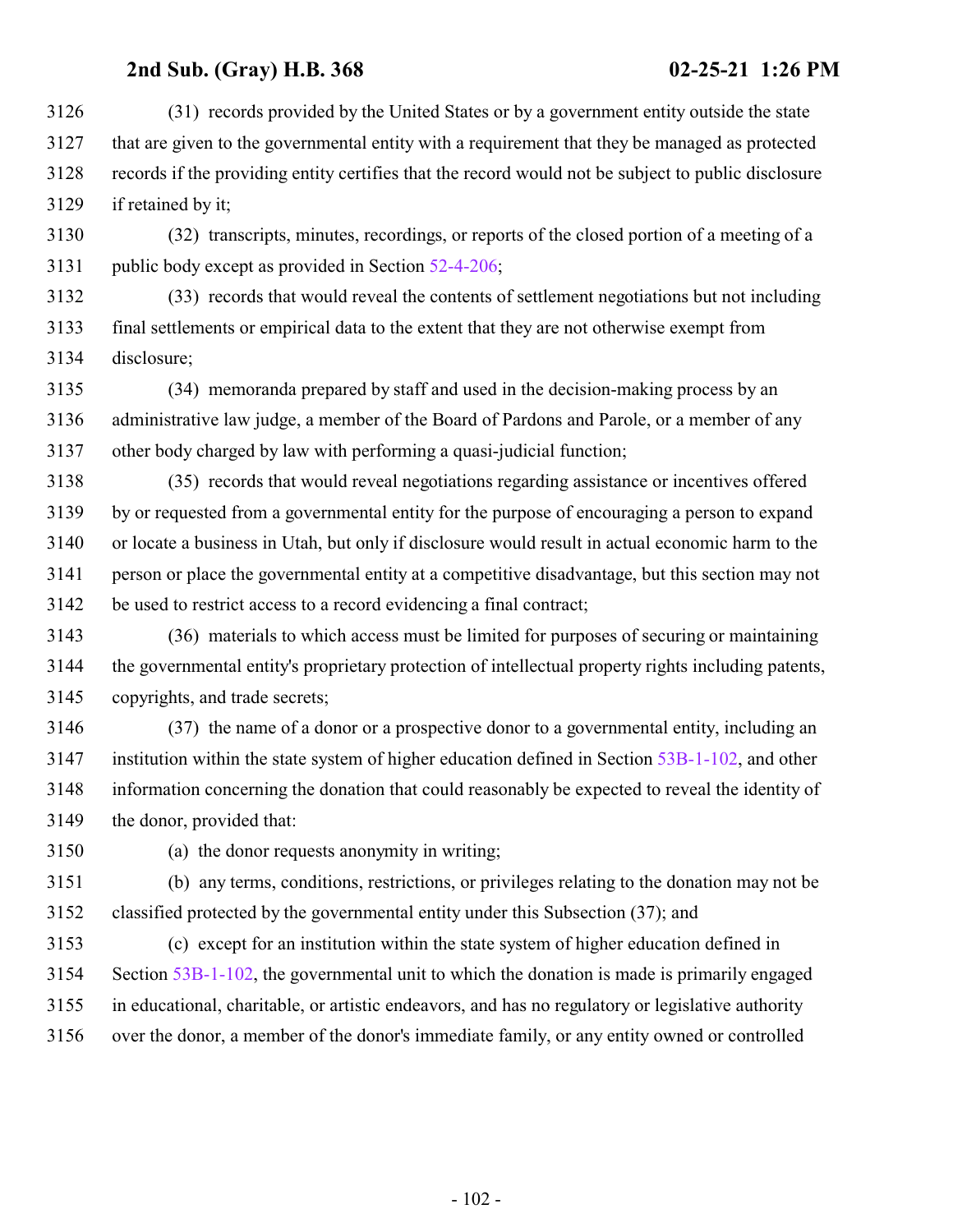| 3157 | by the donor or the donor's immediate family;                                                     |
|------|---------------------------------------------------------------------------------------------------|
| 3158 | (38) accident reports, except as provided in Sections 41-6a-404, 41-12a-202, and                  |
| 3159 | $73 - 18 - 13$ ;                                                                                  |
| 3160 | (39) a notification of workers' compensation insurance coverage described in Section              |
| 3161 | 34A-2-205;                                                                                        |
| 3162 | (40) (a) the following records of an institution within the state system of higher                |
| 3163 | education defined in Section 53B-1-102, which have been developed, discovered, disclosed to,      |
| 3164 | or received by or on behalf of faculty, staff, employees, or students of the institution:         |
| 3165 | (i) unpublished lecture notes;                                                                    |
| 3166 | (ii) unpublished notes, data, and information:                                                    |
| 3167 | (A) relating to research; and                                                                     |
| 3168 | $(B)$ of:                                                                                         |
| 3169 | (I) the institution within the state system of higher education defined in Section                |
| 3170 | 53B-1-102; or                                                                                     |
| 3171 | (II) a sponsor of sponsored research;                                                             |
| 3172 | (iii) unpublished manuscripts;                                                                    |
| 3173 | (iv) creative works in process;                                                                   |
| 3174 | (v) scholarly correspondence; and                                                                 |
| 3175 | (vi) confidential information contained in research proposals;                                    |
| 3176 | (b) Subsection $(40)(a)$ may not be construed to prohibit disclosure of public                    |
| 3177 | information required pursuant to Subsection $53B-16-302(2)(a)$ or (b); and                        |
| 3178 | (c) Subsection $(40)(a)$ may not be construed to affect the ownership of a record;                |
| 3179 | $(41)$ (a) records in the custody or control of the Office of the Legislative Auditor             |
| 3180 | General that would reveal the name of a particular legislator who requests a legislative audit    |
| 3181 | prior to the date that audit is completed and made public; and                                    |
| 3182 | (b) notwithstanding Subsection $(41)(a)$ , a request for a legislative audit submitted to the     |
| 3183 | Office of the Legislative Auditor General is a public document unless the legislator asks that    |
| 3184 | the records in the custody or control of the Office of the Legislative Auditor General that would |
| 3185 | reveal the name of a particular legislator who requests a legislative audit be maintained as      |
| 3186 | protected records until the audit is completed and made public;                                   |
| 3187 | (42) records that provide detail as to the location of an explosive, including a map or           |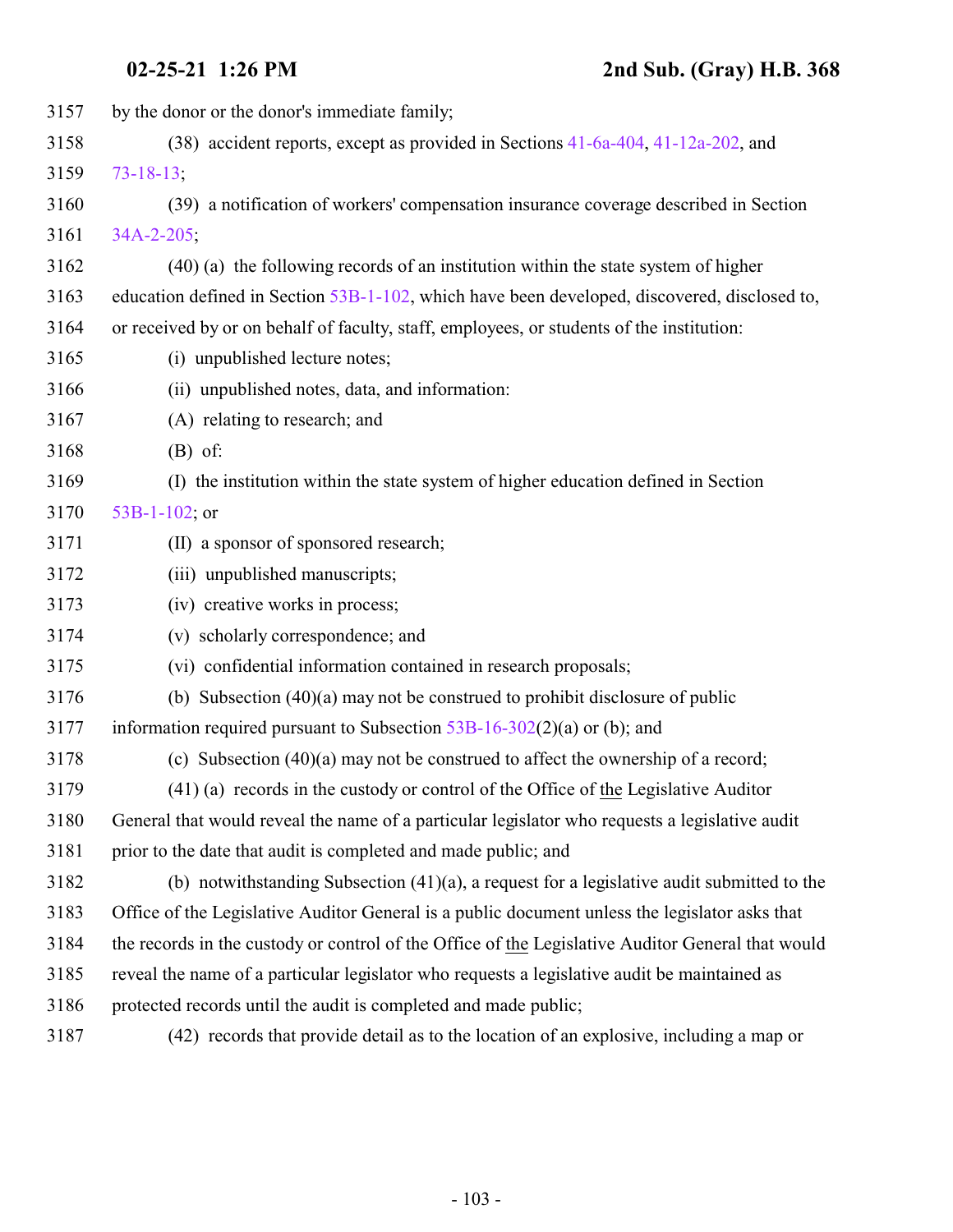| 3188 | other document that indicates the location of:                                                     |
|------|----------------------------------------------------------------------------------------------------|
| 3189 | (a) a production facility; or                                                                      |
| 3190 | (b) a magazine;                                                                                    |
| 3191 | $(43)$ information:                                                                                |
| 3192 | (a) contained in the statewide database of the Division of Aging and Adult Services                |
| 3193 | created by Section $62A-3-311.1$ ; or                                                              |
| 3194 | (b) received or maintained in relation to the Identity Theft Reporting Information                 |
| 3195 | System (IRIS) established under Section 67-5-22;                                                   |
| 3196 | (44) information contained in the Management Information System and Licensing                      |
| 3197 | Information System described in Title 62A, Chapter 4a, Child and Family Services;                  |
| 3198 | (45) information regarding National Guard operations or activities in support of the               |
| 3199 | National Guard's federal mission;                                                                  |
| 3200 | (46) records provided by any pawn or second hand business to a law enforcement                     |
| 3201 | agency or to the central database in compliance with Title 13, Chapter 32a, Pawnshop and           |
| 3202 | Secondhand Merchandise Transaction Information Act;                                                |
| 3203 | (47) information regarding food security, risk, and vulnerability assessments performed            |
| 3204 | by the Department of Agriculture and Food;                                                         |
| 3205 | (48) except to the extent that the record is exempt from this chapter pursuant to Section          |
| 3206 | $63G-2-106$ , records related to an emergency plan or program, a copy of which is provided to or   |
| 3207 | prepared or maintained by the Division of Emergency Management, and the disclosure of              |
| 3208 | which would jeopardize:                                                                            |
| 3209 | (a) the safety of the general public; or                                                           |
| 3210 | (b) the security of:                                                                               |
| 3211 | (i) governmental property;                                                                         |
| 3212 | (ii) governmental programs; or                                                                     |
| 3213 | (iii) the property of a private person who provides the Division of Emergency                      |
| 3214 | Management information;                                                                            |
| 3215 | (49) records of the Department of Agriculture and Food that provides for the                       |
| 3216 | identification, tracing, or control of livestock diseases, including any program established under |
| 3217 | Title 4, Chapter 24, Utah Livestock Brand and Anti-Theft Act, or Title 4, Chapter 31, Control      |
| 3218 | of Animal Disease;                                                                                 |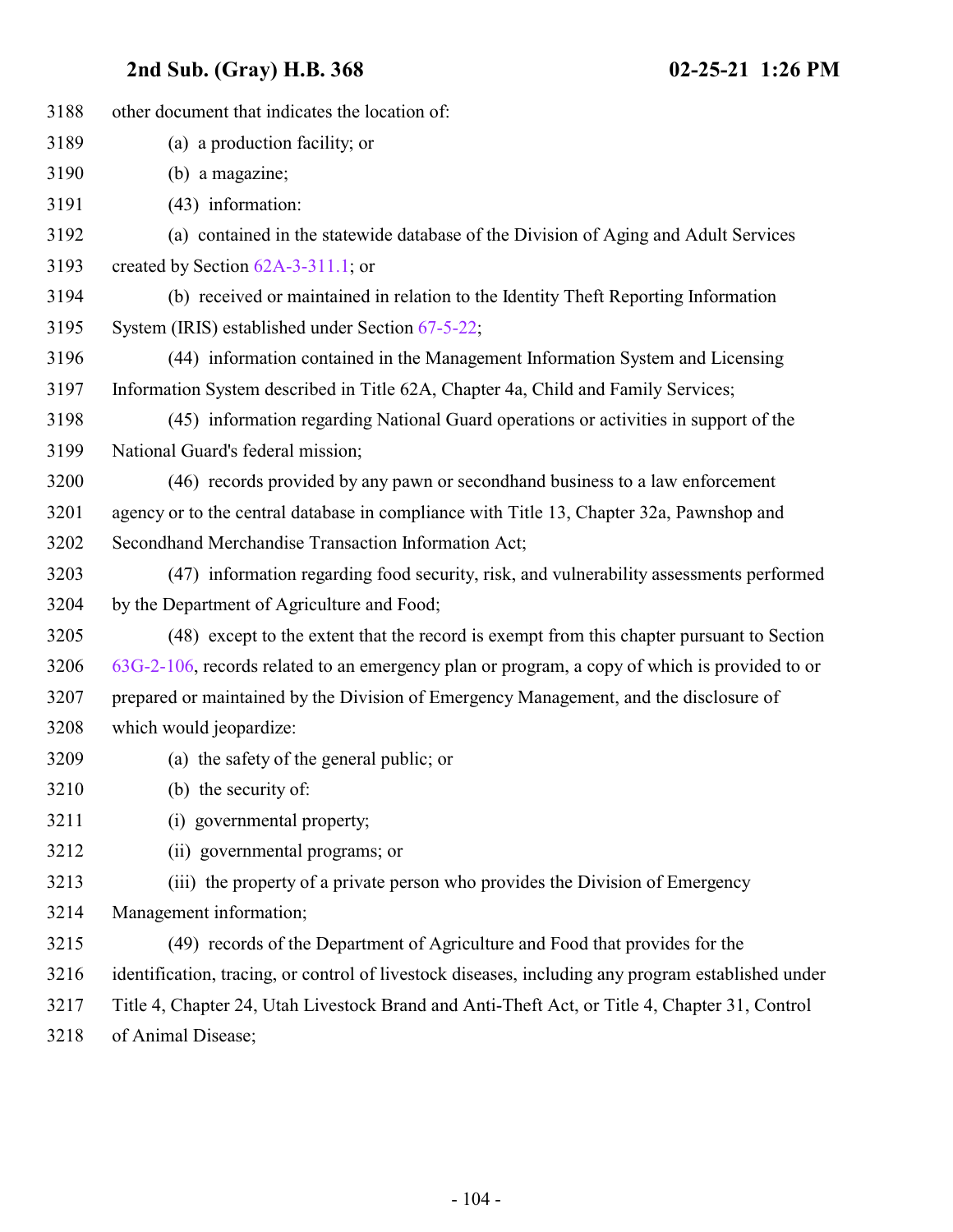(50) as provided in Section [26-39-501](http://le.utah.gov/UtahCode/SectionLookup.jsp?section=26-39-501&session=2021GS): (a) information or records held by the Department of Health related to a complaint regarding a child care program or residential child care which the department is unable to substantiate; and (b) information or records related to a complaint received by the Department of Health from an anonymous complainant regarding a child care program or residential child care; (51) unless otherwise classified as public under Section [63G-2-301](http://le.utah.gov/UtahCode/SectionLookup.jsp?section=63g-2-301&session=2021GS) and except as provided under Section [41-1a-116](http://le.utah.gov/UtahCode/SectionLookup.jsp?section=41-1a-116&session=2021GS), an individual's home address, home telephone number, or personal mobile phone number, if: (a) the individual is required to provide the information in order to comply with a law, ordinance, rule, or order of a government entity; and (b) the subject of the record has a reasonable expectation that this information will be kept confidential due to: (i) the nature of the law, ordinance, rule, or order; and (ii) the individual complying with the law, ordinance, rule, or order; (52) the portion of the following documents that contains a candidate's residential or mailing address, if the candidate provides to the filing officer another address or phone number where the candidate may be contacted: (a) a declaration of candidacy, a nomination petition, or a certificate of nomination, described in Section [20A-9-201](http://le.utah.gov/UtahCode/SectionLookup.jsp?section=20a-9-201&session=2021GS), [20A-9-202](http://le.utah.gov/UtahCode/SectionLookup.jsp?section=20a-9-202&session=2021GS), [20A-9-203](http://le.utah.gov/UtahCode/SectionLookup.jsp?section=20a-9-203&session=2021GS), [20A-9-404](http://le.utah.gov/UtahCode/SectionLookup.jsp?section=20a-9-404&session=2021GS), [20A-9-405](http://le.utah.gov/UtahCode/SectionLookup.jsp?section=20a-9-405&session=2021GS), [20A-9-408](http://le.utah.gov/UtahCode/SectionLookup.jsp?section=20a-9-408&session=2021GS), [20A-9-408.5](http://le.utah.gov/UtahCode/SectionLookup.jsp?section=20a-9-408.5&session=2021GS), [20A-9-502](http://le.utah.gov/UtahCode/SectionLookup.jsp?section=20a-9-502&session=2021GS), or [20A-9-601](http://le.utah.gov/UtahCode/SectionLookup.jsp?section=20a-9-601&session=2021GS); (b) an affidavit of impecuniosity, described in Section [20A-9-201](http://le.utah.gov/UtahCode/SectionLookup.jsp?section=20a-9-201&session=2021GS); or (c) a notice of intent to gather signatures for candidacy, described in Section [20A-9-408](http://le.utah.gov/UtahCode/SectionLookup.jsp?section=20a-9-408&session=2021GS); (53) the name, home address, work addresses, and telephone numbers of an individual that is engaged in, or that provides goods or services for, medical or scientific research that is: (a) conducted within the state system of higher education, as defined in Section [53B-1-102](http://le.utah.gov/UtahCode/SectionLookup.jsp?section=53b-1-102&session=2021GS); and (b) conducted using animals; (54) in accordance with Section [78A-12-203](http://le.utah.gov/UtahCode/SectionLookup.jsp?section=78a-12-203&session=2021GS), any record of the Judicial Performance Evaluation Commission concerning an individual commissioner's vote on whether or not to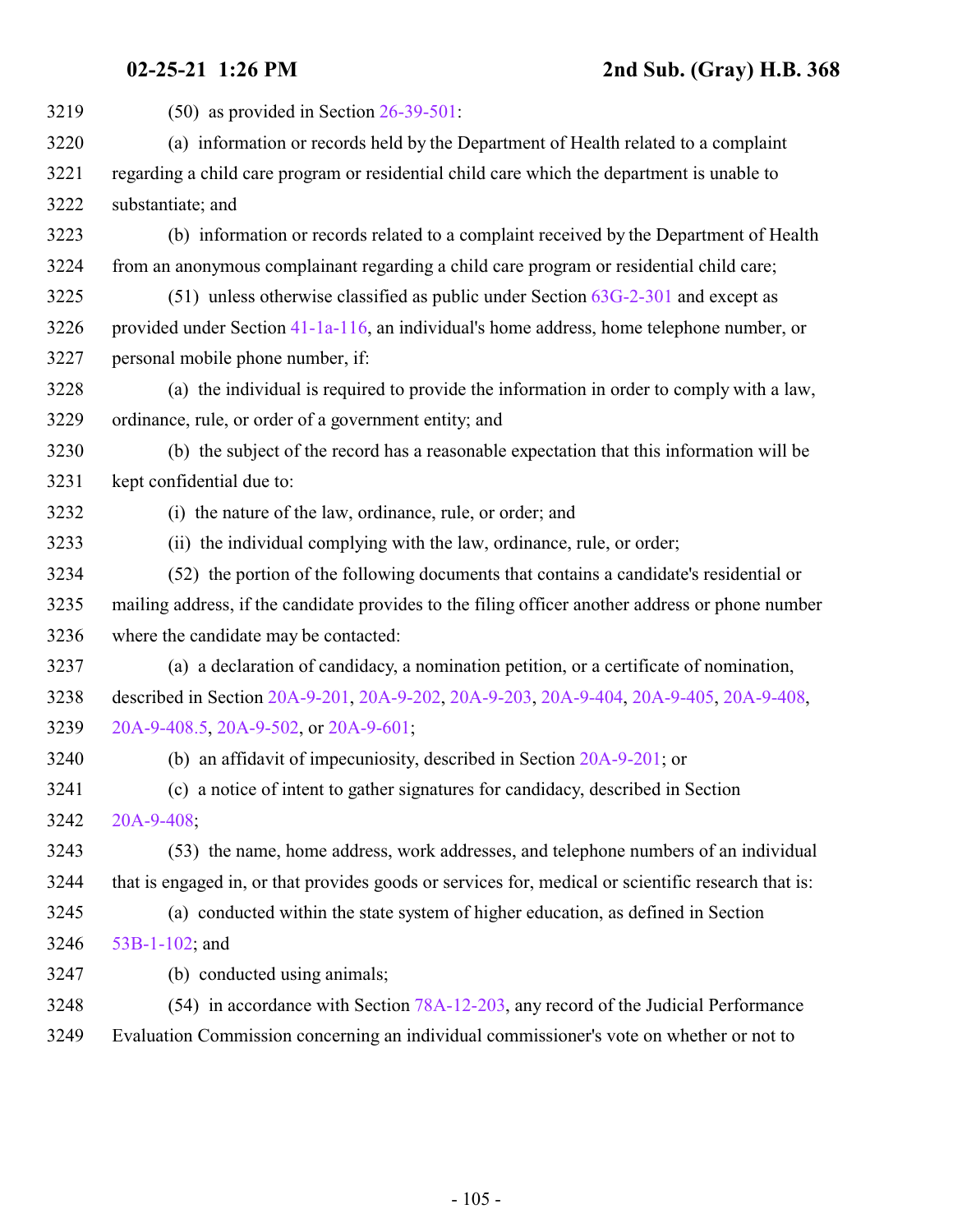| 3250 | recommend that the voters retain a judge including information disclosed under Subsection       |
|------|-------------------------------------------------------------------------------------------------|
| 3251 | $78A-12-203(5)(e);$                                                                             |
| 3252 | (55) information collected and a report prepared by the Judicial Performance                    |
| 3253 | Evaluation Commission concerning a judge, unless Section 20A-7-702 or Title 78A, Chapter        |
| 3254 | 12, Judicial Performance Evaluation Commission Act, requires disclosure of, or makes public,    |
| 3255 | the information or report;                                                                      |
| 3256 | (56) records contained in the Management Information System created in Section                  |
| 3257 | 62A-4a-1003:                                                                                    |
| 3258 | (57) records provided or received by the Public Lands Policy Coordinating Office in             |
| 3259 | furtherance of any contract or other agreement made in accordance with Section $[63J-4-603]$    |
| 3260 | $63L-11-202$ ;                                                                                  |
| 3261 | (58) information requested by and provided to the 911 Division under Section                    |
| 3262 | 63H-7a-302;                                                                                     |
| 3263 | $(59)$ in accordance with Section $73-10-33$ :                                                  |
| 3264 | (a) a management plan for a water conveyance facility in the possession of the Division         |
| 3265 | of Water Resources or the Board of Water Resources; or                                          |
| 3266 | (b) an outline of an emergency response plan in possession of the state or a county or          |
| 3267 | municipality;                                                                                   |
| 3268 | (60) the following records in the custody or control of the Office of Inspector General         |
| 3269 | of Medicaid Services, created in Section 63A-13-201:                                            |
| 3270 | (a) records that would disclose information relating to allegations of personal                 |
| 3271 | misconduct, gross mismanagement, or illegal activity of a person if the information or          |
| 3272 | allegation cannot be corroborated by the Office of Inspector General of Medicaid Services       |
| 3273 | through other documents or evidence, and the records relating to the allegation are not relied  |
| 3274 | upon by the Office of Inspector General of Medicaid Services in preparing a final investigation |
| 3275 | report or final audit report;                                                                   |
| 3276 | (b) records and audit workpapers to the extent they would disclose the identity of a            |
| 3277 | person who, during the course of an investigation or audit, communicated the existence of any   |
| 3278 | Medicaid fraud, waste, or abuse, or a violation or suspected violation of a law, rule, or       |
| 3279 | regulation adopted under the laws of this state, a political subdivision of the state, or any   |
| 3280 | recognized entity of the United States, if the information was disclosed on the condition that  |
|      |                                                                                                 |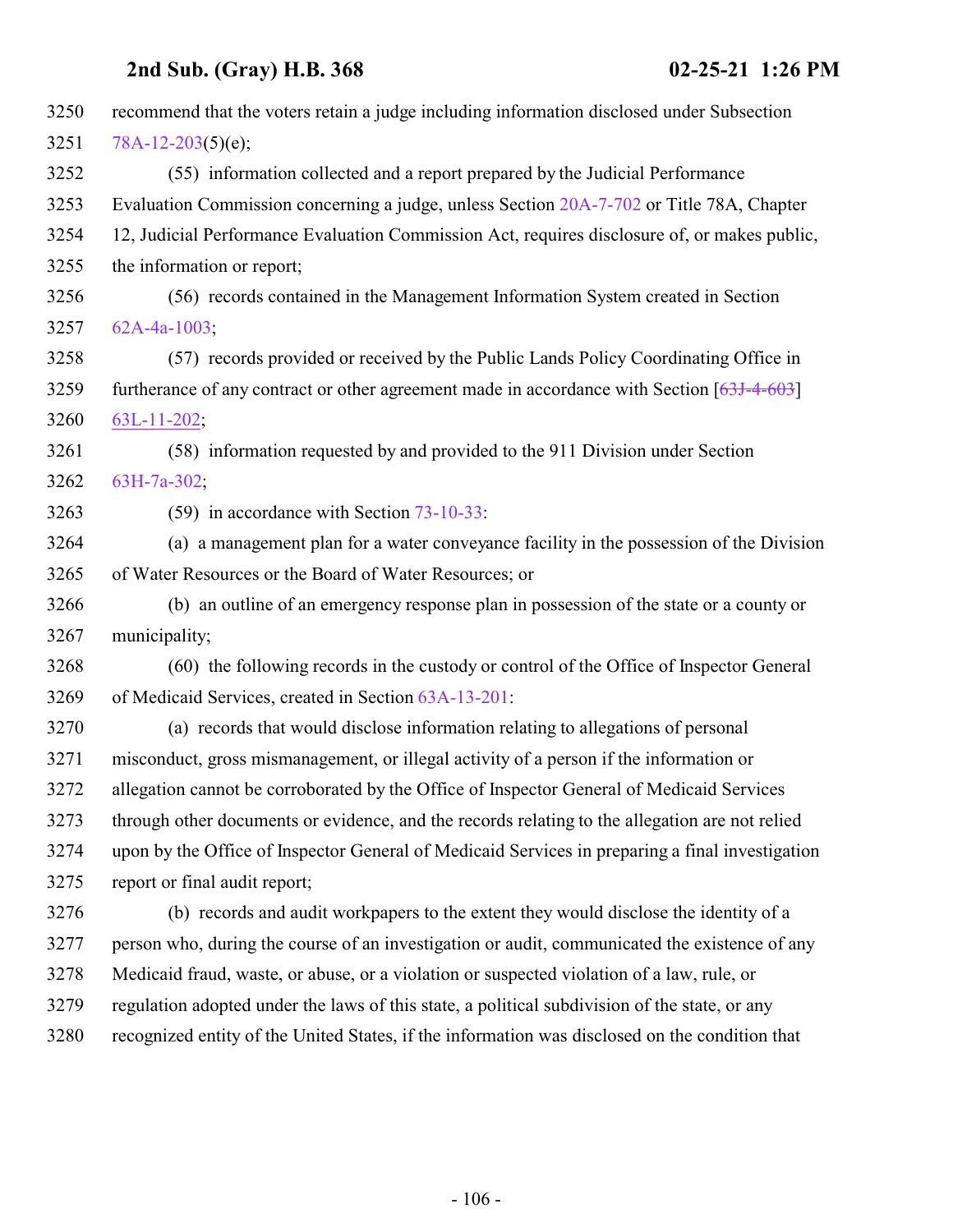| 3281 | the identity of the person be protected;                                                             |
|------|------------------------------------------------------------------------------------------------------|
| 3282 | (c) before the time that an investigation or audit is completed and the final                        |
| 3283 | investigation or final audit report is released, records or drafts circulated to a person who is not |
| 3284 | an employee or head of a governmental entity for the person's response or information;               |
| 3285 | (d) records that would disclose an outline or part of any investigation, audit survey                |
| 3286 | plan, or audit program; or                                                                           |
| 3287 | (e) requests for an investigation or audit, if disclosure would risk circumvention of an             |
| 3288 | investigation or audit;                                                                              |
| 3289 | (61) records that reveal methods used by the Office of Inspector General of Medicaid                 |
| 3290 | Services, the fraud unit, or the Department of Health, to discover Medicaid fraud, waste, or         |
| 3291 | abuse;                                                                                               |
| 3292 | (62) information provided to the Department of Health or the Division of Occupational                |
| 3293 | and Professional Licensing under Subsections $58-67-304(3)$ and (4) and Subsections                  |
| 3294 | 58-68-304(3) and (4);                                                                                |
| 3295 | $(63)$ a record described in Section $63G-12-210$ ;                                                  |
| 3296 | (64) captured plate data that is obtained through an automatic license plate reader                  |
| 3297 | system used by a governmental entity as authorized in Section 41-6a-2003;                            |
| 3298 | (65) any record in the custody of the Utah Office for Victims of Crime relating to a                 |
| 3299 | victim, including:                                                                                   |
| 3300 | (a) a victim's application or request for benefits;                                                  |
| 3301 | (b) a victim's receipt or denial of benefits; and                                                    |
| 3302 | (c) any administrative notes or records made or created for the purpose of, or used to,              |
| 3303 | evaluate or communicate a victim's eligibility for or denial of benefits from the Crime Victim       |
| 3304 | Reparations Fund;                                                                                    |
| 3305 | (66) an audio or video recording created by a body-worn camera, as that term is                      |
| 3306 | defined in Section $77-7a-103$ , that records sound or images inside a hospital or health care       |
| 3307 | facility as those terms are defined in Section 78B-3-403, inside a clinic of a health care           |
| 3308 | provider, as that term is defined in Section 78B-3-403, or inside a human service program as         |
| 3309 | that term is defined in Section $62A-2-101$ , except for recordings that:                            |
| 3310 | (a) depict the commission of an alleged crime;                                                       |
| 3311 | (b) record any encounter between a law enforcement officer and a person that results in              |
|      |                                                                                                      |
|      |                                                                                                      |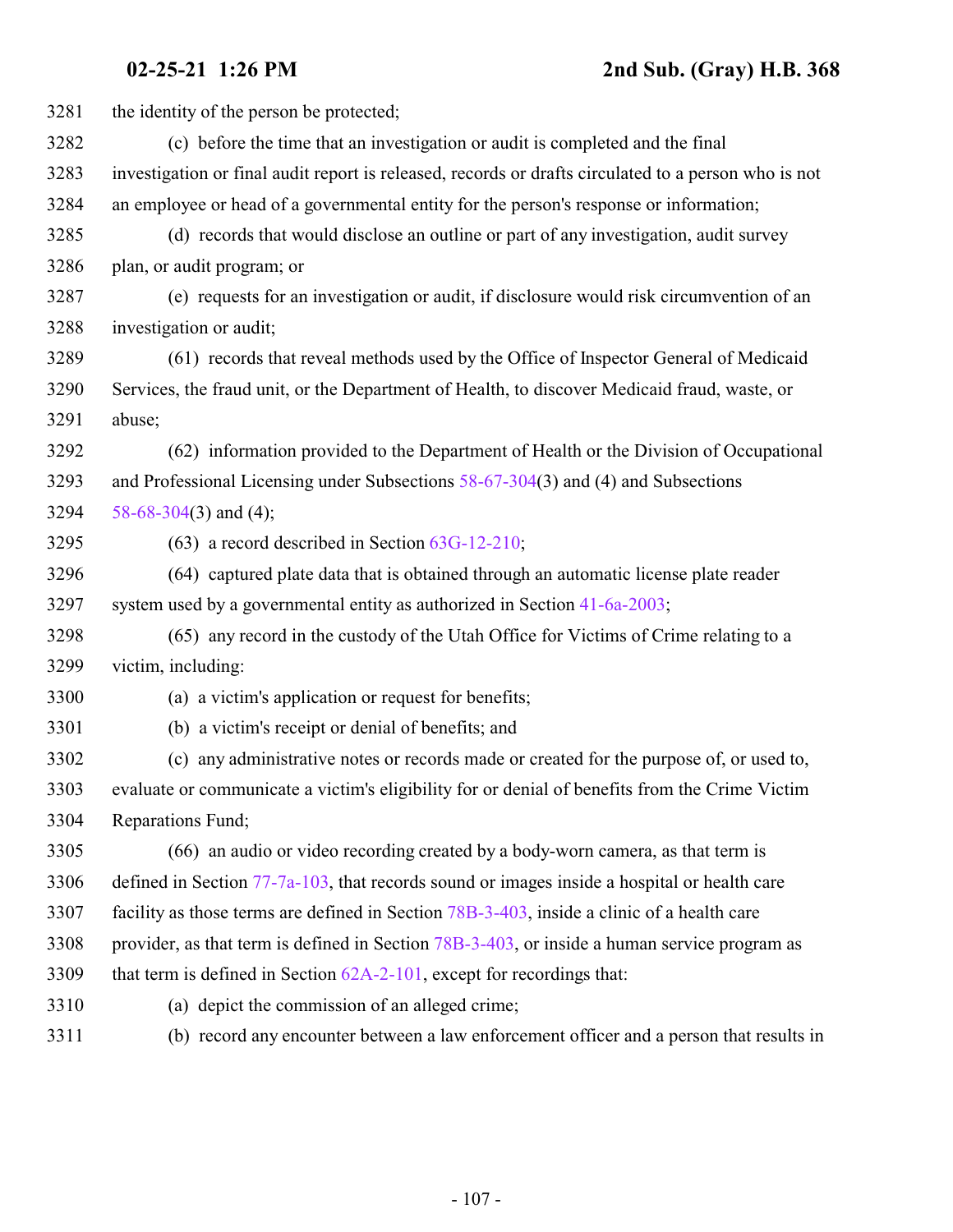death or bodily injury, or includes an instance when an officer fires a weapon; (c) record any encounter that is the subject of a complaint or a legal proceeding against a law enforcement officer or law enforcement agency; (d) contain an officer involved critical incident as defined in Subsection  $76-2-408(1)(f)$  $76-2-408(1)(f)$ ; or (e) have been requested for reclassification as a public record by a subject or authorized agent of a subject featured in the recording; (67) a record pertaining to the search process for a president of an institution of higher education described in Section [53B-2-102](http://le.utah.gov/UtahCode/SectionLookup.jsp?section=53b-2-102&session=2021GS), except for application materials for a publicly announced finalist; (68) an audio recording that is: (a) produced by an audio recording device that is used in conjunction with a device or piece of equipment designed or intended for resuscitating an individual or for treating an individual with a life-threatening condition; (b) produced during an emergency event when an individual employed to provide law enforcement, fire protection, paramedic, emergency medical, or other first responder service: (i) is responding to an individual needing resuscitation or with a life-threatening condition; and (ii) uses a device or piece of equipment designed or intended for resuscitating an individual or for treating an individual with a life-threatening condition; and (c) intended and used for purposes of training emergency responders how to improve their response to an emergency situation; (69) records submitted by or prepared in relation to an applicant seeking a recommendation by the Research and General Counsel Subcommittee, the Budget Subcommittee, or the Audit Subcommittee, established under Section [36-12-8](http://le.utah.gov/UtahCode/SectionLookup.jsp?section=36-12-8&session=2021GS), for an employment position with the Legislature; (70) work papers as defined in Section [31A-2-204](http://le.utah.gov/UtahCode/SectionLookup.jsp?section=31a-2-204&session=2021GS); (71) a record made available to Adult Protective Services or a law enforcement agency under Section [61-1-206](http://le.utah.gov/UtahCode/SectionLookup.jsp?section=61-1-206&session=2021GS); (72) a record submitted to the Insurance Department in accordance with Section [31A-37-201](http://le.utah.gov/UtahCode/SectionLookup.jsp?section=31a-37-201&session=2021GS) or [31A-22-653](http://le.utah.gov/UtahCode/SectionLookup.jsp?section=31a-22-653&session=2021GS);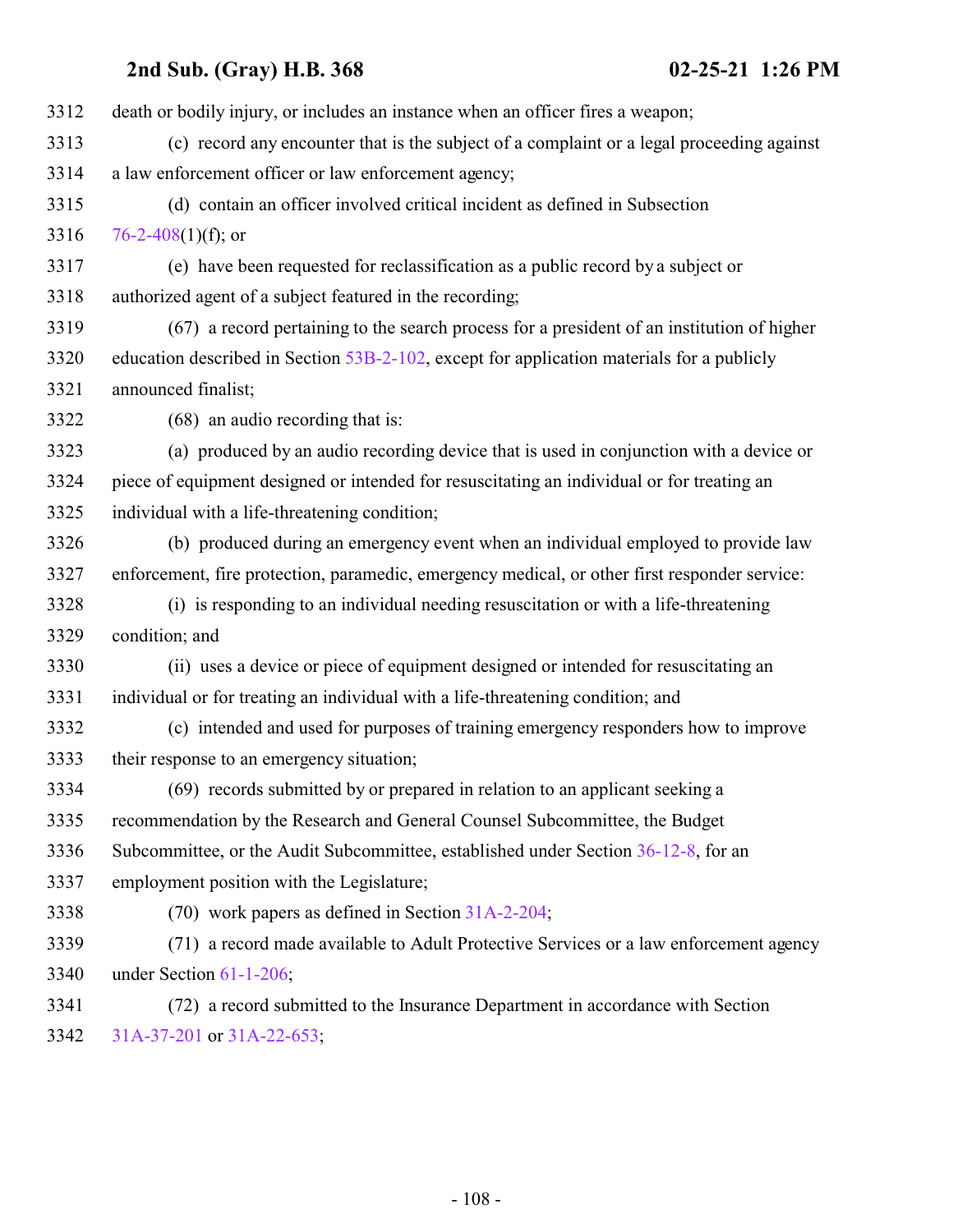| 3343 | (73) a record described in Section 31A-37-503.                                                      |
|------|-----------------------------------------------------------------------------------------------------|
| 3344 | (74) any record created by the Division of Occupational and Professional Licensing as               |
| 3345 | a result of Subsection 58-37f-304(5) or 58-37f-702(2)(a)(ii);                                       |
| 3346 | $(75)$ a record described in Section 72-16-306 that relates to the reporting of an injury           |
| 3347 | involving an amusement ride;                                                                        |
| 3348 | (76) except as provided in Subsection $63G-2-305.5(1)$ , the signature of an individual             |
| 3349 | on a political petition, or on a request to withdraw a signature from a political petition,         |
| 3350 | including a petition or request described in the following titles:                                  |
| 3351 | (a) Title 10, Utah Municipal Code;                                                                  |
| 3352 | (b) Title 17, Counties;                                                                             |
| 3353 | (c) Title 17B, Limited Purpose Local Government Entities - Local Districts;                         |
| 3354 | (d) Title 17D, Limited Purpose Local Government Entities - Other Entities; and                      |
| 3355 | (e) Title 20A, Election Code;                                                                       |
| 3356 | (77) except as provided in Subsection $63G-2-305.5(2)$ , the signature of an individual in          |
| 3357 | a voter registration record;                                                                        |
| 3358 | (78) except as provided in Subsection $63G-2-305.5(3)$ , any signature, other than a                |
| 3359 | signature described in Subsection $(76)$ or $(77)$ , in the custody of the lieutenant governor or a |
| 3360 | local political subdivision collected or held under, or in relation to, Title 20A, Election Code;   |
| 3361 | (79) a Form I-918 Supplement B certification as described in Title 77, Chapter 38, Part             |
| 3362 | 5, Victims Guidelines for Prosecutors Act;                                                          |
| 3363 | (80) a record submitted to the Insurance Department under Subsection                                |
| 3364 | $31A-47-103(1)(b)$ ; and                                                                            |
| 3365 | $(81)$ personal information, as defined in Section $63G-26-102$ , to the extent disclosure is       |
| 3366 | prohibited under Section 63G-26-103.                                                                |
| 3367 | Section 49. Section 63G-3-301 is amended to read:                                                   |
| 3368 | 63G-3-301. Rulemaking procedure.                                                                    |
| 3369 | (1) An agency authorized to make rules is also authorized to amend or repeal those                  |
| 3370 | rules.                                                                                              |
| 3371 | (2) Except as provided in Sections $63G-3-303$ and $63G-3-304$ , when making,                       |
| 3372 | amending, or repealing a rule agencies shall comply with:                                           |
| 3373 | (a) the requirements of this section;                                                               |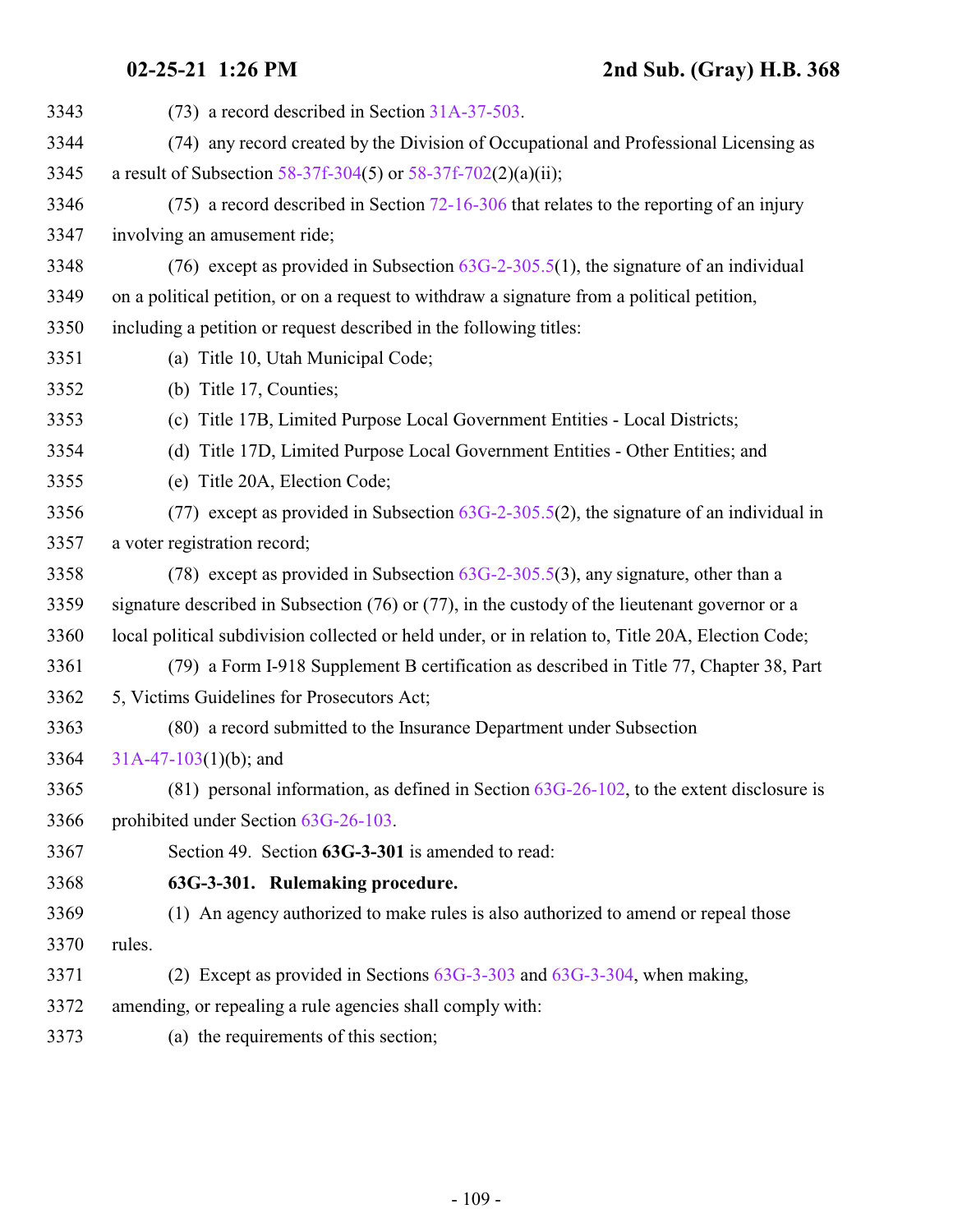| 3375<br>(c) applicable federal mandates; and<br>3376<br>(d) rules made by the office to implement this chapter. |  |
|-----------------------------------------------------------------------------------------------------------------|--|
|                                                                                                                 |  |
|                                                                                                                 |  |
| 3377<br>Subject to the requirements of this chapter, each agency shall develop and use<br>(3)                   |  |
| 3378<br>flexible approaches in drafting rules that meet the needs of the agency and that involve persons        |  |
| 3379<br>affected by the agency's rules.                                                                         |  |
| 3380<br>(4) (a) Each agency shall file the agency's proposed rule and rule analysis with the                    |  |
| 3381<br>office.                                                                                                 |  |
| 3382<br>(b) Rule amendments shall be marked with new language underlined and deleted                            |  |
| 3383<br>language struck out.                                                                                    |  |
| 3384<br>(c) (i) The office shall publish the information required under Subsection (8) on the                   |  |
| 3385<br>rule analysis and the text of the proposed rule in the next issue of the bulletin.                      |  |
| 3386<br>(ii) For rule amendments, only the section or subsection of the rule being amended                      |  |
| 3387<br>need be printed.                                                                                        |  |
| 3388<br>(iii) If the director determines that the rule is too long to publish, the office shall                 |  |
| 3389<br>publish the rule analysis and shall publish the rule by reference to a copy on file with the office.    |  |
| 3390<br>(5) Before filing a rule with the office, the agency shall conduct a thorough analysis,                 |  |
| 3391<br>consistent with the criteria established by the Governor's Office of [Management] Planning and          |  |
| 3392<br>Budget, of the fiscal impact a rule may have on businesses, which criteria may include:                 |  |
| 3393<br>(a) the type of industries that will be impacted by the rule, and for each identified                   |  |
| 3394<br>industry, an estimate of the total number of businesses within the industry, and an estimate of         |  |
| 3395<br>the number of those businesses that are small businesses;                                               |  |
| 3396<br>(b) the individual fiscal impact that would incur to a typical business for a one-year                  |  |
| 3397<br>period;                                                                                                 |  |
| 3398<br>(c) the aggregated total fiscal impact that would incur to all businesses within the state              |  |
| 3399<br>for a one-year period;                                                                                  |  |
| 3400<br>(d) the total cost that would incur to all impacted entities over a five-year period; and               |  |
| 3401<br>(e) the department head's comments on the analysis.                                                     |  |
| 3402<br>(6) If the agency reasonably expects that a proposed rule will have a measurable                        |  |
| 3403<br>negative fiscal impact on small businesses, the agency shall consider, as allowed by federal            |  |
| 3404<br>law, each of the following methods of reducing the impact of the rule on small businesses:              |  |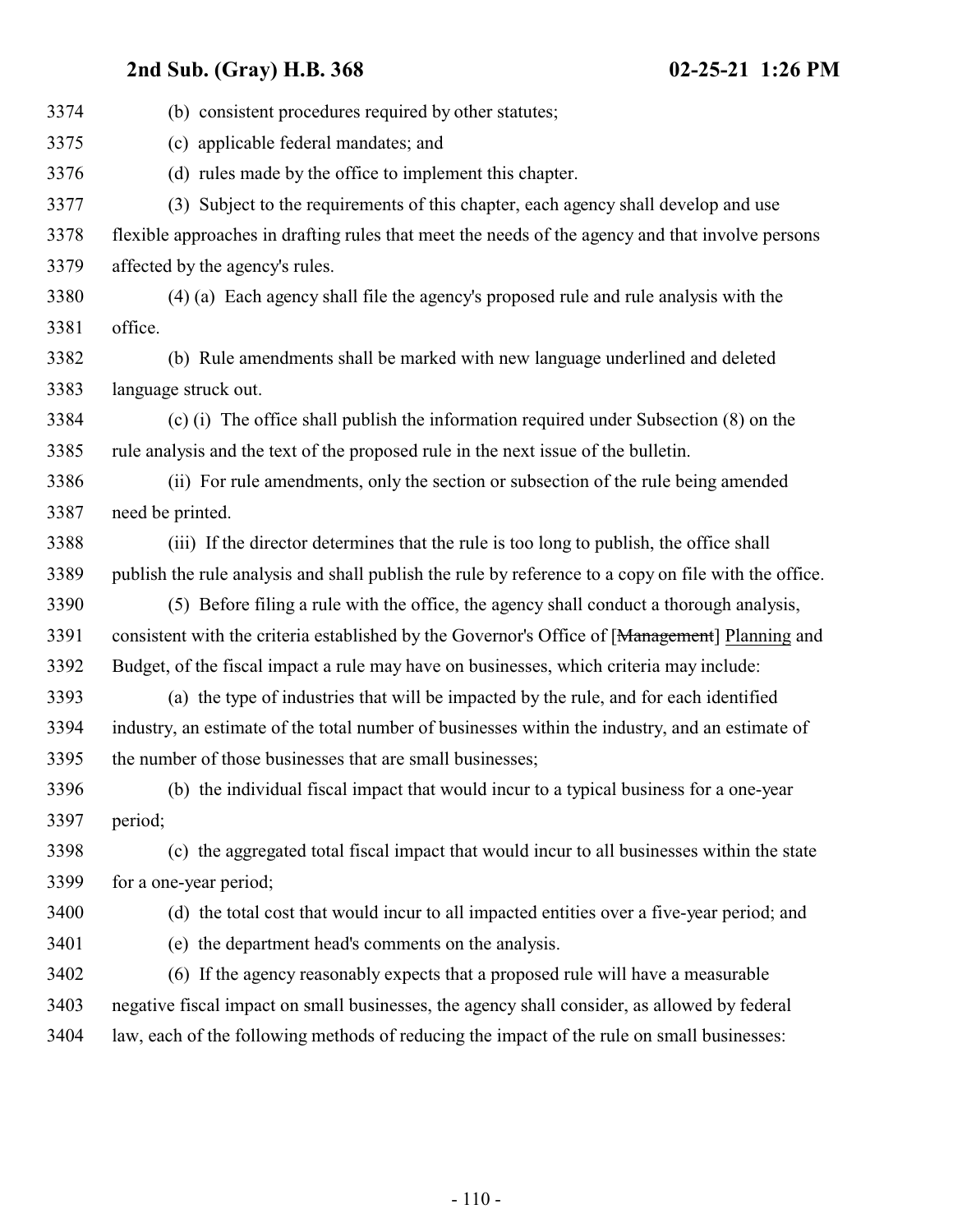| 3405 | (a) establishing less stringent compliance or reporting requirements for small                  |
|------|-------------------------------------------------------------------------------------------------|
| 3406 | businesses;                                                                                     |
| 3407 | (b) establishing less stringent schedules or deadlines for compliance or reporting              |
| 3408 | requirements for small businesses;                                                              |
| 3409 | (c) consolidating or simplifying compliance or reporting requirements for small                 |
| 3410 | businesses;                                                                                     |
| 3411 | (d) establishing performance standards for small businesses to replace design or                |
| 3412 | operational standards required in the proposed rule; and                                        |
| 3413 | (e) exempting small businesses from all or any part of the requirements contained in            |
| 3414 | the proposed rule.                                                                              |
| 3415 | (7) If during the public comment period an agency receives comment that the proposed            |
| 3416 | rule will cost small business more than one day's annual average gross receipts, and the agency |
| 3417 | had not previously performed the analysis in Subsection (6), the agency shall perform the       |
| 3418 | analysis described in Subsection (6).                                                           |
| 3419 | (8) The rule analysis shall contain:                                                            |
| 3420 | (a) a summary of the rule or change;                                                            |
| 3421 | (b) the purpose of the rule or reason for the change;                                           |
| 3422 | (c) the statutory authority or federal requirement for the rule;                                |
| 3423 | (d) the anticipated cost or savings to:                                                         |
| 3424 | (i) the state budget;                                                                           |
| 3425 | (ii) local governments;                                                                         |
| 3426 | (iii) small businesses; and                                                                     |
| 3427 | (iv) persons other than small businesses, businesses, or local governmental entities;           |
| 3428 | (e) the compliance cost for affected persons;                                                   |
| 3429 | (f) how interested persons may review the full text of the rule;                                |
| 3430 | (g) how interested persons may present their views on the rule;                                 |
| 3431 | (h) the time and place of any scheduled public hearing;                                         |
| 3432 | (i) the name and telephone number of an agency employee who may be contacted                    |
| 3433 | about the rule;                                                                                 |
| 3434 | (i) the name of the agency head or designee who authorized the rule;                            |
| 3435 | the date on which the rule may become effective following the public comment<br>(k)             |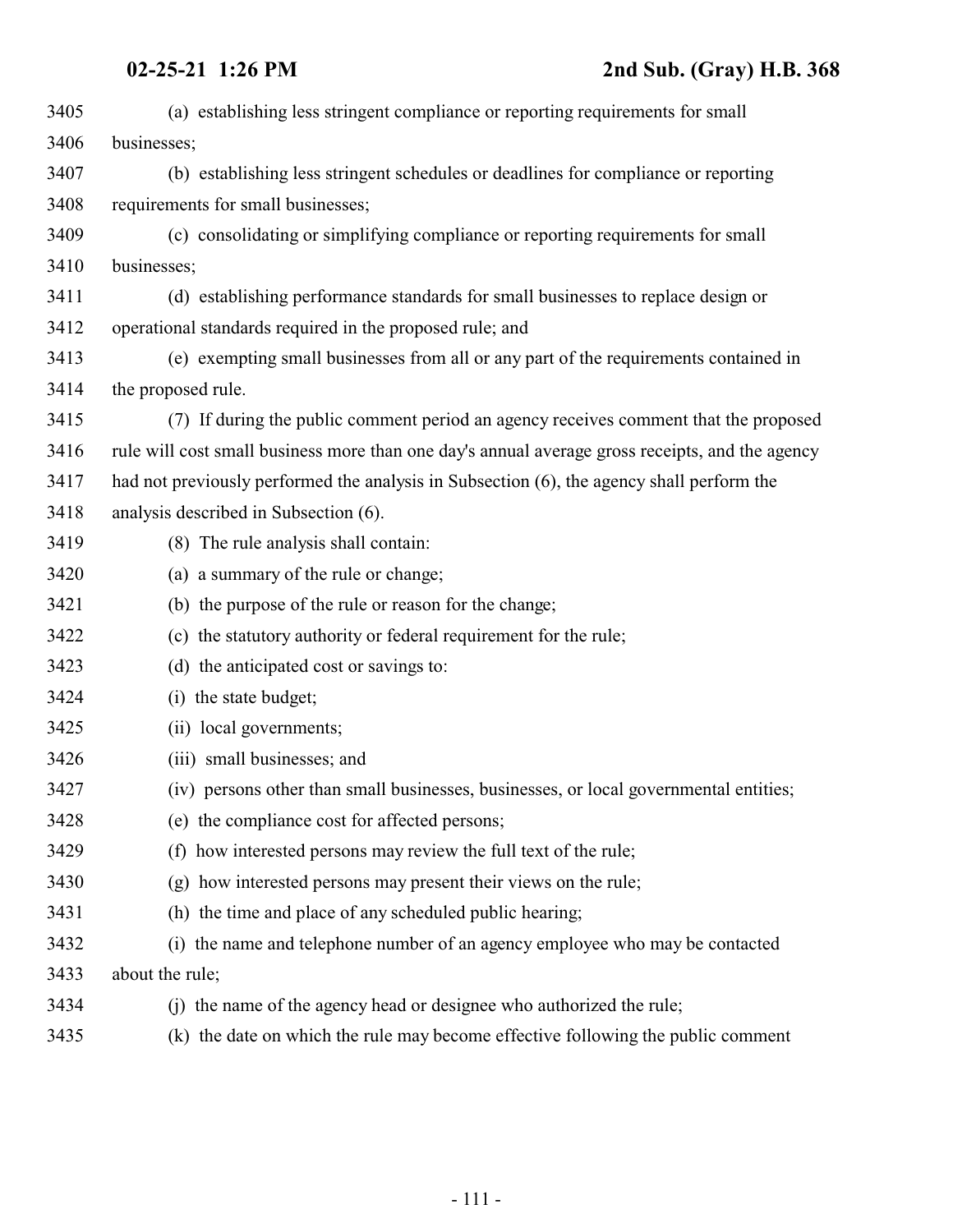| 3436 | period;                                                                                         |
|------|-------------------------------------------------------------------------------------------------|
| 3437 | (1) the agency's analysis on the fiscal impact of the rule as required under Subsection         |
| 3438 | (5);                                                                                            |
| 3439 | (m) any additional comments the department head may choose to submit regarding the              |
| 3440 | fiscal impact the rule may have on businesses; and                                              |
| 3441 | (n) if applicable, a summary of the agency's efforts to comply with the requirements of         |
| 3442 | Subsection (6).                                                                                 |
| 3443 | (9) (a) For a rule being repealed and reenacted, the rule analysis shall contain a              |
| 3444 | summary that generally includes the following:                                                  |
| 3445 | (i) a summary of substantive provisions in the repealed rule which are eliminated from          |
| 3446 | the enacted rule; and                                                                           |
| 3447 | (ii) a summary of new substantive provisions appearing only in the enacted rule.                |
| 3448 | (b) The summary required under this Subsection (9) is to aid in review and may not be           |
| 3449 | used to contest any rule on the ground of noncompliance with the procedural requirements of     |
| 3450 | this chapter.                                                                                   |
| 3451 | (10) A copy of the rule analysis shall be mailed to all persons who have made timely            |
| 3452 | request of the agency for advance notice of the agency's rulemaking proceedings and to any      |
| 3453 | other person who, by statutory or federal mandate or in the judgment of the agency, should also |
| 3454 | receive notice.                                                                                 |
| 3455 | $(11)$ (a) Following the publication date, the agency shall allow at least 30 days for          |
| 3456 | public comment on the rule.                                                                     |
| 3457 | (b) The agency shall review and evaluate all public comments submitted in writing               |
| 3458 | within the time period under Subsection $(11)(a)$ or presented at public hearings conducted by  |
| 3459 | the agency within the time period under Subsection $(11)(a)$ .                                  |
| 3460 | $(12)$ (a) Except as provided in Sections $63G-3-303$ and $63G-3-304$ , a proposed rule         |
| 3461 | becomes effective on any date specified by the agency that is:                                  |
| 3462 | (i) no fewer than seven calendar days after the day on which the public comment                 |
| 3463 | period closes under Subsection (11); and                                                        |
| 3464 | (ii) no more than 120 days after the day on which the rule is published.                        |
| 3465 | (b) The agency shall provide notice of the rule's effective date to the office in the form      |
| 3466 | required by the office.                                                                         |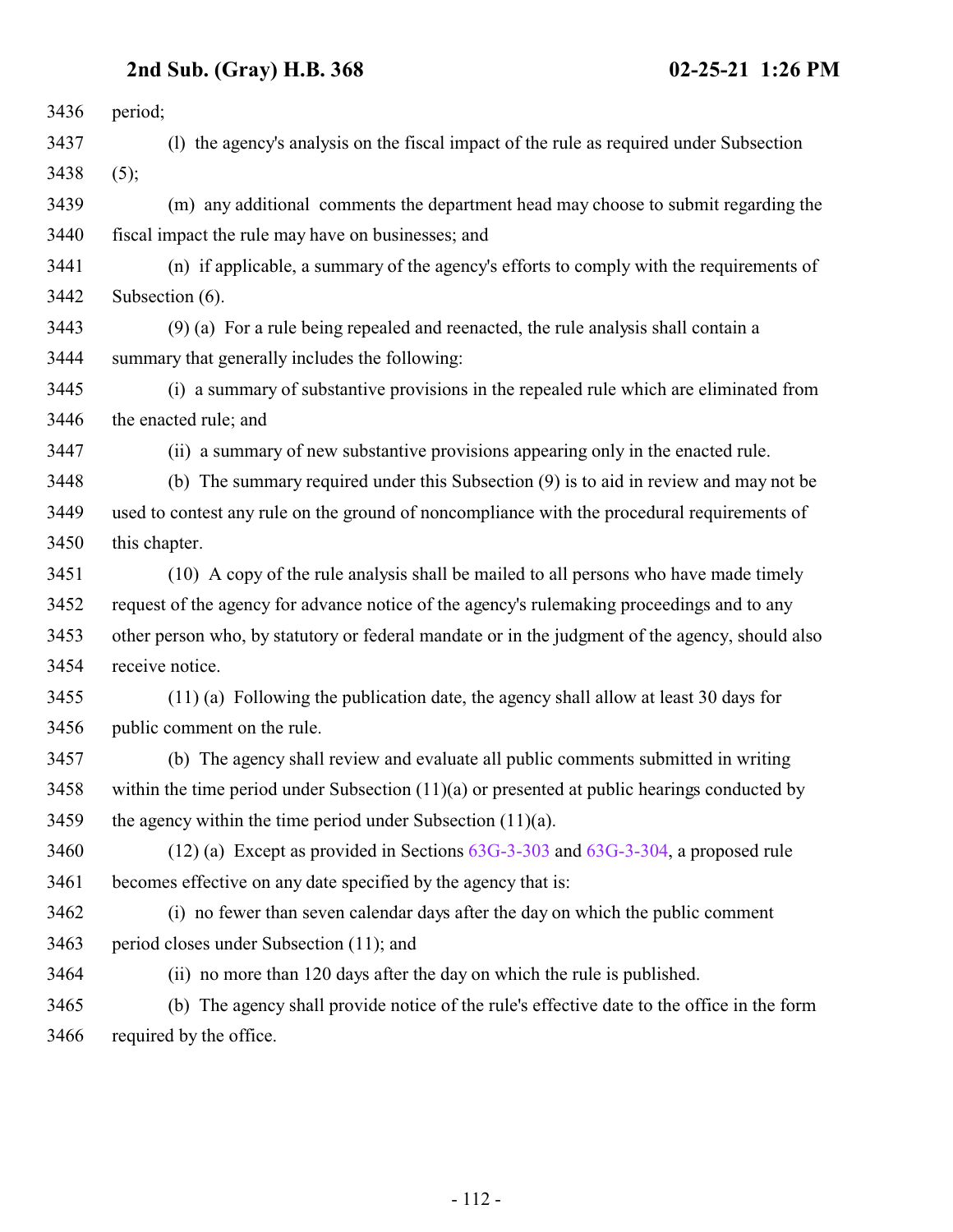| 3467 | (c) The notice of effective date may not provide for an effective date before the day on         |
|------|--------------------------------------------------------------------------------------------------|
| 3468 | which the office receives the notice.                                                            |
| 3469 | (d) The office shall publish notice of the effective date of the rule in the next issue of       |
| 3470 | the bulletin.                                                                                    |
| 3471 | (e) A proposed rule lapses if a notice of effective date or a change to a proposed rule is       |
| 3472 | not filed with the office within 120 days after the day on which the rule is published.          |
| 3473 | $(13)$ (a) Except as provided in Subsection $(13)(d)$ , before an agency enacts a rule, the      |
| 3474 | agency shall submit to the appropriations subcommittee and interim committee with                |
| 3475 | jurisdiction over the agency the agency's proposed rule for review, if the proposed rule, over a |
| 3476 | three-year period, has a fiscal impact of more than:                                             |
| 3477 | (i) $$250,000$ to a single person; or                                                            |
| 3478 | (ii) $$7,500,000$ to a group of persons.                                                         |
| 3479 | (b) An appropriations subcommittee or interim committee that reviews a rule                      |
| 3480 | submitted under Subsection (13)(a) shall:                                                        |
| 3481 | (i) before the review, directly inform the chairs of the Administrative Rules Review             |
| 3482 | Committee of the coming review, including the date, time, and place of the review; and           |
| 3483 | (ii) after the review, directly inform the chairs of the Administrative Rules Review             |
| 3484 | Committee of the outcome of the review, including any recommendation.                            |
| 3485 | (c) An appropriations subcommittee or interim committee that reviews a rule submitted            |
| 3486 | under Subsection (13)(a) may recommend to the Administrative Rules Review Committee that         |
| 3487 | the Administrative Rules Review Committee not recommend reauthorization of the rule in the       |
| 3488 | omnibus legislation described in Section 63G-3-502.                                              |
| 3489 | (d) The requirement described in Subsection $(13)(a)$ does not apply to:                         |
| 3490 | (i) the State Tax Commission; or                                                                 |
| 3491 | (ii) the State Board of Education.                                                               |
| 3492 | $(14)$ (a) As used in this Subsection (14), "initiate rule making proceedings" means the         |
| 3493 | filing, for the purposes of publication in accordance with Subsection (4), of an agency's        |
| 3494 | proposed rule that is required by state statute.                                                 |
| 3495 | (b) A state agency shall initiate rulemaking proceedings no later than 180 days after the        |
| 3496 | day on which the statutory provision that specifically requires the rulemaking takes effect,     |
| 3497 | except under Subsection $(14)(c)$ .                                                              |
|      |                                                                                                  |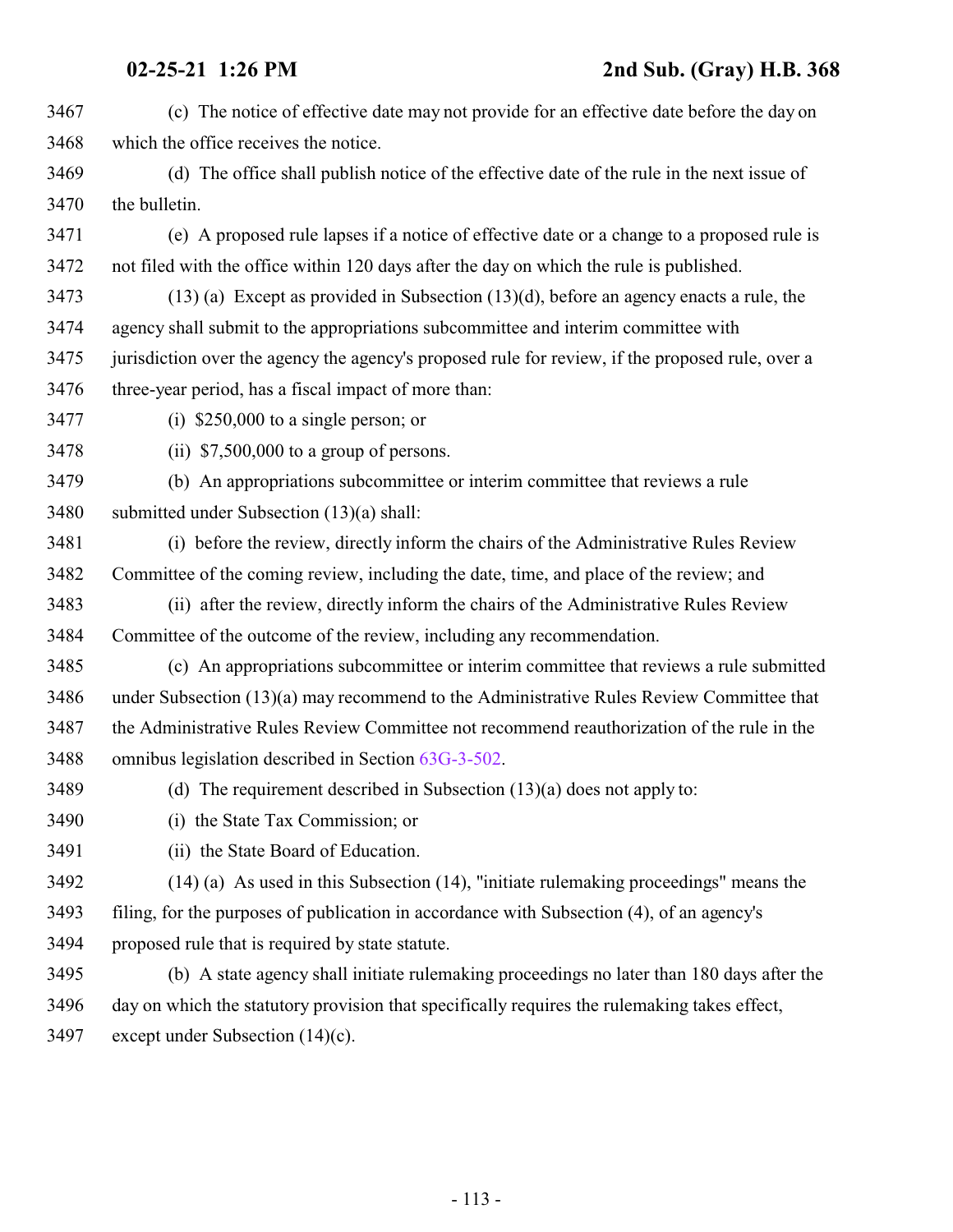| 3498 | (c) When a statute is enacted that requires agency rulemaking and the affected agency             |
|------|---------------------------------------------------------------------------------------------------|
| 3499 | already has rules in place that meet the statutory requirement, the agency shall submit the rules |
| 3500 | to the Administrative Rules Review Committee for review within 60 days after the day on           |
| 3501 | which the statute requiring the rulemaking takes effect.                                          |
| 3502 | (d) If a state agency does not initiate rulemaking proceedings in accordance with the             |
| 3503 | time requirements in Subsection (14)(b), the state agency shall appear before the legislative     |
| 3504 | Administrative Rules Review Committee and provide the reasons for the delay.                      |
| 3505 | Section 50. Section 63G-25-202 is amended to read:                                                |
| 3506 | 63G-25-202. Citizen feedback annual report.                                                       |
| 3507 | (1) The Governor's Office of [Management] Planning and Budget shall prepare an                    |
| 3508 | annual report that contains a summary of any feedback that state agencies gathered in             |
| 3509 | accordance with Section $63G-25-201$ during the preceding calendar year.                          |
| 3510 | (2) On or before July 1, the Governor's Office of [Management] Planning and Budget                |
| 3511 | shall:                                                                                            |
| 3512 | (a) provide an electronic copy of the report described in Subsection (1) to each                  |
| 3513 | legislator; and                                                                                   |
| 3514 | (b) make the report described in Subsection (1) accessible to the public.                         |
| 3515 | Section 51. Section 63I-1-263 is amended to read:                                                 |
| 3516 | 63I-1-263. Repeal dates, Titles 63A to 63N.                                                       |
| 3517 | (1) In relation to the Utah Transparency Advisory Board, on January 1, 2025:                      |
| 3518 | (a) Subsection $63A-1-201(1)$ is repealed;                                                        |
| 3519 | (b) Subsection $63A-1-202(2)(c)$ , the language "using criteria established by the board"         |
| 3520 | is repealed;                                                                                      |
| 3521 | (c) Section $63A-1-203$ is repealed;                                                              |
| 3522 | (d) Subsections $63A-1-204(1)$ and (2), the language "After consultation with the board,          |
| 3523 | and" is repealed; and                                                                             |
| 3524 | (e) Subsection $63A-1-204(1)(b)$ , the language "using the standards provided in                  |
| 3525 | Subsection $63A-1-203(3)(c)$ " is repealed.                                                       |
| 3526 | (2) Subsection $63A-5b-405(5)$ , relating to prioritizing and allocating capital                  |
| 3527 | improvement funding, is repealed July 1, 2024.                                                    |
| 3528 | (3) Section 63A-5b-1003, State Facility Energy Efficiency Fund, is repealed July 1,               |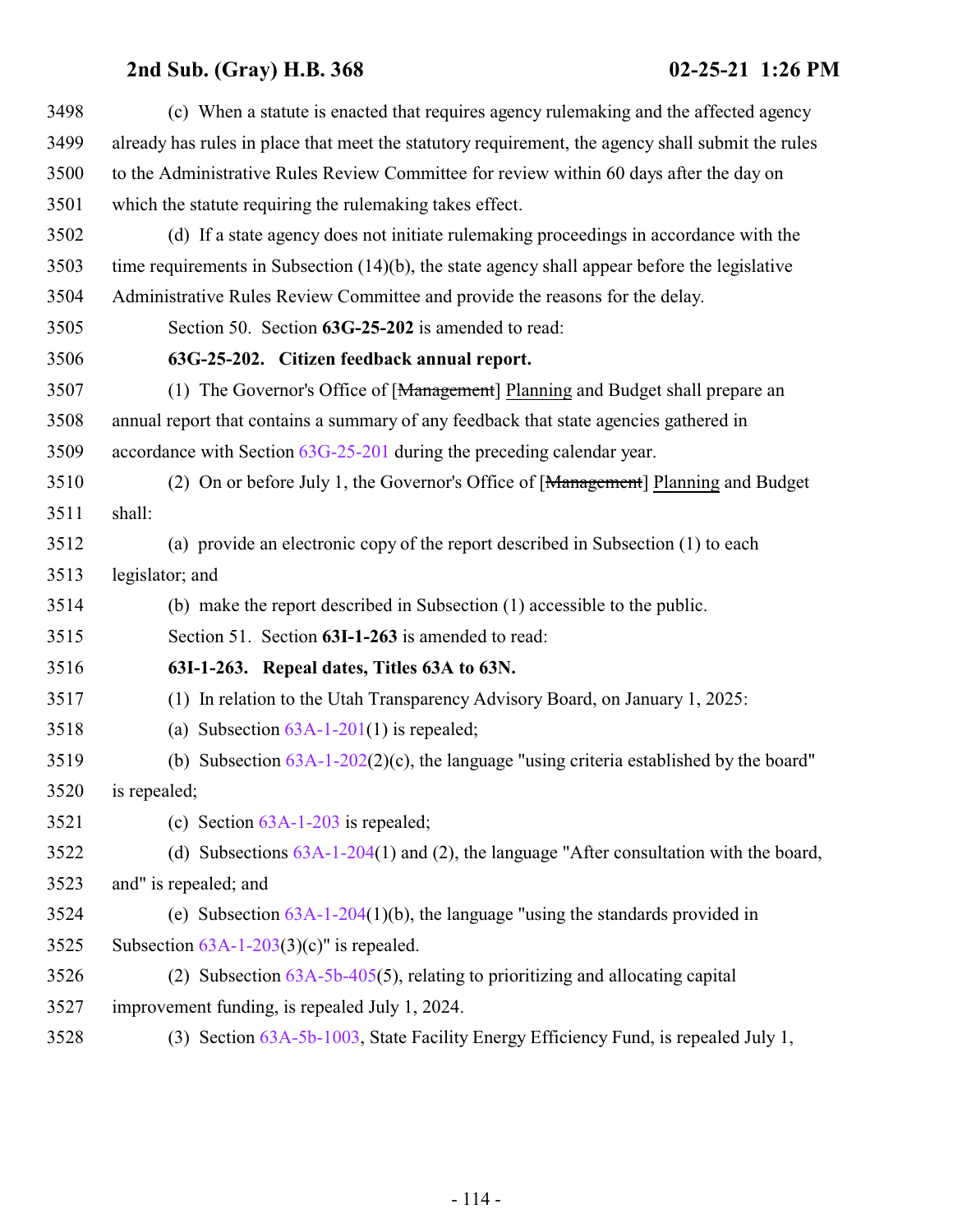| 3529 | 2023.                                                                                           |
|------|-------------------------------------------------------------------------------------------------|
| 3530 | (4) Sections 63A-9-301 and 63A-9-302, related to the Motor Vehicle Review                       |
| 3531 | Committee, are repealed July 1, 2023.                                                           |
| 3532 | (5) Title 63C, Chapter 4a, Constitutional and Federalism Defense Act, is repealed July          |
| 3533 | 1, 2028.                                                                                        |
| 3534 | (6) Title 63C, Chapter 6, Utah Seismic Safety Commission, is repealed January 1,                |
| 3535 | 2025.                                                                                           |
| 3536 | Title 63C, Chapter 12, Snake Valley Aquifer Advisory Council, is repealed July 1,<br>(7)        |
| 3537 | 2024.                                                                                           |
| 3538 | (8) Title 63C, Chapter 17, Point of the Mountain Development Commission Act, is                 |
| 3539 | repealed July 1, 2021.                                                                          |
| 3540 | (9) Title 63C, Chapter 18, Behavioral Health Crisis Response Commission, is repealed            |
| 3541 | July 1, 2023.                                                                                   |
| 3542 | (10) Title 63C, Chapter 21, Outdoor Adventure Commission, is repealed July 1, 2025.             |
| 3543 | (11) Title 63F, Chapter 2, Data Security Management Council, is repealed July 1,                |
| 3544 | 2025.                                                                                           |
| 3545 | $(12)$ Section $63G-6a-805$ , which creates the Purchasing from Persons with Disabilities       |
| 3546 | Advisory Board, is repealed July 1, 2026.                                                       |
| 3547 | (13) Title 63G, Chapter 21, Agreements to Provide State Services, is repealed July 1,           |
| 3548 | 2025.                                                                                           |
| 3549 | (14) Title 63H, Chapter 4, Heber Valley Historic Railroad Authority, is repealed July 1,        |
| 3550 | 2024.                                                                                           |
| 3551 | (15) Title 63H, Chapter 8, Utah Housing Corporation Act, is repealed July 1, 2026.              |
| 3552 | $(16)$ Subsection $63J-1-602.1(14)$ , Nurse Home Visiting Restricted Account is repealed        |
| 3553 | July 1, 2026.                                                                                   |
| 3554 | $(17)$ (a) Subsection $63J-1-602.1(58)$ , relating to the Utah Statewide Radio System           |
| 3555 | Restricted Account, is repealed July 1, 2022.                                                   |
| 3556 | (b) When repealing Subsection $63J-1-602.1(58)$ , the Office of Legislative Research and        |
| 3557 | General Counsel shall, in addition to the office's authority under Subsection 36-12-12(3), make |
| 3558 | necessary changes to subsection numbering and cross references.                                 |
| 3559 | (18) Subsection $63J-1-602.2(4)$ , referring to dedicated credits to the Utah Marriage          |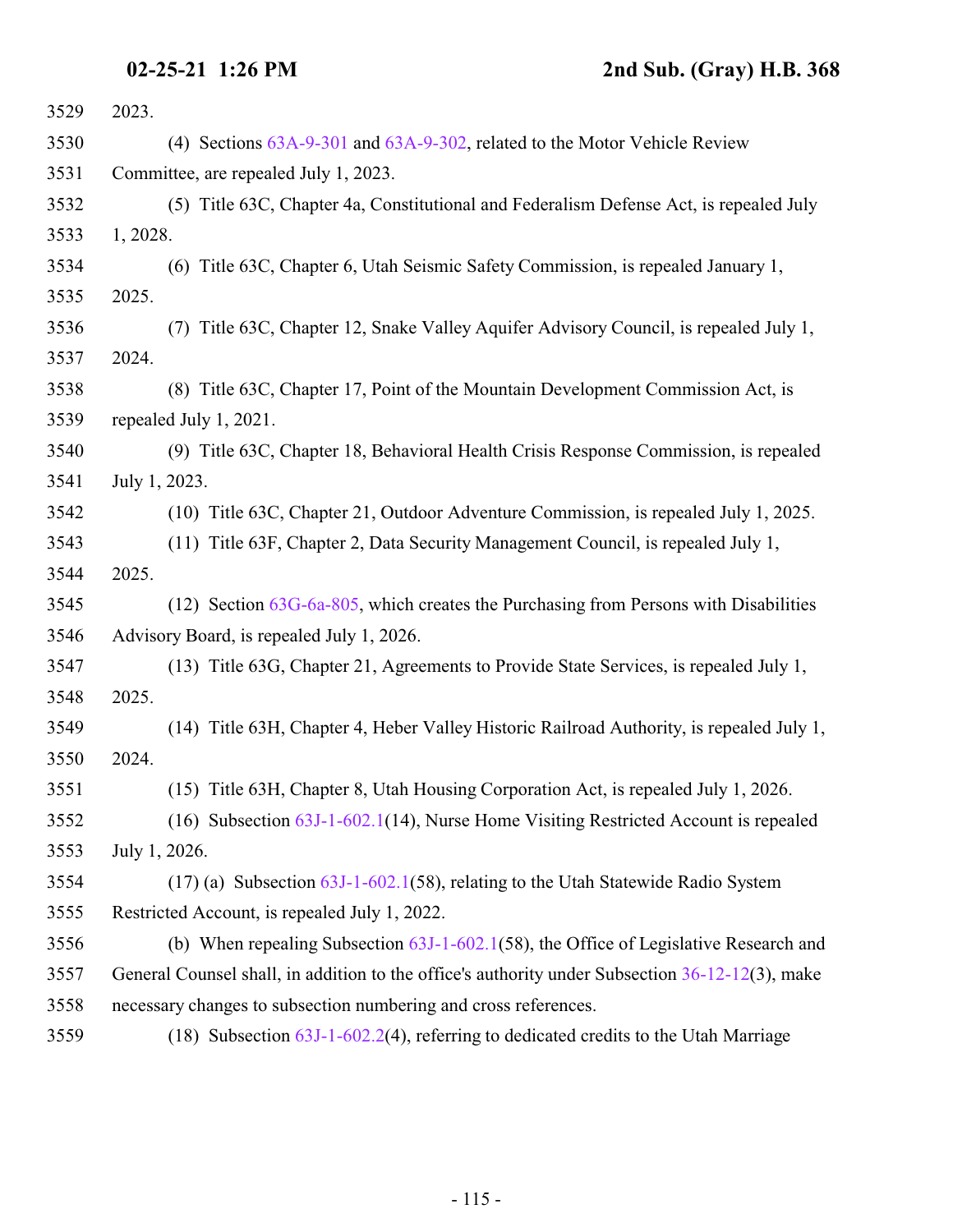| 3560 | Commission, is repealed July 1, 2023.                                                   |
|------|-----------------------------------------------------------------------------------------|
| 3561 | (19) Subsection $63J-1-602.2(5)$ , referring to the Trip Reduction Program, is repealed |
| 3562 | July 1, 2022.                                                                           |
| 3563 | (20) Subsection 63J-1-602.2(25), related to the Utah Seismic Safety Commission, is      |
| 3564 | repealed January 1, 2025.                                                               |
| 3565 | (21) Title 63J, Chapter 4, Part 5, Resource Development Coordinating Committee, is      |
| 3566 | repealed July 1, 2027.                                                                  |
| 3567 | (22) Subsection $[63J-4-608]$ 63L-11-305(3), which creates the Federal Land             |
| 3568 | Application Advisory Committee, is repealed on July 1, 2021.                            |
| 3569 | (23) In relation to the Utah Substance Use and Mental Health Advisory Council, on       |
| 3570 | January 1, 2023:                                                                        |
| 3571 | (a) Sections 63M-7-301, 63M-7-302, 63M-7-303, 63M-7-304, and 63M-7-306 are              |
| 3572 | repealed;                                                                               |
| 3573 | (b) Section $63M-7-305$ , the language that states "council" is replaced with           |
| 3574 | "commission";                                                                           |
| 3575 | (c) Subsection $63M-7-305(1)$ is repealed and replaced with:                            |
| 3576 | "(1) "Commission" means the Commission on Criminal and Juvenile Justice."; and          |
| 3577 | (d) Subsection $63M-7-305(2)$ is repealed and replaced with:                            |
| 3578 | $"(2)$ The commission shall:                                                            |
| 3579 | (a) provide ongoing oversight of the implementation, functions, and evaluation of the   |
| 3580 | Drug-Related Offenses Reform Act; and                                                   |
| 3581 | (b) coordinate the implementation of Section $77-18-1.1$ and related provisions in      |
| 3582 | Subsections $77-18-1(5)(b)(iii)$ and (iv).".                                            |
| 3583 | (24) The Crime Victim Reparations and Assistance Board, created in Section              |
| 3584 | 63M-7-504, is repealed July 1, 2027.                                                    |
| 3585 | (25) Title 63M, Chapter 7, Part 6, Utah Council on Victims of Crime, is repealed July   |
| 3586 | 1, 2022.                                                                                |
| 3587 | (26) Title 63M, Chapter 11, Utah Commission on Aging, is repealed July 1, 2021.         |
| 3588 | (27) Subsection $63N-1-301(4)(c)$ , related to the Talent Ready Utah Board, is repealed |
| 3589 | January 1, 2023.                                                                        |
| 3590 | (28) Title 63N, Chapter 1, Part 5, Governor's Economic Development Coordinating         |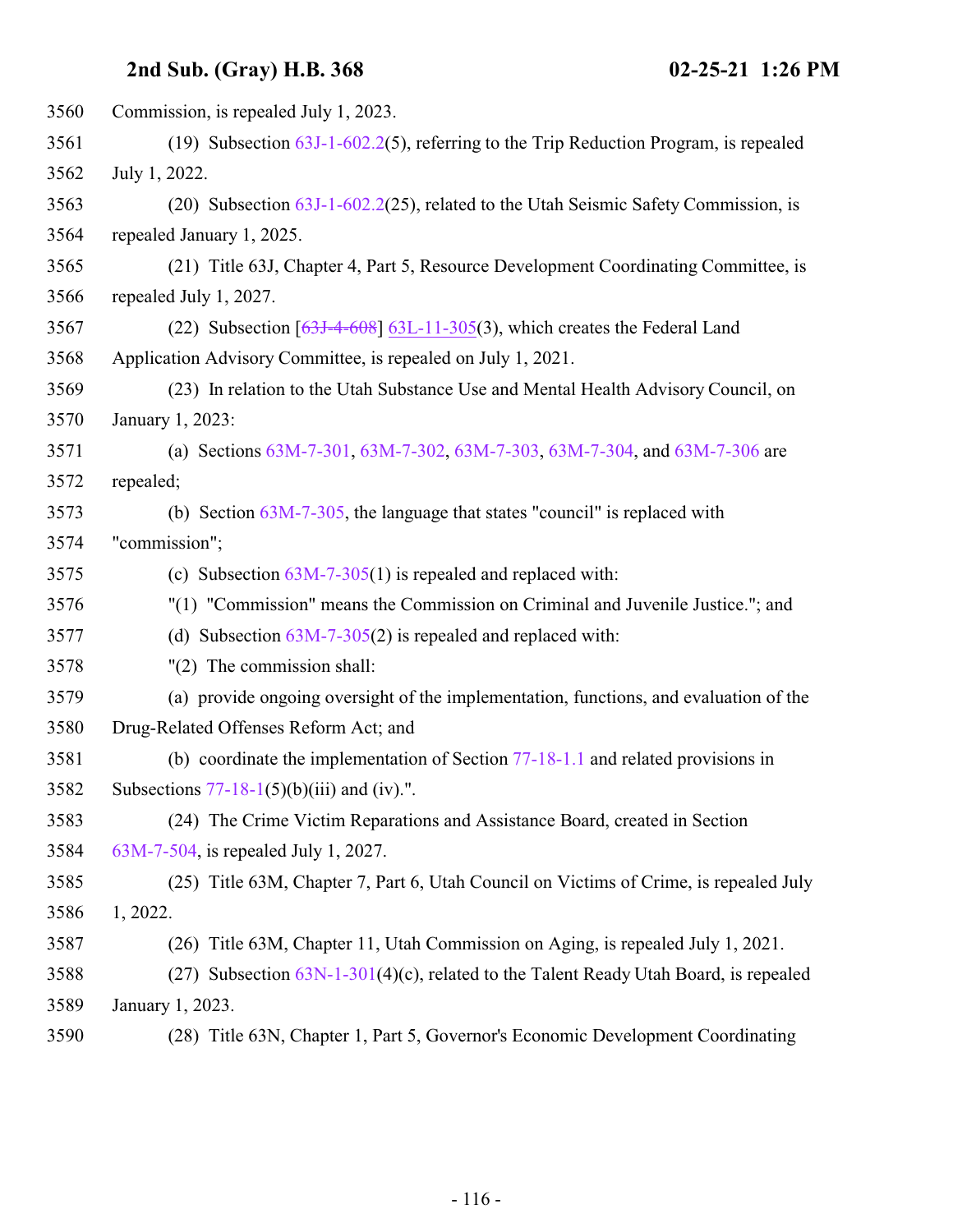| 3591 | Council, is repealed July 1, 2024.                                                          |
|------|---------------------------------------------------------------------------------------------|
| 3592 | (29) Title 63N, Chapter 2, Part 2, Enterprise Zone Act, is repealed July 1, 2028.           |
| 3593 | $(30)$ Section $63N-2-512$ is repealed July 1, 2021.                                        |
| 3594 | (31) (a) Title 63N, Chapter 2, Part 6, Utah Small Business Jobs Act, is repealed            |
| 3595 | January 1, 2021.                                                                            |
| 3596 | (b) Section 59-9-107 regarding tax credits against premium taxes is repealed for            |
| 3597 | calendar years beginning on or after January 1, 2021.                                       |
| 3598 | (c) Notwithstanding Subsection (31)(b), an entity may carry forward a tax credit in         |
| 3599 | accordance with Section 59-9-107 if:                                                        |
| 3600 | (i) the person is entitled to a tax credit under Section $59-9-107$ on or before December   |
| 3601 | 31, 2020; and                                                                               |
| 3602 | (ii) the qualified equity investment that is the basis of the tax credit is certified under |
| 3603 | Section 63N-2-603 on or before December 31, 2023.                                           |
| 3604 | (32) Subsections $63N-3-109(2)$ (e) and $63N-3-109(2)$ (f)(i) are repealed July 1, 2023.    |
| 3605 | (33) Title 63N, Chapter 4, Part 4, Rural Employment Expansion Program, is repealed          |
| 3606 | July 1, 2023.                                                                               |
| 3607 | (34) Title 63N, Chapter 7, Part 1, Board of Tourism Development, is repealed July 1,        |
| 3608 | 2025.                                                                                       |
| 3609 | (35) Title 63N, Chapter 9, Part 2, Outdoor Recreational Infrastructure Grant Program,       |
| 3610 | is repealed January 1, 2023.                                                                |
| 3611 | (36) Title 63N, Chapter 12, Part 5, Talent Ready Utah Center, is repealed January 1,        |
| 3612 | 2023.                                                                                       |
| 3613 | Section 52. Section 63I-2-263 is amended to read:                                           |
| 3614 | 63I-2-263. Repeal dates, Title 63A to Title 63N.                                            |
| 3615 | $(1)$ On July 1, 2020:                                                                      |
| 3616 | (a) Subsection $63A-1-203(5)(a)(i)$ is repealed; and                                        |
| 3617 | (b) in Subsection $63A-1-203(5)(a)(ii)$ , the language that states "appointed on or after   |
| 3618 | May 8, 2018," is repealed.                                                                  |
| 3619 | (2) Section $63A-3-111$ is repealed June 30, 2021.                                          |
| 3620 | (3) Title 63C, Chapter 19, Higher Education Strategic Planning Commission is                |

repealed July 1, 2021.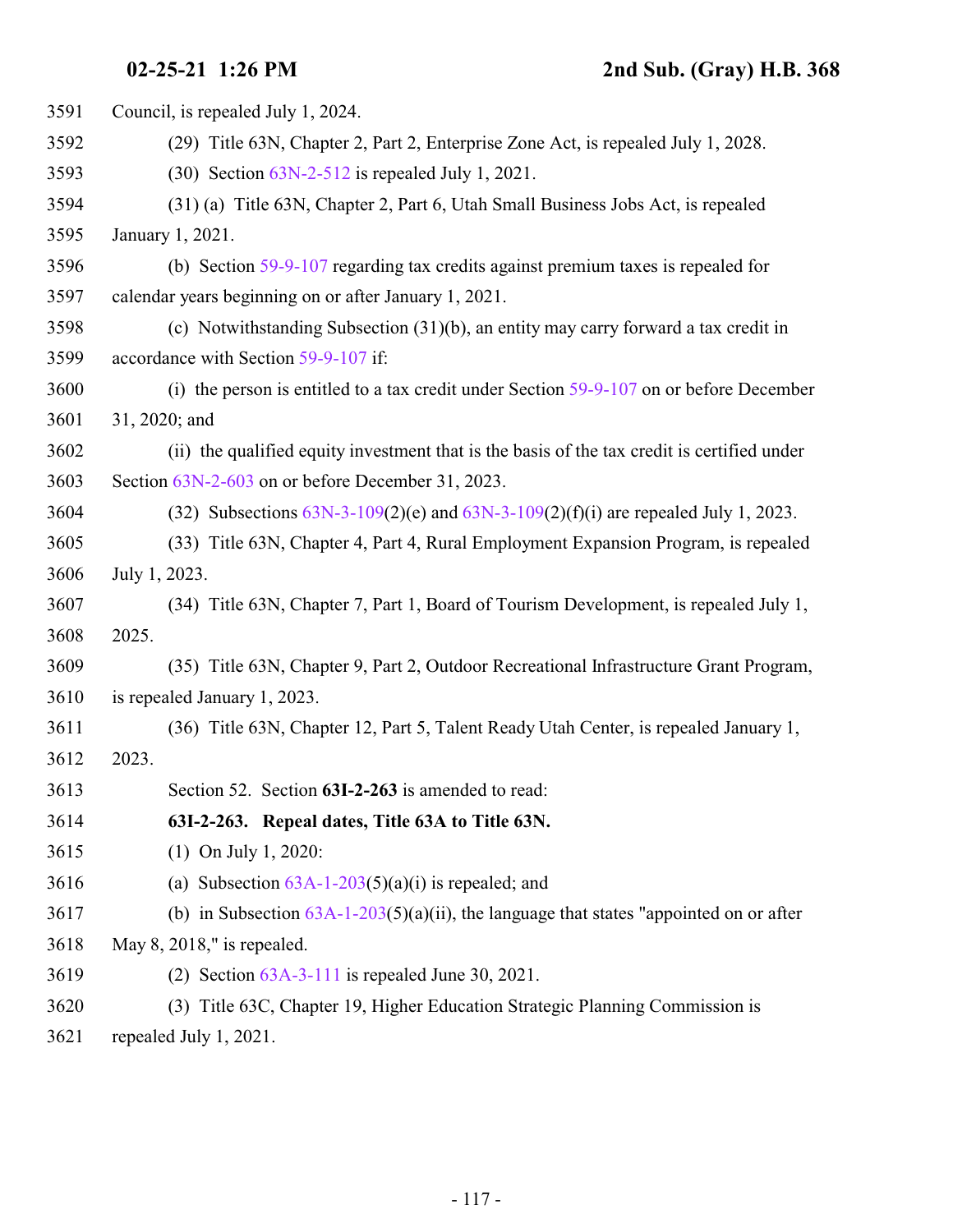| 3622 | (4) Title 63C, Chapter 22, Digital Wellness, Citizenship, and Safe Technology                             |
|------|-----------------------------------------------------------------------------------------------------------|
| 3623 | Commission is repealed July 1, 2023.                                                                      |
| 3624 | (5) The following sections regarding the World War II Memorial Commission are                             |
| 3625 | repealed on July 1, 2022:                                                                                 |
| 3626 | (a) Section $63G-1-801$ ;                                                                                 |
| 3627 | (b) Section $63G-1-802$ ;                                                                                 |
| 3628 | (c) Section $63G-1-803$ ; and                                                                             |
| 3629 | (d) Section $63G-1-804$ .                                                                                 |
| 3630 | (6) Subsections $63G-6a-802(1)(d)$ and $63G-6a-802(3)(b)(iii)$ , regarding a procurement                  |
| 3631 | relating to a vice presidential debate, are repealed January 1, 2021.                                     |
| 3632 | (7) In relation to the State Fair Park Committee, on January 1, 2021:                                     |
| 3633 | (a) Section $63H-6-104.5$ is repealed; and                                                                |
| 3634 | (b) Subsections $63H-6-104(8)$ and (9) are repealed.                                                      |
| 3635 | (8) Section $63H-7a-303$ is repealed July 1, 2024.                                                        |
| 3636 | (9) Subsection $63J-1-206(3)(c)$ , relating to coronavirus, is repealed July 1, 2021.                     |
| 3637 | $(10)$ In relation to the Employability to Careers Program Board, on July 1, 2022:                        |
| 3638 | $[(a)$ Subsection 63J-1-602.1(57) is repealed;                                                            |
| 3639 | $(6)$ Subsection 63J-4-301(1)(h), related to the review of data and metrics, is repealed;                 |
| 3640 | and]                                                                                                      |
| 3641 | $[$ (c) Title 63J, Chapter 4, Part 7, Employability to Careers Program, is repealed.                      |
| 3642 | $[$ ( $[$ ++ $]$ ) $[$ $(10)$ Title 63M, Chapter 4, Part 8, Voluntary Home Energy Information Pilot       |
| 3643 | Program Act, is repealed January 1, 2022.                                                                 |
| 3644 | $[$ ( $\frac{12}{2}$ ) $\frac{11}{2}$ Sections 63M-7-213 and 63M-7-213.5 are repealed on January 1, 2023. |
| 3645 | $[ (13) ]$ (12) Subsection 63N-12-508(3) is repealed December 31, 2021.                                   |
| 3646 | $[$ (14+)] (13) Title 63N, Chapter 13, Part 3, Facilitating [Public-Private] Public-private               |
| 3647 | Partnerships Act, is repealed January 1, 2024.                                                            |
| 3648 | $[({+}5)$ ] (14) Title 63N, Chapter 15, COVID-19 Economic Recovery Programs, is                           |
| 3649 | repealed December 31, 2021.                                                                               |
| 3650 | Section 53. Section 63J-1-105 is amended to read:                                                         |
| 3651 | 63J-1-105. Revenue types -- Disposition of dedicated credits and expendable                               |
| 3652 | receipts.                                                                                                 |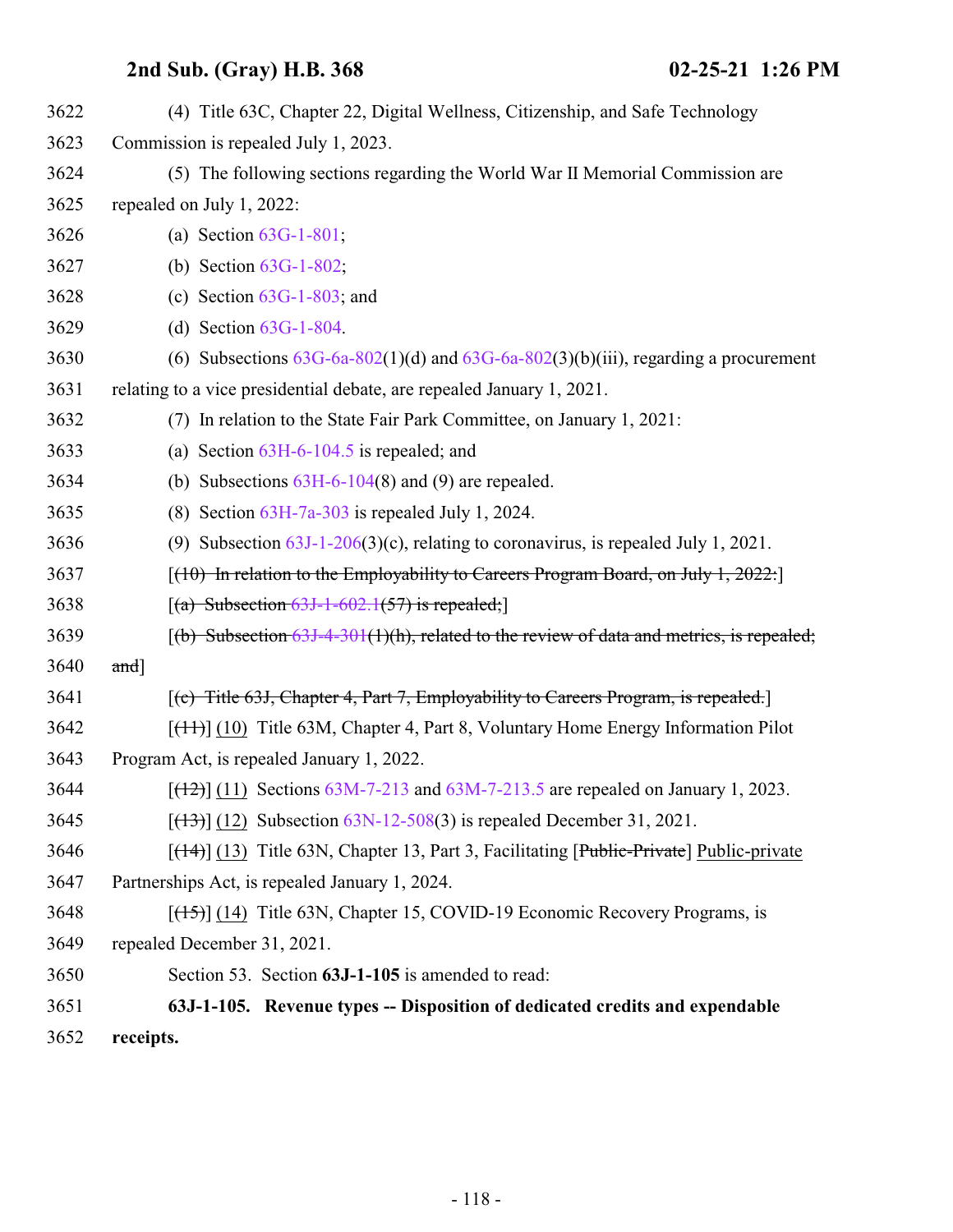- (1) (a) Dedicated credits are subject to appropriations and the restrictions in this chapter.
- (b) An agency may expend dedicated credits for any purpose within the program or line item.
- (2) Except as provided in Subsections (3) and (4), an agency may not expend dedicated credits in excess of the amount appropriated to a line item as dedicated credits by the Legislature.
- (3) Each agency that receives dedicated credits revenue greater than the amount appropriated to a line item by the Legislature in the annual appropriations acts may expend the excess up to 25% of the amount appropriated if the expenditure is included in a revised budget execution plan submitted as provided in Section [63J-1-209](#page-124-0).
- (4) Notwithstanding the requirements of Subsection (3), when an agency's dedicated credits revenue represents over 90% of the budget of the line item for which the dedicated credits are collected, the agency may expend 100% of the excess of the amount appropriated if the agency submits a revised budget execution plan as provided in Subsection (3) and Section [63J-1-209](#page-124-0).
- (5) An expenditure of dedicated credits in excess of amounts appropriated to a line item as dedicated credits by the Legislature may not be used to permanently increase personnel within the agency unless:
- 

(a) the increase is approved by the Legislature; or

- (b) the money is deposited as a dedicated credit in a line item covering tuition or federal vocational funds at an institution of higher education.
- (6) (a) All excess dedicated credits not received or expended in compliance with Subsection (3), (4), or (7) lapse to the General Fund or other appropriate fund as free or restricted revenue at the end of the fiscal year.
- (b) The Division of Finance shall determine the appropriate fund into which the dedicated credits lapse.
- (7) (a) When an agency has a line item that is funded by more than one major revenue type, one of which is dedicated credits, the agency shall completely expend authorized dedicated credits within the current fiscal year and allocate unused spending authorization among other funding sources based upon a proration of the amounts appropriated from each of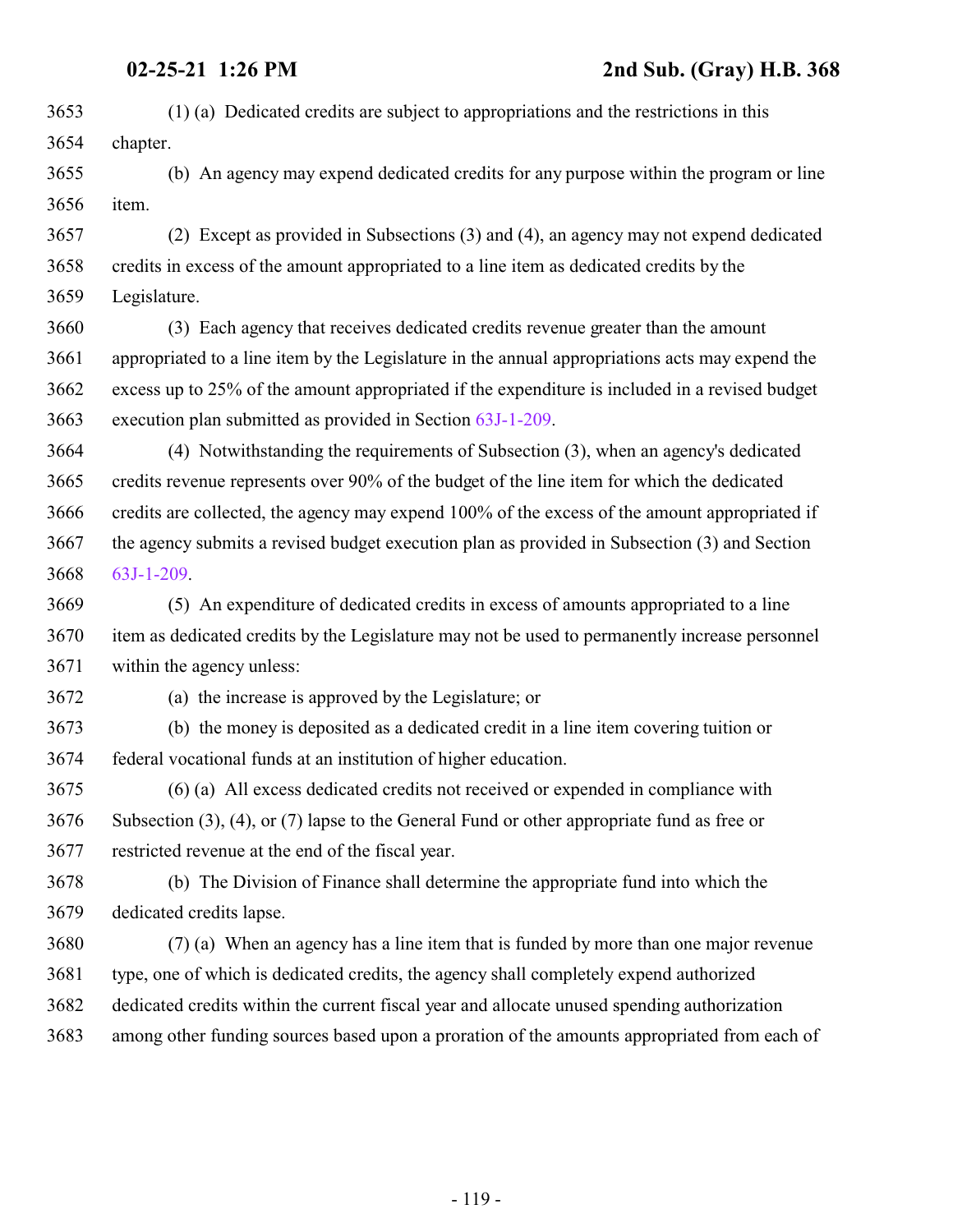| 3684 | those major revenue types not attributable to dedicated credits, unless the Legislature has     |
|------|-------------------------------------------------------------------------------------------------|
| 3685 | designated a portion of the dedicated credits as nonlapsing, in which case the agency shall     |
| 3686 | completely expend within the current fiscal year authorized dedicated credits minus the portion |
| 3687 | of dedicated credits designated as nonlapsing, and allocate unused spending authorization       |
| 3688 | among the other funding sources based upon a proration of the amounts appropriated from each    |
| 3689 | of those major revenue types not attributable to dedicated credits.                             |
| 3690 | (b) Nothing in Subsection (7)(a) shall be construed to allow an agency to receive and           |
| 3691 | expend dedicated credits in excess of legislative appropriations to a line item without         |
| 3692 | complying with Subsection (3) or (4).                                                           |
| 3693 | (c) Each agency that receives dedicated credits shall report, to the Division of Finance,       |
| 3694 | any balances remaining in those funds at the conclusion of each fiscal year.                    |
| 3695 | (8) Each agency shall include in its annual budget request estimates of dedicated               |
| 3696 | credits revenue that is identified by, collected for, or set by the agency.                     |
| 3697 | (9) Each agency may expend expendable receipts in accordance with the terms set by a            |
| 3698 | nonstate entity that provides the funds.                                                        |
| 3699 | (10) (a) Expendable receipts are not limited by appropriations.                                 |
| 3700 | (b) Each agency that receives expendable receipts revenue greater than the amount               |
| 3701 | included for a line item by the Legislature in the annual appropriations acts may expend the    |
| 3702 | excess if the expenditure is included in a revised budget execution plan submitted as provided  |
| 3703 | in Section $63J-1-209$ .                                                                        |

 (c) If an agency receives excess expendable receipts revenue that is more than 25% greater than the amount included for a line item by the Legislature in the annual appropriations acts, the agency shall report the excess amount, the source of the expendable receipts, and the purpose for which the expendable receipts will be expended to the Governor's Office of 3708 [Management] Planning and Budget, the legislative fiscal analyst, and the Executive Appropriations Committee within 60 days of submitting a revised budget execution plan as provided in Section [63J-1-209](#page-124-0).

<span id="page-119-0"></span>

Section 54. Section **63J-1-201** is amended to read:

 **63J-1-201. Governor's proposed budget to Legislature -- Contents -- Preparation -- Appropriations based on current tax laws and not to exceed estimated revenues.**

(1) The governor shall deliver, not later than 30 days before the date the Legislature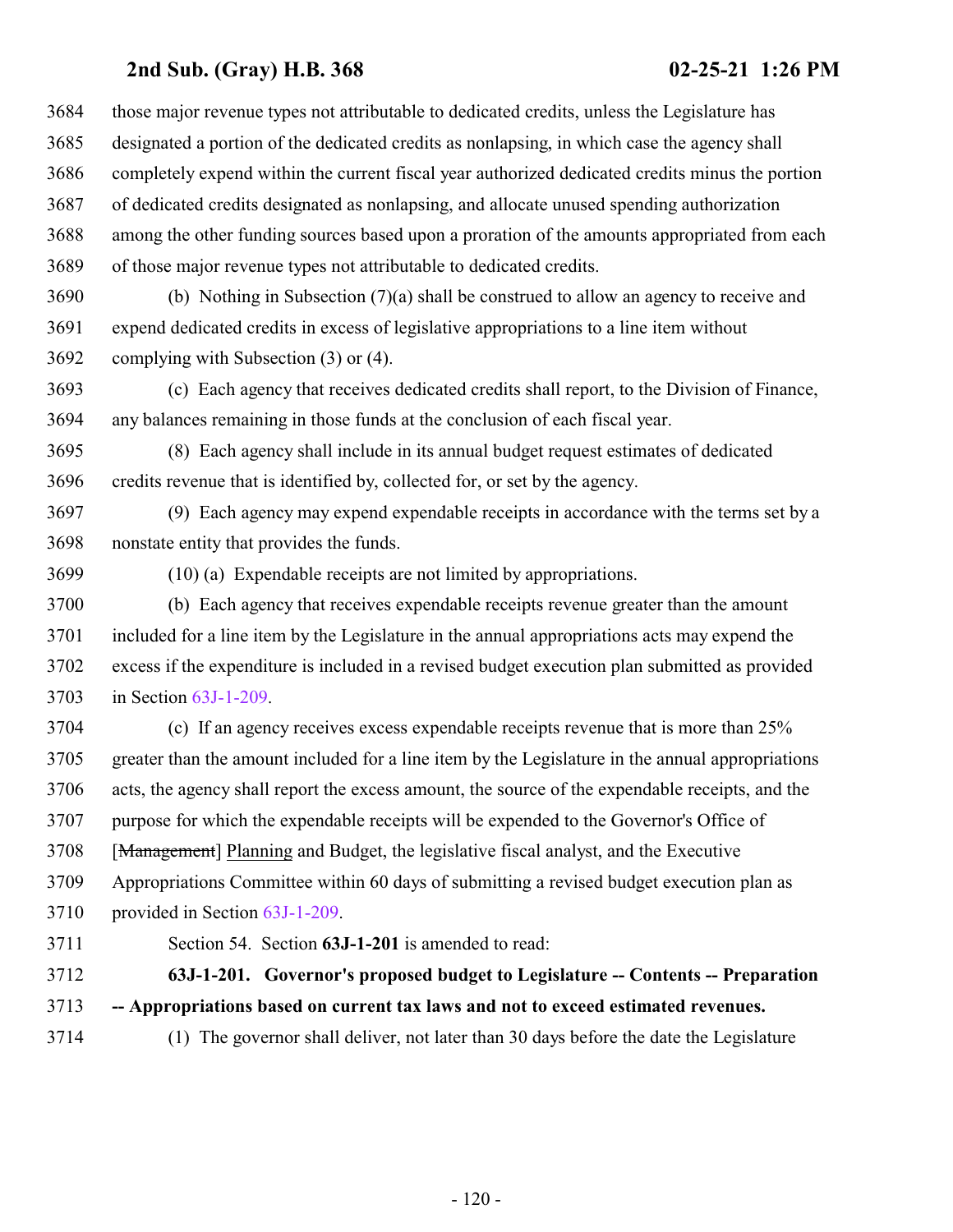| 3715 | convenes in the annual general session, a confidential draft copy of the governor's proposed   |
|------|------------------------------------------------------------------------------------------------|
| 3716 | budget recommendations to the Office of the Legislative Fiscal Analyst according to the        |
| 3717 | requirements of this section.                                                                  |
| 3718 | (2) (a) When submitting a proposed budget, the governor shall, within the first three          |
| 3719 | days of the annual general session of the Legislature, submit to the presiding officer of each |
| 3720 | house of the Legislature:                                                                      |
| 3721 | (i) a proposed budget for the ensuing fiscal year;                                             |
| 3722 | (ii) a schedule for all of the proposed changes to appropriations in the proposed budget,      |
| 3723 | with each change clearly itemized and classified; and                                          |
| 3724 | (iii) as applicable, a document showing proposed changes in estimated revenues that            |
| 3725 | are based on changes in state tax laws or rates.                                               |
| 3726 | (b) The proposed budget shall include:                                                         |
| 3727 | (i) a projection of:                                                                           |
| 3728 | (A) estimated revenues by major tax type;                                                      |
| 3729 | (B) 15-year trends for each major tax type;                                                    |
| 3730 | (C) estimated receipts of federal funds;                                                       |
| 3731 | (D) 15-year trends for federal fund receipts; and                                              |
| 3732 | (E) appropriations for the next fiscal year;                                                   |
| 3733 | (ii) the source of changes to all direct, indirect, and in-kind matching funds for all         |
| 3734 | federal grants or assistance programs included in the budget;                                  |
| 3735 | (iii) changes to debt service;                                                                 |
| 3736 | (iv) a plan of proposed changes to appropriations and estimated revenues for the next          |
| 3737 | fiscal year that is based upon the current fiscal year state tax laws and rates and considers  |
| 3738 | projected changes in federal grants or assistance programs included in the budget;             |
| 3739 | (v) an itemized estimate of the proposed changes to appropriations for:                        |
| 3740 | (A) the Legislative Department as certified to the governor by the president of the            |
| 3741 | Senate and the speaker of the House;                                                           |
| 3742 | (B) the Executive Department;                                                                  |
| 3743 | (C) the Judicial Department as certified to the governor by the state court                    |
| 3744 | administrator;                                                                                 |
| 3745 | (D) changes to salaries payable by the state under the Utah Constitution or under law          |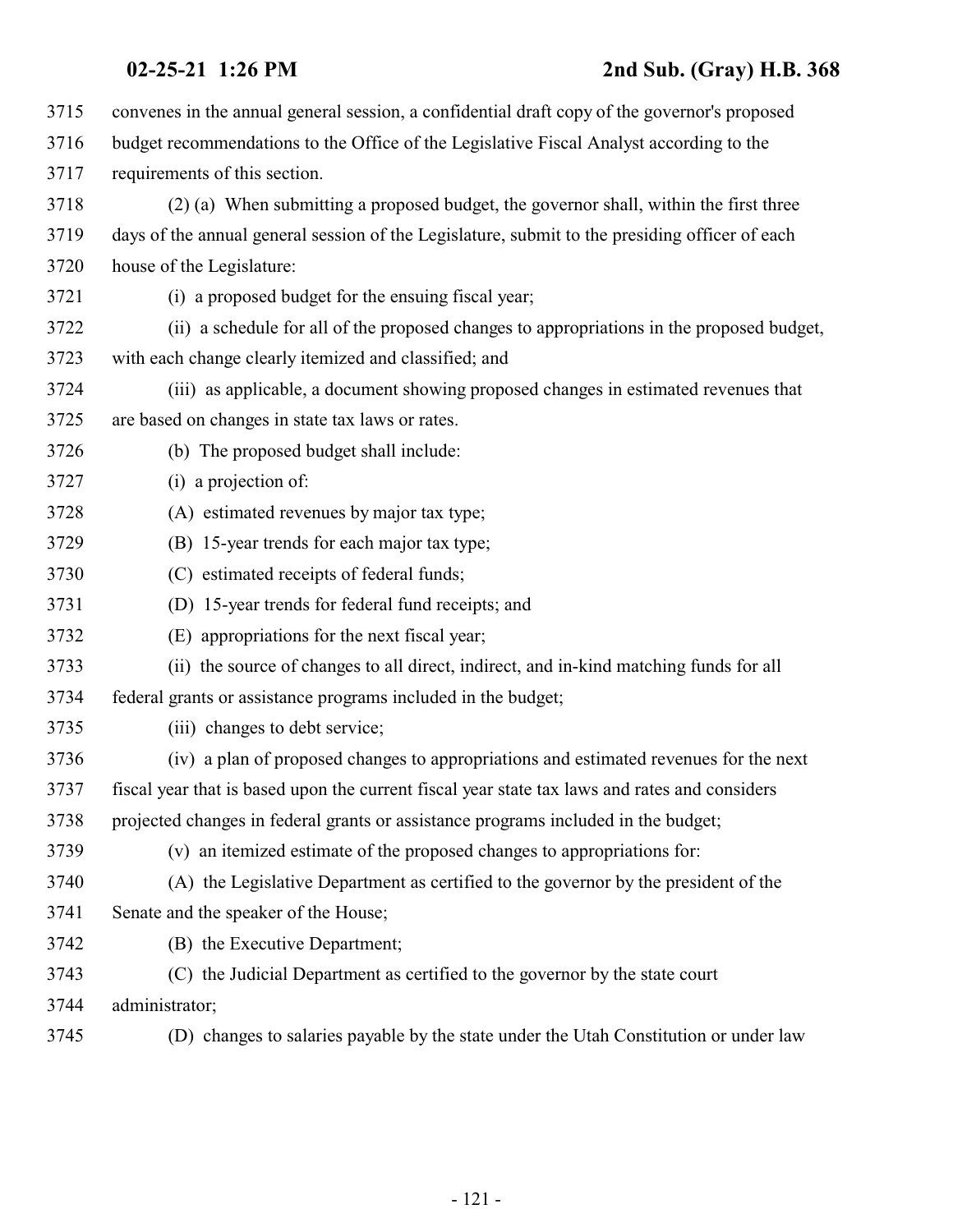| 3746 | for lease agreements planned for the next fiscal year; and                                         |
|------|----------------------------------------------------------------------------------------------------|
| 3747 | (E) all other changes to ongoing or one-time appropriations, including dedicated                   |
| 3748 | credits, restricted funds, nonlapsing balances, grants, and federal funds;                         |
| 3749 | (vi) for each line item, the average annual dollar amount of staff funding associated              |
| 3750 | with all positions that were vacant during the last fiscal year;                                   |
| 3751 | (vii) deficits or anticipated deficits;                                                            |
| 3752 | (viii) the recommendations for each state agency for new full-time employees for the               |
| 3753 | next fiscal year, which shall also be provided to the director of the Division of Facilities       |
| 3754 | Construction and Management as required by Subsection 63A-5b-501(3);                               |
| 3755 | (ix) a written description and itemized report submitted by a state agency to the                  |
| 3756 | Governor's Office of [Management] Planning and Budget under Section 63J-1-220, including:          |
| 3757 | (A) a written description and an itemized report provided at least annually detailing the          |
| 3758 | expenditure of the state money, or the intended expenditure of any state money that has not        |
| 3759 | been spent; and                                                                                    |
| 3760 | (B) a final written itemized report when all the state money is spent;                             |
| 3761 | (x) any explanation that the governor may desire to make as to the important features              |
| 3762 | of the budget and any suggestion as to methods for the reduction of expenditures or increase of    |
| 3763 | the state's revenue; and                                                                           |
| 3764 | (xi) information detailing certain fee increases as required by Section 63J-1-504.                 |
| 3765 | (3) For the purpose of preparing and reporting the proposed budget:                                |
| 3766 | (a) The governor shall require the proper state officials, including all public and higher         |
| 3767 | education officials, all heads of executive and administrative departments and state institutions, |
| 3768 | bureaus, boards, commissions, and agencies expending or supervising the expenditure of the         |
| 3769 | state money, and all institutions applying for state money and appropriations, to provide          |
| 3770 | itemized estimates of changes in revenues and appropriations.                                      |
| 3771 | (b) The governor may require the persons and entities subject to Subsection $(3)(a)$ to            |
| 3772 | provide other information under these guidelines and at times as the governor may direct,          |
| 3773 | which may include a requirement for program productivity and performance measures, where           |
| 3774 | appropriate, with emphasis on outcome indicators.                                                  |
| 3775 | (c) The governor may require representatives of public and higher education, state                 |
| 3776 | departments and institutions, and other institutions or individuals applying for state             |
|      |                                                                                                    |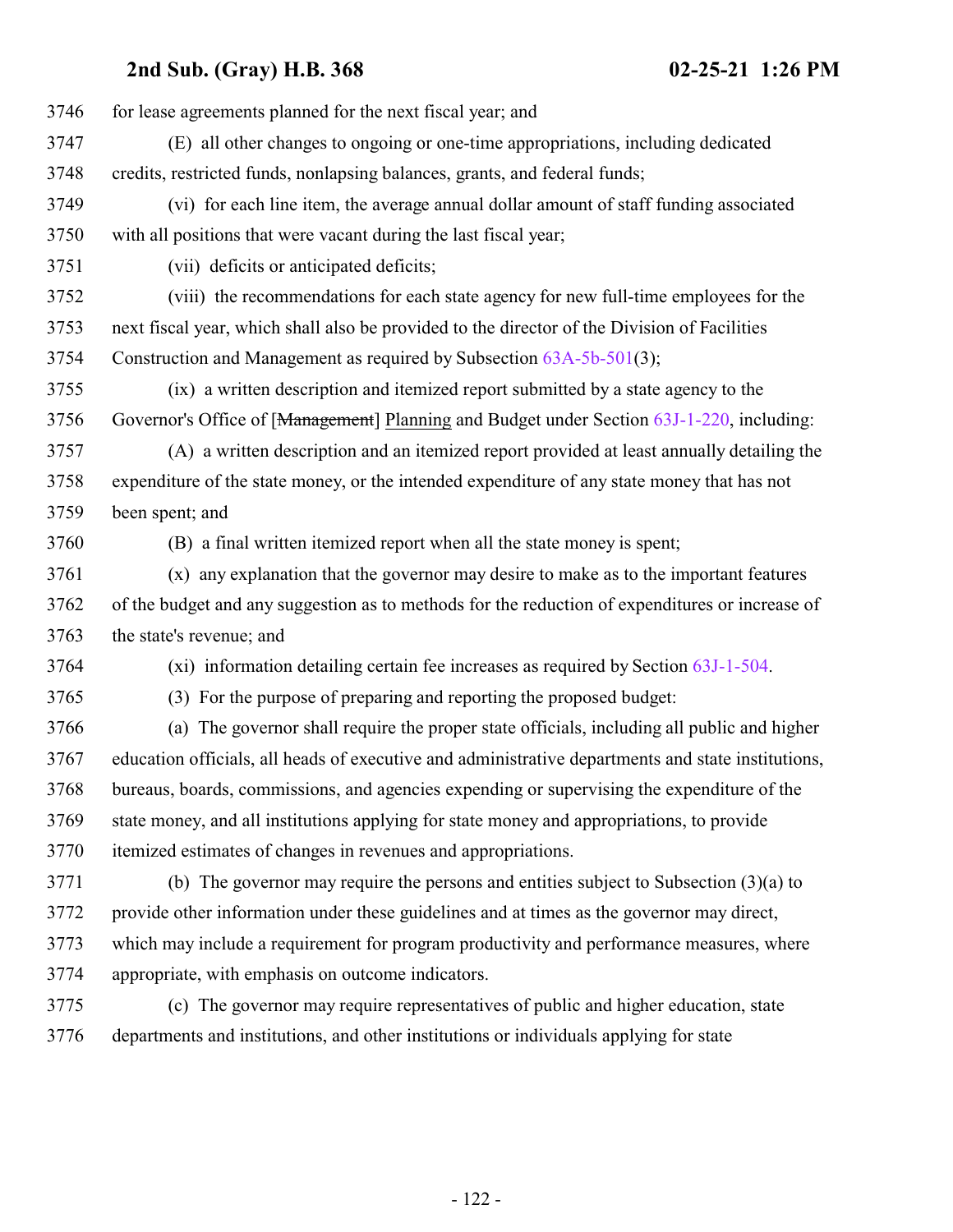appropriations to attend budget meetings. 3778 (4) (a) The Governor's Office of [<del>Management</del>] Planning and Budget shall provide to the Office of the Legislative Fiscal Analyst, as soon as practicable, but no later than 30 days before the date the Legislature convenes in the annual general session, data, analysis, or requests used in preparing the governor's budget recommendations, notwithstanding the restrictions imposed on such recommendations by available revenue. (b) The information under Subsection (4)(a) shall include: (i) actual revenues and expenditures for the fiscal year ending the previous June 30; (ii) estimated or authorized revenues and expenditures for the current fiscal year; (iii) requested revenues and expenditures for the next fiscal year; (iv) detailed explanations of any differences between the amounts appropriated by the Legislature in the current fiscal year and the amounts reported under Subsections (4)(b)(ii) and (iii); (v) a statement of: (A) agency and program objectives, effectiveness measures, and program size indicators; (B) the final status of the program objectives, effectiveness measures, and program size indicators included in the appropriations act for the fiscal year ending the previous June 30; and (C) the current status of the program objectives, effectiveness measures, and program size indicators included in the appropriations act for the current fiscal year; and (vi) other budgetary information required by the Legislature in statute. (c) The budget information under Subsection (4)(a) shall cover: (i) all items of appropriation, funds, and accounts included in appropriations acts for the current and previous fiscal years; and (ii) any new appropriation, fund, or account items requested for the next fiscal year. (d) The information provided under Subsection (4)(a) may be provided as a shared record under Section [63G-2-206](http://le.utah.gov/UtahCode/SectionLookup.jsp?section=63g-2-206&session=2021GS) as considered necessary by the Governor's Office of [Management] Planning and Budget. (5) (a) In submitting the budget for the Department of Public Safety, the governor shall include a separate recommendation in the governor's budget for maintaining a sufficient number of alcohol-related law enforcement officers to maintain the enforcement ratio equal to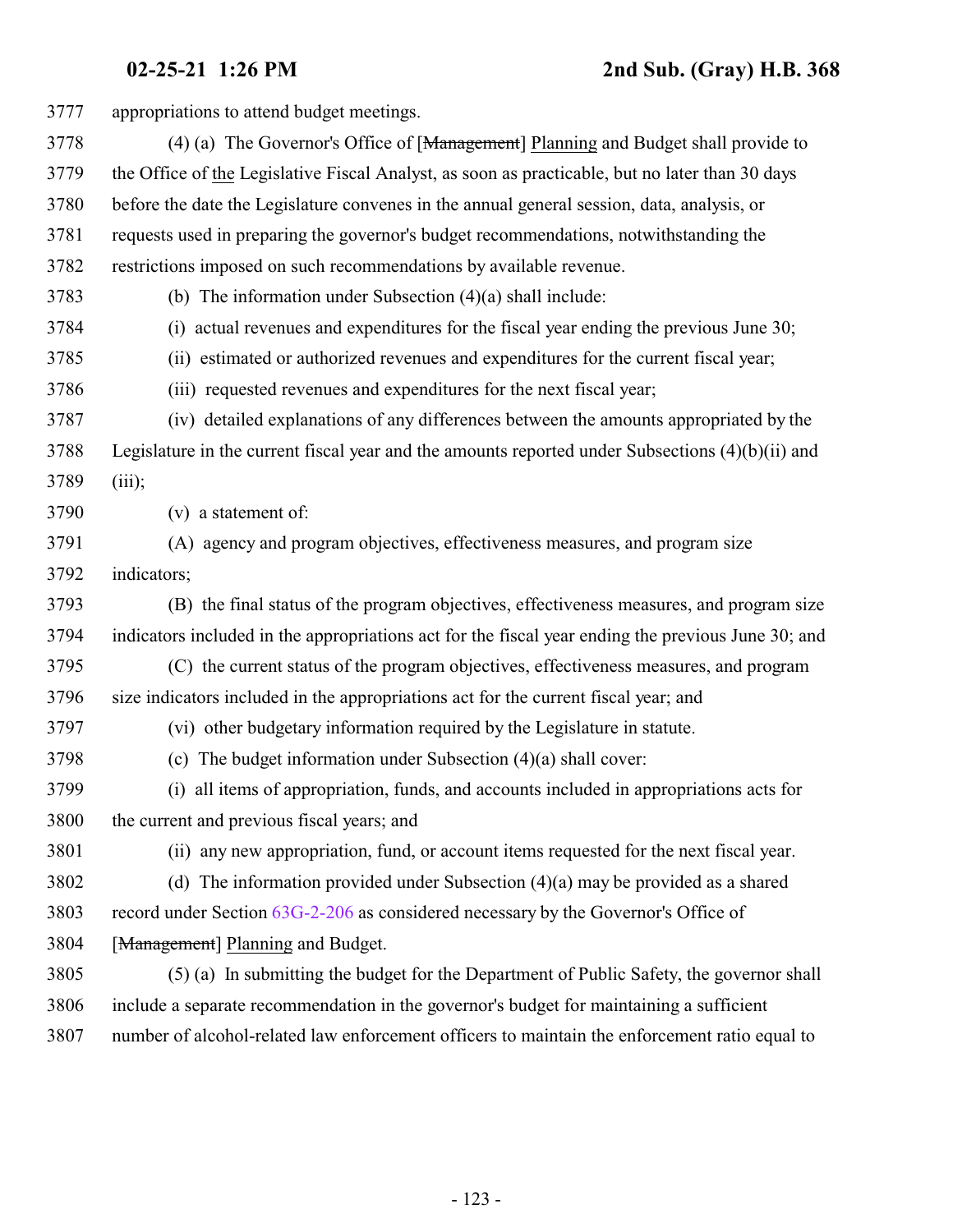| 3808 | or below the number specified in Subsection $32B-1-201(2)$ .                                       |
|------|----------------------------------------------------------------------------------------------------|
| 3809 | (b) If the governor does not include in the governor's budget an amount sufficient to              |
| 3810 | maintain the number of alcohol-related law enforcement officers described in Subsection            |
| 3811 | $(5)(a)$ , the governor shall include a message to the Legislature regarding the governor's reason |
| 3812 | for not including that amount.                                                                     |
| 3813 | (6) (a) The governor may revise all estimates, except those relating to the Legislative            |
| 3814 | Department, the Judicial Department, and those providing for the payment of principal and          |
| 3815 | interest to the state debt and for the salaries and expenditures specified by the Utah             |
| 3816 | Constitution or under the laws of the state.                                                       |
| 3817 | (b) The estimate for the Judicial Department, as certified by the state court                      |
| 3818 | administrator, shall also be included in the budget without revision, but the governor may make    |
| 3819 | separate recommendations on the estimate.                                                          |
| 3820 | (7) The total appropriations requested for expenditures authorized by the budget may               |
| 3821 | not exceed the estimated revenues from taxes, fees, and all other sources for the next ensuing     |
| 3822 | fiscal year.                                                                                       |
| 3823 | (8) If any item of the budget as enacted is held invalid upon any ground, the invalidity           |
| 3824 | does not affect the budget itself or any other item in it.                                         |
| 3825 | Section 55. Section 63J-1-205 is amended to read:                                                  |
| 3826 | 63J-1-205. Revenue volatility report.                                                              |
| 3827 | (1) Beginning in 2011 and continuing every three years after 2011, the Legislative                 |
| 3828 | Fiscal Analyst and the Governor's Office of [Management] Planning and Budget shall submit a        |
| 3829 | joint revenue volatility report to the Executive Appropriations Committee prior to the             |
| 3830 | committee's December meeting.                                                                      |
| 3831 | (2) The Legislative Fiscal Analyst and the Governor's Office of [Management]                       |
| 3832 | Planning and Budget shall ensure that the report:                                                  |
| 3833 | (a) discusses the tax base and the tax revenue volatility of the revenue streams that              |
| 3834 | provide the source of funding for the state budget;                                                |
| 3835 | (b) considers federal funding included in the state budget and any projected changes in            |
| 3836 | the amount or value of federal funding;                                                            |

 (c) identifies the balances in the General Fund Budget Reserve Account and the Education Fund Budget Reserve Account;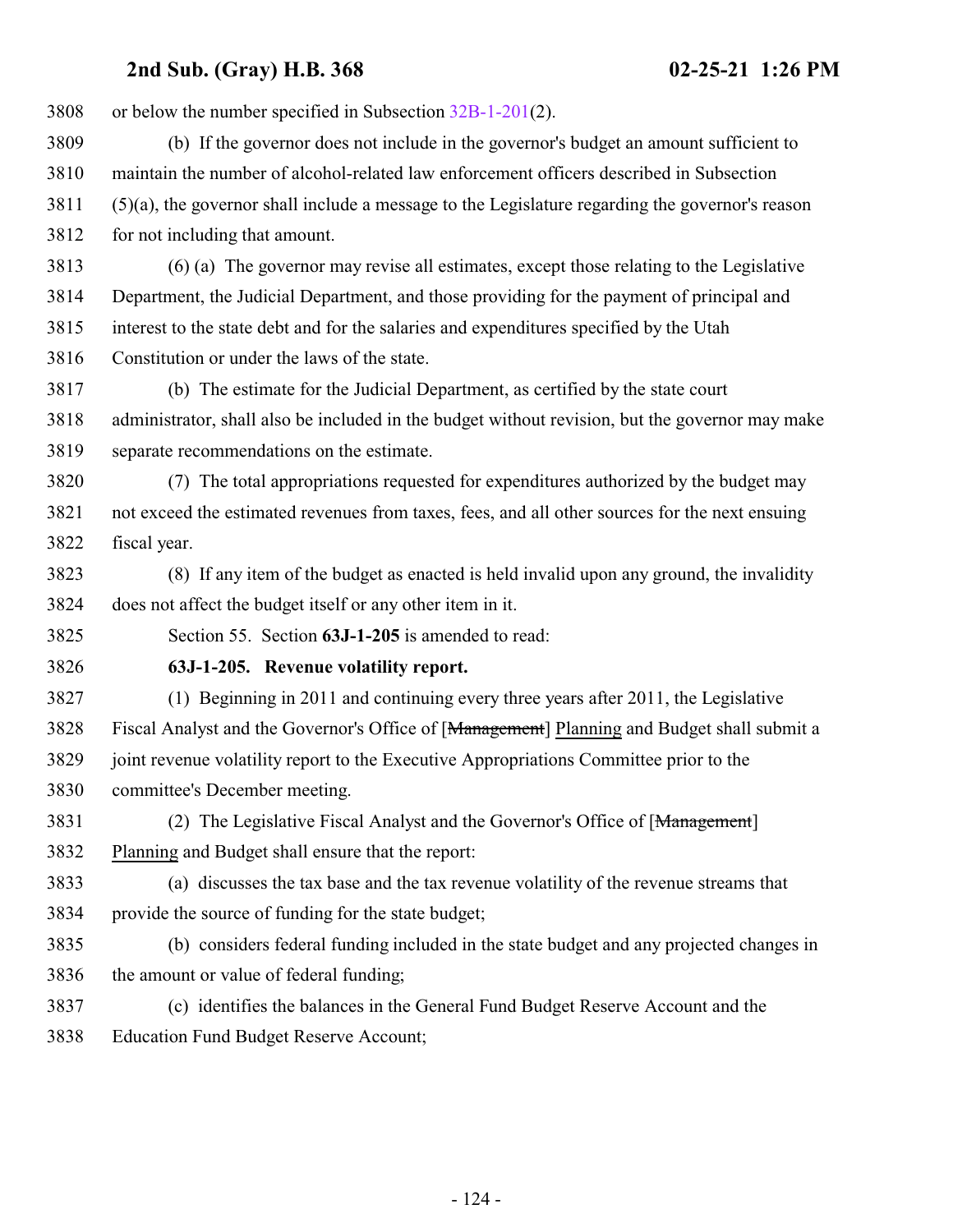## <span id="page-124-0"></span>**02-25-21 1:26 PM 2nd Sub. (Gray) H.B. 368**

| 3839 | (d) analyzes the adequacy of the balances in the General Fund Budget Reserve Account         |
|------|----------------------------------------------------------------------------------------------|
| 3840 | and the Education Fund Budget Reserve Account in relation to the volatility of the revenue   |
| 3841 | streams and the risk of a reduction in the amount or value of federal funding;               |
| 3842 | (e) recommends changes to the deposit amounts or transfer limits established in              |
| 3843 | Sections 63J-1-312 and 63J-1-313, if the Legislative Fiscal Analyst and Governor's Office of |
| 3844 | [Management] Planning and Budget consider it appropriate to recommend changes; and           |
| 3845 | (f) presents options for a deposit mechanism linked to one or more tax sources on the        |
| 3846 | basis of each tax source's observed volatility, including:                                   |
| 3847 | (i) an analysis of how the options would have performed historically within the state;       |
| 3848 | (ii) an analysis of how the options will perform based on the most recent revenue            |
| 3849 | forecast; and                                                                                |
| 3850 | (iii) recommendations for deposit mechanisms considered likely to meet the budget            |
| 3851 | reserve account targets established in Sections 63J-1-312 and 63J-1-313.                     |
| 3852 | Section 56. Section 63J-1-209 is amended to read:                                            |
| 3853 | 63J-1-209. Director of finance to exercise accounting control -- Budget execution            |
| 3854 | plans -- Allotments and expenditures.                                                        |
| 3855 | (1) The director of finance shall exercise accounting control over all state departments,    |
| 3856 | institutions, and agencies other than the Legislature and legislative committees.            |
| 3857 | (2) (a) The director shall require the head of each department to submit, by May 15 of       |
| 3858 | each year, a budget execution plan for the next fiscal year.                                 |
| 3859 | (b) The director may require any department to submit a budget execution plan for any        |
| 3860 | other period.                                                                                |
| 3861 | (3) The budget execution plan shall include appropriations and all other funds from any      |
| 3862 | source made available to the department for its operation and maintenance for the period and |
| 3863 | program authorized by legislation that appropriates funds.                                   |
| 3864 | (4) (a) In order to revise a budget execution plan, the department, agency, or institution   |
| 3865 | seeking to revise the budget execution plan shall:                                           |
| 3866 | (i) develop a new budget execution plan that consists of the currently approved budget       |
| 3867 | execution plan and the revision sought to be made;                                           |
| 3868 | (ii) prepare a written justification for the new budget execution plan that sets forth the   |
| 3869 | purpose and necessity of the revision; and                                                   |
|      |                                                                                              |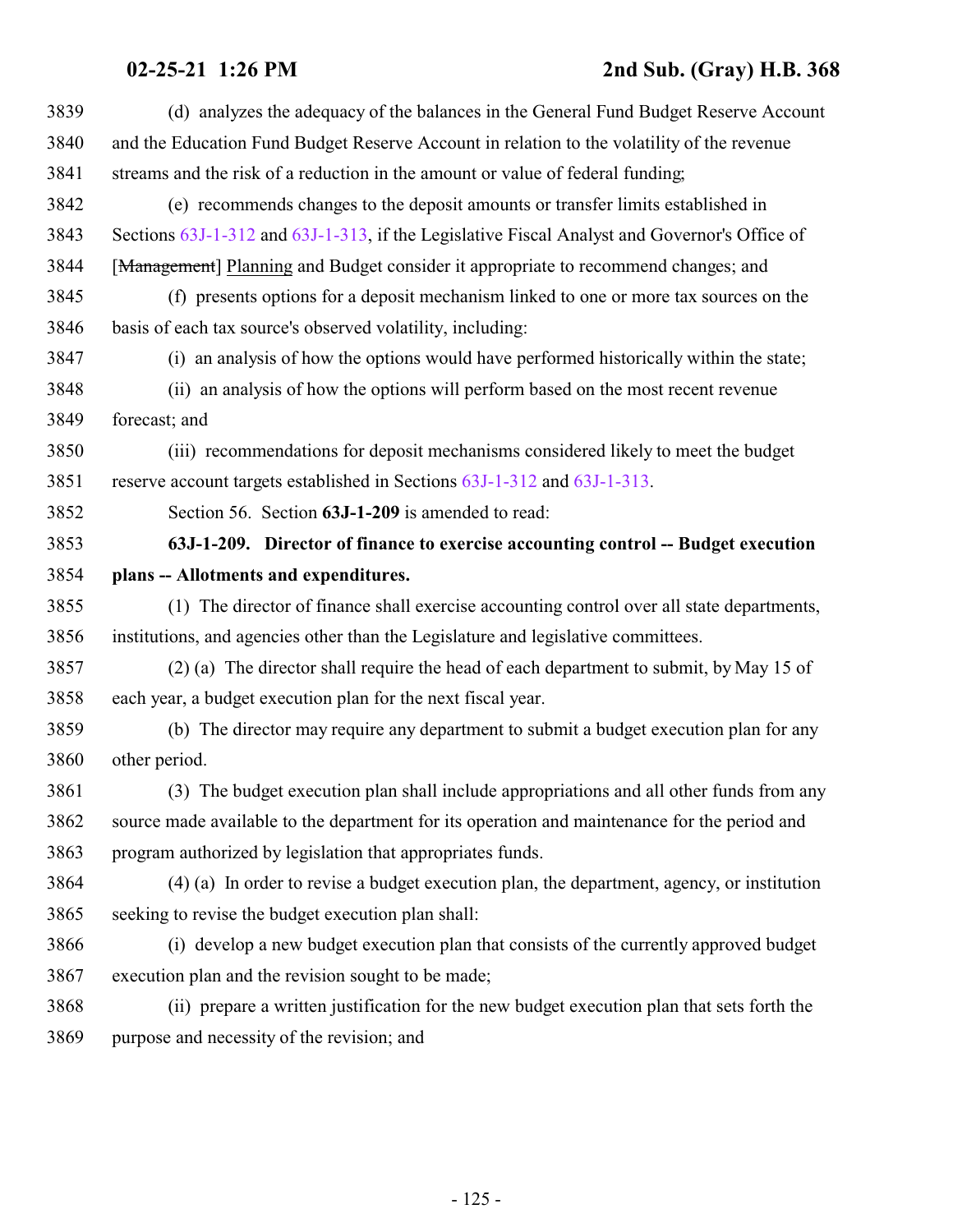| 3870 | (iii) submit the new budget execution plan and the written justification for the new             |
|------|--------------------------------------------------------------------------------------------------|
| 3871 | budget execution plan to the Division of Finance.                                                |
| 3872 | (b) The Division of Finance shall process the new budget execution plan with written             |
| 3873 | justification and make this information available to the Governor's Office of [Management]       |
| 3874 | Planning and Budget and the legislative fiscal analyst.                                          |
| 3875 | (5) Upon request from the Governor's Office of [Management] Planning and Budget,                 |
| 3876 | the Division of Finance shall revise budget execution plans.                                     |
| 3877 | (6) Notwithstanding the requirements of Title 63J, Chapter 2, Revenue Procedures and             |
| 3878 | Control Act, the aggregate of the budget execution plan revisions may not exceed the total       |
| 3879 | appropriations or other funds from any source that are available to the agency line item for the |
| 3880 | fiscal year in question.                                                                         |
| 3881 | (7) Upon transmittal of the new budget execution plan to the entities in Subsection (4),         |
| 3882 | the Division of Finance shall permit all expenditures to be made from the appropriations or      |
| 3883 | other funds from any source on the basis of those budget execution plans.                        |
| 3884 | (8) The Division of Finance shall, through statistical sampling methods or other means,          |
| 3885 | audit all claims against the state for which an appropriation has been made.                     |
| 3886 | Section 57. Section 63J-1-217 is amended to read:                                                |
| 3887 | 63J-1-217. Overexpenditure of budget by agency -- Prorating budget income                        |
| 3888 | shortfall.                                                                                       |
| 3889 | (1) Expenditures of departments, agencies, and institutions of state government shall be         |
| 3890 | kept within revenues available for such expenditures.                                            |
| 3891 | $(2)$ (a) Line items of appropriation shall not be overexpended.                                 |
| 3892 | (b) Notwithstanding Subsection $(2)(a)$ , if an agency's line item is overexpended at the        |
| 3893 | close of a fiscal year:                                                                          |
| 3894 | (i) the director of the Division of Finance may make payments from the line item to              |
| 3895 | vendors for goods or services that were received on or before June 30; and                       |
| 3896 | (ii) the director of the Division of Finance shall immediately reduce the agency's line          |
| 3897 | item budget in the current year by the amount of the overexpenditure.                            |
| 3898 | (c) Each agency with an overexpended line item shall:                                            |
| 3899 | (i) prepare a written report explaining the reasons for the overexpenditure; and                 |
| 3900 | (ii) present the report to:                                                                      |
|      |                                                                                                  |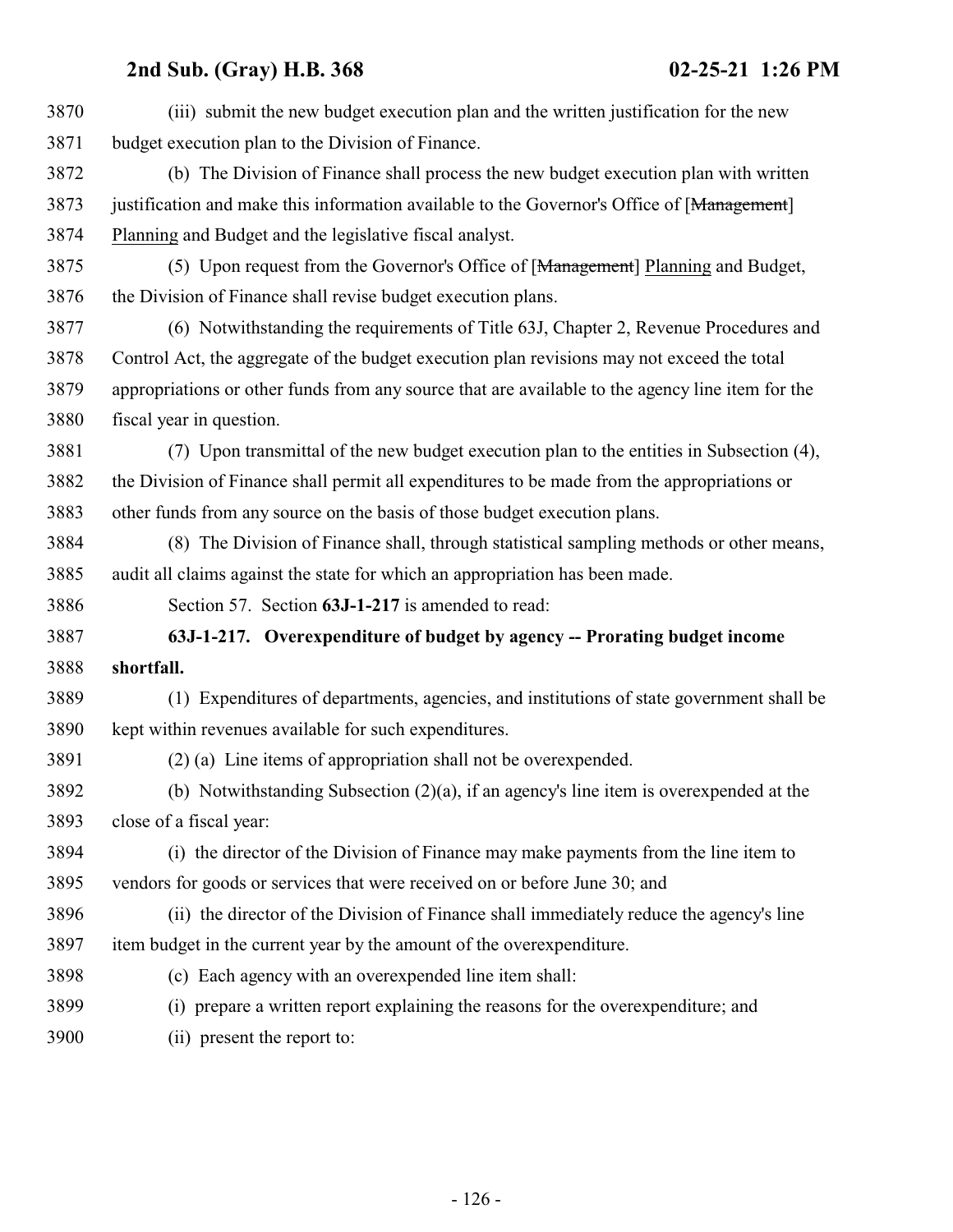| 3901 | (A) the Board of Examiners as required by Section $63G-9-301$ ; and                            |
|------|------------------------------------------------------------------------------------------------|
| 3902 | (B) the Office of the Legislative Fiscal Analyst.                                              |
| 3903 | $(3)$ (a) As used in this Subsection (3):                                                      |
| 3904 | (i) "Education Fund budget deficit" has the same meaning as in Section $63J-1-312$ ; and       |
| 3905 | (ii) "General Fund budget deficit" has the same meaning as in Section 63J-1-312.               |
| 3906 | (b) If an Education Fund budget deficit or a General Fund budget deficit exists and the        |
| 3907 | adopted estimated revenues were prepared in consensus with the Governor's Office of            |
| 3908 | [Management] Planning and Budget, the governor shall:                                          |
| 3909 | (i) direct state agencies to reduce commitments and expenditures by an amount                  |
| 3910 | proportionate to the amount of the deficiency; and                                             |
| 3911 | (ii) direct the Division of Finance to reduce allotments to institutions of higher             |
| 3912 | education by an amount proportionate to the amount of the deficiency.                          |
| 3913 | (c) The governor's directions under Subsection $(3)(b)$ are rescinded when the                 |
| 3914 | Legislature rectifies the Education Fund budget deficit and the General Fund budget deficit.   |
| 3915 | (4) (a) A department may not receive an advance of funds that cannot be covered by             |
| 3916 | anticipated revenue within the budget execution plan of the fiscal year, unless the governor   |
| 3917 | allocates money from the governor's emergency appropriations.                                  |
| 3918 | (b) All allocations made from the governor's emergency appropriations shall be                 |
| 3919 | reported to the budget subcommittee of the Legislative Management Committee by notifying       |
| 3920 | the Office of the Legislative Fiscal Analyst at least 15 days before the effective date of the |
| 3921 | allocation.                                                                                    |
| 3922 | (c) Emergency appropriations shall be allocated only to support activities having              |
| 3923 | existing legislative approval and appropriation, and may not be allocated to any activity or   |
| 3924 | function rejected directly or indirectly by the Legislature.                                   |
| 3925 | Section 58. Section 63J-1-220 is amended to read:                                              |
| 3926 | 63J-1-220. Reporting related to pass through money distributed by state                        |
| 3927 | agencies.                                                                                      |
| 3928 | $(1)$ As used in this section:                                                                 |
| 3929 | (a) "Local government entity" means a county, municipality, school district, local             |
| 3930 | district under Title 17B, Limited Purpose Local Government Entities - Local Districts, special |

<span id="page-126-0"></span>service district under Title 17D, Chapter 1, Special Service District Act, or any other political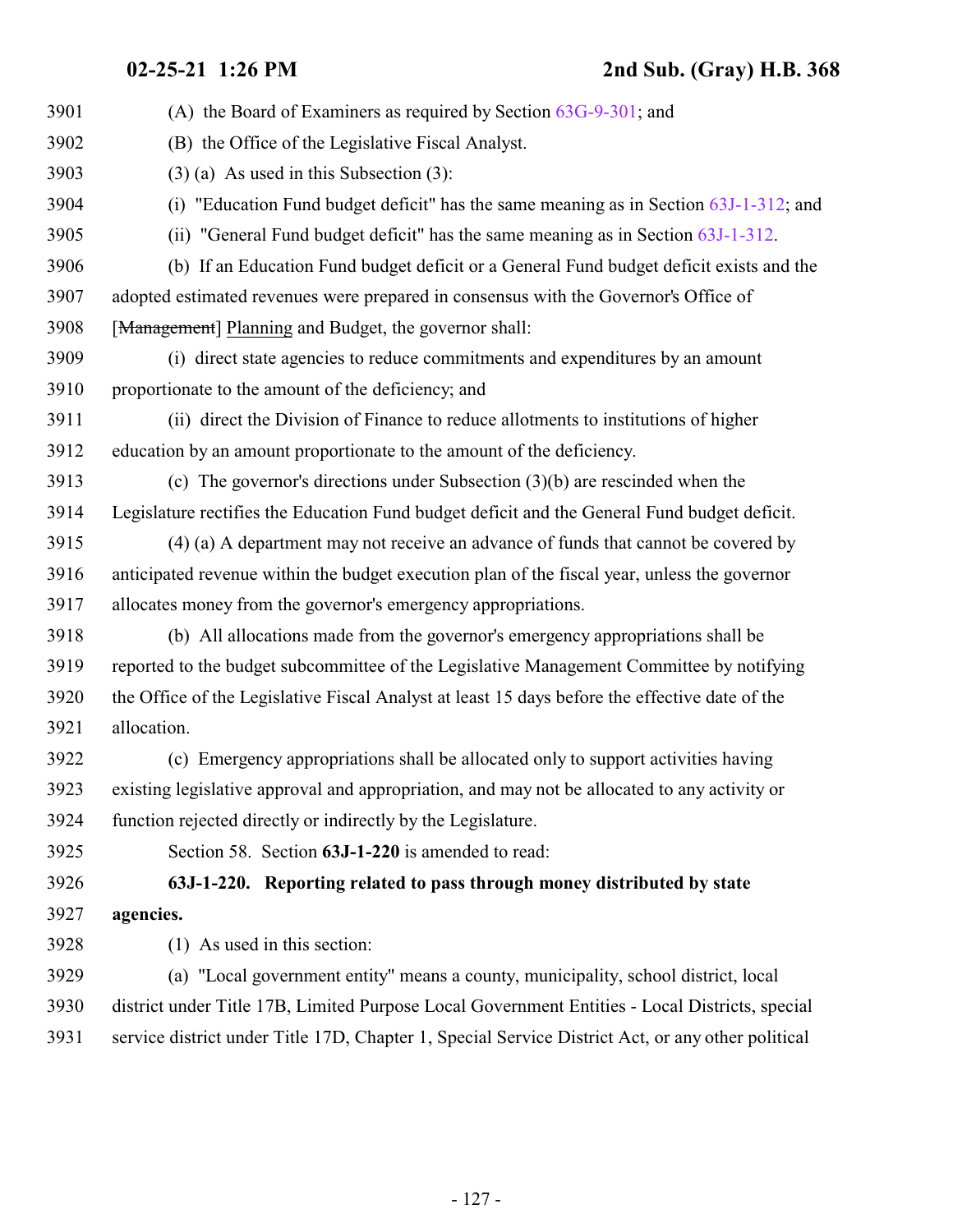| 3932 | subdivision of the state.                                                                             |
|------|-------------------------------------------------------------------------------------------------------|
| 3933 | (b) (i) "Pass through funding" means money appropriated by the Legislature to a state                 |
| 3934 | agency that is intended to be passed through the state agency to one or more:                         |
| 3935 | (A) local government entities;                                                                        |
| 3936 | (B) private organizations, including not-for-profit organizations; or                                 |
| 3937 | (C) persons in the form of a loan or grant.                                                           |
| 3938 | (ii) "Pass through funding" may be:                                                                   |
| 3939 | (A) general funds, dedicated credits, or any combination of state funding sources; and                |
| 3940 | (B) ongoing or one-time.                                                                              |
| 3941 | (c) "Recipient entity" means a local government entity or private entity, including a                 |
| 3942 | nonprofit entity, that receives money by way of pass through funding from a state agency.             |
| 3943 | (d) "State agency" means a department, commission, board, council, agency,                            |
| 3944 | institution, officer, corporation, fund, division, office, committee, authority, laboratory, library, |
| 3945 | unit, bureau, panel, or other administrative unit of the executive branch of the state.               |
| 3946 | (e) (i) "State money" means money that is owned, held, or administered by a state                     |
| 3947 | agency and derived from state fees or tax revenues.                                                   |
| 3948 | (ii) "State money" does not include contributions or donations received by a state                    |
| 3949 | agency.                                                                                               |
| 3950 | (2) A state agency may not provide a recipient entity state money through pass through                |
| 3951 | funding unless:                                                                                       |
| 3952 | (a) the state agency enters into a written agreement with the recipient entity; and                   |
| 3953 | (b) the written agreement described in Subsection $(2)(a)$ requires the recipient entity to           |
| 3954 | provide the state agency:                                                                             |
| 3955 | (i) a written description and an itemized report at least annually detailing the                      |
| 3956 | expenditure of the state money, or the intended expenditure of any state money that has not           |
| 3957 | been spent; and                                                                                       |
| 3958 | (ii) a final written itemized report when all the state money is spent.                               |
| 3959 | (3) A state agency shall provide to the Governor's Office of [Management] Planning                    |
| 3960 | and Budget a copy of a written description or itemized report received by the state agency            |
| 3961 | under Subsection (2).                                                                                 |
| 3962 | (4) Notwithstanding Subsection (2), a state agency is not required to comply with this                |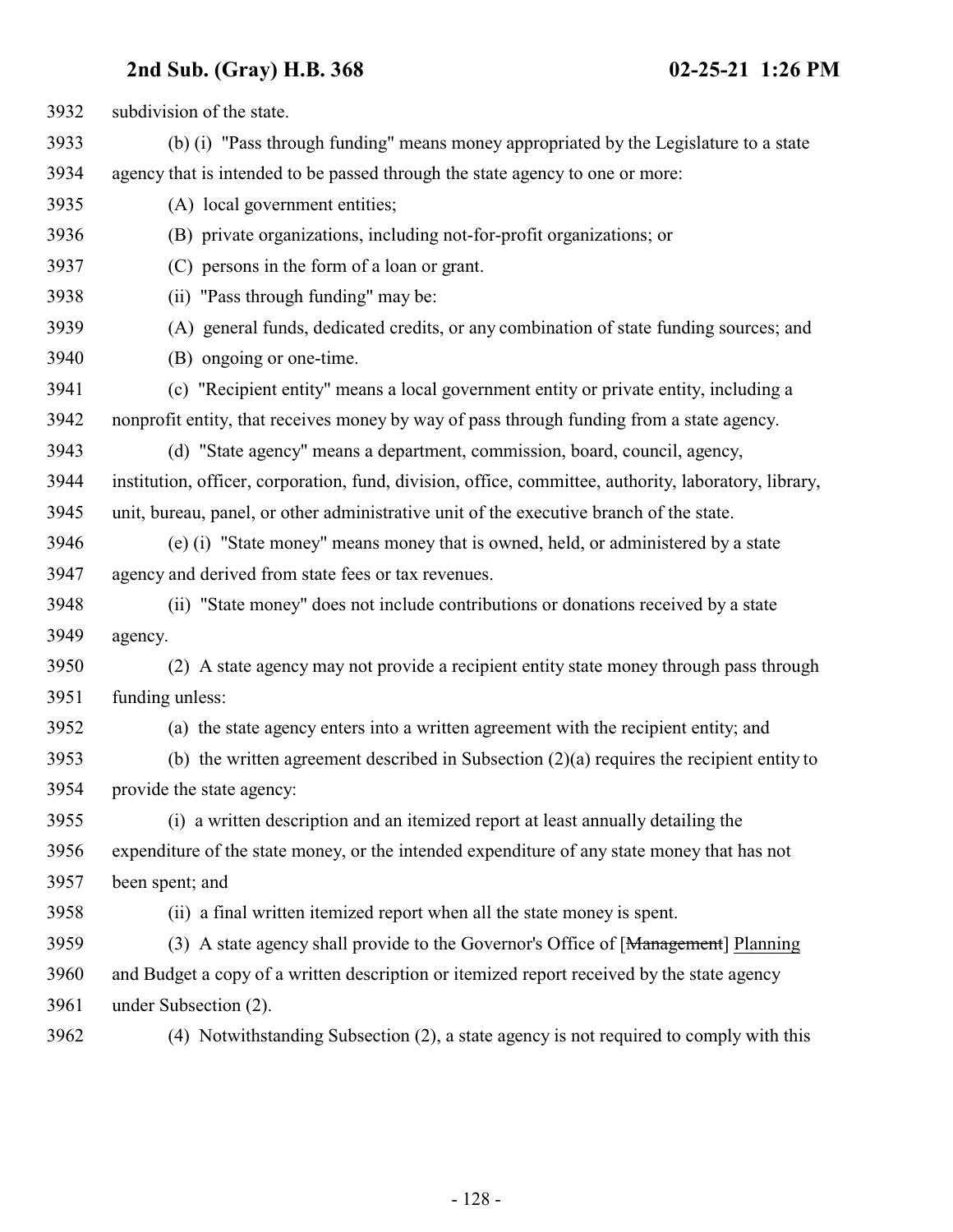| 3963 | section to the extent that the pass through funding is issued:                                      |
|------|-----------------------------------------------------------------------------------------------------|
| 3964 | (a) under a competitive award process;                                                              |
| 3965 | (b) in accordance with a formula enacted in statute;                                                |
| 3966 | (c) in accordance with a state program under parameters in statute or rule that guides              |
| 3967 | the distribution of the pass through funding; or                                                    |
| 3968 | (d) under the authority of the Minimum School Program, as defined in Section                        |
| 3969 | $53F-2-102$ .                                                                                       |
| 3970 | Section 59. Section 63J-1-411 is amended to read:                                                   |
| 3971 | 63J-1-411. Internal service funds -- End of fiscal year -- Unused authority for                     |
| 3972 | capital acquisition.                                                                                |
| 3973 | (1) An internal service fund agency's authority to acquire capital assets under                     |
| 3974 | Subsection $63J-1-410(8)(a)$ shall lapse if the acquisition of the capital asset does not occur in  |
| 3975 | the fiscal year in which the authorization is included in the appropriations act, unless the        |
| 3976 | Legislature identifies the authority to acquire the capital asset as nonlapsing authority:          |
| 3977 | (a) for a specific one-time project and a limited period of time in the Legislature's               |
| 3978 | initial appropriation to the agency; or                                                             |
| 3979 | (b) in a supplemental appropriation in accordance with Subsection (2).                              |
| 3980 | (2) (a) An internal service fund agency's authority to acquire capital assets may be                |
| 3981 | retained as nonlapsing authorization if the internal service fund agency includes a one-time        |
| 3982 | project's list as part of the budget request that it submits to the governor and the Legislature at |
| 3983 | the annual general session of the Legislature immediately before the end of the fiscal year in      |
| 3984 | which the agency may have unused capital acquisition authority.                                     |
| 3985 | (b) The governor:                                                                                   |
| 3986 | (i) may approve some or all of the items from an agency's one-time project's list; and              |
| 3987 | (ii) shall identify and prioritize any approved one-time projects in the budget that the            |
| 3988 | governor submits to the Legislature.                                                                |
| 3989 | (c) The Legislature:                                                                                |
| 3990 | (i) may approve some or all of the specific items from an agency's one-time project's               |
| 3991 | list as an approved capital acquisition for an agency's appropriation balance;                      |
| 3992 | (ii) shall identify any authorized one-time projects in the appropriate line item                   |
| 3993 | appropriation; and                                                                                  |
|      |                                                                                                     |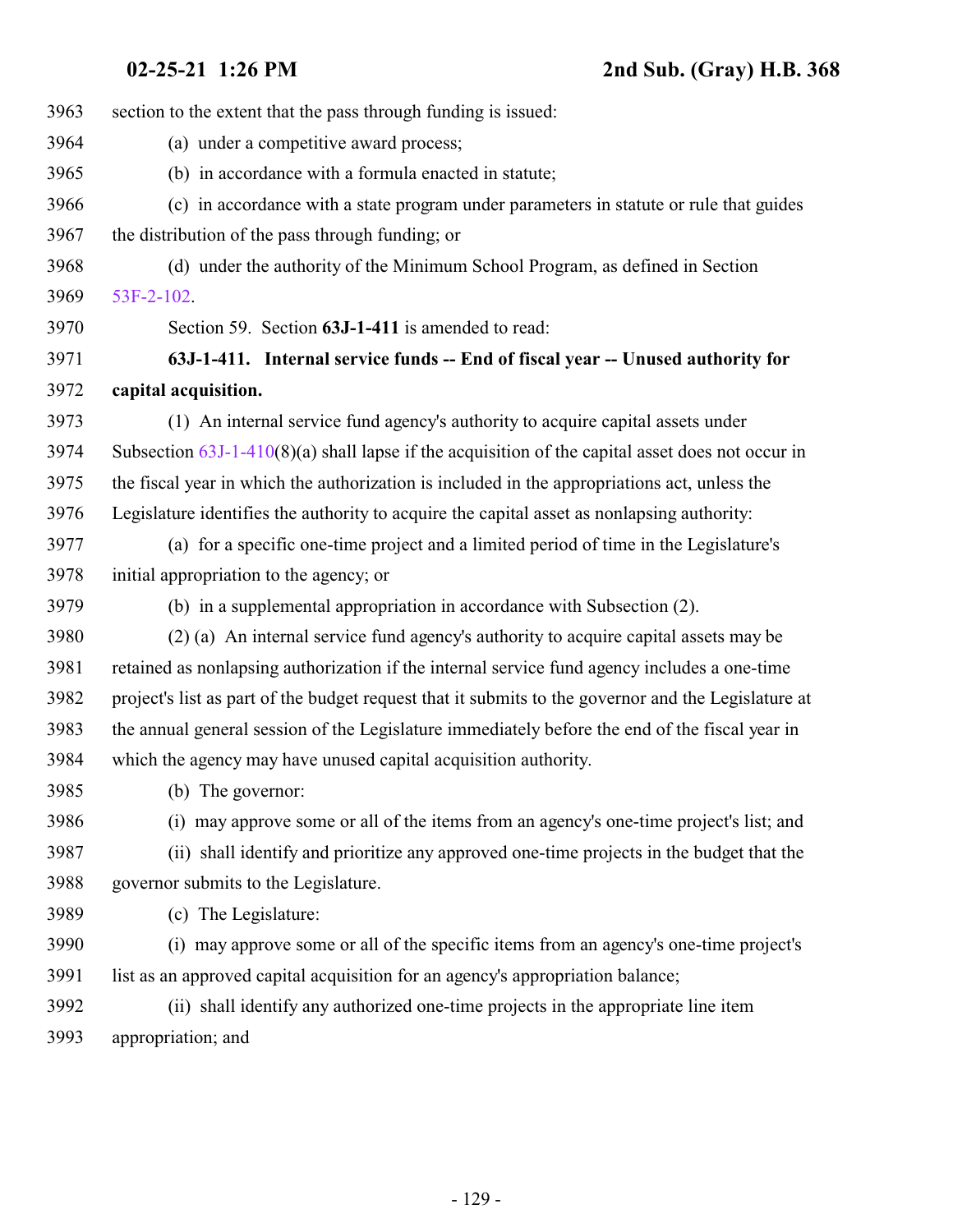<span id="page-129-0"></span>

| 3994 | (iii) may prioritize one-time projects in intent language.                                            |
|------|-------------------------------------------------------------------------------------------------------|
| 3995 | (3) An internal service fund agency shall submit a status report of outstanding                       |
| 3996 | nonlapsing authority to acquire capital assets and associated one-time projects to the                |
| 3997 | Governor's Office of [Management] Planning and Budget and the Legislative Fiscal Analyst's            |
| 3998 | Office with the proposed budget submitted by the governor as provided under Section                   |
| 3999 | $63J-1-201$ .                                                                                         |
| 4000 | Section 60. Section 63J-1-504 is amended to read:                                                     |
| 4001 | 63J-1-504. Fees -- Adoption, procedure, and approval -- Establishing and                              |
| 4002 | assessing fees without legislative approval.                                                          |
| 4003 | (1) As used in this section:                                                                          |
| 4004 | (a) (i) "Agency" means each department, commission, board, council, agency,                           |
| 4005 | institution, officer, corporation, fund, division, office, committee, authority, laboratory, library, |
| 4006 | unit, bureau, panel, or other administrative unit of the state.                                       |
| 4007 | (ii) "Agency" does not mean the Legislature or its committees.                                        |
| 4008 | (b) "Fee agency" means any agency that is authorized to establish fees.                               |
| 4009 | (c) "Fee schedule" means the complete list of fees charged by a fee agency and the                    |
| 4010 | amount of those fees.                                                                                 |
| 4011 | (2) Each fee agency shall adopt a schedule of fees assessed for services provided by the              |
| 4012 | fee agency that are:                                                                                  |
| 4013 | (a) reasonable, fair, and reflect the cost of services provided; and                                  |
| 4014 | (b) established according to a cost formula determined by the executive director of the               |
| 4015 | Governor's Office of [Management] Planning and Budget and the director of the Division of             |
| 4016 | Finance in conjunction with the agency seeking to establish the fee.                                  |
| 4017 | (3) Except as provided in Subsection (6), a fee agency may not:                                       |
| 4018 | (a) set fees by rule; or                                                                              |
| 4019 | (b) create, change, or collect any fee unless the fee has been established according to               |
| 4020 | the procedures and requirements of this section.                                                      |
| 4021 | (4) Each fee agency that is proposing a new fee or proposing to change a fee shall:                   |
| 4022 | (a) present each proposed fee at a public hearing, subject to the requirements of Title               |
| 4023 | 52, Chapter 4, Open and Public Meetings Act;                                                          |
| 4024 | (b) increase, decrease, or affirm each proposed fee based on the results of the public                |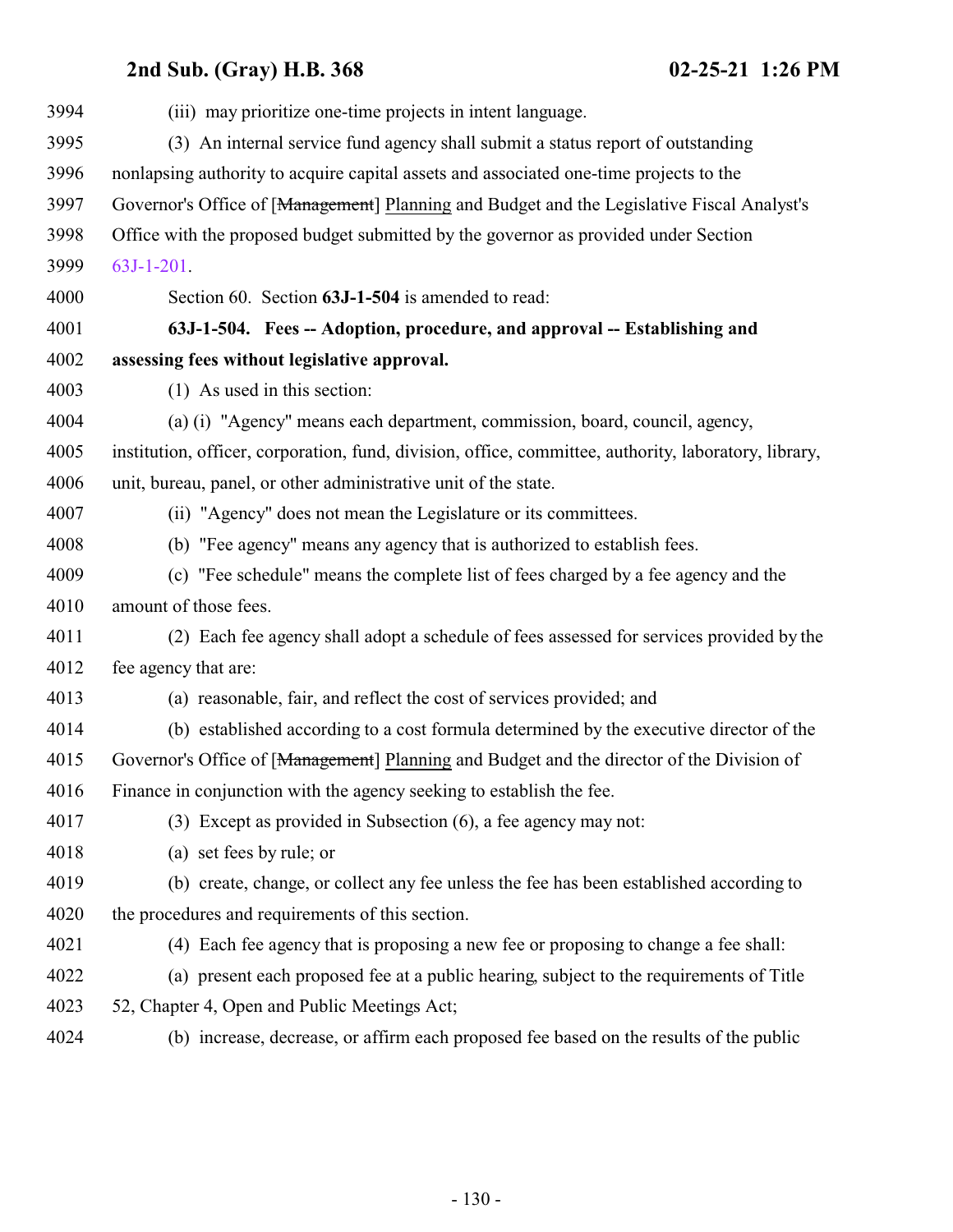| 4025 | hearing;                                                                                            |
|------|-----------------------------------------------------------------------------------------------------|
| 4026 | (c) except as provided in Subsection (6), submit the fee schedule to the Legislature as             |
| 4027 | part of the agency's annual appropriations request; and                                             |
| 4028 | (d) where necessary, modify the fee schedule to implement the Legislature's actions.                |
| 4029 | (5) (a) Each fee agency shall submit $[tts]$ the agency's fee schedule or special                   |
| 4030 | assessment amount to the Legislature for [its] the legislature's approval on an annual basis.       |
| 4031 | (b) The Legislature may approve, increase or decrease and approve, or reject any fee                |
| 4032 | submitted to it by a fee agency.                                                                    |
| 4033 | (6) After conducting the public hearing required by this section, a fee agency may                  |
| 4034 | establish and assess fees without first obtaining legislative approval if:                          |
| 4035 | (a) (i) the Legislature creates a new program that is to be funded by fees to be set by the         |
| 4036 | Legislature;                                                                                        |
| 4037 | (ii) the new program's effective date is before the Legislature's next annual general               |
| 4038 | session; and                                                                                        |
| 4039 | (iii) the fee agency submits the fee schedule for the new program to the Legislature for            |
| 4040 | its approval at a special session, if allowed in the governor's call, or at the next annual general |
| 4041 | session of the Legislature, whichever is sooner; or                                                 |
| 4042 | (b) (i) the fee agency proposes to increase or decrease an existing fee for the purpose of          |
| 4043 | adding or removing a transactional fee that is charged or assessed by a non-governmental third      |
| 4044 | party but is included as part of the fee charged by the fee agency;                                 |
| 4045 | (ii) the amount of the increase or decrease in the fee is equal to the amount of the                |
| 4046 | transactional fee charged or assessed by the non-governmental third party; and                      |
| 4047 | (iii) the increased or decreased fee is submitted to the Legislature for [its] the                  |
| 4048 | Legislature's approval at a special session, if allowed in the governor's call, or at the next      |
| 4049 | annual session of the Legislature, whichever is sooner.                                             |
| 4050 | (7) (a) Each fee agency that wishes to change any fee shall submit to the governor as               |
| 4051 | part of the agency's annual appropriation request a list that identifies:                           |
| 4052 | (i) the title or purpose of the fee;                                                                |
| 4053 | (ii) the present amount of the fee;                                                                 |
| 4054 | (iii) the proposed new amount of the fee;                                                           |
| 4055 | (iv) the percent that the fee will have increased if the Legislature approves the higher            |
|      |                                                                                                     |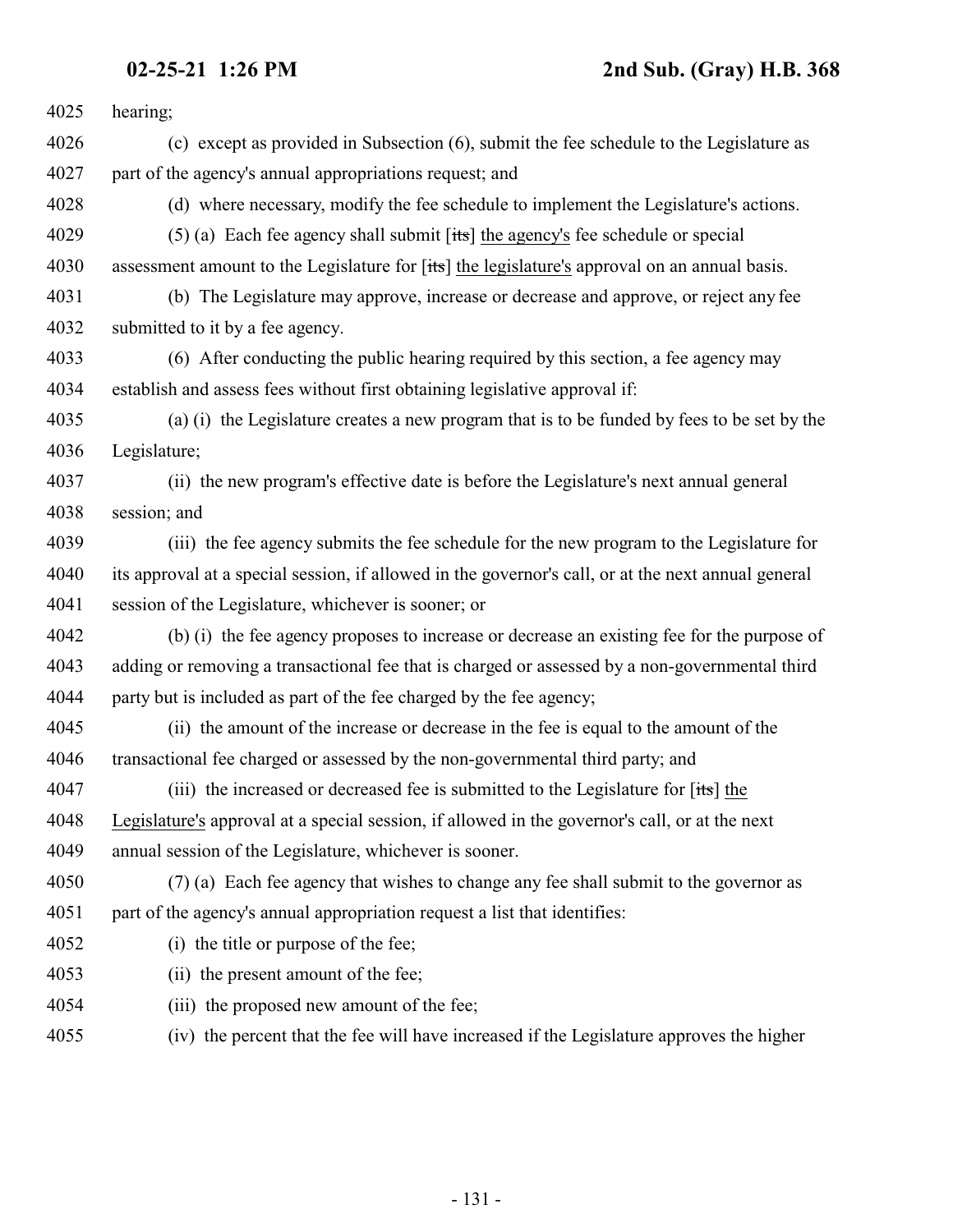**2nd Sub. (Gray) H.B. 368 02-25-21 1:26 PM**

<span id="page-131-0"></span>

| 4056 | fee;                                                                                              |
|------|---------------------------------------------------------------------------------------------------|
| 4057 | (v) the estimated total annual revenue change that will result from the change in the             |
| 4058 | fee;                                                                                              |
| 4059 | (vi) the account or fund into which the fee will be deposited; and                                |
| 4060 | (vii) the reason for the change in the fee.                                                       |
| 4061 | (b) (i) The governor may review and approve, modify and approve, or reject the fee                |
| 4062 | increases.                                                                                        |
| 4063 | (ii) The governor shall transmit the list required by Subsection $(7)(a)$ , with any              |
| 4064 | modifications, to the [Legislative Fiscal Analyst] legislative fiscal analyst with the governor's |
| 4065 | budget recommendations.                                                                           |
| 4066 | (c) Bills approving any fee change shall be filed before the beginning of the                     |
| 4067 | Legislature's annual general session, if possible.                                                |
| 4068 | $(8)$ (a) Except as provided in Subsection $(8)(b)$ , the School and Institutional Trust          |
| 4069 | Lands Administration, established in Section $53C-1-201$ , is exempt from the requirements of     |
| 4070 | this section.                                                                                     |
| 4071 | (b) The following fees of the School and Institutional Trust Lands Administration are             |
| 4072 | subject to the requirements of this section: application, assignment, amendment, affidavit for    |
| 4073 | lost documents, name change, reinstatement, grazing nonuse, extension of time, partial            |
| 4074 | conveyance, patent reissue, collateral assignment, electronic payment, and processing.            |
| 4075 | Section 61. Section 63J-1-602.1 is amended to read:                                               |
| 4076 | 63J-1-602.1. List of nonlapsing appropriations from accounts and funds.                           |
| 4077 | Appropriations made from the following accounts or funds are nonlapsing:                          |
| 4078 | (1) The Utah Intracurricular Student Organization Support for Agricultural Education              |
| 4079 | and Leadership Restricted Account created in Section 4-42-102.                                    |
| 4080 | (2) The Native American Repatriation Restricted Account created in Section 9-9-407.               |
| 4081 | (3) The Martin Luther King, Jr. Civil Rights Support Restricted Account created in                |
| 4082 | Section 9-18-102.                                                                                 |
| 4083 | (4) The National Professional Men's Soccer Team Support of Building Communities                   |
| 4084 | Restricted Account created in Section 9-19-102.                                                   |
| 4085 | (5) Funds collected for directing and administering the C-PACE district created in                |
| 4086 | Section 11-42a-106.                                                                               |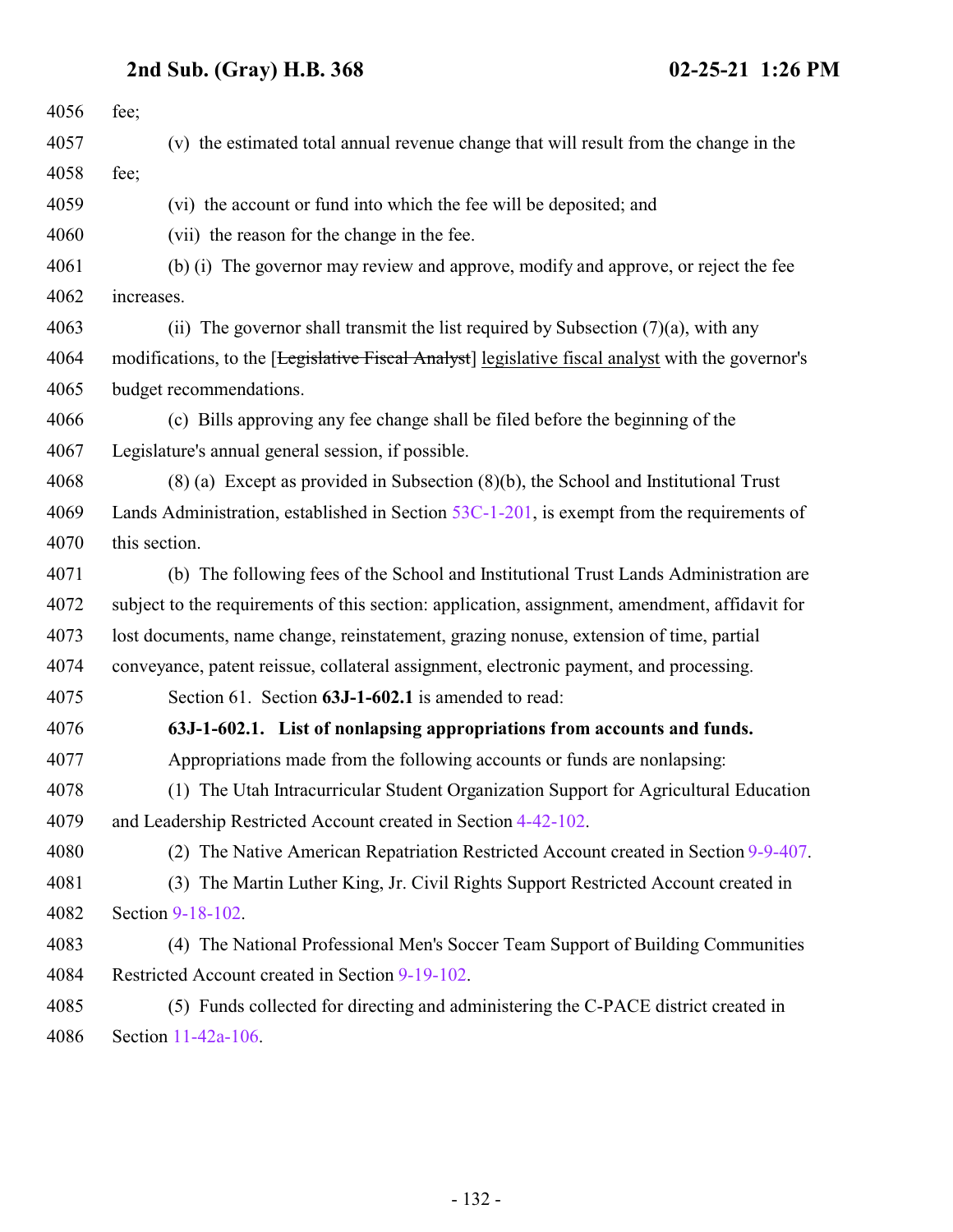**02-25-21 1:26 PM 2nd Sub. (Gray) H.B. 368**

| 4087 | (6) Money received by the Utah Inland Port Authority, as provided in Section                   |
|------|------------------------------------------------------------------------------------------------|
| 4088 | $11 - 58 - 105$ .                                                                              |
| 4089 | (7) The "Latino Community Support Restricted Account" created in Section 13-1-16.              |
| 4090 | (8) The Clean Air Support Restricted Account created in Section 19-1-109.                      |
| 4091 | (9) The "Support for State-Owned Shooting Ranges Restricted Account" created in                |
| 4092 | Section 23-14-13.5.                                                                            |
| 4093 | (10) Award money under the State Asset Forfeiture Grant Program, as provided under             |
| 4094 | Section 24-4-117.                                                                              |
| 4095 | (11) Funds collected from the program fund for local health department expenses                |
| 4096 | incurred in responding to a local health emergency under Section $26-1-38$ .                   |
| 4097 | (12) The Children with Cancer Support Restricted Account created in Section                    |
| 4098 | $26 - 21a - 304$ .                                                                             |
| 4099 | (13) State funds for matching federal funds in the Children's Health Insurance Program         |
| 4100 | as provided in Section 26-40-108.                                                              |
| 4101 | (14) The Children with Heart Disease Support Restricted Account created in Section             |
| 4102 | 26-58-102.                                                                                     |
| 4103 | (15) The Nurse Home Visiting Restricted Account created in Section 26-63-601.                  |
| 4104 | (16) The Technology Development Restricted Account created in Section 31A-3-104.               |
| 4105 | (17) The Criminal Background Check Restricted Account created in Section                       |
| 4106 | $31A-3-105$ .                                                                                  |
| 4107 | (18) The Captive Insurance Restricted Account created in Section 31A-3-304, except             |
| 4108 | to the extent that Section 31A-3-304 makes the money received under that section free revenue. |
| 4109 | (19) The Title Licensee Enforcement Restricted Account created in Section                      |
| 4110 | $31A-23a-415$ .                                                                                |
| 4111 | (20) The Health Insurance Actuarial Review Restricted Account created in Section               |
| 4112 | $31A-30-115$                                                                                   |
| 4113 | (21) The Insurance Fraud Investigation Restricted Account created in Section                   |
| 4114 | $31A-31-108$ .                                                                                 |
| 4115 | (22) The Underage Drinking Prevention Media and Education Campaign Restricted                  |
| 4116 | Account created in Section 32B-2-306.                                                          |
| 4117 | (23) The School Readiness Restricted Account created in Section 35A-15-203.                    |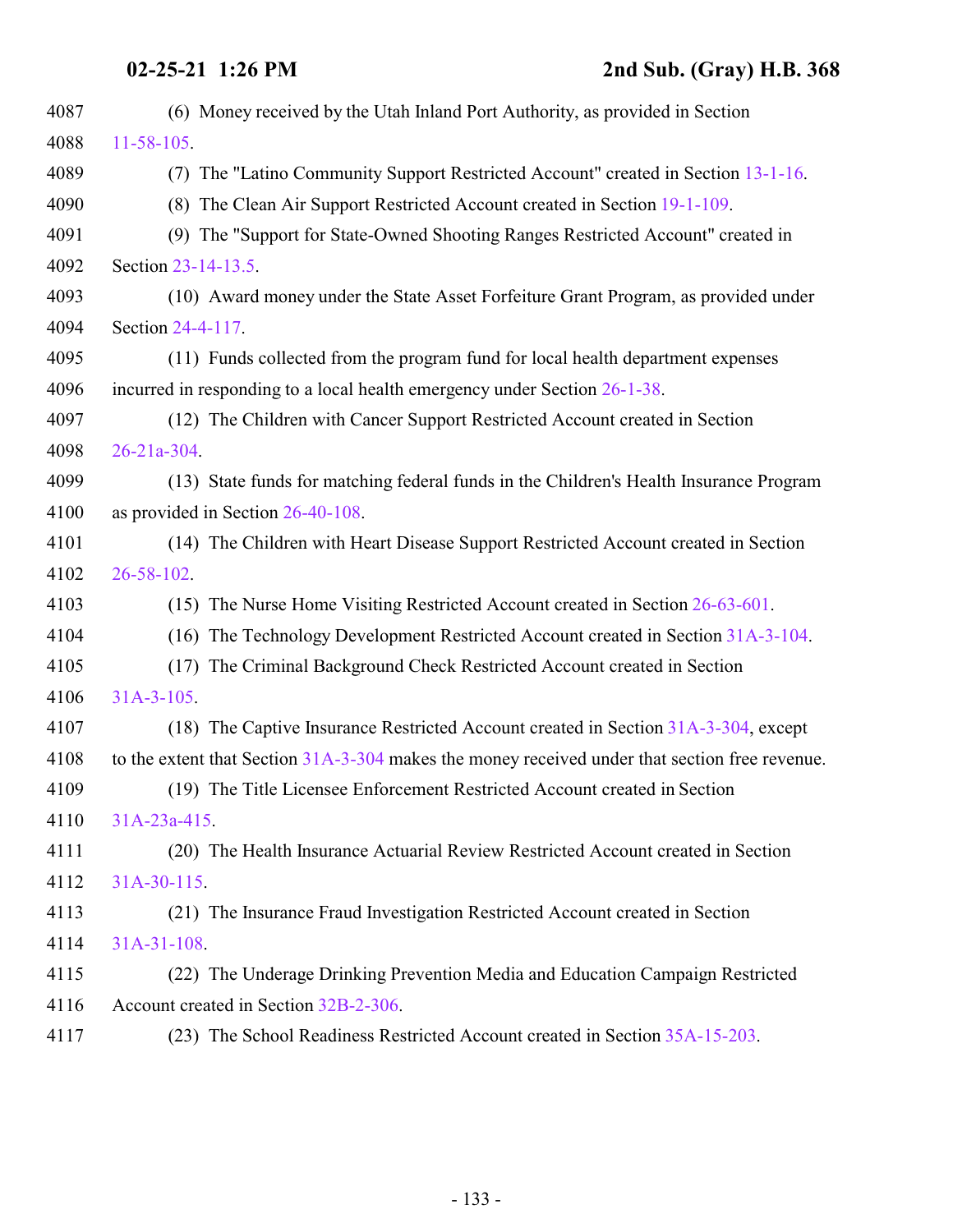| 4118 | (24) Money received by the Utah State Office of Rehabilitation for the sale of certain          |
|------|-------------------------------------------------------------------------------------------------|
| 4119 | products or services, as provided in Section 35A-13-202.                                        |
| 4120 | (25) The Oil and Gas Administrative Penalties Account created in Section 40-6-11.               |
| 4121 | (26) The Oil and Gas Conservation Account created in Section 40-6-14.5.                         |
| 4122 | (27) The Electronic Payment Fee Restricted Account created by Section 41-1a-121 to              |
| 4123 | the Motor Vehicle Division.                                                                     |
| 4124 | (28) The Motor Vehicle Enforcement Division Temporary Permit Restricted Account                 |
| 4125 | created by Section 41-3-110 to the State Tax Commission.                                        |
| 4126 | (29) The Utah Law Enforcement Memorial Support Restricted Account created in                    |
| 4127 | Section 53-1-120.                                                                               |
| 4128 | (30) The State Disaster Recovery Restricted Account to the Division of Emergency                |
| 4129 | Management, as provided in Section 53-2a-603.                                                   |
| 4130 | (31) The Department of Public Safety Restricted Account to the Department of Public             |
| 4131 | Safety, as provided in Section 53-3-106.                                                        |
| 4132 | (32) The Utah Highway Patrol Aero Bureau Restricted Account created in Section                  |
| 4133 | 53-8-303.                                                                                       |
| 4134 | (33) The DNA Specimen Restricted Account created in Section 53-10-407.                          |
| 4135 | (34) The Canine Body Armor Restricted Account created in Section 53-16-201.                     |
| 4136 | The Technical Colleges Capital Projects Fund created in Section 53B-2a-118.<br>(35)             |
| 4137 | (36) The Higher Education Capital Projects Fund created in Section 53B-22-202.                  |
| 4138 | (37) A certain portion of money collected for administrative costs under the School             |
| 4139 | Institutional Trust Lands Management Act, as provided under Section 53C-3-202.                  |
| 4140 | (38) The Public Utility Regulatory Restricted Account created in Section 54-5-1.5,              |
| 4141 | subject to Subsection $54-5-1.5(4)(d)$ .                                                        |
| 4142 | (39) Funds collected from a surcharge fee to provide certain licensees with access to an        |
| 4143 | electronic reference library, as provided in Section 58-3a-105.                                 |
| 4144 | (40) Certain fines collected by the Division of Occupational and Professional Licensing         |
| 4145 | for violation of unlawful or unprofessional conduct that are used for education and enforcement |
| 4146 | purposes, as provided in Section 58-17b-505.                                                    |
| 4147 | (41) Funds collected from a surcharge fee to provide certain licensees with access to an        |
| 4148 | electronic reference library, as provided in Section 58-22-104.                                 |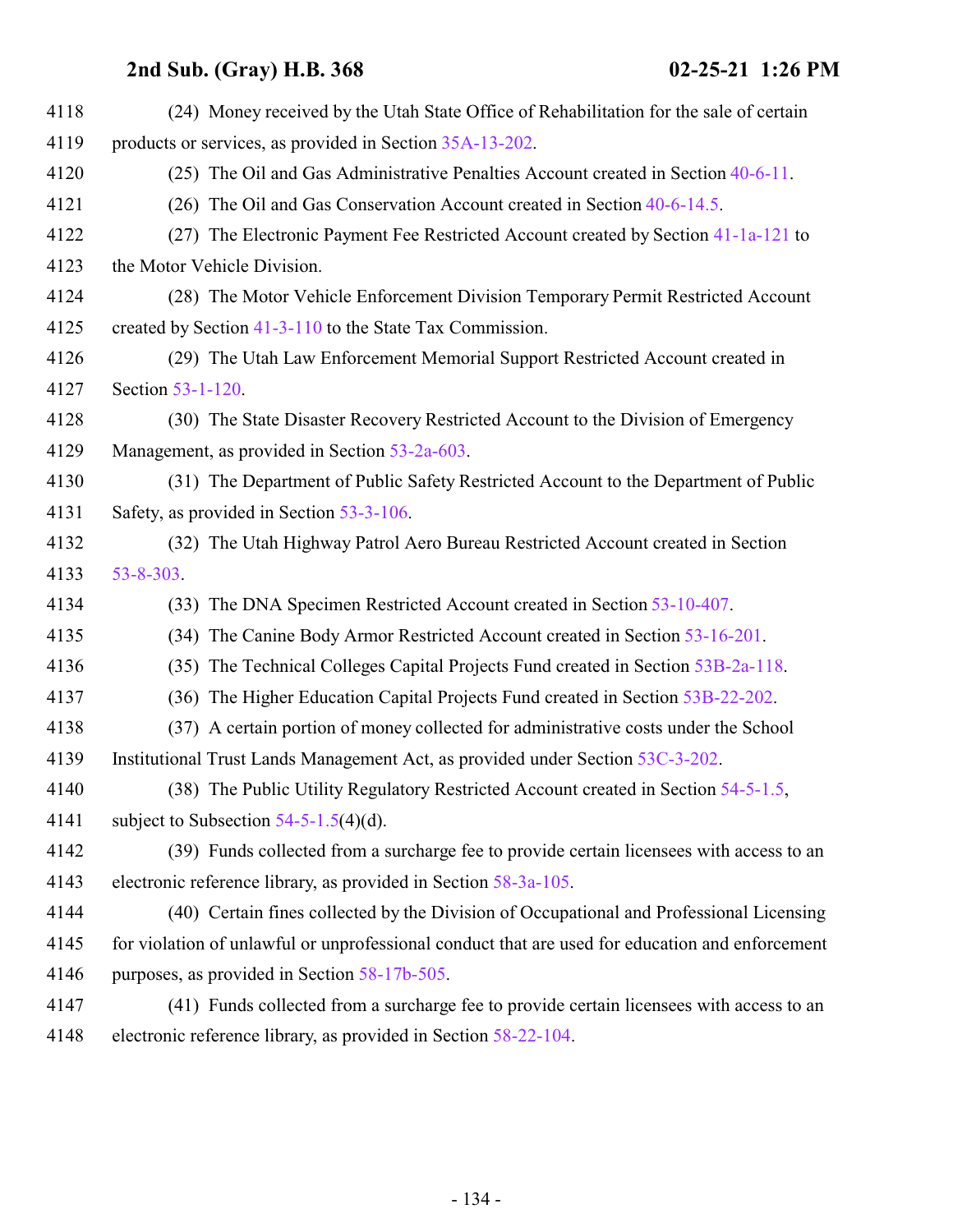| 4149 | (42) Funds collected from a surcharge fee to provide certain licensees with access to an       |
|------|------------------------------------------------------------------------------------------------|
| 4150 | electronic reference library, as provided in Section 58-55-106.                                |
| 4151 | (43) Funds collected from a surcharge fee to provide certain licensees with access to an       |
| 4152 | electronic reference library, as provided in Section 58-56-3.5.                                |
| 4153 | (44) Certain fines collected by the Division of Occupational and Professional Licensing        |
| 4154 | for use in education and enforcement of the Security Personnel Licensing Act, as provided in   |
| 4155 | Section 58-63-103.                                                                             |
| 4156 | (45) The Relative Value Study Restricted Account created in Section 59-9-105.                  |
| 4157 | (46) The Cigarette Tax Restricted Account created in Section 59-14-204.                        |
| 4158 | (47) Funds paid to the Division of Real Estate for the cost of a criminal background           |
| 4159 | check for a mortgage loan license, as provided in Section 61-2c-202.                           |
| 4160 | (48) Funds paid to the Division of Real Estate for the cost of a criminal background           |
| 4161 | check for principal broker, associate broker, and sales agent licenses, as provided in Section |
| 4162 | $61-2f-204$ .                                                                                  |
| 4163 | (49) Certain funds donated to the Department of Human Services, as provided in                 |
| 4164 | Section $62A-1-111$ .                                                                          |
| 4165 | (50) The National Professional Men's Basketball Team Support of Women and                      |
| 4166 | Children Issues Restricted Account created in Section 62A-1-202.                               |
| 4167 | (51) Certain funds donated to the Division of Child and Family Services, as provided           |
| 4168 | in Section $62A-4a-110$ .                                                                      |
| 4169 | (52) The Choose Life Adoption Support Restricted Account created in Section                    |
| 4170 | $62A-4a-608$                                                                                   |
| 4171 | (53) Funds collected by the Office of Administrative Rules for publishing, as provided         |
| 4172 | in Section $63G-3-402$ .                                                                       |
| 4173 | (54) The Immigration Act Restricted Account created in Section 63G-12-103.                     |
| 4174 | (55) Money received by the military installation development authority, as provided in         |
| 4175 | Section 63H-1-504.                                                                             |
| 4176 | (56) The Computer Aided Dispatch Restricted Account created in Section 63H-7a-303.             |
| 4177 | (57) The Unified Statewide 911 Emergency Service Account created in Section                    |
| 4178 | 63H-7a-304.                                                                                    |
| 4179 | (58) The Utah Statewide Radio System Restricted Account created in Section                     |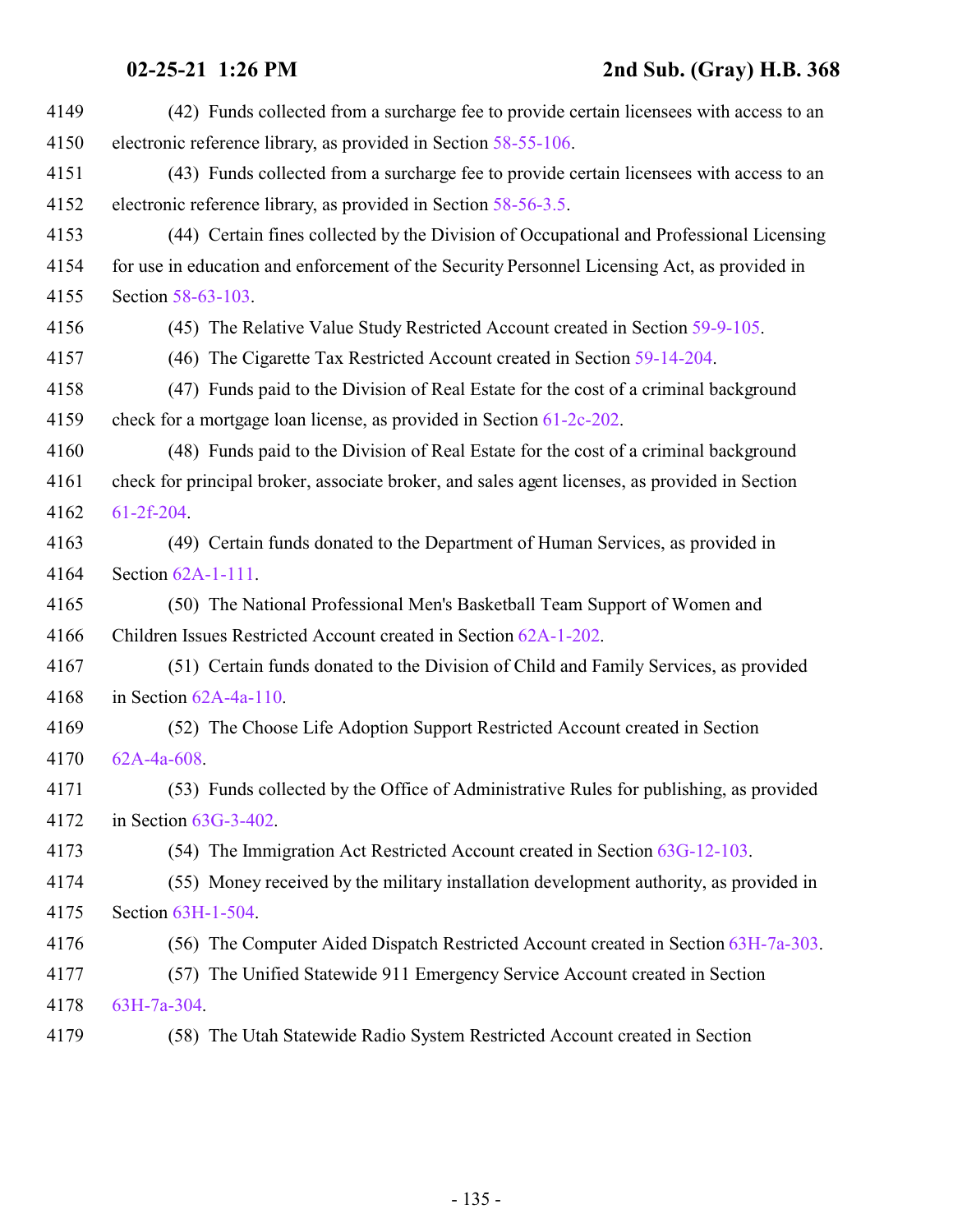| 4180 | 63H-7a-403.                                                                                                   |
|------|---------------------------------------------------------------------------------------------------------------|
| 4181 | [(59) The Employability to Careers Program Restricted Account created in Section                              |
| 4182 | $63J-4-703.$                                                                                                  |
| 4183 | $[669]$ (59) The Motion Picture Incentive Account created in Section 63N-8-103.                               |
| 4184 | $[66]$ (60) Certain money payable for expenses of the Pete Suazo Utah Athletic                                |
| 4185 | Commission, as provided under Section 63N-10-301.                                                             |
| 4186 | $[62]$ (61) Funds collected by the housing of state probationary inmates or state parole                      |
| 4187 | inmates, as provided in Subsection $64-13e-104(2)$ .                                                          |
| 4188 | $[ (63) ]$ (62) Certain forestry and fire control funds utilized by the Division of Forestry,                 |
| 4189 | Fire, and State Lands, as provided in Section 65A-8-103.                                                      |
| 4190 | $[$ (64)] (63) The Transportation of Veterans to Memorials Support Restricted Account                         |
| 4191 | created in Section 71-14-102.                                                                                 |
| 4192 | $[ (65) ]$ (64) The Amusement Ride Safety Restricted Account, as provided in Section                          |
| 4193 | $72 - 16 - 204$                                                                                               |
| 4194 | $[ (66) ] (65)$ Certain funds received by the Office of the State Engineer for well drilling                  |
| 4195 | fines or bonds, as provided in Section 73-3-25.                                                               |
| 4196 | $[ (67) ]$ (66) The Water Resources Conservation and Development Fund, as provided in                         |
| 4197 | Section 73-23-2.                                                                                              |
| 4198 | $[ (68) ] (67)$ Funds donated or paid to a juvenile court by private sources, as provided in                  |
| 4199 | Subsection $78A-6-203(1)(c)$ .                                                                                |
| 4200 | $[ (69) ] (68)$ Fees for certificate of admission created under Section 78A-9-102.                            |
| 4201 | $[\overline{(70)}]$ (69) Funds collected for adoption document access as provided in Sections                 |
| 4202 | 78B-6-141, 78B-6-144, and 78B-6-144.5.                                                                        |
| 4203 | $[ (71) ]$ (70) Funds collected for indigent defense as provided in Title 78B, Chapter 22,                    |
| 4204 | Part 4, Utah Indigent Defense Commission.                                                                     |
| 4205 | $[72]$ (71) Revenue for golf user fees at the Wasatch Mountain State Park, Palisades                          |
| 4206 | State Park, Jordan River State Park, and Green River State Park, as provided under Section                    |
| 4207 | 79-4-403.                                                                                                     |
| 4208 | $\left[\frac{(73)}{(73)}\right]$ (72) Certain funds received by the Division of Parks and Recreation from the |
| 4209 | sale or disposal of buffalo, as provided under Section 79-4-1001.                                             |
| 4210 | $[$ (74) (73) The Drinking While Pregnant Prevention Media and Education Campaign                             |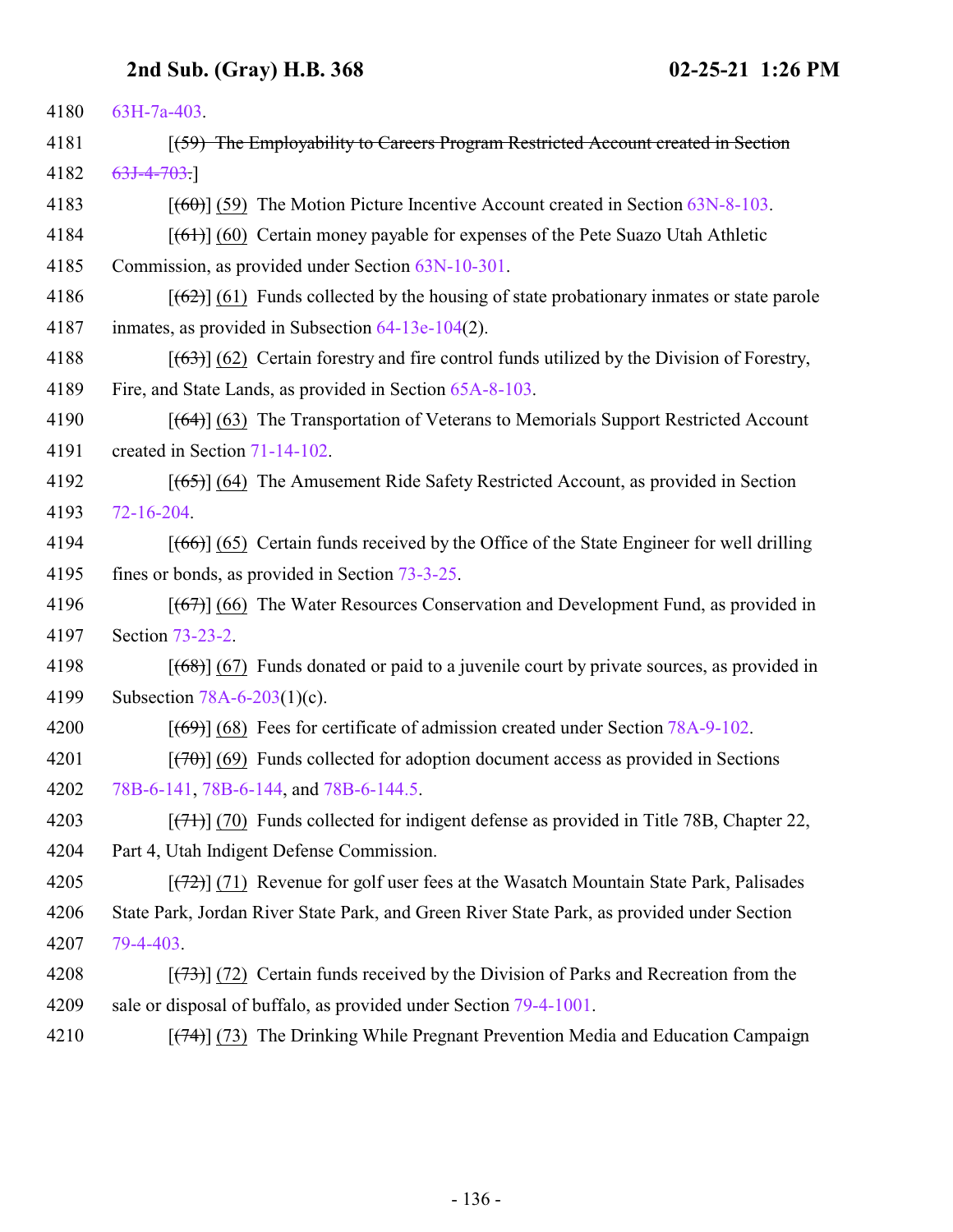| 4211 | Restricted Account created in Section 32B-2-308.                                               |
|------|------------------------------------------------------------------------------------------------|
| 4212 | Section 62. Section 63J-3-102 is amended to read:                                              |
| 4213 | 63J-3-102. Purpose of chapter -- Limitations on state mandated property tax,                   |
| 4214 | state appropriations, and state debt.                                                          |
| 4215 | $(1)$ (a) It is the purpose of this chapter to:                                                |
| 4216 | (i) place a limitation on the state mandated property tax rate under Title 53F, Chapter        |
| 4217 | 2, State Funding -- Minimum School Program;                                                    |
| 4218 | (ii) place limitations on state government appropriations based upon the combined              |
| 4219 | changes in population and inflation; and                                                       |
| 4220 | (iii) place a limitation on the state's outstanding general obligation debt.                   |
| 4221 | (b) The limitations imposed by this chapter are in addition to limitations on tax levies,      |
| 4222 | rates, and revenues otherwise provided for by law.                                             |
| 4223 | (2) (a) This chapter may not be construed as requiring the state to collect the full           |
| 4224 | amount of tax revenues permitted to be appropriated by this chapter.                           |
| 4225 | (b) This chapter's purpose is to provide a ceiling, not a floor, limitation on the             |
| 4226 | appropriations of state government.                                                            |
| 4227 | (3) The recommendations and budget analysis prepared by the Governor's Office of               |
| 4228 | [Management] Planning and Budget and the Office of the Legislative Fiscal Analyst, as          |
| 4229 | required by Title 36, Chapter 12, Legislative Organization, shall be in strict compliance with |
| 4230 | the limitations imposed under this chapter.                                                    |
| 4231 | Section 63. Section 63J-3-103 is amended to read:                                              |
| 4232 | 63J-3-103. Definitions.                                                                        |
| 4233 | As used in this chapter:                                                                       |
| 4234 | (1) (a) "Appropriations" means actual unrestricted capital and operating appropriations        |
| 4235 | from unrestricted General Fund and Education Fund sources.                                     |
| 4236 | (b) "Appropriations" includes appropriations that are contingent upon available                |
| 4237 | surpluses in the General Fund and Education Fund.                                              |
| 4238 | (c) "Appropriations" does not mean:                                                            |
| 4239 | (i) public education expenditures;                                                             |
| 4240 | (ii) Utah Education and Telehealth Network expenditures in support of public                   |
|      |                                                                                                |

education;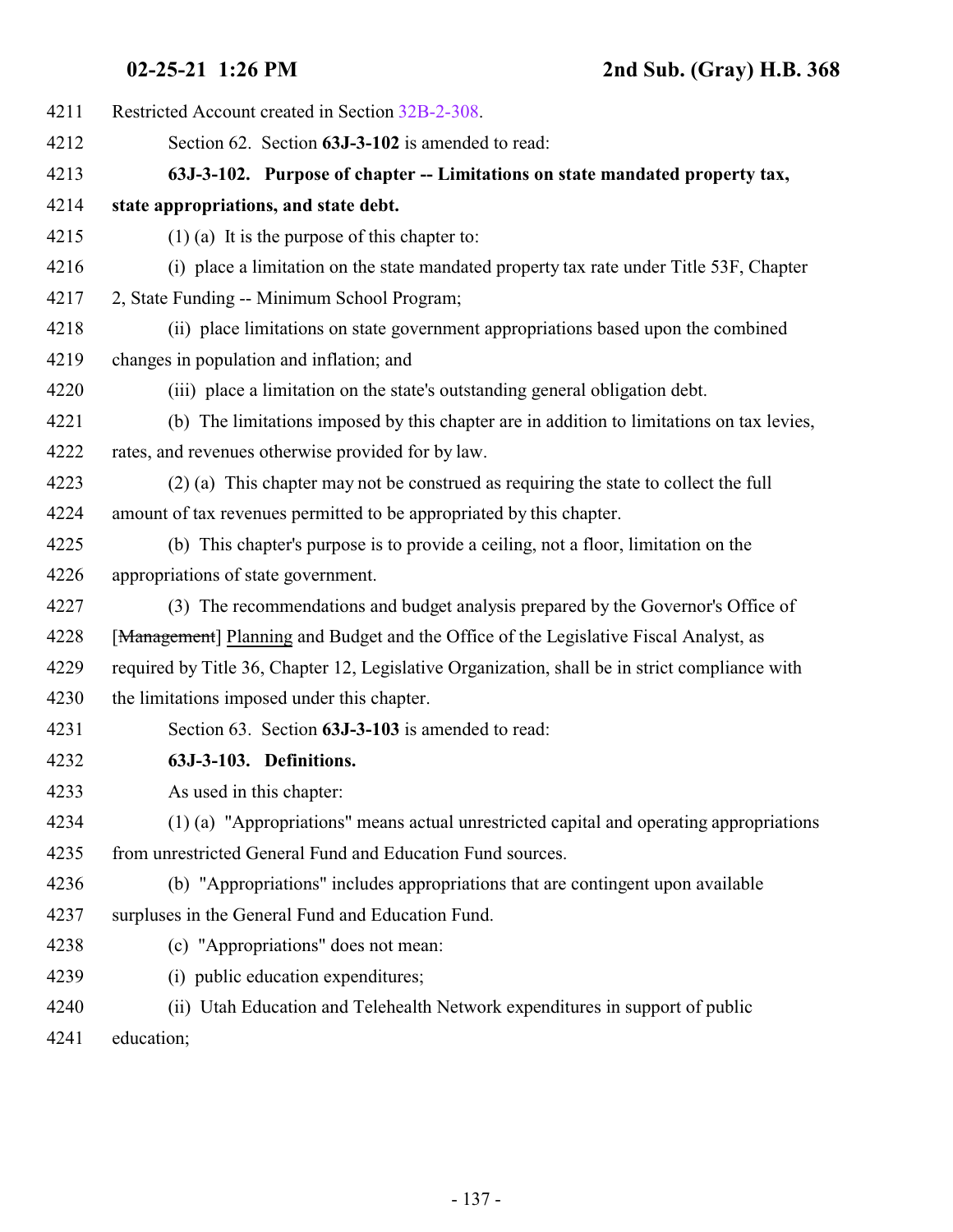| 4242 | (iii) Utah Board of Higher Education expenditures in support of public education;             |
|------|-----------------------------------------------------------------------------------------------|
| 4243 | (iv) State Tax Commission expenditures related to collection of income taxes in               |
| 4244 | support of public education;                                                                  |
| 4245 | (v) debt service expenditures;                                                                |
| 4246 | (vi) emergency expenditures;                                                                  |
| 4247 | (vii) expenditures from all other fund or subfund sources;                                    |
| 4248 | (viii) transfers or appropriations from the Education Fund to the Uniform School Fund;        |
| 4249 | (ix) transfers into, or appropriations made to, the General Fund Budget Reserve               |
| 4250 | Account established in Section 63J-1-312;                                                     |
| 4251 | (x) transfers into, or appropriations made to, the Education Budget Reserve Account           |
| 4252 | established in Section 63J-1-313;                                                             |
| 4253 | (xi) transfers in accordance with Section $63J-1-314$ into, or appropriations made to the     |
| 4254 | Wildland Fire Suppression Fund created in Section 65A-8-204 or the State Disaster Recovery    |
| 4255 | Restricted Account created in Section 53-2a-603;                                              |
| 4256 | (xii) money appropriated to fund the total one-time project costs for the construction of     |
| 4257 | capital development projects as defined in Section 63A-5b-401;                                |
| 4258 | (xiii) transfers or deposits into or appropriations made to the Centennial Highway Fund       |
| 4259 | created by Section 72-2-118;                                                                  |
| 4260 | (xiv) transfers or deposits into or appropriations made to the Transportation Investment      |
| 4261 | Fund of 2005 created by Section 72-2-124;                                                     |
| 4262 | (xv) transfers or deposits into or appropriations made to:                                    |
| 4263 | (A) the Department of Transportation from any source; or                                      |
| 4264 | (B) any transportation-related account or fund from any source; or                            |
| 4265 | (xvi) supplemental appropriations from the General Fund to the Division of Forestry,          |
| 4266 | Fire, and State Lands to provide money for wildland fire control expenses incurred during the |
| 4267 | current or previous fire years.                                                               |
| 4268 | (2) "Base year real per capita appropriations" means the result obtained for the state by     |
| 4269 | dividing the fiscal year 1985 actual appropriations of the state less debt money by:          |
| 4270 | (a) the state's July 1, 1983 population; and                                                  |
| 4271 | (b) the fiscal year 1983 inflation index divided by 100.                                      |
| 4272 | (3) "Calendar year" means the time period beginning on January 1 of any given year            |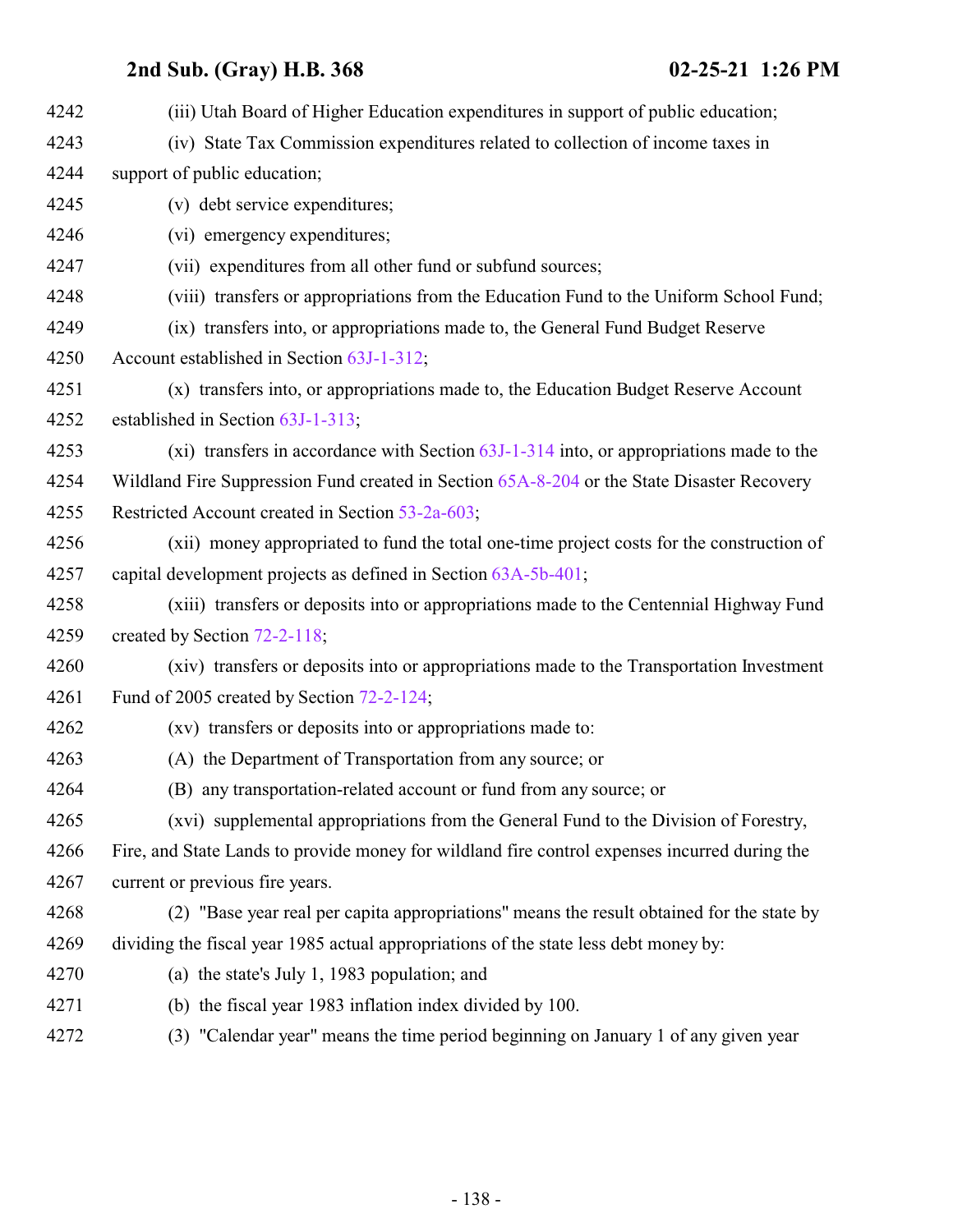and ending on December 31 of the same year.

 (4) "Fiscal emergency" means an extraordinary occurrence requiring immediate expenditures and includes the settlement under Laws of Utah 1988, Fourth Special Session, Chapter 4.

 (5) "Fiscal year" means the time period beginning on July 1 of any given year and ending on June 30 of the subsequent year.

 (6) "Fiscal year 1985 actual base year appropriations" means fiscal year 1985 actual capital and operations appropriations from General Fund and non-Uniform School Fund income tax revenue sources, less debt money.

 (7) "Inflation index" means the change in the general price level of goods and services as measured by the Gross National Product Implicit Price Deflator of the Bureau of Economic Analysis, U.S. Department of Commerce calculated as provided in Section [63J-3-202](#page-139-0).

 (8) (a) "Maximum allowable appropriations limit" means the appropriations that could be, or could have been, spent in any given year under the limitations of this chapter.

 (b) "Maximum allowable appropriations limit" does not mean actual appropriations spent or actual expenditures.

 (9) "Most recent fiscal year's inflation index" means the fiscal year inflation index two fiscal years previous to the fiscal year for which the maximum allowable inflation and population appropriations limit is being computed under this chapter.

 (10) "Most recent fiscal year's population" means the fiscal year population two fiscal years previous to the fiscal year for which the maximum allowable inflation and population appropriations limit is being computed under this chapter.

 (11) "Population" means the number of residents of the state as of July 1 of each year 4296 as calculated by the Governor's Office of [Management] Planning and Budget according to the procedures and requirements of Section [63J-3-202](#page-139-0).

 (12) "Revenues" means the revenues of the state from every tax, penalty, receipt, and other monetary exaction and interest connected with it that are recorded as unrestricted revenue of the General Fund and from non-Uniform School Fund income tax revenues, except as specifically exempted by this chapter.

 (13) "Security" means any bond, note, warrant, or other evidence of indebtedness, whether or not the bond, note, warrant, or other evidence of indebtedness is or constitutes an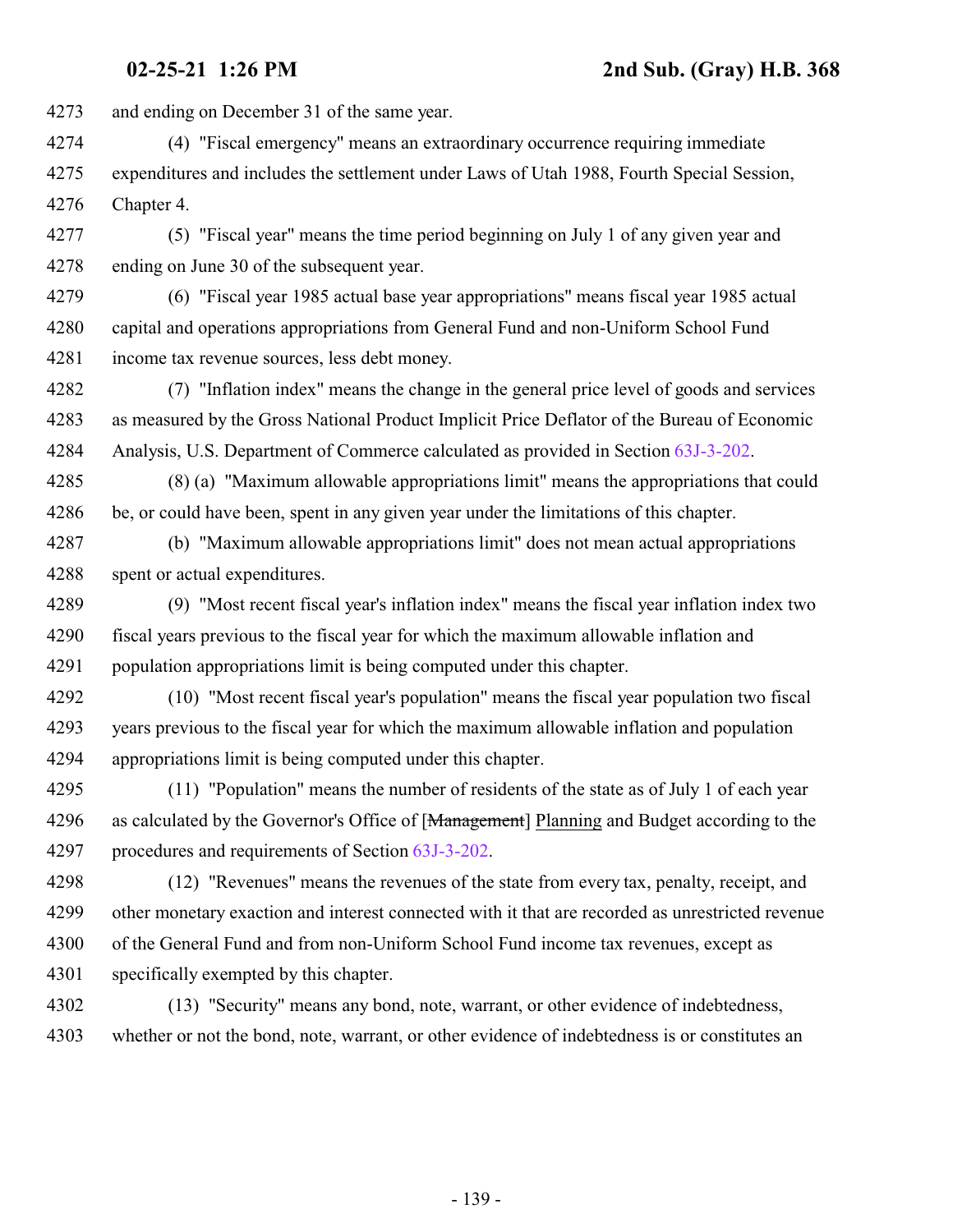<span id="page-139-0"></span>

| 4304 | "indebtedness" within the meaning of any provision of the constitution or laws of this state. |
|------|-----------------------------------------------------------------------------------------------|
| 4305 | Section 64. Section 63J-3-202 is amended to read:                                             |
| 4306 | 63J-3-202. Computing formula elements.                                                        |
| 4307 | (1) For purposes of calculating fiscal year inflation indexes for the previous fiscal year,   |
| 4308 | the Governor's Office of [Management] Planning and Budget shall use:                          |
| 4309 | (a) the actual quarterly data released by the U.S. Department of Commerce as of               |
| 4310 | January 31 of each year; and                                                                  |
| 4311 | (b) the most recent U.S. Bureau of Census population estimates as of January 31 of            |
| 4312 | each year.                                                                                    |
| 4313 | (2) (a) For purposes of computing the inflation index, the Governor's Office of               |
| 4314 | [Management] Planning and Budget shall:                                                       |
| 4315 | (i) assign the bureau's 1982 calendar year inflation index value of 100 to fiscal year        |
| 4316 | 1989 for purposes of computing fiscal year index values;                                      |
| 4317 | (ii) compute all subsequent fiscal year inflation indexes after having assigned the fiscal    |
| 4318 | year 1989 inflation index a value of 100; and                                                 |
| 4319 | (iii) use the quarterly index values published by the Bureau of Economic Analysis,            |
| 4320 | U.S. Department of Commerce, to compute fiscal year index values.                             |
| 4321 | (b) If the bureau changes its calendar base year, appropriate adjustments are to be made      |
| 4322 | in this chapter to accommodate those changes.                                                 |
| 4323 | (3) (a) For purposes of computing the most recent fiscal year's population, the               |
| 4324 | Governor's Office of [Management] Planning and Budget shall convert the April 1 decennial     |
| 4325 | census estimate to a July 1 estimate, unless otherwise estimated by the Bureau of Census.     |
| 4326 | (b) If the bureau changes the state's July 1, 1983 base year population after it conducts     |
| 4327 | the 1990 Census, appropriate adjustments shall be made in this chapter to accommodate those   |
| 4328 | changes.                                                                                      |
| 4329 | Section 65. Section 63J-4-101 is amended to read:                                             |
| 4330 | <b>CHAPTER 4. GOVERNOR'S OFFICE OF PLANNING AND BUDGET</b>                                    |
| 4331 | 63J-4-101. Title.                                                                             |
| 4332 | This chapter is known as the "Governor's Office of [Management] Planning and                  |
| 4333 | Budget."                                                                                      |
| 4334 | Section 66. Section 63J-4-102 is amended to read:                                             |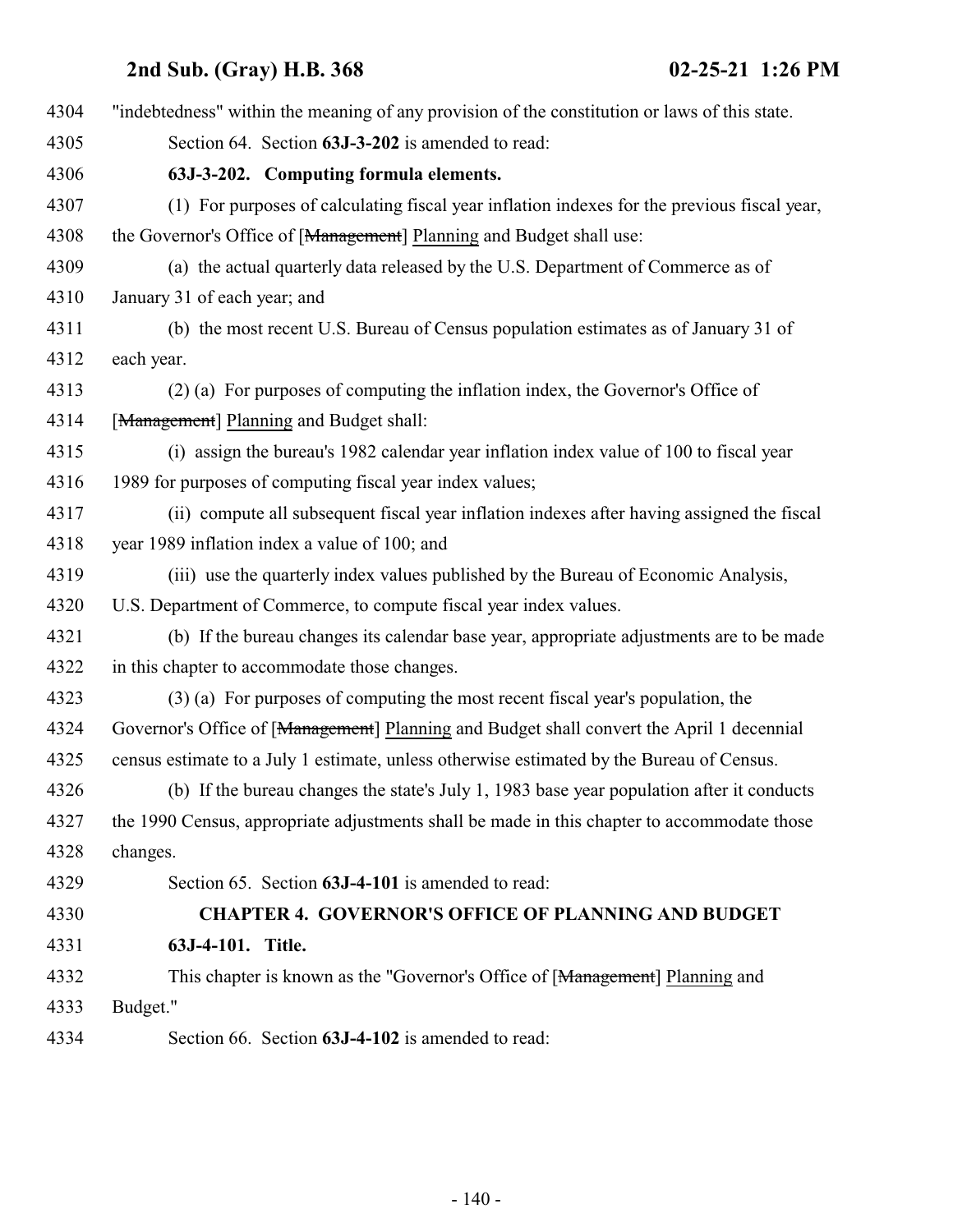<span id="page-140-1"></span><span id="page-140-0"></span>

| 4335 | 63J-4-102. Definitions.                                                                                 |
|------|---------------------------------------------------------------------------------------------------------|
| 4336 | As used in this chapter:                                                                                |
| 4337 | [(1) "Committee" means the Resource Development Coordinating Committee created                          |
| 4338 | by this chapter.                                                                                        |
| 4339 | $[\frac{1}{2}]$ (1) "Executive director" means the chief administrative officer of the [Governor's      |
| 4340 | Office of Management and Budget appointed as provided in this chapter] office, appointed                |
| 4341 | under Section 63J-4-202.                                                                                |
| 4342 | $[\langle 3\rangle]$ (2) "Office" means the Governor's Office of [Management] Planning and Budget       |
| 4343 | created $\lceil$ by this chapter. $\rceil$ in Section 63J-4-201.                                        |
| 4344 | (3) "Planning coordinator" means the individual appointed as the planning coordinator                   |
| 4345 | under Section 63J-4-401.                                                                                |
| 4346 | (4) "Political subdivision" means:                                                                      |
| 4347 | (a) a county, municipality, local district, special service district, school district, or               |
| 4348 | interlocal [cooperation agreement entity, or any] entity, as defined in Section 11-13-103; or           |
| 4349 | (b) an administrative subunit of $[\text{them}]$ an entity listed in Subsection (4)(a).                 |
| 4350 | $(5)$ "State planning coordinator" means the person appointed as planning coordinator                   |
| 4351 | as provided in this chapter.                                                                            |
| 4352 | Section 67. Section 63J-4-201 is amended to read:                                                       |
| 4353 | 63J-4-201. Creation.                                                                                    |
| 4354 | There is created within the governor's office the Governor's Office of [Management]                     |
| 4355 | Planning and Budget to be administered by an executive director.                                        |
| 4356 | Section 68. Section 63J-4-202 is amended to read:                                                       |
| 4357 | 63J-4-202. Appointment of executive director -- Salary.                                                 |
| 4358 | (1) $\lceil (a) \rceil$ The governor shall appoint an executive director of the office, to serve at the |
| 4359 | governor's pleasure[:].                                                                                 |
| 4360 | $[(i)$ an executive director of the Governor's Office of Management and Budget; and $]$                 |
| 4361 | $[(ii)$ a state planning coordinator.                                                                   |
| 4362 | $(t)$ The state planning coordinator is considered part of the office for purposes of                   |
| 4363 | administration.]                                                                                        |
| 4364 | (2) The governor shall establish the executive director's salary within the salary range                |
| 4365 | fixed by the Legislature in Title 67, Chapter 22, State Officer Compensation.                           |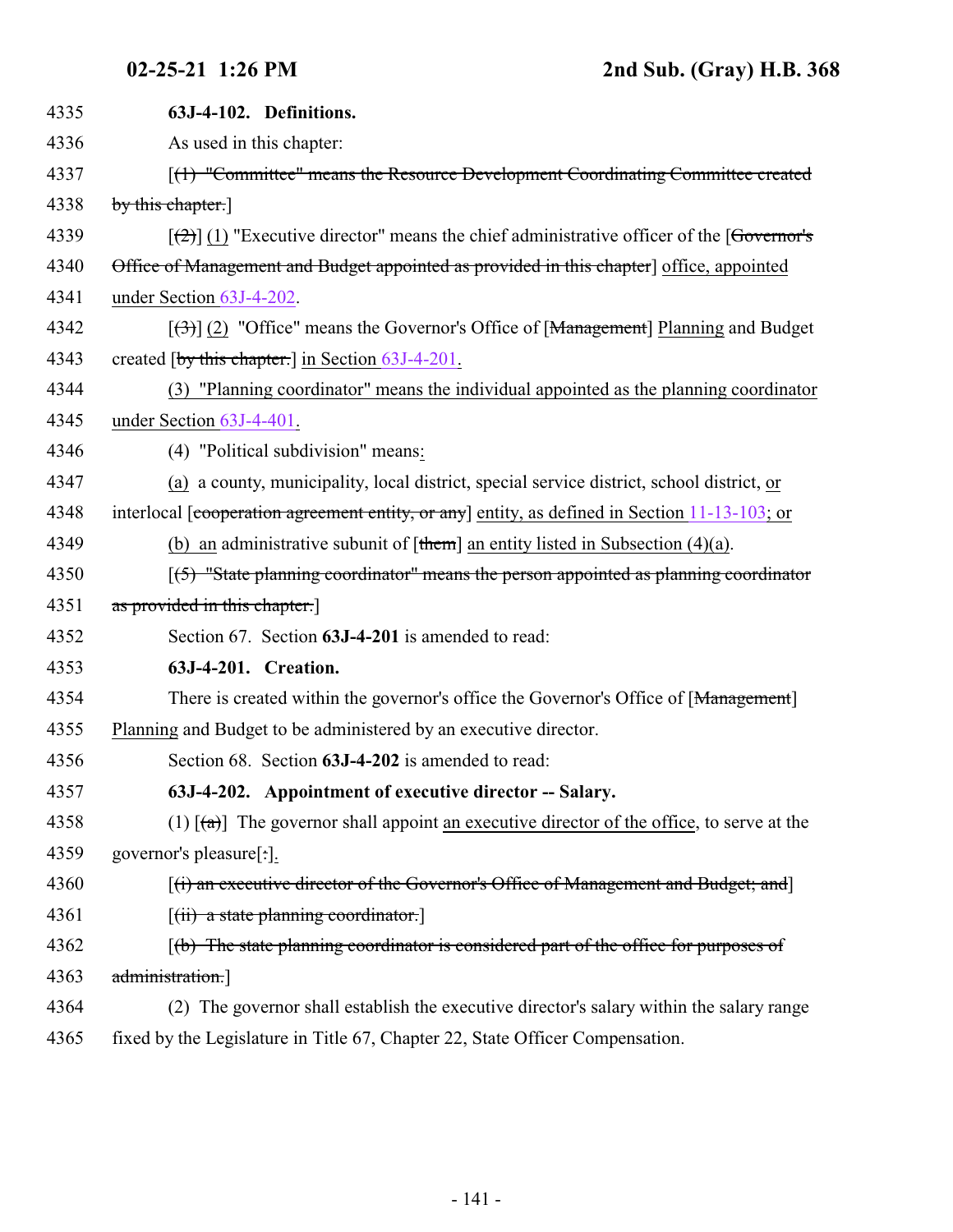<span id="page-141-0"></span>

| 4366 | Section 69. Section 63J-4-301 is amended to read:                                                        |
|------|----------------------------------------------------------------------------------------------------------|
| 4367 | 63J-4-301. Duties of the executive director and office.                                                  |
| 4368 | (1) The executive director and the office shall:                                                         |
| 4369 | (a) comply with the procedures and requirements of Title 63J, Chapter 1, Budgetary                       |
| 4370 | Procedures Act;                                                                                          |
| 4371 | (b) under the direct supervision of the governor, assist the governor in the preparation                 |
| 4372 | of the governor's budget recommendations;                                                                |
| 4373 | (c) review agency budget execution plans as specified in Section $63J-1-209$ ;                           |
| 4374 | (d) establish benchmarking practices for measuring operational costs, quality of                         |
| 4375 | service, and effectiveness across all state agencies and programs;                                       |
| 4376 | (e) assist agencies with the development of an operational plan that uses continuous                     |
| 4377 | improvement tools and operational metrics to increase statewide capacity and improve                     |
| 4378 | interagency integration;                                                                                 |
| 4379 | (f) review and assess agency budget requests and expenditures using a clear set of goals                 |
| 4380 | and measures;                                                                                            |
| 4381 | (g) develop and maintain enterprise portfolio and electronic information systems to                      |
| 4382 | select and oversee the execution of projects, ensure a return on investment, and trace and report        |
| 4383 | performance metrics; and                                                                                 |
| 4384 | [(h) coordinate with the executive directors of the Department of Workforce Services                     |
| 4385 | and the Governor's Office of Economic Development to review data and metrics to be reported              |
| 4386 | to the Legislature as described in Subsection $63J-4-708(2)(d)$ ; and                                    |
| 4387 | $\left[\frac{f(t)}{h}\right]$ (h) perform other duties and responsibilities as assigned by the governor. |
| 4388 | (2) (a) The executive director $\lceil$ of the Governor's Office of Management and Budget $\rceil$ or    |
| 4389 | the executive director's designee is the Federal Assistance Management Officer.                          |
| 4390 | (b) In acting as the Federal Assistance Management Officer, the executive director or                    |
| 4391 | designee shall:                                                                                          |
| 4392 | (i) study the administration and effect of federal assistance programs in the state and                  |
| 4393 | advise the governor and the Legislature, through the Office of the Legislative Fiscal Analyst            |
| 4394 | and the Executive Appropriations Committee, of alternative recommended methods and                       |
| 4395 | procedures for the administration of these programs;                                                     |
| 4396 | (ii) assist in the coordination of federal assistance programs that involve or are                       |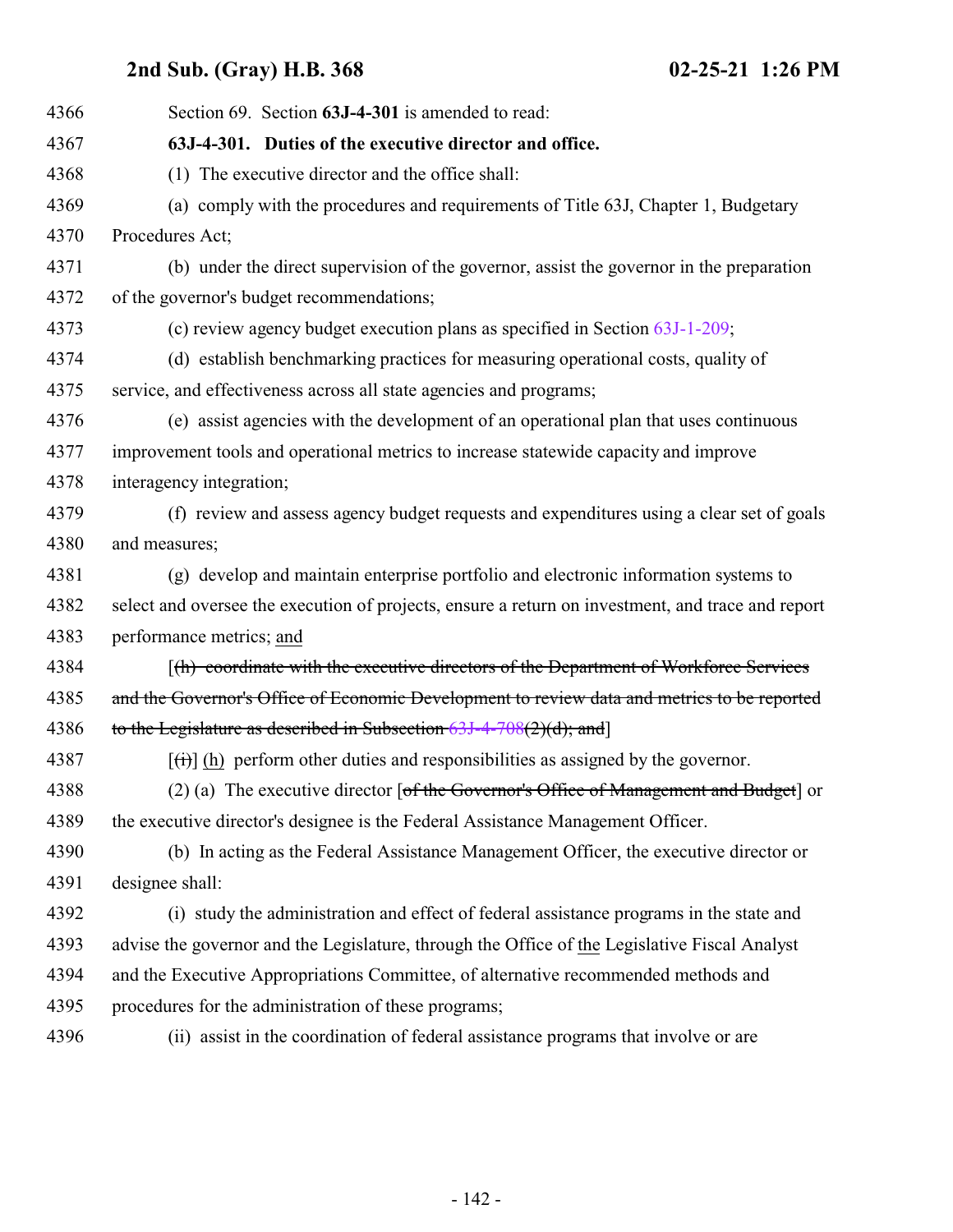<span id="page-142-0"></span>**02-25-21 1:26 PM 2nd Sub. (Gray) H.B. 368**

| 4397 | administered by more than one state agency; and                                                  |
|------|--------------------------------------------------------------------------------------------------|
| 4398 | (iii) analyze and advise on applications for new federal assistance programs submitted           |
| 4399 | to the governor for approval as required by Chapter 5, Federal Funds Procedures Act.             |
| 4400 | Section 70. Section 63J-4-401 is amended to read:                                                |
| 4401 | 63J-4-401. Planning duties of the planning coordinator and office.                               |
| 4402 | $(1)$ (a) The executive director shall appoint a planning coordinator to perform the             |
| 4403 | functions and duties stated in this section.                                                     |
| 4404 | (b) The planning coordinator serves at the pleasure of and under the direction of the            |
| 4405 | executive director.                                                                              |
| 4406 | $[\text{(+)}]$ (2) The [state] planning coordinator shall:                                       |
| 4407 | (a) act as the governor's adviser on state, regional, metropolitan, and local                    |
| 4408 | governmental planning matters relating to public improvements and land use;                      |
| 4409 | (b) counsel with the authorized representatives of the Department of Transportation,             |
| 4410 | the State Building Board, the Department of Health, the Department of Workforce Services,        |
| 4411 | the Labor Commission, the Department of Natural Resources, the School and Institutional          |
| 4412 | Trust Lands Administration, and other proper persons concerning all state planning matters;      |
| 4413 | (c) when designated to do so by the governor, receive funds made available to $[Utah]$           |
| 4414 | the state by the federal government;                                                             |
| 4415 | (d) receive [and], review, and provide an internet-accessible repository of plans and            |
| 4416 | studies of the various state agencies and political subdivisions relating to public improvements |
| 4417 | [and programs], housing, land use, economic development, transportation infrastructure, water    |
| 4418 | infrastructure, and utility infrastructure;                                                      |
| 4419 | (e) [when conflicts occur] if a conflict occurs between the plans and proposals of state         |
| 4420 | agencies, prepare specific recommendations for the resolution of the [conflicts] conflict and    |
| 4421 | submit the recommendations to the governor for a decision resolving the conflict;                |
| 4422 | (f) [when conflicts occur] if a conflict occurs between the plans and proposals of a state       |
| 4423 | agency and a political subdivision or between two or more political subdivisions, advise these   |
| 4424 | entities of the conflict and make specific recommendations for the resolution of the conflict;   |
| 4425 | (g) act as the governor's planning agent in planning public improvements and land use            |
| 4426 | and, in this capacity, undertake special studies and investigations, participate in              |
| 4427 | cross-jurisdictional planning activities, and, if needed, provide coordination;                  |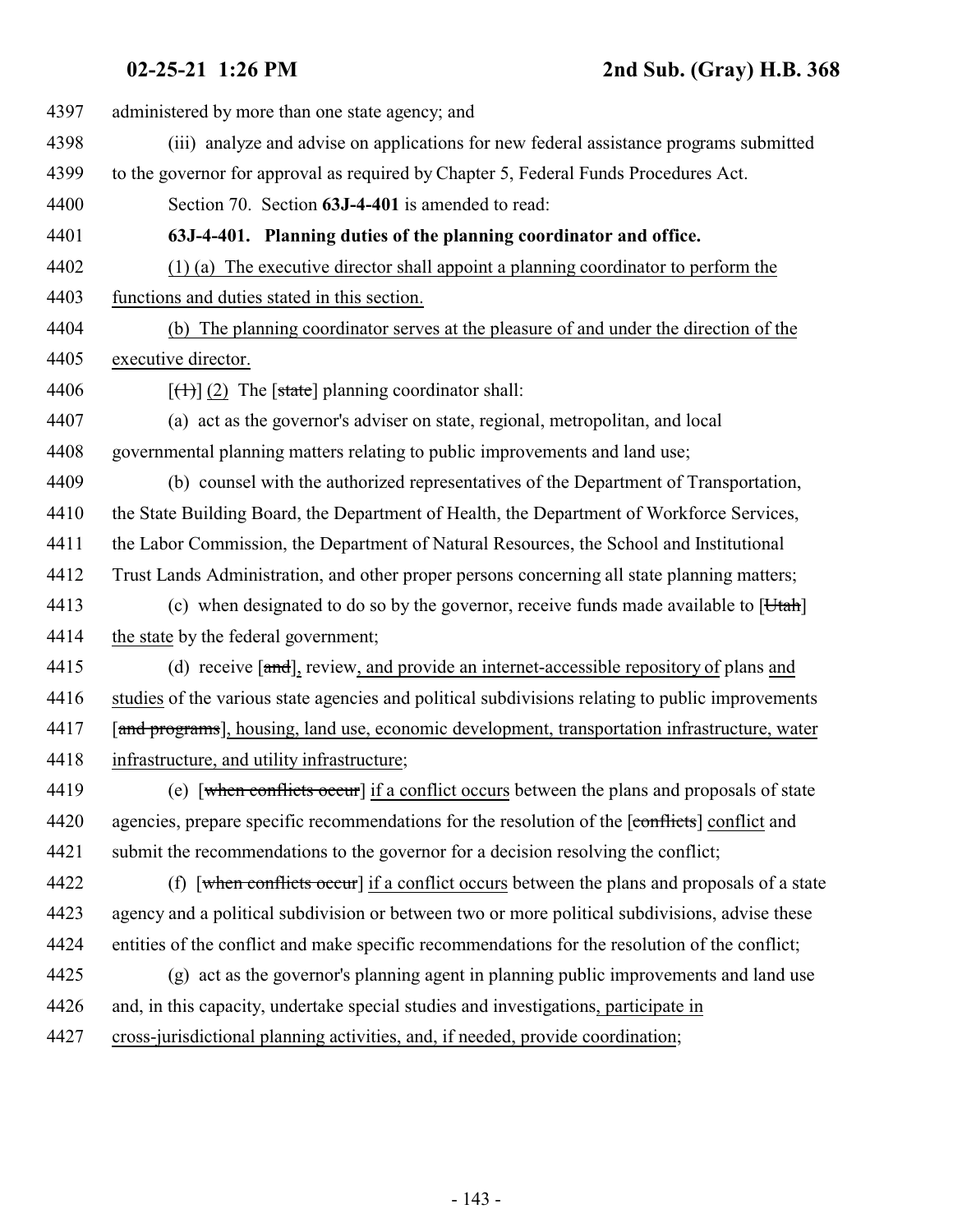| 4428 | (h) provide information and cooperate with the Legislature or any of its committees in                  |
|------|---------------------------------------------------------------------------------------------------------|
| 4429 | conducting planning studies;                                                                            |
| 4430 | (i) cooperate and exchange information with federal agencies and local, metropolitan,                   |
| 4431 | or regional agencies as necessary to assist with federal, state, regional, metropolitan, and local      |
| 4432 | programs;                                                                                               |
| 4433 | (i) make recommendations to the governor that the planning coordinator considers                        |
| 4434 | advisable for the proper development and coordination of plans for state government and                 |
| 4435 | political subdivisions; [and]                                                                           |
| 4436 | $f(k)$ oversee and supervise the activities and duties of the public lands policy                       |
| 4437 | coordinator.]                                                                                           |
| 4438 | (k) assist in the interpretation of projections and analyses with respect to future growth              |
| 4439 | needs; and                                                                                              |
| 4440 | actively participate in informing the short-term and long-term budgetary needs of<br>(1)                |
| 4441 | the state.                                                                                              |
| 4442 | $[\frac{1}{2}](3)$ (a) The [state] planning coordinator may:                                            |
| 4443 | $\left[\frac{1}{2}\right]$ (i) perform regional and state planning and assist state government planning |
| 4444 | agencies in performing state planning;                                                                  |
| 4445 | $[\theta$ ) (ii) provide planning assistance to Indian tribes regarding planning for Indian             |
| 4446 | reservations; [and]                                                                                     |
| 4447 | $[\text{e}^{-}]$ (iii) assist city, county, metropolitan, and regional planning agencies in             |
| 4448 | performing local, metropolitan, and regional planning <del>, provided that the state planning</del>     |
| 4449 | coordinator and the state planning coordinator's agents and designees recognize and promote             |
| 4450 | the plans, policies, programs, processes, and desired outcomes of each planning agency                  |
| 4451 | whenever possible.], subject to Subsection (3)(b); and                                                  |
| 4452 | (iv) conduct, or coordinate with stakeholders to conduct, public meetings or hearings                   |
| 4453 | to:                                                                                                     |
| 4454 | (A) encourage maximum public understanding of and agreement with the factual data                       |
| 4455 | and assumptions upon which projections and analyses are based; and                                      |
| 4456 | (B) receive suggestions as to the types of projections and analyses that are needed.                    |
| 4457 | In performing the duties described in Subsection $(3)(a)(iii)$ , to the extent possible<br>(b)          |
| 4458 | the planning coordinator and any agent or designee of the planning coordinator shall recognize          |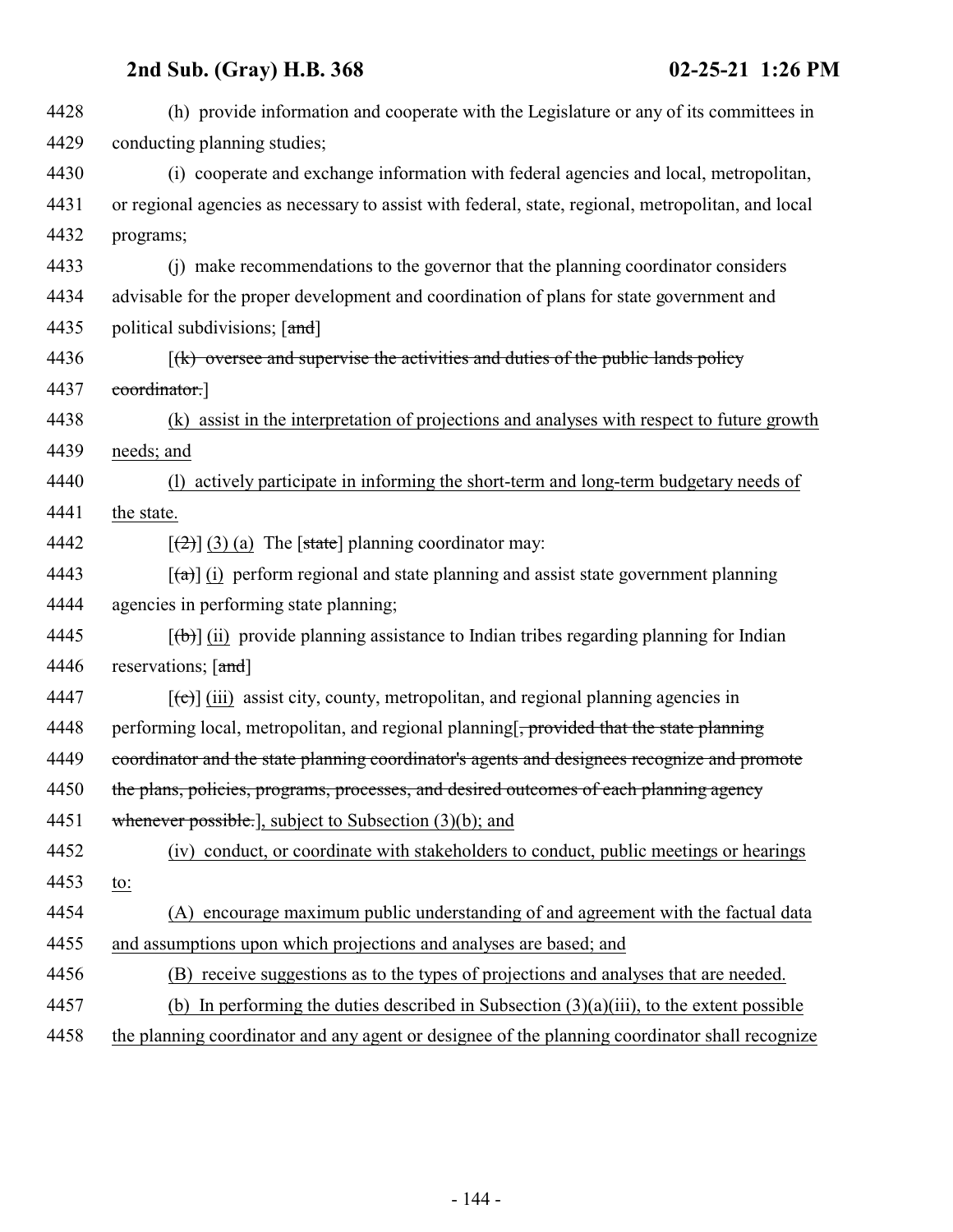4459 and promote the plans, policies, programs, processes, and desired outcomes of the city, county, 4460 metropolitan, or regional planning agency that the planning coordinator or the planning 4461 coordinator's agent or designee is assisting. 4462  $\left[\frac{3}{3}\right]$  When preparing or  $(4)$  In assisting in the preparation of plans, policies, programs, 4463 or processes related to the management or use of federal lands or natural resources on federal 4464 lands in [Utah] the state, the [state] planning coordinator shall[: coordinate with the Public 4465 Lands Policy Coordinating Office created in Section [63L-11-201](#page-222-0). 4466 *(a) incorporate the plans, policies, programs, processes, and desired outcomes of the* 4467 counties where the federal lands or natural resources are located, to the maximum extent 4468 consistent with state and federal law, provided that this requirement shall not be interpreted to 4469 infringe upon the authority of the governor; 4470 [(b) identify inconsistencies or conflicts between the plans, policies, programs, 4471 processes, and desired outcomes prepared under Subsection  $(3)(a)$  and the plans, programs, 4472 processes, and desired outcomes of local government as early in the preparation process as 4473 possible, and seek resolution of the inconsistencies through meetings or other conflict 4474 resolution mechanisms involving the necessary and immediate parties to the inconsistency or 4475 conflict; 4476 [(c) present to the governor the nature and scope of any inconsistency or other conflict 4477 that is not resolved under the procedures in Subsection (3)(b) for the governor's decision about 4478 the position of the state concerning the inconsistency or conflict; 4479 [(d) develop, research, and use factual information, legal analysis, and statements of 4480 desired future condition for the state, or subregion of the state, as necessary to support the 4481 plans, policies, programs, processes, and desired outcomes of the state and the counties where 4482 the federal lands or natural resources are located;] 4483 [(e) establish and coordinate agreements between the state and federal land 4484 management agencies, federal natural resource management agencies, and federal natural 4485 resource regulatory agencies to facilitate state and local participation in the development, 4486 revision, and implementation of land use plans, guidelines, regulations, other instructional 4487 memoranda, or similar documents proposed or promulgated for lands and natural resources 4488 administered by federal agencies; and 4489 [(f) work in conjunction with political subdivisions to establish agreements with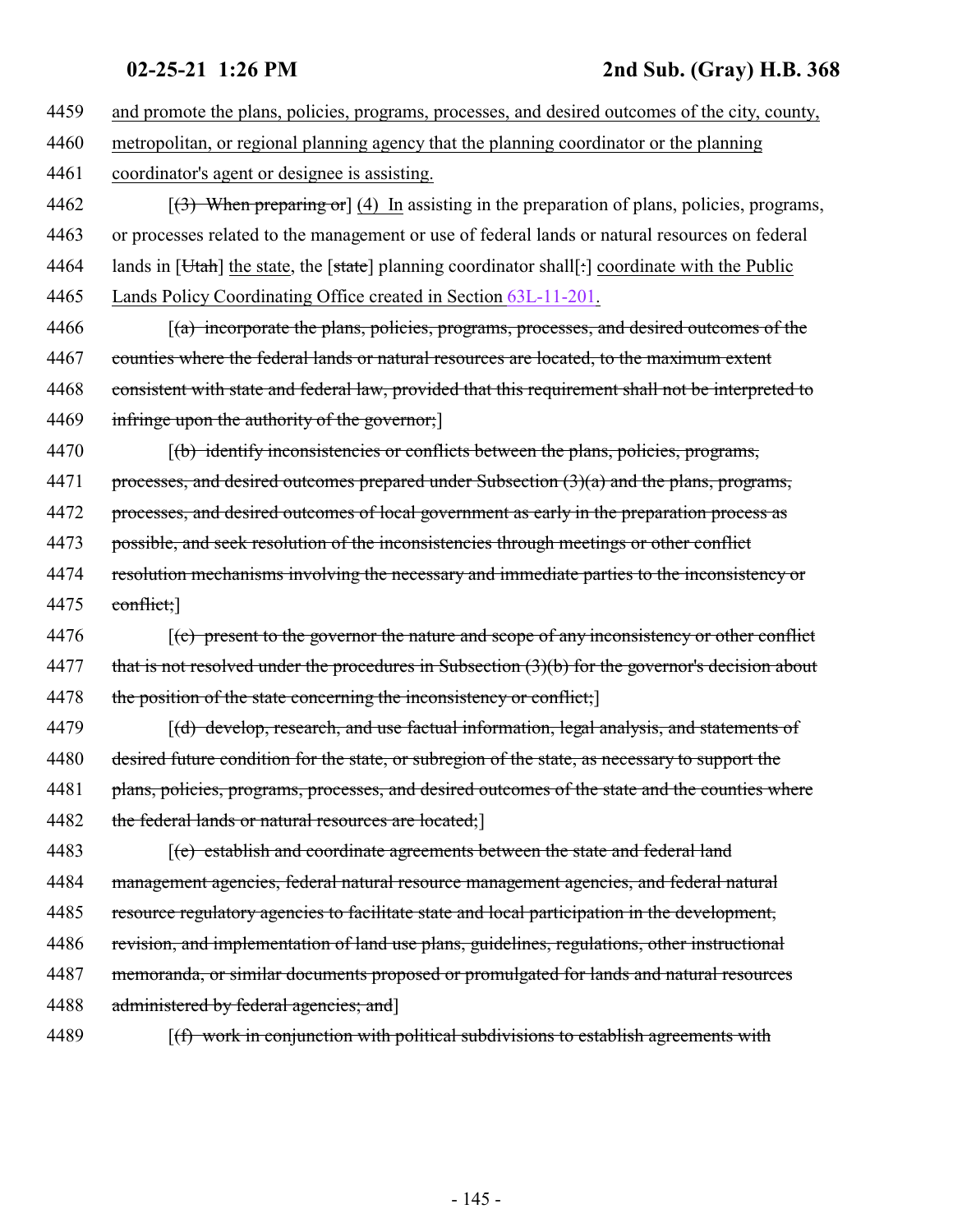| 4490 | federal land management agencies, federal natural resource management agencies, and federal        |
|------|----------------------------------------------------------------------------------------------------|
| 4491 | natural resource regulatory agencies to provide a process for state and local participation in the |
| 4492 | preparation of, or coordinated state and local response to, environmental impact analysis          |
| 4493 | documents and similar documents prepared pursuant to law by state or federal agencies.             |
| 4494 | $\lceil$ (4) The state planning coordinator shall comply with the requirements of Subsection       |
| 4495 | $63C-4a-203(8)$ before submitting any comments on a draft environmental impact statement or        |
| 4496 | on an environmental assessment for a proposed land management plan, if the governor would          |
| 4497 | be subject to Subsection 63C-4a-203(8) if the governor were submitting the material.               |
| 4498 | $(5)$ The state planning coordinator shall cooperate with and work in conjunction with             |
| 4499 | appropriate state agencies and political subdivisions to develop policies, plans, programs,        |
| 4500 | processes, and desired outcomes authorized by this section by coordinating the development of      |
| 4501 | positions:                                                                                         |
| 4502 | [(a) through the Resource Development Coordinating Committee;]                                     |
| 4503 | $(6)$ in conjunction with local government officials concerning general local                      |
| 4504 | government plans;]                                                                                 |
| 4505 | [(c) by soliciting public comment through the Resource Development Coordinating                    |
| 4506 | Committee; and]                                                                                    |
| 4507 | [(d) by working with the Public Lands Policy Coordinating Office.]                                 |
| 4508 | $(6)$ The state planning coordinator shall recognize and promote the following                     |
| 4509 | principles when preparing any policies, plans, programs, processes, or desired outcomes            |
| 4510 | relating to federal lands and natural resources on federal lands pursuant to this section.]        |
| 4511 | $(a)$ (i) the citizens of the state are best served by applying multiple-use and                   |
| 4512 | sustained-yield principles in public land use planning and management; and                         |
| 4513 | (ii) multiple-use and sustained-yield management means that federal agencies should                |
| 4514 | develop and implement management plans and make other resource-use decisions that:                 |
| 4515 | $(A)$ achieve and maintain in perpetuity a high-level annual or regular periodic output            |
| 4516 | of mineral and various renewable resources from public lands;                                      |
| 4517 | $(6)$ support valid existing transportation, mineral, and grazing privileges at the highest        |
| 4518 | reasonably sustainable levels;                                                                     |
| 4519 | $[ (C)$ support the specific plans, programs, processes, and policies of state agencies and        |
| 4520 | local governments;]                                                                                |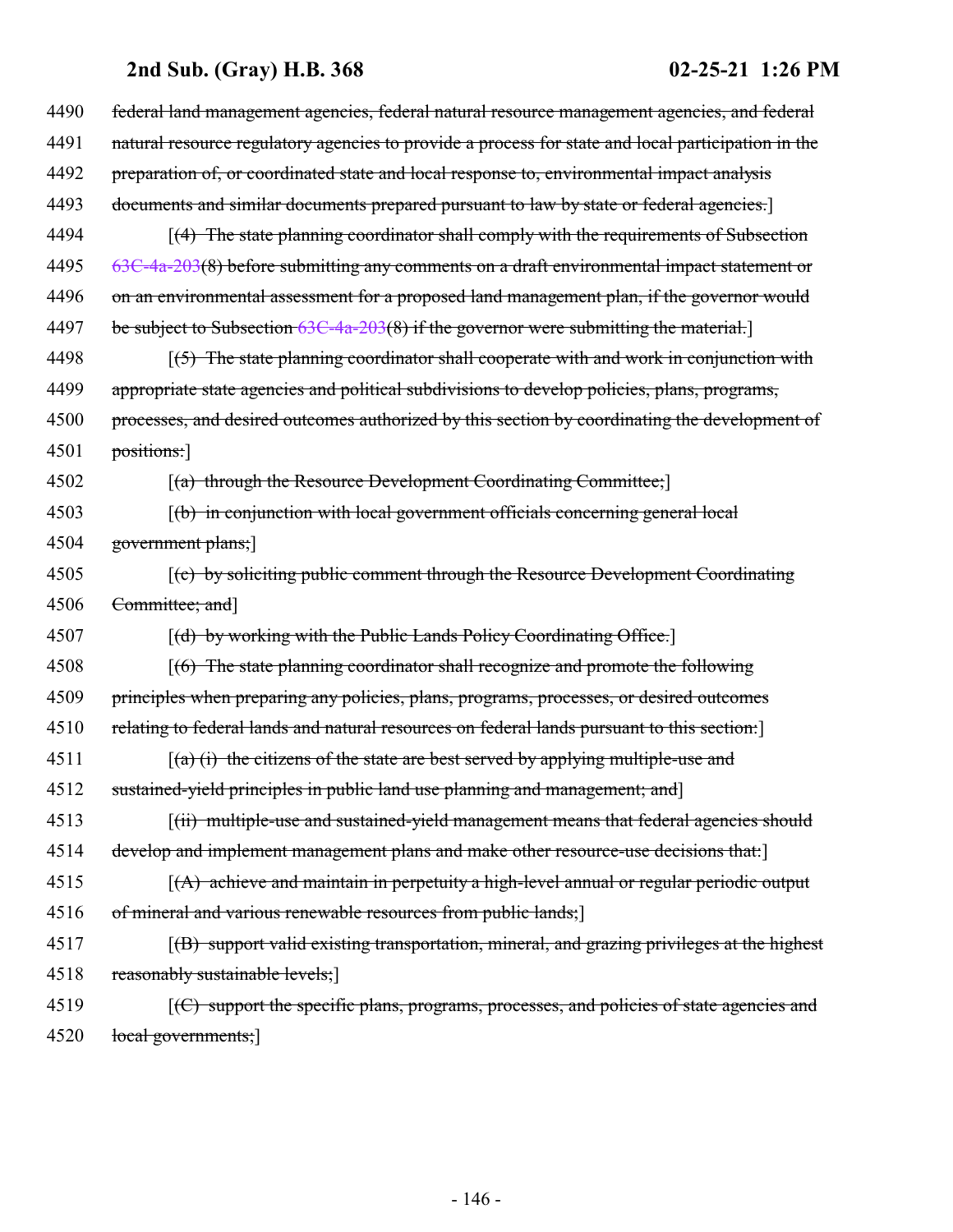| 4521 | $(6)$ are designed to produce and provide the desired vegetation for the watersheds,                                 |
|------|----------------------------------------------------------------------------------------------------------------------|
| 4522 | timber, food, fiber, livestock forage, and wildlife forage, and minerals that are necessary to                       |
| 4523 | meet present needs and future economic growth and community expansion without permanent                              |
| 4524 | impairment of the productivity of the land;                                                                          |
| 4525 | $f(E)$ meet the recreational needs and the personal and business-related transportation                              |
| 4526 | needs of the citizens of the state by providing access throughout the state;                                         |
| 4527 | $[f]$ meet the recreational needs of the citizens of the state;                                                      |
| 4528 | $[(G)$ meet the needs of wildlife;                                                                                   |
| 4529 | [(H) provide for the preservation of cultural resources, both historical and                                         |
| 4530 | archaeological;                                                                                                      |
| 4531 | $[(1)$ meet the needs of economic development;                                                                       |
| 4532 | $[(J)$ meet the needs of community development; and                                                                  |
| 4533 | $[(K)$ provide for the protection of water rights;                                                                   |
| 4534 | (b) managing public lands for "wilderness characteristics" circumvents the statutory                                 |
| 4535 | wilderness process and is inconsistent with the multiple-use and sustained-yield management                          |
| 4536 | standard that applies to all Bureau of Land Management and U.S. Forest Service lands that are                        |
| 4537 | not wilderness areas or wilderness study areas;                                                                      |
| 4538 | $[$ (c) all waters of the state are:                                                                                 |
| 4539 | $[(i)$ owned exclusively by the state in trust for its citizens;                                                     |
| 4540 | $[(ii)$ are subject to appropriation for beneficial use; and                                                         |
| 4541 | $\left[\left(i\right)\right]$ are essential to the future prosperity of the state and the quality of life within the |
| 4542 | $state;$ ]                                                                                                           |
| 4543 | $(d)$ the state has the right to develop and use its entitlement to interstate rivers;                               |
| 4544 | $\left[\text{(e)}\right]$ all water rights desired by the federal government must be obtained through the            |
| 4545 | state water appropriation system;                                                                                    |
| 4546 | [(f) land management and resource-use decisions which affect federal lands should                                    |
| 4547 | give priority to and support the purposes of the compact between the state and the United                            |
| 4548 | States related to school and institutional trust lands;                                                              |
| 4549 | $[(g)$ development of the solid, fluid, and gaseous mineral resources of the state is an                             |
| 4550 | important part of the economy of the state, and of local regions within the state;                                   |
| 4551 | [(h) the state should foster and support industries that take advantage of the state's                               |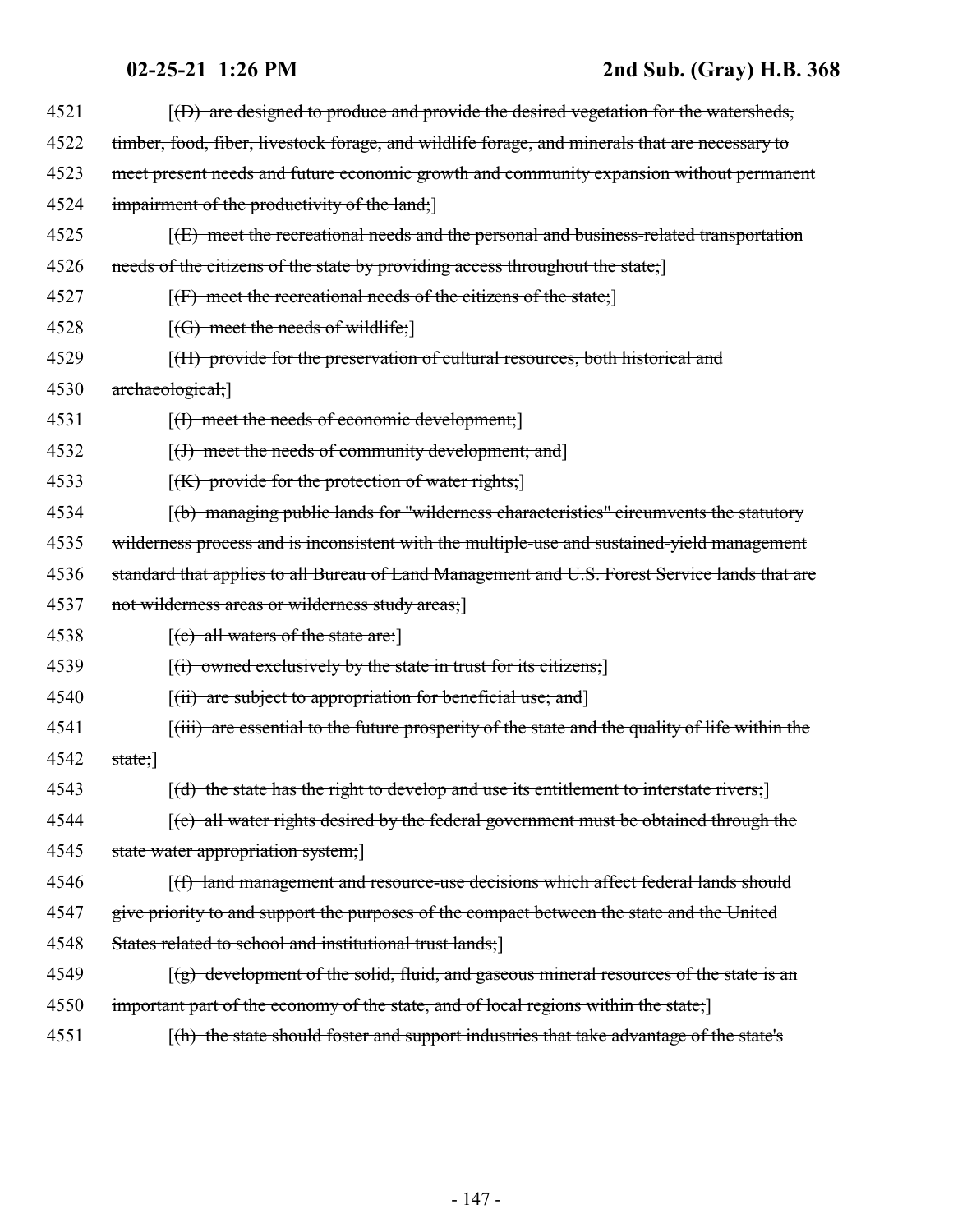| 4552 | outstanding opportunities for outdoor recreation;                                                                         |
|------|---------------------------------------------------------------------------------------------------------------------------|
| 4553 | [(i) wildlife constitutes an important resource and provides recreational and economic                                    |
| 4554 | opportunities for the state's citizens;                                                                                   |
| 4555 | $f(t)$ proper stewardship of the land and natural resources is necessary to ensure the                                    |
| 4556 | health of the watersheds, timber, forage, and wildlife resources to provide for a continuous                              |
| 4557 | supply of resources for the people of the state and the people of the local communities who                               |
| 4558 | depend on these resources for a sustainable economy;                                                                      |
| 4559 | [(k) forests, rangelands, timber, and other vegetative resources:]                                                        |
| 4560 | $[(i)$ provide forage for livestock;                                                                                      |
| 4561 | $[(ii)$ provide forage and habitat for wildlife;                                                                          |
| 4562 | $[(iii)$ provide resources for the state's timber and logging industries;                                                 |
| 4563 | $[(iv)$ contribute to the state's economic stability and growth; and                                                      |
| 4564 | $\left[\left(v\right)$ are important for a wide variety of recreational pursuits;                                         |
| 4565 | [(1) management programs and initiatives that improve watersheds, forests, and                                            |
| 4566 | increase forage for the mutual benefit of wildlife species and livestock, logging, and other                              |
| 4567 | agricultural industries by utilizing proven techniques and tools are vital to the state's economy                         |
| 4568 | and the quality of life in Utah; and]                                                                                     |
| 4569 | $\lceil (m) (i) \rceil$ land management plans, programs, and initiatives should provide that the                          |
| 4570 | amount of domestic livestock forage, expressed in animal unit months, for permitted, active                               |
| 4571 | use as well as the wildlife forage included in that amount, be no less than the maximum                                   |
| 4572 | number of animal unit months sustainable by range conditions in grazing allotments and                                    |
| 4573 | districts, based on an on-the-ground and scientific analysis;                                                             |
| 4574 | $(iii)$ the state opposes the relinquishment or retirement of grazing animal unit months                                  |
| 4575 | in favor of conservation, wildlife, and other uses;                                                                       |
| 4576 | $\left[\left(\frac{1}{111}\right)(A)\right]$ the state favors the best management practices that are jointly sponsored by |
| 4577 | cattlemen's, sportsmen's, and wildlife management groups such as chaining, logging, seeding,                              |
| 4578 | burning, and other direct soil and vegetation prescriptions that are demonstrated to restore                              |
| 4579 | forest and rangeland health, increase forage, and improve watersheds in grazing districts and                             |
| 4580 | allotments for the mutual benefit of domestic livestock and wildlife;]                                                    |
| 4581 | $[(B)$ when practices described in Subsection $(6)(m)(iii)(A)$ increase a grazing                                         |
| 4582 | allotment's forage beyond the total permitted forage use that was allocated to that allotment in                          |
|      |                                                                                                                           |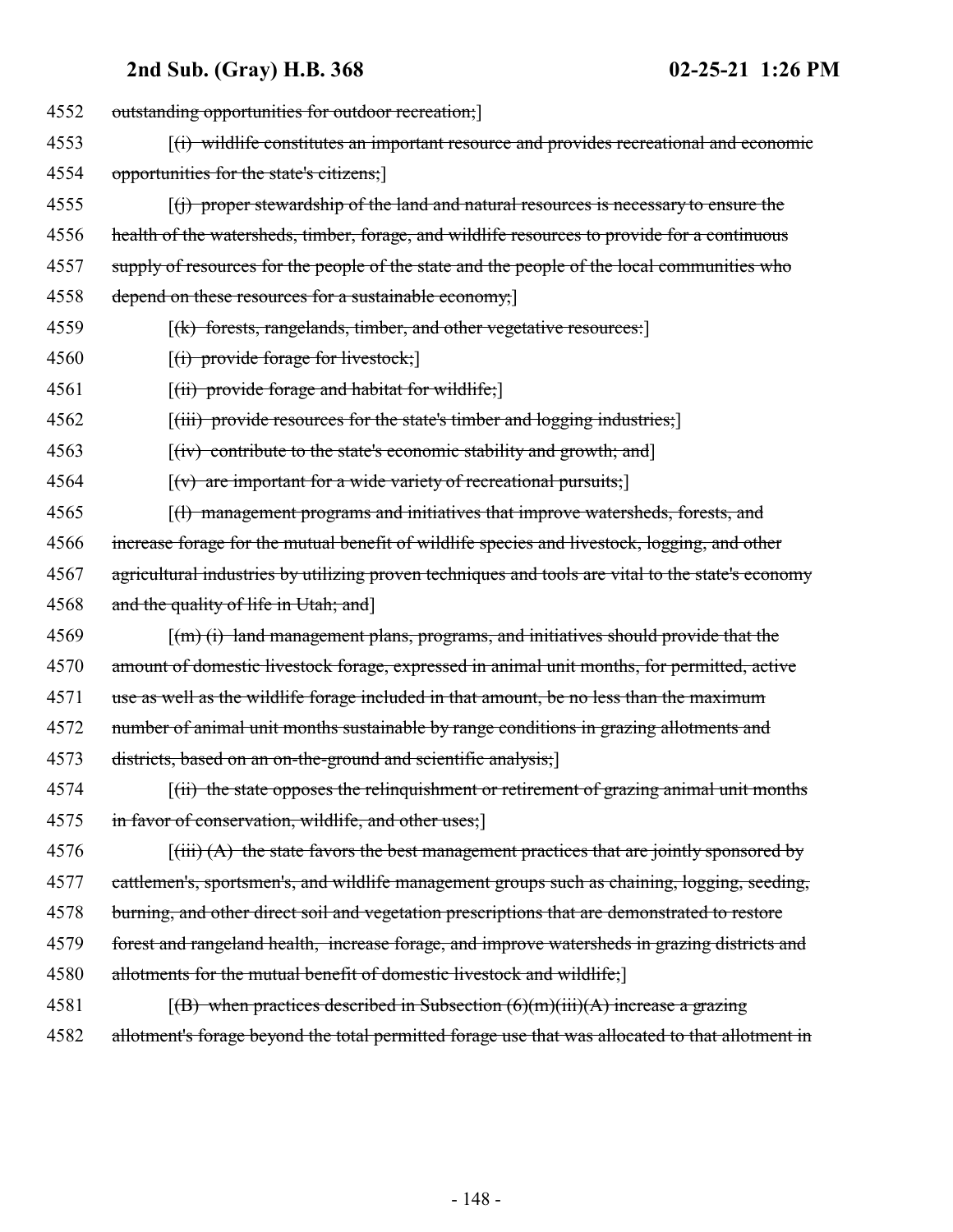the last federal land use plan or allotment management plan still in existence as of January 1, 2005, a reasonable and fair portion of the increase in forage beyond the previously allocated total permitted use should be allocated to wildlife as recommended by a joint, evenly balanced committee of livestock and wildlife representatives that is appointed and constituted by the 4587 governor for that purpose;  $\left\{\left(\frac{C}{C}\right)\right\}$  the state favors quickly and effectively adjusting wildlife population goals and population census numbers in response to variations in the amount of available forage caused 4590 by drought or other climatic adjustments, and state agencies responsible for managing wildlife population goals and population census numbers will give due regard to both the needs of the 4592 livestock industry and the need to prevent the decline of species to a point where listing under 4593 the terms of the Endangered Species Act when making such adjustments;] 4594 [(iv) the state opposes the transfer of grazing animal unit months to wildlife for 4595 supposed reasons of rangeland health;  $\lceil (v) \rceil$  reductions in domestic livestock animal unit months must be temporary and scientifically based upon rangeland conditions;] [(vi) policies, plans, programs, initiatives, resource management plans, and forest plans 4599 may not allow the placement of grazing animal unit months in a suspended use category unless there is a rational and scientific determination that the condition of the rangeland allotment or district in question will not sustain the animal unit months sought to be placed in suspended  $4602 \text{ use;}$  [(vii) any grazing animal unit months that are placed in a suspended use category 4604 should be returned to active use when range conditions improve; [(viii) policies, plans, programs, and initiatives related to vegetation management should recognize and uphold the preference for domestic grazing over alternate forage uses in established grazing districts while upholding management practices that optimize and expand forage for grazing and wildlife in conjunction with state wildlife management plans and programs in order to provide maximum available forage for all uses; and] 4610 [(ix) in established grazing districts, animal unit months that have been reduced due to rangeland health concerns should be restored to livestock when rangeland conditions improve, 4612 and should not be converted to wildlife use.] 4613 [(7) The state planning coordinator shall recognize and promote the following findings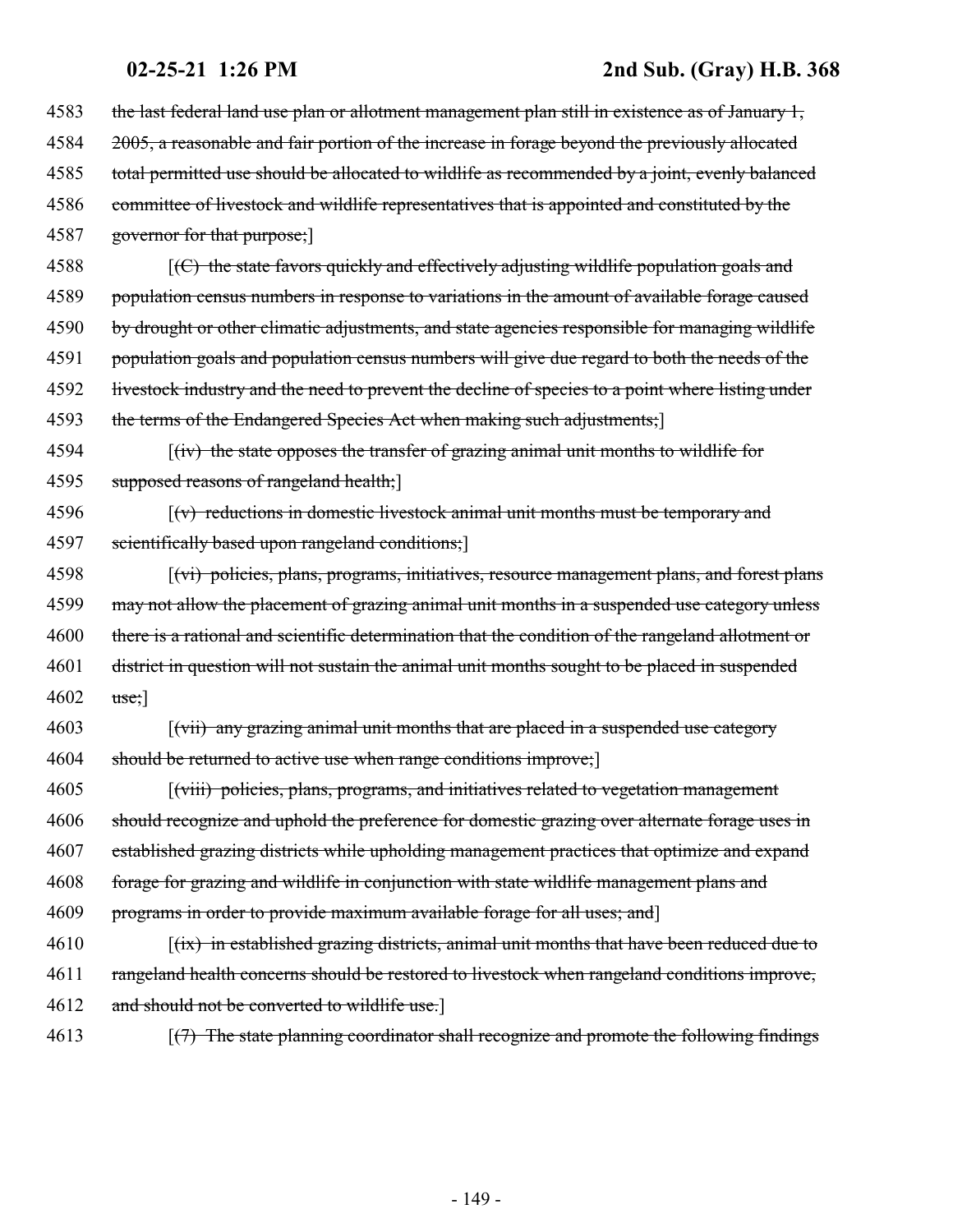| 4614 | in the preparation of any policies, plans, programs, processes, or desired outcomes relating to                 |
|------|-----------------------------------------------------------------------------------------------------------------|
| 4615 | federal lands and natural resources on federal lands under this section:                                        |
| 4616 | $(a)$ as a coholder of R.S. 2477 rights-of-way with the counties, the state supports its                        |
| 4617 | recognition by the federal government and the public use of R.S. 2477 rights-of-way and urges                   |
| 4618 | the federal government to fully recognize the rights-of-way and their use by the public as                      |
| 4619 | expeditiously as possible;                                                                                      |
| 4620 | $\left[\frac{b}{b}\right]$ it is the policy of the state to use reasonable administrative and legal measures to |
| 4621 | protect and preserve valid existing rights-of-way granted by Congress under R.S. 2477, and to                   |
| 4622 | support and work in conjunction with counties to redress cases where R.S. 2477 rights-of-way                    |
| 4623 | are not recognized or are impaired; and                                                                         |
| 4624 | $(c)$ transportation and access routes to and across federal lands, including all                               |
| 4625 | rights-of-way vested under R.S. 2477, are vital to the state's economy and to the quality of life               |
| 4626 | in the state, and must provide, at a minimum, a network of roads throughout the resource                        |
| 4627 | planning area that provides for:                                                                                |
| 4628 | $[(i)$ movement of people, goods, and services across public lands;                                             |
| 4629 | [(ii) reasonable access to a broad range of resources and opportunities throughout the                          |
| 4630 | resource planning area, including:                                                                              |
| 4631 | $[(A)$ livestock operations and improvements;                                                                   |
| 4632 | $[(B)$ solid, fluid, and gaseous mineral operations;                                                            |
| 4633 | $[$ (C) recreational opportunities and operations, including motorized and nonmotorized                         |
| 4634 | recreation;]                                                                                                    |
| 4635 | $[$ (D) search and rescue needs; $]$                                                                            |
| 4636 | [ <del>(E) public safety needs; and</del> ]                                                                     |
| 4637 | $[f]$ access for transportation of wood products to market;                                                     |
| 4638 | [(iii) access to federal lands for people with disabilities and the elderly; and]                               |
| 4639 | $f(iv)$ access to state lands and school and institutional trust lands to accomplish the                        |
| 4640 | purposes of those lands.                                                                                        |
| 4641 | $(8)$ The state planning coordinator shall recognize and promote the following findings                         |
| 4642 | in the preparation of any plans, policies, programs, processes, or desired outcomes relating to                 |
| 4643 | federal lands and natural resources on federal lands pursuant to this section.                                  |
| 4644 | [(a) the state's support for the addition of a river segment to the National Wild and                           |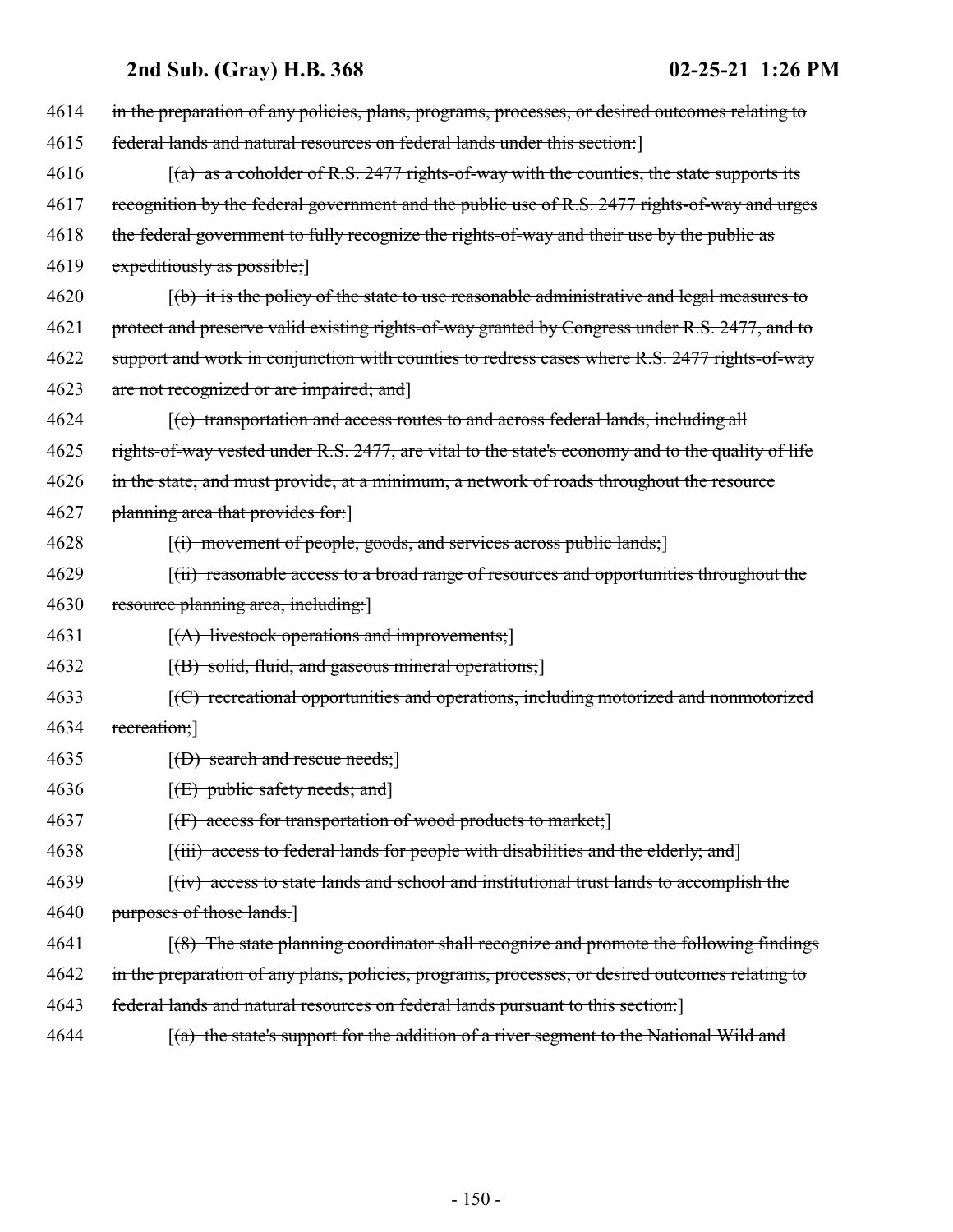4645 Scenic Rivers System, 16 U.S.C. Sec. 1271 et seq., will be withheld until: 4646 [(i) it is clearly demonstrated that water is present and flowing at all times; 4647 [(ii) it is clearly demonstrated that the required water-related value is considered 4648 outstandingly remarkable within a region of comparison consisting of one of the three 4649 physiographic provinces in the state, and that the rationale and justification for the conclusions 4650 are disclosed; 4651 [(iii) it is clearly demonstrated that the inclusion of each river segment is consistent 4652 with the plans and policies of the state and the county or counties where the river segment is 4653 located as those plans and policies are developed according to Subsection  $(3)$ ; 4654 [(iv) the effects of the addition upon the local and state economies, agricultural and 4655 industrial operations and interests, outdoor recreation, water rights, water quality, water 4656 resource planning, and access to and across river corridors in both upstream and downstream 4657 directions from the proposed river segment have been evaluated in detail by the relevant federal  $4658$  agency;  $4659$  [(v) it is clearly demonstrated that the provisions and terms of the process for review of 4660 potential additions have been applied in a consistent manner by all federal agencies;  $4661$  [(vi) the rationale and justification for the proposed addition, including a comparison 4662 with protections offered by other management tools, is clearly analyzed within the multiple-use 4663 mandate, and the results disclosed; 4664 *(vii) it is clearly demonstrated that the federal agency with management authority over* 4665 the river segment, and which is proposing the segment for inclusion in the National Wild and 4666 Scenic River System will not use the actual or proposed designation as a basis to impose 4667 management standards outside of the federal land management plan; 4668 [(viii) it is clearly demonstrated that the terms and conditions of the federal land and 4669 resource management plan containing a recommendation for inclusion in the National Wild 4670 and Scenic River System:]  $(4671$  [ $(A)$  evaluates all eligible river segments in the resource planning area completely and 4672 fully for suitability for inclusion in the National Wild and Scenic River System;] 4673 [(B) does not suspend or terminate any studies for inclusion in the National Wild and 4674 Scenic River System at the eligibility phase; 4675 [(C) fully disclaims any interest in water rights for the recommended segment as a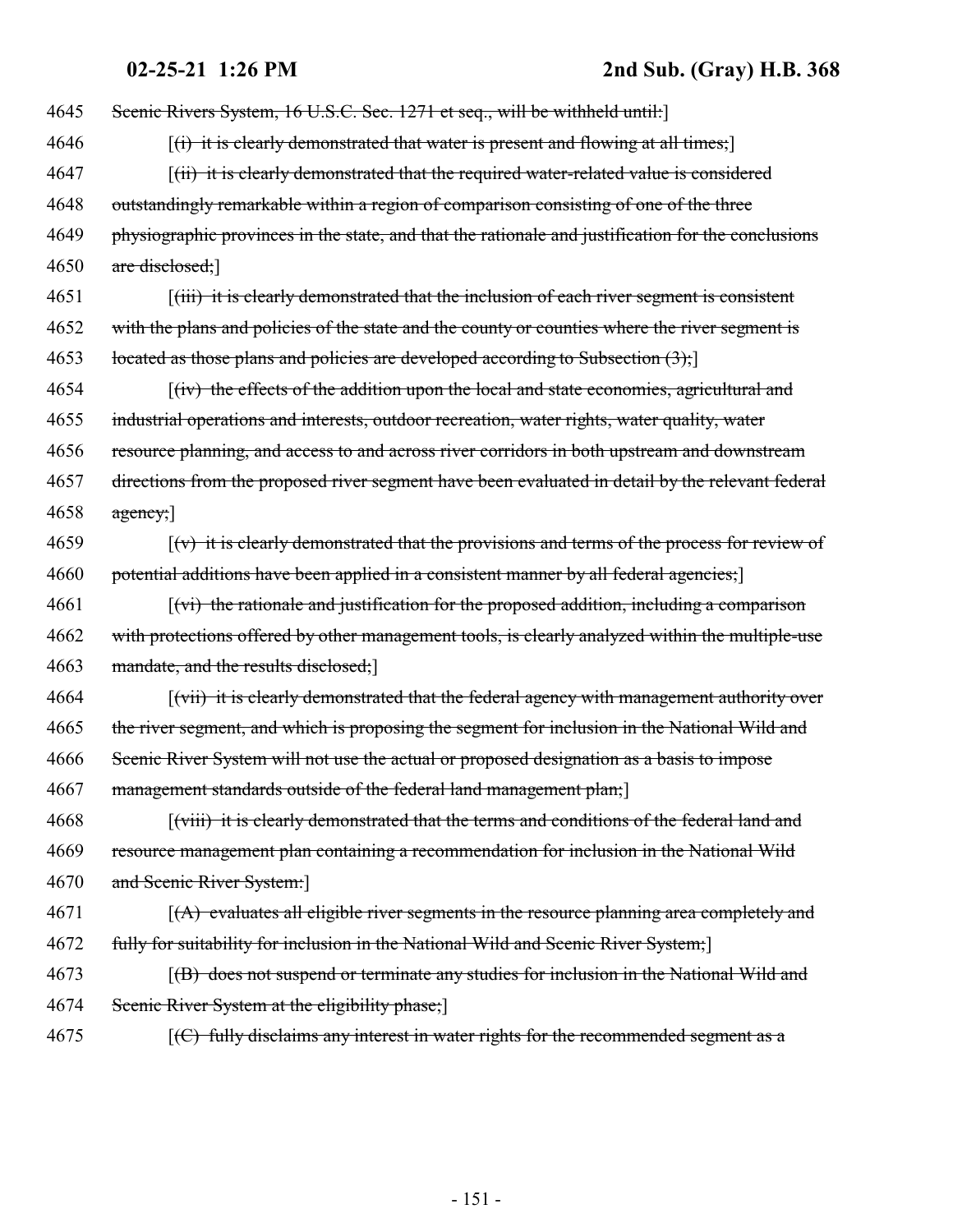| 4676 | result of the adoption of the plan; and                                                                              |
|------|----------------------------------------------------------------------------------------------------------------------|
| 4677 | $(6)$ fully disclaims the use of the recommendation for inclusion in the National Wild                               |
| 4678 | and Scenic River System as a reason or rationale for an evaluation of impacts by proposals for                       |
| 4679 | projects upstream, downstream, or within the recommended segment;                                                    |
| 4680 | $\left[\frac{f\{tx\}}{f\{tx\}}\right]$ it is clearly demonstrated that the agency with management authority over the |
| 4681 | river segment commits not to use an actual or proposed designation as a basis to impose Visual                       |
| 4682 | Resource Management Class I or II management prescriptions that do not comply with the                               |
| 4683 | provisions of Subsection $(8)(t)$ ; and                                                                              |
| 4684 | $(x)$ it is clearly demonstrated that including the river segment and the terms and                                  |
| 4685 | conditions for managing the river segment as part of the National Wild and Scenic River                              |
| 4686 | System will not prevent, reduce, impair, or otherwise interfere with:                                                |
| 4687 | $(A)$ the state and its citizens' enjoyment of complete and exclusive water rights in and                            |
| 4688 | to the rivers of the state as determined by the laws of the state; or                                                |
| 4689 | [(B) local, state, regional, or interstate water compacts to which the state or any county                           |
| 4690 | is a party;                                                                                                          |
| 4691 | (b) the conclusions of all studies related to potential additions to the National Wild                               |
| 4692 | and Scenic River System, 16 U.S.C. Sec. 1271 et seq., are submitted to the state for review and                      |
| 4693 | action by the Legislature and governor, and the results, in support of or in opposition to, are                      |
| 4694 | included in any planning documents or other proposals for addition and are forwarded to the                          |
| 4695 | United States Congress;                                                                                              |
| 4696 | [(c) the state's support for designation of an Area of Critical Environmental Concern                                |
| 4697 | (ACEC), as defined in 43 U.S.C. Sec. 1702, within federal land management plans will be                              |
| 4698 | withheld until:                                                                                                      |
| 4699 | $(i)$ it is clearly demonstrated that the proposed area satisfies all the definitional                               |
| 4700 | requirements of the Federal Land Policy and Management Act of 1976, 43 U.S.C. Sec.                                   |
| 4701 | 1702(a);                                                                                                             |
| 4702 | $\lceil$ (ii) it is clearly demonstrated that the area proposed for designation as an ACEC is                        |
| 4703 | limited in geographic size and that the proposed management prescriptions are limited in scope                       |
| 4704 | to the minimum necessary to specifically protect and prevent irreparable damage to the relevant                      |
| 4705 | and important values identified, or limited in geographic size and management prescriptions to                       |
| 4706 | the minimum required to specifically protect human life or safety from natural hazards;                              |
|      |                                                                                                                      |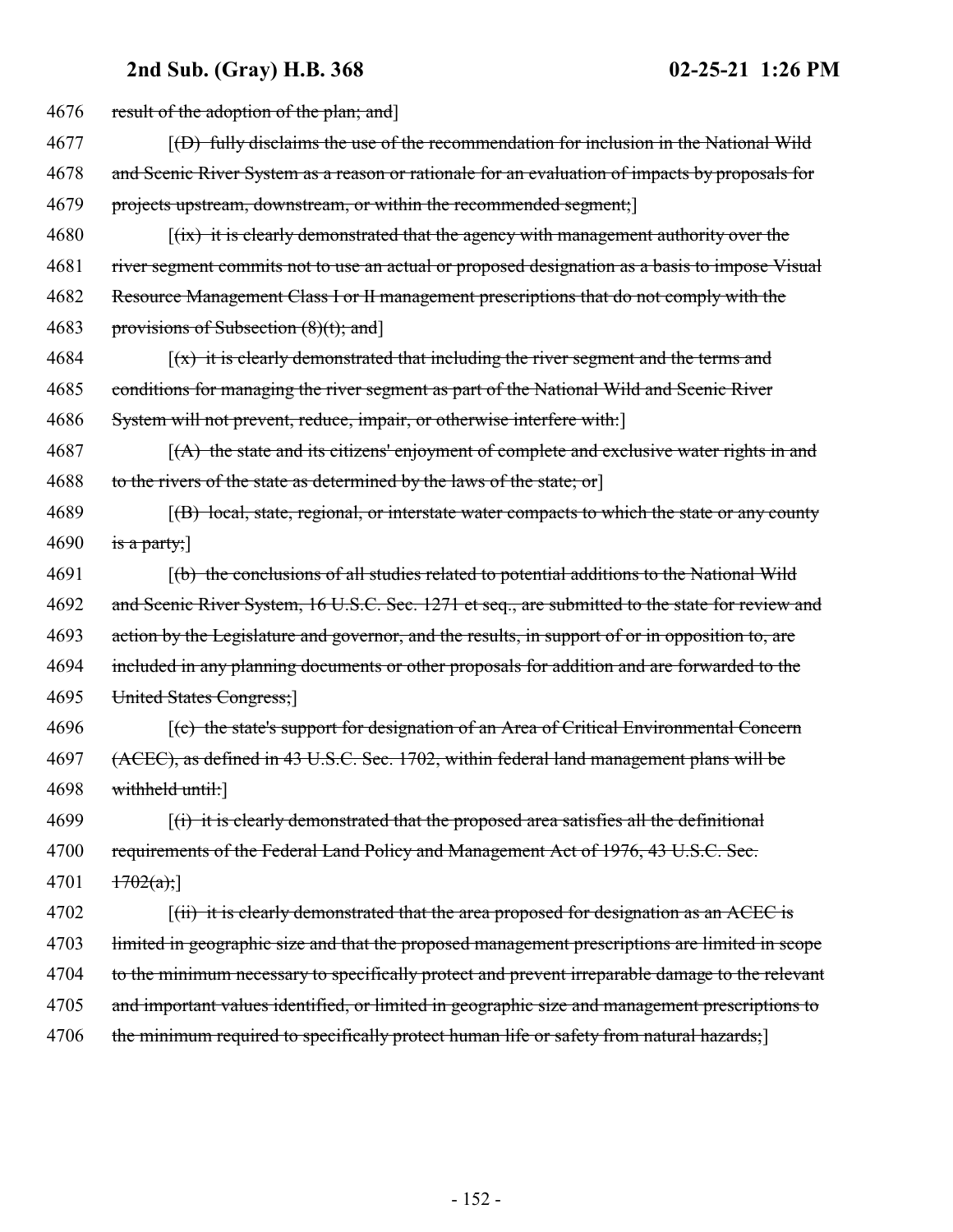| 4707 | [ <i>(iii)</i> it is clearly demonstrated that the proposed area is limited only to areas that are              |
|------|-----------------------------------------------------------------------------------------------------------------|
| 4708 | already developed or used or to areas where no development is required;                                         |
| 4709 | [(iv) it is clearly demonstrated that the proposed area contains relevant and important                         |
| 4710 | historic, cultural or scenic values, fish or wildlife resources, or natural processes which are                 |
| 4711 | unique or substantially significant on a regional basis, or contain natural hazards which                       |
| 4712 | significantly threaten human life or safety;                                                                    |
| 4713 | $\left[\left(v\right)\right]$ the federal agency has analyzed regional values, resources, processes, or hazards |
| 4714 | for irreparable damage and its potential causes resulting from potential actions which are                      |
| 4715 | consistent with the multiple-use, sustained-yield principles, and the analysis describes the                    |
| 4716 | rationale for any special management attention required to protect, or prevent irreparable                      |
| 4717 | damage to the values, resources, processes, or hazards;                                                         |
| 4718 | $\lceil$ (vi) it is clearly demonstrated that the proposed designation is consistent with the                   |
| 4719 | plans and policies of the state and of the county where the proposed designation is located as                  |
| 4720 | those plans and policies are developed according to Subsection $(3)$ ;                                          |
| 4721 | [(vii) it is clearly demonstrated that the proposed ACEC designation will not be applied                        |
| 4722 | redundantly over existing protections provided by other state and federal laws for federal lands                |
| 4723 | or resources on federal lands, and that the federal statutory requirement for special management                |
| 4724 | attention for a proposed ACEC will discuss and justify any management requirements needed                       |
| 4725 | in addition to those specified by the other state and federal laws;                                             |
| 4726 | [(viii) the difference between special management attention required for an ACEC and                            |
| 4727 | normal multiple-use management has been identified and justified, and that any determination                    |
| 4728 | of irreparable damage has been analyzed and justified for short and long-term horizons;]                        |
| 4729 | $[(ix)$ it is clearly demonstrated that the proposed designation:                                               |
| 4730 | $[(A)$ is not a substitute for a wilderness suitability recommendation;                                         |
| 4731 | $f(B)$ is not a substitute for managing areas inventoried for wilderness characteristics                        |
| 4732 | after 1993 under the BLM interim management plan for valid wilderness study areas; and                          |
| 4733 | $f(C)$ it is not an excuse or justification to apply de facto wilderness management                             |
| 4734 | standards; and]                                                                                                 |
| 4735 | $(x)$ the conclusions of all studies are submitted to the state, as a cooperating agency,                       |
| 4736 | for review, and the results, in support of or in opposition to, are included in all planning                    |
| 4737 | documents;                                                                                                      |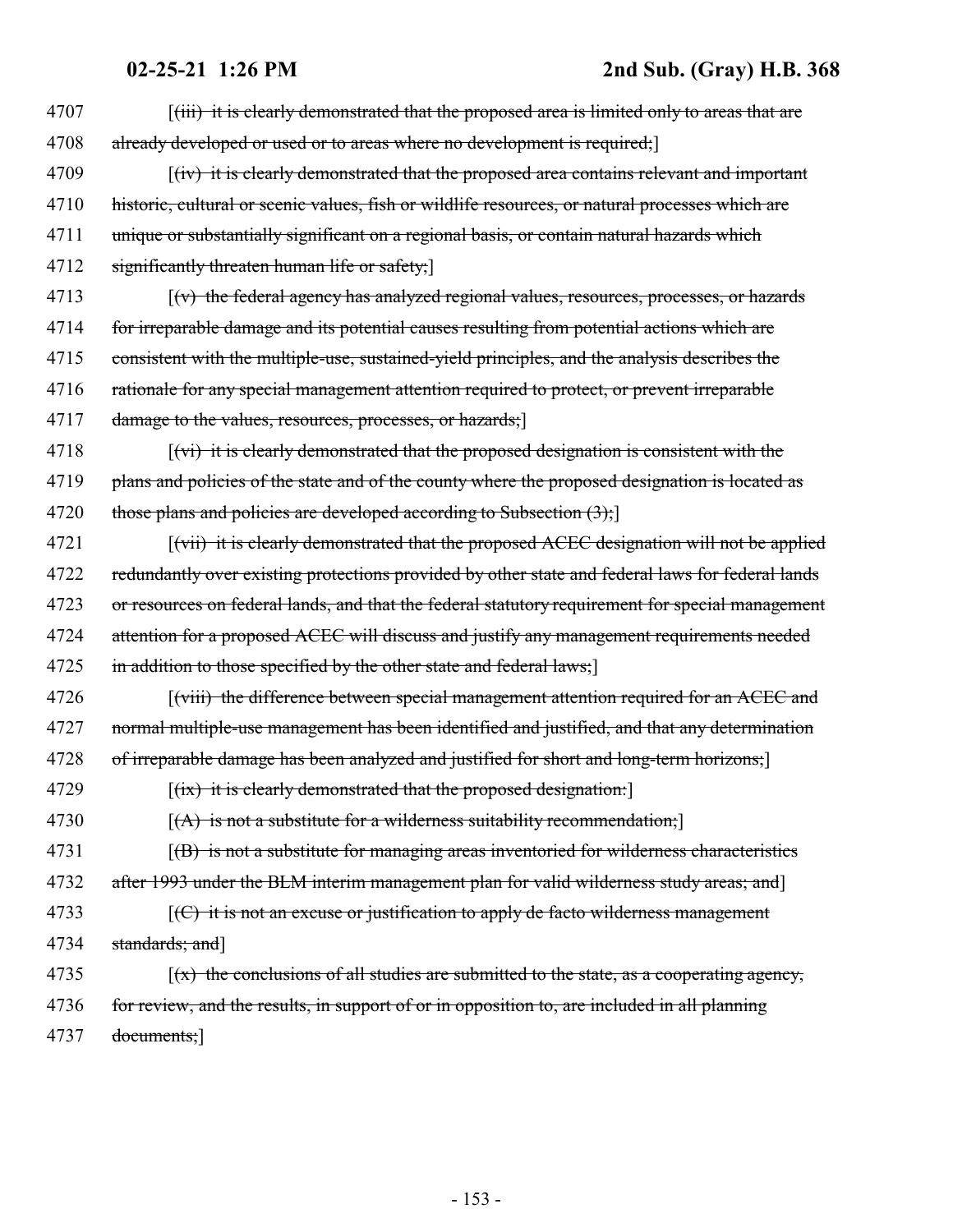| 4738 | [(d) sufficient federal lands are made available for government-to-government                        |
|------|------------------------------------------------------------------------------------------------------|
| 4739 | exchanges of school and institutional trust lands and federal lands without regard for a             |
| 4740 | resource-to-resource correspondence between the surface or mineral characteristics of the            |
| 4741 | offered trust lands and the offered federal lands;                                                   |
| 4742 | $\left[\text{(e)}\right]$ federal agencies should support government-to-government exchanges of land |
| 4743 | with the state based on a fair process of valuation which meets the fiduciary obligations of both    |
| 4744 | the state and federal governments toward trust lands management, and which assures that              |
| 4745 | revenue authorized by federal statute to the state from mineral or timber production, present or     |
| 4746 | future, is not diminished in any manner during valuation, negotiation, or implementation             |
| 4747 | $processes$ ;                                                                                        |
| 4748 | $(f)$ agricultural and grazing lands should continue to produce the food and fiber                   |
| 4749 | needed by the citizens of the state and the nation, and the rural character and open landscape of    |
| 4750 | rural Utah should be preserved through a healthy and active agricultural and grazing industry,       |
| 4751 | consistent with private property rights and state fiduciary duties;                                  |
| 4752 | $\lceil$ (g) the resources of the forests and rangelands of the state should be integrated as part   |
| 4753 | of viable, robust, and sustainable state and local economies, and available forage should be         |
| 4754 | evaluated for the full complement of herbivores the rangelands can support in a sustainable          |
| 4755 | manner, and forests should contain a diversity of timber species, and disease or insect              |
| 4756 | infestations in forests should be controlled using logging or other best management practices;       |
| 4757 | $\lceil$ (h) the state opposes any additional evaluation of national forest service lands as         |
| 4758 | "roadless" or "unroaded" beyond the forest service's second roadless area review evaluation and      |
| 4759 | opposes efforts by agencies to specially manage those areas in a way that:                           |
| 4760 | $f(t)$ closes or declassifies existing roads unless multiple side by side roads exist running        |
| 4761 | to the same destination and state and local governments consent to close or declassify the extra     |
| 4762 | $\text{roads;}$                                                                                      |
| 4763 | $\left[\left(\text{iii}\right)$ permanently bars travel on existing roads;                           |
| 4764 | [(iii) excludes or diminishes traditional multiple-use activities, including grazing and             |
| 4765 | proper forest harvesting;                                                                            |
| 4766 | $f(iv)$ interferes with the enjoyment and use of valid, existing rights, including water             |
| 4767 | rights, local transportation plan rights, R.S. 2477 rights, grazing allotment rights, and mineral    |
| 4768 | leasing rights; or                                                                                   |
|      |                                                                                                      |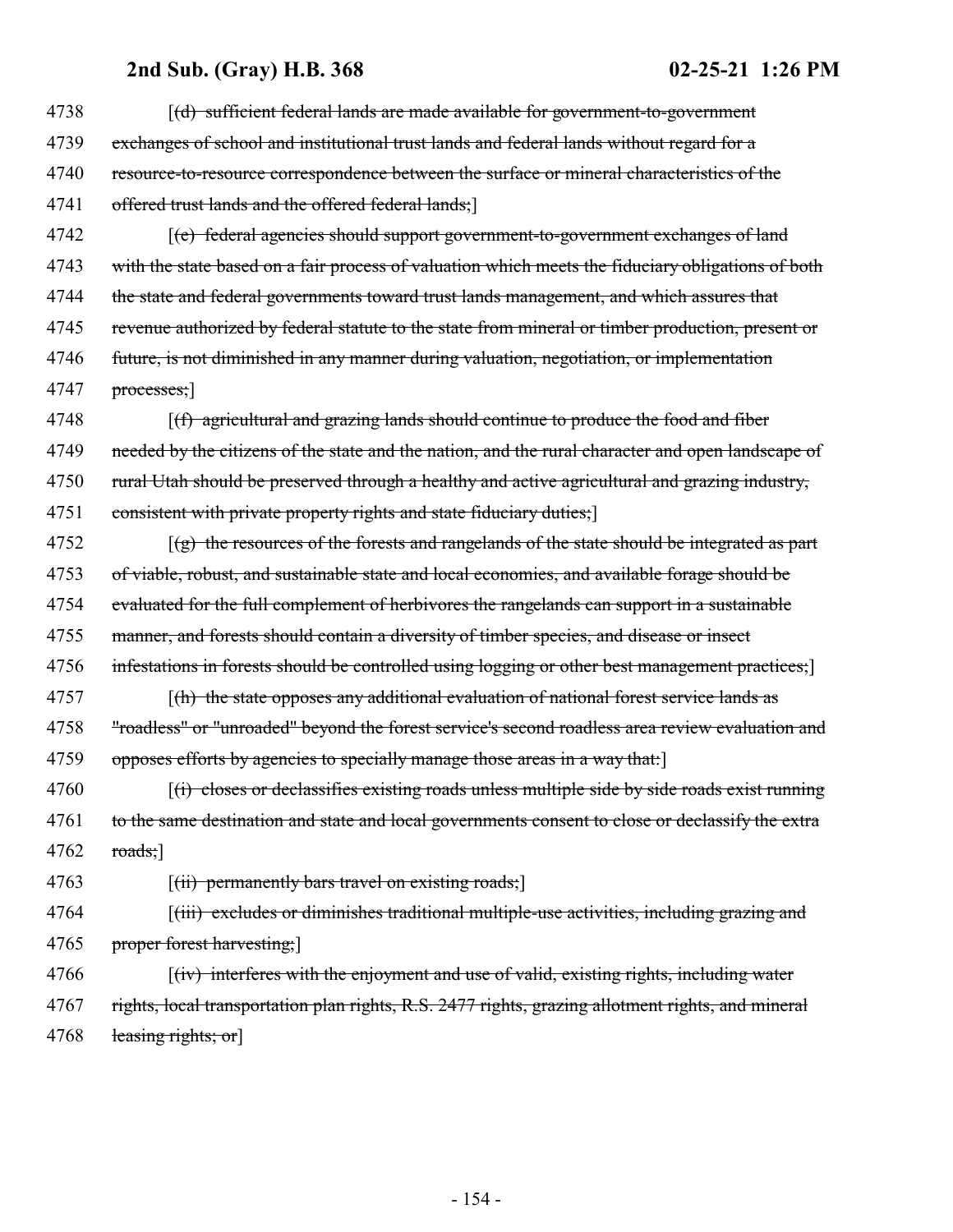| 4769 | $\left[\left(v\right)$ prohibits development of additional roads reasonably necessary to pursue                    |
|------|--------------------------------------------------------------------------------------------------------------------|
| 4770 | traditional multiple-use activities;                                                                               |
| 4771 | $(i)$ the state's support for any forest plan revision or amendment will be withheld until                         |
| 4772 | the appropriate plan revision or plan amendment clearly demonstrates that:                                         |
| 4773 | $(i)$ established roads are not referred to as unclassified roads or a similar                                     |
| 4774 | classification;]                                                                                                   |
| 4775 | $(iii)$ lands in the vicinity of established roads are managed under the multiple-use,                             |
| 4776 | sustained-yield management standard; and]                                                                          |
| 4777 | [(iii) no roadless or unroaded evaluations or inventories are recognized or upheld                                 |
| 4778 | beyond those that were recognized or upheld in the forest service's second roadless area review                    |
| 4779 | evaluation;]                                                                                                       |
| 4780 | $(f)$ the state's support for any recommendations made under the statutory requirement                             |
| 4781 | to examine the wilderness option during the revision of land and resource management plans                         |
| 4782 | by the U.S. Forest Service will be withheld until it is clearly demonstrated that:                                 |
| 4783 | $\left[\right(\mathbf{r})$ the duly adopted transportation plans of the state and county or counties within the    |
| 4784 | planning area are fully and completely incorporated into the baseline inventory of information                     |
| 4785 | from which plan provisions are derived;                                                                            |
| 4786 | $f(ii)$ valid state or local roads and rights-of-way are recognized and not impaired in any                        |
| 4787 | way by the recommendations;                                                                                        |
| 4788 | $\left[\left(i\right)\right]$ the development of mineral resources by underground mining is not affected by        |
| 4789 | the recommendations;]                                                                                              |
| 4790 | $f(iv)$ the need for additional administrative or public roads necessary for the full use of                       |
| 4791 | the various multiple-uses, including recreation, mineral exploration and development, forest                       |
| 4792 | health activities, and grazing operations is not unduly affected by the recommendations;                           |
| 4793 | $\lceil (v) \rceil$ analysis and full disclosure is made concerning the balance of multiple-use                    |
| 4794 | management in the proposed areas, and that the analysis compares the full benefit of                               |
| 4795 | multiple-use management to the recreational, forest health, and economic needs of the state and                    |
| 4796 | the counties to the benefits of the requirements of wilderness management; and                                     |
| 4797 | $\left[\frac{v_i}{v_i}\right]$ the conclusions of all studies related to the requirement to examine the wilderness |
| 4798 | option are submitted to the state for review and action by the Legislature and governor, and the                   |
| 4799 | results, in support of or in opposition to, are included in any planning documents or other                        |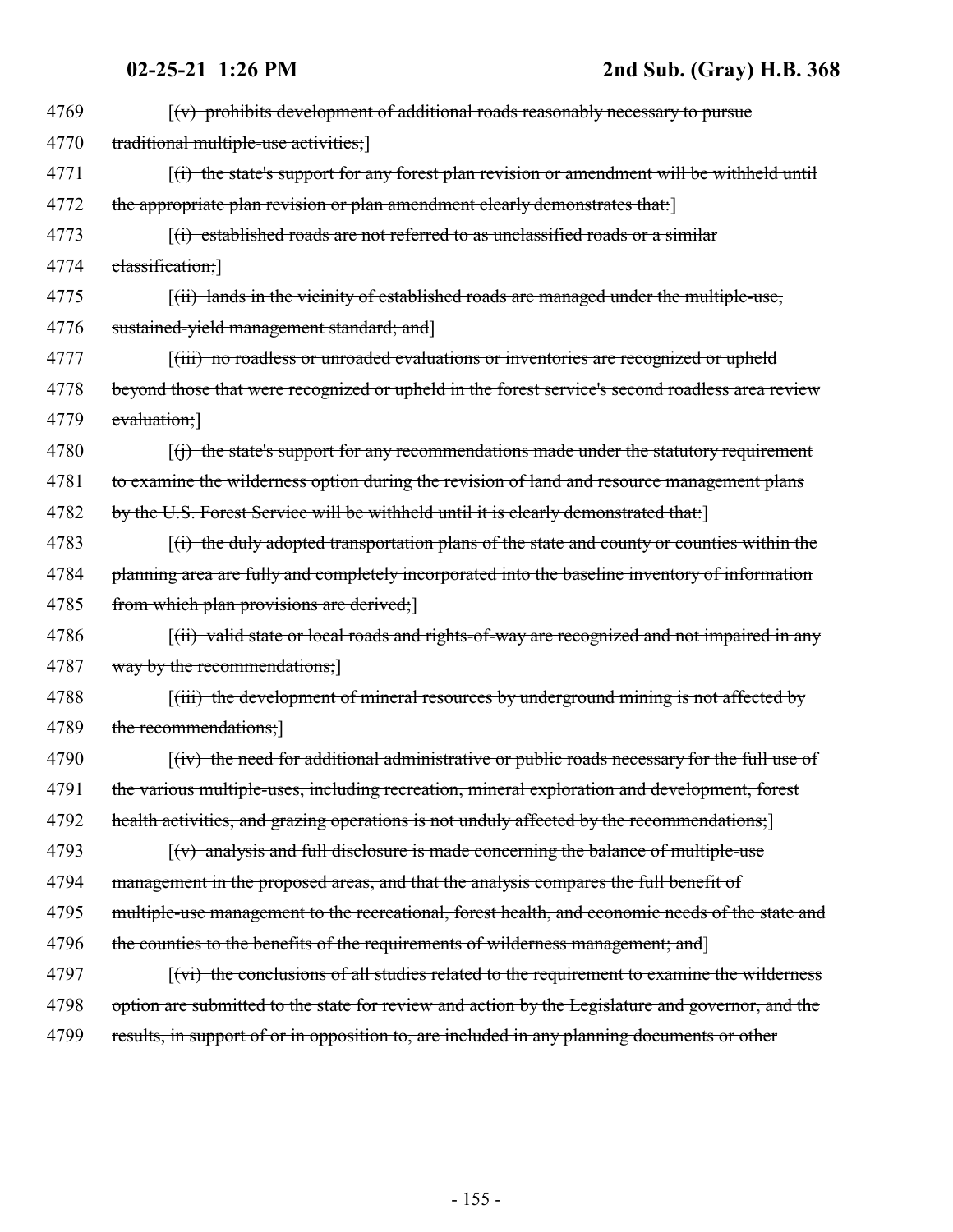| 4800 | proposals that are forwarded to the United States Congress;                                            |
|------|--------------------------------------------------------------------------------------------------------|
| 4801 | $f(k)$ the invasion of noxious weeds and undesirable invasive plant species into the state             |
| 4802 | should be reversed, their presence eliminated, and their return prevented;                             |
| 4803 | $\left  \frac{1}{1} \right $ management and resource-use decisions by federal land management and      |
| 4804 | regulatory agencies concerning the vegetative resources within the state should reflect serious        |
| 4805 | consideration of the proper optimization of the yield of water within the watersheds of the            |
| 4806 | $stat$ ;                                                                                               |
| 4807 | $\lceil (m)$ (i) it is the policy of the state that:                                                   |
| 4808 | $\left[\right(A)\right]$ mineral and energy production and environmental protection are not mutually   |
| 4809 | $ext{ext{tusive}}$                                                                                     |
| 4810 | $\left[\right(\text{B})$ it is technically feasible to permit appropriate access to mineral and energy |
| 4811 | resources while preserving nonmineral and nonenergy resources;                                         |
| 4812 | $[$ (C) resource management planning should seriously consider all available mineral and               |
| 4813 | energy resources;                                                                                      |
| 4814 | $(6)$ the development of the solid, fluid, and gaseous mineral resources of the state and              |
| 4815 | the renewable resources of the state should be encouraged;                                             |
| 4816 | $[1]$ (E) the waste of fluid and gaseous minerals within developed areas should be                     |
| 4817 | prohibited; and]                                                                                       |
| 4818 | [(F) requirements to mitigate or reclaim mineral development projects should be based                  |
| 4819 | on credible evidence of significant impacts to natural or cultural resources;]                         |
| 4820 | [(ii) the state's support for mineral development provisions within federal land                       |
| 4821 | management plans will be withheld until the appropriate land management plan environmental             |
| 4822 | impact statement clearly demonstrates:                                                                 |
| 4823 | $[(A)$ that the authorized planning agency has:                                                        |
| 4824 | $(f)$ considered and evaluated the mineral and energy potential in all areas of the                    |
| 4825 | planning area as if the areas were open to mineral development under standard lease                    |
| 4826 | agreements; and]                                                                                       |
| 4827 | [(H) evaluated any management plan prescription for its impact on the area's baseline                  |
| 4828 | mineral and energy potential;                                                                          |
| 4829 | $f(B)$ that the development provisions do not unduly restrict access to public lands for               |
| 4830 | energy exploration and development;                                                                    |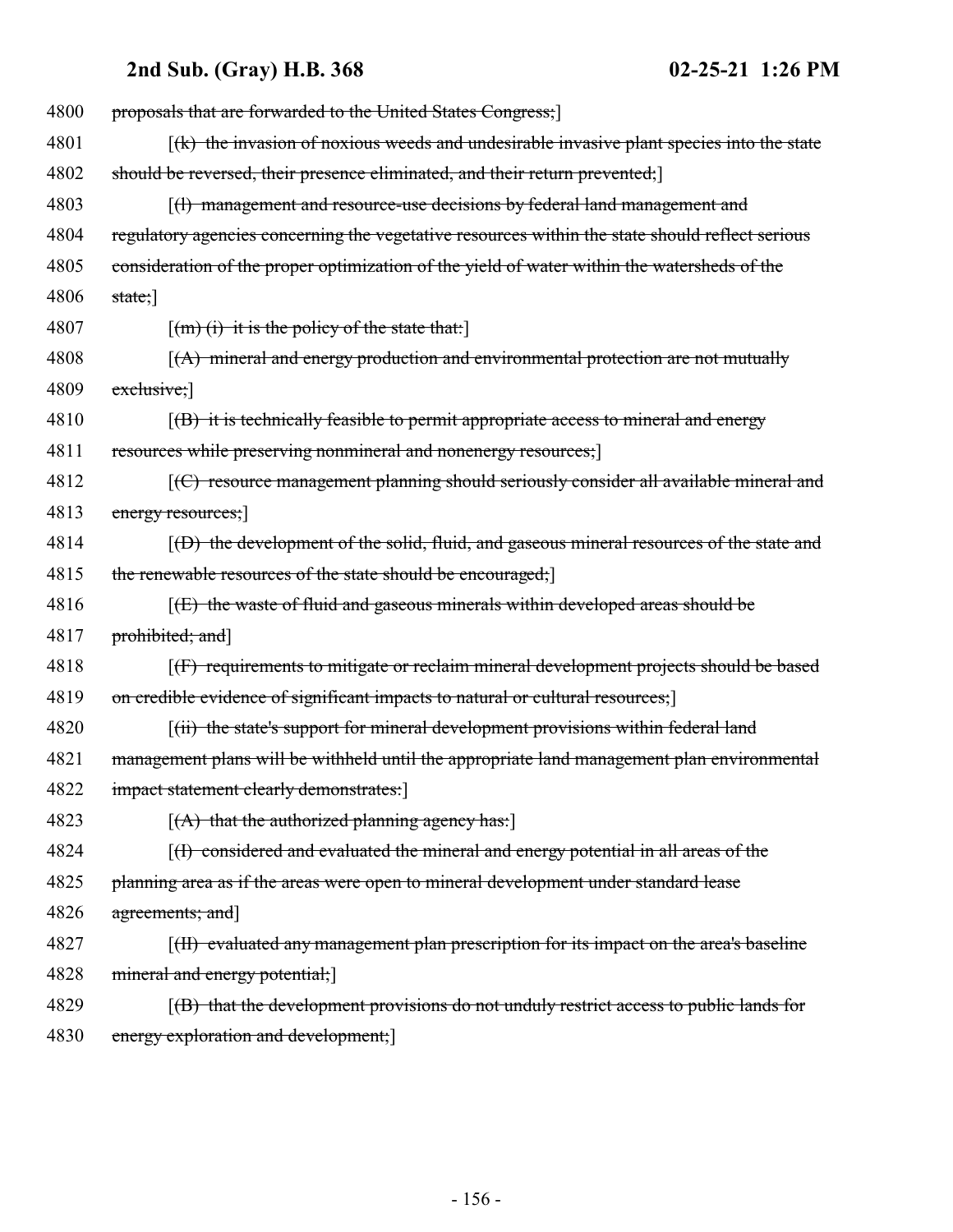| 4831 | $\left[\left(\frac{C}{C}\right)$ that the authorized planning agency has supported any closure of additional areas |
|------|--------------------------------------------------------------------------------------------------------------------|
| 4832 | to mineral leasing and development or any increase of acres subject to no surface occupancy                        |
| 4833 | restrictions by adhering to:                                                                                       |
| 4834 | $(1)$ the relevant provisions of the Federal Land Policy and Management Act of 1976,                               |
| 4835 | 43 U.S.C. Sec. 1701 et seq.;                                                                                       |
| 4836 | [(II) other controlling mineral development laws; and]                                                             |
| 4837 | [(III) the controlling withdrawal and reporting procedures set forth in the Federal Land                           |
| 4838 | Policy and Management Act of 1976, 43 U.S.C. Sec. 1701 et seq.;                                                    |
| 4839 | $(6)$ that the authorized planning agency evaluated whether to repeal any moratorium                               |
| 4840 | that may exist on the issuance of additional mining patents and oil and gas leases;                                |
| 4841 | $f(E)$ that the authorized planning agency analyzed all proposed mineral lease                                     |
| 4842 | stipulations and considered adopting the least restrictive necessary to protect against damage to                  |
| 4843 | other significant resource values;                                                                                 |
| 4844 | $[f]$ that the authorized planning agency evaluated mineral lease restrictions to                                  |
| 4845 | determine whether to waive, modify, or make exceptions to the restrictions on the basis that                       |
| 4846 | they are no longer necessary or effective;                                                                         |
| 4847 | $\left[\left(\text{G}\right)$ that the authorized federal agency analyzed all areas proposed for no surface        |
| 4848 | occupancy restrictions, and that the analysis evaluated:                                                           |
| 4849 | $(f)$ whether directional drilling is economically feasible and ecologically necessary for                         |
| 4850 | each proposed no surface occupancy area;                                                                           |
| 4851 | $\left[\right(H\right)$ whether the directional drilling feasibility analysis, or analysis of other                |
| 4852 | management prescriptions, demonstrates that the proposed no surface occupancy prescription,                        |
| 4853 | in effect, sterilizes the mineral and energy resources beneath the area; and]                                      |
| 4854 | [(HI) whether, if the minerals are effectively sterilized, the area must be reported as                            |
| 4855 | withdrawn under the provisions of the Federal Land Policy and Management Act; and                                  |
| 4856 | [(II) that the authorized planning agency has evaluated all directional drilling                                   |
| 4857 | requirements in no surface occupancy areas to determine whether directional drilling is feasible                   |
| 4858 | from an economic, ecological, and engineering standpoint;                                                          |
| 4859 | $\lceil$ (n) motorized, human, and animal-powered outdoor recreation should be integrated                          |
| 4860 | into a fair and balanced allocation of resources within the historical and cultural framework of                   |
| 4861 | multiple-uses in rural Utah, and outdoor recreation should be supported as part of a balanced                      |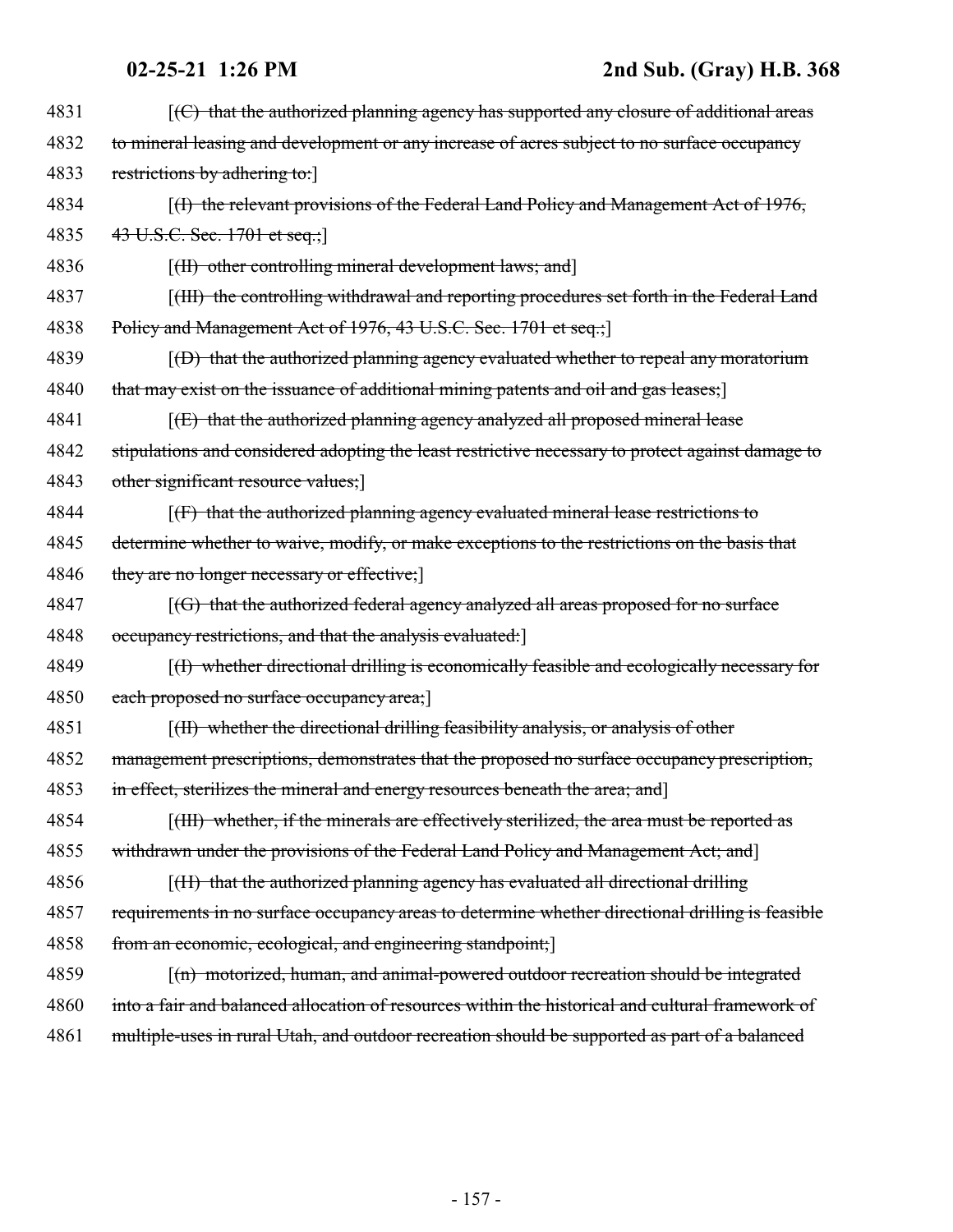| 4862 | plan of state and local economic support and growth;                                               |
|------|----------------------------------------------------------------------------------------------------|
| 4863 | [(o) off-highway vehicles should be used responsibly, the management of off-highway                |
| 4864 | vehicles should be uniform across all jurisdictions, and laws related to the use of off-highway    |
| 4865 | vehicles should be uniformly applied across all jurisdictions;                                     |
| 4866 | $\lceil$ (p) (i) rights-of-way granted and vested under the provisions of R.S. 2477 should be      |
| 4867 | preserved and acknowledged;                                                                        |
| 4868 | [(ii) land use management plans, programs, and initiatives should be consistent with               |
| 4869 | both state and county transportation plans developed according to Subsection (3) in order to       |
| 4870 | provide a network of roads throughout the planning area that provides for:                         |
| 4871 | $[(A)$ movement of people, goods, and services across public lands;                                |
| 4872 | $f(B)$ reasonable access to a broad range of resources and opportunities throughout the            |
| 4873 | planning area, including access to livestock, water, and minerals;                                 |
| 4874 | $[ (C)$ economic and business needs;                                                               |
| 4875 | $[$ ( <del>D)</del> public safety;                                                                 |
| 4876 | $[1]$ search and rescue;                                                                           |
| 4877 | $[f]$ access for people with disabilities and the elderly;                                         |
| 4878 | $[(G)$ access to state lands; and                                                                  |
| 4879 | [ <del>(II) recreational opportunities;</del> ]                                                    |
| 4880 | $\lceil$ (q) transportation and access provisions for all other existing routes, roads, and trails |
| 4881 | across federal, state, and school trust lands within the state should be determined and            |
| 4882 | identified, and agreements should be executed and implemented, as necessary to fully authorize     |
| 4883 | and determine responsibility for maintenance of all routes, roads, and trails;                     |
| 4884 | $(r)$ the reasonable development of new routes and trails for motorized, human, and                |
| 4885 | animal-powered recreation should be implemented;                                                   |
| 4886 | $(s)$ (i) forests, rangelands, and watersheds, in a healthy condition, are necessary and           |
| 4887 | beneficial for wildlife, livestock grazing, and other multiple-uses;                               |
| 4888 | [(ii) management programs and initiatives that are implemented to increase forage for              |
| 4889 | the mutual benefit of the agricultural industry, livestock operations, and wildlife species should |
| 4890 | utilize all proven techniques and tools;                                                           |
| 4891 | ((iii) the continued viability of livestock operations and the livestock industry should           |
| 4892 | be supported on the federal lands within the state by management of the lands and forage           |
|      |                                                                                                    |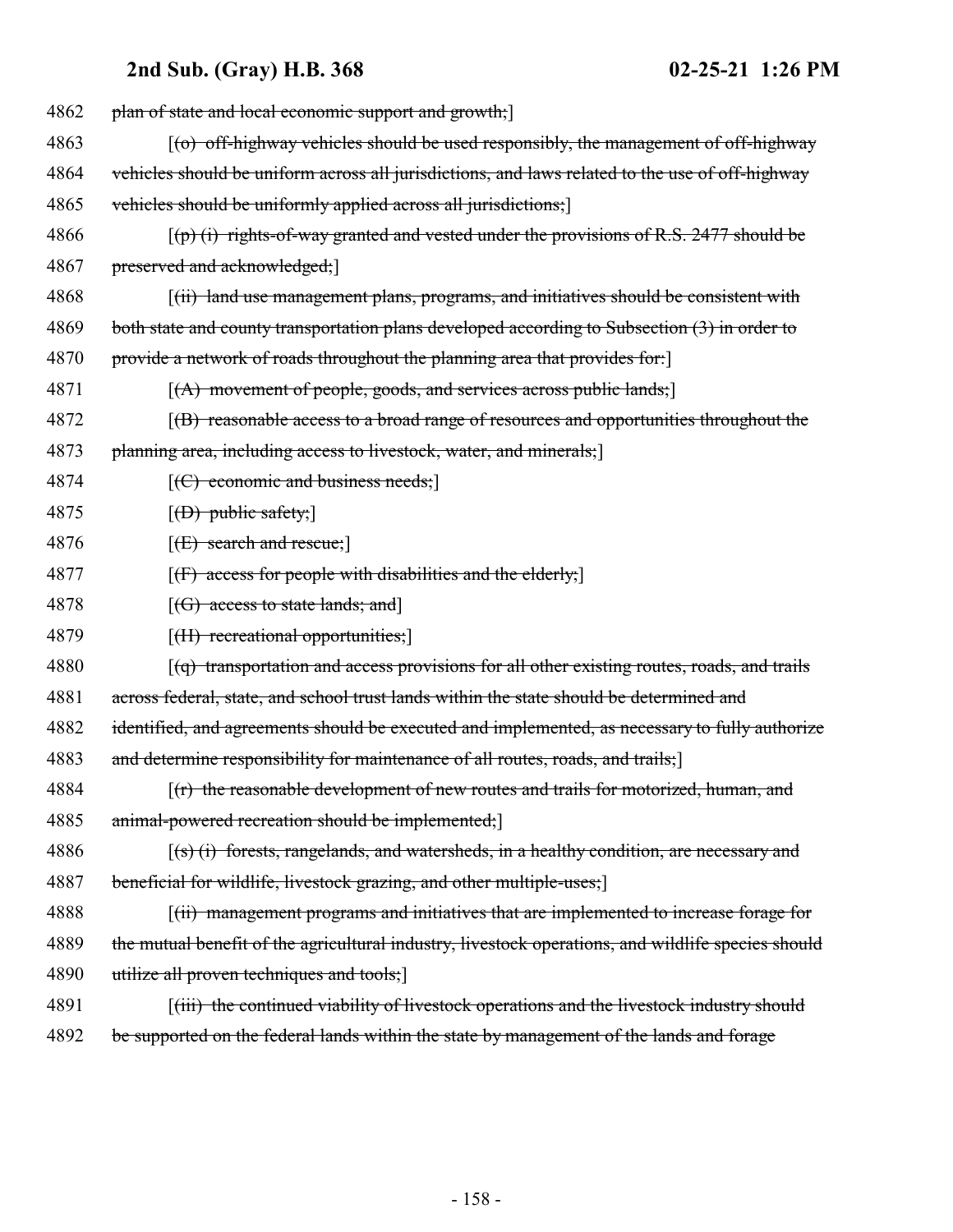| 4893 | resources, by the proper optimization of animal unit months for livestock, in accordance with                 |
|------|---------------------------------------------------------------------------------------------------------------|
| 4894 | the multiple-use provisions of the Federal Land Policy and Management Act of 1976, 43                         |
| 4895 | U.S.C. 1701 et seq., the provisions of the Taylor Grazing Act of 1934, 43 U.S.C. 315 et seq.,                 |
| 4896 | and the provisions of the Public Rangelands Improvement Act of 1978, 43 U.S.C. 1901 et                        |
| 4897 | $seq$ ;                                                                                                       |
| 4898 | $f(iv)$ provisions for predator control initiatives or programs under the direction of state                  |
| 4899 | and local authorities should be implemented; and                                                              |
| 4900 | $\left[\left(v\right)$ resource-use and management decisions by federal land management and                   |
| 4901 | regulatory agencies should support state-sponsored initiatives or programs designed to stabilize              |
| 4902 | wildlife populations that may be experiencing a scientifically demonstrated decline in those                  |
| 4903 | populations; and]                                                                                             |
| 4904 | $\left\lceil\left(t\right) \right\rceil$ management and resource use decisions by federal land management and |
| 4905 | regulatory agencies concerning the scenic resources of the state must balance the protection of               |
| 4906 | scenery with the full management requirements of the other authorized uses of the land under                  |
| 4907 | multiple-use management, and should carefully consider using Visual Resource Management                       |
| 4908 | Class I protection only for areas of inventoried Class A scenery or equivalent.]                              |
| 4909 | $(9)$ Notwithstanding any provision of Section 63J-8-105.5, the state is committed to                         |
| 4910 | establishing and administering an effective statewide conservation strategy for greater sage                  |
| 4911 | $\left[\frac{\text{grouse.}}{\text{grouse.}}\right]$                                                          |
| 4912 | $(10)$ Nothing contained in this section may be construed to restrict or supersede the                        |
| 4913 | planning powers conferred upon state departments, agencies, instrumentalities, or advisory                    |
| 4914 | councils of the state or the planning powers conferred upon political subdivisions by any other               |
| 4915 | extting law.]                                                                                                 |
| 4916 | $(11)$ Nothing in this section may be construed to affect any lands withdrawn from the                        |
| 4917 | public domain for military purposes, which are administered by the United States Army, Air                    |
| 4918 | Force, or Navy.]                                                                                              |
| 4919 | Section 71. Section 63J-5-201 is amended to read:                                                             |
| 4920 | 63J-5-201. Legislative appropriation subcommittees to review certain federal                                  |
| 4921 | funds reauthorizations -- Executive appropriations review -- Legislative approval.                            |
| 4922 | (1) The Governor's Office of [Management] Planning and Budget shall annually                                  |
| 4923 | prepare and submit a federal funds request summary for each agency to the Legislative Fiscal                  |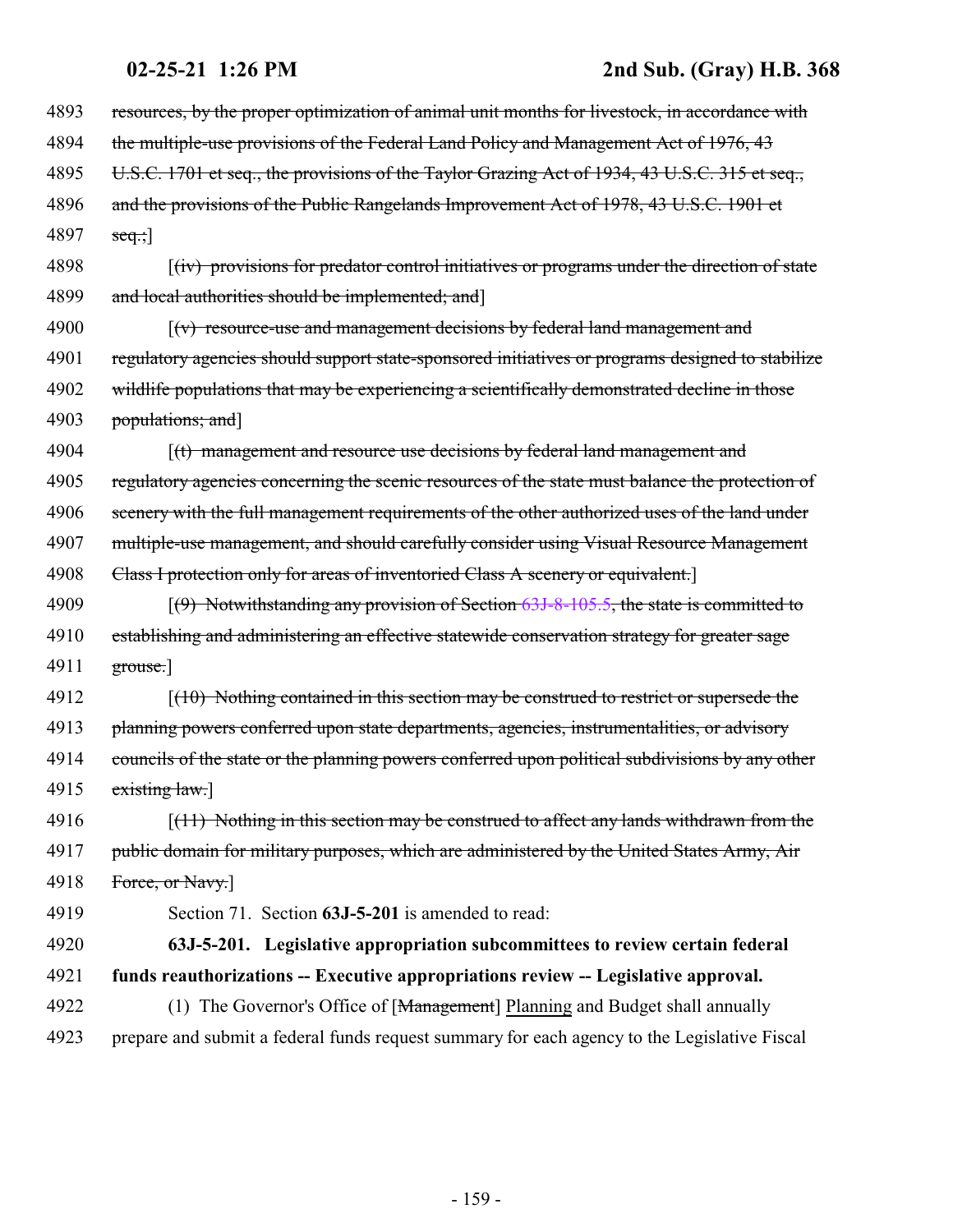| 4924 | Analyst at the same time the governor submits the confidential draft budget under Section       |
|------|-------------------------------------------------------------------------------------------------|
| 4925 | $63J-1-201$ .                                                                                   |
| 4926 | (2) (a) The Legislative Fiscal Analyst, as directed by the Executive Appropriations             |
| 4927 | Committee, may include federal funds in the base budget appropriations act or acts, when those  |
| 4928 | acts are prepared as provided in JR3-2-402.                                                     |
| 4929 | (b) The Legislative Fiscal Analyst shall submit a federal funds request summary for             |
| 4930 | each agency to the legislative appropriations subcommittee responsible for that agency's budget |
| 4931 | for review during each annual general session.                                                  |
| 4932 | (3) Each legislative appropriations subcommittee shall review the federal funds request         |
| 4933 | summary and may:                                                                                |
| 4934 | (a) recommend that the agency accept the federal funds or participate in the federal            |
| 4935 | program for the fiscal year under consideration; or                                             |
| 4936 | (b) recommend that the agency not accept the federal funds or not participate in the            |
| 4937 | federal program for the fiscal year under consideration.                                        |
| 4938 | (4) The Legislative Executive Appropriations Committee shall:                                   |
| 4939 | (a) review each subcommittee's recommendation;                                                  |
| 4940 | (b) determine whether or not the agency should be authorized to accept the federal              |
| 4941 | funds or participate in the federal program; and                                                |
| 4942 | (c) direct the Legislative Fiscal Analyst to include or exclude those federal funds and         |
| 4943 | federal programs in an annual appropriations act for approval by the Legislature.               |
| 4944 | (5) Legislative approval of an appropriations act containing federal funds constitutes          |
| 4945 | legislative approval of the federal grants or awards associated with the federal funds for the  |
| 4946 | purposes of compliance with the requirements of this chapter.                                   |
| 4947 | Section 72. Section 63J-5-202 is amended to read:                                               |
| 4948 | 63J-5-202. Governor to approve certain new federal funds requests.                              |
| 4949 | (1) (a) Before obligating the state to accept or receive new federal funds or to                |
| 4950 | participate in a new federal program, and no later than three months after submitting a new     |
| 4951 | federal funds request, and, where possible, before formally submitting the new federal funds    |
| 4952 | request, an executive branch agency shall submit a federal funds request summary to the         |
| 4953 | governor or the governor's designee for approval or rejection when:                             |
| 4954 | (i) the state will receive total payments of $$1,000,000$ or less per year if the new federal   |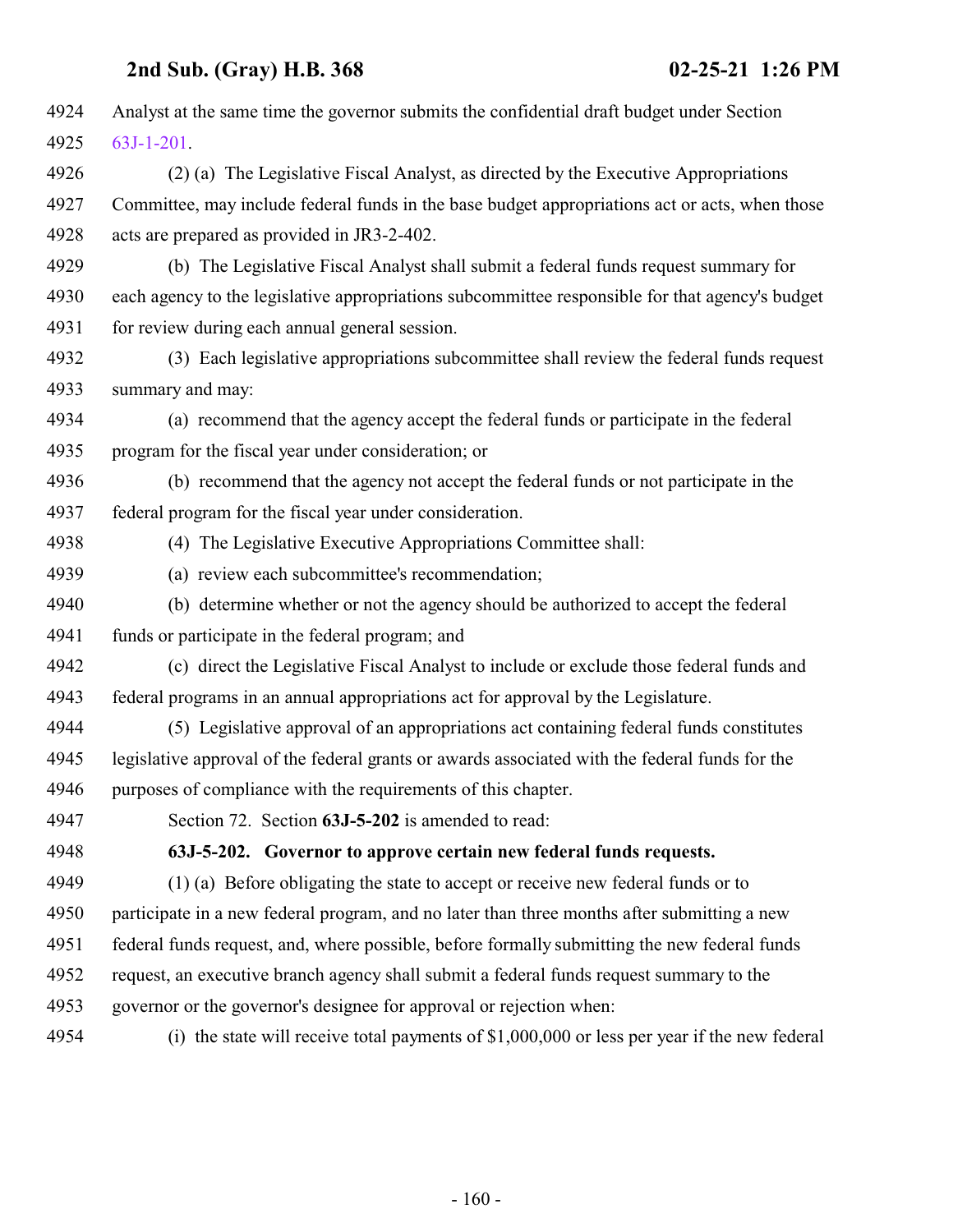| 4955 | funds request is approved;                                                                      |
|------|-------------------------------------------------------------------------------------------------|
| 4956 | (ii) receipt of the new federal funds will require no additional permanent full-time            |
| 4957 | employees, permanent part-time employees, or combination of additional permanent full-time      |
| 4958 | employees and permanent part-time employees; and                                                |
| 4959 | (iii) no new state money will be required to match the new federal funds or to                  |
| 4960 | implement the new federal program for which the grant is issued.                                |
| 4961 | (b) The Governor's Office of [Management] Planning and Budget shall report each new             |
| 4962 | federal funds request that is approved by the governor or the governor's designee and each new  |
| 4963 | federal funds request granted by the federal government to:                                     |
| 4964 | (i) the Legislature's Executive Appropriations Committee;                                       |
| 4965 | (ii) the Office of the Legislative Fiscal Analyst; and                                          |
| 4966 | (iii) the Office of Legislative Research and General Counsel.                                   |
| 4967 | (2) The governor or the governor's designee shall approve or reject each new federal            |
| 4968 | funds request submitted under the authority of this section.                                    |
| 4969 | (3) (a) If the governor or the governor's designee approves the new federal funds               |
| 4970 | request, the executive branch agency may accept the new federal funds or participate in the new |
| 4971 | federal program.                                                                                |
| 4972 | (b) If the governor or the governor's designee rejects the new federal funds request, the       |
| 4973 | executive branch agency may not accept the new federal funds or participate in the new federal  |
| 4974 | program.                                                                                        |
| 4975 | (4) If an executive branch agency fails to obtain the governor's or the governor's              |
| 4976 | designee's approval under this section, the governor may require the agency to:                 |
| 4977 | (a) withdraw the new federal funds request;                                                     |
| 4978 | (b) return the federal funds;                                                                   |
| 4979 | (c) withdraw from the federal program; or                                                       |
| 4980 | (d) any combination of Subsections $(4)(a)$ , $(4)(b)$ , and $(4)(c)$ .                         |
| 4981 | (5) If a letter or other official documentation awarding an agency a grant of federal           |
| 4982 | funds is not available to be included in a federal funds request summary submitted to the       |
| 4983 | Governor's Office of [Management] Planning and Budget under this section, the agency shall      |
| 4984 | submit to the Governor's Office of [Management] Planning and Budget the letter or other         |
| 4985 | official documentation awarding the agency a grant of federal funds before expending the        |
|      |                                                                                                 |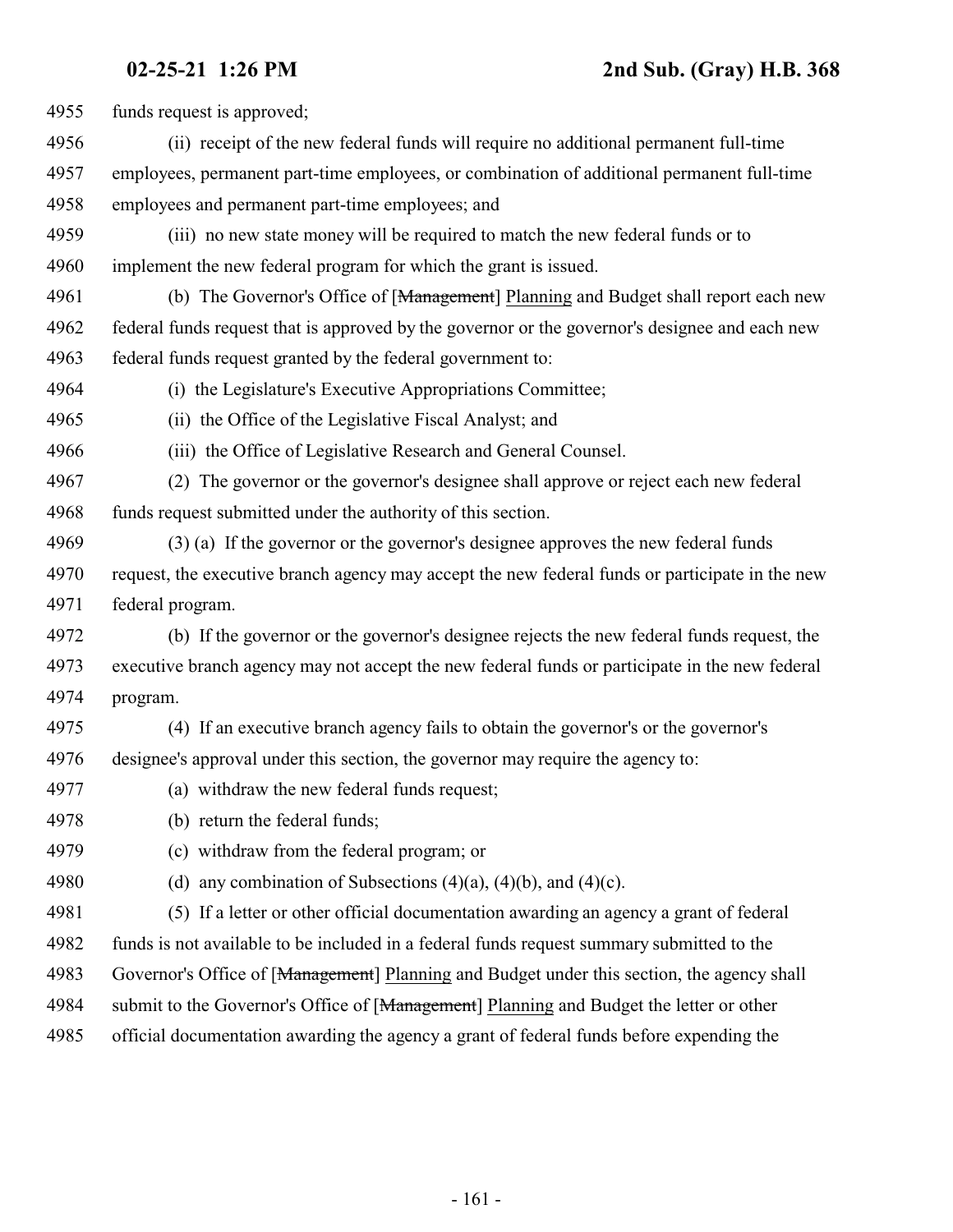| 4986 | federal funds granted.                                                                           |
|------|--------------------------------------------------------------------------------------------------|
| 4987 | Section 73. Section 63J-7-201 is amended to read:                                                |
| 4988 | 63J-7-201. Governor to approve certain grant requests.                                           |
| 4989 | (1) (a) Before obligating the state to accept or receive a grant, an executive branch            |
| 4990 | agency shall submit a grant summary to the governor or the governor's designee for approval or   |
| 4991 | rejection when:                                                                                  |
| 4992 | (i) the executive branch agency would receive a grant of at least \$10,000 but no more           |
| 4993 | than \$50,000 if the grant is approved;                                                          |
| 4994 | (ii) receipt of the grant will require no additional permanent full-time employees,              |
| 4995 | permanent part-time employees, or combination of additional permanent full-time employees        |
| 4996 | and permanent part-time employees; and                                                           |
| 4997 | (iii) no new state money will be required to match the grant.                                    |
| 4998 | (b) The Governor's Office of [Management] Planning and Budget shall report each                  |
| 4999 | grant authorized under this section to:                                                          |
| 5000 | (i) the Legislature's Executive Appropriations Committee; and                                    |
| 5001 | (ii) the Office of the Legislative Fiscal Analyst.                                               |
| 5002 | (2) The governor or the governor's designee shall approve or reject each grant                   |
| 5003 | submitted under the authority of this section.                                                   |
| 5004 | (3) (a) If the governor or the governor's designee approves the grant, the executive             |
| 5005 | branch agency may accept the grant.                                                              |
| 5006 | (b) If the governor or the governor's designee rejects the grant, the executive branch           |
| 5007 | agency may not accept the grant.                                                                 |
| 5008 | (4) If an executive branch agency fails to obtain the governor's or the governor's               |
| 5009 | designee's approval under this section, the governor may require the agency to return the grant. |
| 5010 | Section 74. Section 63J-8-102 is amended to read:                                                |
| 5011 | 63J-8-102. Definitions.                                                                          |
| 5012 | As used in this chapter:                                                                         |
| 5013 | (1) "ACEC" means an area of critical environmental concern as defined in 43 U.S.C.               |
| 5014 | Sec. 1702.                                                                                       |
| 5015 | (2) "AUM" means animal unit months, a unit of grazing forage.                                    |
| 5016 | (3) "BLM" means the United States Bureau of Land Management.                                     |
|      |                                                                                                  |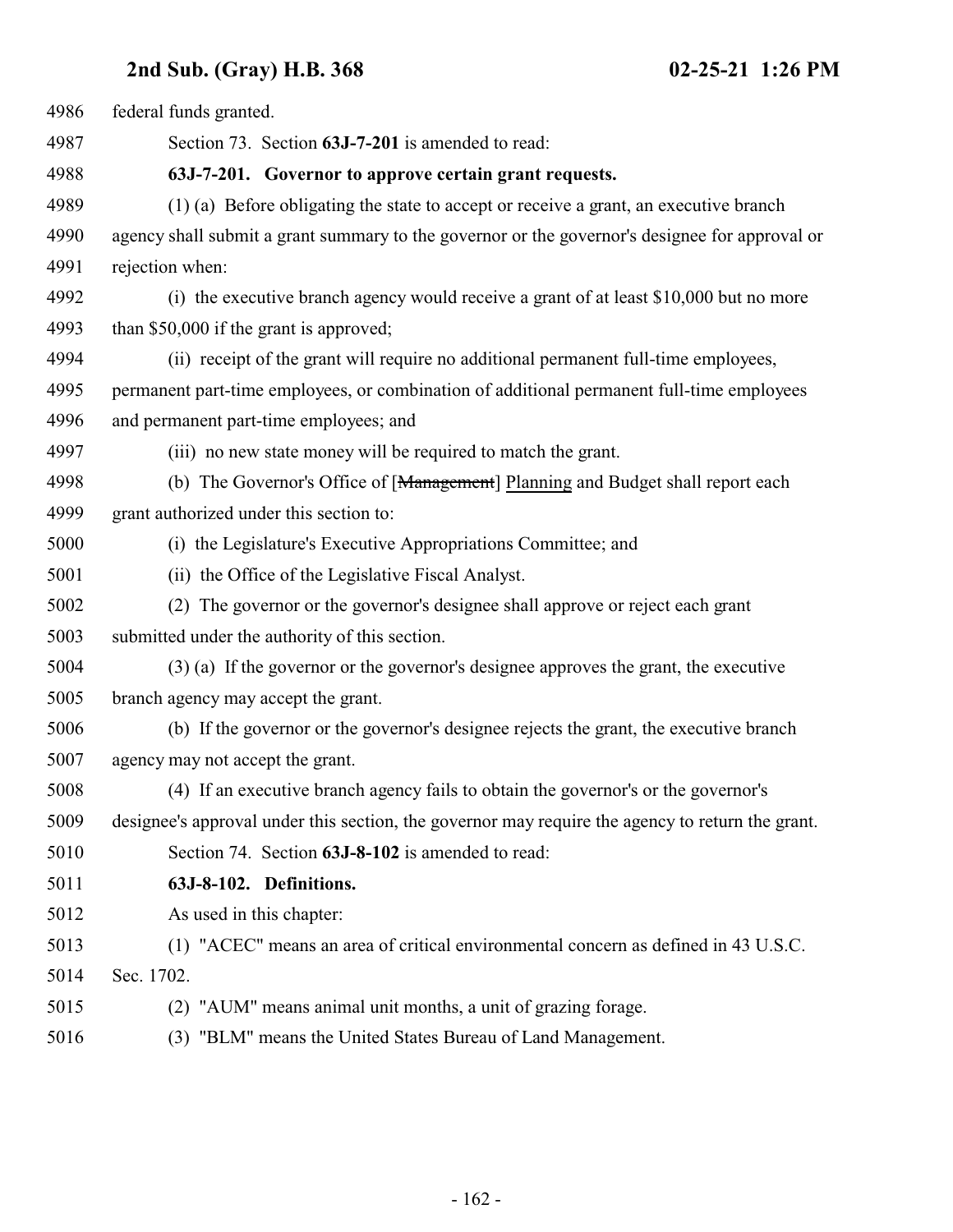- (4) "BLM recommended wilderness" means a wilderness study area recommended for wilderness designation in the final report of the president of the United States to the United States Congress in 1993.
- (5) "Federal land use designation" means one or a combination of the following congressional or federal actions included in proposed congressional land use legislation:
- (a) designation of wilderness within the National Wilderness Preservation System;
- (b) designation of a national conservation area;
- (c) designation of a watercourse within the National Wild and Scenic River System;
- (d) designation of an ACEC;
- (e) designation of a national monument in accordance with the Antiquities Act or by Congress;
- (f) designation of a national park within the National Park System;
- (g) designation of a national recreational area; or
- (h) any other designation, classification, categorization, reservation, withdrawal, or similar action that has the purpose or effect of eliminating, restricting, or reducing energy and mineral development, motorized travel, grazing, active vegetation management, or any other traditional multiple use on public land.
- (6) "FLPMA" means the Federal Land Policy and Management Act of 1976, 43 U.S.C. Sec. 1701 et seq.
- (7) "Forest Service" means the United States Forest Service within the United States Department of Agriculture.
- (8) "Green River Energy Zone" means the lands described as follows in Subsections (8)(a) and (b), as more fully illustrated in the maps prepared by the Carbon County and Emery County GIS Departments in February 2013, each entitled "2013 Green River Energy Zone":
- (a) BLM and Forest Service lands in Carbon County that are situated in the following townships: Township 12S Range 6E, Township 12S Range 7E, Township 12S Range 8E, Township 12S Range 9E, Township 12S Range 10E, Township 12S Range 11E, Township 12S Range 12E, Township 12S Range 13E, Township 12S Range 14E, Township 12S Range 15E, Township 12S Range 16E, Township 12S Range 17E, Township 12S Range 18E, Township 13S Range 6E, Township 13S Range 8E, Township 13S Range 9E, Township 13S Range 10E, Township 13S Range 11E, Township 13S Range 12E, Township 13S Range 13E, Township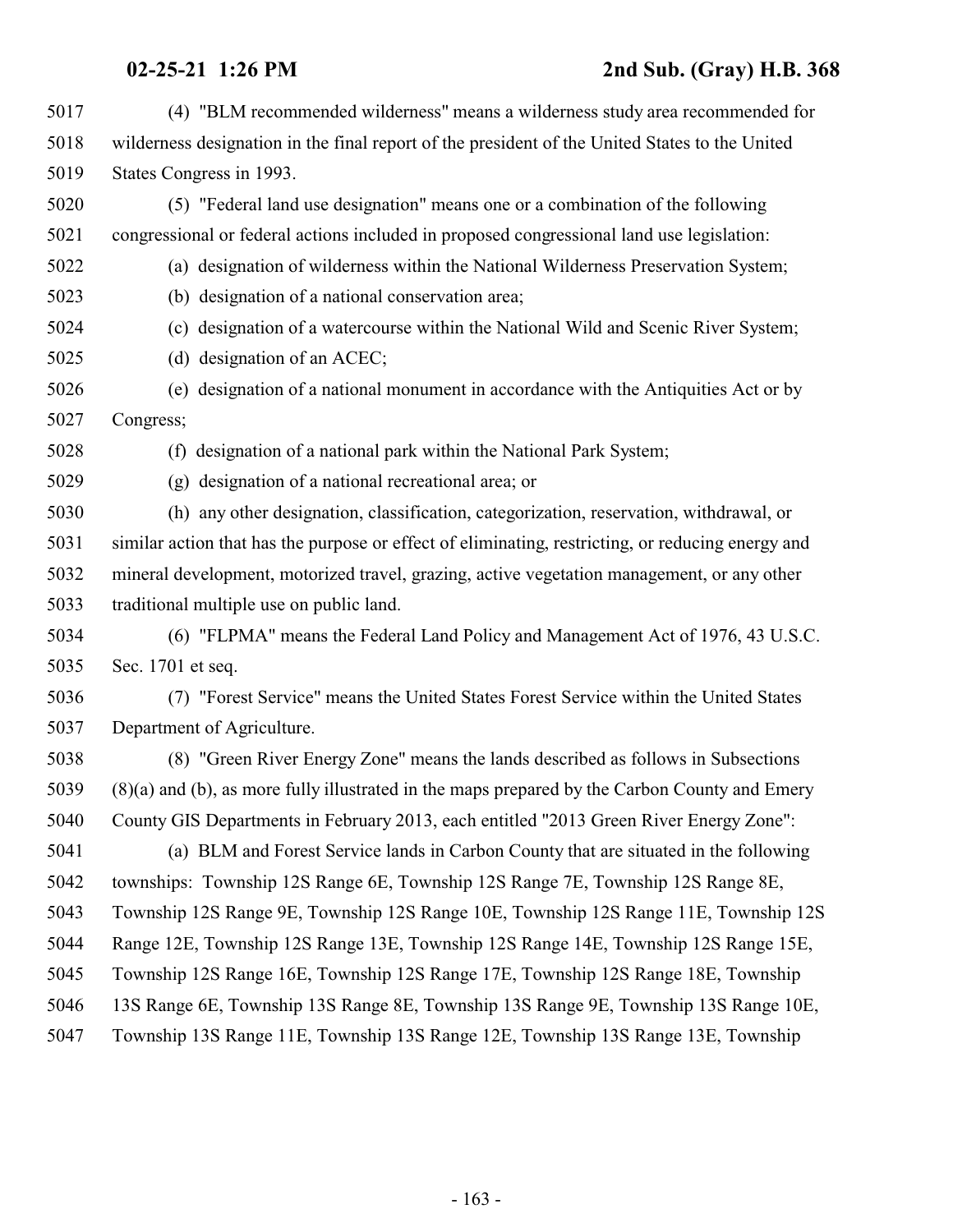13S Range 14E, Township 13S Range 15E, Township 13S Range 16E, Township 13S Range 17E, Township 14S Range 6E, Township 14S Range 8E, Township 14S Range 9E, Township 14S Range 11E, Township 14S Range 12E, Township 14S Range 13E, Township 14S Range 14E, Township 14S Range 15E, Township 14S Range 16E, Township 14S Range 17E, Township 15S Range 7E, Township 15S Range 8E, Township 15S Range 9E, Township 15S Range 10E, Township 15S Range 11E, Township 15S Range 12E, Township 15S Range 13E, Township 15S Range 14E, Township 15S Range 15E, and Township 15S Range 16E; and (b) BLM and Forest Service lands in Emery County, excluding any areas that are or may be designated as wilderness, national conservation areas, or wild or scenic rivers, that are situated in the following townships and represented in the Emery County Public Land Management Act DRAFT Map prepared by Emery County and available at emerycounty.com/publiclands/LANDS-USE-15.pdf: Township 13S Range 6E, Township 14S Range 6E, Township 14S Range 7E, Township 15S Range 6E, Township 15S Range 7E, Township 16S Range 6E, Township 16S Range 7E, Township 16S Range 8E, Township 16S Range 9E, Township 16S Range 10E, Township 16S Range 11E, Township 16S Range 12E, Township 16S Range 13E, Township 16S Range 14E, Township 16S Range 15E, Township 17S Range 6E, Township 17S Range 7E, Township 17S Range 8E, Township 17S Range 9E, Township 17S Range 10E, Township 17S Range 11E, Township 17S Range 12E, Township 17S Range 13E, Township 17S Range 14E, Township 17S Range 15E, Township 18S Range 6E, Township 18S Range 7E, Township 18S Range 8E, Township 18S Range 9E, Township 18S Range 10E, Township 18S Range 11E, Township 18S Range 12E, Township 18S Range 13E, Township 18S Range 14E, Township 18S Range 15E, Township 19S Range 6E, Township 19S Range 7E, Township 19S Range 8E, Township 19S Range 9E, Township 19S Range 10E, Township 19S Range 11E, Township 19S Range 12E, Township 19S Range 13E, Township 19S Range 14E, Township 19S Range 15E, Township 20S Range 6E, Township 20S Range 7E, Township 20S Range 8E, Township 20S Range 9E, Township 20S Range 10E, Township 20S Range 11E, Township 20S Range 12E, Township 20S Range 13E, Township 20S Range 14E, Township 20S Range 15E, Township 20S Range 16E, Township 21S Range 6E, Township 21S Range 7E, Township 21S Range 8E, Township 21S Range 9E, Township 21S Range 14E, Township 21S Range 15E, Township 21S Range 16E, Township 22S Range 6E, Township 22S Range 7E, Township 22S Range 8E, Township 22S Range 9E, Township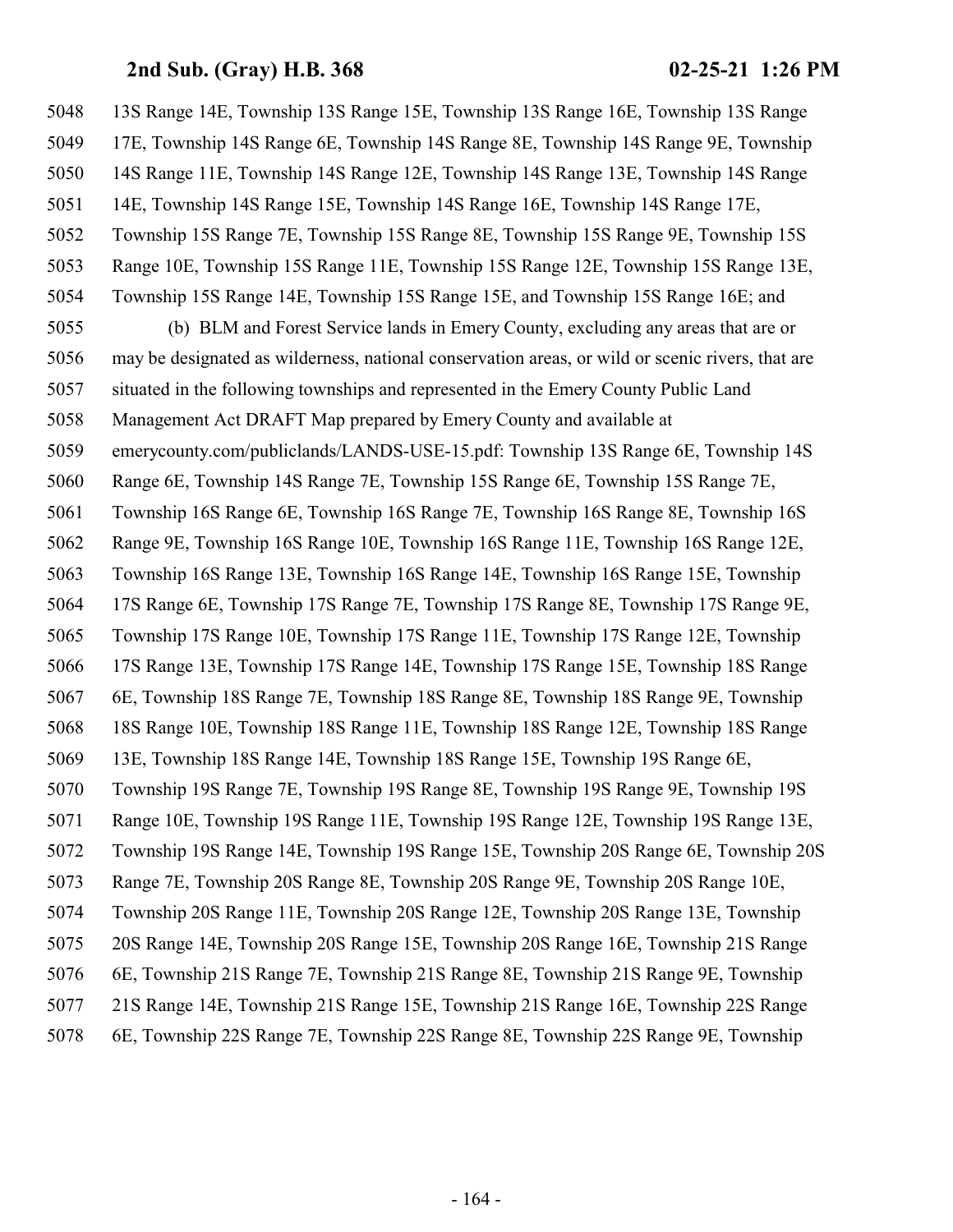| 5079 | 22S Range 14E, Township 22S Range 15E, Township 22S Range 16E, Township 23S Range           |
|------|---------------------------------------------------------------------------------------------|
| 5080 | 6E, Township 23S Range 7E, Township 23S Range 8E, Township 23S Range 9E, Township           |
| 5081 | 23S Range 13E, Township 23S Range 14E, Township 23S Range 15E, Township 23S Range           |
| 5082 | 16E, Township 24S Range 6E, Township 24S Range 7E, Township 24S Range 8E, Township          |
| 5083 | 24S Range 12E, Township 24S Range 13E, Township 24S Range 14E, Township 24S Range           |
| 5084 | 15E, Township 24S Range 16E, Township 24S Range 17E, Township 25S Range 6E,                 |
| 5085 | Township 25S Range 7E, Township 25S Range 8E, Township 25S Range 11E, Township 25S          |
| 5086 | Range 12E, Township 25S Range 13E, Township 25S Range 14E, Township 25S Range 15E,          |
| 5087 | Township 25S Range 16E, Township 25S Range 17E, Township 26S Range 6E, Township 26S         |
| 5088 | Range 7E, Township 26S Range 8E, Township 26S Range 9E, Township 26S Range 10E,             |
| 5089 | Township 26S Range 11E, Township 26S Range 12E, Township 26S Range 13E, Township            |
| 5090 | 26S Range 14E, Township 26S Range 15E, Township 26S Range 16E, and Township 26S             |
| 5091 | Range 17E.                                                                                  |
| 5092 | (9) "Multiple use" means proper stewardship of the subject lands pursuant to Section        |
| 5093 | 103(c) of FLPMA, 43 U.S.C. Sec. 1702(c).                                                    |
| 5094 | (10) "National conservation area" means an area designated by Congress and managed          |
| 5095 | by the BLM.                                                                                 |
| 5096 | (11) "National wild and scenic river" means a watercourse:                                  |
| 5097 | (a) identified in a BLM or Forest Service planning process; or                              |
| 5098 | (b) designated as part of the National Wild and Scenic River System.                        |
| 5099 | (12) "National Wild and Scenic River System" means the National Wild and Scenic             |
| 5100 | River System established in 16 U.S.C. Sec. 1271 et seq.                                     |
| 5101 | (13) "Office" means the Public Lands Policy Coordinating Office created in Section          |
| 5102 | $[63J-4-602] 63L-11-201.$                                                                   |
| 5103 | $(14)$ "OHV" means off-highway vehicle as defined in Section 41-22-2.                       |
| 5104 | (15) "Proposed congressional land use legislation" means a draft or a working               |
| 5105 | document of congressional legislation prepared by a person that includes a federal land use |
| 5106 | designation.                                                                                |
| 5107 | (16) "RARE II" means the second United States Forest Service Roadless Area Review           |
| 5108 | and Evaluation report of 1984.                                                              |
| 5109 | (17) "R.S. 2477 right-of-way" means a right-of-way established in accordance with 43        |
|      |                                                                                             |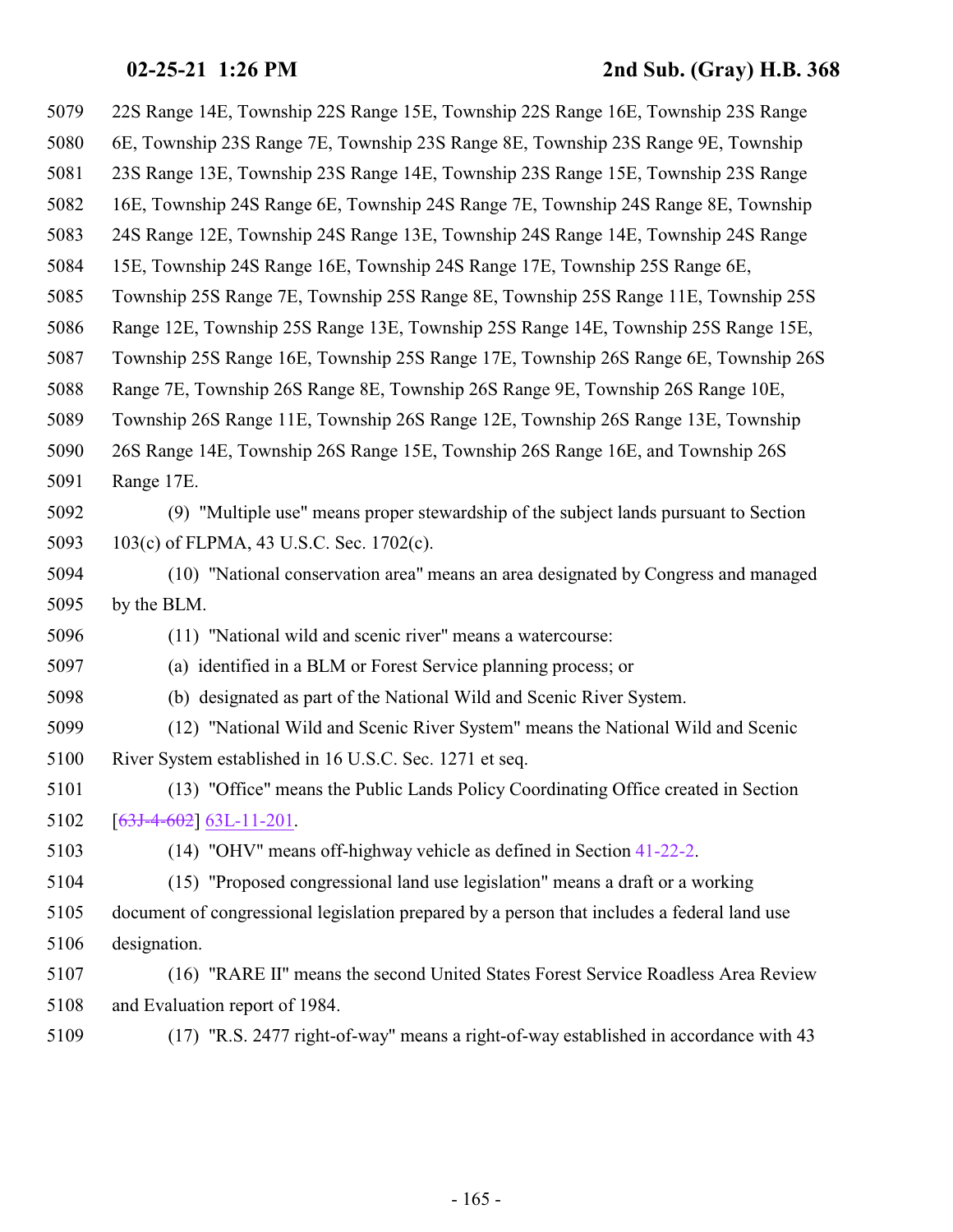U.S.C. Sec. 932 repealed by FLPMA 1976.

 (18) "San Juan County Energy Zone" means BLM and Forest Service lands situated in the following townships in San Juan County, as more fully illustrated in the map prepared by the San Juan County GIS department in December 2014 entitled "San Juan County Energy Zone": Township 26S Range 21E, Township 26S Range 22E, Township 26S Range 23E, Township 26S Range 24E, Township 26S Range 25E, Township 26S Range 26E, Township 27S Range 21E, Township 27S Range 22E, Township 27S Range 23E, Township 27S Range 24E, Township 27S Range 25E, Township 27S Range 26E, Township 28S Range 21E, Township 28S Range 22E, Township 28S Range 23E, Township 28S Range 24E, Township 28S Range 25E, Township 28S Range 26E, Township 29S Range 21E, Township 29S Range 22E, Township 29S Range 23E, Township 29S Range 24E, Township 29S Range 25E, Township 29S Range 26E, Township 30S Range 21E, Township 30S Range 22E, Township 30S Range 23E, Township 30S Range 24E, Township 30S Range 25E, Township 30S Range 26E, Township 31S Range 22E, Township 31S Range 23E, Township 31S Range 24E, Township 31S Range 25E, Township 31S Range 26E, Township 32S Range 20E, Township 32S Range 21E, Township 32S Range 22E, Township 32S Range 23E, Township 32S Range 24E, Township 32S Range 25E, Township 32S Range 26E, Township 33S Range 19E, Township 33S Range 20E, Township 33S Range 21E, Township 33S Range 22E, Township 33S Range 23E, Township 33S Range 24E, Township 33S Range 25E, Township 33S Range 26E, Township 34S Range 19E, Township 34S Range 20E, Township 34S Range 21E, Township 34S Range 22E, Township 34S Range 23E, Township 34S Range 24E, Township 34S Range 25E, Township 34S Range 26E, Township 35S Range 14E, Township 35S Range 15E, Township 35S Range 16E, Township 35S Range 17E, Township 35S Range 18E, Township 35S Range 19E, Township 35S Range 20E, Township 35S Range 21E, Township 35S Range 22E, Township 35S Range 23E, Township 35S Range 24E, Township 35S Range 25E, Township 35S Range 26E, Township 36S Range 14E, Township 36S Range 15E, Township 36S Range 16E, Township 36S Range 17E, Township 36S Range 18E, Township 36S Range 19E, Township 36S Range 21E, Township 36S Range 22E, Township 36S Range 23E, Township 36S Range 24E, Township 36S Range 25E, Township 36S Range 26E, Township 37S Range 14E, Township 37S Range 15E, Township 37S Range 16E, Township 37S Range 17E, Township 37S Range 21E, Township 37S Range 22E, Township 37S Range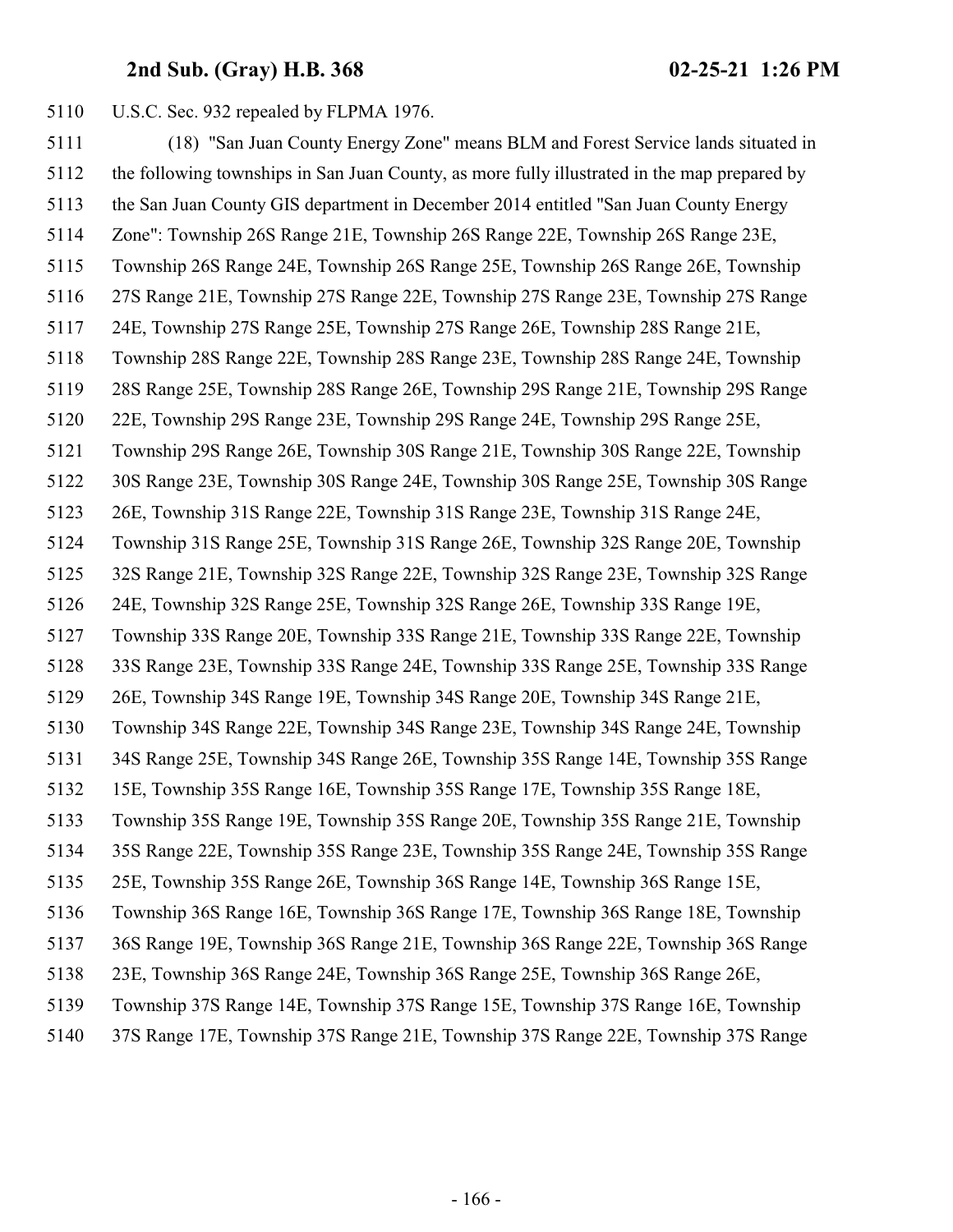23E, Township 37S Range 24E, Township 37S Range 25E, Township 37S Range 26E, Township 38S Range 12E, Township 38S Range 21E, Township 38S Range 22E, Township 38S Range 23E, Township 38S Range 24E, Township 38S Range 25E, Township 38S Range 26E, Township 39S Range 12E, Township 39S Range 13E, Township 39S Range 15E, Township 39S Range 21E, Township 39S Range 22E, Township 39S Range 23E, Township 39S Range 24E, Township 39S Range 25E, Township 39S Range 26E, Township 40S Range 14E, Township 40S Range 15E, Township 40S Range 16E, Township 40S Range 19E, Township 40S Range 20E, Township 40S Range 21E, Township 40S Range 22E, Township 40S Range 23E, Township 40S Range 24E, Township 40S Range 25E, Township 40S Range 26E, Township 41S Range 16E, Township 41S Range 17E, Township 41S Range 18E, Township 41S Range 19E, Township 41S Range 20E, Township 41S Range 21E, Township 41S Range 22E, Township 41S Range 23E, Township 41S Range 24E, Township 41S Range 25E, Township 41S Range 26E, Township 42S Range 14E, Township 42S Range 15E, Township 42S Range 16E, Township 42S Range 17E, Township 42S Range 18E, Township 42S Range 19E, Township 42S Range 20E, Township 42S Range 21E, Township 42S Range 22E, Township 42S Range 23E, Township 42S Range 24E, Township 42S Range 25E, Township 42S Range 26E, Township 43S Range 14E, Township 43S Range 15E, Township 43S Range 16E, Township 43S Range 17E, Township 43S Range 18E, Township 43S Range 19E, Township 43S Range 20E, Township 43S Range 21E, Township 43S Range 22E, Township 43S Range 23E, Township 43S Range 24E, Township 43S Range 25E, and Township 43S Range 26E. (19) "Settlement Agreement" means the written agreement between the state and the Department of the Interior in 2003 (revised in 2005) that resolved the case of State of Utah v. Gale Norton, Secretary of Interior (United States District Court, D. Utah, Case No. 2:96cv0870).

 (20) "SITLA" means the School and Institutional Trust Lands Administration as 5167 created in Section [53C-1-201](http://le.utah.gov/UtahCode/SectionLookup.jsp?section=53c-1-201&session=2021GS).

(21) (a) "Subject lands" means the following non-WSA BLM lands:

(i) in Beaver County:

 (A) Mountain Home Range South, Jackson Wash, The Toad, North Wah Wah Mountains, Central Wah Wah Mountains, and San Francisco Mountains according to the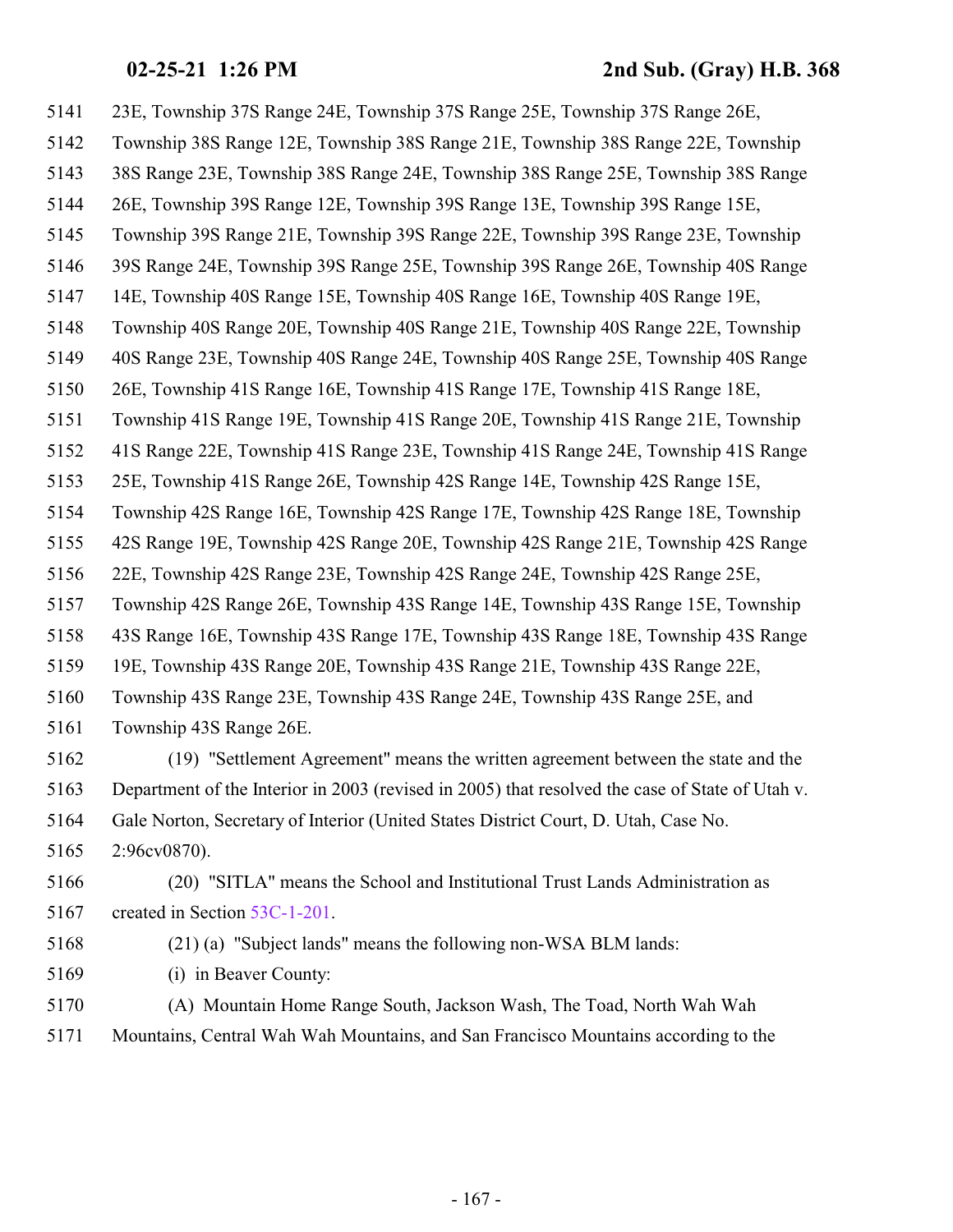region map entitled "Great Basin Central" linked in the webpage entitled "Citizen's Proposal

 for Wilderness in Utah" at http://www.protectwildutah.org/proposal/index.html as the webpage existed on February 17, 2011; and

 (B) White Rock Range, South Wah Wah Mountains, and Granite Peak according to the region map entitled "Great Basin South" linked in the webpage entitled "Citizen's Proposal for Wilderness in Utah" at http://www.protectwildutah.org/proposal/index.html as the webpage existed on February 17, 2011;

 (ii) in Box Elder County: Little Goose Creek, Grouse Creek Mountains North, Grouse Creek Mountains South, Bald Eagle Mountain, Central Pilot Range, Pilot Peak, Crater Island West, Crater Island East, Newfoundland Mountains, and Grassy Mountains North according to the region map entitled "Great Basin North" linked in the webpage entitled "Citizen's Proposal for Wilderness in Utah" at http://www.protectwildutah.org/proposal/index.html as the webpage existed on February 17, 2011;

 (iii) in Carbon County: Desbrough Canyon and Turtle Canyon according to the region map entitled "Book Cliffs" linked in the webpage entitled "Citizen's Proposal for Wilderness in Utah" at http://www.protectwildutah.org/proposal/index.html as the webpage existed on February 17, 2011;

 (iv) in Daggett County: Goslin Mountain, Home Mountain, Red Creek Badlands, O-wi-yu-kuts, Lower Flaming Gorge, Crouse Canyon, and Diamond Breaks according to the region map entitled "Dinosaur" linked in the webpage entitled "Citizen's Proposal for Wilderness in Utah" at http://www.protectwildutah.org/proposal/index.html as the webpage existed on February 17, 2011;

 (v) in Duchesne County: Desbrough Canyon according to the region map entitled "Book Cliffs" linked in the webpage entitled "Citizen's Proposal for Wilderness in Utah" at http://www.protectwildutah.org/proposal/index.html as the webpage existed on February 17, 2011;

(vi) in Emery County:

 (A) San Rafael River and Sweetwater Reef, according to the region map entitled "Canyonlands Basin" linked in the webpage entitled "Citizen's Proposal for Wilderness in Utah" at http://www.protectwildutah.org/proposal/index.html as the webpage existed on February 17, 2011;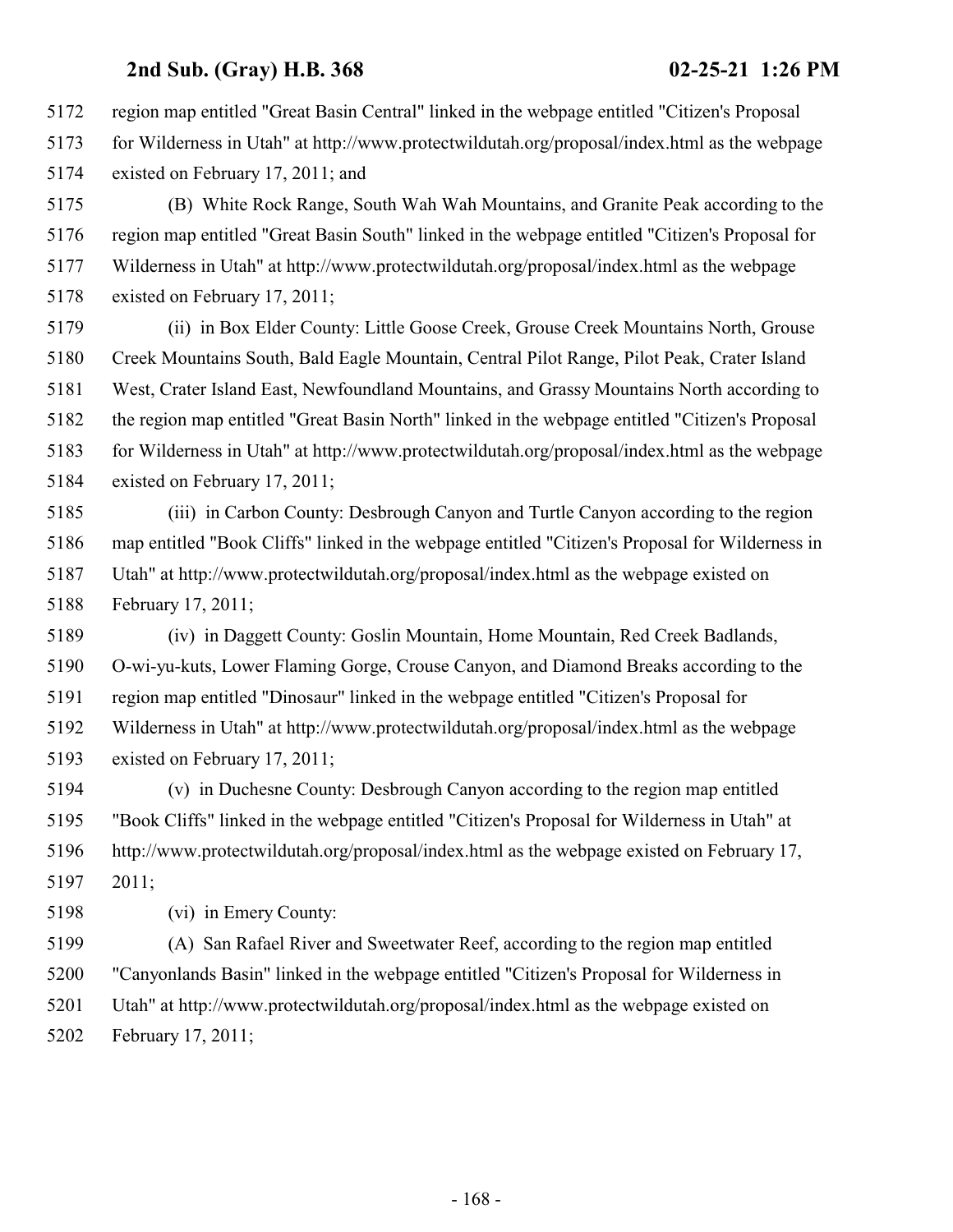| 5203 | (B) Flat Tops according to the region map entitled "Glen Canyon," which is available          |
|------|-----------------------------------------------------------------------------------------------|
| 5204 | by clicking the link entitled "Dirty Devil" at the webpage entitled "Citizen's Proposal for   |
| 5205 | Wilderness in Utah" at http://www.protectwildutah.org/proposal/index.html as the webpage      |
| 5206 | existed on February 17, 2011; and                                                             |
| 5207 | (C) Price River, Lost Spring Wash, Eagle Canyon, Upper Muddy Creek, Molen Reef,               |
| 5208 | Rock Canyon, Mussentuchit Badland, and Muddy Creek, according to the region map entitled      |
| 5209 | "San Rafael Swell" linked at the webpage entitled "Citizen's Proposal for Wilderness in Utah" |
| 5210 | at http://www.protectwildutah.org/proposal/index.html as the webpage existed on February 17,  |
| 5211 | 2011;                                                                                         |
| 5212 | (vii) in Garfield County:                                                                     |
| 5213 | (A) Pole Canyon, according to the region map entitled "Great Basin South" linked in           |
| 5214 | the webpage entitled "Citizen's Proposal for Wilderness in Utah" at                           |
| 5215 | http://www.protectwildutah.org/proposal/index.html as the webpage existed on February 17,     |
| 5216 | 2011;                                                                                         |
| 5217 | (B) Dirty Devil, Fiddler Butte, Little Rockies, Cane Spring Desert, and Cane Spring           |
| 5218 | Desert Adjacents, according to the region map entitled "Glen Canyon," which is available by   |
| 5219 | clicking the link entitled "Dirty Devil" at the webpage entitled "Citizen's Proposal for      |
| 5220 | Wilderness in Utah" at http://www.protectwildutah.org/proposal/index.html as the webpage      |
| 5221 | existed on February 17, 2011;                                                                 |
| 5222 | (C) Lampstand, Wide Hollow, Steep Creek, Brinkerhof Flats, Little Valley Canyon,              |
| 5223 | Death Hollow, Studhorse Peaks, Box Canyon, Heaps Canyon, North Escalante Canyon, Colt         |
| 5224 | Mesa, East of Bryce, Slopes of Canaan Peak, Horse Spring Canyon, Muley Twist Flank,           |
| 5225 | Pioneer Mesa, Slopes of Bryce, Blue Hills, Mud Springs Canyon, Carcass Canyon, Willis         |
| 5226 | Creek North, Kodachrome Basin, and Kodachrome Headlands, according to the region map          |
| 5227 | entitled "Grand Staircase Escalante" linked at the webpage entitled "Citizen's Proposal for   |
| 5228 | Wilderness in Utah" at http://www.protectwildutah.org/proposal/index.html as the webpage      |
| 5229 | existed on February 17, 2011; and                                                             |
| 5230 | (D) Notom Bench, Mount Ellen, Bull Mountain, Dogwater Creek, Ragged Mountain,                 |
| 5231 | Mount Pennell, Mount Hillers, Bullfrog Creek, and Long Canyon, according to the region map    |
| 5232 | entitled "Henry Mountains" linked at the webpage entitled "Citizen's Proposal for Wilderness  |
| 5233 | in Utah" at http://www.protectwildutah.org/proposal/index.html as the webpage existed on      |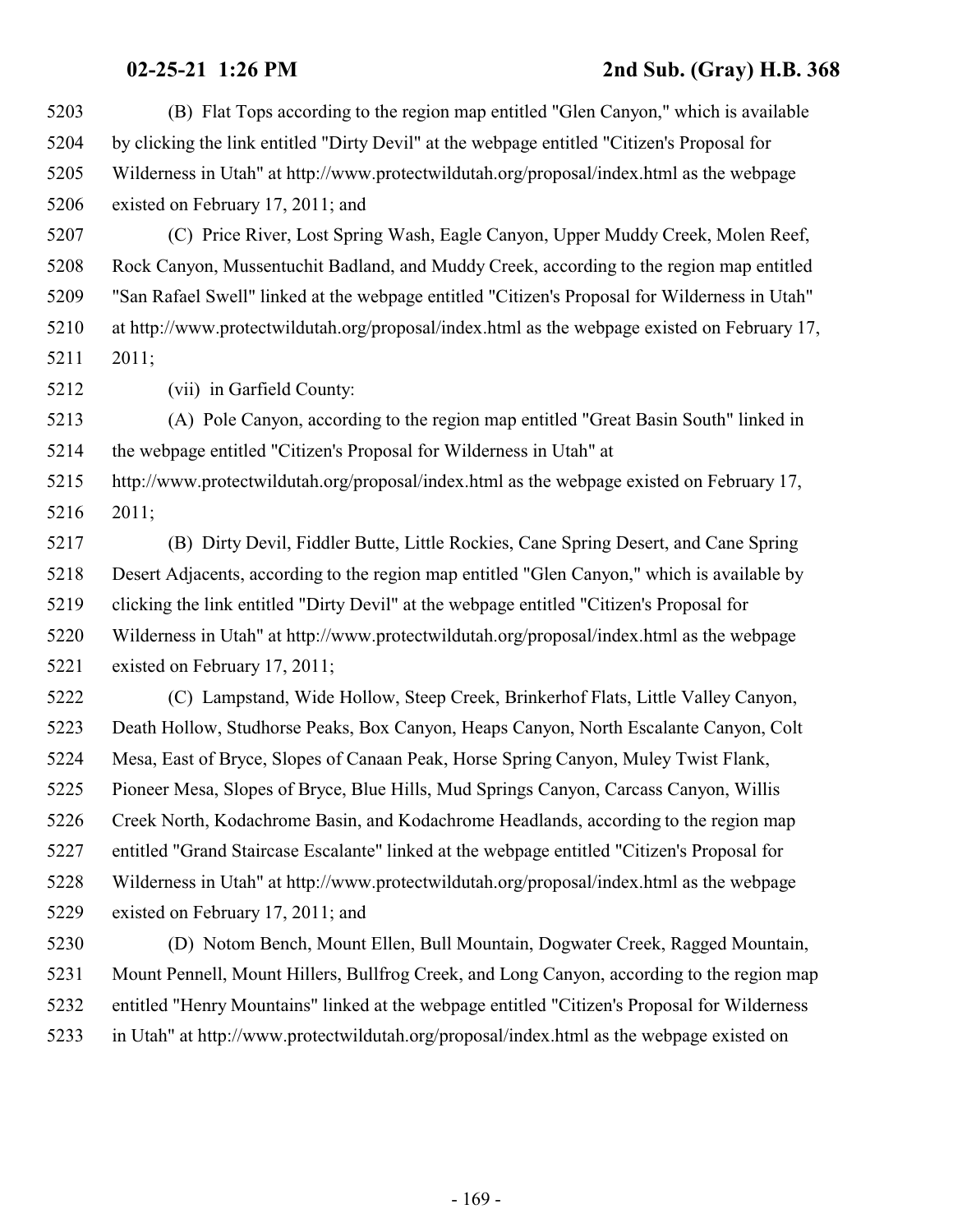February 17, 2011;

 (viii) in Iron County: Needle Mountains, Steamboat Mountain, Broken Ridge, Paradise Mountains, Crook Canyon, Hamlin, North Peaks, Mount Escalante, and Antelope Ridge,

according to the region map entitled "Great Basin South" linked in the webpage entitled

"Citizen's Proposal for Wilderness in Utah" at

 http://www.protectwildutah.org/proposal/index.html as the webpage existed on February 17, 2011;

 (ix) in Juab County: Deep Creek Mountains, Essex Canyon, Kern Mountains, Wild Horse Pass, Disappointment Hills, Granite Mountain, Middle Mountains, Tule Valley, Fish Springs Ridge, Thomas Range, Drum Mountains, Dugway Mountains, Keg Mountains West, Keg Mountains East, Lion Peak, and Rockwell Little Sahara, according to the region map entitled "Great Basin Central" linked in the webpage entitled "Citizen's Proposal for Wilderness in Utah" at http://www.protectwildutah.org/proposal/index.html as the webpage existed on February 17, 2011;

(x) in Kane County:

 (A) Willis Creek North, Willis Creek, Kodachrome Badlands, Mud Springs Canyon, Carcass Canyon, Scorpion, Bryce Boot, Paria-Hackberry Canyons, Fiftymile Canyon, Hurricane Wash, Upper Kanab Creek, Timber Mountain, Nephi Point, Paradise Canyon, Wahweap Burning Hills, Fiftymile Bench, Forty Mile Gulch, Sooner Bench 1, 2, & 3, Rock Cove, Warm Bench, Andalex Not, Vermillion Cliffs, Ladder Canyon, The Cockscomb, Nipple Bench, Moquith Mountain, Bunting Point, Glass Eye Canyon, and Pine Hollow, according to the region map entitled "Grand Staircase Escalante" linked at the webpage entitled "Citizen's Proposal for Wilderness in Utah" at http://www.protectwildutah.org/proposal/index.html as the webpage existed on February 17, 2011; and

 (B) Orderville Canyon, Jolley Gulch, and Parunuweap Canyon, according to the region map entitled "Zion/Mohave" linked at the webpage entitled "Citizen's Proposal for Wilderness in Utah" at http://www.protectwildutah.org/proposal/index.html as the webpage existed on February 17, 2011;

 (xi) in Millard County: Kern Mountains, Wild Horse Pass, Disappointment Hills, Granite Mountain, Middle Mountains, Tule Valley, Swasey Mountain, Little Drum Mountains North, Little Drum Mountains South, Drum Mountains, Snake Valley, Coyote Knoll, Howell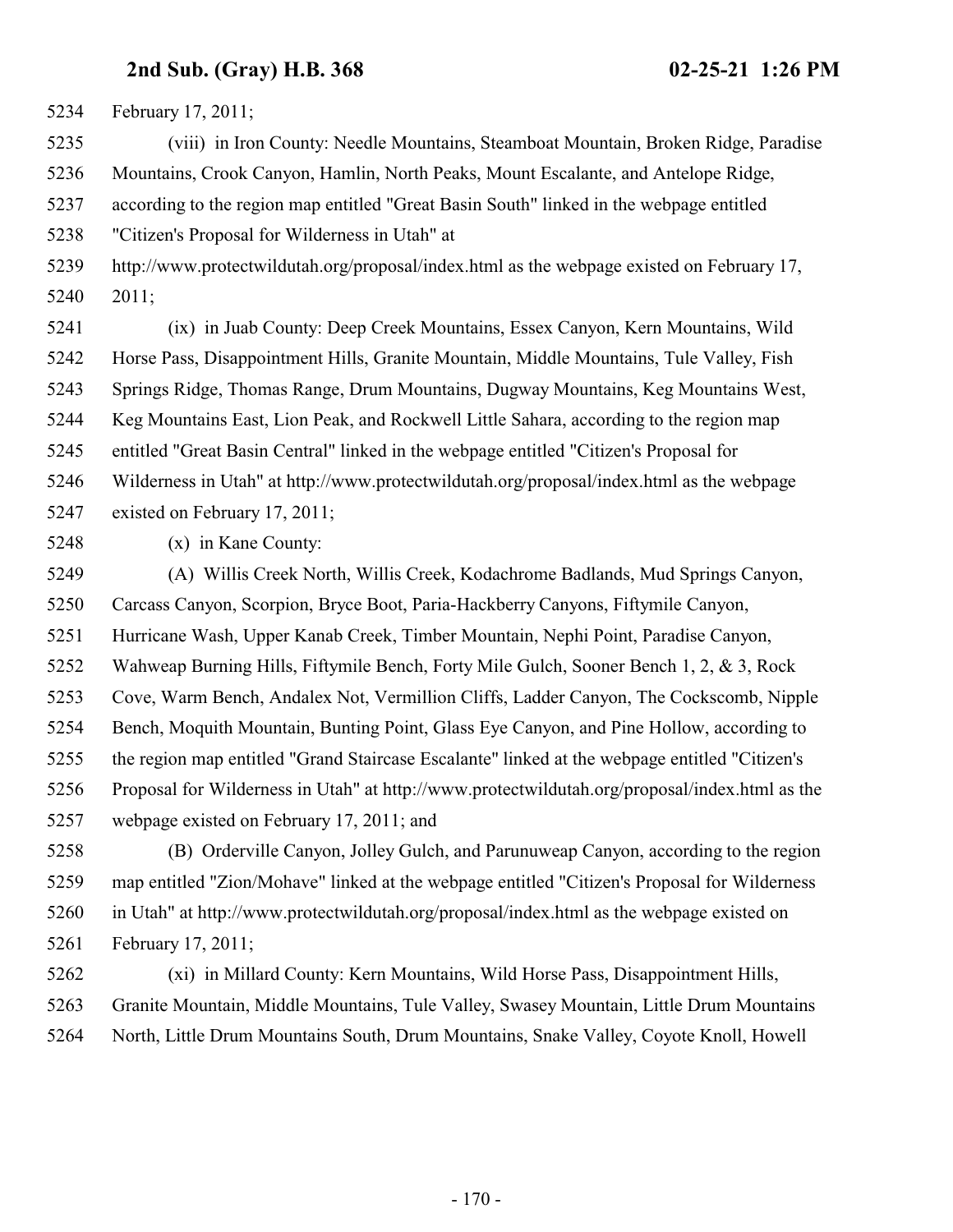Peak, Tule Valley South, Ledger Canyon, Chalk Knolls, Orr Ridge, Notch View, Bullgrass Knoll, Notch Peak, Barn Hills, Cricket Mountains, Burbank Pass, Middle Burbank Hills, King Top, Barn Hills, Red Tops, Middle Burbank Hills, Juniper, Painted Rock Mountain, Black Hills, Tunnel Springs, Red Canyon, Sand Ridge, Little Sage Valley, Cat Canyon, Headlight Mountain, Black Hills, Mountain Range Home North, Tweedy Wash, North Wah Wah Mountains, Jackson Wash, and San Francisco Mountains, according to the region map entitled "Great Basin Central" linked in the webpage entitled "Citizen's Proposal for Wilderness in Utah" at http://www.protectwildutah.org/proposal/index.html as the webpage existed on February 17, 2011; (xii) in Piute County: Kingston Ridge, Rocky Ford, and Phonolite Hill, according to the region map entitled "Great Basin South" linked in the webpage entitled "Citizen's Proposal for Wilderness in Utah" at http://www.protectwildutah.org/proposal/index.html as the webpage existed on February 17, 2011; (xiii) in San Juan County: (A) Horseshoe Point, Deadhorse Cliffs, Gooseneck, Demon's Playground, Hatch Canyon, Lockhart Basin, Indian Creek, Hart's Point, Butler Wash, Bridger Jack Mesa, and Shay Mountain, according to the region map entitled "Canyonlands Basin" linked in the webpage entitled "Citizen's Proposal for Wilderness in Utah" at http://www.protectwildutah.org/proposal/index.html as the webpage existed on February 17, 2011; (B) Dark Canyon, Copper Point, Fortknocker Canyon, White Canyon, The Needle, Red Rock Plateau, Upper Red Canyon, and Tuwa Canyon, according to the region map entitled "Glen Canyon," which is available by clicking the link entitled "Dirty Devil" at the webpage entitled "Citizen's Proposal for Wilderness in Utah" at http://www.protectwildutah.org/proposal/index.html as the webpage existed on February 17, 2011; (C) Hunters Canyon, Behind the Rocks, Mill Creek, and Coyote Wash, according to the region map entitled "Moab/La Sal" linked at the webpage entitled "Citizen's Proposal for Wilderness in Utah" at http://www.protectwildutah.org/proposal/index.html as the webpage existed on February 17, 2011; and (D) Hammond Canyon, Allen Canyon, Mancos Jim Butte, Arch Canyon, Monument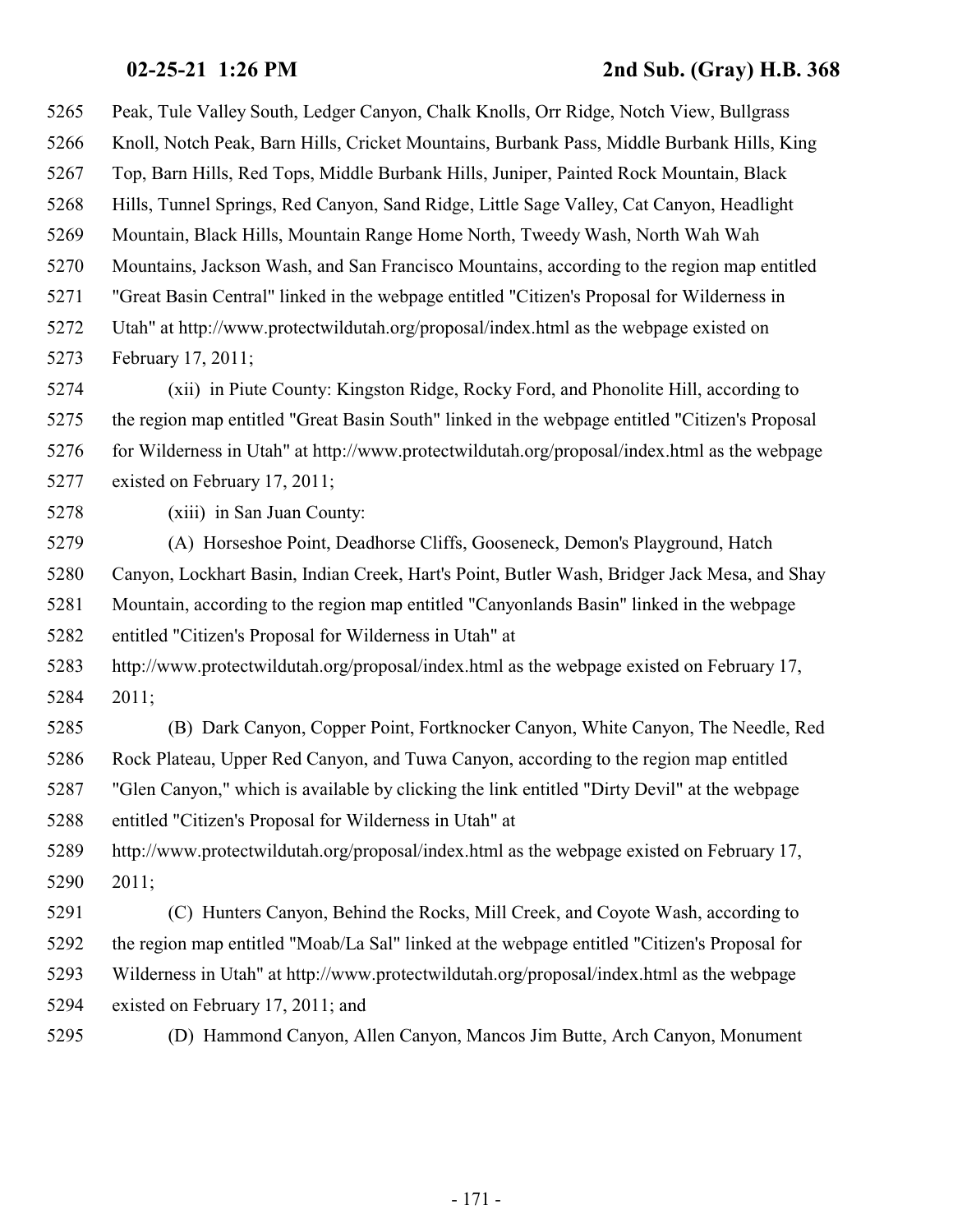Canyon, Tin Cup Mesa, Cross Canyon, Nokai Dome, Grand Gulch, Fish and Owl Creek

- Canyons, Comb Ridge, Road Canyon, The Tabernacle, Lime Creek, San Juan River, and
- Valley of the Gods, according to the region map entitled "San Juan" linked at the webpage

entitled "Citizen's Proposal for Wilderness in Utah" at

 http://www.protectwildutah.org/proposal/index.html as the webpage existed on February 17, 2011;

 (xiv) in Sevier County: Rock Canyon, Mussentuchit Badland, Limestone Cliffs, and Jones' Bench, according to the region map entitled "San Rafael Swell" linked at the webpage entitled "Citizen's Proposal for Wilderness in Utah" at

 http://www.protectwildutah.org/proposal/index.html as the webpage existed on February 17, 2011;

(xv) in Tooele County:

 (A) Silver Island Mountains, Crater Island East, Grassy Mountains North, Grassy Mountains South, Stansbury Island, Cedar Mountains North, Cedar Mountains Central, Cedar Mountains South, North Stansbury Mountains, Oquirrh Mountains, and Big Hollow, according to the region map entitled "Great Basin North" linked in the webpage entitled "Citizen's Proposal for Wilderness in Utah" at http://www.protectwildutah.org/proposal/index.html as the webpage existed on February 17, 2011, excluding the areas that Congress designated as wilderness under the National Defense Authorization Act for Fiscal Year 2006; and

 (B) Ochre Mountain, Deep Creek Mountains, Dugway Mountains, Indian Peaks, and Lion Peak, according to the region map entitled "Great Basin Central" linked in the webpage entitled "Citizen's Proposal for Wilderness in Utah" at

 http://www.protectwildutah.org/proposal/index.html as the webpage existed on February 17, 2011;

(xvi) in Uintah County:

 (A) White River, Lower Bitter Creek, Sunday School Canyon, Dragon Canyon, Wolf Point, Winter Ridge, Seep Canyon, Bitter Creek, Hideout Canyon, Sweetwater Canyon, and Hell's Hole, according to the region map entitled "Book Cliffs" linked in the webpage entitled "Citizen's Proposal for Wilderness in Utah" at

http://www.protectwildutah.org/proposal/index.html as the webpage existed on February 17,

2011; and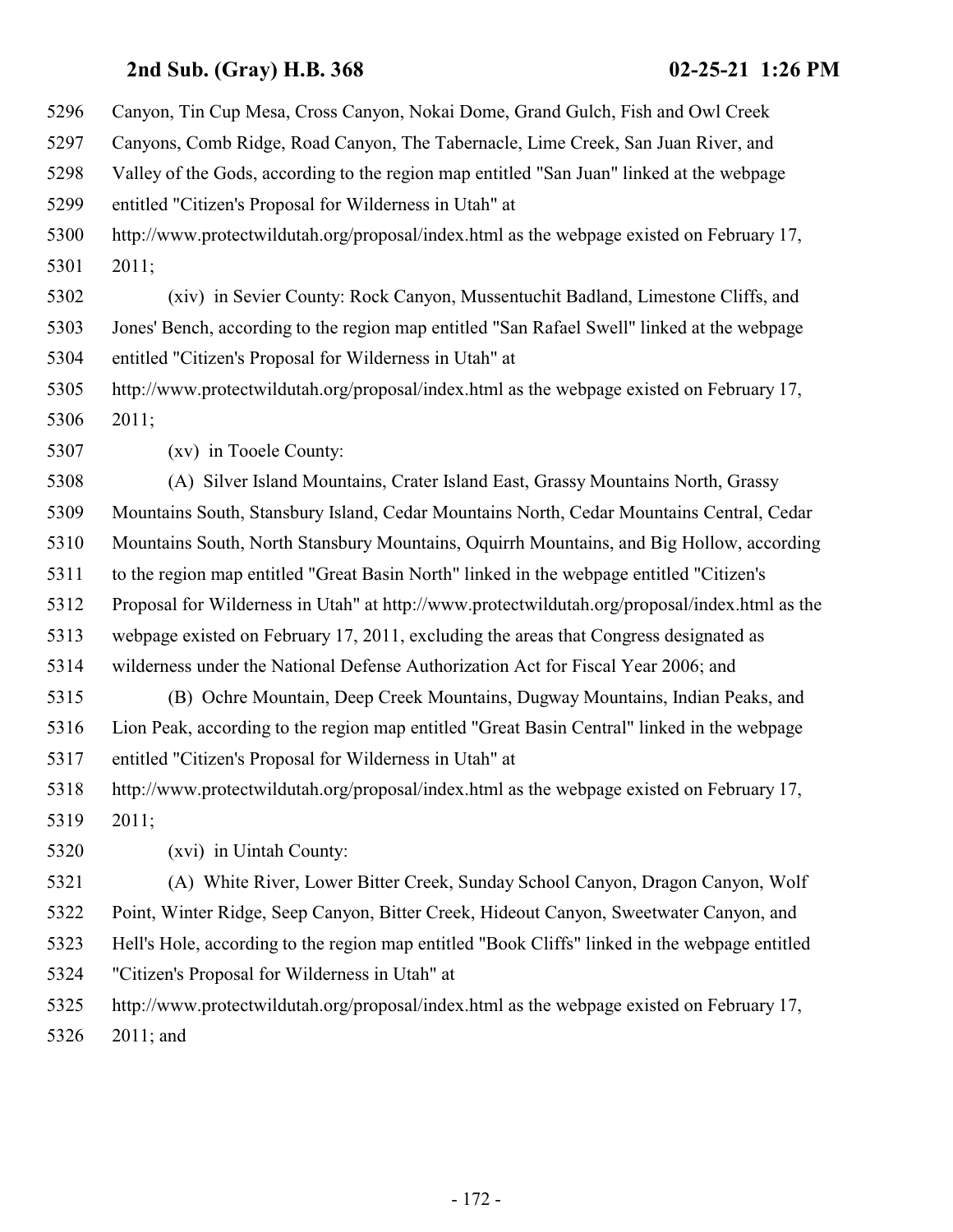(B) Lower Flaming Gorge, Crouse Canyon Stone Bridge Draw, Diamond Mountain, Wild Mountain, Split Mountain Benches, Vivas Cake Hill, Split Mountain Benches South, Beach Draw, Stuntz Draw, Moonshine Draw, Bourdette Draw, and Bull Canyon, according to the region map entitled "Dinosaur" linked in the webpage entitled "Citizen's Proposal for Wilderness in Utah" at http://www.protectwildutah.org/proposal/index.html as the webpage existed on February 17, 2011;

 (xvii) in Washington County: Couger Canyon, Docs Pass, Slaughter Creek, Butcher Knife Canyon, Square Top, Scarecrow Creek, Beaver Dam Wash, Beaver Dam Mountains North, Beaver Dam Mountains South, Joshua Tree, Beaver Dam Wilderness Expansion, Red Mountain, Cottonwood Canyon, Taylor Canyon, LaVerkin Creek, Beartrap Canyon, Deep Creek, Black Ridge, Red Butte, Kolob Creek, Goose Creek, Dry Creek, Zion National Park Adjacents, Crater Hill, The Watchman, and Canaan Mountain, according to the region map entitled "Zion/Mohave" linked at the webpage entitled "Citizen's Proposal for Wilderness in Utah" at http://www.protectwildutah.org/proposal/index.html as the webpage existed on February 17, 2011, excluding the areas that Congress designated as wilderness and conservation areas under the Omnibus Public Lands Management Act of 2009; and

(xviii) in Wayne County:

 (A) Sweetwater Reef, Upper Horseshoe Canyon, and Labyrinth Canyon, according to the region map entitled "Canyonlands Basin" linked in the webpage entitled "Citizen's Proposal for Wilderness in Utah" at http://www.protectwildutah.org/proposal/index.html as the webpage existed on February 17, 2011;

 (B) Flat Tops and Dirty Devil, according to the region map entitled "Glen Canyon," which is available by clicking the link entitled "Dirty Devil" at the webpage entitled "Citizen's Proposal for Wilderness in Utah" at http://www.protectwildutah.org/proposal/index.html as the webpage existed on February 17, 2011;

 (C) Fremont Gorge, Pleasant Creek Bench, Notom Bench, Mount Ellen, and Bull Mountain, according to the region map entitled "Henry Mountains" linked at the webpage entitled "Citizen's Proposal for Wilderness in Utah" at

 http://www.protectwildutah.org/proposal/index.html as the webpage existed on February 17, 2011; and

(D) Capital Reef Adjacents, Muddy Creek, Wild Horse Mesa, North Blue Flats, Red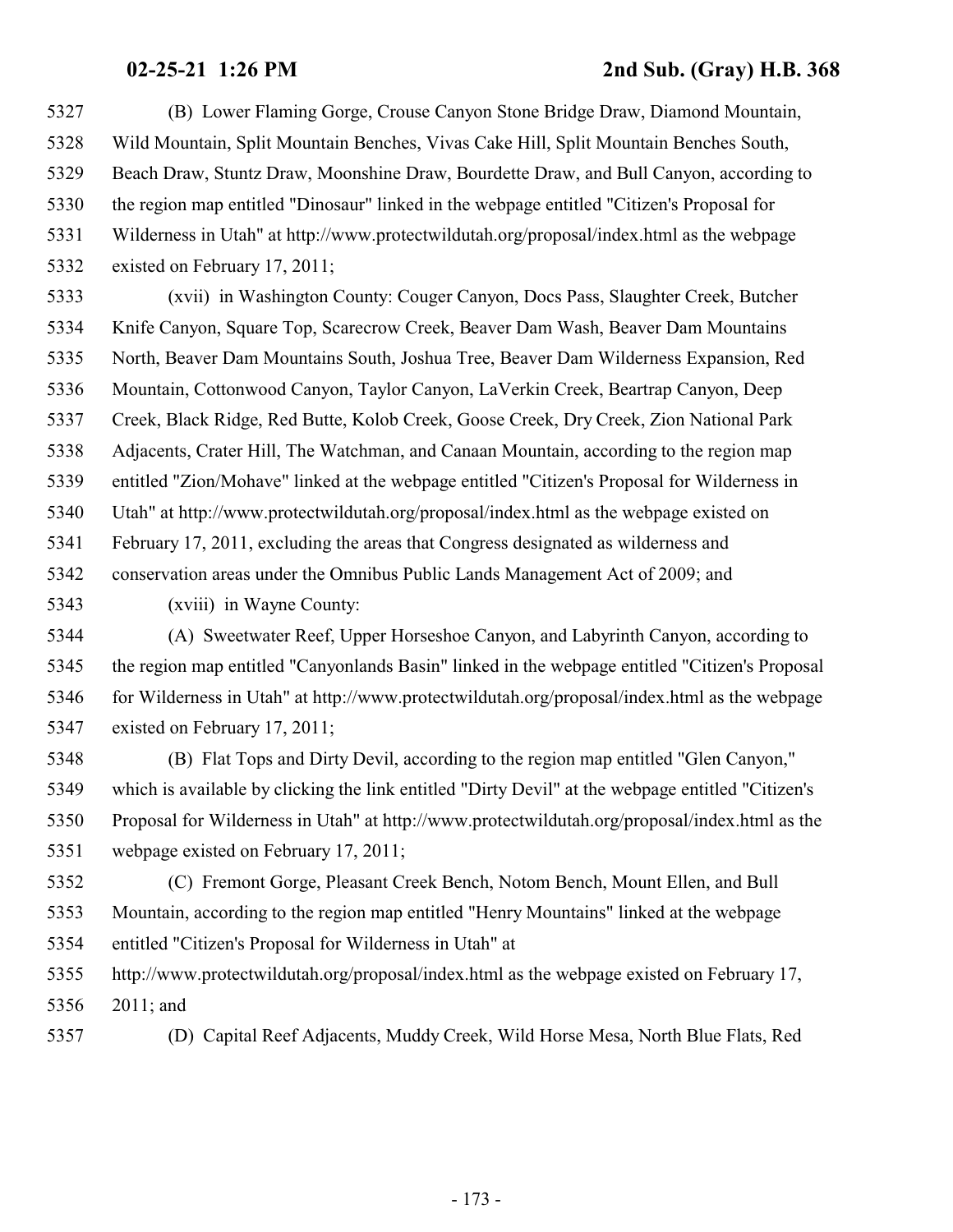Desert, and Factory Butte, according to the region map entitled "San Rafael Swell" linked at the webpage entitled "Citizen's Proposal for Wilderness in Utah" at http://www.protectwildutah.org/proposal/index.html as the webpage existed on February 17, 2011. (b) "Subject lands" also includes all BLM and Forest Service lands in the state that are not Wilderness Area or Wilderness Study Areas; (c) "Subject lands" does not include the following lands that are the subject of consideration for a possible federal lands bill and should be managed according to the 2008 Price BLM Field Office Resource Management Plan until a federal lands bill provides otherwise: (i) Turtle Canyon and Desolation Canyon according to the region map entitled "Book Cliffs" linked in the webpage entitled "Citizen's Proposal for Wilderness in Utah" at http://protectwildutah.org/proposal/index.html as the webpage existed on February 17, 2011; (ii) Labyrinth Canyon, Duma Point, and Horseshoe Point, according to the region map entitled "Canyonlands Basin" linked in the webpage entitled "Citizen's Proposal for Wilderness in Utah" at http://protectwildutah.org/proposal/index.html as the webpage existed on February 17, 2011; and (iii) Devil's Canyon, Sid's Mountain, Mexican Mountain, San Rafael Reef, Hondu Country, Cedar Mountain, and Wild Horse, according to the region map entitled "San Rafael Swell" linked at the webpage entitled "Citizen's Proposal for Wilderness in Utah" at http://protectwildutah.org/proposal/index.html as the webpage existed on February 17, 2011. (22) "Uintah Basin Energy Zone" means BLM and Forest Service lands situated in the following townships in Daggett, Duchesne, and Uintah counties, as more fully illustrated in the map prepared by the Uintah County GIS Department in February 2012 entitled "Uintah Basin Utah Energy Zone": (a) in Daggett County, Township 3N Range 17 E, Township 3N Range 18E, Township 3N Range 19E, Township 3N Range 20E, Township 3N Range 22E, Township 3N Range 23E, Township 3N Range 24E, Township 3N Range 25E, Township 2N Range 17E, Township 2N Range 18E, Township 2N Range 19E, Township 2N Range 20E, Township 2N Range 21E, and Township 2S Range 25E;

(b) in Duchesne County, Township 3N Range 4W, Township 3N Range 3W, Township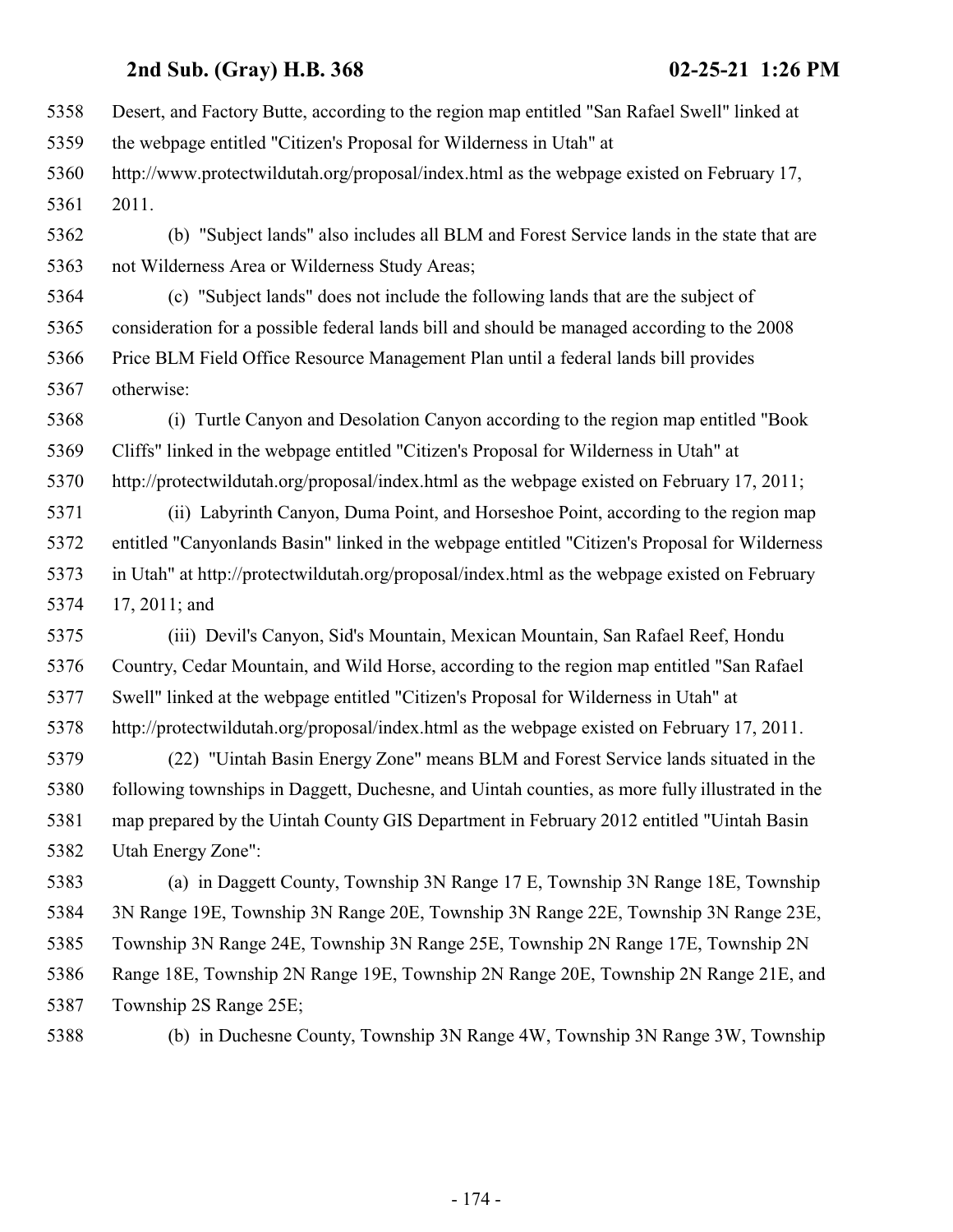3N Range 2W, Township 3N Range 1W, Township 2N Range 6W, Township 2N Range 5W, Township 2N Range 4W, Township 2N Range 3W, Township 2N Range 1W, Township 1N Range 9W, Township 1N Range 8W, Township 1N Range 7W, Township 1N Range 6W, Township 1S Range 9W, Township 1S Range 8W, Township 4S Range 9W, Township 4S Range 3W, Township 4S Range 2W, Township 4S Range 1W, Township 8S Range 15E, Township 8S Range 16E, Township 8S Range 17E, Township 5S Range 9W, Township 5S Range 3W, Township 9S Range 15E, Township 9S Range 16E, Township 9S Range 17E, Township 6S Range 9W, Township 6S Range 8W, Township 6S Range 7W, Township 6S Range 6W, Township 6S Range 5W, Township 6S Range 3W, Township 10S Range 15E, Township 10S Range 16E, Township 10S Range 17E, Township 7S Range 9W, Township 7S Range 8W, Township 7S Range 7W, Township 7S Range 6W, Township 7S Range 5W, Township 7S Range 4W, Township 10S Range 11E, Township 10S Range 12E, Township 10S Range 13E, Township 10S Range 14E, Township 10S Range 15E, Township 10S Range 16E, Township 10S Range 17E, Township 11S Range 10E, Township 11S Range 11E, Township 11S Range 12E, Township 11S Range 13E, Township 11S Range 14E, Township 11S Range 15E, Township 11S Range 16E, and Township 11S Range 17E; and (c) in Uintah County: Township 2S Range 18E, Township 2S Range 19E, Township 2S Range 20E, Township 2S Range 21E, Township 2S Range 22E, Township 2S Range 23E, Township 2S Range 24E, Township 2N Range 1W, Township 2N Range 1E, Township 2N Range 2E, Township 3S Range 18E, Township 3S Range 19E, Township 3S Range 20E, Township 3S Range 21E, Township 3S Range 22E, Township 3S Range 23E, Township 3S Range 24E, Township 4S Range 19E, Township 4S Range 20E, Township 4S Range 21E, Township 4S Range 22E, Township 4S Range 23E, Township 4S Range 24E, Township 4S Range 25E, Township 5S Range 19E, Township 5S Range 20E, Township 5S Range 21E, Township 5S Range 22E, Township 5S Range 23E, Township 5S Range 24E, Township 5S Range 25E, Township 6S Range 19E, Township 6S Range 20E, Township 6S Range 21E, Township 6S Range 22E, Township 6S Range 23E, Township 6S Range 24E, Township 6S Range 25E, Township 7S Range 19E, Township 7S Range 20E, Township 7S Range 21E, Township 7S Range 22E, Township 7S Range 23E, Township 7S Range 24E, Township 7S Range 25E, Township 8S Range 17E, Township 8S Range 18E, Township 8S Range 19E,

Township 8S Range 20E, Township 8S Range 21E, Township 8S Range 22E, Township 8S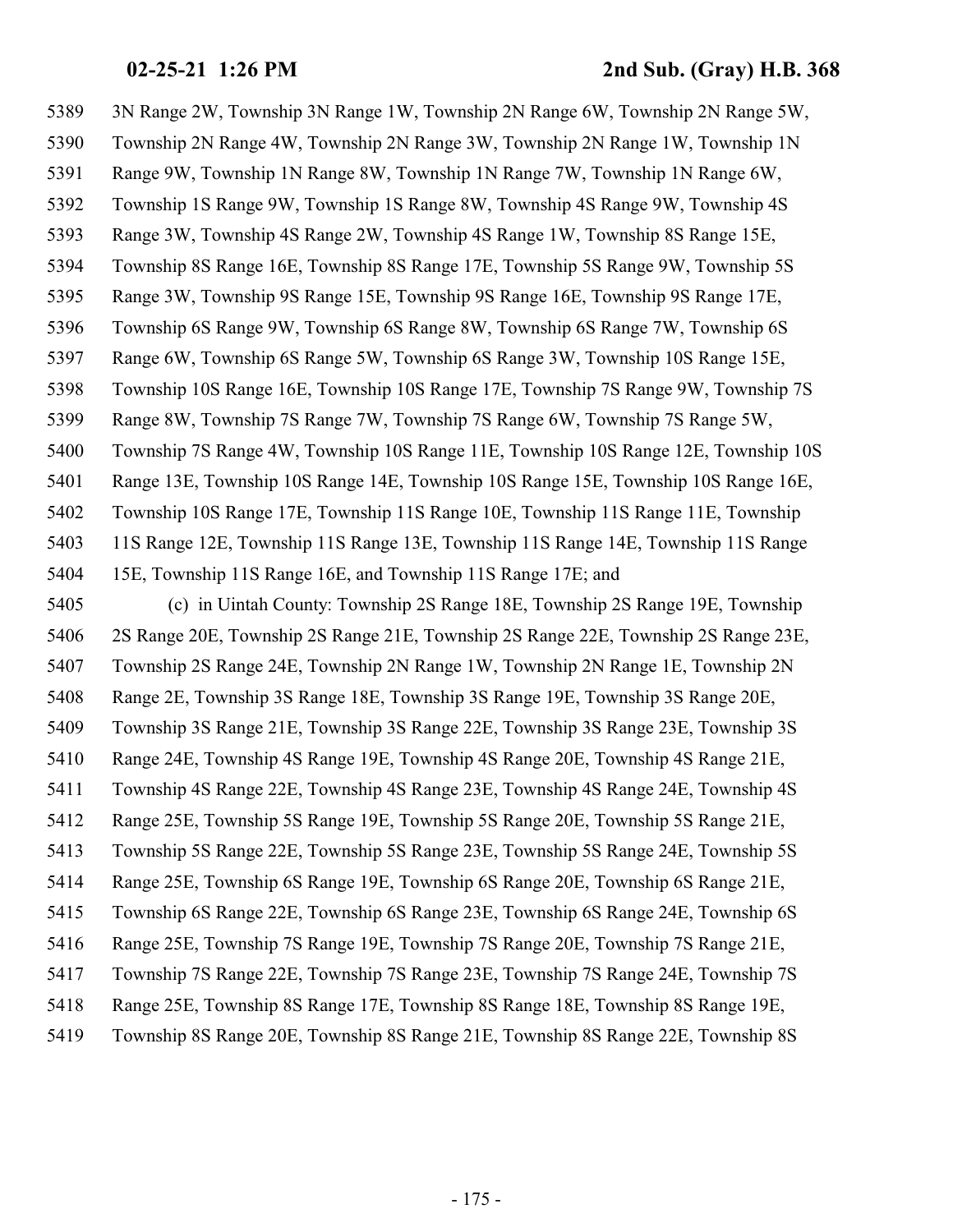Range 23E, Township 8S Range 24E, Township 8S Range 25E, Township 9S Range 17E,

- Township 9S Range 18E, Township 9S Range 19E, Township 9S Range 20E, Township 9S
- Range 21E, Township 9S Range 22E, Township 9S Range 23E, Township 9S Range 24E,
- Township 9S Range 25E, Township 10S Range 17E, Township 10S Range 18E, Township 10S
- Range 19E, Township 10S Range 20E, Township 10S Range 21E, Township 10S Range 22E,
- Township 10S Range 23E, Township 10S Range 24E, Township 10S Range 25E, Township
- 11S Range 17E, Township 11S Range 18E, Township 11S Range 19E, Township 11S Range
- 20E, Township 11S Range 21E, Township 11S Range 22E, Township 11S Range 23E,
- Township 11S Range 24E, Township 11S Range 25E, Township 12S Range 20E, Township
- 12S Range 21E, Township 12S Range 22E, Township 12S Range 23E, Township 12S Range
- 24E, Township 12S Range 25E, Township 13S Range 20E, Township 13S Range 21E,
- Township 13S Range 22E, Township 13S Range 23E, Township 13S Range 24E, Township
- 13S Range 25E, Township 13S Range 26 E, Township 14S Range 21E, Township 14S Range
- 22E, Township 14S Range 23E, Township 14S Range 24E, Township 14S Range 25E, and Township 14S Range 26E.
- 

(23) "Wilderness" means the same as that term is defined in 16 U.S.C. Sec. 1131.

- (24) "Wilderness area" means those BLM and Forest Service lands added to the National Wilderness Preservation System by an act of Congress.
- (25) "Wilderness Preservation System" means the Wilderness Preservation System established in 16 U.S.C. Sec. 1131 et seq.
- (26) "WSA" and "Wilderness Study Area" mean the BLM lands in Utah that were identified as having the necessary wilderness character and were classified as wilderness study areas during the BLM wilderness review conducted between 1976 and 1993 by authority of 43 U.S.C. Sec. 1782 and labeled as Wilderness Study Areas within the final report of the President of the United States to the United States Congress in 1993.
- 

Section 75. Section **63J-8-104** is amended to read:

## **63J-8-104. State land use planning and management program.**

 (1) The BLM and Forest Service land use plans should produce planning documents consistent with state and local land use plans to the maximum extent consistent with federal law and FLPMA's purposes, by incorporating the state's land use planning and management program for the subject lands that is as follows: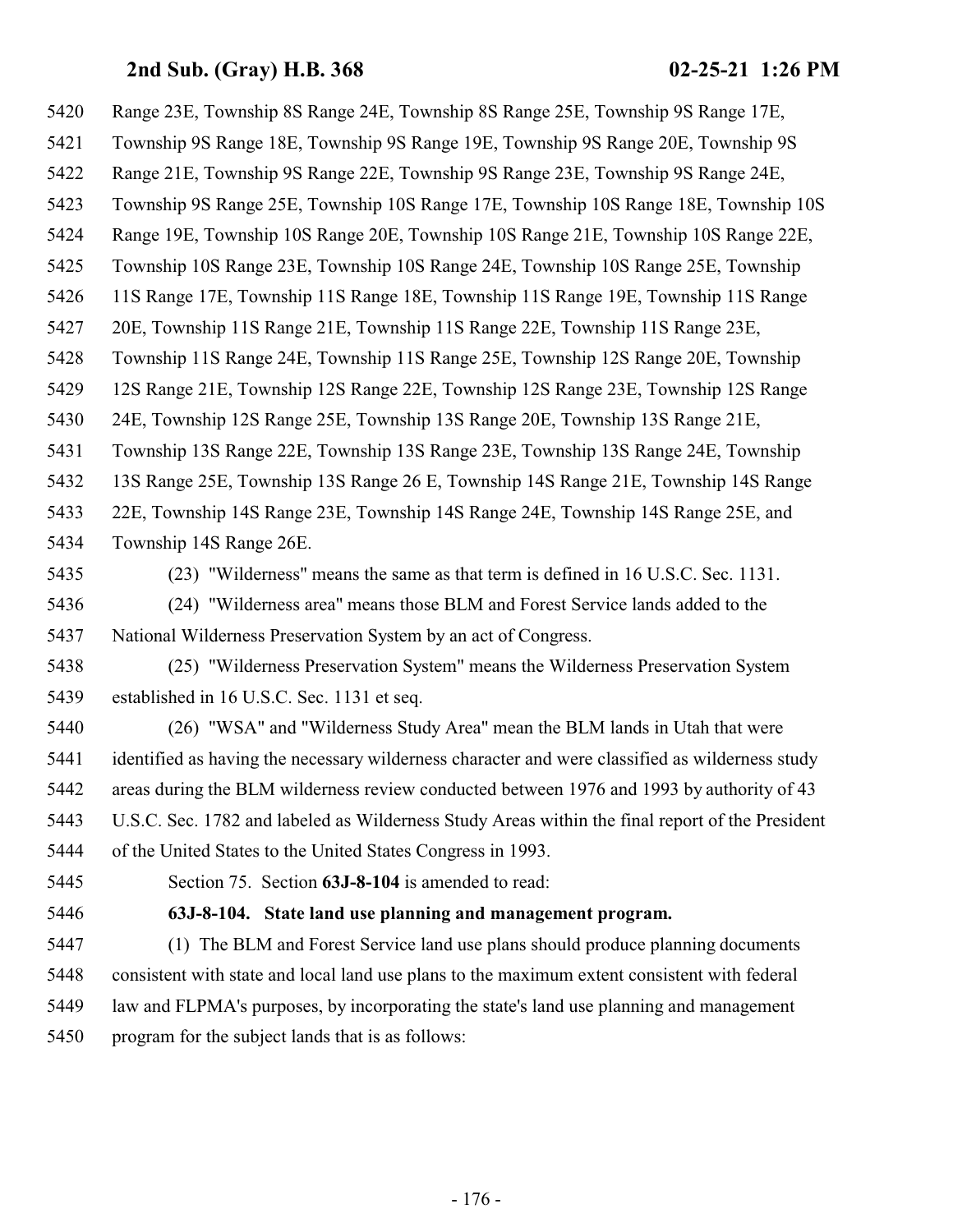| 5451 | (a) preserve traditional multiple use and sustained yield management on the subject           |
|------|-----------------------------------------------------------------------------------------------|
| 5452 | lands to:                                                                                     |
| 5453 | (i) achieve and maintain in perpetuity a high-level annual or regular periodic output of      |
| 5454 | agricultural, mineral, and various other resources from the subject lands;                    |
| 5455 | (ii) support valid existing transportation, mineral, and grazing privileges in the subject    |
| 5456 | lands at the highest reasonably sustainable levels;                                           |
| 5457 | (iii) produce and maintain the desired vegetation for watersheds, timber, food, fiber,        |
| 5458 | livestock forage, wildlife forage, and minerals that are necessary to meet present needs and  |
| 5459 | future economic growth and community expansion in each county where the subject lands are     |
| 5460 | situated without permanent impairment of the productivity of the land;                        |
| 5461 | (iv) meet the recreational needs and the personal and business-related transportation         |
| 5462 | needs of the citizens of each county where the subject lands are situated by providing access |
| 5463 | throughout each such county;                                                                  |
| 5464 | (v) meet the needs of wildlife, provided that the respective forage needs of wildlife and     |
| 5465 | livestock are balanced according to the provisions of Subsection $[63J-4-401(6)(m)]$          |
| 5466 | $63L-11-302(13);$                                                                             |
| 5467 | (vi) protect against adverse effects to historic properties, as defined by 36 C.F.R. Sec.     |
| 5468 | 800;                                                                                          |
| 5469 | (vii) meet the needs of community economic growth and development;                            |
| 5470 | (viii) provide for the protection of existing water rights and the reasonable                 |
| 5471 | development of additional water rights; and                                                   |
| 5472 | (ix) provide for reasonable and responsible development of electrical transmission and        |
| 5473 | energy pipeline infrastructure on the subject lands;                                          |
| 5474 | (b) (i) do not designate, establish, manage, or treat any of the subject lands as an area     |
| 5475 | with management prescriptions that parallel, duplicate, or resemble the management            |
| 5476 | prescriptions established for wilderness areas or wilderness study areas, including the       |
| 5477 | nonimpairment standard applicable to WSAs or anything that parallels, duplicates, or          |
| 5478 | resembles that nonimpairment standard; and                                                    |
| 5479 | (ii) recognize, follow, and apply the agreement between the state and the Department          |
| 5480 | of the Interior in the settlement agreement;                                                  |
| 5481 | (c) call upon the BLM to revoke and revise BLM Manuals H 6301, H 6302, and H                  |
|      |                                                                                               |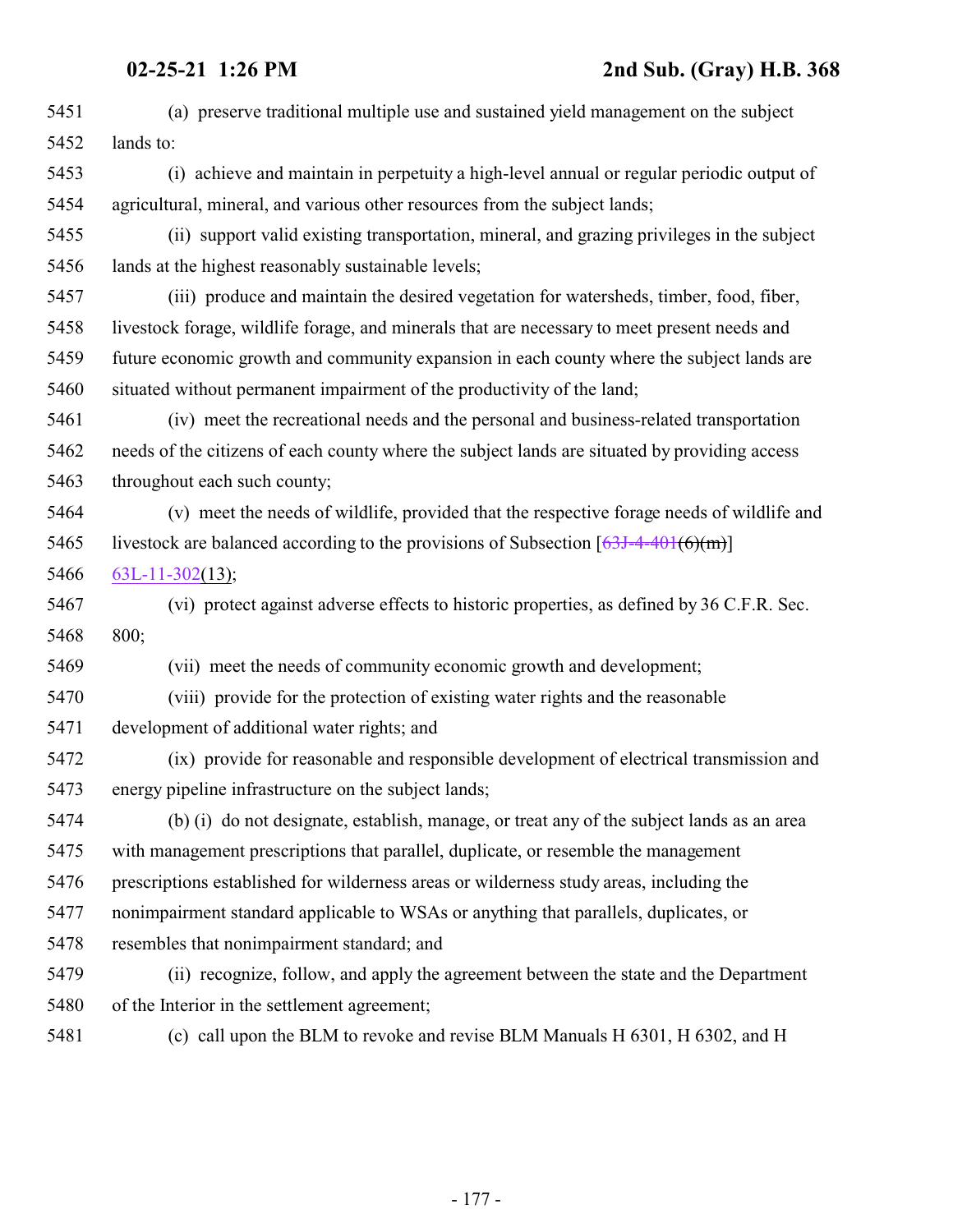6303, issued on or about February 25, 2011, in light of the settlement agreement and the following principles of this state plan: (i) BLM lacks congressional authority to manage subject lands, other than WSAs, as if 5485 they are or may become wilderness; (ii) BLM lacks authority to designate geographic areas as lands with wilderness characteristics or designate management prescriptions for such areas other than to use specific geographic-based tools and prescriptions expressly identified in FLPMA; (iii) BLM lacks authority to manage the subject lands in any manner other than to prevent unnecessary or undue degradation, unless the BLM uses geographic tools expressly identified in FLPMA and does so pursuant to a duly adopted provision of a resource management plan adopted under FLPMA, 43 U.S.C. Sec. 1712; (iv) BLM inventories for the presence of wilderness characteristics must be closely coordinated with inventories for those characteristics conducted by state and local governments, and should reflect a consensus among those governmental agencies about the existence of wilderness characteristics, as follows: (A) any inventory of wilderness characteristics should reflect all of the criteria identified in the Wilderness Act of 1964, including: (I) a size of 5,000 acres or more, containing no visible roads; and (II) the presence of naturalness, the opportunity for primitive and unconfined recreation, and the opportunity for solitude; (B) geographic areas found to contain the presence of naturalness must appear pristine to the average viewer, and not contain any of the implements, artifacts, or effects of human presence, including: (I) visible roads, whether maintained or not; and (II) human-made features such as vehicle bridges, fire breaks, fisheries, enhancement facilities, fire rings, historic mining and other properties, including tailings piles, commercial radio and communication repeater sites, fencing, spring developments, linear disturbances, stock ponds, visible drill pads, pipeline and transmission line rights-of-way, and other similar features; (C) factors, such as the following, though not necessarily conclusive, should weigh against a determination that a land area has the presence of naturalness: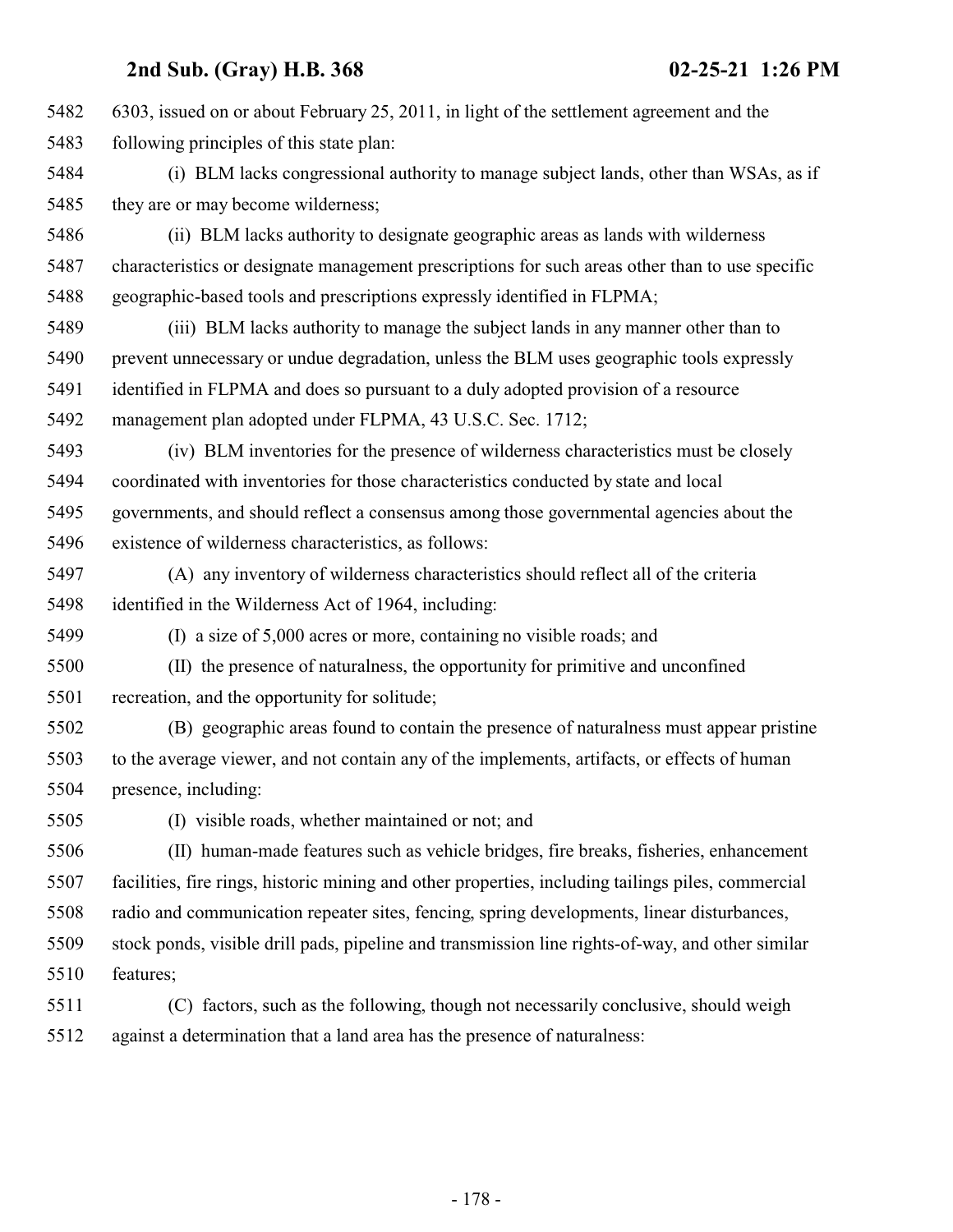(I) the area is or once was the subject of mining and drilling activities;

(II) mineral and hard rock mining leases exist in the area; and

 (III) the area is in a grazing district with active grazing allotments and visible range improvements;

 (D) geographic areas found to contain the presence of solitude should convey the sense of solitude within the entire geographic area identified, otherwise boundary adjustments should 5519 be performed in accordance with Subsection  $(1)(c)(iv)(F)$ ;

 (E) geographic areas found to contain the presence of an opportunity for primitive and unconfined recreation must find these features within the entire area and provide analysis about the effect of the number of visitors to the geographic area upon the presence of primitive or unconfined recreation, otherwise boundary adjustments should be performed in accordance 5524 with Subsection  $(1)(c)(iv)(F);$ 

 (F) in addition to the actions required by the review for roads pursuant to the definitions of roads contained in BLM Manual H 6301, or any similar authority, the BLM should, pursuant to its authority to inventory, identify and list all roads or routes identified as part of a local or state governmental transportation system, and consider those routes or roads as qualifying as roads within the definition of the Wilderness Act of 1964; and

 (G) BLM should adjust the boundaries for a geographic area to exclude areas that do not meet the criteria of lacking roads, lacking solitude, and lacking primitive and unconfined recreation and the boundaries should be redrawn to reflect an area that clearly meets the criteria above, and which does not employ minor adjustments to simply exclude small areas with human intrusions, specifically:

 (I) the boundaries of a proposed geographic area containing lands with wilderness characteristics should not be drawn around roads, rights-of-way, and intrusions; and

 (II) lands located between individual human impacts that do not meet the requirements for lands with wilderness characteristics should be excluded;

 (v) BLM should consider the responses of the Department of the Interior under cover of the letter dated May 20, 2009, clearly stating that BLM does not have the authority to apply the nonimpairment management standard to the subject lands, or to manage the subject lands in any manner to preserve their suitability for designation as wilderness, when considering the proper management principles for areas that meet the full definition of lands with wilderness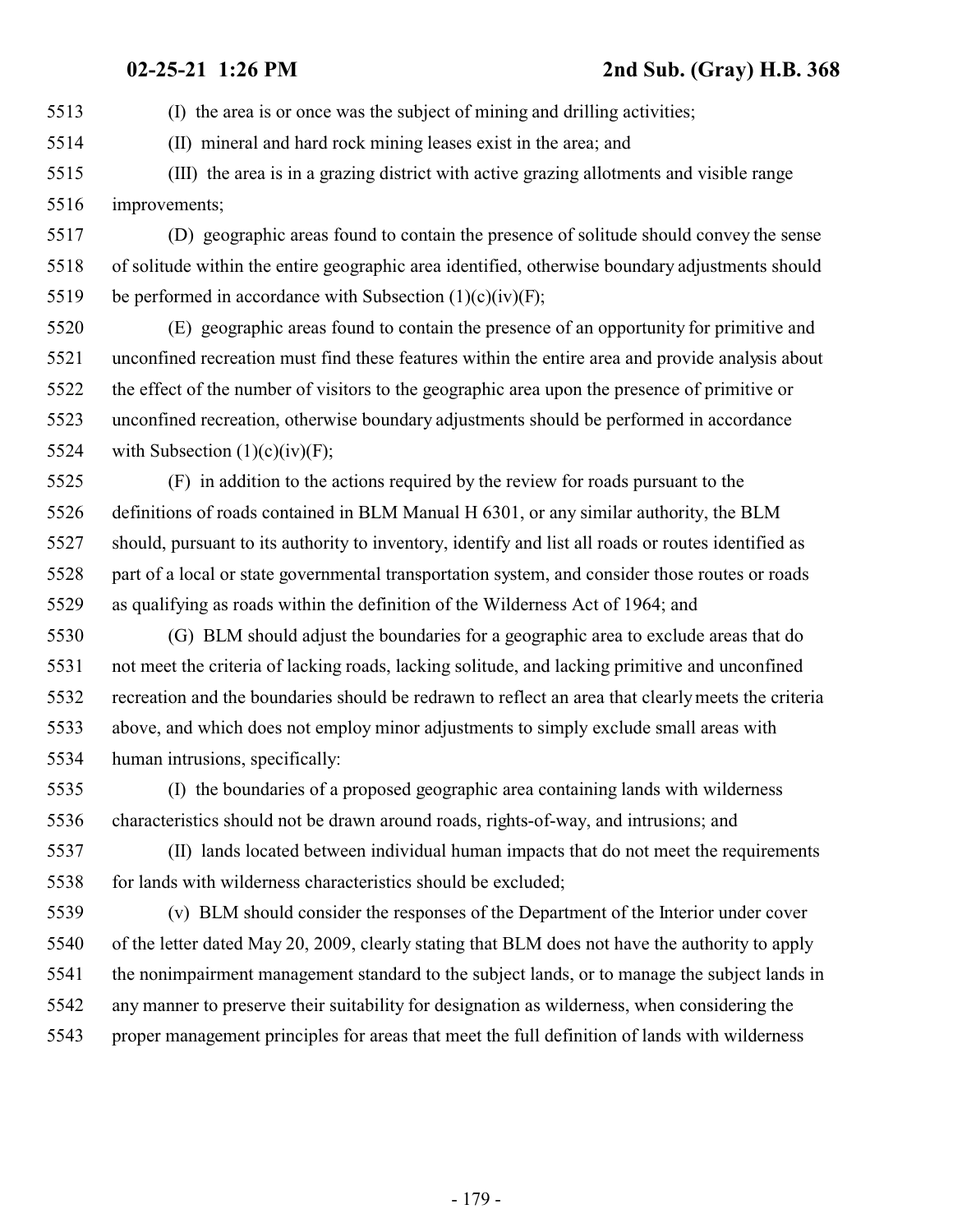characteristics; and

 (vi) even if the BLM were to properly inventory an area for the presence of wilderness characteristics, the BLM still lacks authority to make or alter project level decisions to automatically avoid impairment of any wilderness characteristics without express

congressional authority to do so;

 (d) achieve and maintain at the highest reasonably sustainable levels a continuing yield of energy, hard rock, and nuclear resources in those subject lands with economically recoverable amounts of such resources as follows:

 (i) the development of the solid, fluid, and gaseous mineral resources in portions of the subject lands is an important part of the state's economy and the economies of the respective counties, and should be recognized that it is technically feasible to access mineral and energy resources in portions of the subject lands while preserving or, as necessary, restoring nonmineral and nonenergy resources;

 (ii) all available, recoverable solid, fluid, gaseous, and nuclear mineral resources in the subject lands should be seriously considered for contribution or potential contribution to the state's economy and the economies of the respective counties;

 (iii) those portions of the subject lands shown to have reasonable mineral, energy, and nuclear potential should be open to leasing, drilling, and other access with reasonable stipulations and conditions, including mitigation, reclamation, and bonding measures where necessary, that will protect the lands against unnecessary and undue damage to other significant resource values;

 (iv) federal oil and gas existing lease conditions and restrictions should not be modified, waived, or removed unless the lease conditions or restrictions are no longer necessary or effective;

 (v) any prior existing lease restrictions in the subject lands that are no longer necessary or effective should be modified, waived, or removed;

 (vi) restrictions against surface occupancy should be eliminated, modified, or waived, where reasonable;

 (vii) in the case of surface occupancy restrictions that cannot be reasonably eliminated, modified, or waived, directional drilling should be considered where the mineral and energy resources beneath the area can be reached employing available directional drilling technology;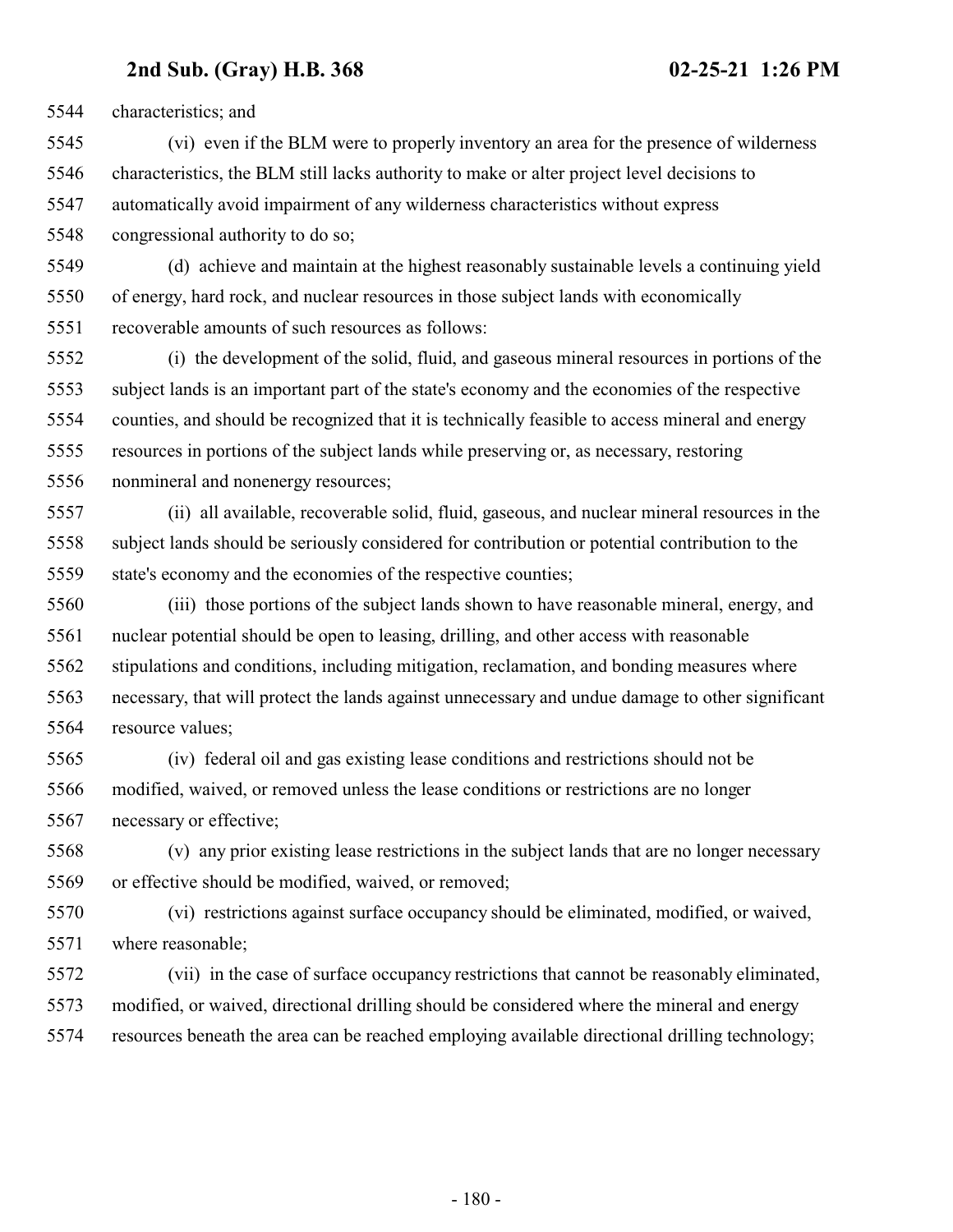(viii) applications for permission to drill in the subject lands that meet standard qualifications, including reasonable and effective mitigation and reclamation requirements, should be expeditiously processed and granted; and

 (ix) any moratorium that may exist against the issuance of qualified mining patents and oil and gas leases in the subject lands, and any barriers that may exist against developing unpatented mining claims and filing for new claims, should be carefully evaluated for removal;

 (e) achieve and maintain livestock grazing in the subject lands at the highest reasonably sustainable levels by adhering to the policies, goals, and management practices set forth in 5583 Subsection  $[63J-4-401(6)(m)]$  $[63J-4-401(6)(m)]$  [63L-11-302](#page-229-0)(13);

 (f) manage the watershed in the subject lands to achieve and maintain water resources at the highest reasonably sustainable levels as follows:

 (i) adhere to the policies, goals, and management practices set forth in Subsection 5587  $[63J-4-401(6)(m)]$  $[63J-4-401(6)(m)]$  $[63J-4-401(6)(m)]$  [63L-11-302](#page-229-0)(13);

 (ii) deter unauthorized cross-country OHV use in the subject lands by establishing a reasonable system of roads and trails in the subject lands for the use of an OHV, as closing the subject lands to all OHV use will only spur increased and unauthorized use; and

 (iii) keep open any road or trail in the subject lands that historically has been open to OHV use, as identified on respective county road maps;

 (g) achieve and maintain traditional access to outdoor recreational opportunities available in the subject lands as follows:

 (i) hunting, trapping, fishing, hiking, family and group parties, family and group campouts and campfires, rock hounding, OHV travel, geological exploring, pioneering, recreational vehicle parking, or just touring in personal vehicles are activities that are important to the traditions, customs, and character of the state and individual counties where the subject lands are located and should continue;

 (ii) wildlife hunting, trapping, and fishing should continue at levels determined by the Wildlife Board and the Division of Wildlife Resources and traditional levels of group camping, group day use, and other traditional forms of outdoor recreation, both motorized and nonmotorized, should continue; and

 (iii) the broad spectrum of outdoor recreational activities available on the subject lands should be available to citizens for whom a primitive, nonmotorized, outdoor experience is not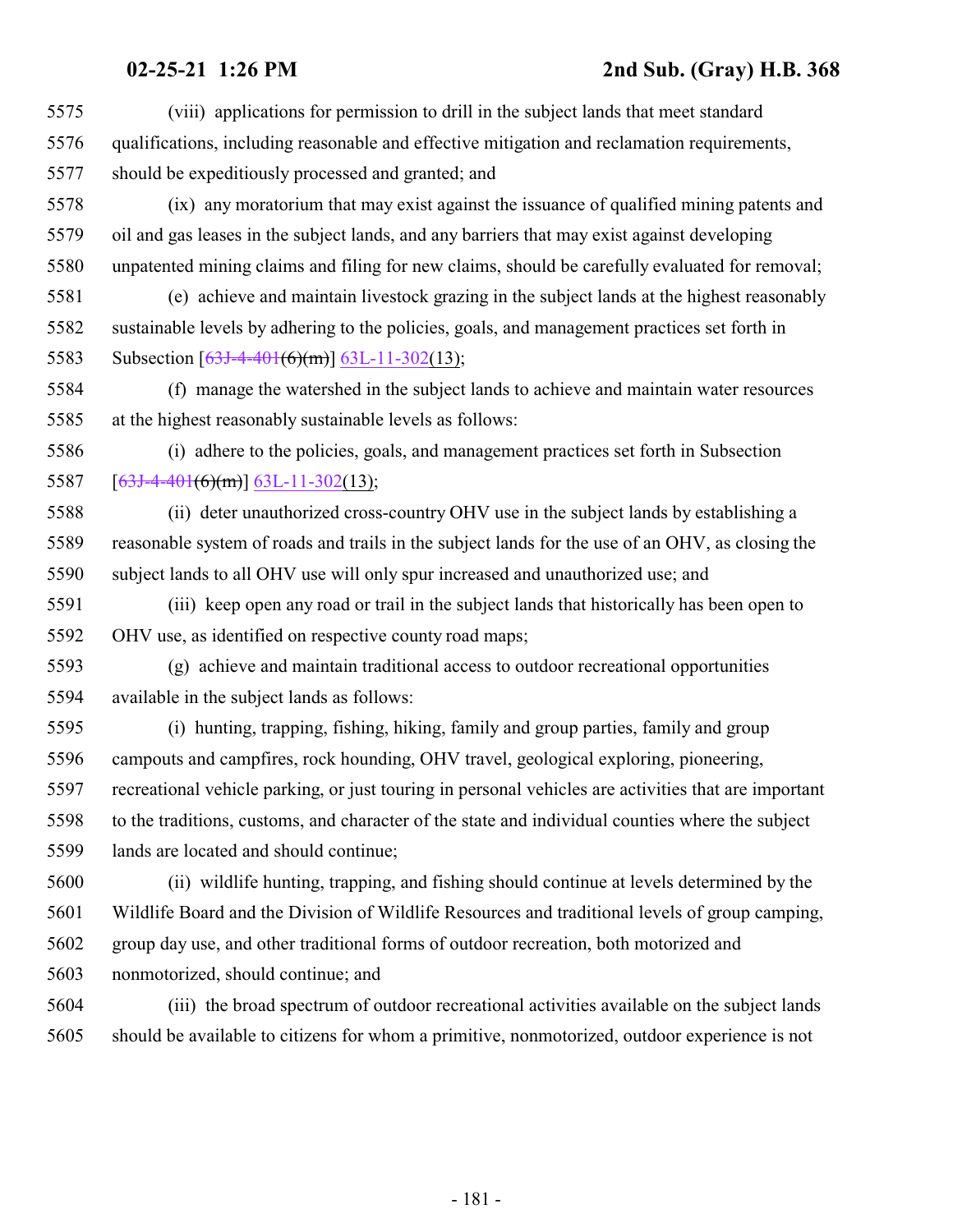preferred, affordable, or physically achievable; (h) (i) keep open to motorized travel, any road in the subject lands that is part of the respective counties' duly adopted transportation plan; (ii) provide that R.S. 2477 rights-of-way should be recognized by the BLM; (iii) provide that a county road may be temporarily closed or permanently abandoned only by statutorily authorized action of the county or state; (iv) provide that the BLM and the Forest Service must recognize and not unduly interfere with a county's ability to maintain and repair roads and, where reasonably necessary, make improvements to the roads; and (v) recognize that additional roads and trails may be needed in the subject lands from time to time to facilitate reasonable access to a broad range of resources and opportunities throughout the subject lands, including livestock operations and improvements, solid, fluid, and gaseous mineral operations, recreational opportunities and operations, search and rescue needs, other public safety needs, access to public lands for people with disabilities and the elderly, and access to Utah school and institutional trust lands for the accomplishment of the purposes of those lands; (i) manage the subject lands so as to protect prehistoric rock art, three dimensional structures, and other artifacts and sites recognized as culturally important and significant by the state historic preservation officer or each respective county by imposing reasonable and effective stipulations and conditions reached by agreement between the federal agency and the

 state authorized officer pursuant to the authority granted by the National Historic Preservation Act, 16 U.S.C. Sec. 470 et seq.;

 (j) manage the subject lands so as to not interfere with the property rights of private landowners as follows:

 (i) the state recognizes that there are parcels of private fee land throughout the subject lands;

 (ii) land management policies and standards in the subject lands should not interfere with the property rights of any private landowner to enjoy and engage in uses and activities on an individual's private property consistent with controlling county zoning and land use laws; and

(iii) a private landowner or a guest or client of a private landowner should not be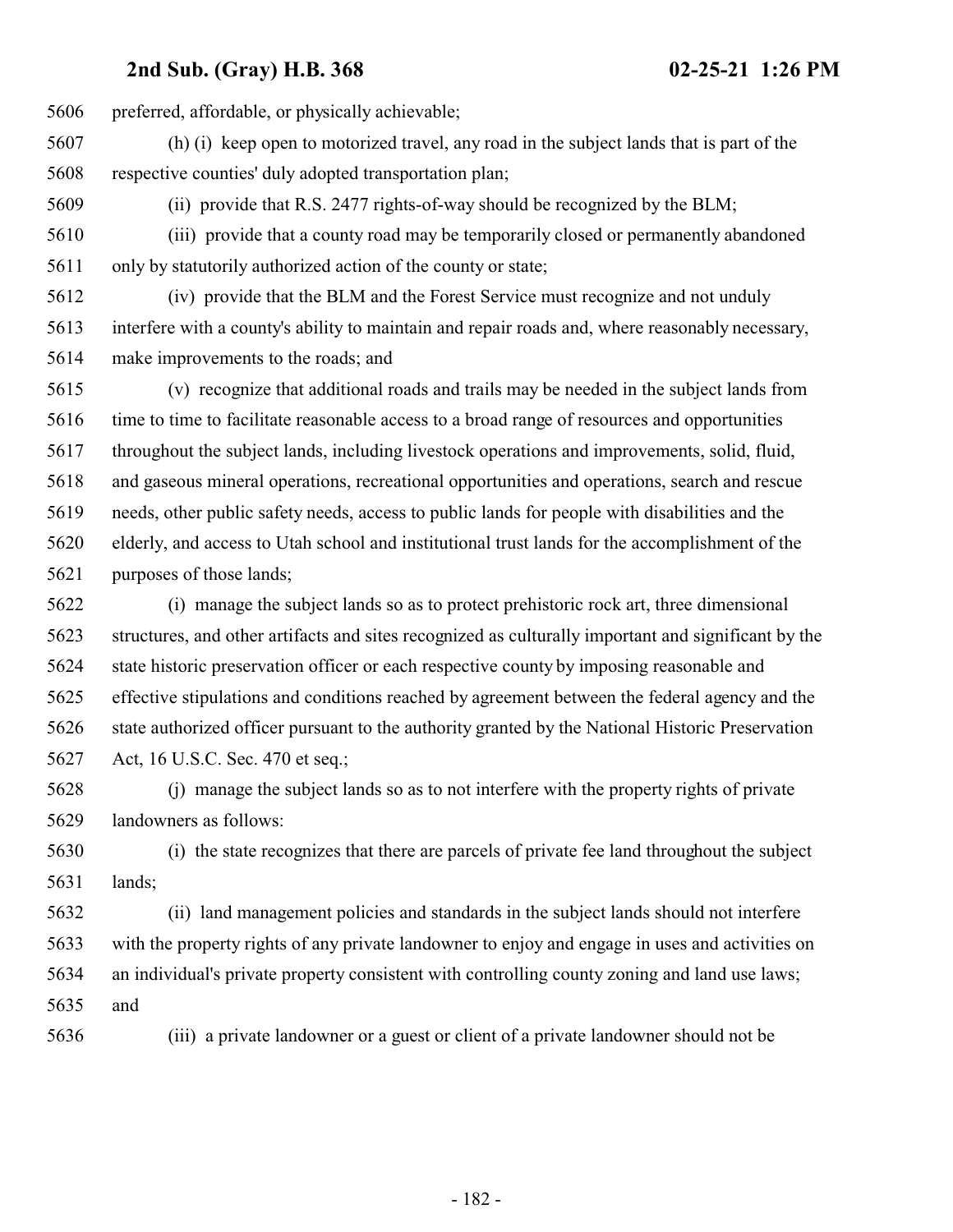| 5637 | denied the right of motorized access to the private landowner's property consistent with past   |
|------|-------------------------------------------------------------------------------------------------|
| 5638 | uses of the private property;                                                                   |
| 5639 | (k) manage the subject lands in a manner that supports the fiduciary agreement made             |
| 5640 | between the state and the federal government concerning the school and institutional trust      |
| 5641 | lands, as managed according to state law, by:                                                   |
| 5642 | (i) formally recognizing, by duly authorized federal proclamation, the duty of the              |
| 5643 | federal government to support the purposes of the school and institutional trust lands owned by |
| 5644 | the state and administered by SITLA in trust for the benefit of public schools and other        |
| 5645 | institutions as mandated in the Utah Constitution and the Utah Enabling Act of 1894, 28 Stat.   |
| 5646 | 107;                                                                                            |
| 5647 | (ii) actively seeking to support SITLA's fiduciary responsibility to manage the school          |
| 5648 | trust lands to optimize revenue by making the school trust lands available for sale and private |
| 5649 | development and for other multiple and consumptive use activities such as mineral               |
| 5650 | development, grazing, recreation, timber, and agriculture;                                      |
| 5651 | (iii) not interfering with SITLA's ability to carry out its fiduciary responsibilities by the   |
| 5652 | creation of geographical areas burdened with management restrictions that prohibit or           |
| 5653 | discourage the optimization of revenue, without just compensation;                              |
| 5654 | (iv) recognizing SITLA's right of economic access to the school trust lands to enable           |
| 5655 | SITLA to put those sections to use in its fiduciary responsibilities;                           |
| 5656 | (v) recognizing any management plan enacted by SITLA pursuant to Section                        |
| 5657 | 53C-2-201; and                                                                                  |
| 5658 | (vi) acting responsibly as the owner of land parcels with potential for exchange for            |
| 5659 | state land parcels by:                                                                          |
| 5660 | (A) moving forward with the process for identifying federal land parcels suitable and           |
| 5661 | desirable for exchange for state land parcels;                                                  |
| 5662 | (B) removing barriers to the exchange of federal land parcels for state land parcels;           |
| 5663 | (C) expediting the procedures and processes necessary to execute the exchange of                |
| 5664 | federal land parcels for state land parcels; and                                                |
| 5665 | (D) lobbying and supporting in good faith any congressional legislation to enact and            |
| 5666 | finalize the exchange of federal land parcels for state land parcels;                           |
| 5667 | (1) oppose the designation of BLM lands as areas of critical environmental concern              |
|      |                                                                                                 |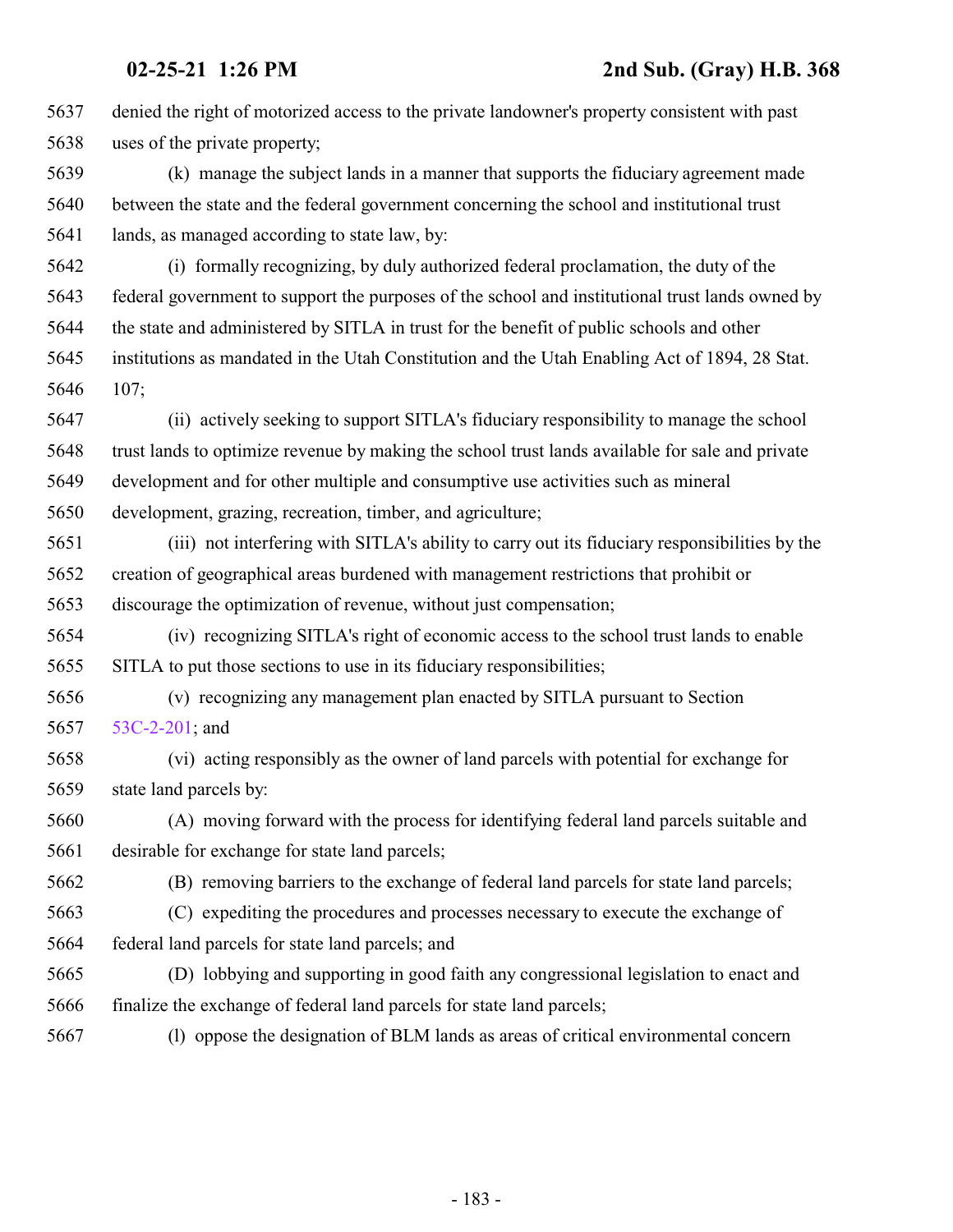(ACEC), as the BLM lands are generally not compatible with the state's plan and policy for managing the subject lands, but special cases may exist where such a designation is appropriate if compliance with FLPMA, 43 U.S.C. Sec. 1702(a) is clearly demonstrated and where the proposed designation and protection:

 (i) is limited to the geographic size to the minimum necessary to meet the standards required by [Section [63J-4-401](#page-142-0)] Sections [63L-11-302](#page-229-0) and [63L-11-303](#page-232-0);

 (ii) is necessary to protect not just a temporary change in ground conditions or visual resources that can be reclaimed or reversed naturally, but is clearly shown as necessary to protect against visible damage on the ground that will persist on a time scale beyond that which would effectively disqualify the land for a later inventory of wilderness characteristics;

 (iii) will not be applied in a geographic area already protected by other protective designations available pursuant to law; and

 (iv) is not a substitute for the nonimpairment management requirements of wilderness study areas; and

 (m) recognize that a BLM visual resource management class I or II rating is generally not compatible with the state's plan and policy for managing the subject lands, but special cases may exist where such a rating is appropriate if jointly considered and created by state, local, and federal authorities as part of an economic development plan for a region of the state, with due regard for school trust lands and private lands within the area.

 (2) All BLM and Forest Service decision documents should be accompanied with an analysis of the social and economic impact of the decision. Such analysis should:

 (a) consider all facets of the decision in light of valuation techniques for the potential costs and benefits of the decision;

 (b) clarify whether the costs and benefits employ monetized or nonmonetized techniques;

 (c) compare the accuracy, completeness, and viability of monetized and nonmonetized valuation techniques used as part of the analysis, including all caveats on use of the techniques; and

 (d) compare the valuation techniques employed in the analysis to the federal standards for valuation employed by the U.S. Department of Justice in court actions.

Section 76. Section **63J-8-105.2** is amended to read: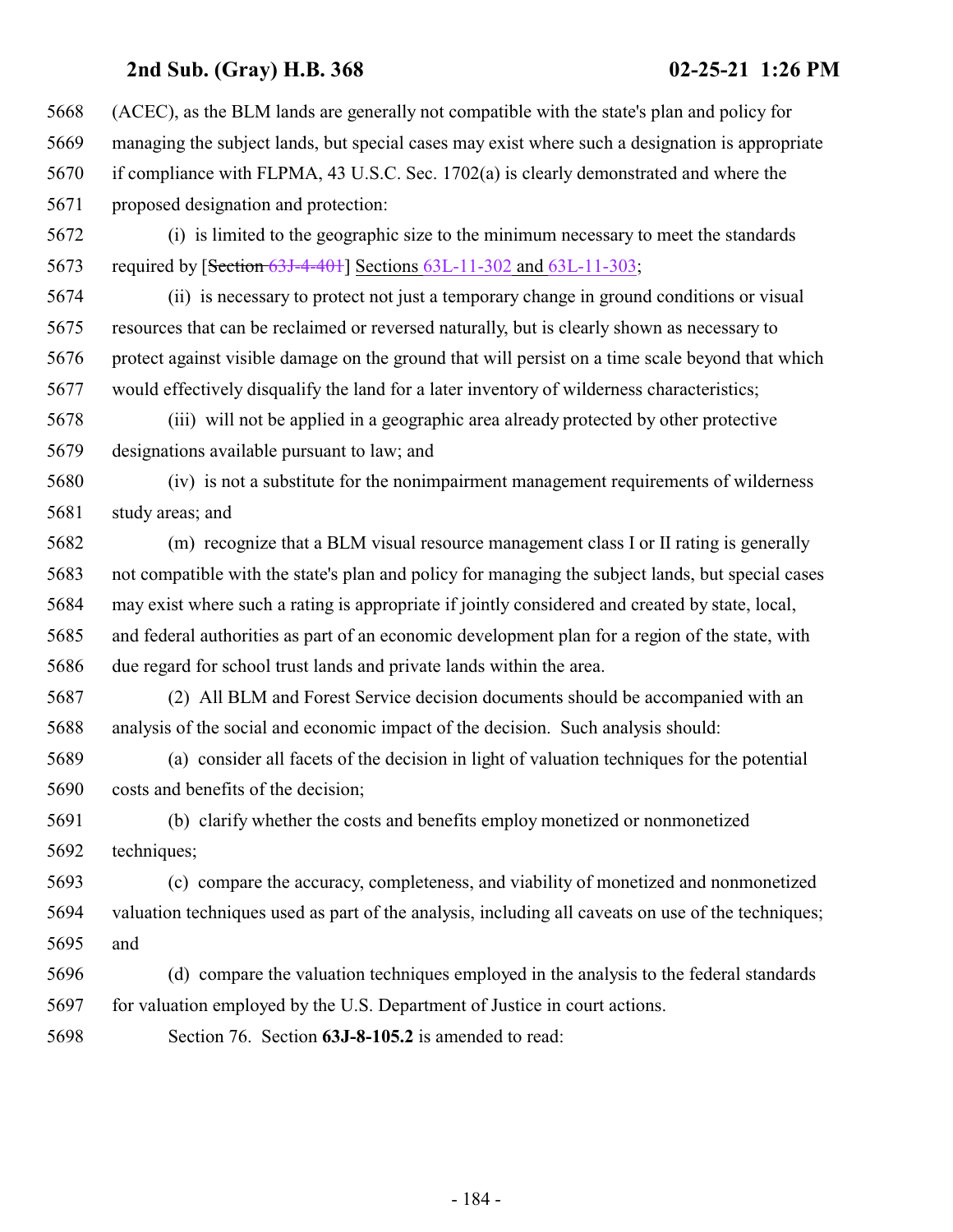**63J-8-105.2. San Juan County Energy Zone established -- Finding -- Management and land use priorities.** (1) There is established the San Juan County Energy Zone in San Juan County for the purpose of maximizing efficient and responsible development of energy and mineral resources. (2) The land area and boundaries of the San Juan County Energy Zone are described in Subsection [63J-8-102](#page-161-0)(18) and illustrated on the map described in Section [63J-8-105](http://le.utah.gov/UtahCode/SectionLookup.jsp?section=63j-8-105&session=2021GS). (3) The state finds that: (a) the lands comprising the San Juan County Energy Zone contain abundant world-class deposits of energy and mineral resources, including oil, natural gas, potash, uranium, vanadium, limestone, copper, sand, gravel, wind, and solar; and (b) the highest management priority is the responsible management, development, and extraction of existing energy and mineral resources in order to provide long-term domestic energy and supplies for the state and the United States. (4) The state supports: (a) efficient and responsible full development of all existing energy and mineral resources located within the San Juan County Energy Zone, including oil, natural gas, potash, uranium, vanadium, limestone, copper, sand, gravel, wind, and solar; and (b) a cooperative management approach by federal agencies, the state, and local governments to achieve broadly supported management plans for the full development of all energy and mineral resources within the San Juan County Energy Zone. (5) The state requests that the federal agencies that administer lands within the San Juan County Energy Zone: (a) fully cooperate and coordinate with the state and with San Juan County to develop, amend, and implement land and resource management plans and to implement management decisions that are consistent with the purposes, goals, and policies described in this section to the maximum extent allowed under federal law; (b) expedite the processing, granting, and streamlining of mineral and energy leases and applications to drill, extract, and otherwise develop all existing energy and mineral resources located within the San Juan County Energy Zone, including oil, natural gas, potash, uranium, vanadium, copper, sand, gravel, wind, and solar resources; (c) allow continued maintenance and increased development of roads, power lines,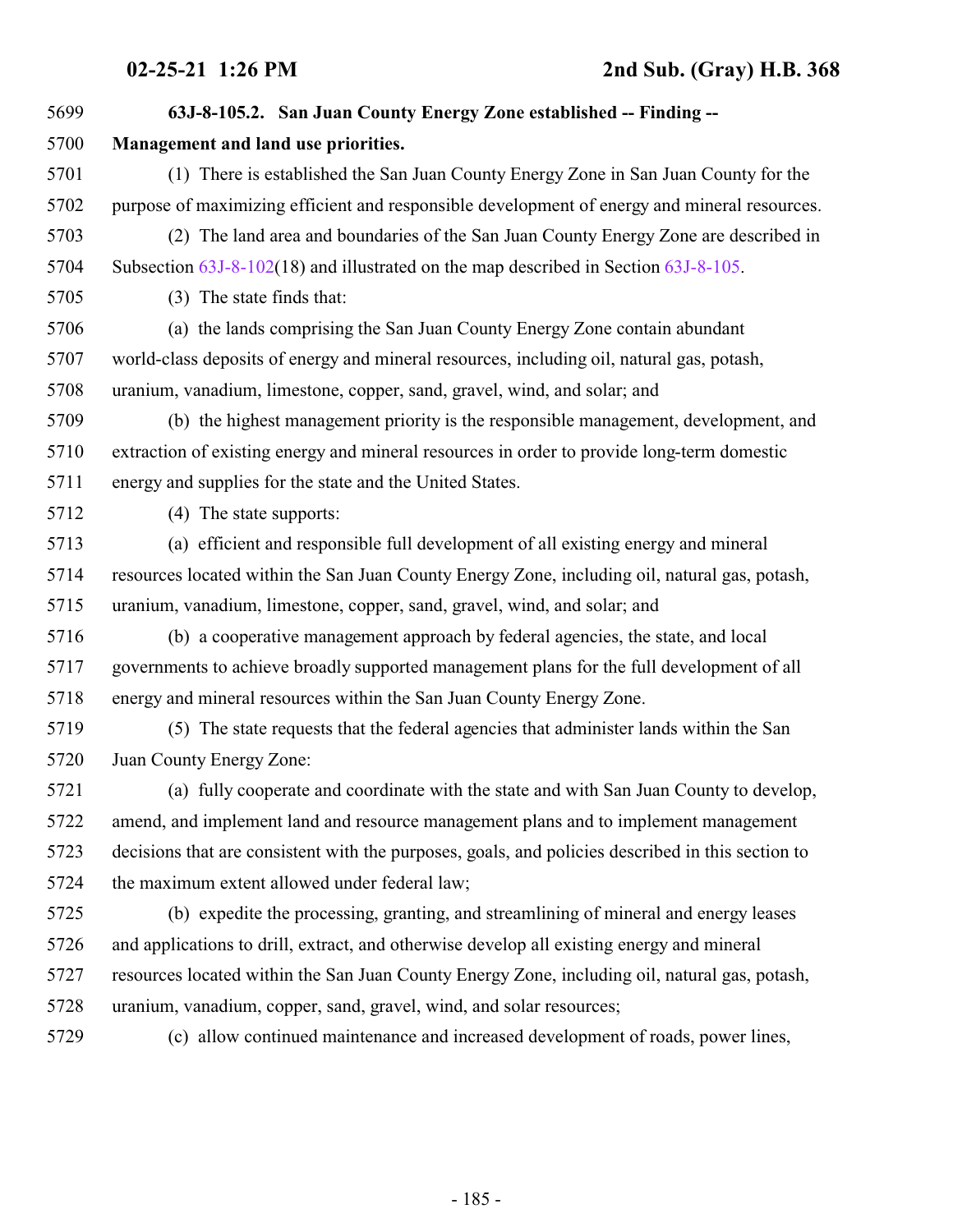| 5730 | pipeline infrastructure, and other utilities necessary to achieve the goals, purposes, and policies |
|------|-----------------------------------------------------------------------------------------------------|
| 5731 | described in this section;                                                                          |
| 5732 | (d) refrain from any planning decisions and management actions that will undermine,                 |
| 5733 | restrict, or diminish the goals, purposes, and policies for the San Juan County Energy Zone as      |
| 5734 | stated in this section; and                                                                         |
| 5735 | (e) refrain from implementing a policy that is contrary to the goals and purposes within            |
| 5736 | this section.                                                                                       |
| 5737 | (6) The state calls upon Congress to establish an intergovernmental standing                        |
| 5738 | commission, with membership consisting of representatives from the United States                    |
| 5739 | government, the state, and local governments, to guide and control planning and management          |
| 5740 | actions in the San Juan County Energy Zone in order to achieve and maintain the goals,              |
| 5741 | purposes, and policies described in this section.                                                   |
| 5742 | (7) Notwithstanding the provisions of this section, the state's grazing and livestock               |
| 5743 | policies and plans on land within the San Juan County Energy Zone shall continue to be              |
| 5744 | governed by Sections [63J-4-401] 63L-11-302, 63L-11-303, and 63J-8-104.                             |
| 5745 | Section 77. Section 63J-8-105.5 is amended to read:                                                 |
|      |                                                                                                     |
| 5746 | 63J-8-105.5. Uintah Basin Energy Zone established -- Findings -- Management                         |
| 5747 | and land use priorities.                                                                            |
| 5748 | (1) There is established the Uintah Basin Energy Zone in Daggett, Uintah, and                       |
| 5749 | Duchesne Counties for the purpose of maximizing efficient and responsible development of            |
| 5750 | energy and mineral resources.                                                                       |
| 5751 | (2) The land area and boundaries of the Uintah Basin Energy Zone are described in                   |
| 5752 | Subsection $63J-8-102(22)$ and illustrated on the map described in Section $63J-8-105$ .            |
| 5753 | (3) The state finds that:                                                                           |
| 5754 | (a) the lands comprising the Uintah Basin Energy Zone contain abundant, world-class                 |
| 5755 | deposits of energy and mineral resources, including oil, natural gas, oil shale, oil sands,         |
| 5756 | gilsonite, coal, phosphate, gold, uranium, and copper, as well as areas with high wind and solar    |
| 5757 | energy potential; and                                                                               |
| 5758 | (b) the highest management priority for all lands within the Uintah Basin Energy Zone               |
| 5759 | is responsible management and development of existing energy and mineral resources in order         |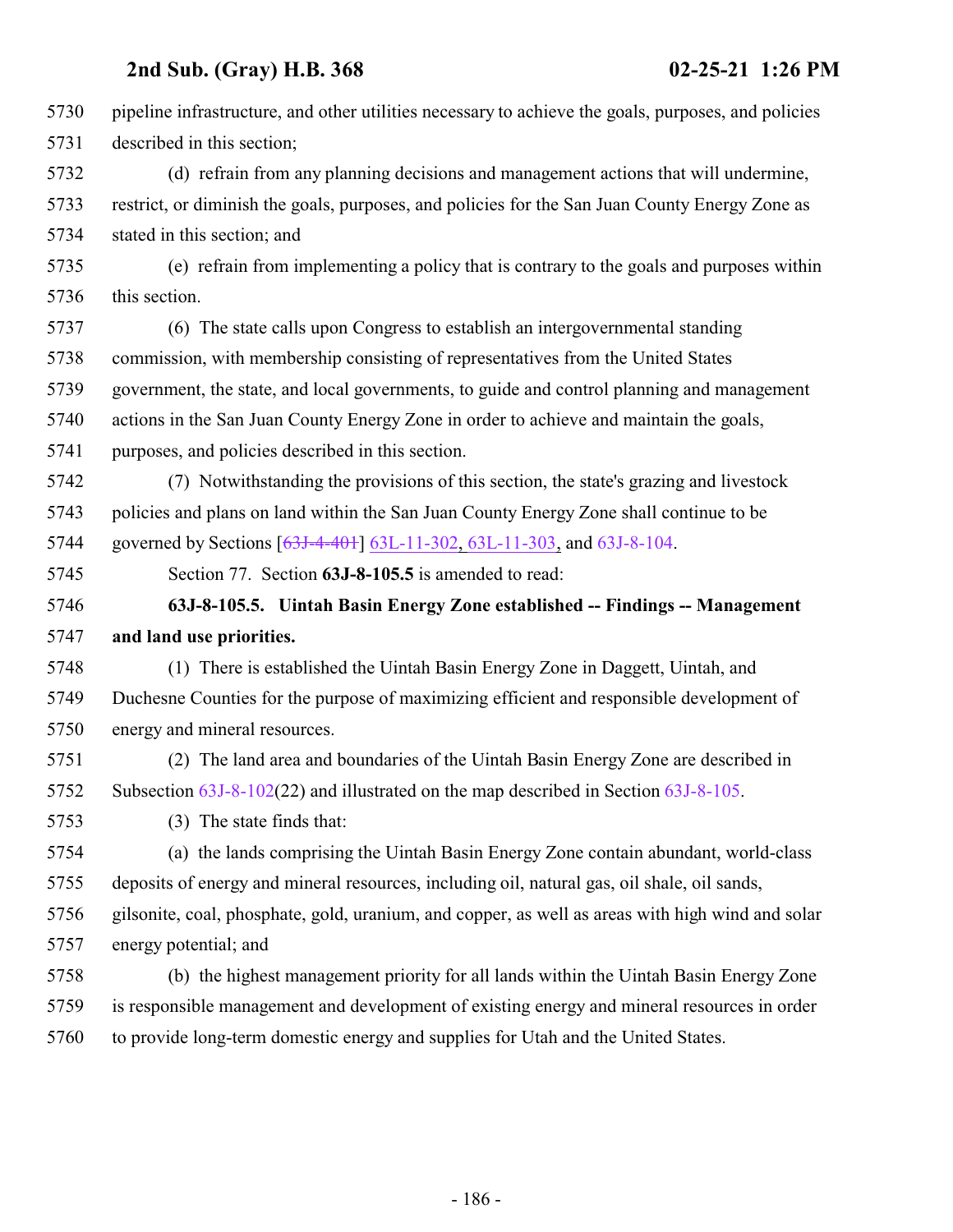(4) The state supports:

- (a) efficient and responsible full development of all existing energy and mineral resources located within the Uintah Basin Energy Zone, including oil, oil shale, natural gas, oil sands, gilsonite, phosphate, gold, uranium, copper, solar, and wind resources; and
- (b) a cooperative management approach among federal agencies, state, and local governments to achieve broadly supported management plans for the full development of all energy and mineral resources within the Uintah Basin Energy Zone.
- (5) The state calls upon the federal agencies who administer lands within the Uintah Basin Energy Zone to:
- (a) fully cooperate and coordinate with the state and with Daggett, Uintah, and Duchesne Counties to develop, amend, and implement land and resource management plans and to implement management decisions that are consistent with the purposes, goals, and policies described in this section to the maximum extent allowed under federal law;
- (b) expedite the processing, granting, and streamlining of mineral and energy leases and applications to drill, extract, and otherwise develop all existing energy and mineral resources located within the Uintah Basin Energy Zone, including oil, natural gas, oil shale, oil sands, gilsonite, phosphate, gold, uranium, copper, solar, and wind resources;
- (c) allow continued maintenance and increased development of roads, power lines, pipeline infrastructure, and other utilities necessary to achieve the goals, purposes, and policies described in this section;
- (d) refrain from any planning decisions and management actions that will undermine, restrict, or diminish the goals, purposes, and policies for the Uintah Basin Energy Zone as stated in this section; and
- (e) refrain from implementing a policy that is contrary to the goals and purposes described within this section.
- (6) The state calls upon Congress to establish an intergovernmental standing commission among federal, state, and local governments to guide and control planning decisions and management actions in the Uintah Basin Energy Zone in order to achieve and maintain the goals, purposes, and policies described in this section.
- (7) Notwithstanding the provisions of this section, the state's grazing and livestock policies and plans on land within the Uintah Basin Energy Zone shall continue to be governed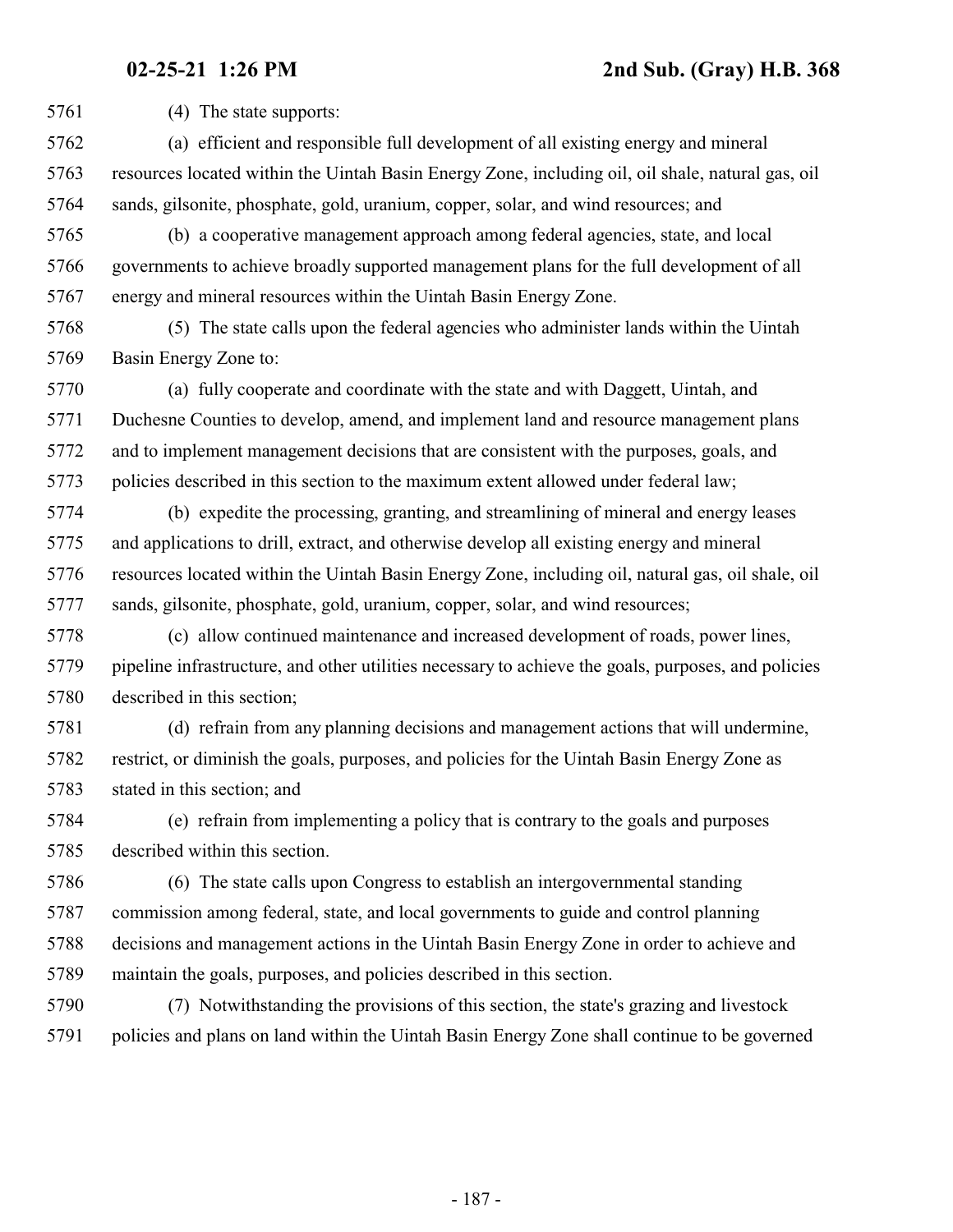| 5792 | by Sections [63J-4-401] 63L-11-302, 63L-11-303, and 63J-8-104.                                   |
|------|--------------------------------------------------------------------------------------------------|
| 5793 | Section 78. Section 63J-8-105.7 is amended to read:                                              |
| 5794 | 63J-8-105.7. Green River Energy Zone established -- Findings -- Management                       |
| 5795 | and land use priorities.                                                                         |
| 5796 | (1) There is established the Green River Energy Zone in Carbon and Emery Counties                |
| 5797 | for the purpose of maximizing efficient and responsible development of energy and mineral        |
| 5798 | resources.                                                                                       |
| 5799 | The land area and boundaries of the Green River Energy Zone are described in<br>(2)              |
| 5800 | Subsection $63J-8-102(8)$ and illustrated on the maps described in Section $63J-8-105$ .         |
| 5801 | (3) The state finds that:                                                                        |
| 5802 | (a) the lands comprising the Green River Energy Zone contain abundant world-class                |
| 5803 | deposits of energy and mineral resources, including oil, natural gas, oil shale, oil sands,      |
| 5804 | gilsonite, coal, phosphate, gold, uranium, and copper, as well as areas with high wind and solar |
| 5805 | energy potential;                                                                                |
| 5806 | (b) for lands within the Carbon County portion of the Green River Energy Zone, the               |
| 5807 | highest management priority is the responsible management, development, and extraction of        |
| 5808 | existing energy and mineral resources in order to provide long-term domestic energy and          |
| 5809 | supplies for Utah and the United States; and                                                     |
| 5810 | (c) for lands within the Emery County portion of the Green River Energy Zone:                    |
| 5811 | (i) the responsible management and development of existing energy and mineral                    |
| 5812 | resources in order to provide long-term domestic energy and supplies for Utah and the United     |
| 5813 | States is a high management priority; and                                                        |
| 5814 | (ii) the management priority described in Subsection $(3)(c)(i)$ should be balanced with         |
| 5815 | the following high management priorities:                                                        |
| 5816 | (A) watershed health;                                                                            |
| 5817 | (B) water storage and water delivery systems;                                                    |
| 5818 | (C) Emery County Heritage Sites;                                                                 |
| 5819 | (D) facilities and resources associated with the domestic livestock industry;                    |
| 5820 | (E) wildlife and wildlife habitat; and                                                           |
| 5821 | (F) recreation opportunities.                                                                    |
| 5822 | (4) The state supports:                                                                          |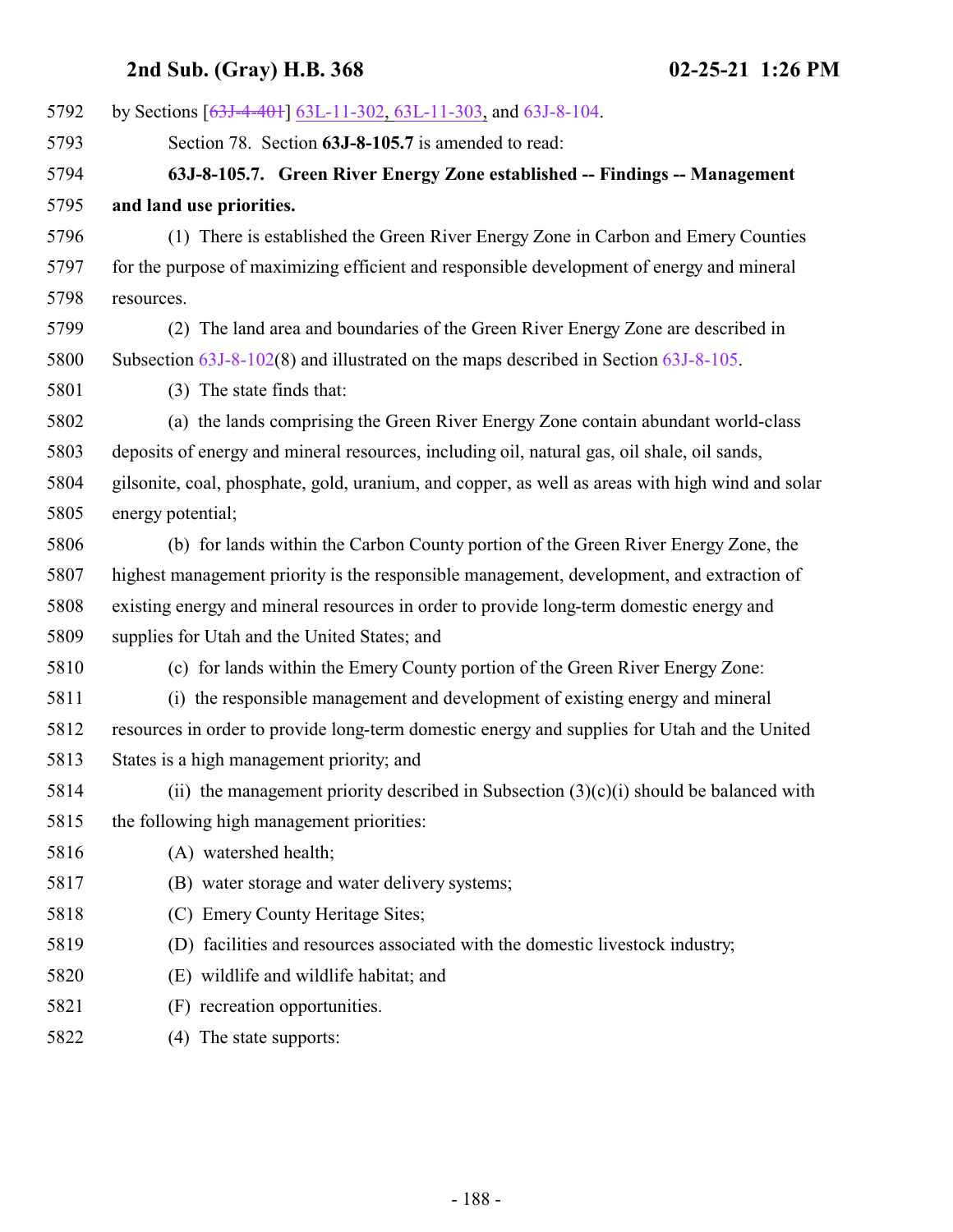(a) efficient and responsible full development of all existing energy and mineral resources located within the Green River Energy Zone, including oil, oil shale, natural gas, oil sands, gilsonite, coal, phosphate, gold, uranium, copper, solar, and wind resources; and (b) a cooperative management approach by federal agencies, the state of Utah, and local governments to achieve broadly supported management plans for the full development of all energy and mineral resources within the Green River Energy Zone. (5) The state requests that the federal agencies that administer lands within the Green River Energy Zone: (a) fully cooperate and coordinate with the state of Utah and with Carbon and Emery Counties to develop, amend, and implement land and resource management plans and to implement management decisions that are consistent with the purposes, goals, and policies described in this section to the maximum extent allowed under federal law; (b) expedite the processing, granting, and streamlining of mineral and energy leases and applications to drill, extract, and otherwise develop all existing energy and mineral resources located within the Green River Energy Zone, including oil, natural gas, oil shale, oil sands, gilsonite, coal, phosphate, gold, uranium, copper, solar, and wind resources; (c) allow continued maintenance and increased development of roads, power lines, pipeline infrastructure, and other utilities necessary to achieve the goals, purposes, and policies described in this section; (d) refrain from any planning decisions and management actions that will undermine, restrict, or diminish the goals, purposes, and policies for the Green River Energy Zone as stated in this section; and (e) refrain from implementing a policy that is contrary to the goals and purposes within 5846 this section.

 (6) The state calls upon Congress to establish an intergovernmental standing commission, with membership consisting of representatives from the United States government, the state of Utah, and local governments to guide and control planning and management actions in the Green River Energy Zone in order to achieve and maintain the goals, purposes, and policies described in this section.

 (7) Notwithstanding the provisions of this section, the state's grazing and livestock policies and plans on land within the Green River Energy Zone shall continue to be governed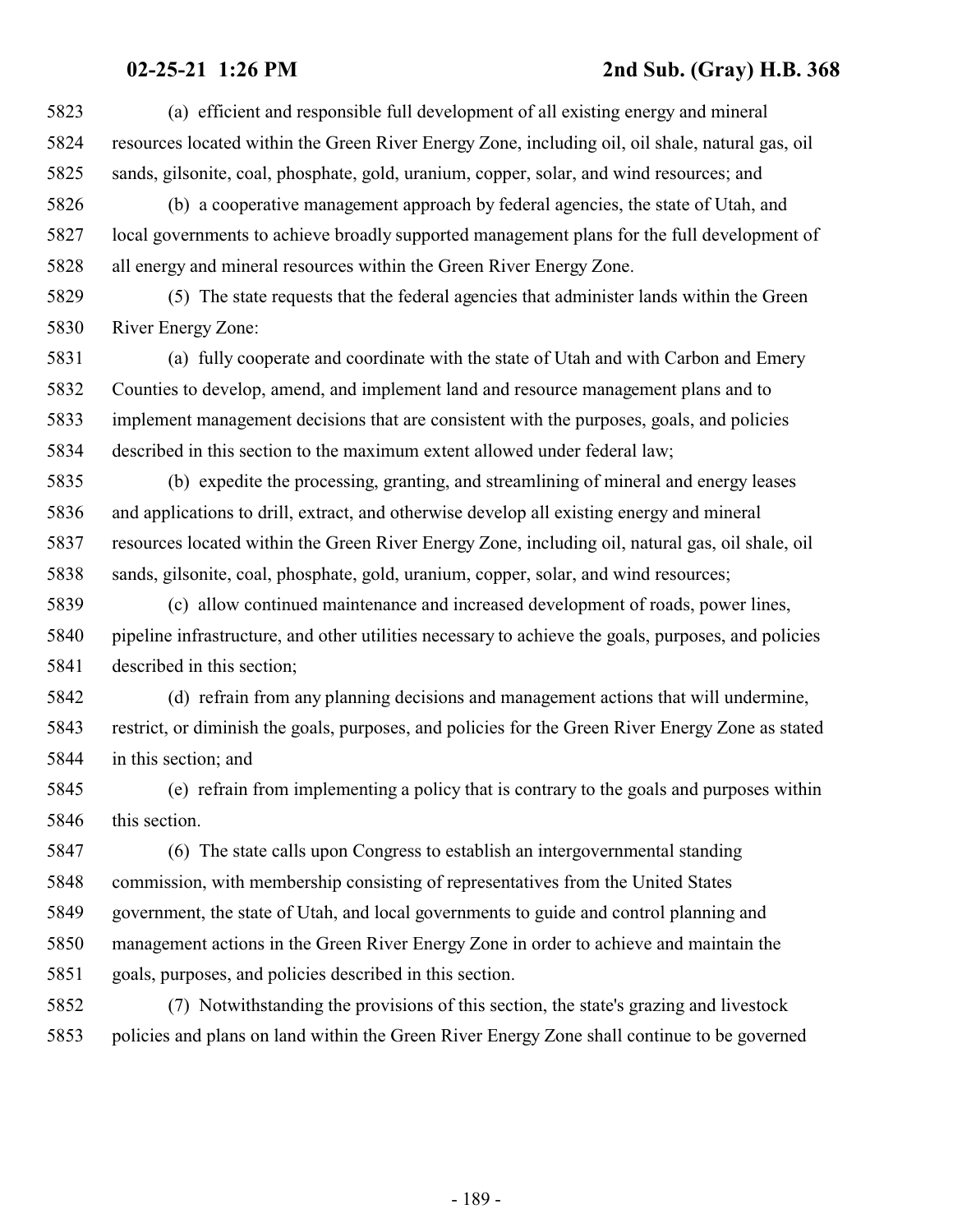| 5854 | by Sections [63J-4-401] 63L-11-302, 63L-11-303, and 63J-8-104.                                 |
|------|------------------------------------------------------------------------------------------------|
| 5855 | Section 79. Section 63J-8-105.8 is amended to read:                                            |
| 5856 | 63J-8-105.8. Utah Grazing Agricultural Commodity Zones established --                          |
| 5857 | Findings -- Management and land use priorities.                                                |
| 5858 | (1) There are established Utah Grazing Agricultural Commodity Zones in the counties            |
| 5859 | of Beaver, Emery, Garfield, Kane, Piute, Iron, Sanpete, San Juan, Sevier, Washington, and      |
| 5860 | Wayne for the purpose of:                                                                      |
| 5861 | (a) preserving and protecting the agricultural livestock industry from ongoing threats;        |
| 5862 | (b) preserving and protecting the history, culture, custom, and economic value of the          |
| 5863 | agricultural livestock industry from ongoing threats; and                                      |
| 5864 | (c) maximizing efficient and responsible restoration, reclamation, preservation,               |
| 5865 | enhancement, and development of forage and watering resources for grazing and wildlife         |
| 5866 | practices and affected natural, historical, and cultural activities.                           |
| 5867 | (2) The titles, land area, and boundaries of the zones are as follows:                         |
| 5868 | (a) "Escalante Region Grazing Zone," consisting of certain BLM, National Park                  |
| 5869 | Service, and Forest Service lands in the following townships in Garfield and Kane counties, as |
| 5870 | more fully illustrated in the map jointly prepared by the Garfield County and Kane County      |
| 5871 | Geographic Information Systems departments entitled "Escalante Region Grazing Zone":           |
| 5872 | (i) in Garfield County, Township 32S Range 6E, Township 32S Range 7E, Township                 |
| 5873 | 33S Range 4E, Township 33S Range 5E, Township 33S Range 6E, Township 33S Range 7E,             |
| 5874 | Township 33S Range 8E, Township 34S Range 2E, Township 34S Range 3E, Township 34S              |
| 5875 | Range 4E, Township 34S Range 5E, Township 34S Range 6E, Township 34S Range 7E,                 |
| 5876 | Township 34S Range 8E, Township 35S Range 1E, Township 35S Range 2E, Township 35S              |
| 5877 | Range 3E, Township 35S Range 4E, Township 35S Range 5E, Township 35S Range 6E,                 |
| 5878 | Township 35S Range 7E, Township 35S Range 8E, Township 36S Range 1W, Township 36S              |
| 5879 | Range 2W, Township 36S Range 3W, Township 36S Range 1E, Township 36S Range 2E,                 |
| 5880 | Township 36S Range 3E, Township 36S Range 4E, Township 36S Range 5E, Township 36S              |
| 5881 | Range 6E, Township 36S Range 7E, Township 36S Range 8E, Township 36S Range 9E,                 |
| 5882 | Township 37S Range 1W, Township 37S Range 2W, Township 37S Range 3W, Township 37S              |
| 5883 | Range 4W, Township 37S Range 1E, Township 37S Range 2E, Township 37S Range 3E,                 |
| 5884 | Township 37S Range 4E, Township 37S Range 5E, Township 37S Range 6E, Township 37S              |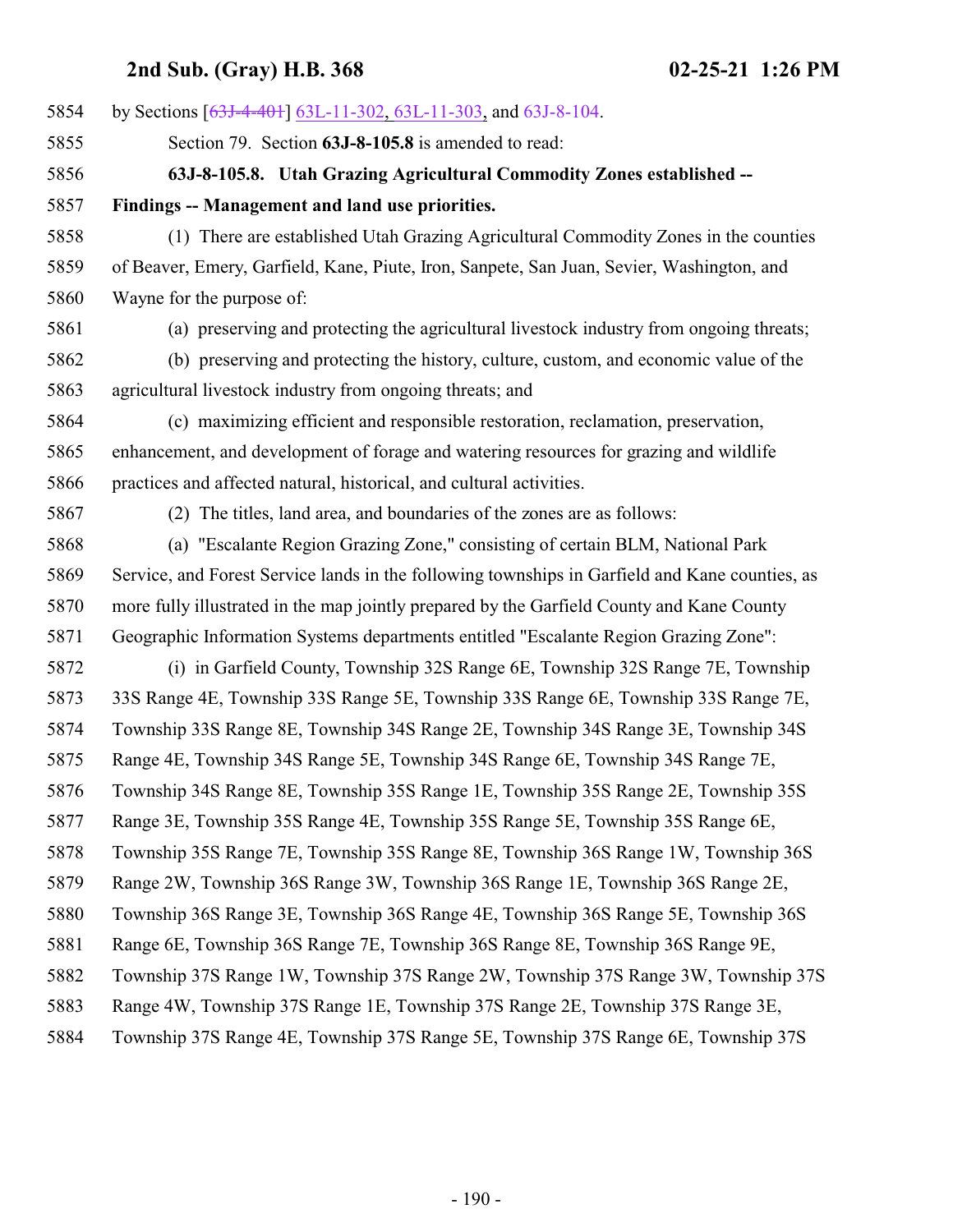Range 7E, Township 37S Range 8E, and Township 37S Range 9E; and (ii) in Kane County, Township 38S Range 1W, Township 38S Range 2W, Township 38S Range 3W, Township 38S Range 4W, Township 38S Range 1E, Township 38S Range 2E, Township 38S Range 3E, Township 38S Range 4E, Township 38S Range 5E, Township 38S Range 6E, Township 38S Range 7E, Township 38S Range 8E, Township 38S Range 9E, Township 39S Range 1W, Township 39S Range 2W, Township 39S Range 3W, Township 39S Range 4W, Township 39S Range 4.5W, Township 39S Range 1E, Township 39S Range 2E, Township 39S Range 3E, Township 39S Range 4E, Township 39S Range 5E, Township 39S Range 6E, Township 39S Range 7E, Township 39S Range 8E, Township 39S Range 9E, Township 40S Range 1W, Township 40S Range 2W, Township 40S Range 3W, Township 40S Range 4W, Township 40S Range 4.5W, Township 40S Range 5W, Township 40S Range 1E, Township 40S Range 2E, Township 40S Range 3E, Township 40S Range 4E, Township 40S Range 5E, Township 40S Range 6E, Township 40S Range 7E, Township 40S Range 8E, Township 40S Range 9E, Township 40.5S Range 9E, Township 41S Range 1W, Township 41S Range 2W, Township 41S Range 3W, Township 41S Range 4W, Township 41S Range 4.5W, Township 41S Range 5W, Township 41S Range 1E, Township 41S Range 2E, Township 41S Range 3E, Township 41S Range 4E, Township 41S Range 5E, Township 41S Range 6E, Township 41S Range 7E, Township 41S Range 8E, Township 41S Range 9E, Township 42S Range 1W, Township 42S Range 2W, Township 42S Range 3W, Township 42S Range 4W, Township 42S Range 4.5W, Township 42S Range 5W, Township 42S Range 1E, Township 42S Range 2E, Township 42S Range 3E, Township 42S Range 4E, Township 42S Range 5E, Township 42S Range 6E, Township 42S Range 7E, Township 42S Range 8E, Township 42S Range 9E, Township 42.5S Range 6.5E, Township 42.5S Range 7E, Township 43S Range 1W, Township 43S Range 2W, Township 43S Range 3W, Township 43S Range 4W, Township 43S Range 4.5W, Township 43S Range 5W, Township 43S Range 1E, Township 43S Range 2E, Township 43S Range 3E, Township 43S Range 4E, Township 43S Range 5E, Township 43S Range 6E, Township 44S Range 1W, Township 44S Range 2W, Township 44S Range 3W, Township 44S Range 4W, Township 44S Range 4.5W, Township 44S Range 5W, Township 44S Range 1E, Township 44S Range 2E, Township 44S Range 3E, Township 44S Range 4E, and Township 44S Range 5E;

- 
- (b) "Beaver County Southwest Desert Region Grazing Zone," consisting of certain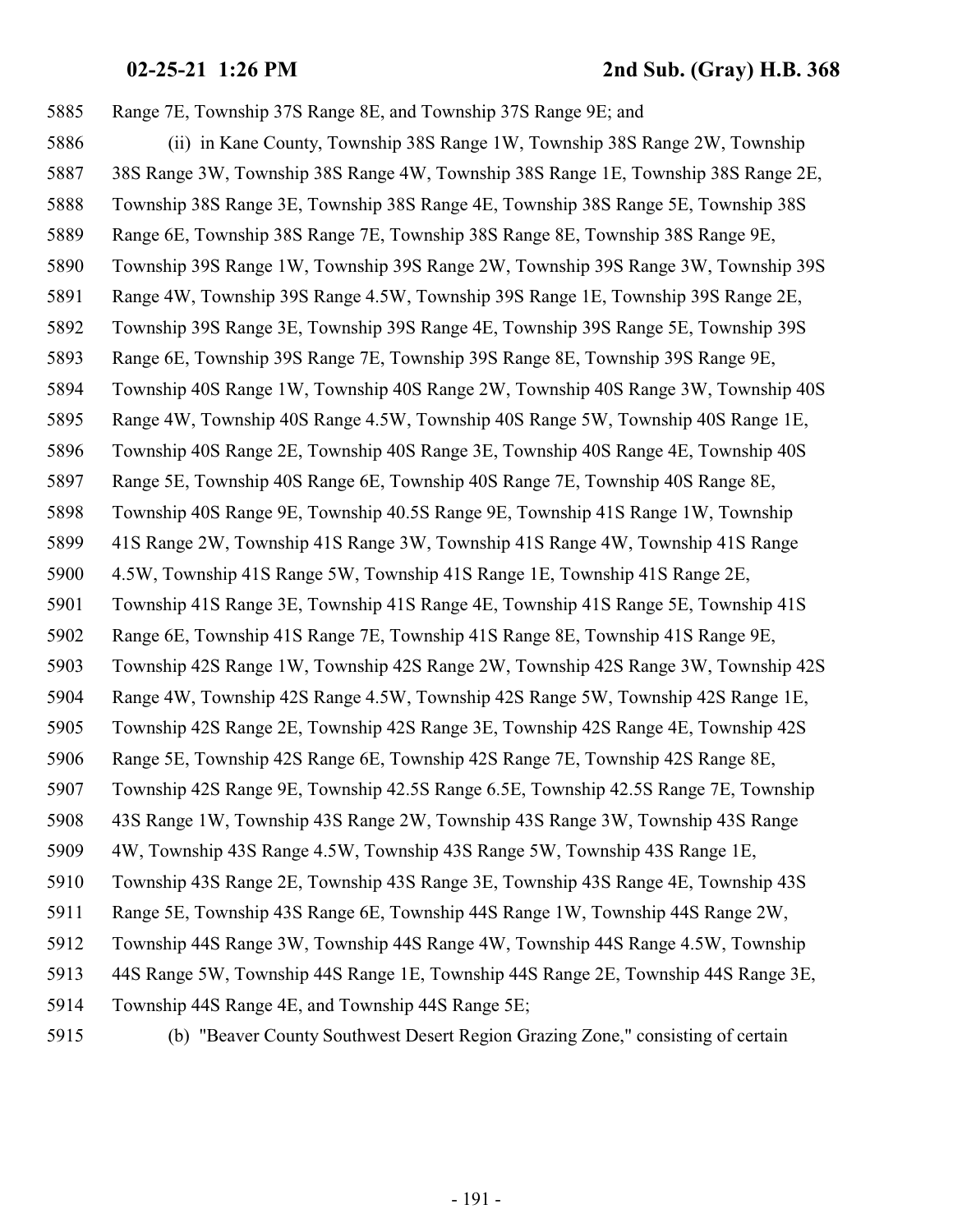BLM lands in the following townships in Beaver County, as more fully illustrated in the map prepared by the Beaver County Geographic Information Systems Departments entitled "Beaver County Southeast Desert Grazing Zone": Township 26S Range 11W, Township 27S Range 11W, Township 28S Range 11W, Township 29S Range 11W, Township 30S Range 11W, Township 26S Range 12W, Township 27S Range 12W, Township 28S Range 12W, Township 29S Range 12W, Township 30S Range 12W, Township 26S Range 13W, Township 27S Range 13W, Township 28S Range 13W, Township 29S Range 13W, Township 30S Range 13W, Township 26S Range 14W, Township 27S Range 14W, Township 28S Range 14W, Township 29S Range 14W, Township 30S Range 14W, Township 26S Range 15W, Township 27S Range 15W, Township 28S Range 15W, Township 29S Range 15W, Township 30S Range 15W, Township 26S Range 16W, Township 27S Range 16W, Township 28S Range 16W, Township 29S Range 16W, Township 30S Range 16W, Township 26S Range 17W, Township 27S Range 17W, Township 28S Range 17W, Township 29S Range 17W, Township 30S Range 17W, Township 26S Range 18W, Township 27S Range 18W, Township 28S Range 18W, Township 29S Range 18W, Township 30S Range 18W, Township 26S Range 19W, Township 27S Range 19W, Township 28S Range 19W, Township 29S Range 19W, Township 30S Range 19W, Township 26S Range 20W, Township 27S Range 20W, Township 28S Range 20W, Township 29S Range 20W, and Township 30S Range 20W; (c) "Beaver County Central Grazing Zone," consisting of certain BLM and Forest Service lands in the following townships in Beaver County, as more fully illustrated in the map prepared by the Beaver County Geographic Information Systems Department entitled "Beaver County Central Grazing Zone": Township 26S Range 7W, Township 26S Range 8W, Township 26S Range 9W, Township 26S Range 10W, Township 27S Range 7W, Township 27S Range 8W, Township 27S Range 9W, Township 27S Range 10W, Township 28S Range 7W, Township 28S Range 8W, Township 28S Range 9W, Township 28S Range 10W, Township 29S Range 7W, Township 29S Range 8W, Township 29S Range 9W, Township 29S Range 10W, Township 30S Range 7W, Township 30S Range 8W, Township 30S Range 9W, and Township 30S Range 10W; (d) "Tushar Mountain Region Grazing Zone," consisting of certain BLM and Forest

 Service lands in the following townships in Beaver, Garfield, and Piute counties, as more fully illustrated in the map jointly prepared by the Beaver, Garfield, and Piute counties GIS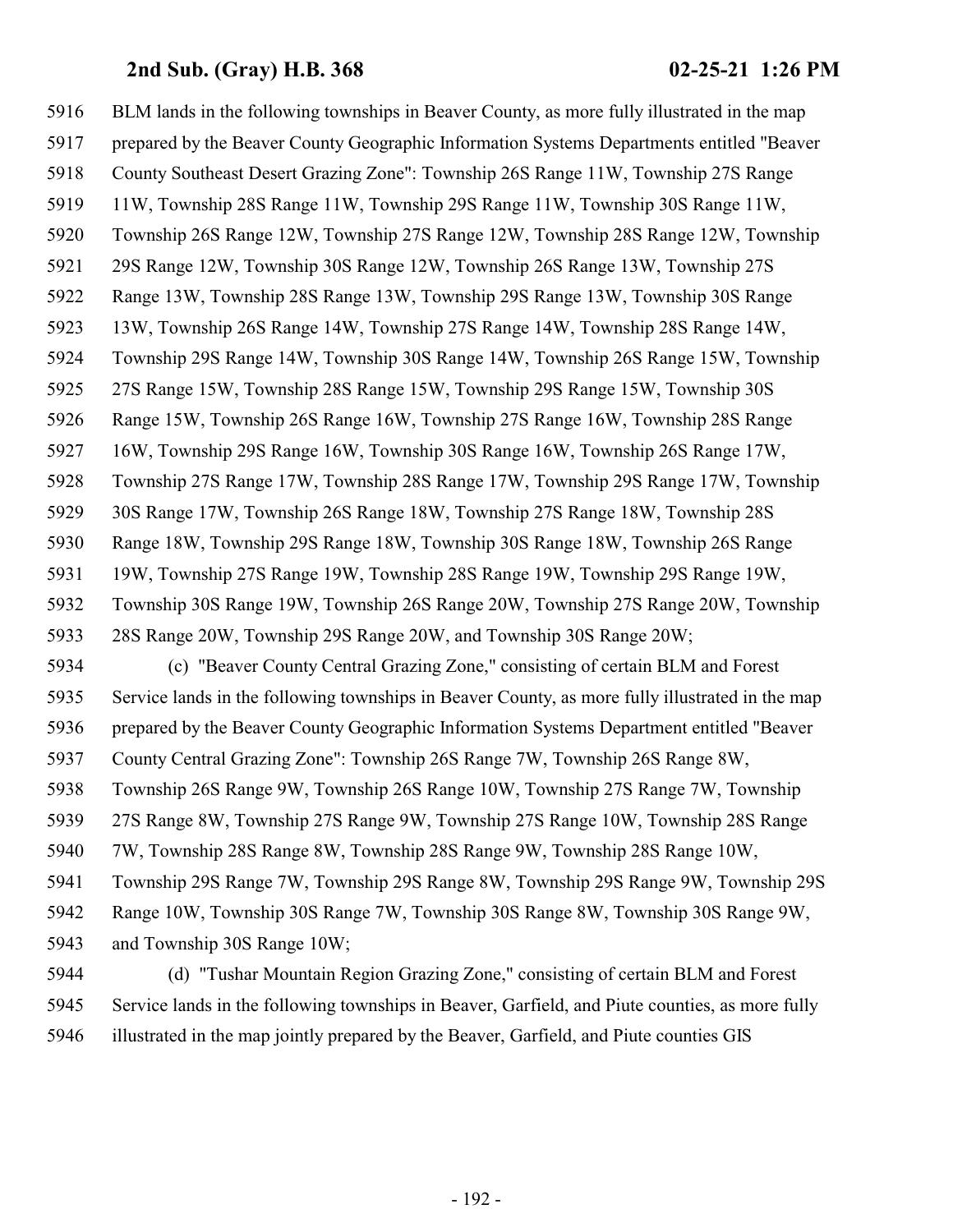- departments in February 2014, entitled "Tushar Mountain Region Grazing Zone":
- (i) in Beaver County, Township 28S Range 4W, Township 29S Range 4W, Township
- 27S Range 5W, Township 28S Range 5W, Township 29S Range 5W, Township 30S Range
- 5W, Township 26S Range 6W, Township 27S Range 6W, Township 28S Range 6W,
- Township 29S Range 6W, and Township 30S Range 6W;
- (ii) in Piute County, Township 26S Range 6W, Township 27S Range 6W, Township 26S Range 5W, Township 27S Range 5W, Township 28S Range 5W, Township 29S Range 5W, Township 30S Range 5W, Township 26S Range 4.5W, Township 26S Range 4W,
- Township 27S Range 4W, Township 28S Range 4W, Township 29S Range 4W, and Township 30S Range 4W; and
- 

(iii) in Garfield County, Township 31S Range 5W;

 (e) "Last Chance Region Grazing Zone," consisting of certain BLM and Forest Service lands in the following townships in Sevier County, as more fully illustrated in the map prepared by the Sevier County GIS department in February 2014, entitled "Last Chance Region Grazing Zone": Township 23S Range 5E, Township 24S Range 4E, Township 24S Range 5E, Township 25S Range 5E, and Township 26S Range 5E;

 (f) "Muddy Creek Region Grazing Zone," consisting of certain BLM lands in the following townships in Emery County, as more fully illustrated in the map prepared by the Emery County GIS department in February 2014, entitled "Muddy Creek Region Grazing Zone": Township 22S Range 7E, Township 23S Range 7E, Township 24S Range 7E, Township 25S Range 7E, Township 22S Range 8E, Township 23S Range 8E, Township 24S Range 8E, Township 25S Range 8E, Township 23S Range 9E, and Township 24S Range 9E; (g) "McKay Flat Region Grazing Zone," consisting of certain BLM lands in the following townships in Emery County, as more fully illustrated in the map prepared by the Emery County GIS department in February 2014, entitled "McKay Flat Region Grazing Zone": Township 25S Range 9E, Township 26S Range 9E, Township 23S Range 10E, Township 24S Range 10E, Township 25S Range 10E, Township 24S Range 11E, and Township 25S Range 11E;

 (h) "Sinbad Region Grazing Zone," consisting of certain BLM lands in the following townships in Emery County, as more fully illustrated in the map prepared by the Emery County GIS department in February 2014, entitled "Sinbad Region Grazing Zone": Township 20S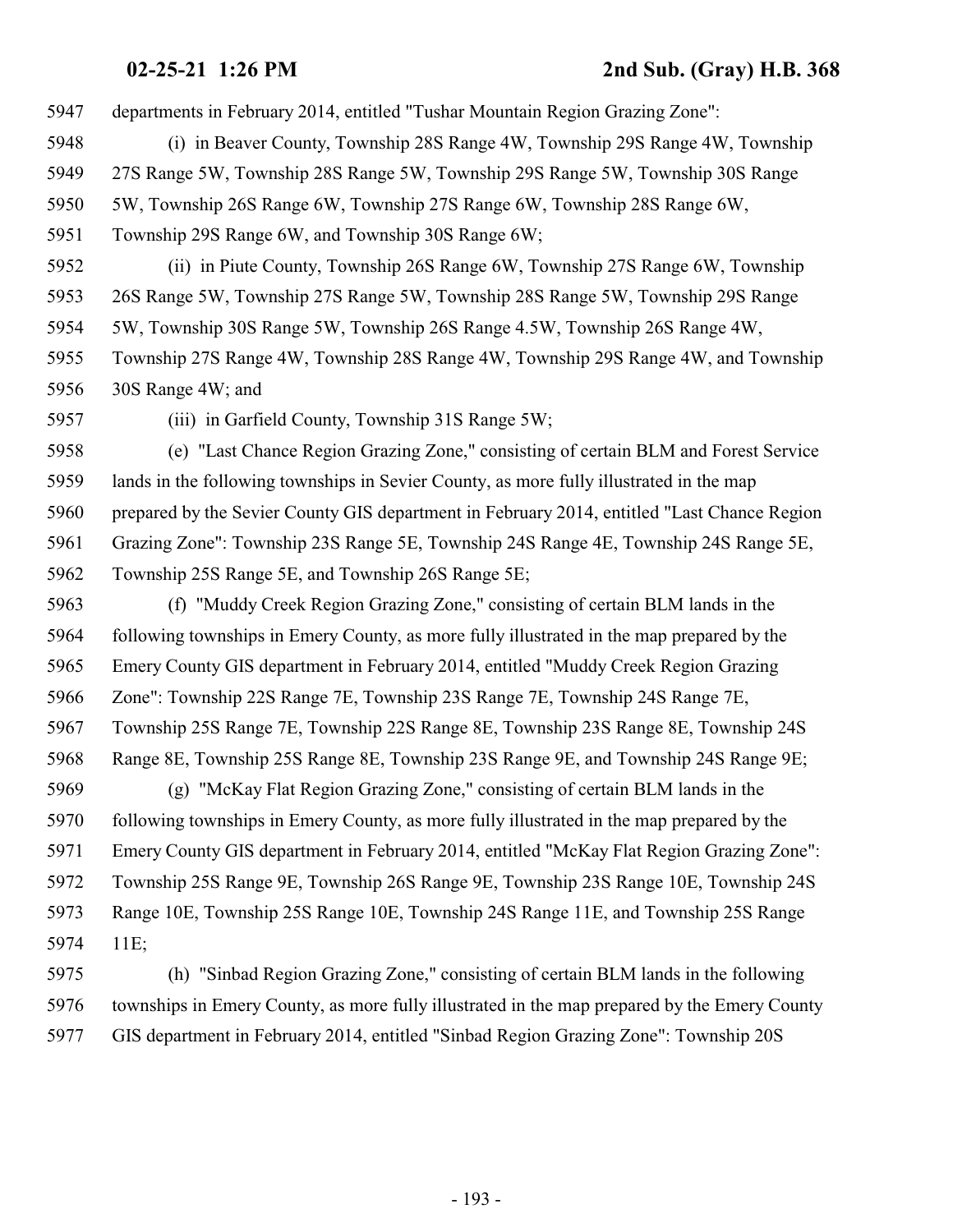Range 11E, Township 21S Range 11E, Township 21S Range 12E, Township 22S Range 12E, Township 23S Range 12E, Township 21S Range 13E, Township 22S Range 13E, and Township 23S Range 13E;

 (i) "Robbers Roost Region Grazing Zone," consisting of certain BLM lands in the following townships in Emery County, as more fully illustrated in the map prepared by the Emery County GIS department in February 2014, entitled "Robbers Roost Region Grazing Zone": Township 25S Range 13E, Township 26S Range 13E, Township 25S Range 14E, Township 26S Range 14E, Township 25S Range 15E, and Township 26S Range 15E;

 (j) "Western Iron County Region Grazing Zone," consisting of certain BLM and Forest Service lands in the following townships in Iron County, as more fully illustrated in the map prepared by the Iron County GIS department in February 2014, entitled "Western Iron County Region Grazing Zone": Township 31S Range 7W, Township 31S Range 8W, Township 31S Range 9W, Township 31S Range 10W, Township 31S Range 11W, Township 31S Range 12W, Township 31S Range 13W, Township 31S Range 14W, Township 31S Range 15W, Township 31S Range 16W, Township 31S Range 17W, Township 31S Range 18W, Township 31S Range 19W, Township 31S Range 20W, Township 32S Range 8W, Township 32S Range 9W, Township 32S Range 10W, Township 32S Range 11W, Township 32S Range 12W, Township 32S Range 13W, Township 32S Range 14W, Township 32S Range 15W, Township 32S Range 16W, Township 32S Range 17W, Township 32S Range 18W, Township 32S Range 19W, Township 32S Range 20W, Township 33S Range 8W, Township 33S Range 9W, Township 33S Range 10W, Township 33S Range 11W, Township 33S Range 12W, Township 33S Range 13W, Township 33S Range 14W, Township 33S Range 15W, Township 33S Range 16W, Township 33S Range 17W, Township 33S Range 18W, Township 33S Range 19W, Township 33S Range 20W, Township 34S Range 9W, Township 34S Range 10W, Township 34S Range 11W, Township 34S Range 12W, Township 34S Range 13W, Township 34S Range 14W, Township 34S Range 15W, Township 34S Range 17W, Township 34S Range 18W, Township 34S Range 19W, Township 34S Range 20W, Township 35S Range 10W, Township 35S Range 12W, Township 35S Range 13W, Township 35S Range 14W, Township 35S Range 15W, Township 35S Range 17W, Township 35S Range 18W, Township 35S Range 19W, Township 35S Range 20W, Township 36S Range 11W, Township 36S Range 12W, Township 36S Range 13W, Township 36S Range 14W, Township 36S Range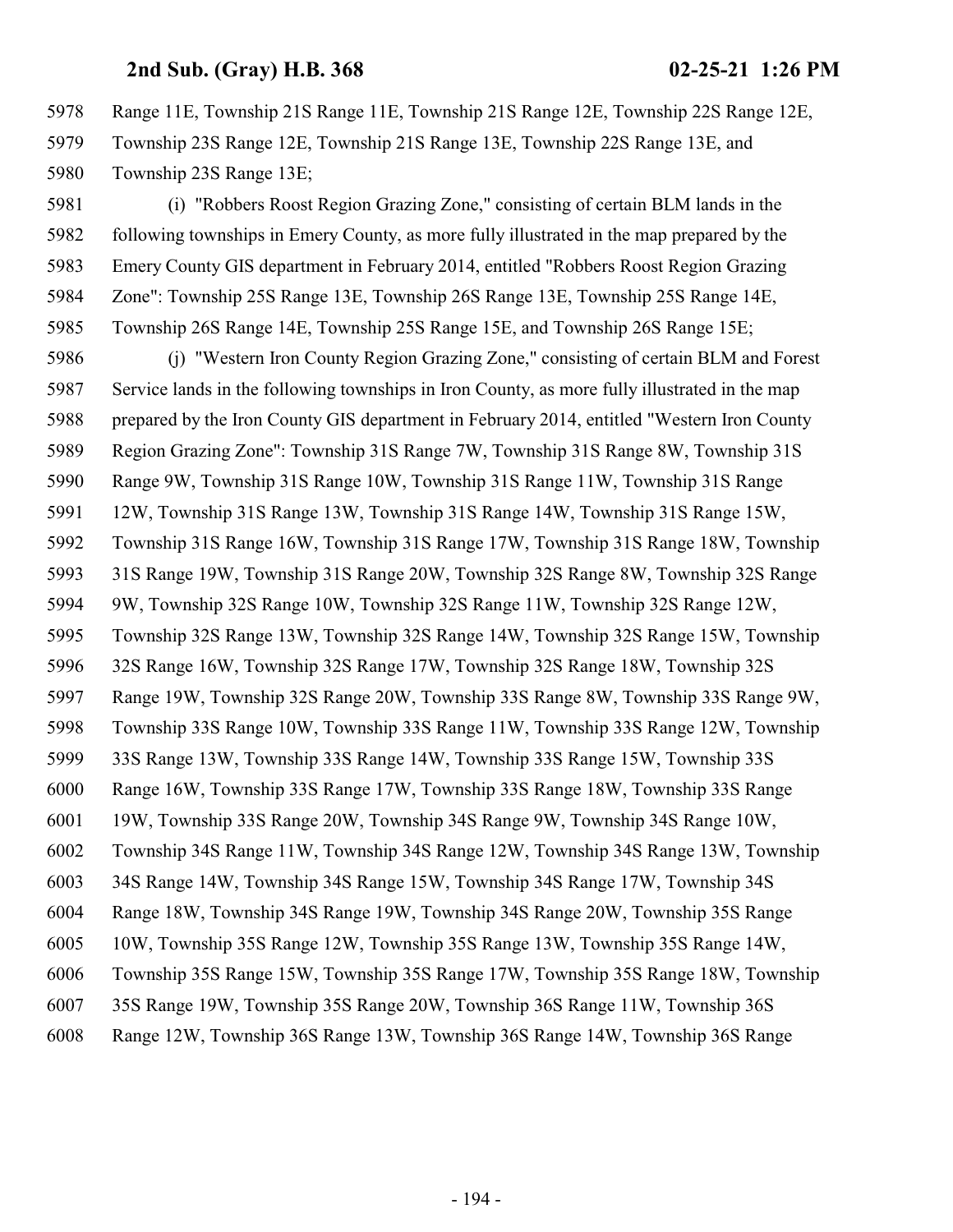15W, Township 36S Range 17W, Township 36S Range 18W, Township 36S Range 19W,

 Township 36S Range 20W, Township 37S Range 12W, Township 37S Range 13W, Township 37S Range 14W, and Township 38S Range 12W;

 (k) "Eastern Iron County Region Grazing Zone," consisting of certain BLM and Forest Service lands in the following townships in Iron County, as more fully illustrated in the map prepared by the Iron County GIS department in February 2014, entitled "Eastern Iron County Region Grazing Zone": Township 31S Range 6W, Township 31S Range 7W, Township 32S Range 6W, Township 32S Range 7W, Township 33S Range 6W, Township 33S Range 7W, Township 33S Range 8W, Township 34S Range 7W, Township 34S Range 8W, Township 34S Range 9W, Township 35S Range 8W, Township 35S Range 9W, Township 35S Range 10W, Township 36S Range 8W, Township 36S Range 9W, Township 36S Range 10W, Township 36S Range 11W, Township 37S Range 8W, Township 37S Range 9W, Township 37S Range 11W, Township 37S Range 12W, Township 38S Range 11W, Township 38S Range 12W, Township 38S Range 10W, Township 38S Range 11W, and Township 38S Range 12W, excluding Zion National Park;

 (l) "Panguitch Lake Region Grazing Zone," consisting of certain BLM and Forest Service lands in the following townships in Kane and Garfield counties, as more fully illustrated in the map prepared by the Kane County GIS department in February 2014, entitled "Panguitch Lake Region Grazing Zone," and the map prepared by the Garfield County GIS department in February 2017 entitled "Panguitch Lake Region Grazing Zone":

 (i) in Kane County, Township 38S Range 9W, Township 38S Range 8W, Township 38S Range 7W, Township 38S Range 6W, Township 39S Range 8W, and Township 39S Range 7W; and

 (ii) in Garfield County, Township 35S Range 7W, Township 36S Range 7W, Township 37S Range 7W, Township 34S Range 6W, Township 35S Range 6W, Township 36S Range 6W, and Township 37S Range 6W;

 (m) "East Fork Region Grazing Zone," consisting of certain BLM and Forest Service lands in the following townships in Kane and Garfield counties, as more fully illustrated in the map jointly prepared by the Kane and Garfield counties GIS departments in February 2017, entitled "East Fork Region Grazing Zone":

(i) in Kane County, Township 38S Range 5W, Township 38S Range 4.5W, Township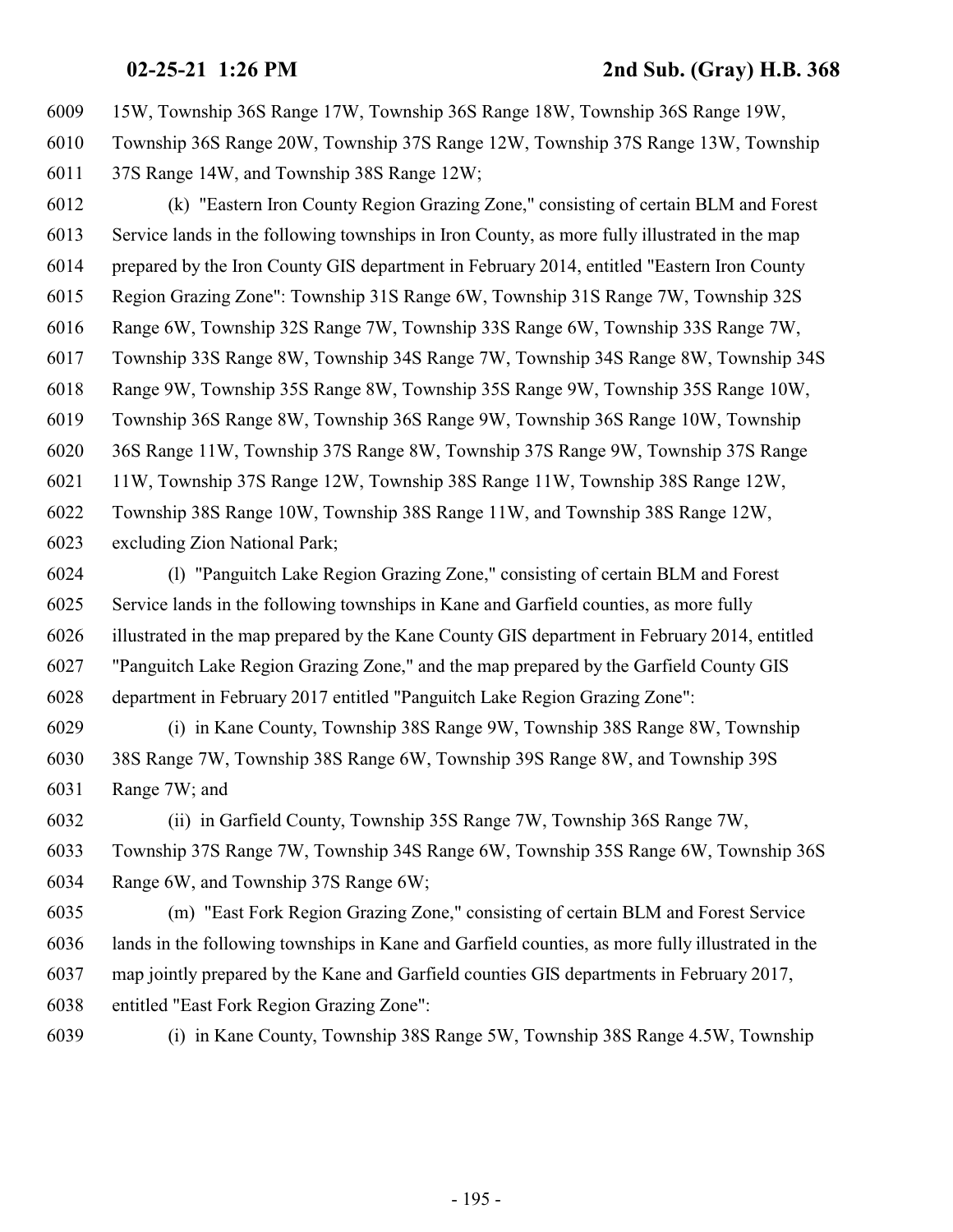| 6040     | 39S Range 5W, and Township 39S Range 4.5W; and                                                  |
|----------|-------------------------------------------------------------------------------------------------|
| 6041     | (ii) in Garfield County, Township 36S Range 5W, Township 37S Range 5W,                          |
| 6042     | Township 32S Range 4.5W, Township 33S Range 4.5W, Township 34S Range 4.5W,                      |
| 6043     | Township 35S Range 4.5W, Township 36S Range 4.5W, Township 37S Range 4.5W,                      |
| 6044     | Township 31S Range 4W, Township 32S Range 4W, Township 33S Range 4W, Township 34S               |
| 6045     | Range 4W, Township 35S Range 4W, Township 36S Range 4W, Township 37S Range 4W,                  |
| 6046     | Township 31S Range 3W, Township 32S Range 3W, Township 33S Range 3W, Township 34S               |
| 6047     | Range 3W, Township 35S Range 3W, Township 36S Range 3W, Township 37S Range 3W,                  |
| 6048     | Township 31S Range 2.5W, Township 32S Range 2W, Township 33S Range 2W, Township                 |
| 6049     | 34S Range 2W, and Township 35S Range 2W;                                                        |
| 6050     | (n) "Sevier River Region Grazing Zone," consisting of certain BLM and Forest Service            |
| 6051     | lands in the following townships in Piute County, as more fully illustrated in the map prepared |
| 6052     | by the Piute GIS department in February 2014, entitled "Sevier River Region Grazing Zone":      |
| 6053     | Township 27S Range 3W, Township 28S Range 3W, and Township 29S Range 3W;                        |
| 6054     | (o) "Kingston Canyon Region Grazing Zone," consisting of certain BLM and Forest                 |
| 6055     | Service lands in the following townships in Piute and Garfield counties, as more fully          |
| 6056     | illustrated in the map jointly prepared by the Piute and Garfield counties GIS departments in   |
| 6057     | February 2017, entitled "Kingston Canyon Region Grazing Zone":                                  |
| 6058     | (i) in Piute County, Township 30S Range 3W, Township 30S Range 2.5W, and                        |
| 6059     | Township 30S Range 2W; and                                                                      |
| 6060     | (ii) in Garfield County, Township 31S Range 2W, Township 32S Range 2W,                          |
| 6061     | Township 31S Range 1W, and Township 32S Range 1W;                                               |
| 6062     | (p) "Monroe Mountain Region Grazing Zone," consisting of certain BLM and Forest                 |
| 6063     | Service lands in the following townships in Piute County, as more fully illustrated in the map  |
| 6064     | prepared by the Piute County GIS department in February 2014, entitled "Monroe Mountain         |
| 6065     | Region Grazing Zone": Township 26S Range 3W, Township 27S Range 2.5W, Township 28S              |
| 6066     | Range 2.5W, Township 29S Range 2.5W, Township 26S Range 2W, Township 27S Range                  |
| 6067     | 2W, Township 28S Range 2W, Township 29S Range 2W, Township 26S Range 1W, and                    |
| 6068     | Township 27S Range 1W;                                                                          |
| $\alpha$ |                                                                                                 |

 (q) "Parker Mountain Region Grazing Zone," consisting of certain BLM and Forest Service lands in the following townships in Wayne County, as more fully illustrated in the map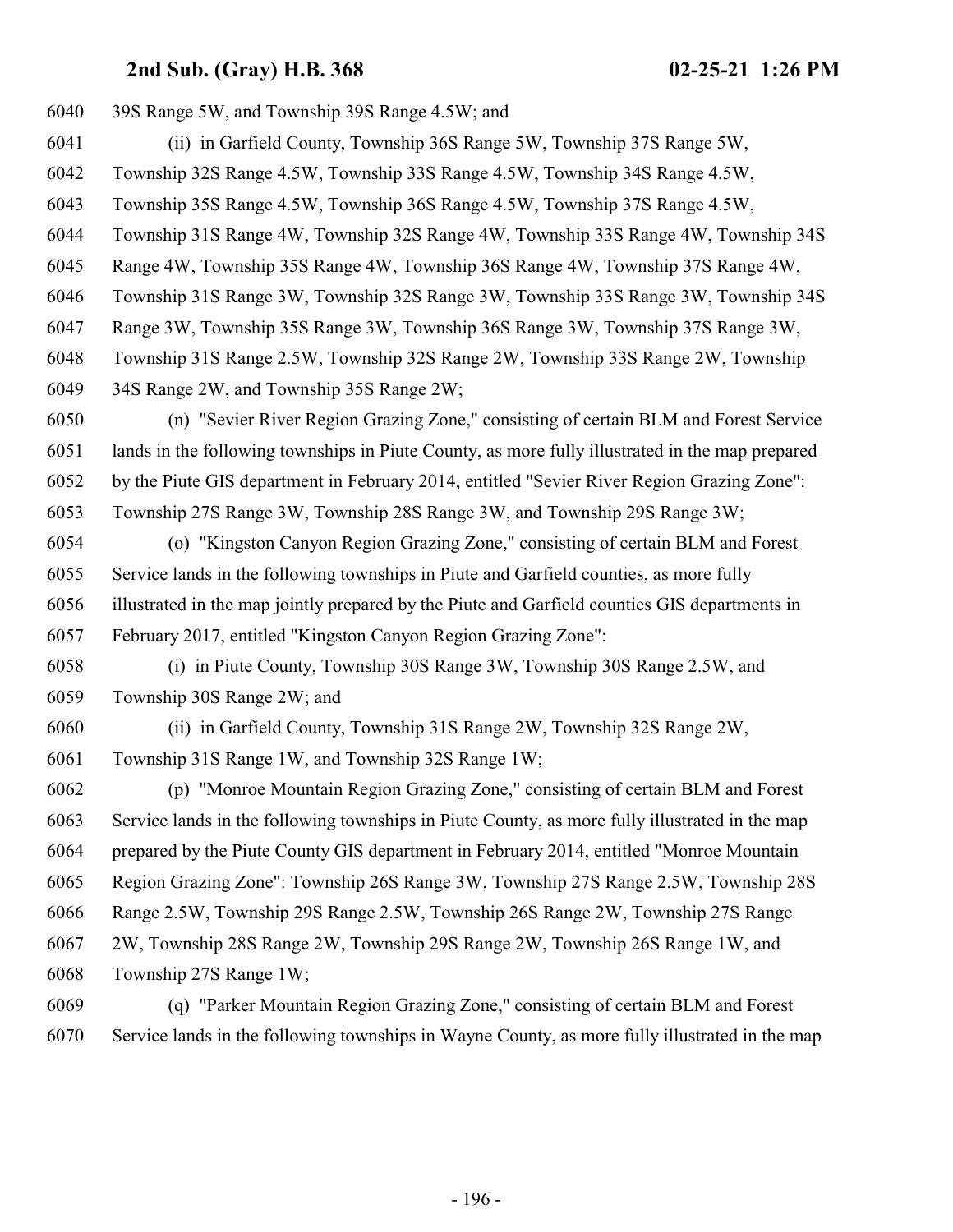prepared by the Wayne County GIS department in February 2014, entitled "Parker Mountain Region Grazing Zone": Township 26S Range 2E, Township 27S Range 2E, Township 28S Range 2E, Township 29S Range 2E, and Township 30S Range 2E; (r) "Boulder Mountain Region Grazing Zone," consisting of certain BLM and Forest Service lands in the following townships in Wayne and Garfield counties, as more fully illustrated in the map jointly prepared by the Wayne and Garfield counties GIS departments in February 2017, entitled "Boulder Mountain Region Grazing Zone": (i) in Wayne County, Township 30S Range 3E, Township 30S Range 4E, and Township 30S Range 5E; and (ii) in Garfield County, Township 35S Range 3W, Township 36S Range 3W, Township 33S Range 2W, Township 34S Range 2W, Township 35S Range 2W, Township 36S Range 2W, Township 31S Range 1W, Township 32S Range 1W, Township 33S Range 1W, Township 34S Range 1W, Township 35S Range 1W, Township 36S Range 1W, Township 31S Range 1E, Township 32S Range 1E, Township 33S Range 1E, Township 34S Range 1E, Township 35S Range 1E, Township 36S Range 1E, Township 37S Range 1E, Township 31S Range 2E, Township 32S Range 2E, Township 33S Range 2E, Township 34S Range 2E, Township 31S Range 3E, Township 32S Range 3E, Township 33S Range 3E, Township 34S Range 3E, Township 31S Range 4E, Township 32S Range 4E, Township 33S Range 4E, Township 30.5S Range 5E, Township 31S Range 5E, Township 32S Range 5E, Township 33S Range 5E, Township 31S Range 6E, and Township 32S Range 6E; (s) "Thousand Lake Region Grazing Zone," consisting of certain Forest Service lands in the following townships in Wayne County, as more fully illustrated in the map prepared by the Wayne County GIS department in February 2014, entitled "Thousand Lake Region Grazing Zone": Township 26S Range 4E, Township 27S Range 4E, and Township 28S Range 4E; (t) "Hartnet-Middle Desert Region Grazing Zone," consisting of certain BLM lands in the following townships in Wayne County, as more fully illustrated in the map prepared by the Wayne County GIS department in February 2014, entitled "Hartnet-Middle Desert Region Grazing Zone": Township 28S Range 7E, Township 27S Range 8E, and Township 28S Range 8E; (u) "Sandy No. 1 Region Grazing Zone," consisting of certain BLM lands in the following townships in Wayne County, as more fully illustrated in the map prepared by the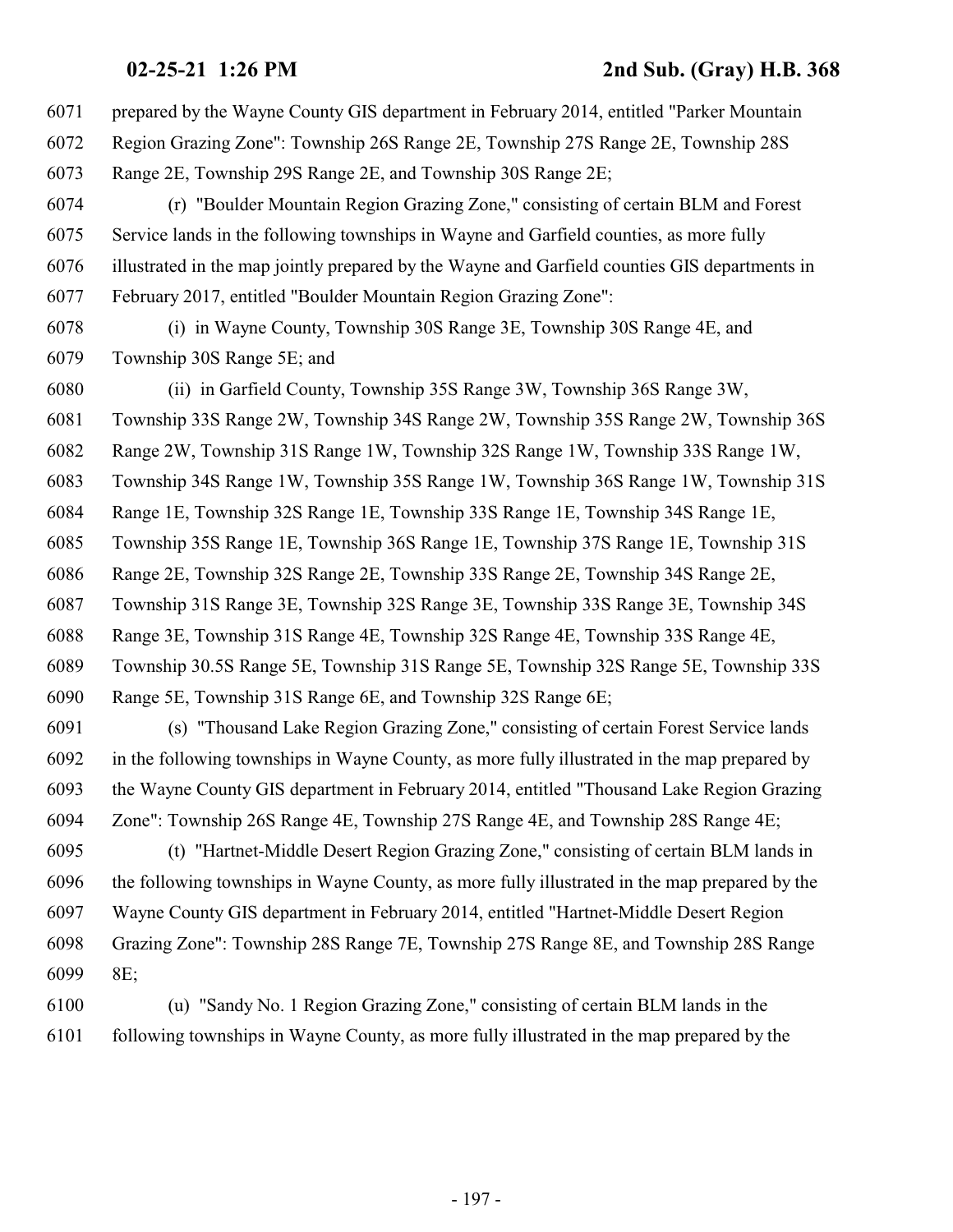Wayne County GIS department in February 2014, entitled "Sandy No. 1 Region Grazing Zone": Township 29S Range 8E and Township 30S Range 8E;

 (v) "Blue Benches Region Grazing Zone," consisting of certain BLM lands in the following townships in Wayne County, as more fully illustrated in the map prepared by the Wayne County GIS department in February 2014, entitled "Blue Benches Region Grazing Zone": Township 29S Range 9E, Township 29S Range 10E, and Township 30S Range 10E;

 (w) "Wild Horse Region Grazing Zone," consisting of certain BLM lands in the following townships in Wayne County, as more fully illustrated in the map prepared by the Wayne County GIS department in February 2014, entitled "Wild Horse Region Grazing Zone": Township 27S Range 10E and Township 27S Range 11E;

 (x) "Hanksville Region Grazing Zone," consisting of certain BLM lands in the following townships in Wayne County, as more fully illustrated in the map prepared by the Wayne County GIS department in February 2014, entitled "Hanksville Region Grazing Zone": Township 29S Range 11E, Township 30S Range 11E, Township 28S Range 12E, Township 29S Range 12E, Township 30S Range 12E, and Township 30S Range 13E;

 (y) "Jeffery Wells Region Grazing Zone," consisting of certain BLM lands in the following townships in Wayne County, as more fully illustrated in the map prepared by the Wayne County GIS department in February 2014, entitled "Jeffery Wells Region Grazing Zone": Township 27S Range 14E and Township 27S Range 15E;

 (z) "Robbers Roost Region Grazing Zone," consisting of certain BLM lands in the following townships in Wayne County, as more fully illustrated in the map prepared by the Wayne County GIS department in February 2014, entitled "Robbers Roost Region Grazing Zone": Township 29S Range 14E;

 (aa) "French Springs Region Grazing Zone," consisting of certain BLM lands in the following townships in Wayne County, as more fully illustrated in the map prepared by the Wayne County GIS department in February 2014, entitled "French Springs Region Grazing Zone": Township 30S Range 16E;

 (bb) "12 Mile C&H Region Grazing Zone," consisting of certain Forest Service lands in the following townships in Sanpete County, as more fully illustrated in the map prepared by the Sanpete County GIS department in February 2014, entitled "12 Mile C&H Region Grazing Zone": Township 19S Range 3E and Township 20S Range 3E;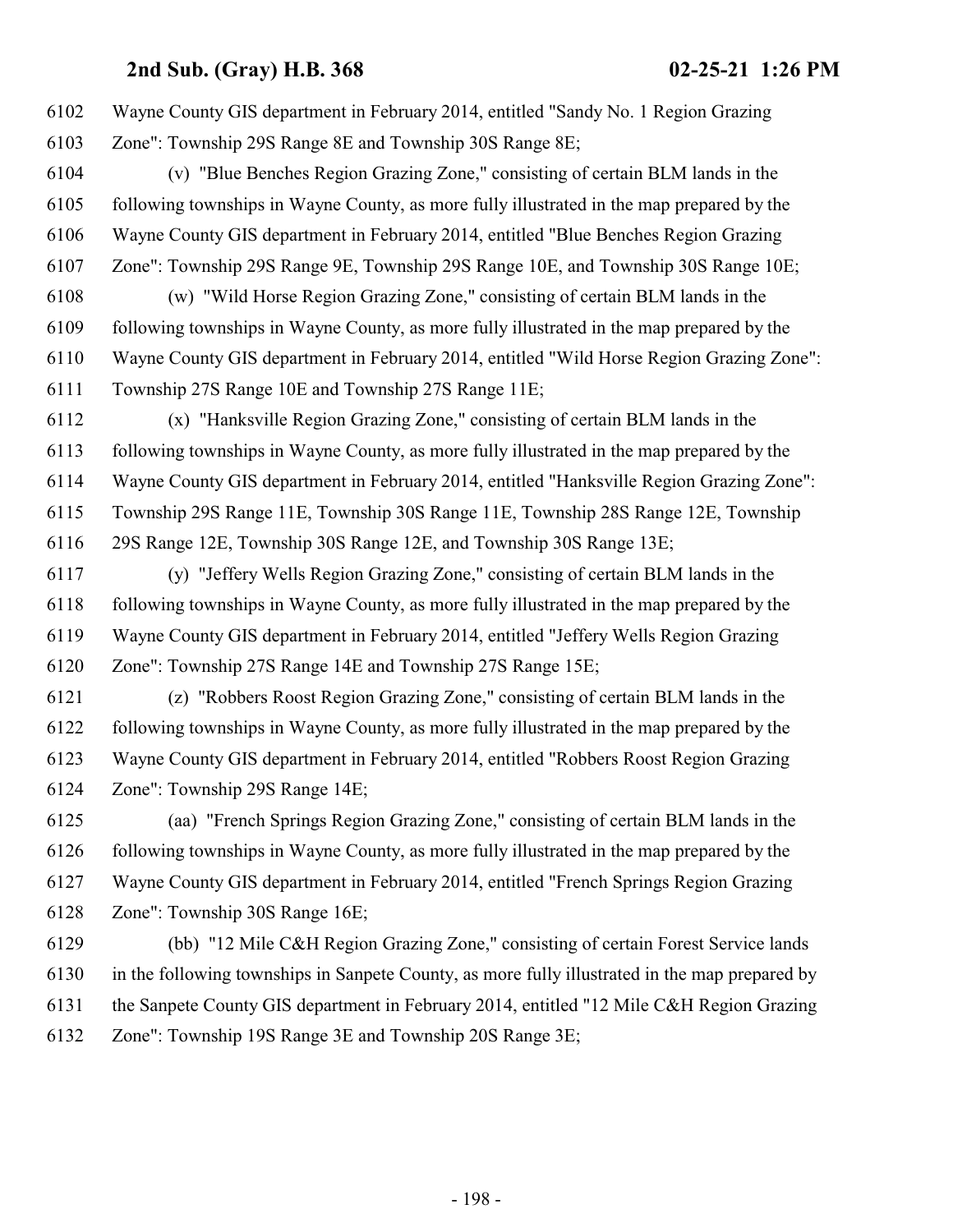(cc) "Horseshoe Region Grazing Zone," consisting of certain Forest Service lands in the following townships in Sanpete County, as more fully illustrated in the map prepared by the Sanpete County GIS department in February 2014, entitled "Horseshoe Region Grazing Zone": Township 14S Range 5E, Township 14S Range 6E, Township 15S Range 5E, and Township 15S Range 6E;

 (dd) "Nokai Dome Region Grazing Zone," consisting of certain BLM and National Park Service lands in the following townships in San Juan County, as more fully illustrated in the map prepared by the San Juan County GIS department in February 2014, entitled "Nokai Dome Region Grazing Zone": Township 38S Range 11E, Township 38S Range 12E, Township 39S Range 11E, Township 39S Range 12E, Township 39S Range 13E, Township 39S Range 14E, Township 39S Range 15E, Township 40S Range 10E, Township 40S Range 11E, Township 40S Range 12E, Township 40S Range 13E, Township 40S Range 14E, Township 41S Range 9E, Township 41S Range 10E, Township 41S Range 11E, and Township 41S Range 12E;

 (ee) "Grand Gulch Region Grazing Zone," consisting of certain BLM and National Park Service lands in the following townships in San Juan County, as more fully illustrated in the map prepared by the San Juan County GIS department in February 2014, entitled "Grand Gulch Region Grazing Zone": Township 37S Range 17E, Township 37S Range 18E, Township 38S Range 16E, Township 38S Range 17E, Township 38S Range 18E, Township 39S Range 14E, Township 39S Range 15E, Township 39S Range 16E, Township 39S Range 17E, Township 39S Range 18E, Township 40S Range 14E, Township 40S Range 15E, Township 40S Range 16E, Township 40S Range 17E, and Township 40S Range 18E;

 (ff) "Cedar Mesa East Region Grazing Zone," consisting of certain BLM and National Park Service lands in the following townships in San Juan County, as more fully illustrated in the map prepared by the San Juan County GIS department in February 2014, entitled "Cedar Mesa East Region Grazing Zone": Township 36S Range 20E, Township 37S Range 18E, Township 37S Range 19E, Township 37S Range 20E, Township 37S Range 21E, Township 38S Range 18E, Township 38S Range 19E, Township 38S Range 20E, Township 38S Range 21E, Township 39S Range 18E, Township 39S Range 19E, Township 39S Range 20E, Township 39S Range 21E, Township 40S Range 18E, Township 40S Range 19E, Township 40S Range 20E, Township 40S Range 21E, Township 41S Range 18E, Township 41S Range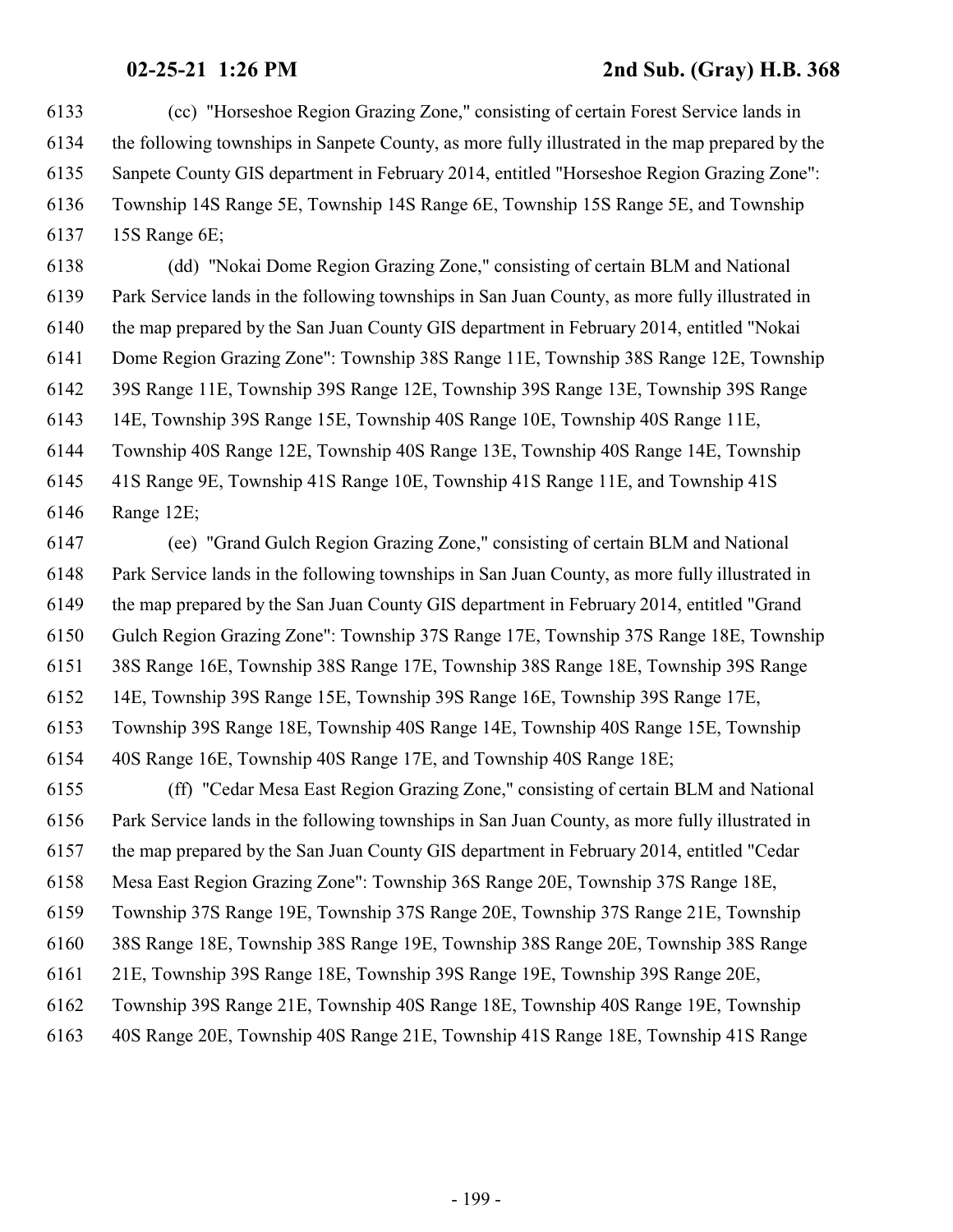19E, Township 41S Range 20E, and Township 41S Range 21E;

 (gg) "Mancos Mesa Region Grazing Zone," consisting of certain BLM and National Park Service lands in the following townships in San Juan County, as more fully illustrated in the map prepared by the San Juan County GIS department in February 2014, entitled "Mancos Mesa Region Grazing Zone": Township 35S Range 13E, Township 36S Range 12E, Township 36S Range 13E, Township 36S Range 14E, Township 37S Range 12E, Township 37S Range 13E, Township 37S Range 14E, Township 37S Range 15E, Township 38S Range 11E, Township 38S Range 12E, Township 38S Range 13E, Township 38S Range 14E, Township 38S Range 15E, Township 38S Range 18E, Township 39S Range 13E, Township 39S Range 14E, and Township 39S Range 15E;

 (hh) "Red Canyon Region Grazing Zone," consisting of certain BLM and National Park Service lands in the following townships in San Juan County, as more fully illustrated in the map prepared by the San Juan County GIS department in February 2014, entitled "Red Canyon Region Grazing Zone": Township 33S Range 14E, Township 34S Range 13E, Township 34S Range 14E, Township 34S Range 15E, Township 35S Range 13E, Township 35S Range 14E, Township 35S Range 15E, Township 36S Range 14E, Township 36S Range 15E, Township 36S Range 16E, Township 36S Range 17E, Township 37S Range 14E, Township 37S Range 15E, Township 37S Range 16E, Township 37S Range 17E, Township 38S Range 15E, and Township 38S Range 16E;

 (ii) "White Canyon Region Grazing Zone," consisting of certain BLM and National Park Service lands in the following townships in San Juan County, as more fully illustrated in the map prepared by the San Juan County GIS department in February 2014, entitled "White Canyon Region Grazing Zone": Township 33S Range 14E, Township 33S Range 15E, Township 33S Range 16E, Township 34S Range 14E, Township 34S Range 15E, Township 34S Range 16E, Township 34S Range 17E, Township 35S Range 15E, Township 35S Range 16E, Township 35S Range 17E, Township 35S Range 18E, Township 36S Range 15E, Township 36S Range 16E, Township 36S Range 17E, Township 36S Range 18E, Township 37S Range 17E, and Township 37S Range 18E;

 (jj) "Dark Canyon/Hammond Canyon Region Grazing Zone," consisting of certain Forest Service lands in the following townships in San Juan County, as more fully illustrated in the map prepared by the San Juan County GIS department in February 2014, entitled "Dark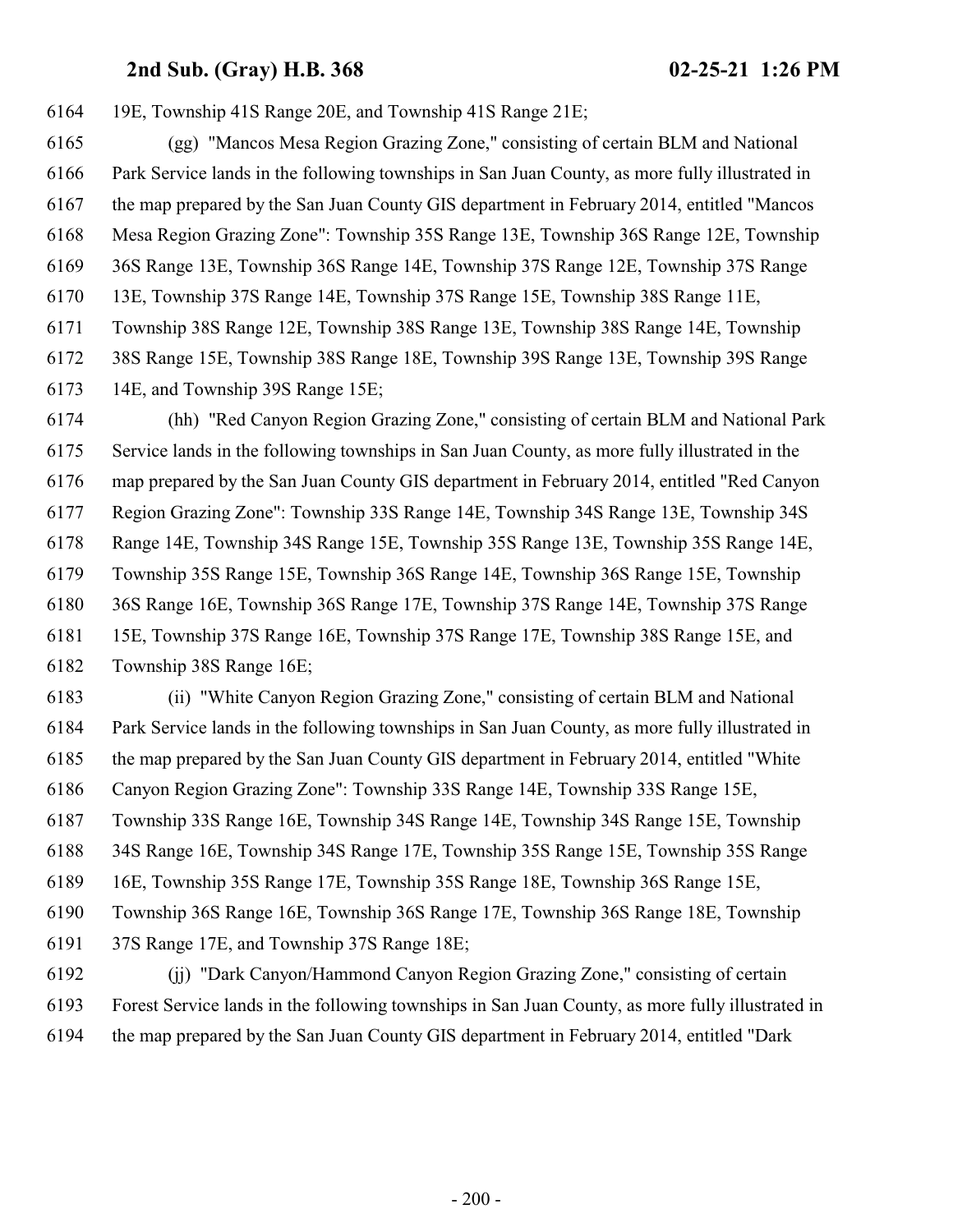Canyon/Hammond Canyon Region Grazing Zone": Township 34S Range 17E, Township 34S

Range 18E, Township 34S Range 19E, Township 34S Range 20E, Township 35S Range 17E,

Township 35S Range 18E, Township 35S Range 19E, Township 35S Range 20E, Township

36S Range 18E, Township 36S Range 19E, Township 36S Range 20E, and Township 37S

Range 19E;

 (kk) "Chippean/Indian Creek Region Grazing Zone," consisting of certain Forest Service lands in the following townships in San Juan County, as more fully illustrated in the map prepared by the San Juan County GIS department in February 2014, entitled "Chippean/Indian Creek Region Grazing Zone": Township 32S Range 21E, Township 32S Range 22E, Township 33S Range 21E, Township 33S Range 22E, Township 34S Range 20E, Township 34S Range 21E, Township 34S Range 22E, Township 35S Range 20E, Township 35S Range 21E, and Township 35S Range 22E;

 (ll) "Henry Mountain Region Grazing Zone," consisting of certain BLM and National Park Service lands in the following townships in Garfield County, as more fully illustrated in the map prepared by the Garfield County GIS department in February 2017, entitled "Henry Mountain Region Grazing Zone": Township 31S Range 7E, Township 32S Range 7E,

Township 31S Range 8E, Township 32S Range 8E, Township 33S Range 8E, Township 34S

Range 8E, Township 31S Range 9E, Township 32S Range 9E, Township 33S Range 9E,

Township 34S Range 9E, Township 35S Range 9E, Township 31S Range 10E, Township 32S

Range 10E, Township 33S Range 10E, Township 34S Range 10E, Township 35S Range 10E,

Township 31S Range 11E, Township 32S Range 11E, Township 33S Range 11E, Township

34S Range 11E, Township 31S Range 12E, Township 32S Range 12E, Township 33S Range

12E, and Township 34S Range 12E;

 (mm) "Glen Canyon Region Grazing Zone," consisting of certain BLM and National Park Service lands in the following townships in Garfield County, as more fully illustrated in the map prepared by the Garfield County GIS department in February 2017, entitled "Glen Canyon Region Grazing Zone": Township 36S Range 9E, Township 37S Range 9E, Township 36S Range 10E, Township 37S Range 10E, Township 35S Range 11E, Township 36S Range 11E, Township 37S Range 11E, Township 31S Range 12E, Township 32S Range 12E, Township 33S Range 12E, Township 34S Range 12E, Township 35S Range 12E, Township 35.5S Range 12E, Township 36S Range 12E, Township 37S Range 12E, Township 31S Range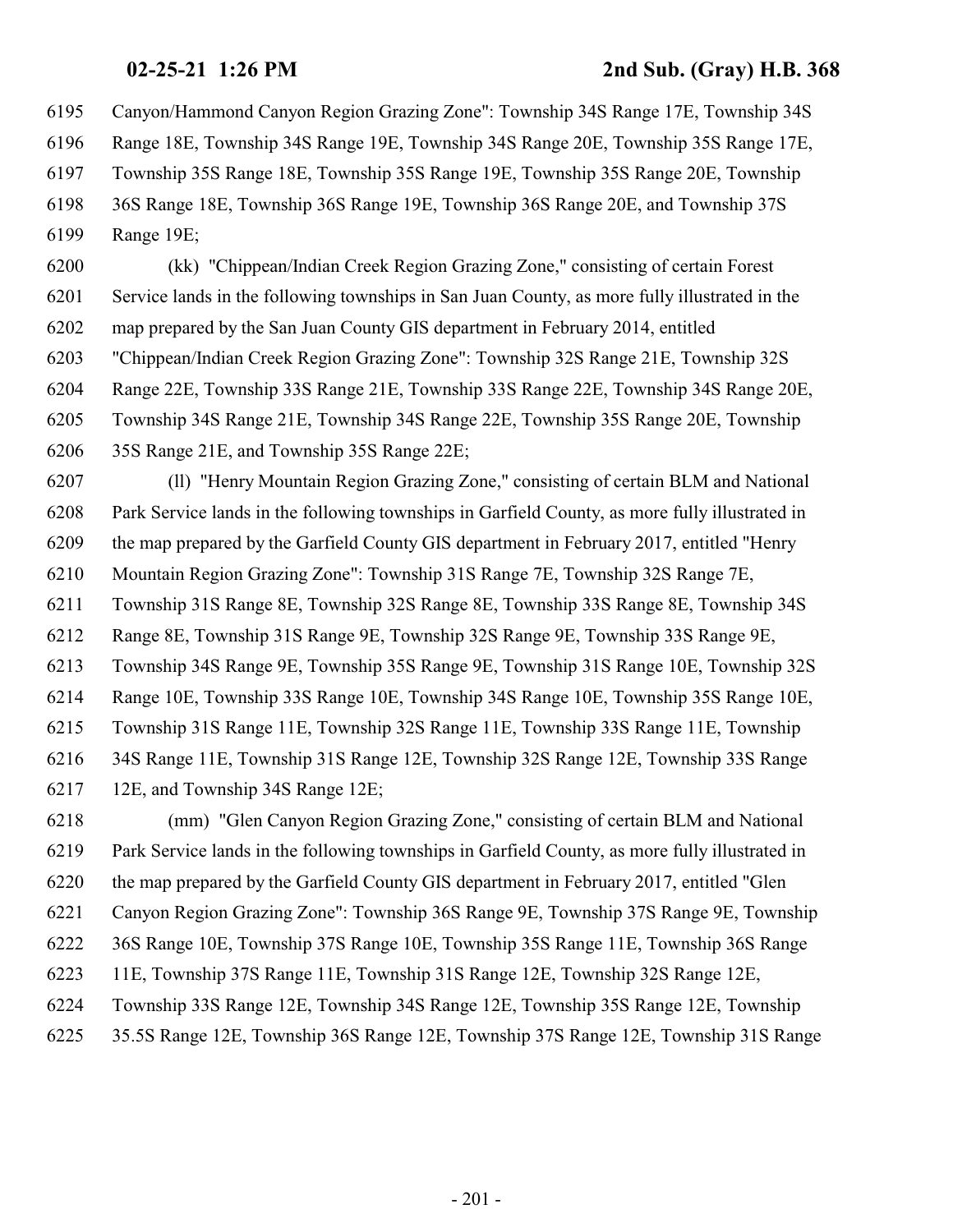13E, Township 32S Range 13E, Township 33S Range 13E, Township 34S Range 13E, Township 35S Range 13E, Township 35.5S Range 13E, Township 36S Range 13E, Township 31S Range 14E, Township 32S Range 14E, Township 32.5S Range 14E, Township 33S Range 14E, Township 31S Range 15E, Township 32S Range 15E, Township 32.5S Range 15E, Township 33S Range 15E, Township 30.5S Range 16E, Township 31S Range 16E, Township 32S Range 16E, Township 30.5S Range 17E, Township 31S Range 17E, Township 32S Range 17E, Township 30.5S Range 18E, and Township 31S Range 18E;

 (nn) "Glendale Bench Region Grazing Zone," consisting of certain BLM and Forest Service lands in the following townships in Kane County, as more fully illustrated in the map prepared by the Kane County GIS department in February 2014, entitled "Glendale Bench Region Grazing Zone": Township 39S Range 6W, Township 39S Range 5W, Township 39S Range 4.5W, Township 40S Range 7W, Township 40S Range 6W, Township 41S Range 7W, and Township 41S Range 6W;

 (oo) "John R. Region Grazing Zone," consisting of certain BLM and Forest Service lands in the following townships in Kane County, as more fully illustrated in the map prepared by the Kane County GIS department in February 2014, entitled "John R. Region Grazing Zone": Township 41S Range 7W, Township 41S Range 6W, Township 42S Range 7W, Township 42S Range 6W, Township 43S Range 6W, and Township 44S Range 6W;

 (pp) "Beaver Dam Scope Region Grazing Zone," consisting of certain BLM lands in the following townships in Washington County, as more fully illustrated in the map prepared by the Washington County GIS department: Township 42 South Range 17 West, Township 43 South Range 18 West, Township 43 South Range 19 West, Township 43 South Range 20 West, Township 42 South Range 18 West, Township 42 South Range 19 West, Township 42 South Range 20 West, Township 41 South Range 17 West, Township 41 South Range 18 West, Township 41 South Range 19 West, Township 41 South Range 20 West, Township 40 South Range 18 West, Township 40 South Range 19 West, and Township 40 South Range 20 West;

 (qq) "Square Top Daggett Flat Region Grazing Zone," consisting of certain BLM lands in the following townships in Washington County, as more fully illustrated in the map prepared by the Washington County GIS department: Township 40 South Range 17 West, Township 40 South Range 18 West, Township 40 South Range 19 West, Township 40 South Range 20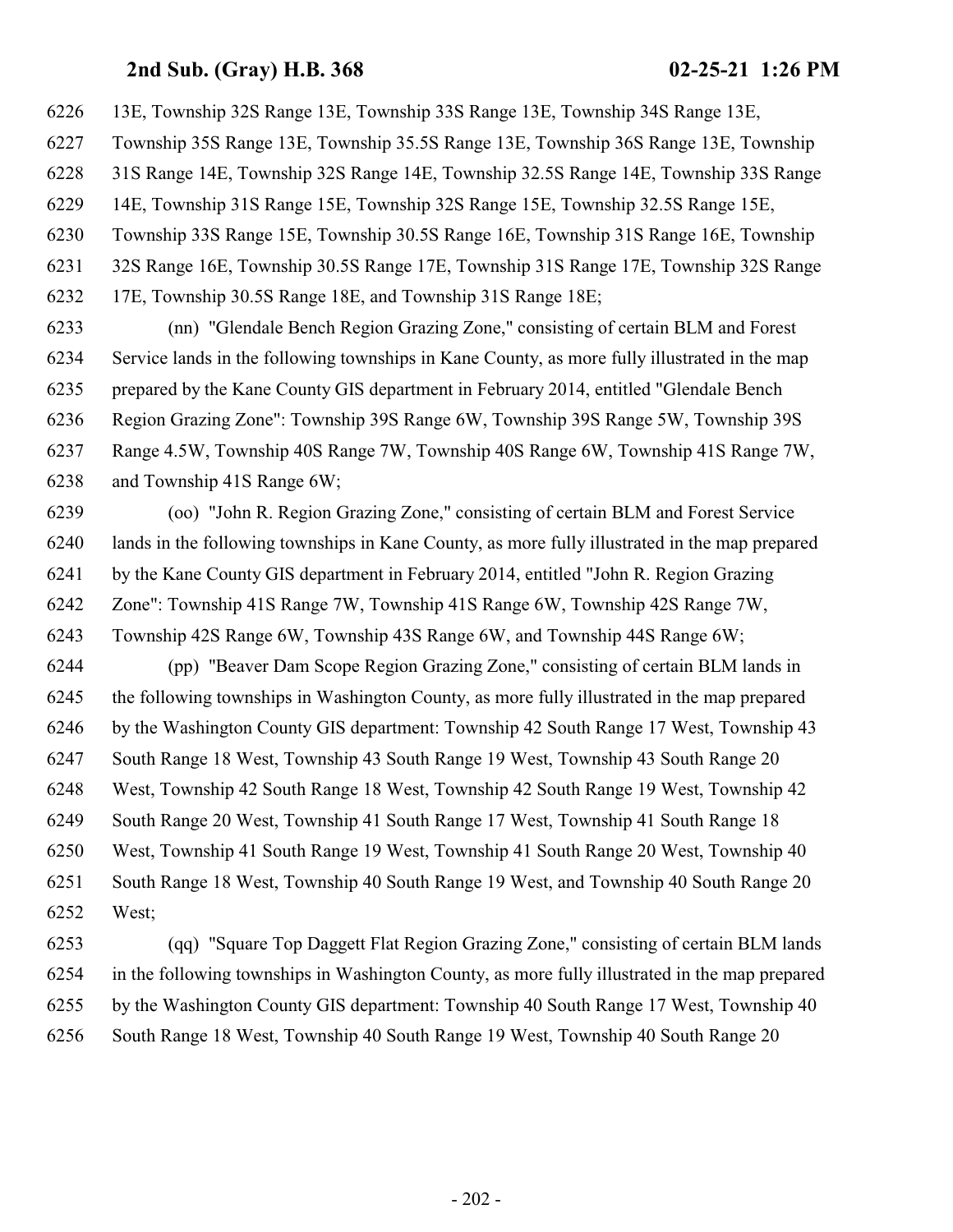West, Township 39 South Range 16 West, Township 39 South Range 17 West, Township 39

South Range 18 West, Township 39 South Range 19 West, Township 39 South Range 20

 West, Township 38 South Range 18 West, Township 38 South Range 19 West, and Township 38 South Range 20 West;

 (rr) "Enterprise Region Grazing Zone," consisting of certain BLM and Forest Service lands in the following townships in Washington County, as more fully illustrated in the map prepared by the Washington County GIS department: Township 37 South Range 17 West and Township 37 South Range 18 West;

 (ss) "Apex Region Grazing Zone," consisting of certain BLM lands in the following townships in Washington County, as more fully illustrated in the map prepared by the Washington County GIS department: Township 42 South Range 16 West, Township 42 South Range 17 West, Township 43 South Range 16 West, and Township 43 South Range 17 West;

 (tt) "Veyo/Gunlock Region Grazing Zone," consisting of certain BLM lands in the following townships in Washington County, as more fully illustrated in the map prepared by the Washington County GIS department: Township 39 South Range 16 West, Township 39 South Range 17 West, Township 40 South Range 16 West, Township 40 South Range 17 West, Township 41 South Range 16 West, Township 41 South Range 17 West, and Township 41 South Range 18 West;

 (uu) "Pine Valley Dixie National Forest Grazing Zone," consisting of certain Forest Service lands in the following townships in Washington County, as more fully illustrated in the map prepared by the Washington County GIS department: Township 37 South Range 15 West, Township 37 South Range 16 West, Township 37 South Range 17 West, Township 37 South Range 18 West, Township 37 South Range 19 West, Township 37 South Range 20 West, Township 38 South Range 13 West, Township 38 South Range 14 West, Township 38 South Range 15 West, Township 38 South Range 16 West, Township 38 South Range 17 West, Township 38 South Range 18 West, Township 38 South Range 19 West, Township 39 South Range 13 West, Township 39 South Range 14 West, Township 39 South Range 15 West, Township 39 South Range 16 West, Township 39 South Range 17 West, and Township 39 South Range 18 West;

 (vv) "New Harmony Region Grazing Zone," consisting of certain BLM lands in the following township in Washington County, as more fully illustrated in the map prepared by the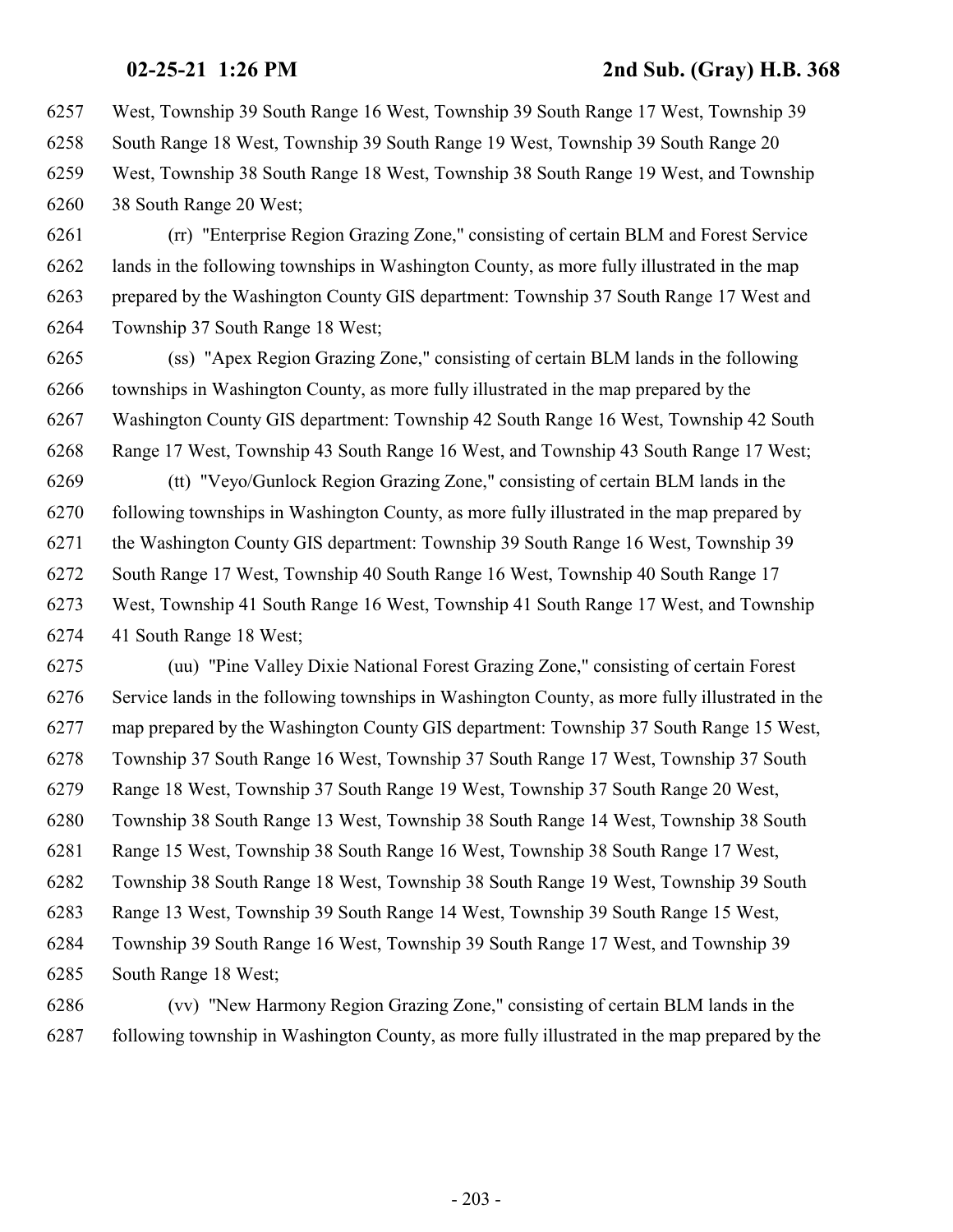Washington County GIS department: Township 38 South Range 13 West;

- (ww) "Kanarra Region Grazing Zone," consisting of certain BLM lands in the following township in Washington County, as more fully illustrated in the map prepared by the Washington County GIS department: Township 38 South Range 11 West;
- (xx) "Kolob Region Grazing Zone," consisting of certain BLM lands in the following townships in Washington County, as more fully illustrated in the map prepared by the Washington County GIS department: Township 38 South Range 10 West and Township 39 South Range 10 West;

 (yy) "La Verkin Creek/Dry Creek Region Grazing Zone," consisting of certain BLM lands in the following townships in Washington County, as more fully illustrated in the map prepared by the Washington County GIS department: Township 39 South Range 11 West, Township 39 South Range 12 West, Township 39 South Range 13 West, Township 40 South Range 11 West, Township 40 South Range 12 West, Township 40 South Range 13 West, Township 41 South Range 11 West, Township 41 South Range 12 West, and Township 41 South Range 13 West;

 (zz) "Grafton Region Grazing Zone," consisting of certain BLM lands in the following townships in Washington County: Township 41 South Range 11 West, Township 41 South Range 12 West, Township 41 South Range 13 West, Township 42 South Range 11 West, Township 42 South Range 12 West, and Township 42 South Range 13 West;

 (aaa) "Hurricane Region Grazing Zone," consisting of certain BLM lands in the following townships in Washington County, as more fully illustrated in the map prepared by the Washington County GIS department: Township 42 South Range 13 West, Township 42 South Range 14 West, Township 42 South Range 15 West, Township 43 South Range 13

West, Township 43 South Range 14 West, and Township 43 South Range 15 West;

 (bbb) "Little Creek Region Grazing Zone," consisting of certain BLM lands in the following townships in Washington County, as more fully illustrated in the map prepared by the Washington County GIS department: Township 42 South Range 11 West, Township 42 South Range 12 West, Township 42 South Range 13 West, Township 43 South Range 11 West, Township 43 South Range 12 West, and Township 43 South Range 13 West; (ccc) "Canaan Mountain Grazing Zone," consisting of certain BLM lands in the

following townships in Washington County, as more fully illustrated in the map prepared by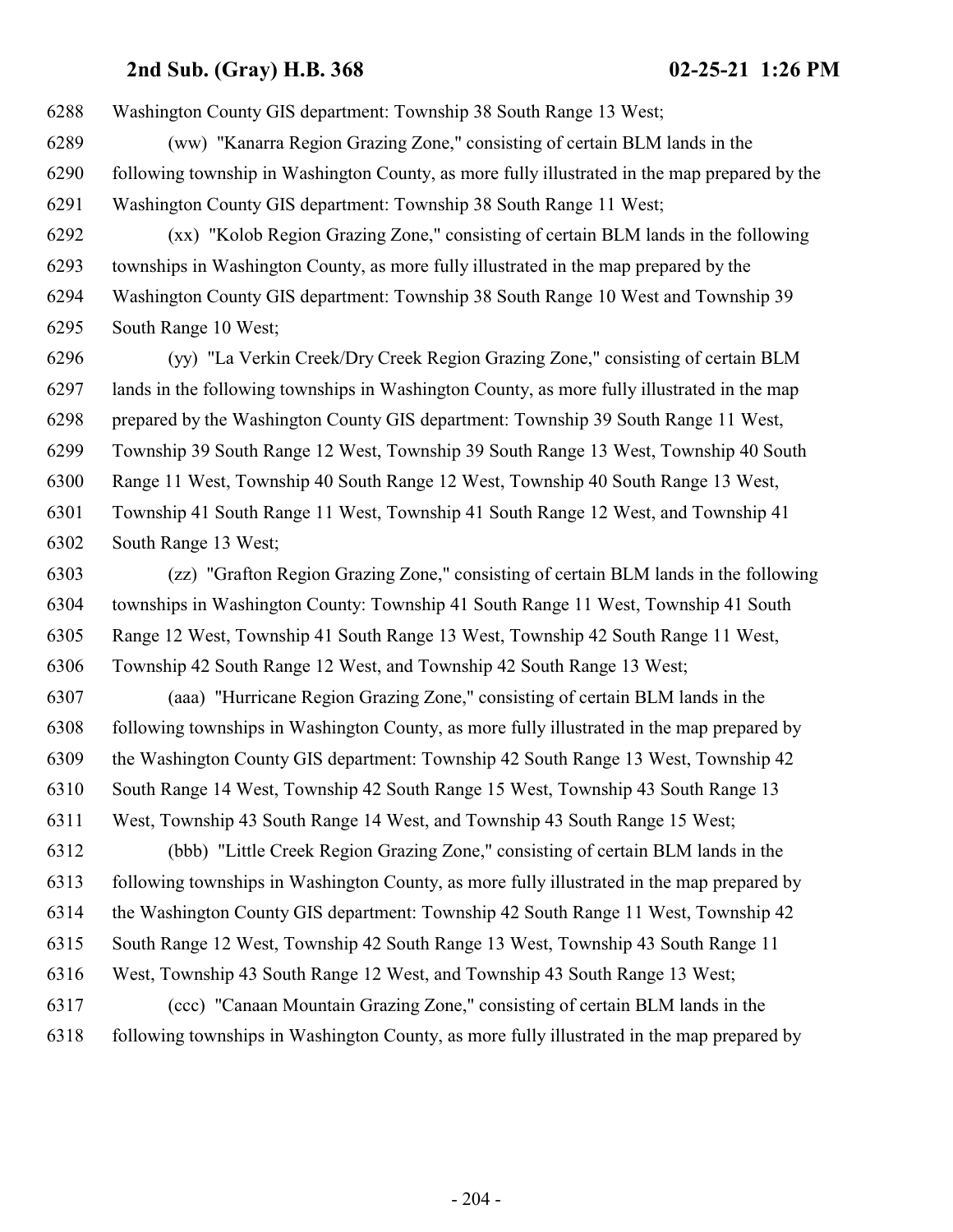the Washington County GIS department: Township 42 South Range 9.5 West, Township 42 South Range 10 West, Township 42 South Range 11 West, Township 43 South Range 9.5 West, Township 43 South Range 10 West, and Township 43 South Range 11 West; and (ddd) "Panguitch Valley Regional Grazing Zone," consisting of certain BLM lands in the following townships in Garfield County, as more fully illustrated in the map prepared by the Garfield County GIS department in February 2017, entitled "Panguitch Valley Region Grazing Zone": Township 34S Range 6W, Township 35S Range 6W, Township 36S Range 6W, Township 37S Range 6W, Township 32S Range 5.5W, Township 31S Range 5W, Township 32S Range 5W, Township 33S Range 5W, Township 34S Range 5W, Township 35S Range 5W, Township 36S Range 5W, Township 37S Range 5W, Township 32S Range 4.5W, Township 33S Range 4.5W, Township 34S Range 4.5W, Township 35S Range 4.5W, Township 36S Range 4.5W, Township 31S Range 4W, and Township 31S Range 3W. (3) Printed copies of the maps referenced in Subsection (2) shall be available for inspection by the public at the offices of the Utah Association of Counties. (4) The state finds with respect to the grazing zones described in Subsection (2) that: (a) agricultural livestock industry on the lands comprising these zones has provided a significant contribution to the history, customs, culture, economy, welfare, and other values of each area for more than 100 years; (b) the potential for abundant natural and vegetative resources exists within these zones if managed properly, that will support and expand continued, responsible agricultural livestock activities and wildlife habitat; (c) agricultural livestock activities in these zones and the associated historic resources, human history, shaping of human endeavors, variety of cultural resources, landmarks, structures, and other objects of historic or scientific interest are worthy of recognition, preservation, and protection; (d) (i) the highest management priority for lands within these zones is the preservation, restoration, and enhancement of watershed and rangeland health to sustain and expand forage production for both livestock grazing and wildlife habitat, and the restoration and development of historic, existing, and future livestock grazing and wildlife habitat resources in order to provide protection for the resources, objects, customs, culture, and values identified above; and 6349 (ii) notwithstanding Subsection  $(4)(d)(i)$ , if part or all of any zone lies within a sage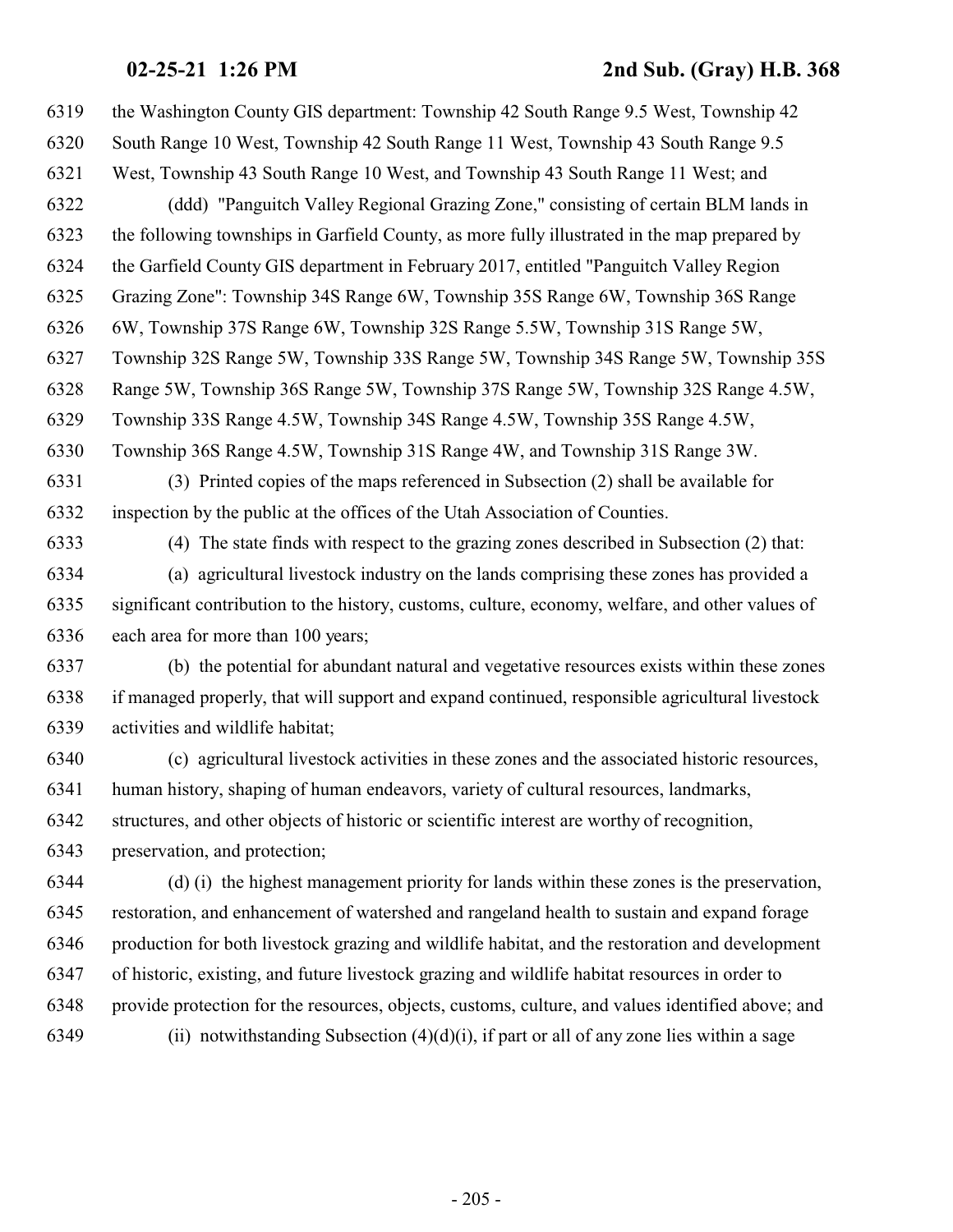| 6350 | grouse management area, then the management priorities for such part shall be consistent with       |
|------|-----------------------------------------------------------------------------------------------------|
| 6351 | the management priorities set forth in Subsection $(4)(d)(i)$ to the maximum extent consistent      |
| 6352 | with the management priorities of the sage grouse management area;                                  |
| 6353 | (e) subject to Subsection $(4)(d)(ii)$ , responsible development of any deposits of energy          |
| 6354 | and mineral resources, including oil, natural gas, oil shale, oil sands, coal, phosphate, gold,     |
| 6355 | uranium, and copper, as well as areas with wind and solar energy potential, that may exist in       |
| 6356 | these zones is compatible with the management priorities of Subsection $(4)(d)(i)$ in these         |
| 6357 | zones; and                                                                                          |
| 6358 | (f) subject to Subsection $(4)(d)(ii)$ , responsible development of any recreation                  |
| 6359 | resources, including roads, campgrounds, water resources, trails, OHV use, sightseeing,             |
| 6360 | canyoneering, hunting, fishing, trapping, and hiking resources that may exist in these grazing      |
| 6361 | zones is compatible with the management priorities of Subsection $(4)(d)(i)$ in these grazing       |
| 6362 | zones.                                                                                              |
| 6363 | (5) The state finds with respect to the zones described in Subsection (2) that the                  |
| 6364 | historic levels of livestock grazing activity and other values identified in Subsection (4) in each |
| 6365 | zone have greatly diminished, or are under other serious threat, due to:                            |
| 6366 | (a) unreasonable, arbitrary, and unlawfully restrictive federal management policies,                |
| 6367 | including:                                                                                          |
| 6368 | (i) de facto managing for wilderness in nonwilderness areas and non-WSAs;                           |
| 6369 | (ii) ignoring the chiefly valuable for grazing designation of the Secretary of the Interior         |
| 6370 | applicable to each of these zones; and                                                              |
| 6371 | (iii) the arbitrary administrative reductions in animal unit months of permitted forage;            |
| 6372 | (b) inflexible federal grazing practices that disallow grazing at different times each year         |
| 6373 | proven to be most effective for maintaining and enhancing rangeland conditions;                     |
| 6374 | (c) mismanagement of wild horses and burros resulting in competition for forage by                  |
| 6375 | excess and mismanaged populations of wild horses and burros in Beaver and Emery counties;           |
| 6376 | (d) improper management of vegetation resulting in the overgrowth of pinion, invasive               |
| 6377 | species, and juniper, and other woody vegetation that:                                              |
| 6378 | (i) compromise watershed and rangeland health;                                                      |
| 6379 | (ii) crowd out grazing forage;                                                                      |
| 6380 | (iii) degrade habitat and limit wildlife populations;                                               |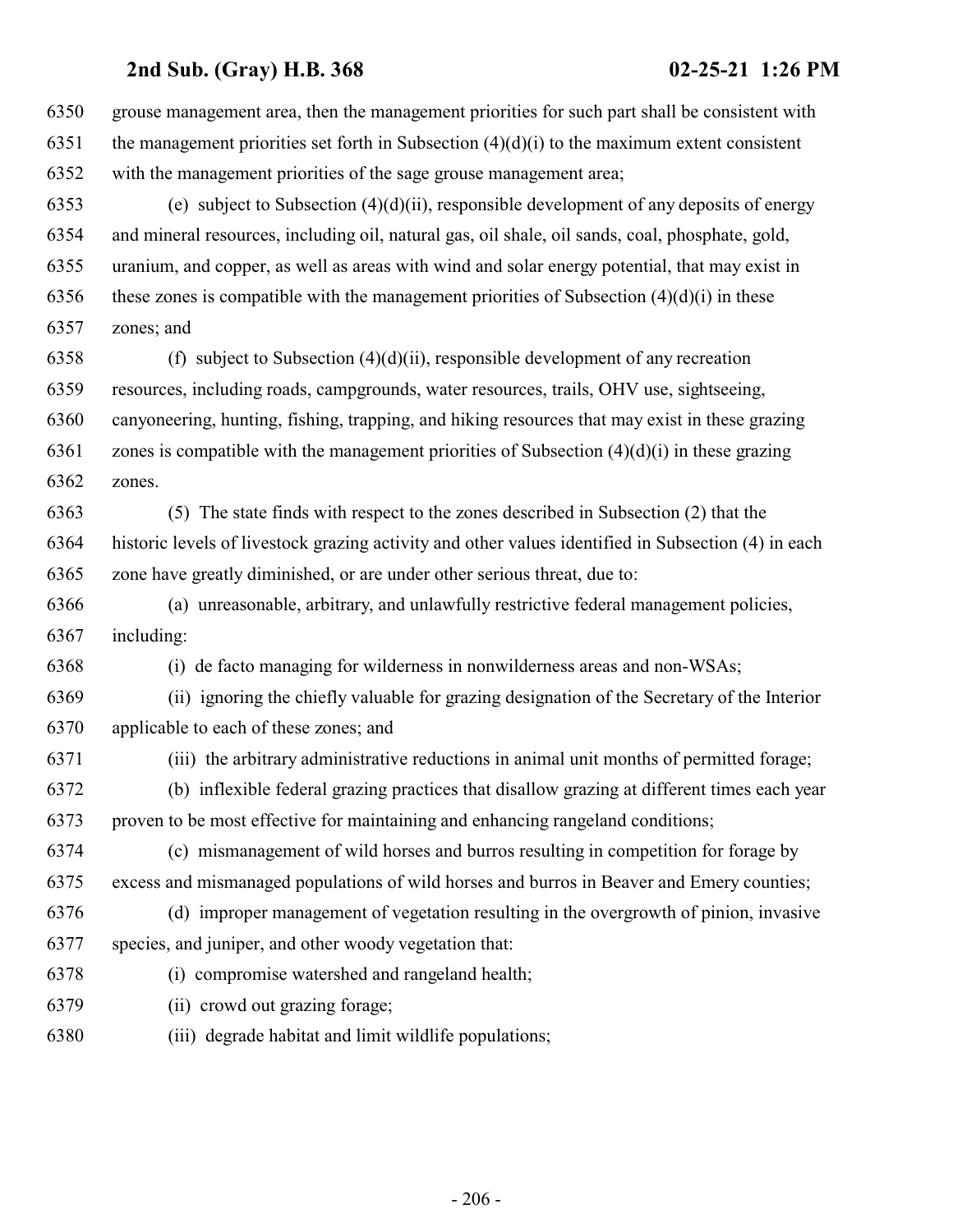(iv) reduce water yield; and (v) heighten the risk of catastrophic wildfire; and (e) other practices that degrade overall rangeland health. (6) To protect and preserve against the threats described in Subsection (5), the state supports the following with respect to the zones described in Subsection (2): (a) efficient and sustained policies, programs, and practices directed at preserving, restoring, and enhancing watershed and rangeland health to maximize: (i) all permitted forage production for livestock grazing and other compatible uses, including flexible grazing on and off dates adaptive to yearly climate and range conditions; and (ii) forage for fish and wildlife; (b) a cooperative management approach by federal agencies, the state, and local government agencies to achieve broadly supported management plans for the full development of: (i) forage resources for grazing livestock and wildlife; and (ii) other uses compatible with livestock grazing and wildlife utilization; (c) effective and responsible management of wild horses and burros to eliminate excess populations; and (d) effective and responsible management of wildlife habitat. (7) The state requests that the federal agencies that administer lands within each grazing zone: (a) fully cooperate and coordinate with the state and the respective counties within which each grazing zone is situated to develop, amend, and implement land and resource management plans, and implement management decisions that are consistent with the purposes, goals, and policies described in this section to the maximum extent allowed under federal law; (b) expedite the processing, granting, and streamlining of grazing permits, range improvements, and applications to enhance and otherwise develop all existing and permitted grazing resources located within each grazing zone, including renewable vegetative resources; (c) allow continued maintenance and increased development of roads, power lines, pipeline infrastructure, and other utilities necessary to achieve the goals, purposes, and policies described in this section and consistent with multiple use and sustained yield principles;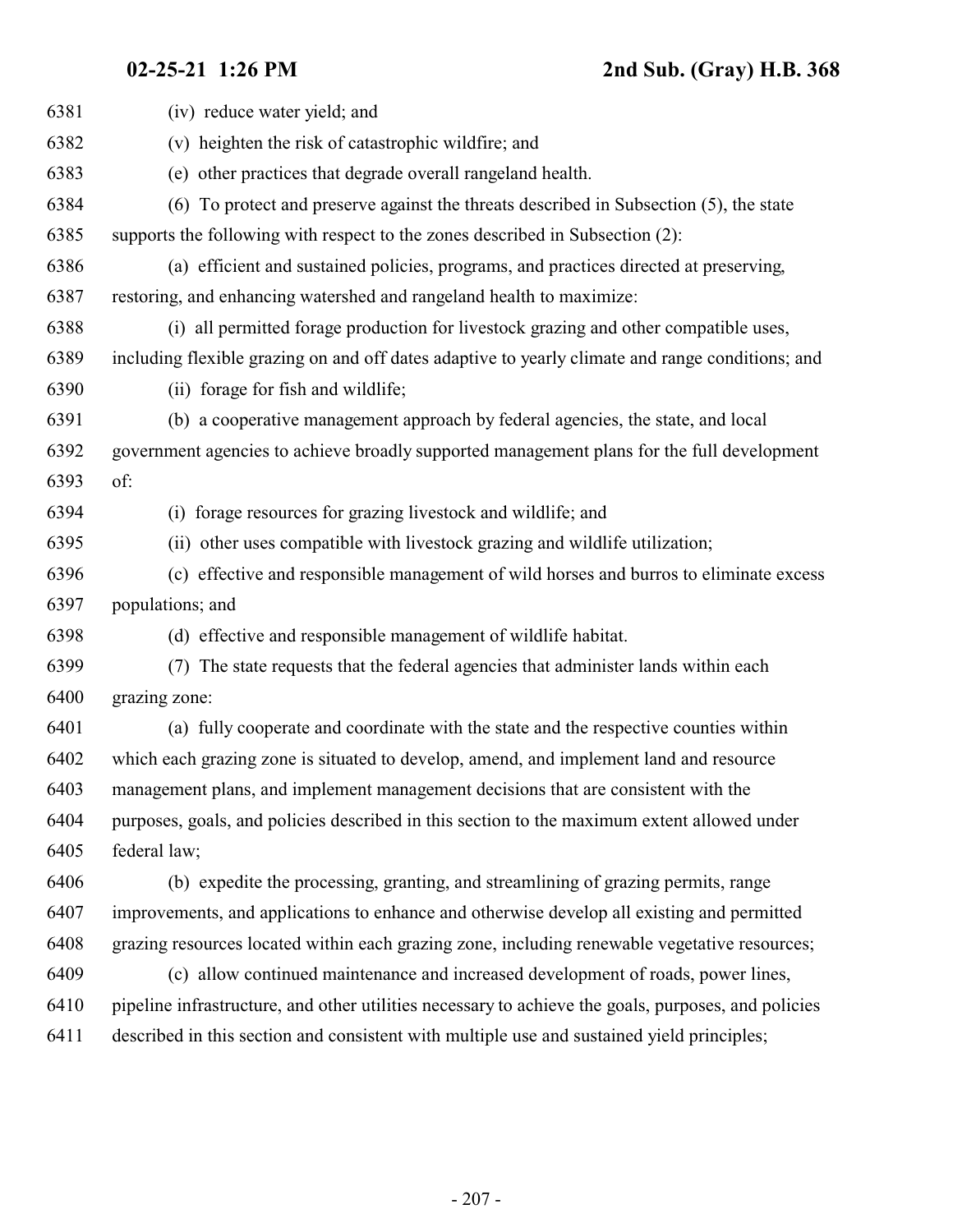| 6412 | (d) refrain from any planning decisions and management actions that will undermine,                   |
|------|-------------------------------------------------------------------------------------------------------|
| 6413 | restrict, or diminish the goals, purposes, and policies for each grazing zone as stated in this       |
| 6414 | section;                                                                                              |
| 6415 | (e) subject to Subsection $(4)(d)(ii)$ , refrain from implementing a policy that is contrary          |
| 6416 | to the goals and purposes described within this section; and                                          |
| 6417 | (f) refrain from implementing utilization standards less than 50%, unless:                            |
| 6418 | (i) implementing a standard of less than 50% utilization on a temporary basis is                      |
| 6419 | necessary to resolve site-specific concerns; and                                                      |
| 6420 | (ii) the federal agency consults, coordinates, and cooperates fully with local                        |
| 6421 | governments.                                                                                          |
| 6422 | (8) (a) If a grazing zone described in Subsection (2) is managed or neglected in such a               |
| 6423 | way as to increase the risk of catastrophic wildfire, and if the chief executive officer of a         |
| 6424 | county or a county sheriff finds that the catastrophic wildfire risk adversely affects the health,    |
| 6425 | safety, and welfare of the people of the political subdivision and that increased livestock           |
| 6426 | grazing in part or all of the grazing zone would substantially reduce that adverse effect:            |
| 6427 | (i) Subsections $11-51-103(1)(a)$ and (b) shall govern and apply to the chief executive               |
| 6428 | officer and the county sheriff with respect to making increased livestock grazing available in        |
| 6429 | the grazing zone; and                                                                                 |
| 6430 | (ii) Subsection $11-51-103(1)(b)$ shall govern and apply to the attorney general with                 |
| 6431 | respect to making increased livestock grazing available in the grazing zone.                          |
| 6432 | (b) If a grazing zone described in Subsection (2) is managed or neglected in such a way               |
| 6433 | as to increase the risk of catastrophic wildfire, and if the chief executive officer of a county or a |
| 6434 | county sheriff finds that the catastrophic wildfire risk constitutes an imminent threat to the        |
| 6435 | health, safety, and welfare of the people of the political subdivision and that increased livestock   |
| 6436 | grazing in part or all of the grazing zone would substantially reduce that imminent threat:           |
| 6437 | (i) Subsections $11-51-103(2)$ and (3) shall govern and apply to the chief executive                  |
| 6438 | officer and the county sheriff with respect to making increased livestock grazing available in        |
| 6439 | the grazing zone; and                                                                                 |
| 6440 | (ii) Subsection $11-51-103(3)$ and Section $11-51-104$ shall govern and apply to the                  |
| 6441 | attorney general with respect to making increased livestock grazing available in the grazing          |
| 6442 | zone.                                                                                                 |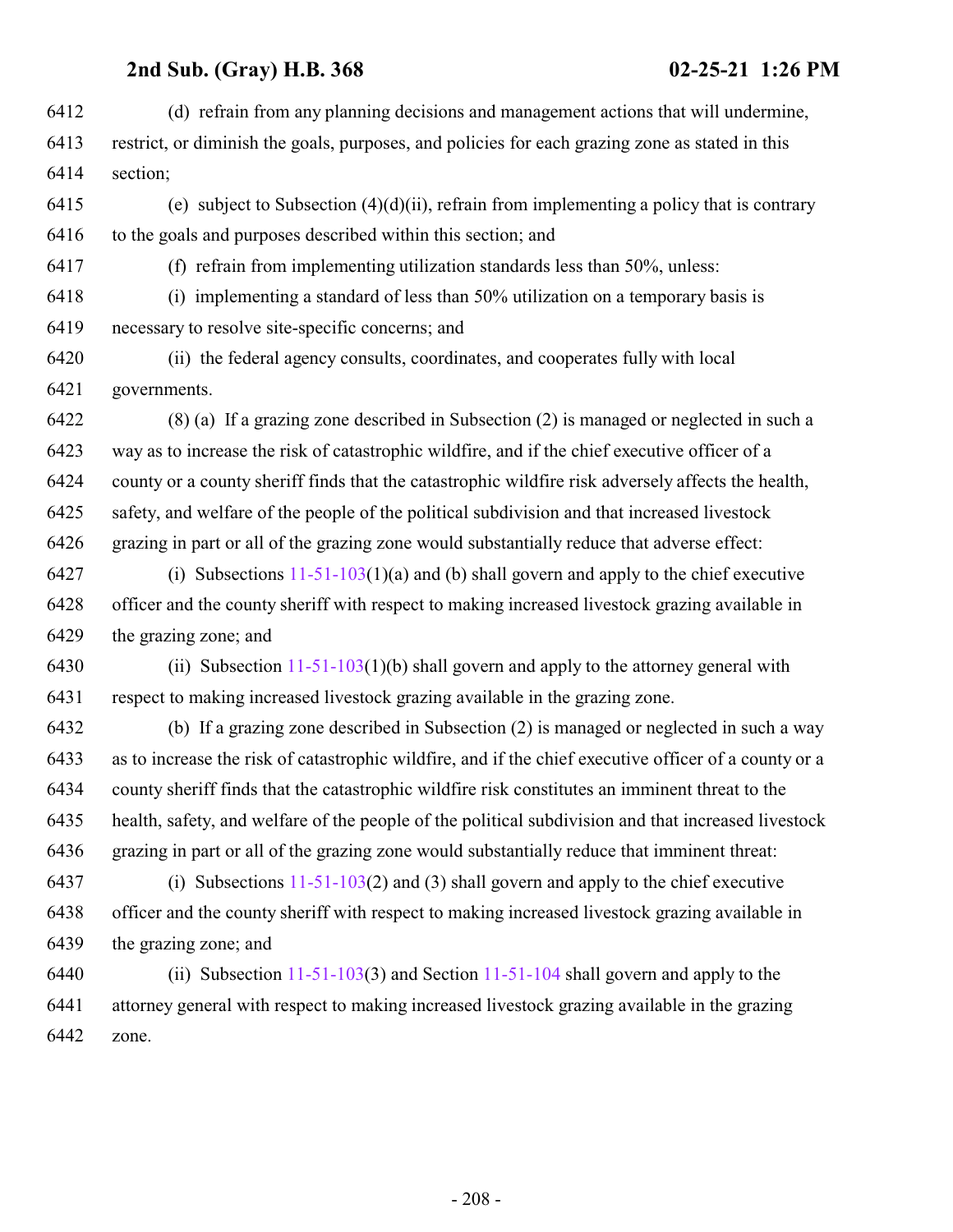(9) (a) The state recognizes the importance of all grazing districts on Utah BLM and Forest Service lands but establishes the grazing zones described in Subsection (2) to provide special protection and preservation against the identified threats found in Subsection (5) to exist in these zones.

 (b) It is the intent of the state to designate additional grazing agricultural commodity zones in future years, if circumstances warrant special protection and preservation for new zones.

 (10) The state calls upon applicable federal, state, and local agencies to coordinate with each other and establish applicable intergovernmental standing commissions, with membership consisting of representatives from the United States government, the state, and local governments to coordinate and achieve consistency in planning decisions and management actions in zones described in Subsection (2) in order to achieve the goals, purposes, and policies described in this section.

 (11) Notwithstanding the provisions of this section, and subject to Subsection  $(4)(d)(ii)$ , the state's mineral, oil, gas, and energy policies and plans on land within the zones

described in Subsection (2) shall be governed by Sections [\[63J-4-401](http://le.utah.gov/UtahCode/SectionLookup.jsp?section=[63j-4-401&session=2021GS)] [63L-11-302](#page-229-0),

[63L-11-303](#page-232-0), and [63J-8-104](#page-175-0).

Section 80. Section **63J-8-105.9** is amended to read:

 **63J-8-105.9. Utah Timber Agricultural Commodity Zones established -- Findings -- Management and land use priorities.**

 (1) There are established and designated Utah Timber Agricultural Commodity Zones for the purpose of:

 (a) preserving and protecting the agricultural timber, logging, and forest products industry within these zones from ongoing threats;

 (b) preserving and protecting the significant history, culture, customs, and economic value of the agricultural timber, logging, and forest products industry within these zones from ongoing threats; and

 (c) maximizing efficient and responsible restoration, reclamation, preservation, enhancement, and development of timber, logging, and forest products and affected natural, historical, and cultural activities within these zones, in order to protect and preserve these zones from ongoing threats.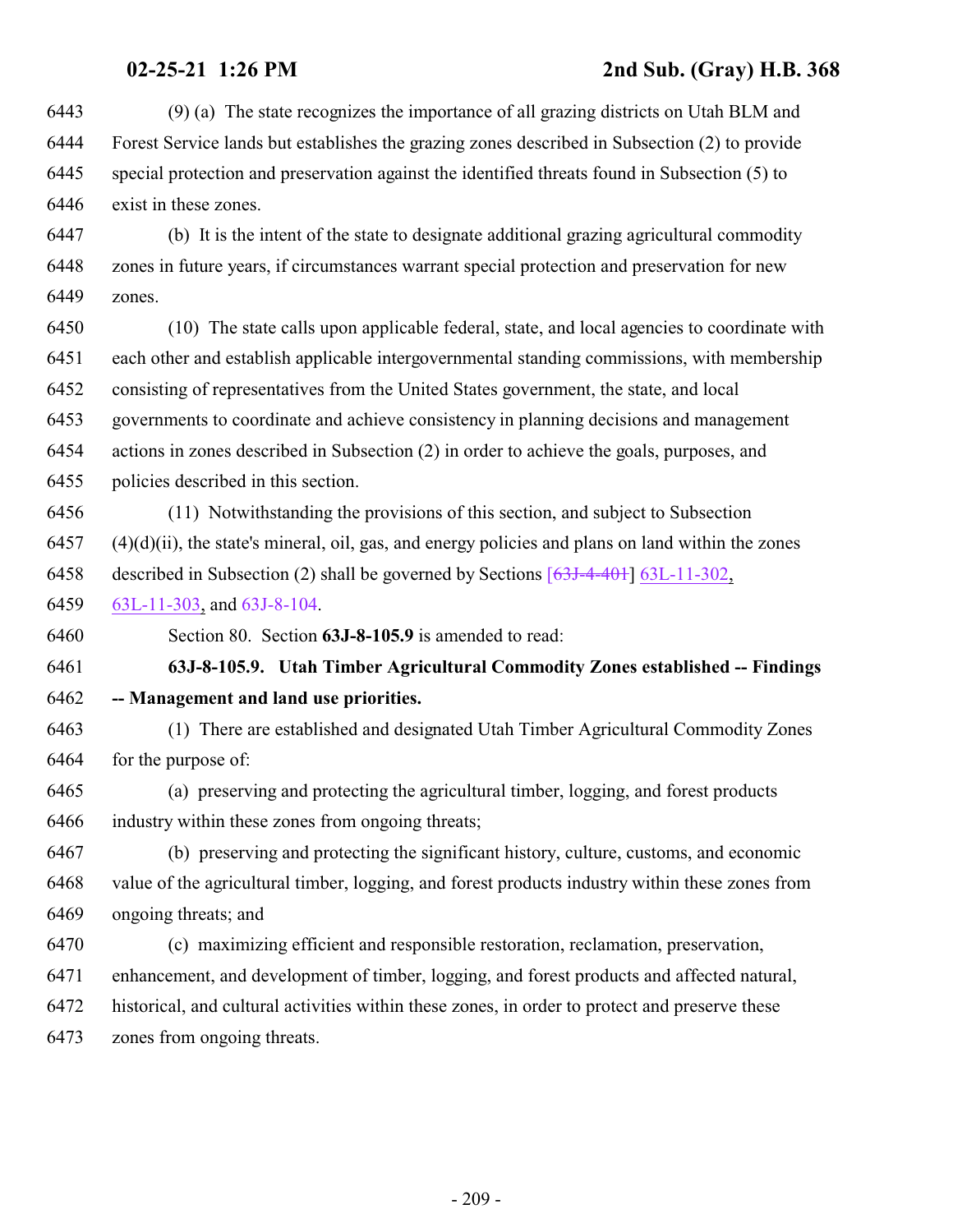| 6474 | (2) The titles, land area, and boundaries of these zones are described as follows:              |
|------|-------------------------------------------------------------------------------------------------|
| 6475 | (a) "Tushar Mountain Region Timber Zone," consisting of certain Forest Service lands            |
| 6476 | in the following townships in Beaver County and Piute County, as more fully illustrated in the  |
| 6477 | map jointly prepared by the Beaver and Piute counties GIS departments in February 2014,         |
| 6478 | entitled "Tushar Mountain Region Timber Zone":                                                  |
| 6479 | (i) in Beaver County, Township 28S Range 4W, Township 29S Range 4W, Township                    |
| 6480 | 27S Range 5W, Township 28S Range 5W, Township 29S Range 5W, Township 30S Range                  |
| 6481 | 5W, Township 26S Range 6W, Township 27S Range 6W, Township 28S Range 6W,                        |
| 6482 | Township 29S Range 6W, and Township 30S Range 6W; and                                           |
| 6483 | (ii) in Piute County, Township 26S Range 6W, Township 27S Range 6W, Township                    |
| 6484 | 26S Range 5W, Township 27S Range 5W, Township 28S Range 5W, Township 29S Range                  |
| 6485 | 5W, Township 30S Range 5W, Township 26S Range 4.5W, Township 26S Range 4W,                      |
| 6486 | Township 28S Range 4W, Township 29S Range 4W, and Township 30S Range 4W;                        |
| 6487 | (b) "Panguitch Lake Region Timber Zone," consisting of certain Forest Service lands             |
| 6488 | situated in the following townships in Iron, Kane, and Garfield counties, as more fully         |
| 6489 | illustrated in the map jointly prepared by the Iron, Kane, and Garfield counties GIS            |
| 6490 | departments in February 2014, entitled "Panguitch Lake Region Timber Zone":                     |
| 6491 | (i) in Iron County, Township 34S Range 7W, Township 35S Range 8W, Township 36S                  |
| 6492 | Range 8W, Township 36S Range 9W (excluding Cedar Breaks National Monument and                   |
| 6493 | Ashdown Wilderness Area), Township 37S Range 8W, and Township 37S Range 9W;                     |
| 6494 | (ii) in Kane County, Township 38S Range 9W, Township 38S Range 8W, Township                     |
| 6495 | 38S Range 7W, Township 38S Range 6W, Township 39S Range 8W, Township 39S Range                  |
| 6496 | 7W, and Township 39S Range 6W; and                                                              |
| 6497 | (iii) in Garfield County, Township 35S Range 7W, Township 35S Range 6W,                         |
| 6498 | Township 36S Range 7W, Township 36S Range 6W, Township 37S Range 7W, and Township               |
| 6499 | 37S Range 6W;                                                                                   |
| 6500 | (c) "Monroe Mountain Region Timber Zone," consisting of certain Forest Service                  |
| 6501 | lands in the following townships in Piute County, as more fully illustrated in the map prepared |
| 6502 | by the Piute County GIS department in February 2014, entitled "Monroe Mountain Region           |
| 6503 | Timber Zone": Township 26S Range 3W, Township 27S Range 2.5W, Township 28S Range                |
| 6504 | 2.5W, Township 29S Range 2.5W, Township 26S Range 2W, Township 27S Range 2W,                    |
|      |                                                                                                 |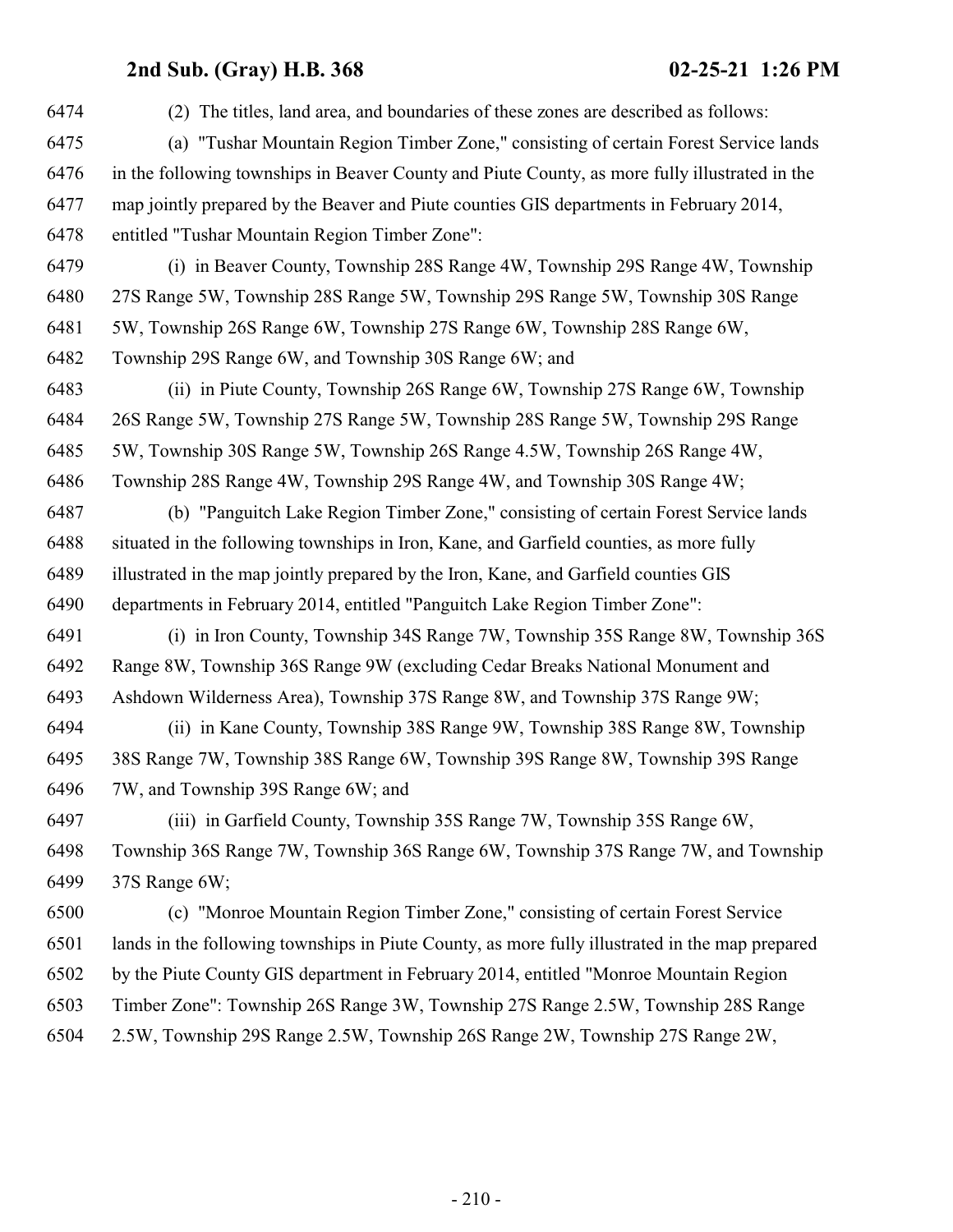Township 28S Range 2W, Township 29S Range 2W, Township 26S Range 1W, and Township 7S Range 1W;

 (d) "Boulder Mountain Region Timber Zone," consisting of certain Forest Service lands situated in the following townships in Wayne and Garfield counties, as more fully illustrated in the map jointly prepared by the Wayne and Garfield counties GIS departments in February 2014, entitled "Boulder Mountain Region Timber Zone":

 (i) in Wayne County, Township 30S Range 3E, Township 30S Range 4E, and Township 30S Range 5E; and

 (ii) in Garfield County, Township 31S Range 1E, Township 31S Range 2E, Township 31S Range 3E, Township 32S Range 2E, Township 32S Range 3E, Township 32S Range 4E, Township 33S Range 3E, Township 33S Range 4E, Township 30 1/2S Range 5E, Township 31S Range 5E, Township 31S Range 6E, Township 32S Range 5E, and Township 32S Range 6E;

 (e) "Thousand Lake Region Timber Zone," consisting of certain Forest Service lands in the following townships in Wayne County, as more fully illustrated in the map prepared by the Wayne County GIS department in February 2014, entitled "Thousand Lake Region Timber Zone": Township 26S Range 4E, Township 27S Range 4E, and Township 28S Range 4E;

 (f) "Millers Flat Region Timber Zone," consisting of certain Forest Service lands situated in the following townships in Sanpete County, as more fully illustrated in the map prepared by the Sanpete County GIS department in February 2014, entitled "Millers Flat Region Timber Zone": Township 16S Range 5E, Township 17S Range 5E, Township 17S Range 4E, and Township 17S Range 6E;

 (g) "East Fork Timber Zone," consisting of certain Forest Service lands situated in the following townships in Garfield and Kane counties, as more fully illustrated in the map jointly prepared by the Garfield and Kane counties GIS departments in February 2014, entitled "East Fork Region Timber Zone":

 (i) in Garfield County, Township 36S Range 4 1/2W, Township 36S Range 4W, Township 37S Range 5W, Township 37S Range 4 1/2W, and Township 37S Range 4W; and (ii) in Kane County, Township 38S Range 5W, Township 38S Range 4.5W, Township 39S Range 5W, and Township 39S Range 4.5W;

(h) "Upper Valley Timber Zone," consisting of certain Forest Service lands situated in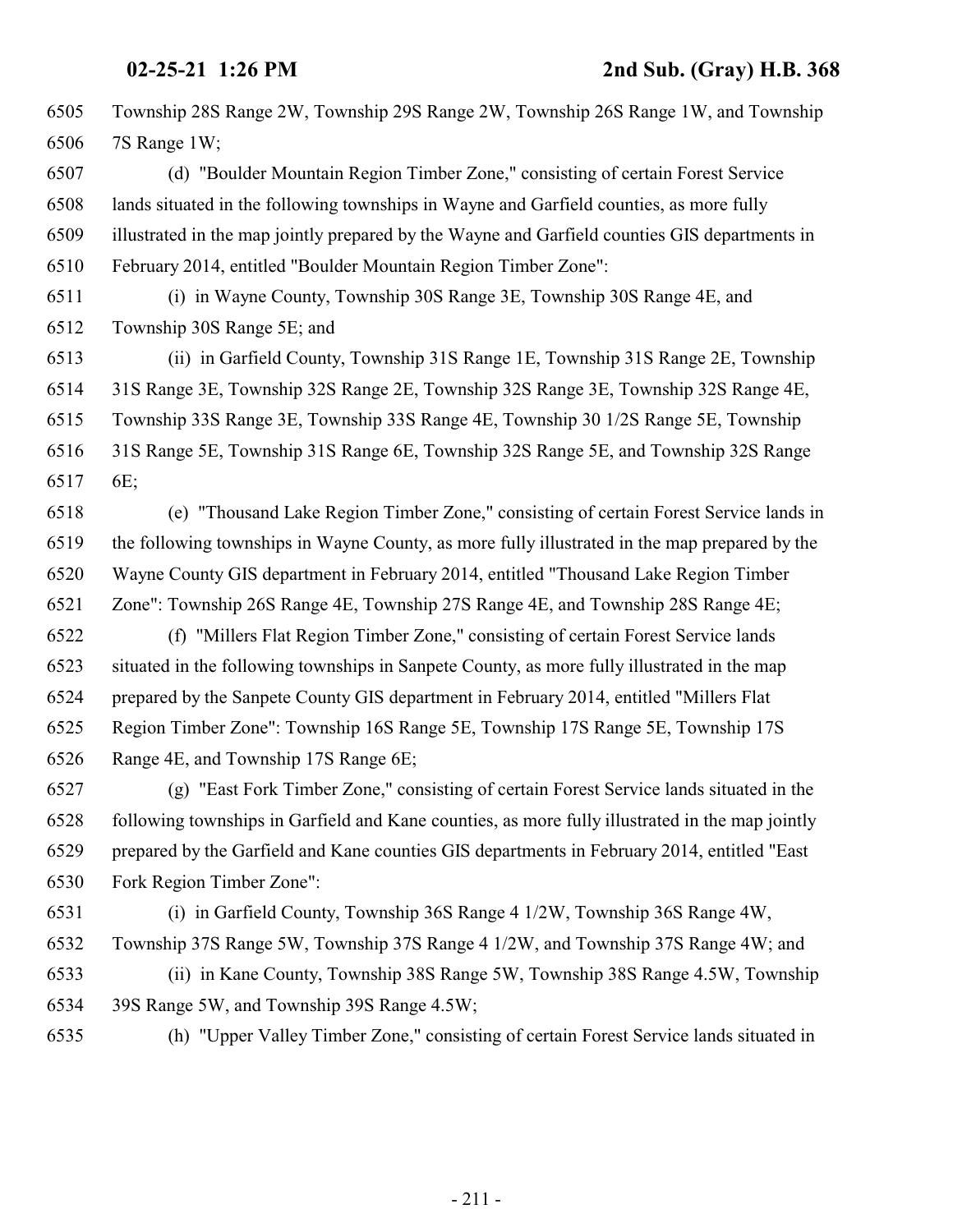| 6536 | the following townships in Garfield County, as more fully illustrated in the map prepared by         |
|------|------------------------------------------------------------------------------------------------------|
| 6537 | the Garfield County GIS department in February 2014, entitled "Upper Valley Region Timber            |
| 6538 | Zone": Township 34S Range 1W, Township 35S Range 1W, Township 35S Range 1E,                          |
| 6539 | Township 36S Range 1W, Township 36S Range 1E, and Township 37S Range 1E;                             |
| 6540 | (i) "Iron Springs Timber Zone," consisting of certain Forest Service lands situated in               |
| 6541 | the following townships in Garfield County, as more fully illustrated in the map prepared by         |
| 6542 | the Garfield County GIS department in February 2014, entitled "Iron Springs Region Timber            |
| 6543 | Zone": Township 32S Range 1E, Township 33S Range 1W, Township 33S Range 1E, and                      |
| 6544 | Township 34S Range 1W; and                                                                           |
| 6545 | (j) "Dutton Timber Zone," consisting of certain Forest Service lands situated in the                 |
| 6546 | following townships in Garfield County, as more fully illustrated in the map prepared by the         |
| 6547 | Garfield County GIS department in February 2014, entitled "Dutton Region Timber Zone":               |
| 6548 | Township 32S Range 3W, Township 32S Range 2W, Township 33S Range 3W, and Township                    |
| 6549 | 33S Range 2W.                                                                                        |
| 6550 | (3) Printed copies of the maps referenced in Subsection (2) shall be available for                   |
| 6551 | inspection by the public at the offices of the Utah Association of Counties.                         |
| 6552 | (4) The state finds with respect to the zones described in Subsection (2) that:                      |
| 6553 | (a) agricultural timber, logging, and forest product industries on the lands comprising              |
| 6554 | these timber zones have provided a significant contribution to the history, customs, culture,        |
| 6555 | economy, welfare, and other values of each area for many decades;                                    |
| 6556 | (b) abundant natural and vegetative resources exist within these zones to support and                |
| 6557 | expand continued, responsible timber, logging, and other forest product activities;                  |
| 6558 | (c) agricultural timber, logging, and forest product activities in these zones, and the              |
| 6559 | associated historic resources, human history, shaping of human endeavors, variety of cultural        |
| 6560 | resources, landmarks, structures, and other objects of historic or scientific interest are worthy of |
| 6561 | recognition, preservation, and protection;                                                           |
| 6562 | (d) (i) the highest management priority for lands within these zones is maintenance and              |
| 6563 | promotion of forest and vegetation ecosystem health achieved by responsible active                   |
| 6564 | management in development of historic, existing, and future timber, logging, and forest              |
| 6565 | product resources in order to provide protection for the resources, objects, customs, culture,       |
| 6566 | bertha to the Bitted charge and                                                                      |

and values identified above; and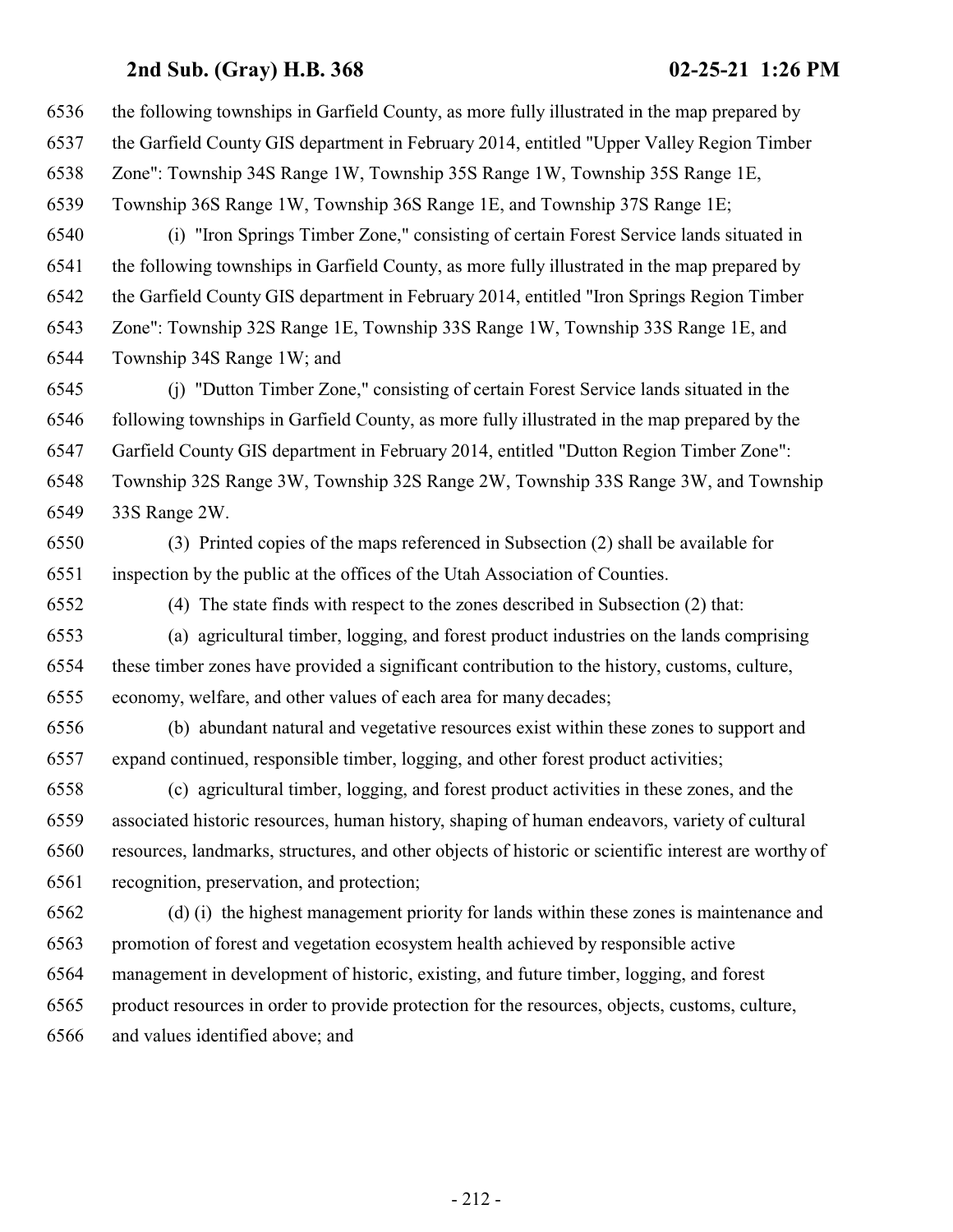| 6567 | (ii) notwithstanding Subsection $(4)(d)(i)$ , if part or all of any zone lies within a sage       |
|------|---------------------------------------------------------------------------------------------------|
| 6568 | grouse management area, then the management priorities for such part shall be consistent with     |
| 6569 | the management priorities set forth in Subsection $(4)(d)(i)$ to the maximum extent consistent    |
| 6570 | with the management priorities of the sage grouse management area;                                |
| 6571 | (e) subject to Subsection $(4)(d)(ii)$ , responsible development of any deposits of energy        |
| 6572 | and mineral resources, including oil, natural gas, oil shale, oil sands, coal, phosphate, gold,   |
| 6573 | uranium, and copper, as well as areas with wind and solar energy potential, that may exist in     |
| 6574 | these zones is compatible with the management priorities of Subsection $(4)(d)(i)$ in these       |
| 6575 | zones; and                                                                                        |
| 6576 | (f) subject to Subsection $(4)(d)(ii)$ , responsible development of any recreation                |
| 6577 | resources, including wildlife, roads, campgrounds, water resources, trails, OHV use,              |
| 6578 | sightseeing, canyoneering, hunting, fishing, trapping, and hiking resources that may exist in     |
| 6579 | these timber zones is compatible with the management priorities of Subsection $(4)(d)(i)$ in      |
| 6580 | these timber zones.                                                                               |
| 6581 | (5) The state finds that the historic levels of timber, logging, and forest products              |
| 6582 | activities in the zones described in Subsection (2) have greatly diminished, or are under serious |
| 6583 | threat, due to:                                                                                   |
| 6584 | (a) unreasonable, arbitrary, and unlawfully restrictive federal management policies,              |
| 6585 | including:                                                                                        |
| 6586 | (i) de facto managing for wilderness in nonwilderness areas;                                      |
| 6587 | (ii) ignoring the multiple use sustained yield mission of the Forest Service;                     |
| 6588 | (iii) ignoring the fact that the Forest Service's parent agency is the United States              |
| 6589 | Department of Agriculture whose mission includes providing timber as an important                 |
| 6590 | agriculture resource; and                                                                         |
| 6591 | (iv) the arbitrary administrative reductions in timber, logging, and forest products              |
| 6592 | activities;                                                                                       |
| 6593 | (b) improper management of forest vegetation resulting in the overcrowding of old                 |
| 6594 | growth alpine species and the crowding out of aspen diversity, all of which results in:           |
| 6595 | (i) devastation of entire mountainsides due to insect infestation and disease;                    |
| 6596 | (ii) reduced water yield;                                                                         |
| 6597 | (iii) increased catastrophic wildfire;                                                            |
|      |                                                                                                   |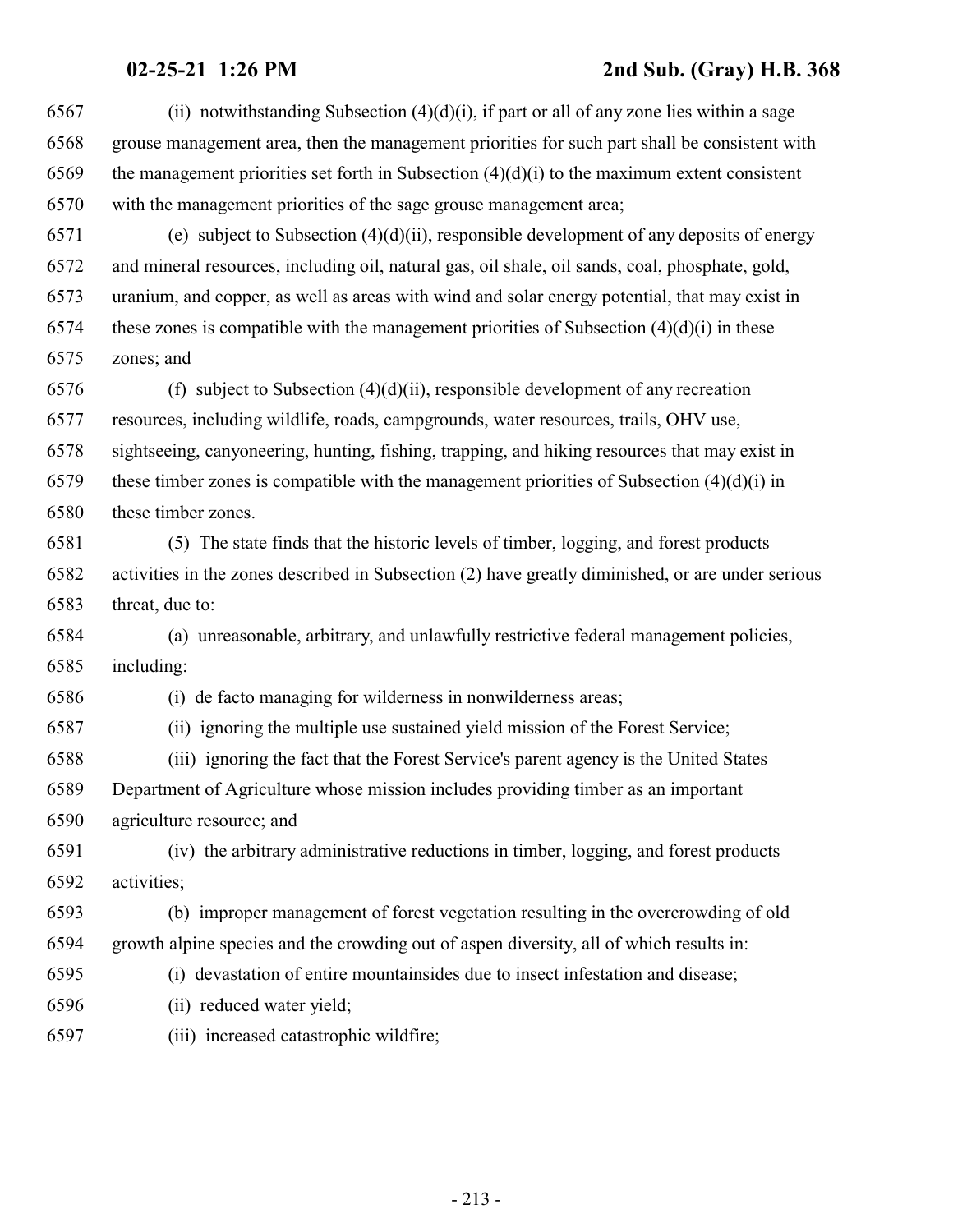| 6598 | (iv) increased soil erosion;                                                                        |
|------|-----------------------------------------------------------------------------------------------------|
| 6599 | (v) degradation of wildlife habitat; and                                                            |
| 6600 | (vi) suppression and threatened extinction of important rural economic activities; and              |
| 6601 | (c) other practices that degrade overall forest health.                                             |
| 6602 | To protect and preserve against the threats described in Subsection (5), the state<br>(6)           |
| 6603 | supports the following with respect to the zones described in Subsection (2):                       |
| 6604 | (a) efficient and responsible development, within each timber zone, of:                             |
| 6605 | (i) robust timber thinning and harvesting programs and activities; and                              |
| 6606 | (ii) other uses compatible with increased timber, logging, and forest product activities,           |
| 6607 | including a return to historic levels of timber, logging, and forest product activity in each of    |
| 6608 | these zones;                                                                                        |
| 6609 | (b) a cooperative management approach by federal agencies, the state, and local                     |
| 6610 | governments to achieve broadly supported management plans for the full development, within          |
| 6611 | each timber zone, of:                                                                               |
| 6612 | (i) forest product resources; and                                                                   |
| 6613 | (ii) other uses compatible with timber activities; and                                              |
| 6614 | (c) effective and responsible management of wildlife habitat.                                       |
| 6615 | The state requests that the federal agencies that administer lands within each timber<br>(7)        |
| 6616 | zone:                                                                                               |
| 6617 | (a) fully cooperate and coordinate with the state and the respective counties within                |
| 6618 | which each timber zone is situated to develop, amend, and implement land and resource               |
| 6619 | management plans and implement management decisions that are consistent with the purposes,          |
| 6620 | goals, and policies described in this section to the maximum extent allowed under federal law;      |
| 6621 | (b) expedite the processing, granting, and streamlining of logging and forest product               |
| 6622 | harvesting permits, range improvements, and applications to enhance and otherwise develop           |
| 6623 | existing and permitted timber resources located within each timber zone, including renewable        |
| 6624 | vegetative resources;                                                                               |
| 6625 | (c) expedite stewardship programs to allow private enterprise to carry out the timber,              |
| 6626 | logging, and forest activities described in this section;                                           |
| 6627 | (d) allow continued maintenance and increased development of roads, power lines,                    |
| 6628 | pipeline infrastructure, and other utilities necessary to achieve the goals, purposes, and policies |
|      |                                                                                                     |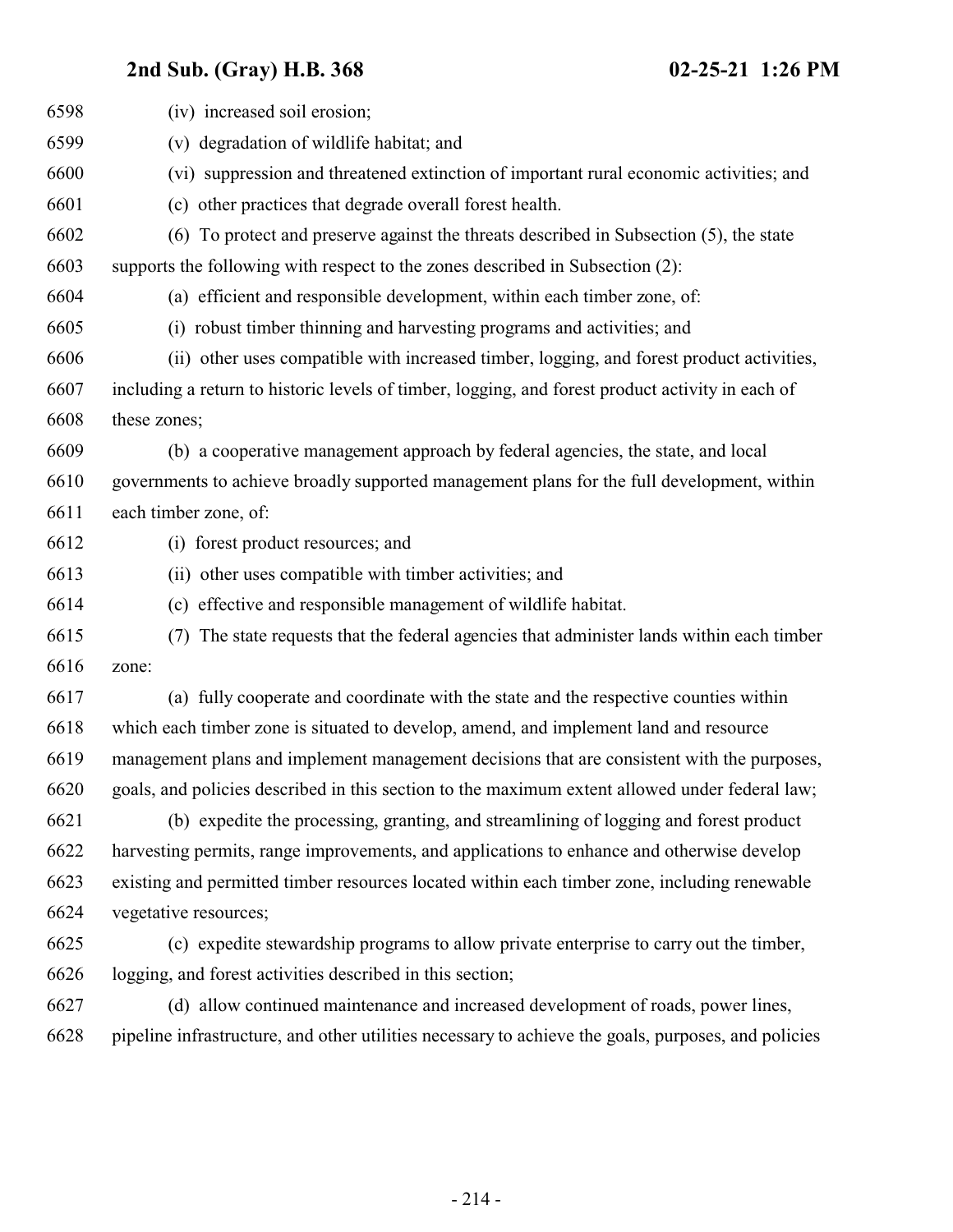described in this section and consistent with multiple use and sustained yield principles;

- (e) refrain from any planning decisions and management actions that will undermine, restrict, or diminish the goals, purposes, and policies for each timber zone as stated in this section; and
- 6633 (f) subject to Subsection  $(4)(d)(ii)$ , refrain from implementing a policy that is contrary to the goals and purposes described within this section.
- (8) (a) The state recognizes the importance of all areas on BLM and Forest Service lands high value lumber and forest product resources but establishes the special Timber Agricultural Commodity Zones to provide special protection and preservation against the identified threats found in Subsection (5) to exist in these zones.
- (b) It is the intent of the Legislature to designate additional Timber Agricultural Commodity Zones in future years, if circumstances warrant special protection and preservation for new zones.
- (9) The state calls upon applicable federal, state, and local agencies to coordinate with each other and establish applicable intergovernmental standing commissions, with membership consisting of representatives from the United States government, the state, and local governments to coordinate and achieve consistency in planning decisions and management actions in the zones described in Subsection (2).
- (10) Notwithstanding the provisions of this section, and subject to Subsection (4)(d)(ii), the state's mineral, oil, gas, and energy policies, as well as its grazing policies, on land within zones described in Subsection (2), shall continue to be governed by Sections [[63J-4-401](#page-142-0)] [63L-11-302](#page-229-0), [63L-11-303](#page-232-0), and [63J-8-104](#page-175-0).
- 

Section 81. Section **63J-8-106** is amended to read:

 **63J-8-106. County supported federal land use designation proposed in proposed congressional land use legislation -- Process for legislative review of proposed federal legislation land use within a county.**

- (1) (a) Notwithstanding any other provision of this chapter, the Legislature may, in accordance with this section, recommend to the Utah congressional delegation proposed congressional land use legislation that is supported by a county.
- (b) A county that fails to comply with the requirements of this section may not communicate or otherwise represent in any way that a federal land use designation contained in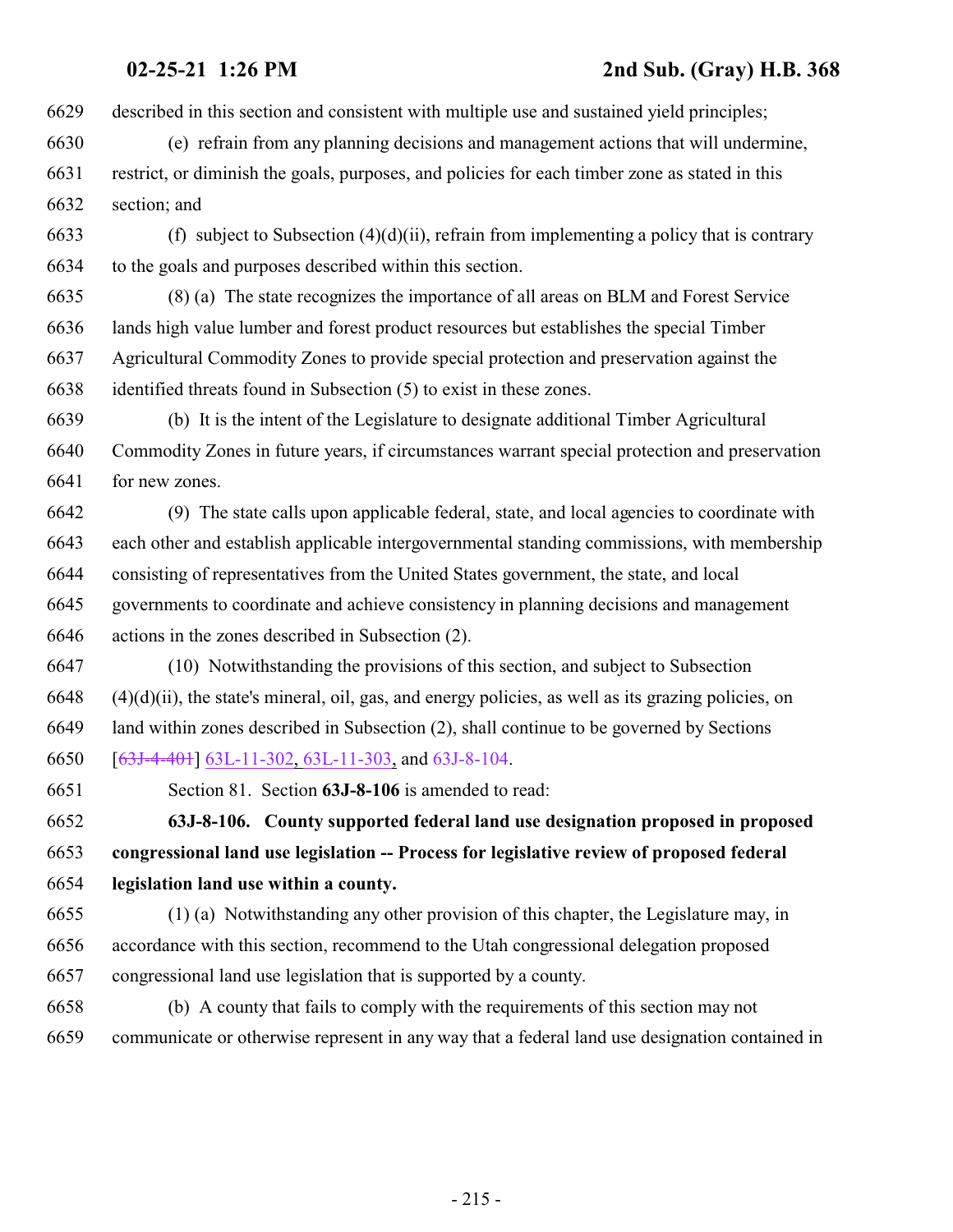| 6660 | proposed congressional land use legislation has the support or approval of the Legislature.    |
|------|------------------------------------------------------------------------------------------------|
| 6661 | (2) If a county supports a federal land use designation contained in proposed                  |
| 6662 | congressional land use legislation, the county shall:                                          |
| 6663 | (a) prepare a report on the proposed congressional land use legislation in accordance          |
| 6664 | with Subsection $(3)$ ;                                                                        |
| 6665 | (b) draft a concurrent resolution for a legislative committee's consideration, in              |
| 6666 | accordance with Subsection $(7)(a)$ , in support of the proposed congressional land use        |
| 6667 | legislation; and                                                                               |
| 6668 | (c) subject to Subsection $(4)(a)$ , deliver the report and draft concurrent resolution to the |
| 6669 | office.                                                                                        |
| 6670 | (3) The report required in Subsection $(2)(a)$ shall include:                                  |
| 6671 | (a) a copy of the proposed congressional land use legislation;                                 |
| 6672 | (b) a detailed description of the land or watercourse proposed for a federal land use          |
| 6673 | designation, including:                                                                        |
| 6674 | (i) the total acres of federal land proposed for a federal land use designation;               |
| 6675 | (ii) (A) a map showing the location of the land or watercourse; and                            |
| 6676 | (B) the proposed type of federal land use designation for each location;                       |
| 6677 | (iii) a proposed land conveyance or land proposed for auction by the BLM, if any; and          |
| 6678 | (iv) (A) school and institutional trust land, as defined in Section $53C-1-103$ , proposed     |
| 6679 | for a land exchange, if any; and                                                               |
| 6680 | (B) whether the county has coordinated with SITLA on the proposed land exchange;               |
| 6681 | (c) an explanation of whether a federal land use designation will assist in resolving          |
| 6682 | long-standing public lands issues, such as wilderness disputes, economic development,          |
| 6683 | recreational use, and access to public lands;                                                  |
| 6684 | (d) a narrative description of the economic, recreational, and cultural impacts, taken as      |
| 6685 | a whole, on a county and the state that would occur if Congress adopted the proposed           |
| 6686 | congressional land use legislation, including an impact on state revenues;                     |
| 6687 | (e) an account of actions, if any, proposed in a federal land use designation to minimize      |
| 6688 | impacts on:                                                                                    |
| 6689 | (i) resource extraction activities occurring on the land or in the watercourse proposed        |
| 6690 | for a federal land use designation, including mining and energy development; and               |
|      |                                                                                                |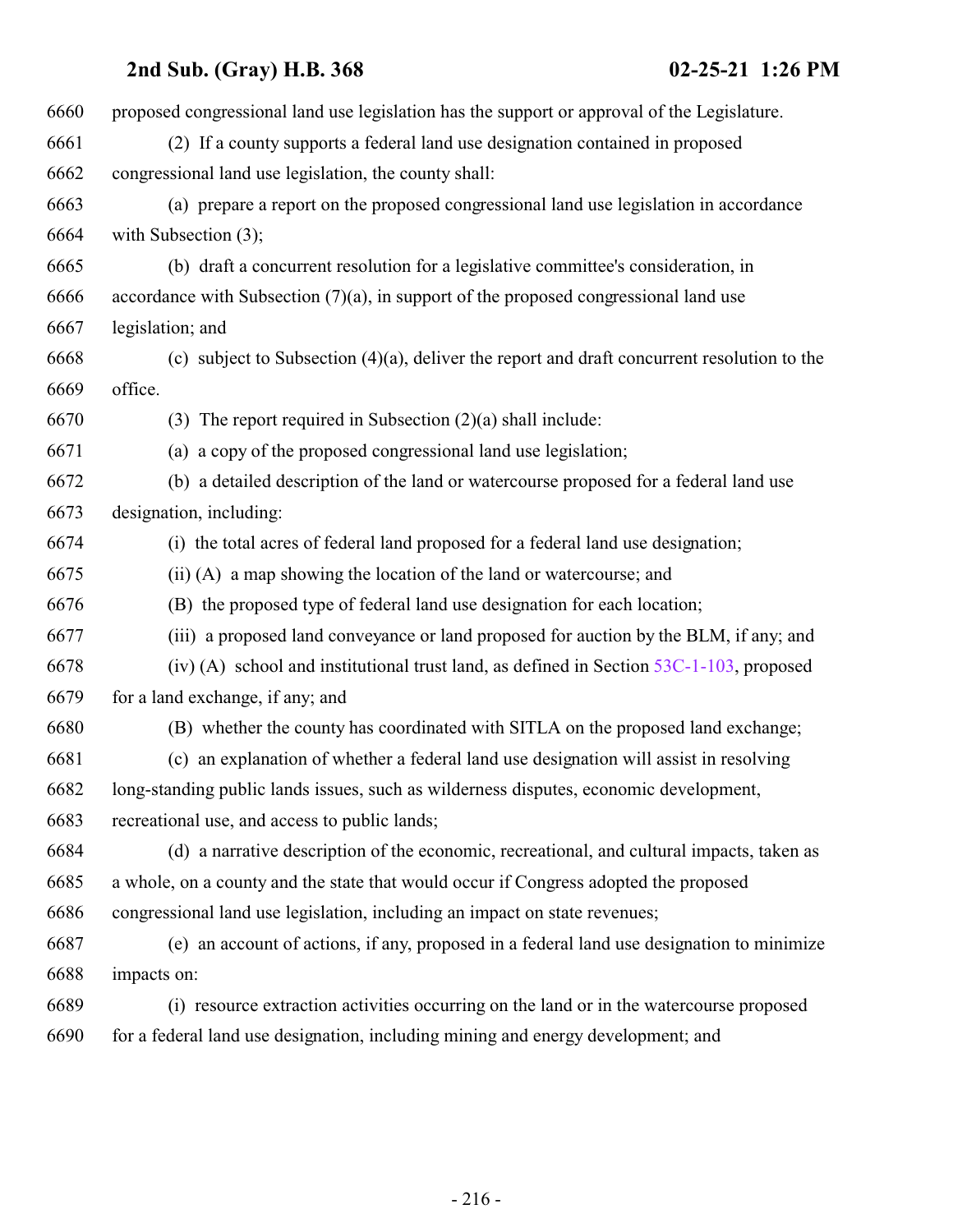(ii) motorized recreational use and public access; (f) a summary of potential benefits gained by the county and state if Congress adopts the proposed congressional land use legislation; (g) a description of the stakeholders and their positions on a federal land use designation; (h) whether land identified for a federal land use designation is BLM recommended wilderness; (i) an explanation of what the proposed congressional land use legislation proposes for federal land located in the county other than land identified for the federal land use designation; (j) (i) a description of the impact that, if adopted by Congress, the proposed congressional land use legislation would have on access to roads currently identified as part of an adopted county transportation plan as described in Section [\[63J-4-401](#page-142-0)] [63L-11-303](#page-232-0); and (ii) if a federal land use designation proposes to close a road described in Subsection  $(3)(i)(i)$ , an explanation for the road closure and a copy of the minutes of any county public hearing in which the proposed road closures were discussed and public comment was taken; (k) (i) a description of a proposed resolution for an R.S. 2477 right-of-way, if any, located within the area identified in a federal land use designation; and 6708 (ii) whether a proposed resolution described in Subsection  $(3)(k)(i)$  would include a quiet title action concerning an R.S. 2477 right-of-way; (l) an explanation of whether a federal land use designation proposes a hard release of all public lands and watercourses not included in the federal land use designation, placing the land and watercourses in multiple use management; (m) an explanation of whether a federal land use designation proposes a prohibition on further federal action under the Antiquities Act of 1906, 16 U.S.C. Sec. 431 et seq.; (n) a narrative description of a federal land use designation's interaction with, if any, a regional haze rule adopted by the United States Environmental Protection Agency; (o) an explanation of whether a federal land use designation would authorize best management practices as part of an active effort to control on the land or watercourse proposed for a federal land use designation: (i) wildfire; (ii) invasive species, including insects; and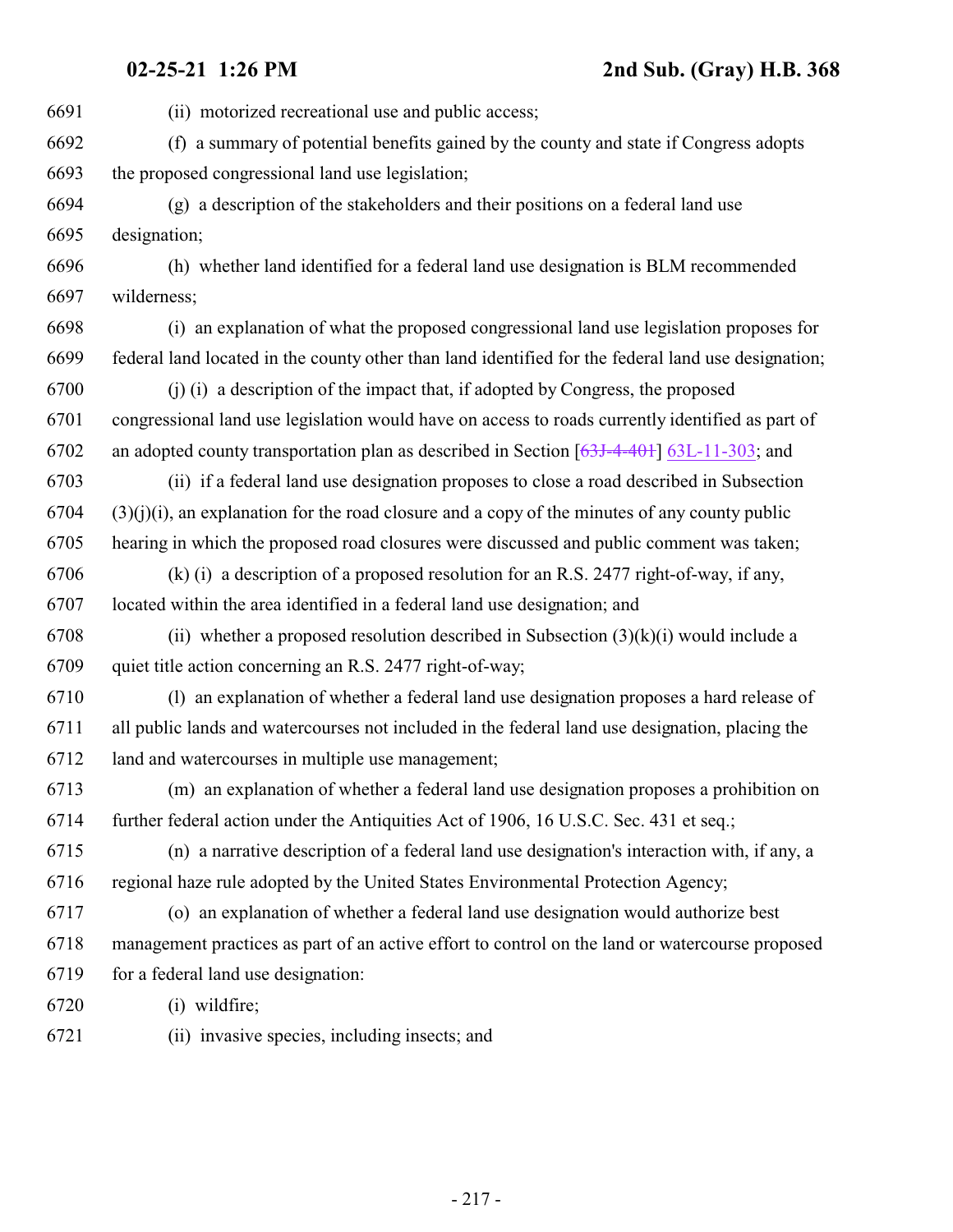**2nd Sub. (Gray) H.B. 368 02-25-21 1:26 PM** (iii) disease; (p) if applicable, a statement as to whether a federal land use designation would allow for the continuation of existing grazing permits; (q) a statement as to the presence or need of passive water management facilities or activities for livestock or wildlife, such as guzzlers or fencing, for the management of wildlife or livestock; (r) if a federal land use designation identifies land that has oil, gas, or mineral deposits, an explanation as to why the federal land use designation includes the land; (s) (i) a statement as to whether a federal land use designation: (A) affects land or a watercourse located exclusively within the county; or (B) affects, whether by an actual federal land use designation or by implication if a federal land use designation is adopted, land or a watercourse located in another county; and (ii) if the land use proposal would affect land or a watercourse located in another county, whether that county supports the proposed congressional land use legislation; (t) an explanation of whether a proposed land use designation designates land as wilderness in the National Wilderness Preservation System or designates land as a national conservation area that is not part of: (i) BLM recommended wilderness; or (ii) Forest Service land recommended for wilderness designation in RARE II; and (u) a statement explaining whether and to what extent members of Utah's congressional delegation and their staff were consulted in preparing the proposed congressional land use legislation and the federal land use designation contained therein. (4) (a) No later than 60 days before delivering a report and draft concurrent resolution in accordance with Subsection (2), a county shall contact and inform the office of the county's intention to prepare and deliver the report and draft concurrent resolution. (b) The office may give general guidance to a county described in Subsection (4)(a), as requested, as to compliance with this section. (5) The office shall prepare an evaluation of the county's report, including whether the county has addressed each matter described in Subsection (3). (6) The office shall deliver the evaluation described in Subsection (5), including a copy of the county's report, the proposed congressional land use legislation, and the draft concurrent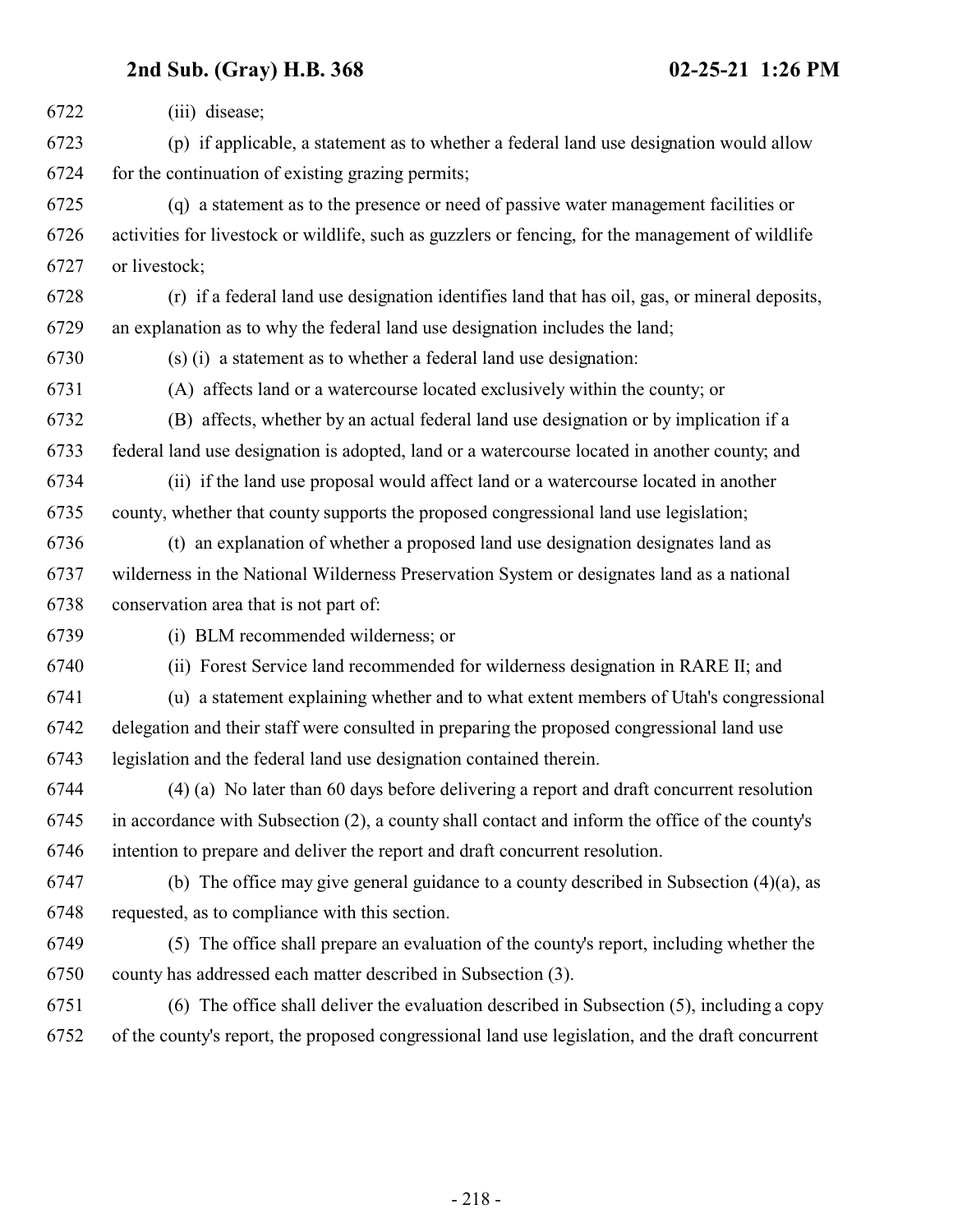| 6753 | resolution, no later than 30 days after receiving the county's report:                            |
|------|---------------------------------------------------------------------------------------------------|
| 6754 | (a) if the Legislature is not in session, and subject to Subsection $(6)(b)$ , to the chair of    |
| 6755 | the Natural Resources, Agriculture, and Environment Interim Committee; or                         |
| 6756 | (b) if the Legislature is in session or there are no scheduled meetings of the Natural            |
| 6757 | Resources, Agriculture, and Environment Interim Committee before the beginning of the next        |
| 6758 | legislative session, to the chair of either the House Natural Resources, Agriculture, and         |
| 6759 | Environment Committee or the Senate Natural Resources, Agriculture, and Environment               |
| 6760 | Committee.                                                                                        |
| 6761 | (7) (a) At a committee's next scheduled meeting after receiving a report, the draft               |
| 6762 | concurrent resolution, and a copy of the proposed congressional land use legislation, the         |
| 6763 | committee shall:                                                                                  |
| 6764 | (i) review:                                                                                       |
| 6765 | (A) the county's report;                                                                          |
| 6766 | (B) the draft concurrent resolution, if the concurrent resolution has a legislative               |
| 6767 | sponsor; and                                                                                      |
| 6768 | (C) the office's evaluation;                                                                      |
| 6769 | (ii) if the draft concurrent resolution is presented to the committee, consider whether to        |
| 6770 | approve or reject the draft concurrent resolution;                                                |
| 6771 | (iii) if the draft concurrent resolution is rejected, provide direction to the county as to       |
| 6772 | the reasons the resolution was rejected and the actions that the county might take to secure      |
| 6773 | committee approval of the resolution; and                                                         |
| 6774 | (iv) take any additional action the committee finds necessary.                                    |
| 6775 | (b) A legislative committee may not accept for review a county-supported federal land             |
| 6776 | use designation contained in proposed congressional land use legislation that does not meet the   |
| 6777 | requirements of this section.                                                                     |
| 6778 | (8) (a) If the committee rejects the draft concurrent resolution, a county may resubmit a         |
| 6779 | revised report and draft concurrent resolution to the office in accordance with the terms of this |
| 6780 | section.                                                                                          |
| 6781 | (b) Upon receipt of a revised report and draft concurrent resolution, the office shall            |
| 6782 | comply with the procedures set forth in this section.                                             |
| 6783 | (c) Upon receipt of a revised report, evaluation, and draft concurrent resolution by the          |
|      |                                                                                                   |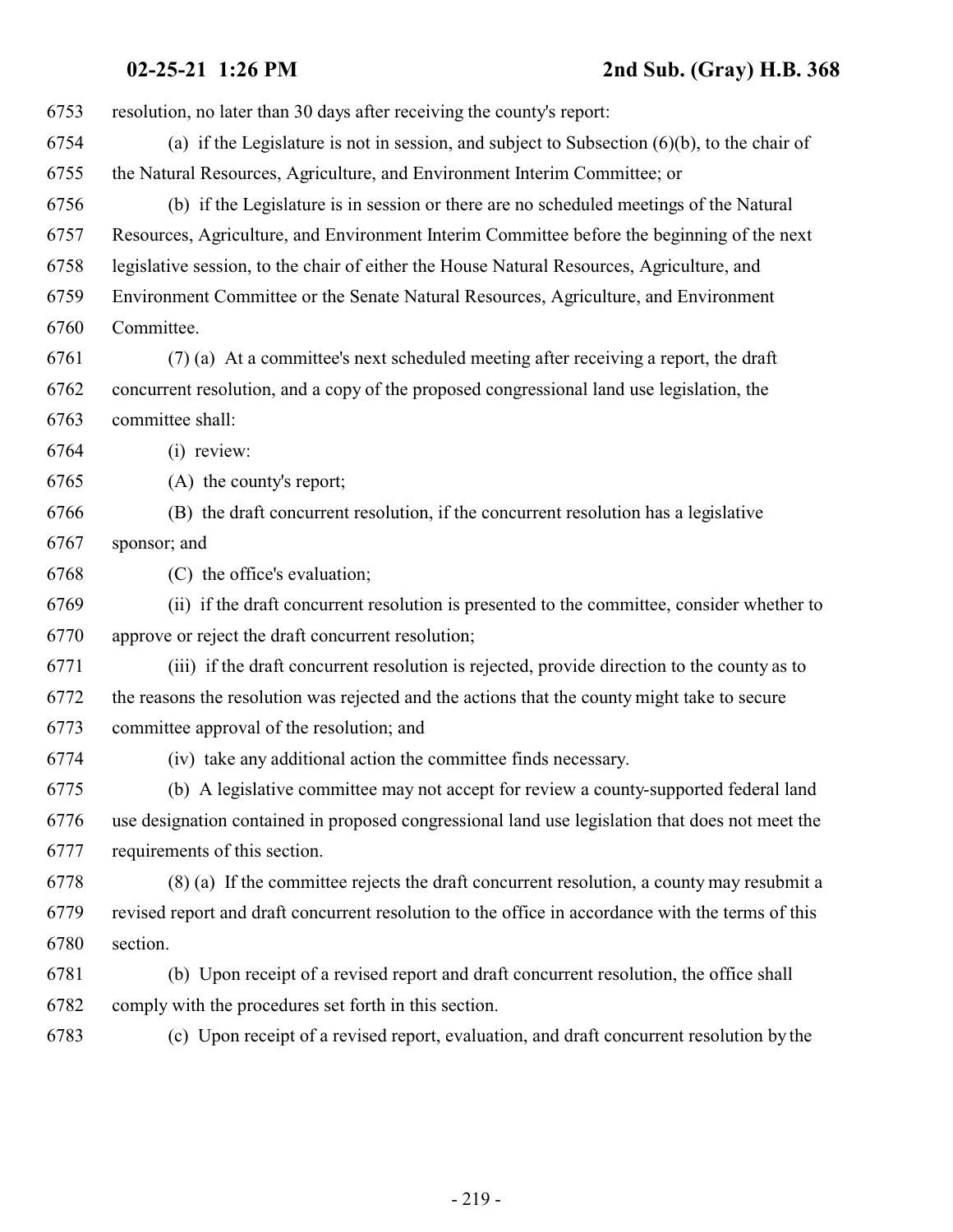| 6784 | office, a committee described in Subsection (6) shall comply with the procedures set forth in  |
|------|------------------------------------------------------------------------------------------------|
| 6785 | this section.                                                                                  |
| 6786 | (9) The governor may call a special session to consider the concurrent resolution              |
| 6787 | presented to and approved by a committee described in Subsection $(7)(a)$ .                    |
| 6788 | (10) If a concurrent resolution described in this section is adopted by the Legislature        |
| 6789 | and signed by the governor, the Office of the Governor shall forward a copy of the concurrent  |
| 6790 | resolution, the county's report, and the proposed congressional land use legislation to Utah's |
| 6791 | congressional delegation.                                                                      |
| 6792 | Section 82. Section 63L-2-301 is amended to read:                                              |
| 6793 | 63L-2-301. Promoting or lobbying for a federal designation within the state.                   |
| 6794 | $(1)$ As used in this section:                                                                 |
| 6795 | (a) "Federal designation" means the designation of a:                                          |
| 6796 | (i) national monument;                                                                         |
| 6797 | (ii) national conservation area;                                                               |
| 6798 | (iii) wilderness area or wilderness study area;                                                |
| 6799 | (iv) area of critical environmental concern;                                                   |
| 6800 | (v) research natural area; or                                                                  |
| 6801 | (vi) national recreation area.                                                                 |
| 6802 | (b) (i) "Governmental entity" means:                                                           |
| 6803 | (A) a state-funded institution of higher education or public education;                        |
| 6804 | (B) a political subdivision of the state;                                                      |
| 6805 | (C) an office, agency, board, bureau, committee, department, advisory board, or                |
| 6806 | commission that the government funds or establishes to carry out the public's business,        |
| 6807 | regardless of whether the office, agency board, bureau, committee, department, advisory board, |
| 6808 | or commission is composed entirely of public officials or employees;                           |
| 6809 | (D) an interlocal entity as defined in Section $11-13-103$ or a joint or cooperative           |
| 6810 | undertaking as defined in Section 11-13-103;                                                   |
| 6811 | (E) a governmental nonprofit corporation as defined in Section $11-13a-102$ ; or               |
| 6812 | (F) an association as defined in Section $53G-7-1101$ .                                        |
| 6813 | (ii) "Governmental entity" does not mean:                                                      |
| 6814 | (A) the School and Institutional Trust Lands Administration created in Section                 |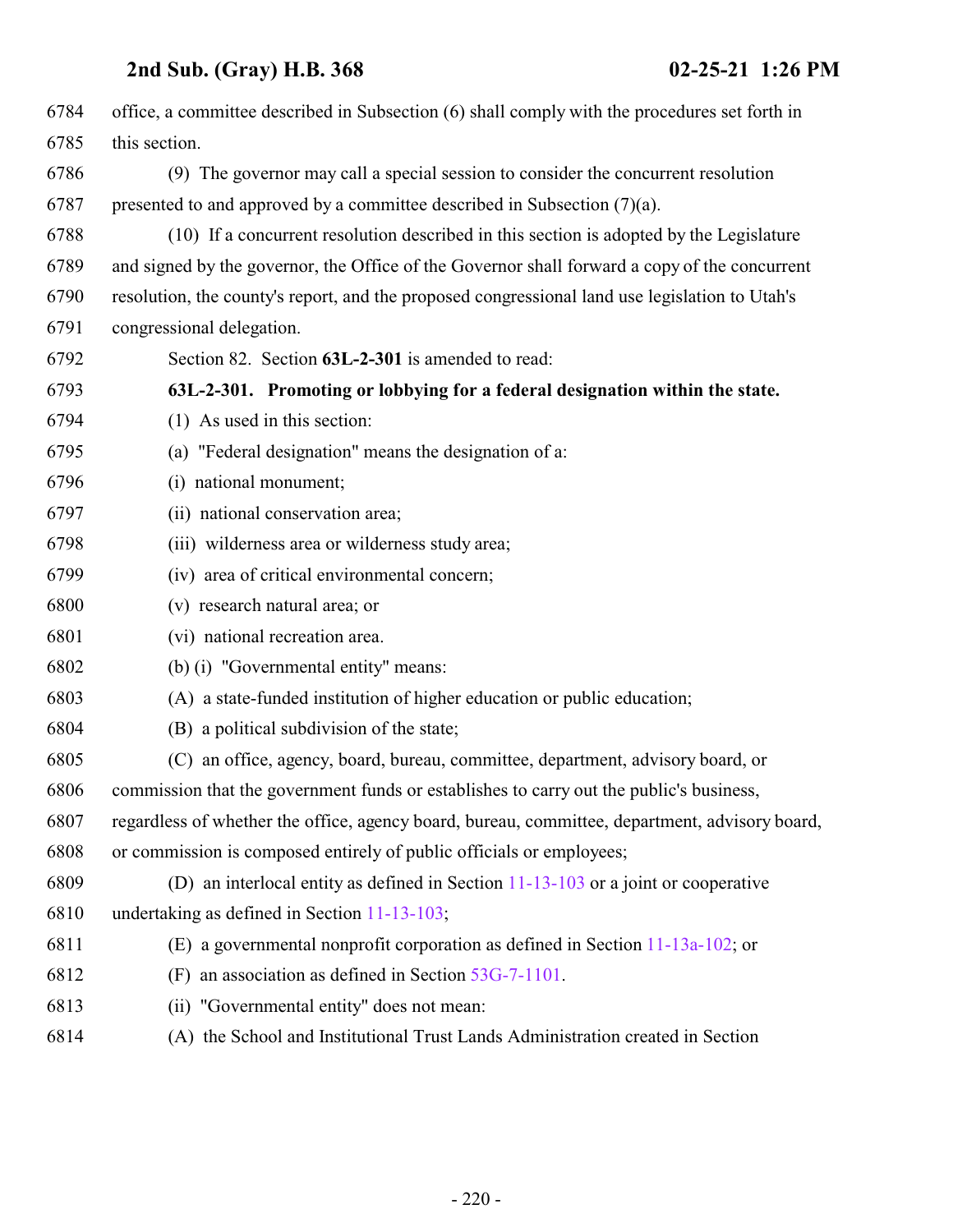| 6815 | $53C-1-201;$                                                                                    |
|------|-------------------------------------------------------------------------------------------------|
| 6816 | (B) the School and Institutional Trust Lands Board of Trustees created in Section               |
| 6817 | $53C-1-202$ ;                                                                                   |
| 6818 | (C) the Office of the Governor;                                                                 |
| 6819 | (D) the Governor's Office of [Management] Planning and Budget created in Section                |
| 6820 | $63J-4-201$ ;                                                                                   |
| 6821 | (E) the Public Lands Policy Coordinating Office created in Section $[63J-4-602]$                |
| 6822 | $63L-11-201$ ;                                                                                  |
| 6823 | (F) the Office of Energy Development created in Section $63M-4-401$ ; or                        |
| 6824 | (G) the Governor's Office of Economic Development created in Section 63N-1-201,                 |
| 6825 | including the Office of Tourism and the Utah Office of Outdoor Recreation created in Section    |
| 6826 | 63N-9-104.                                                                                      |
| 6827 | (2) (a) A governmental entity, or a person a governmental entity employs and                    |
| 6828 | designates as a representative, may investigate the possibility of a federal designation within |
| 6829 | the state.                                                                                      |
| 6830 | (b) A governmental entity that intends to advocate for a federal designation within the         |
| 6831 | state shall:                                                                                    |
| 6832 | (i) notify the chairs of the following committees before the introduction of federal            |
| 6833 | legislation:                                                                                    |
| 6834 | (A) the Natural Resources, Agriculture, and Environment Interim Committee, if                   |
| 6835 | constituted, and the Federalism Commission; or                                                  |
| 6836 | (B) if the notice is given during a General Session, the House and Senate Natural               |
| 6837 | Resources, Agriculture, and Environment Standing Committees; and                                |
| 6838 | (ii) upon request of the chairs, meet with the relevant committee to review the proposal.       |
| 6839 | (3) This section does not apply to a political subdivision supporting a federal                 |
| 6840 | designation if the federal designation:                                                         |
| 6841 | (a) applies to $5,000$ acres or less; and                                                       |
| 6842 | (b) has an economical or historical benefit to the political subdivision.                       |
| 6843 | Section 83. Section 63L-10-102 is amended to read:                                              |
| 6844 | 63L-10-102. Definitions.                                                                        |
| 6845 | As used in this chapter:                                                                        |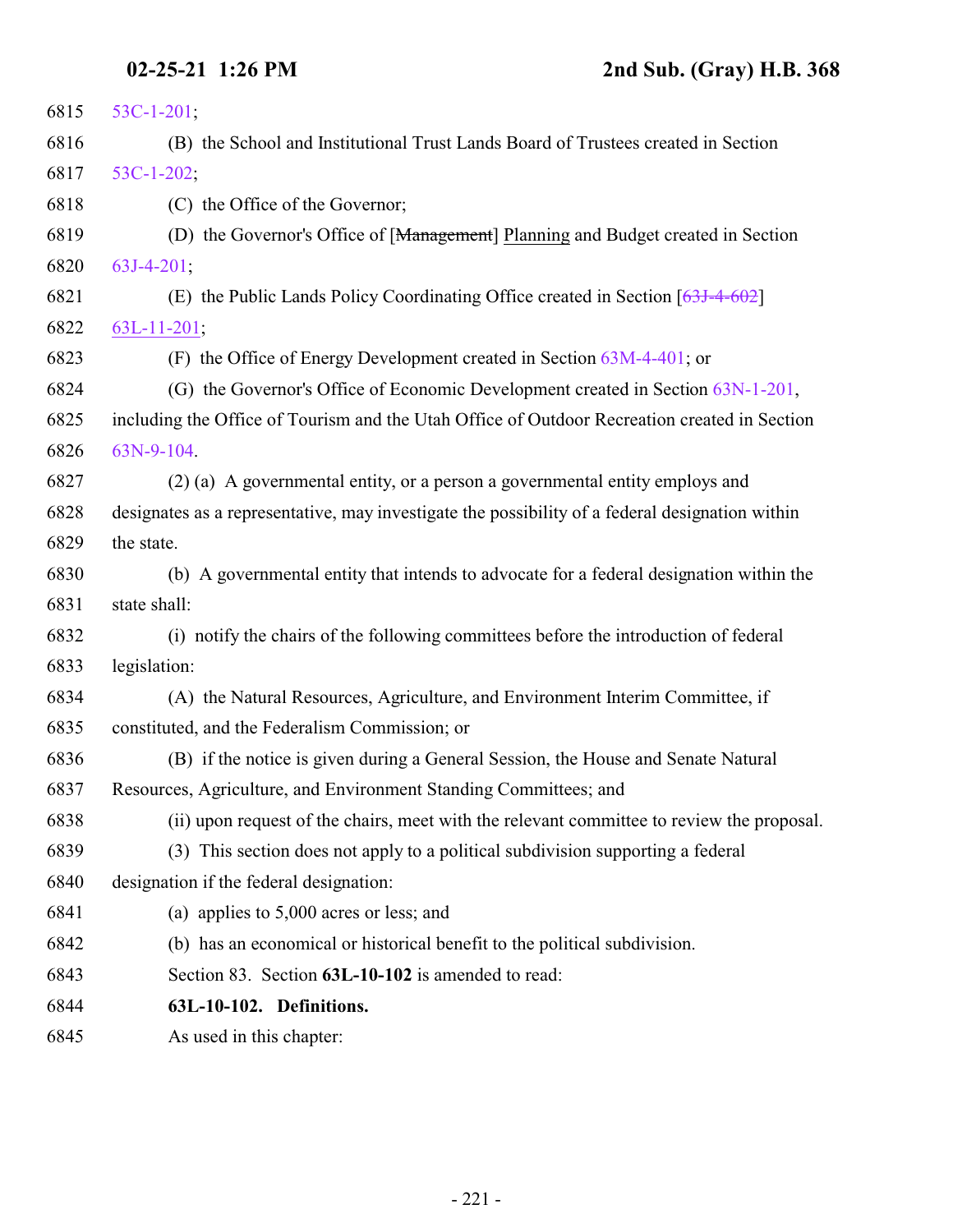| 6846 | (1) "Commission" means the Federalism Commission.                                               |
|------|-------------------------------------------------------------------------------------------------|
| 6847 | (2) "Office" means the Public Lands Policy Coordinating Office established in Section           |
| 6848 | $[63J-4-602]$ 63L-11-201.                                                                       |
| 6849 | (3) "Plan" means the statewide resource management plan, created pursuant to Section            |
| 6850 | $[63J-4-607]$ 63L-11-203 and adopted in Section 63L-10-103.                                     |
| 6851 | (4) "Public lands" means:                                                                       |
| 6852 | (a) land other than a national park that is managed by the United States Parks Service;         |
| 6853 | (b) land that is managed by the United States Forest Service; and                               |
| 6854 | (c) land that is managed by the Bureau of Land Management.                                      |
| 6855 | Section 84. Section 63L-11-101 is enacted to read:                                              |
| 6856 | <b>CHAPTER 11. PUBLIC LANDS PLANNING</b>                                                        |
| 6857 | <b>Part 1. General Provisions</b>                                                               |
| 6858 | 63L-11-101. Title.                                                                              |
| 6859 | This chapter is known as "Public Lands Planning."                                               |
| 6860 | Section 85. Section 63L-11-102, which is renumbered from Section 63J-4-601 is                   |
| 6861 | renumbered and amended to read:                                                                 |
| 6862 | $[63J-4-601]$ .<br>63L-11-102. Definitions.                                                     |
| 6863 | As used in this $[part]$ chapter:                                                               |
| 6864 | (1) "Coordinating committee" means the committee created in Section 63L-11-401.                 |
| 6865 | $[(1)$ "Coordinator"] (2) "Executive director" means the public lands policy                    |
| 6866 | [coordinator] executive director appointed $[\text{in this part}]$ under Section $63L-11-201$ . |
| 6867 | $[\frac{1}{2}]$ (3) "Office" means the Public Lands Policy Coordinating Office created [by this |
| 6868 | part] in Section 63L-11-201.                                                                    |
| 6869 | $[\langle 3\rangle]$ (4) "Political subdivision" means:                                         |
| 6870 | (a) a county, municipality, local district, special service district, school district, or       |
| 6871 | interlocal [cooperation agreement entity, or any] entity, as defined in Section 11-13-103; or   |
| 6872 | (b) an administrative subunit of $[\t{them}]$ an entity listed in Subsection (4)(a).            |
| 6873 | $\lceil$ (4) "State planning coordinator" means the person appointed under Subsection           |
| 6874 | $63J-4-202(1)(a)(ii).$                                                                          |
| 6875 | Section 86. Section 63L-11-103 is enacted to read:                                              |
| 6876 | 63L-11-103. Interrelationship with other law.                                                   |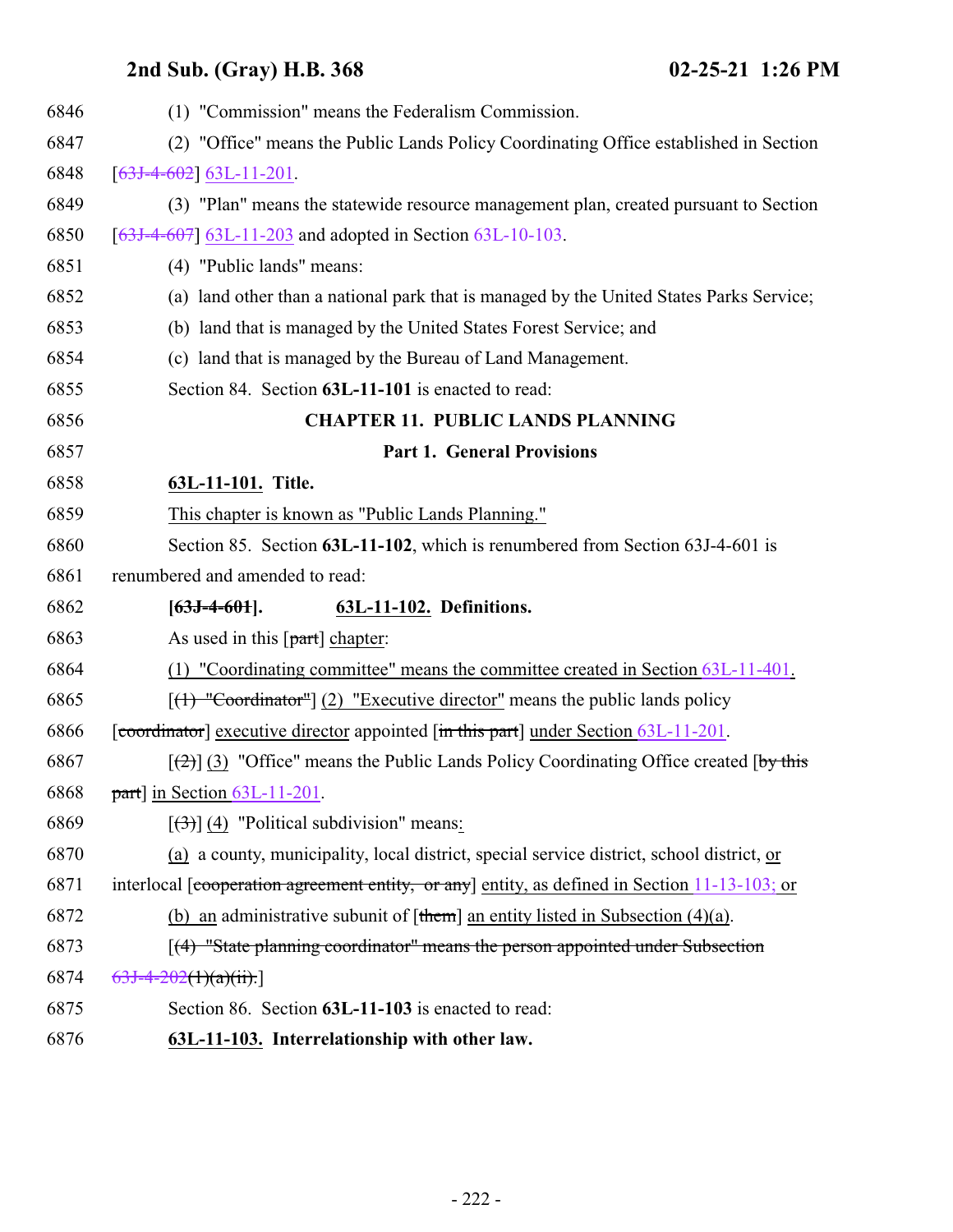## <span id="page-222-0"></span>**02-25-21 1:26 PM 2nd Sub. (Gray) H.B. 368**

| 6877 | (1) Notwithstanding any provision of Section $63J-8-105.5$ , the state is committed to                              |
|------|---------------------------------------------------------------------------------------------------------------------|
| 6878 | establishing and administering an effective statewide conservation strategy for greater sage                        |
| 6879 | grouse.                                                                                                             |
| 6880 | (2) Nothing in this chapter may be construed to restrict or supersede the planning                                  |
| 6881 | powers conferred upon departments, agencies, instrumentalities, or advisory councils of the                         |
| 6882 | state or the planning powers conferred upon political subdivisions by any other existing law.                       |
| 6883 | (3) Nothing in this chapter may be construed to affect any lands withdrawn from the                                 |
| 6884 | public domain for military purposes to be administered by the United States Army, Air Force,                        |
| 6885 | or Navy.                                                                                                            |
| 6886 | Section 87. Section 63L-11-201, which is renumbered from Section 63J-4-602 is                                       |
| 6887 | renumbered and amended to read:                                                                                     |
| 6888 | Part 2. Public Lands Policy Coordinating Office                                                                     |
| 6889 | 63L-11-201. Public Lands Policy Coordinating Office --<br>$[63J-4-602]$ .                                           |
| 6890 | <b>Executive director -- Appointment -- Qualifications -- Compensation.</b>                                         |
| 6891 | (1) There is created within [state government] the Department of Natural Resources the                              |
| 6892 | Public Lands Policy Coordinating Office $\frac{1}{2}$ . The office shall to be administered by $\frac{1}{2}$ public |
| 6893 | lands policy coordinator] an executive director.                                                                    |
| 6894 | (2) The [coordinator] executive director shall be appointed by the governor with the                                |
| 6895 | advice and consent of the Senate and shall serve at the pleasure of the governor.                                   |
| 6896 | (3) The [coordinator] executive director shall have demonstrated the necessary                                      |
| 6897 | administrative and professional ability through education and experience to efficiently and                         |
| 6898 | effectively manage the office's affairs.                                                                            |
| 6899 | $(4)$ (a) The [coordinator] executive director and employees of the office shall receive                            |
| 6900 | compensation as provided in Title 67, Chapter 19, Utah State Personnel Management Act.                              |
| 6901 | (b) The office space for the executive director and employees of the office shall be in a                           |
| 6902 | building where the Department of Natural Resources is located.                                                      |
| 6903 | Section 88. Section 63L-11-202, which is renumbered from Section 63J-4-603 is                                       |
| 6904 | renumbered and amended to read:                                                                                     |
| 6905 | 63L-11-202. Powers and duties of the office and executive<br>$[63J-4-603]$ .                                        |
| 6906 | director.                                                                                                           |
| 6907 | (1) The $\lceil$ coordinator and the $\lceil$ office shall:                                                         |
|      |                                                                                                                     |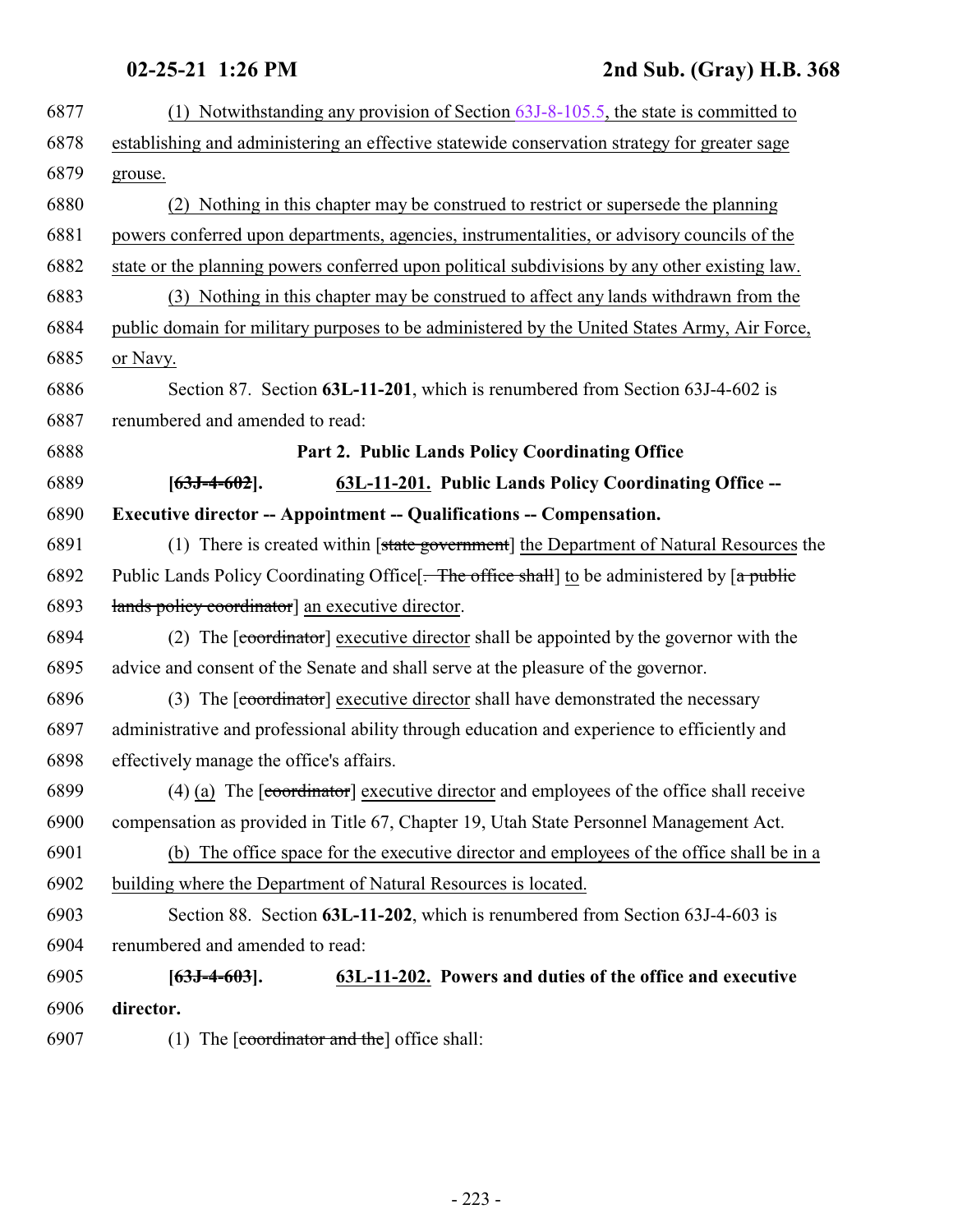| (a) make a report to the Constitutional Defense Council created under Section                      |
|----------------------------------------------------------------------------------------------------|
| 63C-4a-202 concerning R.S. 2477 rights and other public lands issues under Title 63C, Chapter      |
| 4a, Constitutional and Federalism Defense Act;                                                     |
| (b) provide staff assistance to the Constitutional Defense Council created under Section           |
| 63C-4a-202 for meetings of the council;                                                            |
| (c) (i) prepare and submit a constitutional defense plan under Section $63C-4a-403$ ; and          |
| (ii) execute any action assigned in a constitutional defense plan;                                 |
| (d) [under the direction of the state planning coordinator, assist in fulfilling the state         |
| planning coordinator's duties outlined in Section 63J-4-401 as those duties relate to the          |
| development of develop public lands policies by:                                                   |
| (i) developing cooperative contracts and agreements between the state, political                   |
| subdivisions, and agencies of the federal government for involvement in the development of         |
| public lands policies;                                                                             |
| (ii) producing research, documents, maps, studies, analysis, or other information that             |
| supports the state's participation in the development of public lands policy;                      |
| (iii) preparing comments to ensure that the positions of the state and political                   |
| subdivisions are considered in the development of public lands policy; and                         |
| (iv) partnering with state agencies and political subdivisions in an effort to:                    |
| (A) prepare coordinated public lands policies;                                                     |
| (B) develop consistency reviews and responses to public lands policies;                            |
| (C) develop management plans that relate to public lands policies; and                             |
| (D) develop and maintain a statewide land use plan that is based on cooperation and in             |
| conjunction with political subdivisions; [and]                                                     |
| $\left[\left(v\right)$ providing other information or services related to public lands policies as |
| requested by the state planning coordinator;                                                       |
| (e) facilitate and coordinate the exchange of information, comments, and                           |
| recommendations on public lands policies between and among:                                        |
| (i) state agencies;                                                                                |
| (ii) political subdivisions;                                                                       |
| (iii) the Office of Rural Development created under Section 63N-4-102;                             |
| (iv) the [Resource Development Coordinating Committee created under Section                        |
|                                                                                                    |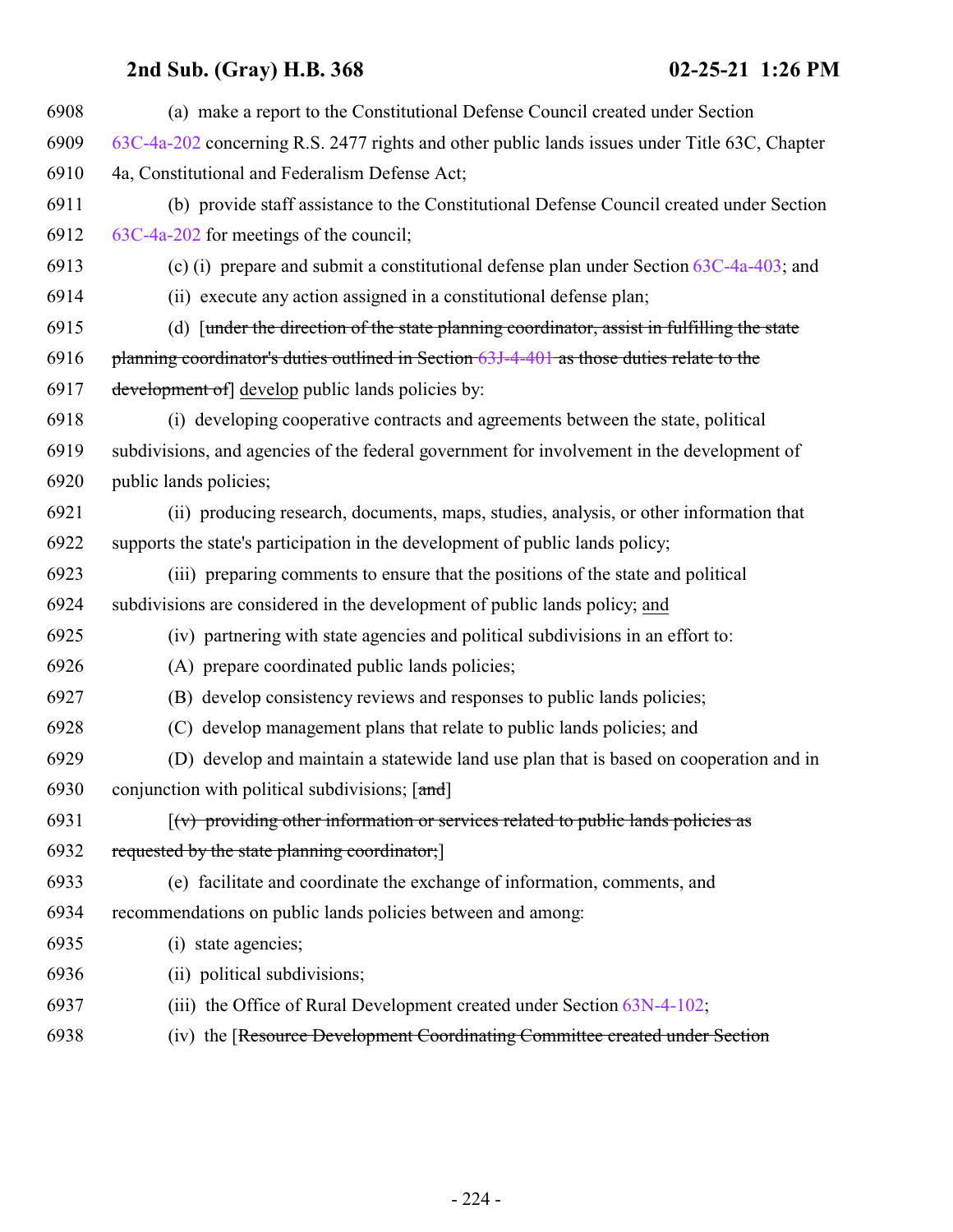| 63J-4-501] coordinating committee;                                                             |
|------------------------------------------------------------------------------------------------|
| (v) School and Institutional Trust Lands Administration created under Section                  |
| $53C-1-201$ ;                                                                                  |
| (vi) the committee created under Section 63F-1-508 to award grants to counties to              |
| inventory and map R.S. 2477 rights-of-way, associated structures, and other features; and      |
| (vii) the Constitutional Defense Council created under Section 63C-4a-202;                     |
| (f) perform the duties established in Title 9, Chapter 8, Part 3, Antiquities, and Title 9,    |
| Chapter 8, Part 4, Historic Sites;                                                             |
| (g) consistent with other statutory duties, encourage agencies to responsibly preserve         |
| archaeological resources;                                                                      |
| (h) maintain information concerning grants made under Subsection $(1)(j)$ , if available;      |
| (i) report annually, or more often if necessary or requested, concerning the office's          |
| activities and expenditures to:                                                                |
| (i) the Constitutional Defense Council; and                                                    |
| (ii) the Legislature's Natural Resources, Agriculture, and Environment Interim                 |
| Committee jointly with the Constitutional Defense Council;                                     |
| (i) make grants of up to $16\%$ of the office's total annual appropriations from the           |
| Constitutional Defense Restricted Account to a county or statewide association of counties to  |
| be used by the county or association of counties for public lands matters if the [coordinator] |
| executive director, with the advice of the Constitutional Defense Council, determines that the |
| action provides a state benefit;                                                               |
| (k) provide staff services to the Snake Valley Aquifer Advisory Council created in             |
| Section 63C-12-103;                                                                            |
| (1) coordinate and direct the Snake Valley Aquifer Research Team created in Section            |
| $63C-12-107$ ;                                                                                 |
| (m) conduct the public lands transfer study and economic analysis required by Section          |
| $[63J-4-606]$ 63L-11-304; and                                                                  |
| (n) fulfill the duties described in Section $63L-10-103$ .                                     |
| The [coordinator and office] executive director shall comply with Subsection<br>(2)            |
| $63C-4a-203(8)$ before submitting a comment to a federal agency, if the governor would be      |
|                                                                                                |
|                                                                                                |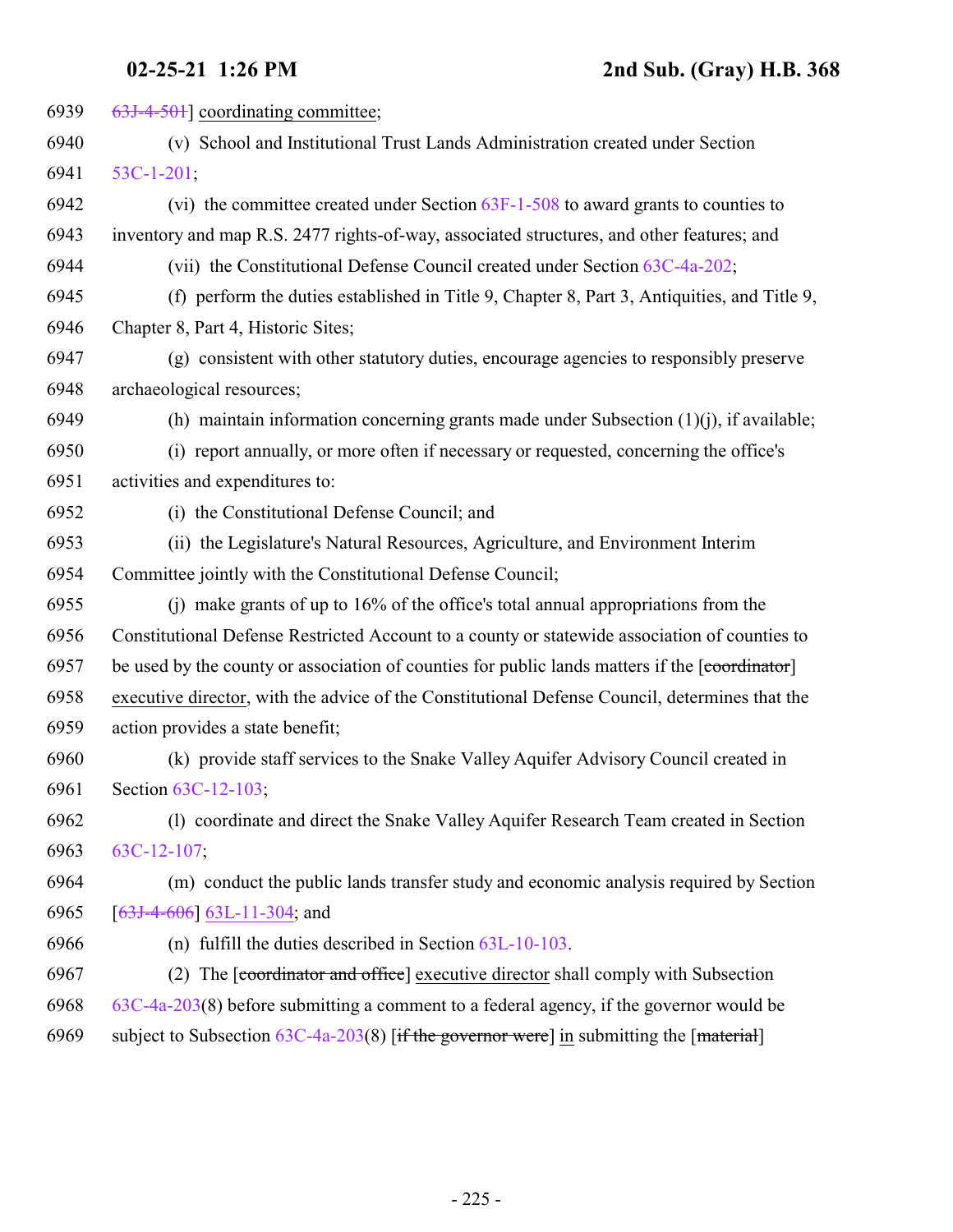<span id="page-225-0"></span>

| 6970 | comment.                                                                                          |
|------|---------------------------------------------------------------------------------------------------|
| 6971 | $(3)$ The office may enter into a contract or other agreement with another state agency           |
| 6972 | to provide information and services related to:                                                   |
| 6973 | $[(a)$ the duties authorized by Title 72, Chapter 3, Highway Jurisdiction and                     |
| 6974 | Classification Act;                                                                               |
| 6975 | (b) legal actions concerning Title 72, Chapter 3, Highway Jurisdiction and                        |
| 6976 | Classification Act, or R.S. 2477 matters; or                                                      |
| 6977 | $[$ (c) any other matter within the office's responsibility.]                                     |
| 6978 | (3) The office may enter into an agreement with another state agency to provide                   |
| 6979 | information and services related to:                                                              |
| 6980 | (a) the duties authorized by Title 72, Chapter 3, Highway Jurisdiction and                        |
| 6981 | Classification Act;                                                                               |
| 6982 | (b) legal actions concerning Title 72, Chapter 3, Highway Jurisdiction and                        |
| 6983 | Classification Act, or R.S. 2477 matters; or                                                      |
| 6984 | (c) any other matter within the office's responsibility.                                          |
| 6985 | (4) In fulfilling the duties under this part, the office shall consult, as necessary, with:       |
| 6986 | (a) the Department of Natural Resources;                                                          |
| 6987 | (b) the Department of Agriculture and Food;                                                       |
| 6988 | (c) the Department of Environmental Quality;                                                      |
| 6989 | (d) other applicable state agencies;                                                              |
| 6990 | (e) political subdivisions of the state;                                                          |
| 6991 | federal land management agencies; and<br>(f)                                                      |
| 6992 | (g) elected officials.                                                                            |
| 6993 | Section 89. Section 63L-11-203, which is renumbered from Section 63J-4-607 is                     |
| 6994 | renumbered and amended to read:                                                                   |
| 6995 | $[63J-4-607]$ .<br>63L-11-203. Resource management plan administration.                           |
| 6996 | (1) The office shall consult with the Federalism Commission before expending funds                |
| 6997 | appropriated by the Legislature for the implementation of this section.                           |
| 6998 | (2) To the extent that the Legislature appropriates sufficient funding, the office may            |
| 6999 | procure the services of a non-public entity in accordance with Title 63G, Chapter 6a, Utah        |
| 7000 | Procurement Code, to assist the office with the office's responsibilities described in Subsection |
|      |                                                                                                   |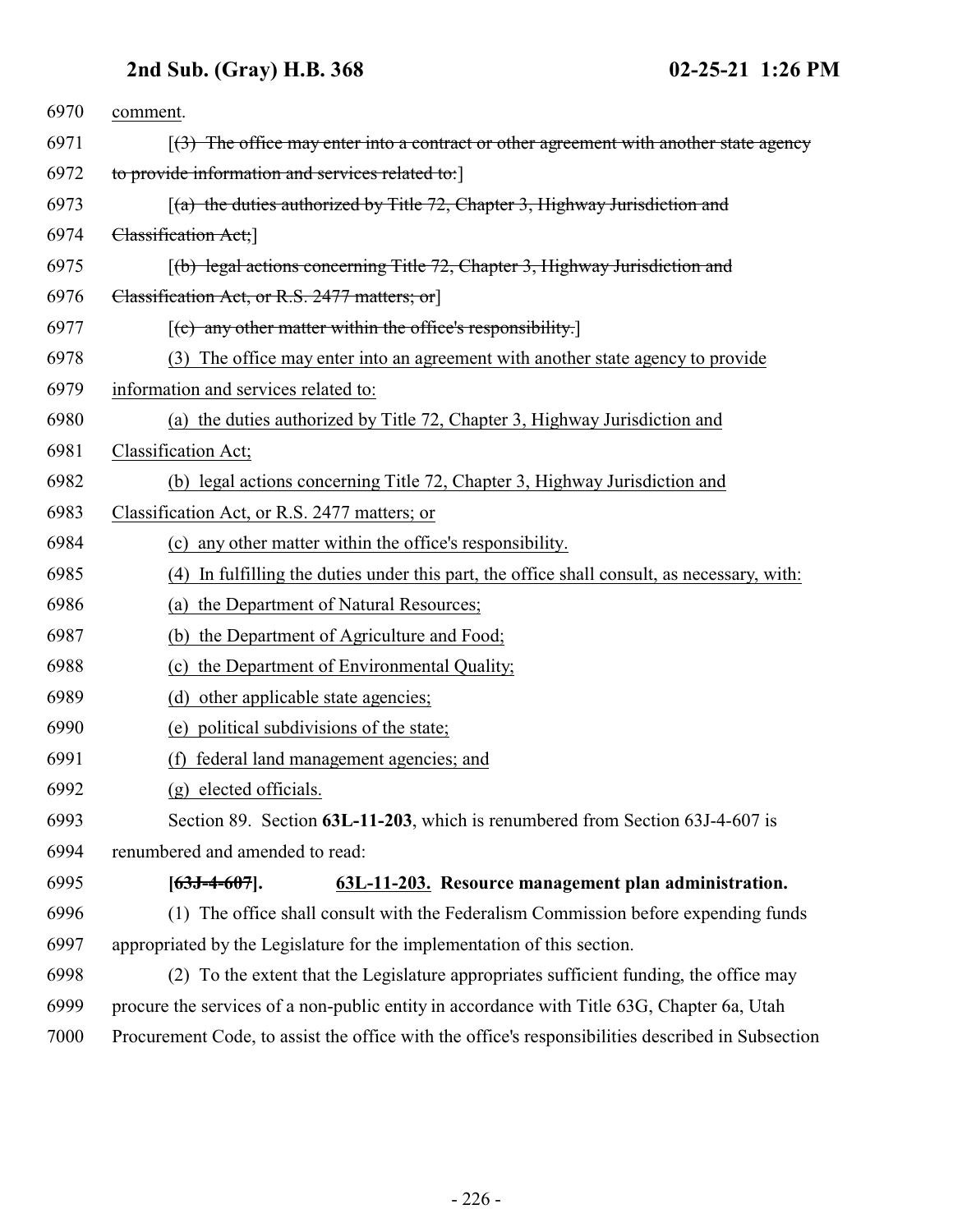| 7001 | (3).                                                                                            |
|------|-------------------------------------------------------------------------------------------------|
| 7002 | (3) The office shall:                                                                           |
| 7003 | (a) assist each county with the creation of the county's resource management plan by:           |
| 7004 | (i) consulting with the county on policy and legal issues related to the county's resource      |
| 7005 | management plan; and                                                                            |
| 7006 | (ii) helping the county ensure that the county's resource management plan meets the             |
| 7007 | requirements of Subsection $17-27a-401(3)$ ;                                                    |
| 7008 | (b) promote quality standards among all counties' resource management plans; and                |
| 7009 | (c) upon submission by a county, review and verify the county's:                                |
| 7010 | (i) estimated cost for creating a resource management plan; and                                 |
| 7011 | (ii) actual cost for creating a resource management plan.                                       |
| 7012 | (4) (a) A county shall cooperate with the office, or an entity procured by the office           |
| 7013 | under Subsection (2), with regards to the office's responsibilities under Subsection (3).       |
| 7014 | (b) To the extent that the Legislature appropriates sufficient funding, the office may, in      |
| 7015 | accordance with Subsection $(4)(c)$ , provide funding to a county before the county completes a |
| 7016 | resource management plan.                                                                       |
| 7017 | (c) The office may provide pre-completion funding described in Subsection $(4)(b)$ :            |
| 7018 | $(i)$ after:                                                                                    |
| 7019 | (A) the county submits an estimated cost for completing the resource management plan            |
| 7020 | to the office; and                                                                              |
| 7021 | (B) the office reviews and verifies the estimated cost in accordance with Subsection            |
| 7022 | $(3)(c)(i)$ ; and                                                                               |
| 7023 | (ii) in an amount up to:                                                                        |
| 7024 | (A) 50% of the estimated cost of completing the resource management plan, verified              |
| 7025 | by the office; or                                                                               |
| 7026 | (B) \$25,000, if the amount described in Subsection $(4)(c)(i)(A)$ is greater than \$25,000.    |
| 7027 | (d) To the extent that the Legislature appropriates sufficient funding, the office shall        |
| 7028 | provide funding to a county in the amount described in Subsection $(4)(e)$ after:               |
| 7029 | (i) a county's resource management plan:                                                        |
| 7030 | (A) meets the requirements described in Subsection $17-27a-401(3)$ ; and                        |
| 7021 | $\frac{1}{2}$ adopted under Culagation 17.07. $404(5)(3)$ .                                     |

7031 (B) is adopted under Subsection [17-27a-404](http://le.utah.gov/UtahCode/SectionLookup.jsp?section=17-27a-404&session=2021GS)(5)(d);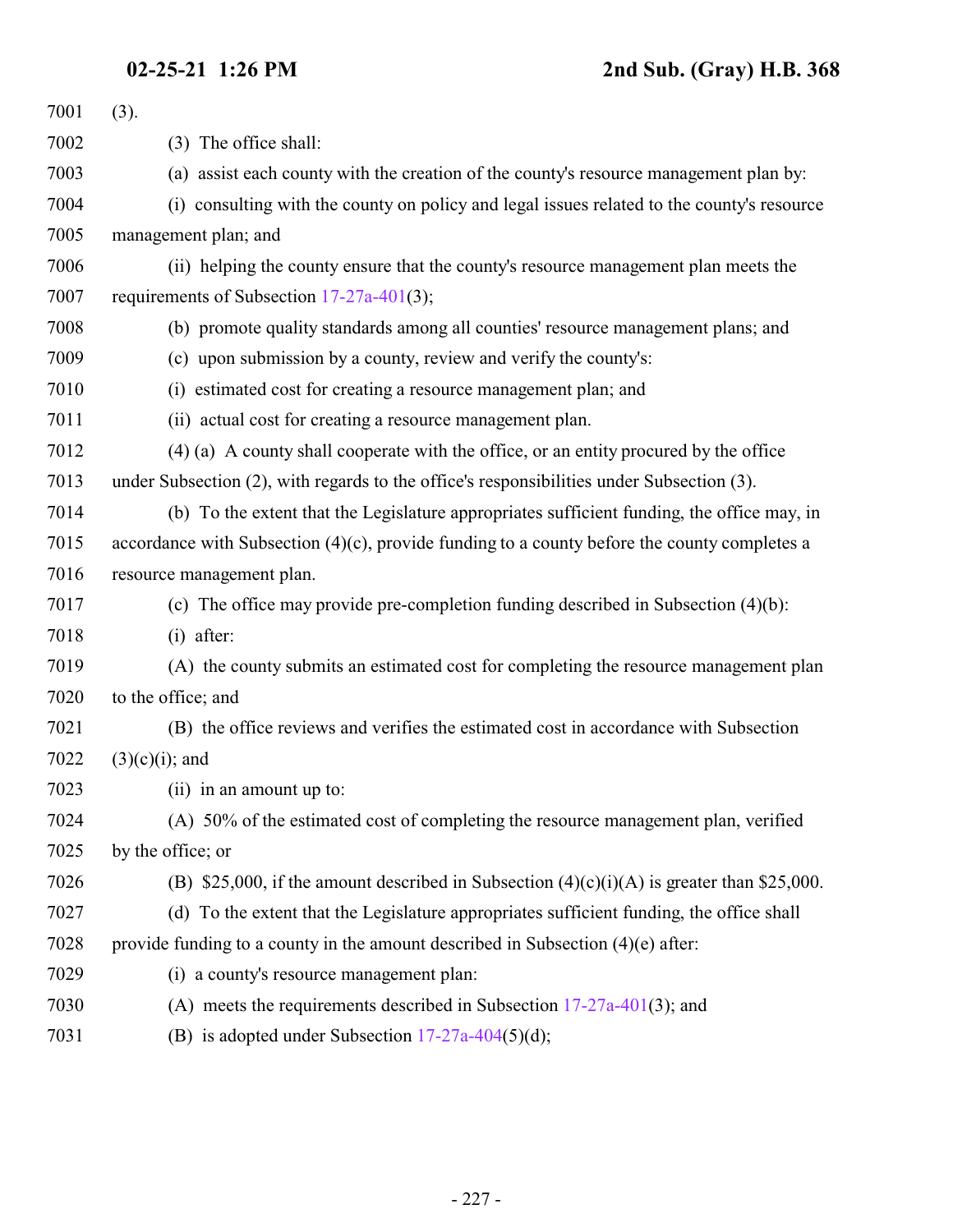| 7033<br>the office; and<br>7034<br>(iii) the office reviews and verifies the actual cost in accordance with Subsection<br>7035<br>$(3)(c)(ii)$ .<br>7036<br>(e) The office shall provide funding to a county under Subsection $(4)(d)$ in an amount<br>7037<br>equal to the difference between:<br>7038<br>(i) the lesser of:<br>7039<br>(A) the actual cost of completing the resource management plan, verified by the office;<br>7040<br>or<br>7041<br>(B) $$50,000$ ; and<br>7042<br>(ii) the amount of any pre-completion funding that the county received under<br>7043<br>Subsections $(4)(b)$ and $(c)$ .<br>7044<br>(5) To the extent that the Legislature appropriates sufficient funding, after the deadline<br>7045<br>established in Subsection $17-27a-404(5)(d)$ for a county to adopt a resource management plan,<br>7046<br>the office shall:<br>7047<br>(a) obtain a copy of each county's resource management plan;<br>7048<br>(b) create a statewide resource management plan that:<br>7049<br>(i) meets the same requirements described in Subsection $17-27a-401(3)$ ; and<br>7050<br>(ii) to the extent reasonably possible, coordinates and is consistent with any resource<br>7051<br>management plan or land use plan established under Chapter 8, State of Utah Resource<br>7052<br>Management Plan for Federal Lands; and<br>7053<br>(c) submit a copy of the statewide resource management plan to the Federalism<br>7054<br>Commission for review.<br>7055<br>(6) Following review of the statewide resource management plan, the Federalism<br>7056<br>Commission shall prepare a concurrent resolution approving the statewide resource<br>management plan for consideration during the 2018 General Session.<br>7057<br>7058<br>(7) To the extent that the Legislature appropriates sufficient funding, the office shall<br>7059<br>provide legal support to a county that becomes involved in litigation with the federal<br>7060<br>government over the requirements of Subsection $17-27a-405(3)$ .<br>7061<br>(8) After the statewide resource management plan is approved, as described in<br>7062<br>Subsection (6), and to the extent that the Legislature appropriates sufficient funding, the office | 7032 | (ii) the county submits the actual cost of completing the resource management plan to |
|------------------------------------------------------------------------------------------------------------------------------------------------------------------------------------------------------------------------------------------------------------------------------------------------------------------------------------------------------------------------------------------------------------------------------------------------------------------------------------------------------------------------------------------------------------------------------------------------------------------------------------------------------------------------------------------------------------------------------------------------------------------------------------------------------------------------------------------------------------------------------------------------------------------------------------------------------------------------------------------------------------------------------------------------------------------------------------------------------------------------------------------------------------------------------------------------------------------------------------------------------------------------------------------------------------------------------------------------------------------------------------------------------------------------------------------------------------------------------------------------------------------------------------------------------------------------------------------------------------------------------------------------------------------------------------------------------------------------------------------------------------------------------------------------------------------------------------------------------------------------------------------------------------------------------------------------------------------------------------------------------------------------------------------------------------------------------------------------------------------------------------------------------------------------------------------------------------------------------------------------|------|---------------------------------------------------------------------------------------|
|                                                                                                                                                                                                                                                                                                                                                                                                                                                                                                                                                                                                                                                                                                                                                                                                                                                                                                                                                                                                                                                                                                                                                                                                                                                                                                                                                                                                                                                                                                                                                                                                                                                                                                                                                                                                                                                                                                                                                                                                                                                                                                                                                                                                                                                |      |                                                                                       |
|                                                                                                                                                                                                                                                                                                                                                                                                                                                                                                                                                                                                                                                                                                                                                                                                                                                                                                                                                                                                                                                                                                                                                                                                                                                                                                                                                                                                                                                                                                                                                                                                                                                                                                                                                                                                                                                                                                                                                                                                                                                                                                                                                                                                                                                |      |                                                                                       |
|                                                                                                                                                                                                                                                                                                                                                                                                                                                                                                                                                                                                                                                                                                                                                                                                                                                                                                                                                                                                                                                                                                                                                                                                                                                                                                                                                                                                                                                                                                                                                                                                                                                                                                                                                                                                                                                                                                                                                                                                                                                                                                                                                                                                                                                |      |                                                                                       |
|                                                                                                                                                                                                                                                                                                                                                                                                                                                                                                                                                                                                                                                                                                                                                                                                                                                                                                                                                                                                                                                                                                                                                                                                                                                                                                                                                                                                                                                                                                                                                                                                                                                                                                                                                                                                                                                                                                                                                                                                                                                                                                                                                                                                                                                |      |                                                                                       |
|                                                                                                                                                                                                                                                                                                                                                                                                                                                                                                                                                                                                                                                                                                                                                                                                                                                                                                                                                                                                                                                                                                                                                                                                                                                                                                                                                                                                                                                                                                                                                                                                                                                                                                                                                                                                                                                                                                                                                                                                                                                                                                                                                                                                                                                |      |                                                                                       |
|                                                                                                                                                                                                                                                                                                                                                                                                                                                                                                                                                                                                                                                                                                                                                                                                                                                                                                                                                                                                                                                                                                                                                                                                                                                                                                                                                                                                                                                                                                                                                                                                                                                                                                                                                                                                                                                                                                                                                                                                                                                                                                                                                                                                                                                |      |                                                                                       |
|                                                                                                                                                                                                                                                                                                                                                                                                                                                                                                                                                                                                                                                                                                                                                                                                                                                                                                                                                                                                                                                                                                                                                                                                                                                                                                                                                                                                                                                                                                                                                                                                                                                                                                                                                                                                                                                                                                                                                                                                                                                                                                                                                                                                                                                |      |                                                                                       |
|                                                                                                                                                                                                                                                                                                                                                                                                                                                                                                                                                                                                                                                                                                                                                                                                                                                                                                                                                                                                                                                                                                                                                                                                                                                                                                                                                                                                                                                                                                                                                                                                                                                                                                                                                                                                                                                                                                                                                                                                                                                                                                                                                                                                                                                |      |                                                                                       |
|                                                                                                                                                                                                                                                                                                                                                                                                                                                                                                                                                                                                                                                                                                                                                                                                                                                                                                                                                                                                                                                                                                                                                                                                                                                                                                                                                                                                                                                                                                                                                                                                                                                                                                                                                                                                                                                                                                                                                                                                                                                                                                                                                                                                                                                |      |                                                                                       |
|                                                                                                                                                                                                                                                                                                                                                                                                                                                                                                                                                                                                                                                                                                                                                                                                                                                                                                                                                                                                                                                                                                                                                                                                                                                                                                                                                                                                                                                                                                                                                                                                                                                                                                                                                                                                                                                                                                                                                                                                                                                                                                                                                                                                                                                |      |                                                                                       |
|                                                                                                                                                                                                                                                                                                                                                                                                                                                                                                                                                                                                                                                                                                                                                                                                                                                                                                                                                                                                                                                                                                                                                                                                                                                                                                                                                                                                                                                                                                                                                                                                                                                                                                                                                                                                                                                                                                                                                                                                                                                                                                                                                                                                                                                |      |                                                                                       |
|                                                                                                                                                                                                                                                                                                                                                                                                                                                                                                                                                                                                                                                                                                                                                                                                                                                                                                                                                                                                                                                                                                                                                                                                                                                                                                                                                                                                                                                                                                                                                                                                                                                                                                                                                                                                                                                                                                                                                                                                                                                                                                                                                                                                                                                |      |                                                                                       |
|                                                                                                                                                                                                                                                                                                                                                                                                                                                                                                                                                                                                                                                                                                                                                                                                                                                                                                                                                                                                                                                                                                                                                                                                                                                                                                                                                                                                                                                                                                                                                                                                                                                                                                                                                                                                                                                                                                                                                                                                                                                                                                                                                                                                                                                |      |                                                                                       |
|                                                                                                                                                                                                                                                                                                                                                                                                                                                                                                                                                                                                                                                                                                                                                                                                                                                                                                                                                                                                                                                                                                                                                                                                                                                                                                                                                                                                                                                                                                                                                                                                                                                                                                                                                                                                                                                                                                                                                                                                                                                                                                                                                                                                                                                |      |                                                                                       |
|                                                                                                                                                                                                                                                                                                                                                                                                                                                                                                                                                                                                                                                                                                                                                                                                                                                                                                                                                                                                                                                                                                                                                                                                                                                                                                                                                                                                                                                                                                                                                                                                                                                                                                                                                                                                                                                                                                                                                                                                                                                                                                                                                                                                                                                |      |                                                                                       |
|                                                                                                                                                                                                                                                                                                                                                                                                                                                                                                                                                                                                                                                                                                                                                                                                                                                                                                                                                                                                                                                                                                                                                                                                                                                                                                                                                                                                                                                                                                                                                                                                                                                                                                                                                                                                                                                                                                                                                                                                                                                                                                                                                                                                                                                |      |                                                                                       |
|                                                                                                                                                                                                                                                                                                                                                                                                                                                                                                                                                                                                                                                                                                                                                                                                                                                                                                                                                                                                                                                                                                                                                                                                                                                                                                                                                                                                                                                                                                                                                                                                                                                                                                                                                                                                                                                                                                                                                                                                                                                                                                                                                                                                                                                |      |                                                                                       |
|                                                                                                                                                                                                                                                                                                                                                                                                                                                                                                                                                                                                                                                                                                                                                                                                                                                                                                                                                                                                                                                                                                                                                                                                                                                                                                                                                                                                                                                                                                                                                                                                                                                                                                                                                                                                                                                                                                                                                                                                                                                                                                                                                                                                                                                |      |                                                                                       |
|                                                                                                                                                                                                                                                                                                                                                                                                                                                                                                                                                                                                                                                                                                                                                                                                                                                                                                                                                                                                                                                                                                                                                                                                                                                                                                                                                                                                                                                                                                                                                                                                                                                                                                                                                                                                                                                                                                                                                                                                                                                                                                                                                                                                                                                |      |                                                                                       |
|                                                                                                                                                                                                                                                                                                                                                                                                                                                                                                                                                                                                                                                                                                                                                                                                                                                                                                                                                                                                                                                                                                                                                                                                                                                                                                                                                                                                                                                                                                                                                                                                                                                                                                                                                                                                                                                                                                                                                                                                                                                                                                                                                                                                                                                |      |                                                                                       |
|                                                                                                                                                                                                                                                                                                                                                                                                                                                                                                                                                                                                                                                                                                                                                                                                                                                                                                                                                                                                                                                                                                                                                                                                                                                                                                                                                                                                                                                                                                                                                                                                                                                                                                                                                                                                                                                                                                                                                                                                                                                                                                                                                                                                                                                |      |                                                                                       |
|                                                                                                                                                                                                                                                                                                                                                                                                                                                                                                                                                                                                                                                                                                                                                                                                                                                                                                                                                                                                                                                                                                                                                                                                                                                                                                                                                                                                                                                                                                                                                                                                                                                                                                                                                                                                                                                                                                                                                                                                                                                                                                                                                                                                                                                |      |                                                                                       |
|                                                                                                                                                                                                                                                                                                                                                                                                                                                                                                                                                                                                                                                                                                                                                                                                                                                                                                                                                                                                                                                                                                                                                                                                                                                                                                                                                                                                                                                                                                                                                                                                                                                                                                                                                                                                                                                                                                                                                                                                                                                                                                                                                                                                                                                |      |                                                                                       |
|                                                                                                                                                                                                                                                                                                                                                                                                                                                                                                                                                                                                                                                                                                                                                                                                                                                                                                                                                                                                                                                                                                                                                                                                                                                                                                                                                                                                                                                                                                                                                                                                                                                                                                                                                                                                                                                                                                                                                                                                                                                                                                                                                                                                                                                |      |                                                                                       |
|                                                                                                                                                                                                                                                                                                                                                                                                                                                                                                                                                                                                                                                                                                                                                                                                                                                                                                                                                                                                                                                                                                                                                                                                                                                                                                                                                                                                                                                                                                                                                                                                                                                                                                                                                                                                                                                                                                                                                                                                                                                                                                                                                                                                                                                |      |                                                                                       |
|                                                                                                                                                                                                                                                                                                                                                                                                                                                                                                                                                                                                                                                                                                                                                                                                                                                                                                                                                                                                                                                                                                                                                                                                                                                                                                                                                                                                                                                                                                                                                                                                                                                                                                                                                                                                                                                                                                                                                                                                                                                                                                                                                                                                                                                |      |                                                                                       |
|                                                                                                                                                                                                                                                                                                                                                                                                                                                                                                                                                                                                                                                                                                                                                                                                                                                                                                                                                                                                                                                                                                                                                                                                                                                                                                                                                                                                                                                                                                                                                                                                                                                                                                                                                                                                                                                                                                                                                                                                                                                                                                                                                                                                                                                |      |                                                                                       |
|                                                                                                                                                                                                                                                                                                                                                                                                                                                                                                                                                                                                                                                                                                                                                                                                                                                                                                                                                                                                                                                                                                                                                                                                                                                                                                                                                                                                                                                                                                                                                                                                                                                                                                                                                                                                                                                                                                                                                                                                                                                                                                                                                                                                                                                |      |                                                                                       |
|                                                                                                                                                                                                                                                                                                                                                                                                                                                                                                                                                                                                                                                                                                                                                                                                                                                                                                                                                                                                                                                                                                                                                                                                                                                                                                                                                                                                                                                                                                                                                                                                                                                                                                                                                                                                                                                                                                                                                                                                                                                                                                                                                                                                                                                |      |                                                                                       |
|                                                                                                                                                                                                                                                                                                                                                                                                                                                                                                                                                                                                                                                                                                                                                                                                                                                                                                                                                                                                                                                                                                                                                                                                                                                                                                                                                                                                                                                                                                                                                                                                                                                                                                                                                                                                                                                                                                                                                                                                                                                                                                                                                                                                                                                |      |                                                                                       |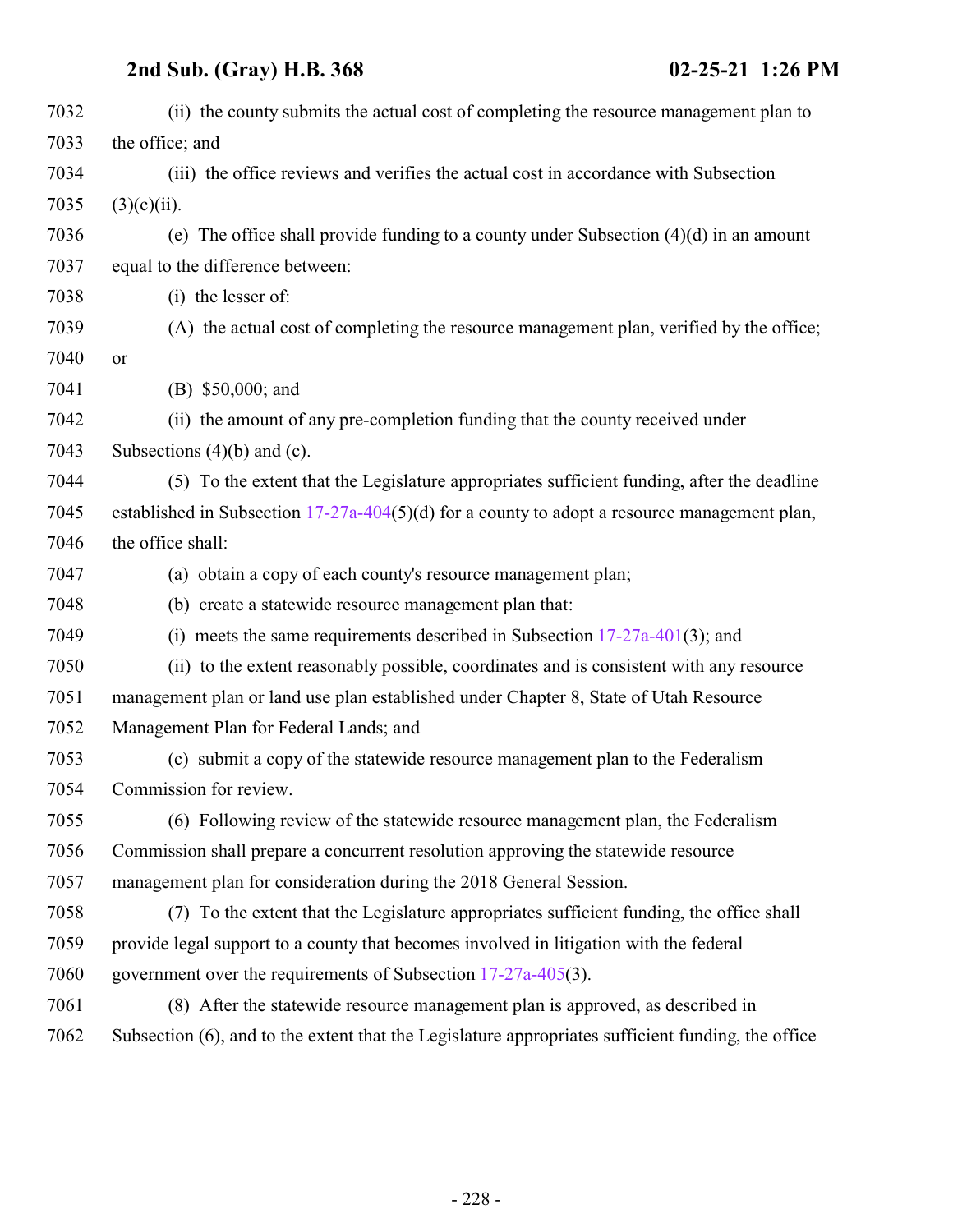<span id="page-228-0"></span>

| 7063 | shall monitor the implementation of the statewide resource management plan at the federal,        |
|------|---------------------------------------------------------------------------------------------------|
| 7064 | state, and local levels.                                                                          |
| 7065 | Section 90. Section 63L-11-301 is enacted to read:                                                |
| 7066 | Part 3. Office Duties Related to Federal Land                                                     |
| 7067 | 63L-11-301. Office duties relating to plans for the management of federal land.                   |
| 7068 | (1) (a) In preparing or assisting in the preparation of plans, policies, programs, or             |
| 7069 | processes related to the management or use of federal land or natural resources on federal land   |
| 7070 | in the state, the office shall:                                                                   |
| 7071 | (i) incorporate the plans, policies, programs, processes, and desired outcomes of the             |
| 7072 | counties where the federal lands or natural resources are located, to the maximum extent          |
| 7073 | consistent with state and federal law, subject to Subsection (1)(b);                              |
| 7074 | (ii) identify inconsistencies or conflicts between the plans, policies, programs,                 |
| 7075 | processes, and desired outcomes prepared under Subsection $(1)(a)(i)$ and the plans, programs,    |
| 7076 | processes, and desired outcomes of local government as early in the preparation process as        |
| 7077 | possible, and seek resolution of the inconsistencies through meetings or other conflict           |
| 7078 | resolution mechanisms involving the necessary and immediate parties to the inconsistency or       |
| 7079 | conflict;                                                                                         |
| 7080 | (iii) present to the governor the nature and scope of any inconsistency or other conflict         |
| 7081 | that is not resolved under the procedures in Subsection $(1)(a)(i)$ for the governor's decision   |
| 7082 | about the position of the state concerning the inconsistency or conflict;                         |
| 7083 | (iv) develop, research, and use factual information, legal analysis, and statements of            |
| 7084 | desired future condition for the state, or subregion of the state, as necessary to support the    |
| 7085 | plans, policies, programs, processes, and desired outcomes of the state and the counties where    |
| 7086 | the federal lands or natural resources are located;                                               |
| 7087 | (v) establish and coordinate agreements between the state and federal land management             |
| 7088 | agencies, federal natural resource management agencies, and federal natural resource              |
| 7089 | regulatory agencies to facilitate state and local participation in the development, revision, and |
| 7090 | implementation of land use plans, guidelines, regulations, other instructional memoranda, or      |
| 7091 | similar documents proposed or promulgated for lands and natural resources administered by         |
| 7092 | federal agencies; and                                                                             |
| 7093 | (vi) work in conjunction with political subdivisions to establish agreements with                 |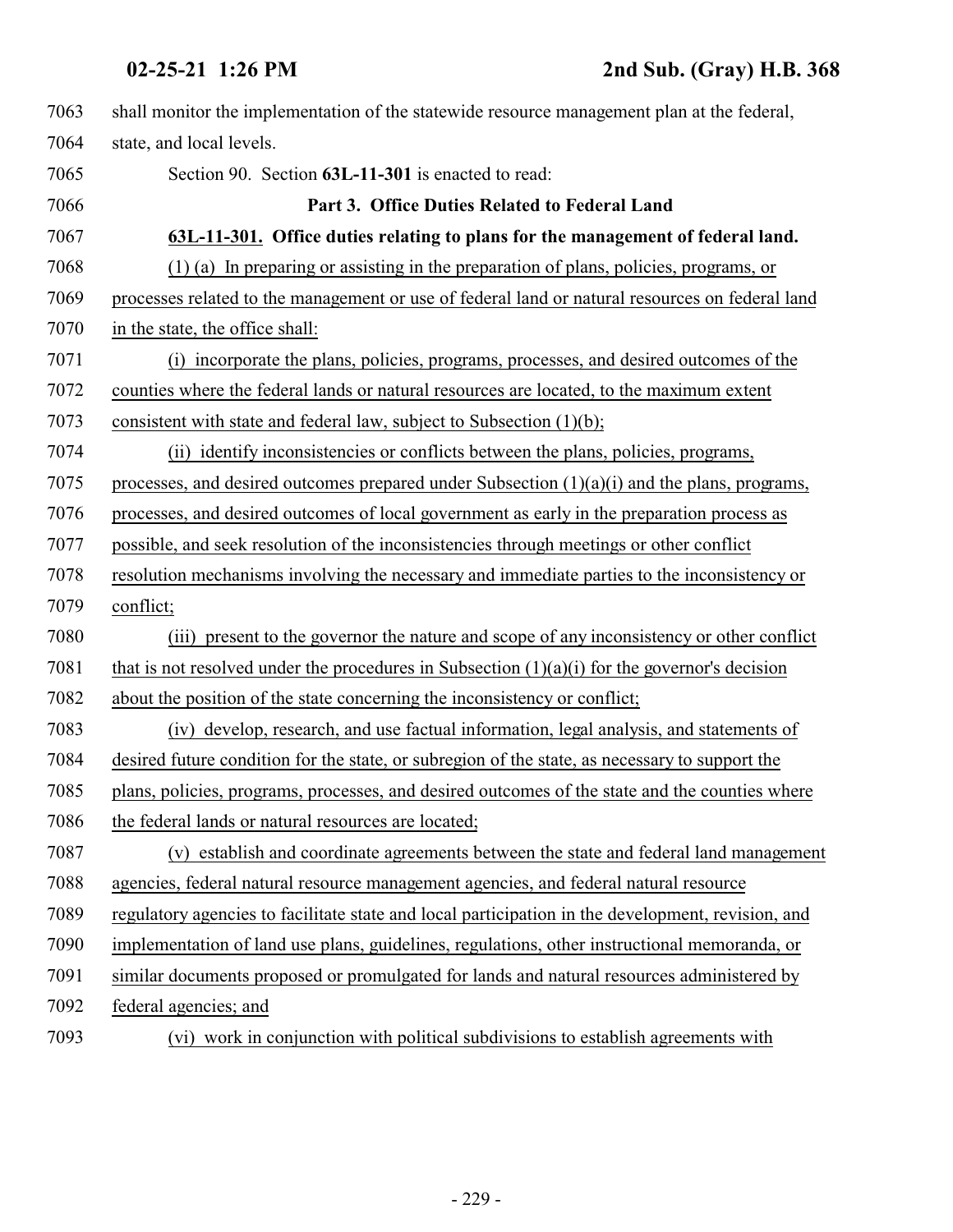| 7094 | federal land management agencies, federal natural resource management agencies, and federal        |
|------|----------------------------------------------------------------------------------------------------|
| 7095 | natural resource regulatory agencies to provide a process for state and local participation in the |
| 7096 | preparation of, or coordinated state and local response to, environmental impact analysis          |
| 7097 | documents and similar documents prepared pursuant to law by state or federal agencies.             |
| 7098 | (b) The requirement in Subsection $(1)(a)(i)$ may not be interpreted to infringe upon the          |
| 7099 | authority of the governor.                                                                         |
| 7100 | The office shall cooperate with and work in conjunction with appropriate state                     |
| 7101 | agencies and political subdivisions to develop policies, plans, programs, processes, and desired   |
| 7102 | outcomes authorized by this section by coordinating the development of positions:                  |
| 7103 | (a) through the coordinating committee;                                                            |
| 7104 | (b) in conjunction with local government officials concerning general local government             |
| 7105 | plans; and                                                                                         |
| 7106 | (c) by soliciting public comment through the coordinating committee.                               |
| 7107 | Section 91. Section 63L-11-302 is enacted to read:                                                 |
| 7108 | 63L-11-302. Principles to be recognized and promoted.                                              |
| 7109 | The office shall recognize and promote the following principles when preparing any                 |
| 7110 | policies, plans, programs, processes, or desired outcomes relating to federal lands and natural    |
| 7111 | resources on federal lands under Section 63L-11-301:                                               |
| 7112 | (1) (a) the citizens of the state are best served by applying multiple-use and                     |
| 7113 | sustained-yield principles in public land use planning and management; and                         |
| 7114 | (b) multiple-use and sustained-yield management means that federal agencies should                 |
| 7115 | develop and implement management plans and make other resource-use decisions that:                 |
| 7116 | (i) achieve and maintain in perpetuity a high-level annual or regular periodic output of           |
| 7117 | mineral and various renewable resources from public lands;                                         |
| 7118 | (ii) support valid existing transportation, mineral, and grazing privileges at the highest         |
| 7119 | reasonably sustainable levels;                                                                     |
| 7120 | (iii) support the specific plans, programs, processes, and policies of state agencies and          |
| 7121 | local governments;                                                                                 |
| 7122 | (iv) are designed to produce and provide the desired vegetation for the watersheds,                |
| 7123 | timber, food, fiber, livestock forage, wildlife forage, and minerals that are necessary to meet    |
| 7124 | present needs and future economic growth and community expansion without permanent                 |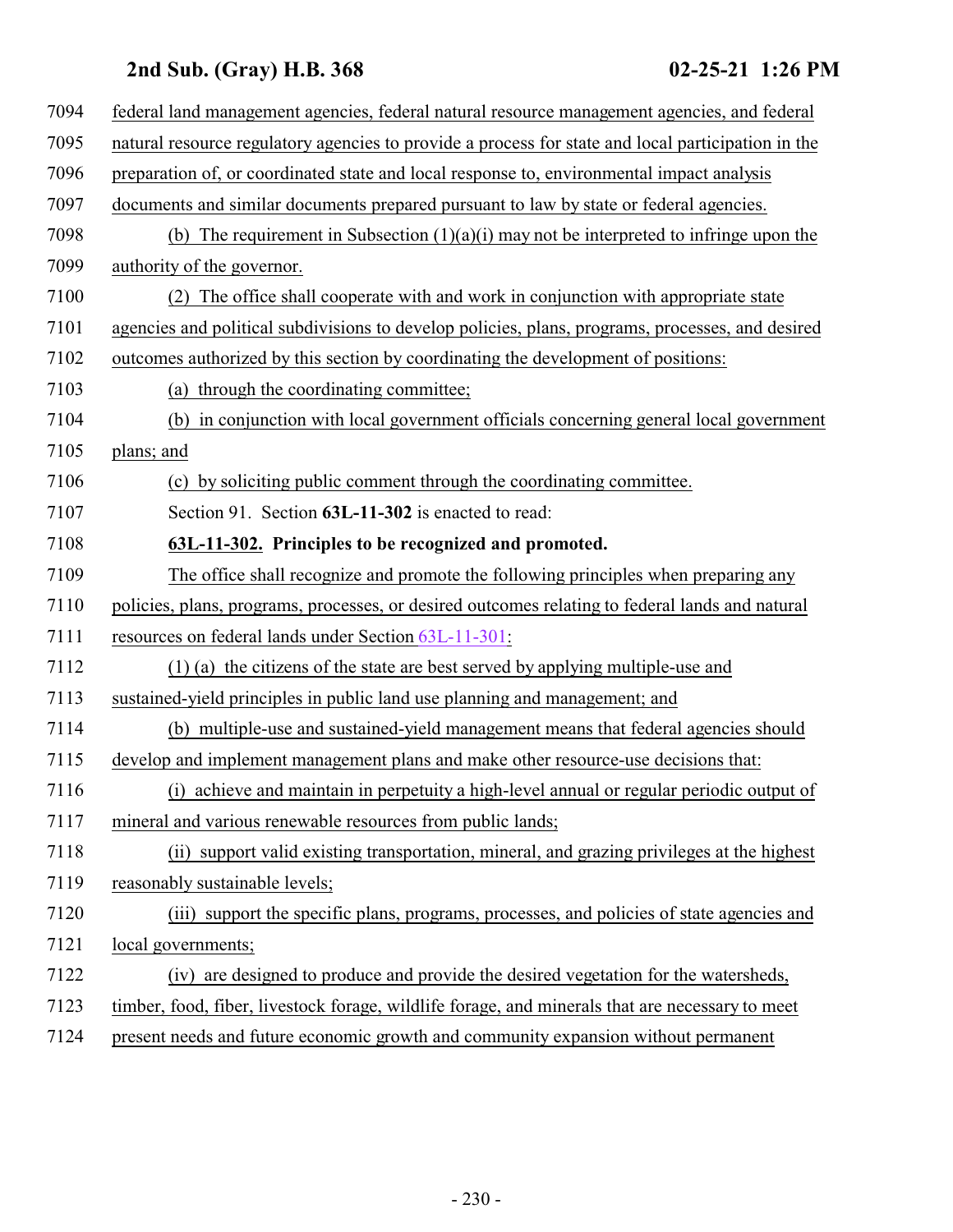| 7125 | impairment of the productivity of the land;                                                     |
|------|-------------------------------------------------------------------------------------------------|
| 7126 | (v) meet the recreational needs and the personal and business-related transportation            |
| 7127 | needs of the citizens of the state by providing access throughout the state;                    |
| 7128 | (vi) meet the recreational needs of the citizens of the state;                                  |
| 7129 | (vii) meet the needs of wildlife;                                                               |
| 7130 | (viii) provide for the preservation of cultural resources, both historical and                  |
| 7131 | archaeological;                                                                                 |
| 7132 | (ix) meet the needs of economic development;                                                    |
| 7133 | (x) meet the needs of community development; and                                                |
| 7134 | (xi) provide for the protection of water rights;                                                |
| 7135 | managing public lands for wilderness characteristics circumvents the statutory<br>(2)           |
| 7136 | wilderness process and is inconsistent with the multiple-use and sustained-yield management     |
| 7137 | standard that applies to all Bureau of Land Management and United States. Forest Service        |
| 7138 | lands that are not wilderness areas or wilderness study areas;                                  |
| 7139 | all waters of the state are:<br>(3)                                                             |
| 7140 | owned exclusively by the state in trust for the state's citizens;<br>(a)                        |
| 7141 | (b) are subject to appropriation for beneficial use; and                                        |
| 7142 | are essential to the future prosperity of the state and the quality of life within the<br>(c)   |
| 7143 | state;                                                                                          |
| 7144 | the state has the right to develop and use the state's entitlement to interstate rivers;<br>(4) |
| 7145 | all water rights desired by the federal government must be obtained through the<br>(5)          |
| 7146 | state water appropriation system;                                                               |
| 7147 | (6) land management and resource-use decisions which affect federal lands should give           |
| 7148 | priority to and support the purposes of the compact between the state and the United States     |
| 7149 | related to school and institutional trust lands;                                                |
| 7150 | development of the solid, fluid, and gaseous mineral resources of the state is an<br>(7)        |
| 7151 | important part of the economy of the state, and of local regions within the state;              |
| 7152 | (8) the state should foster and support industries that take advantage of the state's           |
| 7153 | outstanding opportunities for outdoor recreation;                                               |
| 7154 | (9) wildlife constitutes an important resource and provides recreational and economic           |
| 7155 | opportunities for the state's citizens;                                                         |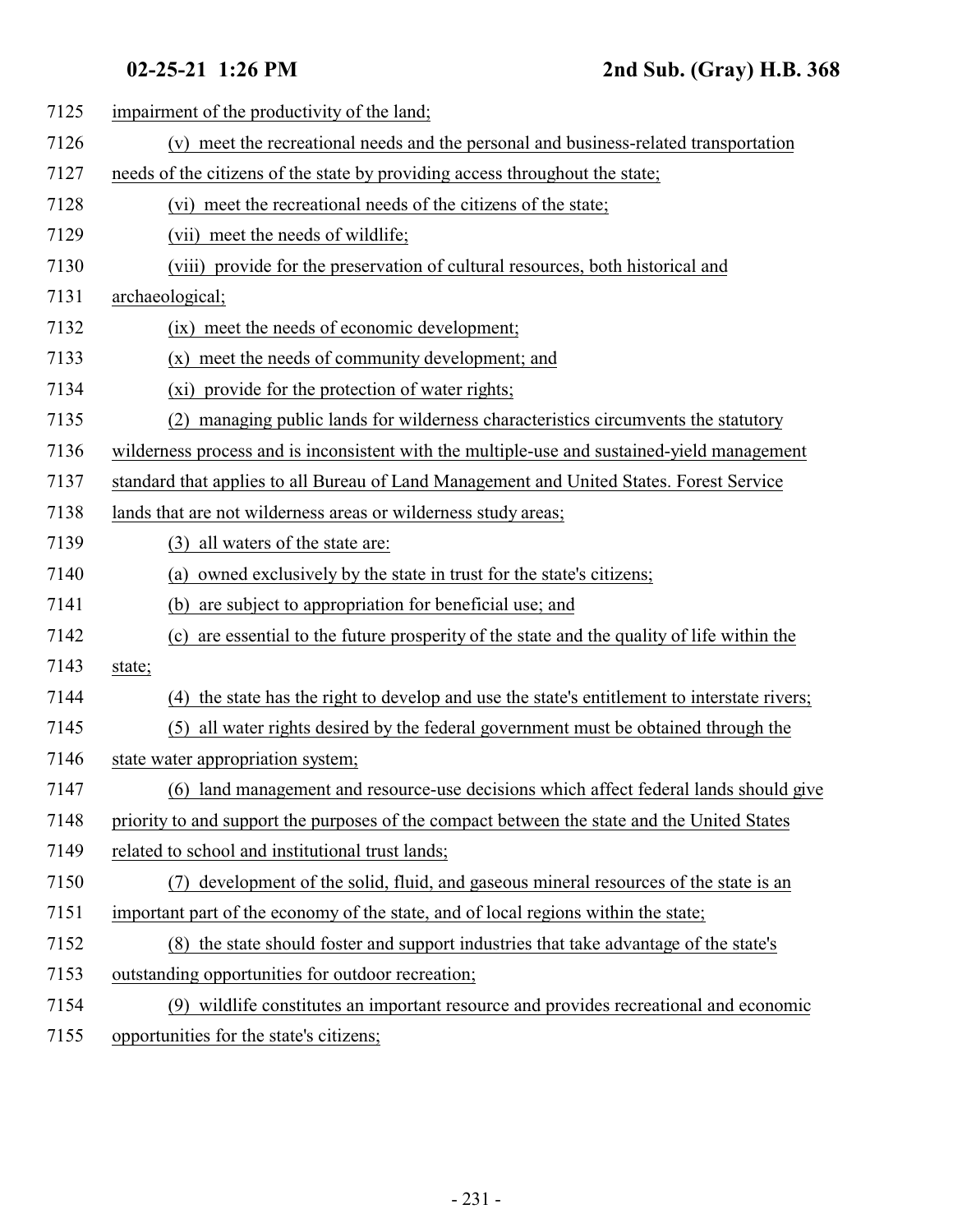| 7156 | (10) proper stewardship of the land and natural resources is necessary to ensure the              |
|------|---------------------------------------------------------------------------------------------------|
| 7157 | health of the watersheds, timber, forage, and wildlife resources to provide for a continuous      |
| 7158 | supply of resources for the people of the state and the people of the local communities who       |
| 7159 | depend on these resources for a sustainable economy;                                              |
| 7160 | (11) forests, rangelands, timber, and other vegetative resources:                                 |
| 7161 | (a) provide forage for livestock;                                                                 |
| 7162 | provide forage and habitat for wildlife;<br>(b)                                                   |
| 7163 | provide resources for the state's timber and logging industries;<br>(c)                           |
| 7164 | contribute to the state's economic stability and growth; and<br>(d)                               |
| 7165 | are important for a wide variety of recreational pursuits;<br>(e)                                 |
| 7166 | (12) management programs and initiatives that improve watersheds and forests and                  |
| 7167 | increase forage for the mutual benefit of wildlife species and livestock, logging, and other      |
| 7168 | agricultural industries by utilizing proven techniques and tools are vital to the state's economy |
| 7169 | and the quality of life in the state; and                                                         |
| 7170 | (13) (a) land management plans, programs, and initiatives should provide that the                 |
| 7171 | amount of domestic livestock forage, expressed in animal unit months, for permitted, active       |
| 7172 | use as well as the wildlife forage included in that amount, be no less than the maximum           |
| 7173 | number of animal unit months sustainable by range conditions in grazing allotments and            |
| 7174 | districts, based on an on-the-ground and scientific analysis;                                     |
| 7175 | (b) the state opposes the relinquishment or retirement of grazing animal unit months in           |
| 7176 | favor of conservation, wildlife, and other uses;                                                  |
| 7177 | (c) (i) the state favors the best management practices that are jointly sponsored by              |
| 7178 | cattlemen, sportsmen, and wildlife management groups such as chaining, logging, seeding,          |
| 7179 | burning, and other direct soil and vegetation prescriptions that are demonstrated to restore      |
| 7180 | forest and rangeland health, increase forage, and improve watersheds in grazing districts and     |
| 7181 | allotments for the benefit of domestic livestock and wildlife;                                    |
| 7182 | (ii) when practices described in Subsection $(13)(c)(i)$ increase a grazing allotment's           |
| 7183 | forage beyond the total permitted forage use that was allocated to that allotment in the last     |
| 7184 | federal land use plan or allotment management plan still in existence as of January 1, 2005, a    |
| 7185 | reasonable and fair portion of the increase in forage beyond the previously allocated total       |
| 7186 | permitted use should be allocated to wildlife as recommended by a joint, evenly balanced          |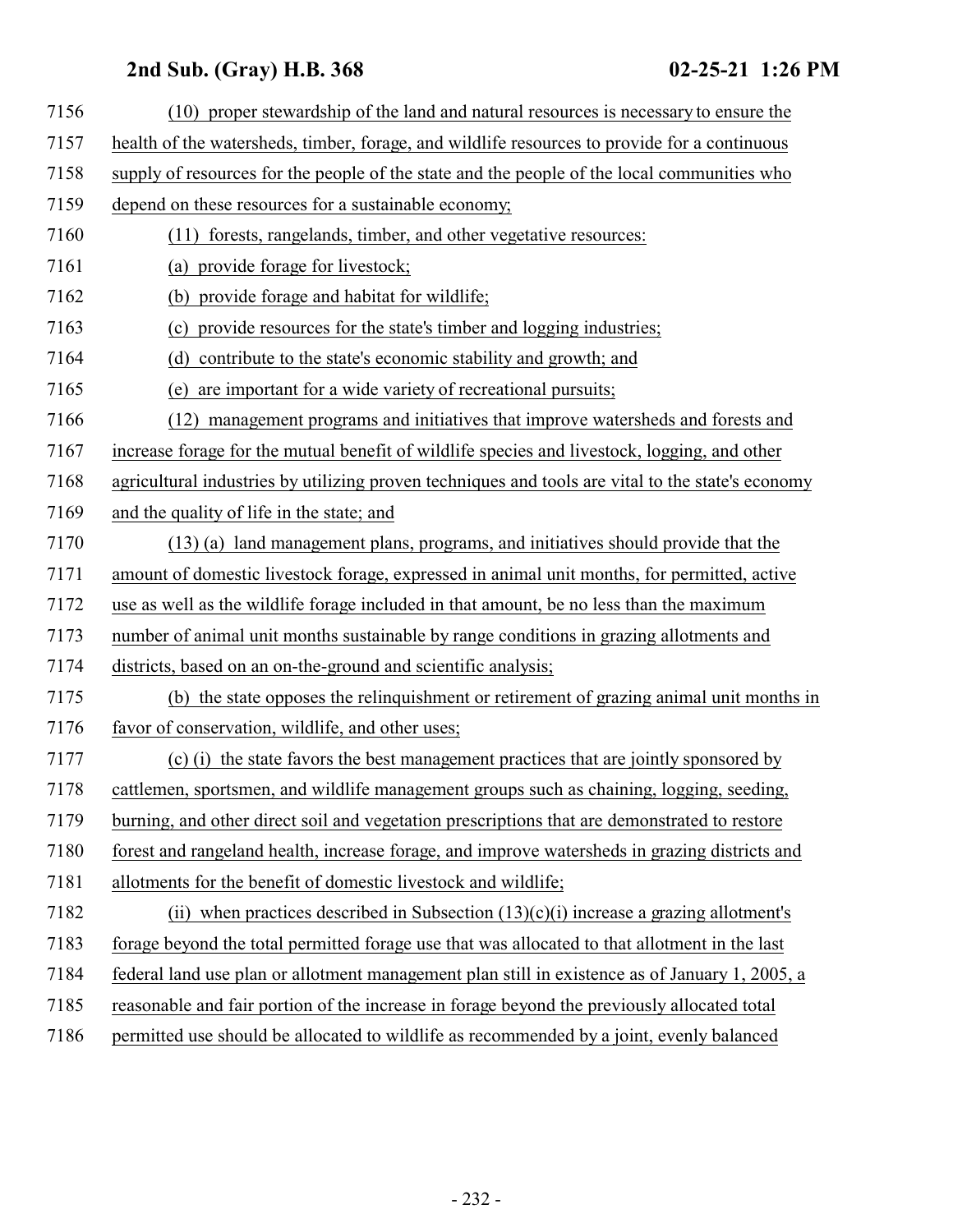<span id="page-232-0"></span>

| 7187 | committee of livestock and wildlife representatives that is appointed and constituted by the      |
|------|---------------------------------------------------------------------------------------------------|
| 7188 | governor for that purpose; and                                                                    |
| 7189 | (iii) the state favors quickly and effectively adjusting wildlife population goals and            |
| 7190 | population census numbers in response to variations in the amount of available forage caused      |
| 7191 | by drought or other climatic adjustments, and state agencies responsible for managing wildlife    |
| 7192 | population goals and population census numbers will, when making those adjustments, give          |
| 7193 | due regard to both the needs of the livestock industry and the need to prevent the decline of     |
| 7194 | species to a point of listing under the terms of the Endangered Species Act;                      |
| 7195 | (d) the state opposes the transfer of grazing animal unit months to wildlife for                  |
| 7196 | supposed reasons of rangeland health;                                                             |
| 7197 | (e) reductions in domestic livestock animal unit months must be temporary and                     |
| 7198 | scientifically based upon rangeland conditions;                                                   |
| 7199 | (f) policies, plans, programs, initiatives, resource management plans, and forest plans           |
| 7200 | may not allow the placement of grazing animal unit months in a suspended use category unless      |
| 7201 | there is a rational and scientific determination that the condition of the rangeland allotment or |
| 7202 | district in question will not sustain the animal unit months sought to be placed in suspended     |
| 7203 | use;                                                                                              |
| 7204 | any grazing animal unit months that are placed in a suspended use category should<br>(g)          |
| 7205 | be returned to active use when range conditions improve;                                          |
| 7206 | (h) policies, plans, programs, and initiatives related to vegetation management should            |
| 7207 | recognize and uphold the preference for domestic grazing over alternate forage uses in            |
| 7208 | established grazing districts while upholding management practices that optimize and expand       |
| 7209 | forage for grazing and wildlife in conjunction with state wildlife management plans and           |
| 7210 | programs in order to provide maximum available forage for all uses; and                           |
| 7211 | (i) in established grazing districts, animal unit months that have been reduced due to            |
| 7212 | rangeland health concerns should be restored to livestock when rangeland conditions improve,      |
| 7213 | and should not be converted to wildlife use.                                                      |
| 7214 | Section 92. Section 63L-11-303 is enacted to read:                                                |
| 7215 | 63L-11-303. Findings to be recognized and promoted.                                               |
| 7216 | The office shall recognize and promote the following findings in the preparation of any           |
| 7217 | policies, plans, programs, processes, or desired outcomes under Section 63L-11-301 relating to    |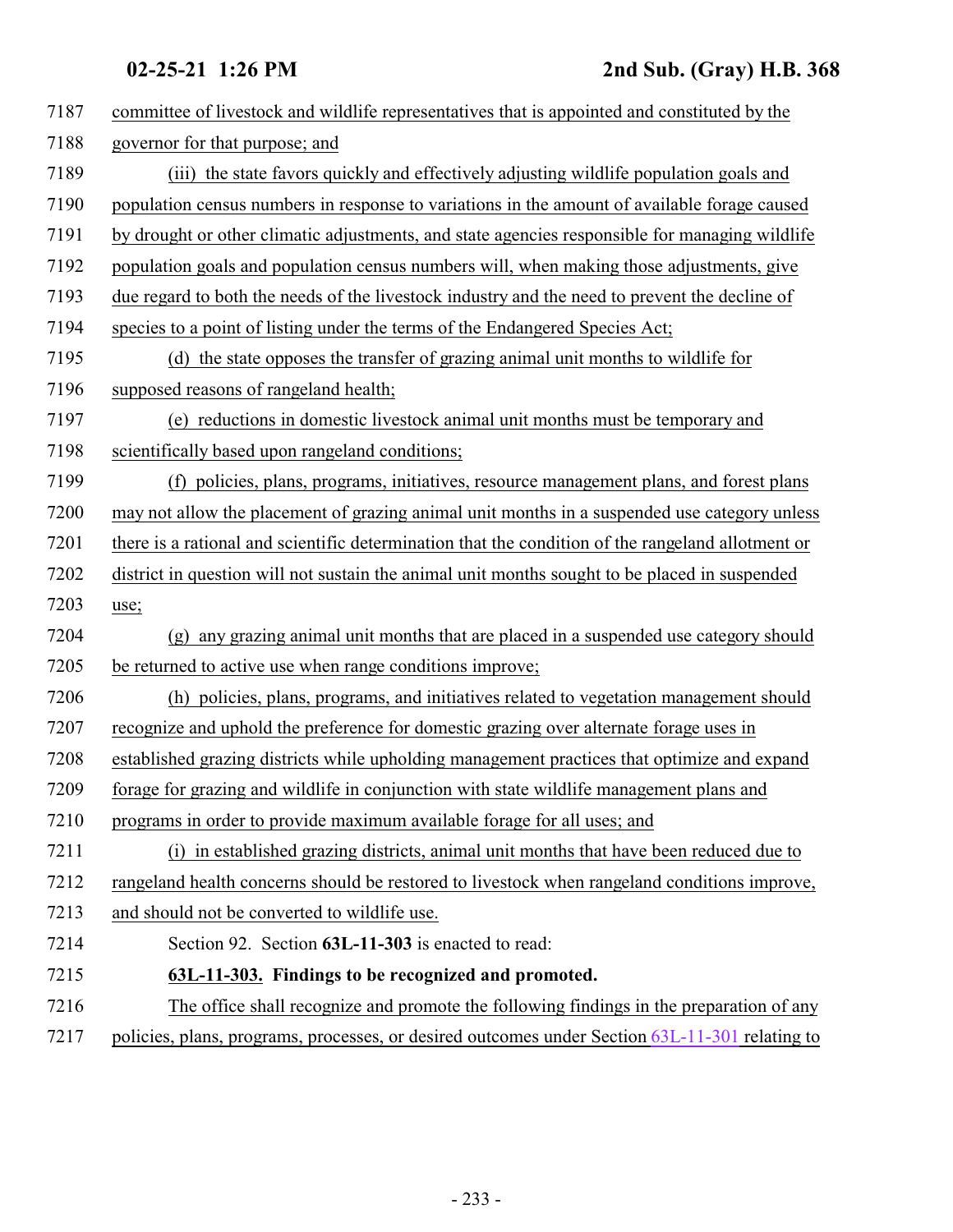| 7218 | federal lands and natural resources on federal lands:                                             |
|------|---------------------------------------------------------------------------------------------------|
| 7219 | (1) as a coholder of R.S. 2477 rights-of-way with the counties, the state supports the            |
| 7220 | state's recognition by the federal government and the public use of R.S. 2477 rights-of-way and   |
| 7221 | urges the federal government to fully recognize the rights-of-way and their use by the public as  |
| 7222 | expeditiously as possible;                                                                        |
| 7223 | (2) it is the policy of the state to use reasonable administrative and legal measures to          |
| 7224 | protect and preserve valid existing rights-of-way granted by Congress under R.S. 2477, and to     |
| 7225 | support and work in conjunction with counties to redress cases where R.S. 2477 rights-of-way      |
| 7226 | are not recognized or are impaired; and                                                           |
| 7227 | (3) transportation and access routes to and across federal lands, including all                   |
| 7228 | rights-of-way vested under R.S. 2477, are vital to the state's economy and to the quality of life |
| 7229 | in the state, and must provide, at a minimum, a network of roads throughout the resource          |
| 7230 | planning area that provides for:                                                                  |
| 7231 | movement of people, goods, and services across public lands;<br>(a)                               |
| 7232 | (b) reasonable access to a broad range of resources and opportunities throughout the              |
| 7233 | resource planning area, including:                                                                |
| 7234 | (i) livestock operations and improvements;                                                        |
| 7235 | (ii) solid, fluid, and gaseous mineral operations;                                                |
| 7236 | (iii) recreational opportunities and operations, including motorized and nonmotorized             |
| 7237 | recreation;                                                                                       |
| 7238 | search and rescue needs;<br>(iv)                                                                  |
| 7239 | (v) public safety needs; and                                                                      |
| 7240 | (vi) access for transportation of wood products to market;                                        |
| 7241 | access to federal lands for people with disabilities and the elderly; and<br>(c)                  |
| 7242 | access to state lands and school and institutional trust lands to accomplish the<br>(d)           |
| 7243 | purposes of those lands;                                                                          |
| 7244 | (4) the state's support for the addition of a river segment to the National Wild and              |
| 7245 | Scenic Rivers System, 16 U.S.C. Sec. 1271 et seq., will be withheld until:                        |
| 7246 | (a) it is clearly demonstrated that water is present and flowing at all times;                    |
| 7247 | (b) it is clearly demonstrated that the required water-related value is considered                |
| 7248 | outstandingly remarkable within a region of comparison consisting of one of the three             |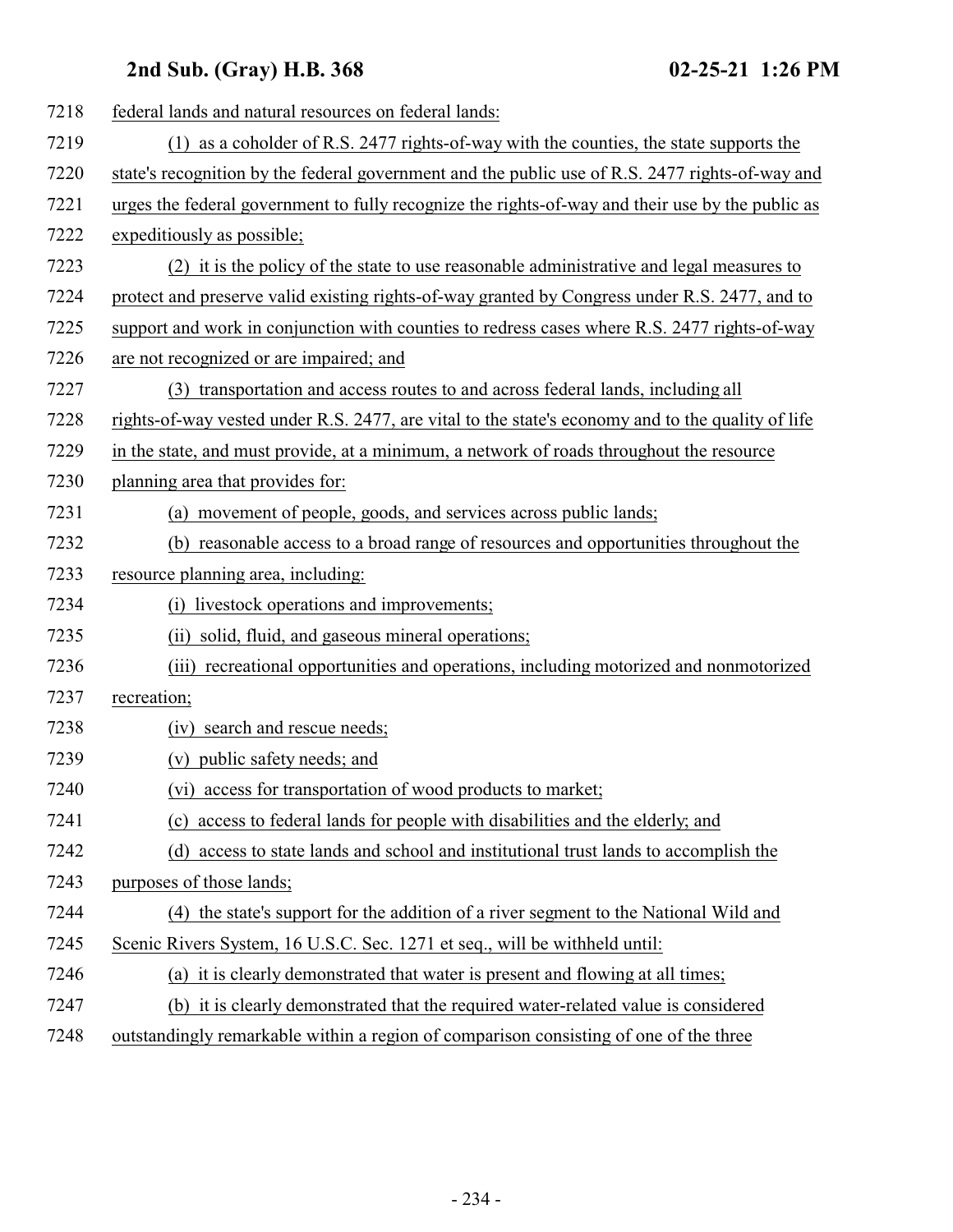| 7249 | physiographic provinces in the state, and that the rationale and justification for the conclusions |
|------|----------------------------------------------------------------------------------------------------|
| 7250 | are disclosed;                                                                                     |
| 7251 | (c) it is clearly demonstrated that the inclusion of each river segment is consistent with         |
| 7252 | the plans and policies of the state and the county or counties where the river segment is located  |
| 7253 | as those plans and policies are developed according to Subsection (3);                             |
| 7254 | (d) the effects of the addition upon the local and state economies, agricultural and               |
| 7255 | industrial operations and interests, outdoor recreation, water rights, water quality, water        |
| 7256 | resource planning, and access to and across river corridors in both upstream and downstream        |
| 7257 | directions from the proposed river segment have been evaluated in detail by the relevant federal   |
| 7258 | agency;                                                                                            |
| 7259 | (e) it is clearly demonstrated that the provisions and terms of the process for review of          |
| 7260 | potential additions have been applied in a consistent manner by all federal agencies;              |
| 7261 | the rationale and justification for the proposed addition, including a comparison<br>(f)           |
| 7262 | with protections offered by other management tools, is clearly analyzed within the multiple-use    |
| 7263 | mandate, and the results disclosed;                                                                |
| 7264 | (g) it is clearly demonstrated that the federal agency that has management authority               |
| 7265 | over the river segment and that is proposing the segment for inclusion in the National Wild and    |
| 7266 | Scenic River System will not use the actual or proposed designation as a basis to impose           |
| 7267 | management standards outside of the federal land management plan;                                  |
| 7268 | (h) it is clearly demonstrated that the federal land and resource management plan                  |
| 7269 | containing a recommendation for inclusion in the National Wild and Scenic River System:            |
| 7270 | (i) evaluates all eligible river segments in the resource planning area completely and             |
| 7271 | fully for suitability for inclusion in the National Wild and Scenic River System;                  |
| 7272 | (ii) does not suspend or terminate any studies for inclusion in the National Wild and              |
| 7273 | Scenic River System at the eligibility phase;                                                      |
| 7274 | (iii) fully disclaims any interest in water rights for the recommended segment as a                |
| 7275 | result of the adoption of the plan; and                                                            |
| 7276 | (iv) fully disclaims the use of the recommendation for inclusion in the National Wild              |
| 7277 | and Scenic River System as a reason or rationale for an evaluation of impacts by proposals for     |
| 7278 | projects upstream, downstream, or within the recommended segment;                                  |
| 7279 | (i) it is clearly demonstrated that the agency with management authority over the river            |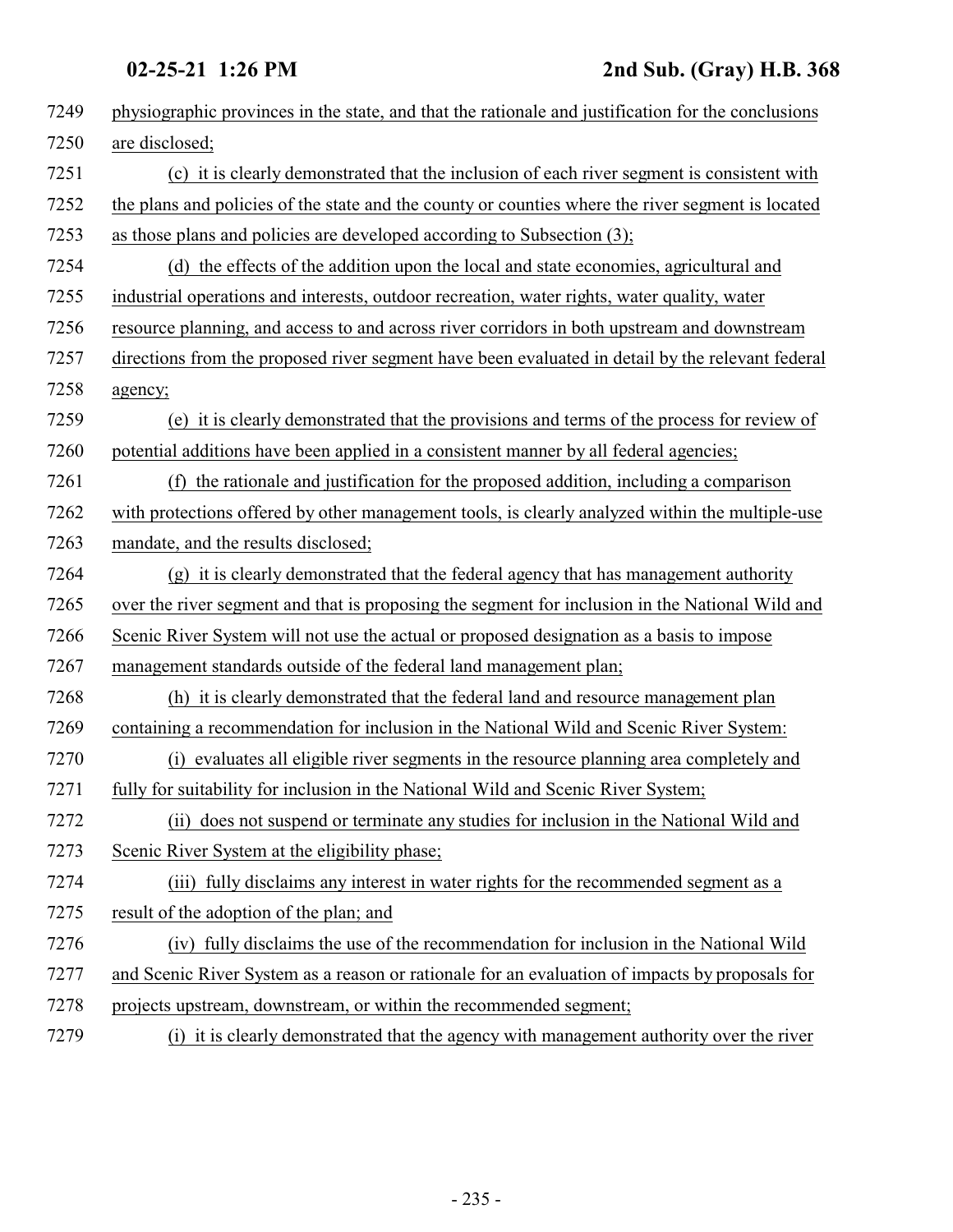| 7280 | segment commits not to use an actual or proposed designation as a basis to impose Visual        |
|------|-------------------------------------------------------------------------------------------------|
| 7281 | Resource Management Class I or II management prescriptions that do not comply with the          |
| 7282 | provisions of Subsection (24); and                                                              |
| 7283 | (i) it is clearly demonstrated that including the river segment and the terms and               |
| 7284 | conditions for managing the river segment as part of the National Wild and Scenic River         |
| 7285 | System will not prevent, reduce, impair, or otherwise interfere with:                           |
| 7286 | the enjoyment of the state and the state's citizens of complete and exclusive water<br>(i)      |
| 7287 | rights in and to the rivers of the state as determined by the laws of the state; or             |
| 7288 | local, state, regional, or interstate water compacts to which the state or any county<br>(ii)   |
| 7289 | is a party;                                                                                     |
| 7290 | (5) the conclusions of all studies related to potential additions to the National Wild and      |
| 7291 | Scenic River System, 16 U.S.C. Sec. 1271 et seq., are submitted to the state for review and     |
| 7292 | action by the Legislature and governor, and the results, in support of or in opposition to, are |
| 7293 | included in any planning documents or other proposals for addition and are forwarded to the     |
| 7294 | United States Congress;                                                                         |
| 7295 | (6) the state's support for designation of an Area of Critical Environmental Concern            |
| 7296 | (ACEC), as defined in 43 U.S.C. Sec. 1702, within federal land management plans will be         |
| 7297 | withheld until:                                                                                 |
| 7298 | (a) it is clearly demonstrated that the proposed area satisfies all the definitional            |
| 7299 | requirements of the Federal Land Policy and Management Act of 1976, 43 U.S.C. Sec.              |
| 7300 | 1702(a);                                                                                        |
| 7301 | (b) it is clearly demonstrated that:                                                            |
| 7302 | (i) the area proposed for designation as an ACEC is limited in geographic size; and             |
| 7303 | (ii) that the proposed management prescriptions are limited in scope to the minimum             |
| 7304 | necessary to specifically protect and prevent irreparable damage to the relevant and important  |
| 7305 | values identified, or limited in geographic size and management prescriptions to the minimum    |
| 7306 | required to specifically protect human life or safety from natural hazards;                     |
| 7307 | (c) it is clearly demonstrated that the proposed area is limited only to areas that are         |
| 7308 | already developed or used or to areas where no development is required;                         |
| 7309 | (d) it is clearly demonstrated that the proposed area contains relevant and important           |
| 7310 | historic, cultural or scenic values, fish or wildlife resources, or natural processes which are |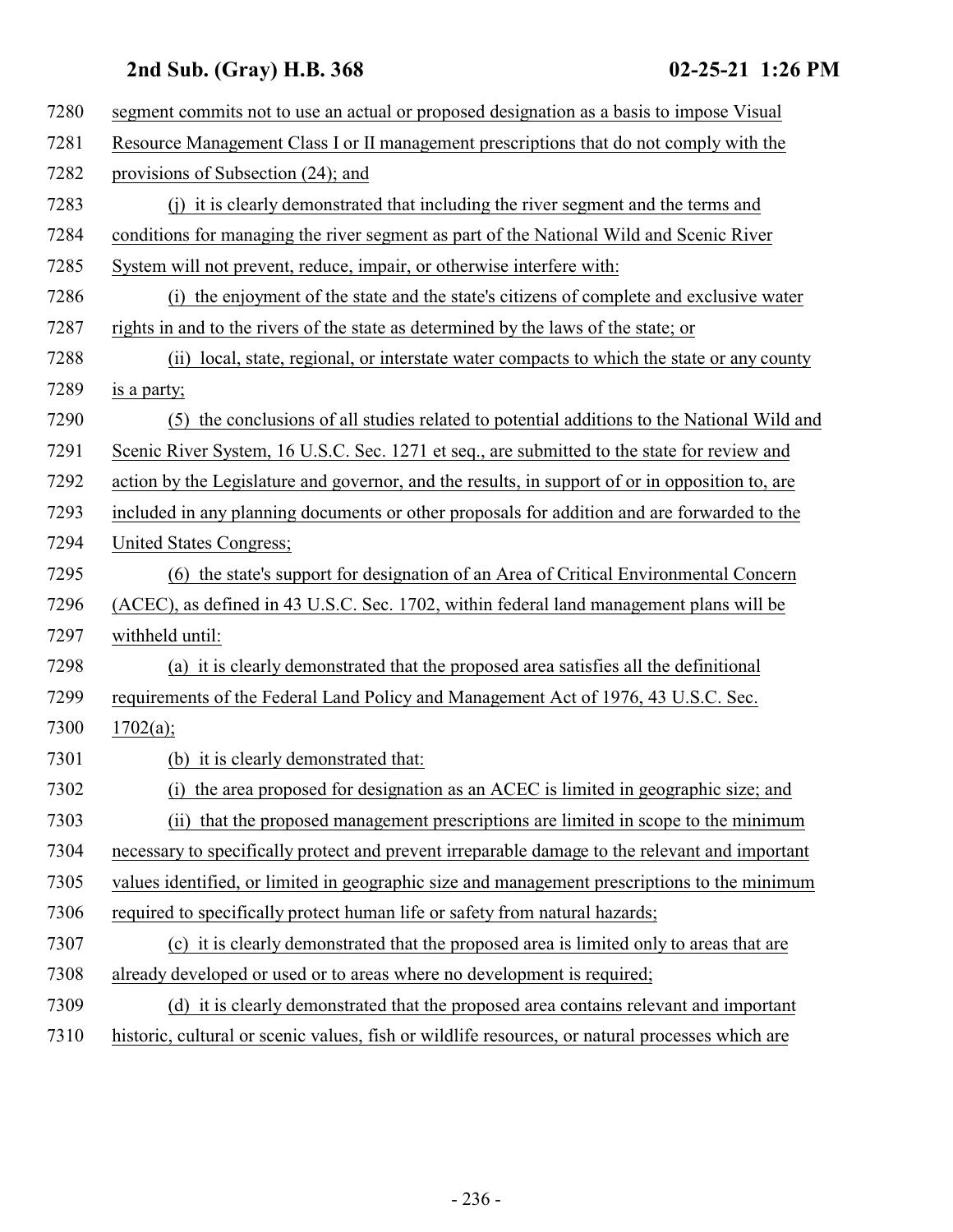| 7311 | unique or substantially significant on a regional basis, or contain natural hazards which        |
|------|--------------------------------------------------------------------------------------------------|
| 7312 | significantly threaten human life or safety;                                                     |
| 7313 | (e) the federal agency has analyzed regional values, resources, processes, or hazards for        |
| 7314 | irreparable damage and potential causes of the damage resulting from potential actions which     |
| 7315 | are consistent with the multiple-use, sustained-yield principles, and the analysis describes the |
| 7316 | rationale for any special management attention required to protect, or prevent irreparable       |
| 7317 | damage to, the values, resources, processes, or hazards;                                         |
| 7318 | (f) it is clearly demonstrated that the proposed designation is consistent with the plans        |
| 7319 | and policies of the state and of the county where the proposed designation is located as those   |
| 7320 | plans and policies are developed according to Subsection (3);                                    |
| 7321 | $(g)$ it is clearly demonstrated that the proposed ACEC designation will not be applied          |
| 7322 | redundantly over existing protections provided by other state and federal laws for federal lands |
| 7323 | or resources on federal lands, and that the federal statutory requirement for special management |
| 7324 | attention for a proposed ACEC will discuss and justify any management requirements needed        |
| 7325 | in addition to those specified by the other state and federal laws;                              |
| 7326 | (h) the difference between special management attention required for an ACEC and                 |
| 7327 | normal multiple-use management has been identified and justified, and any determination of       |
| 7328 | irreparable damage has been analyzed and justified for short-term and long-term horizons;        |
| 7329 | (i) it is clearly demonstrated that the proposed designation:                                    |
| 7330 | (i) is not a substitute for a wilderness suitability recommendation;                             |
| 7331 | (ii) is not a substitute for managing areas inventoried for wilderness characteristics           |
| 7332 | after 1993 under the Bureau of Land Management interim management plan for valid                 |
| 7333 | wilderness study areas; and                                                                      |
| 7334 | (iii) it is not an excuse or justification to apply de facto wilderness management               |
| 7335 | standards; and                                                                                   |
| 7336 | (j) the conclusions of all studies are submitted to the state, as a cooperating agency, for      |
| 7337 | review, and the results, in support of or in opposition to, are included in all planning         |
| 7338 | documents;                                                                                       |
| 7339 | sufficient federal lands are made available for government-to-government<br>(7)                  |
| 7340 | exchanges of school and institutional trust lands and federal lands without regard for a         |
| 7341 | resource-to-resource correspondence between the surface or mineral characteristics of the        |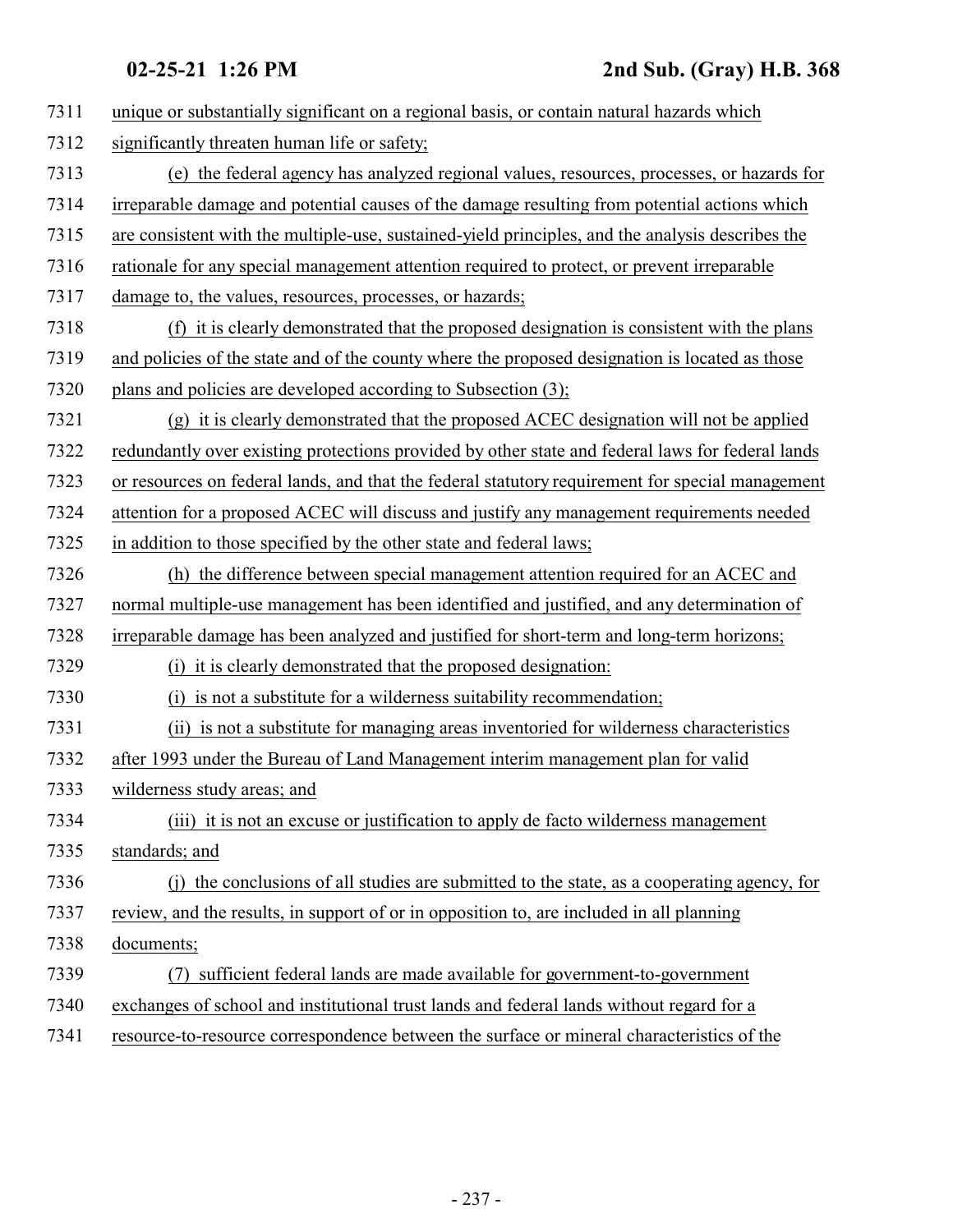| 7342 | offered trust lands and the offered federal lands;                                                  |
|------|-----------------------------------------------------------------------------------------------------|
| 7343 | (8) federal agencies should support government-to-government exchanges of land with                 |
| 7344 | the state based on a fair process of valuation which meets the fiduciary obligations of both the    |
| 7345 | state and federal governments toward trust lands management, and which assures that revenue         |
| 7346 | authorized by federal statute to the state from mineral or timber production, present or future, is |
| 7347 | not diminished in any manner during valuation, negotiation, or implementation processes;            |
| 7348 | (9) agricultural and grazing lands should continue to produce the food and fiber needed             |
| 7349 | by the citizens of the state and the nation, and the rural character and open landscape of rural    |
| 7350 | Utah should be preserved through a healthy and active agricultural and grazing industry,            |
| 7351 | consistent with private property rights and state fiduciary duties;                                 |
| 7352 | (10) (a) the resources of the forests and rangelands of the state should be integrated as           |
| 7353 | part of viable, robust, and sustainable state and local economies;                                  |
| 7354 | (b) available forage should be evaluated for the full complement of herbivores the                  |
| 7355 | rangelands can support in a sustainable manner;                                                     |
| 7356 | forests should contain a diversity of timber species; and<br>(c)                                    |
| 7357 | (d) disease or insect infestations in forests should be controlled using logging or other           |
| 7358 | best management practices;                                                                          |
| 7359 | (11) the state opposes any additional evaluation of national forest service lands as                |
| 7360 | roadless or unroaded beyond the forest service's second roadless area review evaluation and         |
| 7361 | opposes efforts by agencies to specially manage those areas in a way that:                          |
| 7362 | (a) closes or declassifies existing roads unless multiple side-by-side roads exist running          |
| 7363 | to the same destination and state and local governments consent to close or declassify the extra    |
| 7364 | roads;                                                                                              |
| 7365 | (b) permanently bars travel on existing roads;                                                      |
| 7366 | (c) excludes or diminishes traditional multiple-use activities, including grazing and               |
| 7367 | proper forest harvesting;                                                                           |
| 7368 | (d) interferes with the enjoyment and use of valid, existing rights, including water                |
| 7369 | rights, local transportation plan rights, R.S. 2477 rights, grazing allotment rights, and mineral   |
| 7370 | leasing rights; or                                                                                  |
| 7371 | (e) prohibits development of additional roads reasonably necessary to pursue                        |
| 7372 | traditional multiple-use activities;                                                                |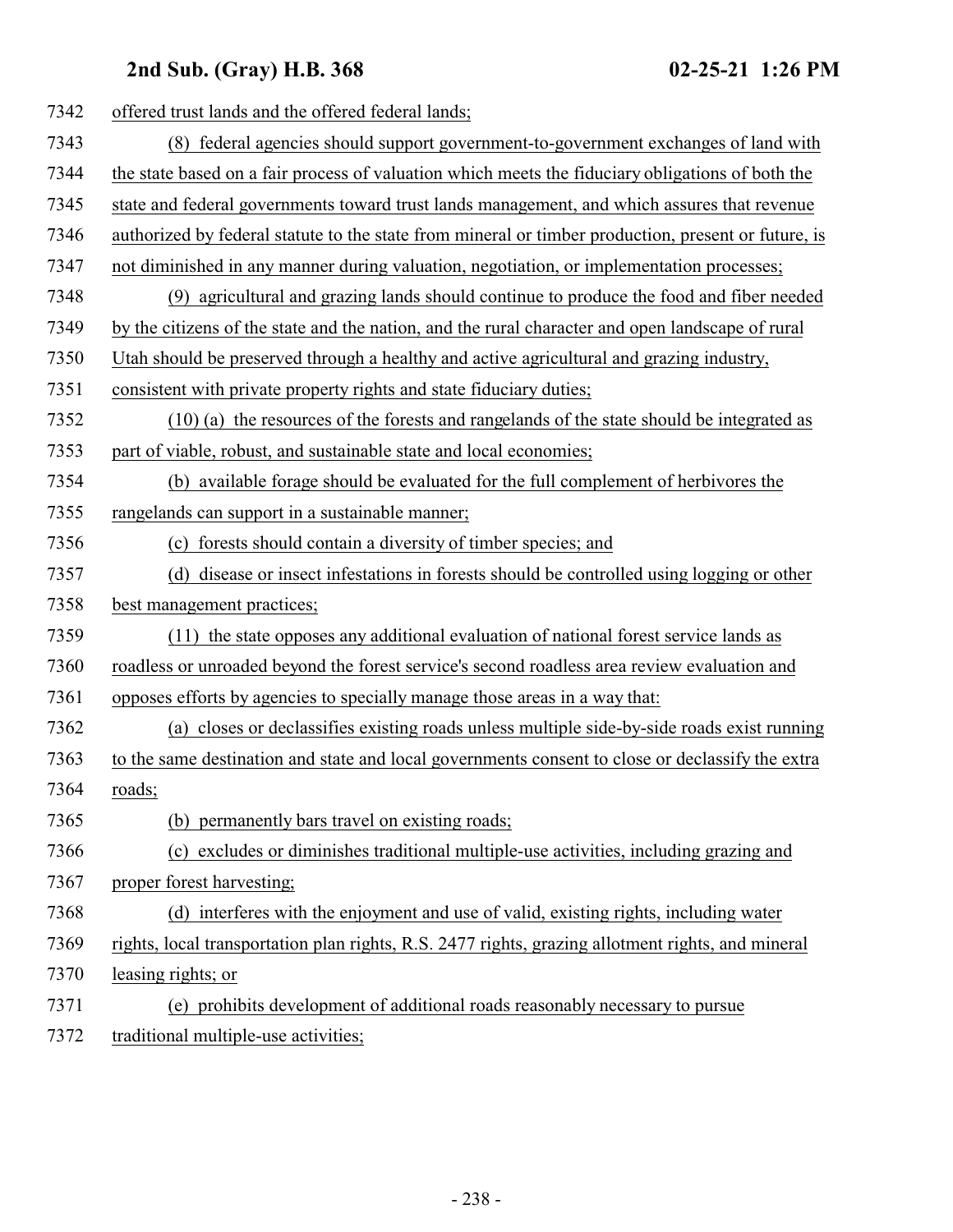## **02-25-21 1:26 PM 2nd Sub. (Gray) H.B. 368**

| 7373 | (12) the state's support for any forest plan revision or amendment will be withheld until        |
|------|--------------------------------------------------------------------------------------------------|
| 7374 | the appropriate plan revision or plan amendment clearly demonstrates that:                       |
| 7375 | (a) established roads are not referred to as unclassified roads or a similar classification;     |
| 7376 | (b) lands in the vicinity of established roads are managed under the multiple-use,               |
| 7377 | sustained-yield management standard; and                                                         |
| 7378 | (c) no roadless or unroaded evaluations or inventories are recognized or upheld beyond           |
| 7379 | those that were recognized or upheld in the forest service's second roadless area review         |
| 7380 | evaluation;                                                                                      |
| 7381 | (13) the state's support for any recommendations made under the statutory requirement            |
| 7382 | to examine the wilderness option during the revision of land and resource management plans       |
| 7383 | by the United States Forest Service will be withheld until it is clearly demonstrated that:      |
| 7384 | (a) the duly adopted transportation plans of the state and each county within the                |
| 7385 | planning area are fully and completely incorporated into the baseline inventory of information   |
| 7386 | from which plan provisions are derived;                                                          |
| 7387 | (b) valid state or local roads and rights-of-way are recognized and not impaired in any          |
| 7388 | way by the recommendations;                                                                      |
| 7389 | (c) the development of mineral resources by underground mining is not affected by the            |
| 7390 | recommendations;                                                                                 |
| 7391 | (d) the need for additional administrative or public roads necessary for the full use of         |
| 7392 | the various multiple uses, including recreation, mineral exploration and development, forest     |
| 7393 | health activities, and grazing operations, is not unduly affected by the recommendations;        |
| 7394 | (e) analysis and full disclosure are made concerning the balance of multiple-use                 |
| 7395 | management in the proposed areas, and that the analysis compares the full benefit of             |
| 7396 | multiple-use management to the recreational, forest health, and economic needs of the state and  |
| 7397 | the counties to the benefits of the requirements of wilderness management; and                   |
| 7398 | (f) the conclusions of all studies related to the requirement to examine the wilderness          |
| 7399 | option are submitted to the state for review and action by the Legislature and governor, and the |
| 7400 | results, in support of or in opposition to, are included in any planning documents or other      |
| 7401 | proposals that are forwarded to the United States Congress;                                      |
| 7402 | (14) the invasion of noxious weeds and undesirable invasive plant species into the state         |
| 7403 | should be reversed, their presence eliminated, and their return prevented;                       |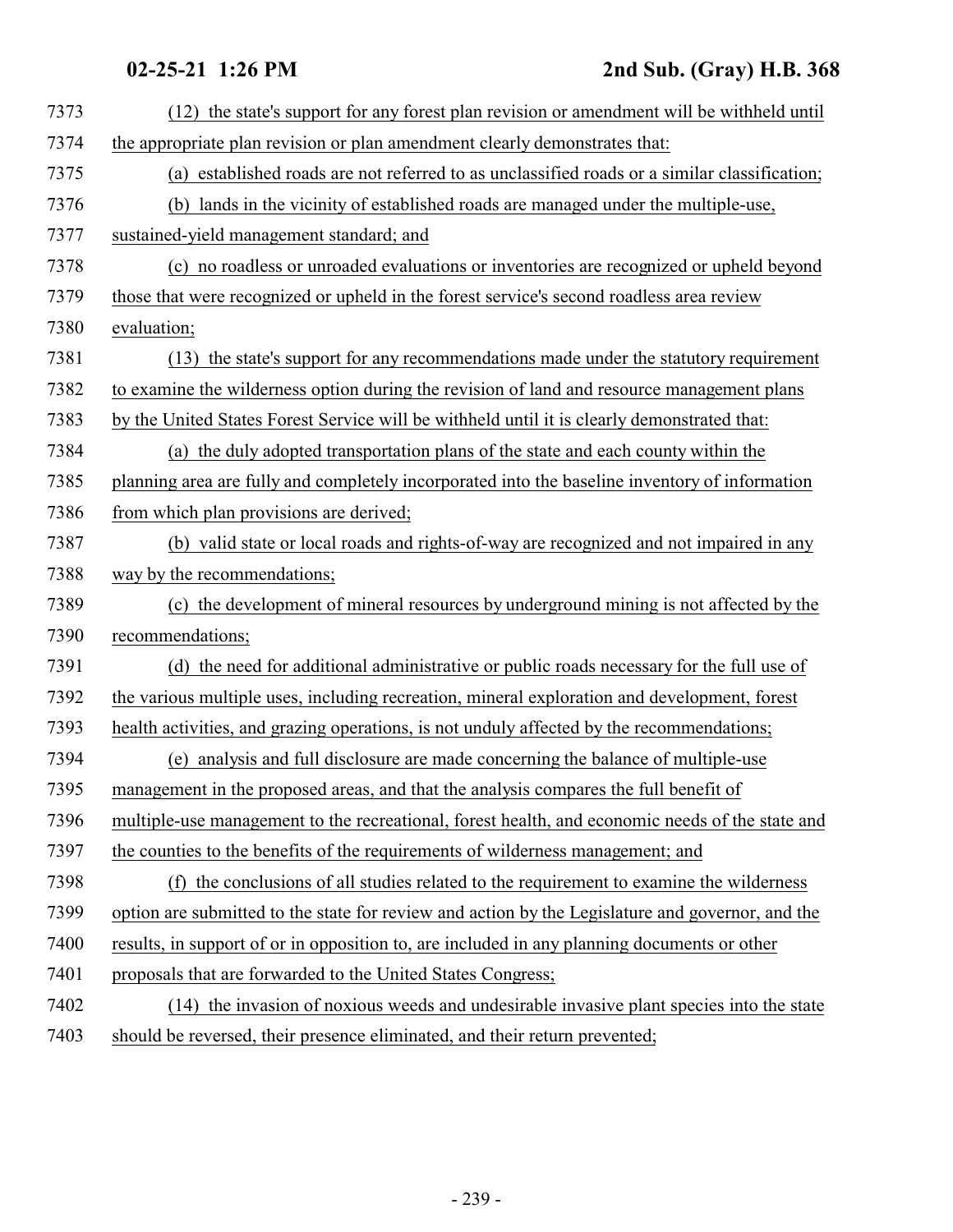| 7404 | (15) management and resource-use decisions by federal land management and                       |
|------|-------------------------------------------------------------------------------------------------|
| 7405 | regulatory agencies concerning the vegetative resources within the state should reflect serious |
| 7406 | consideration of the proper optimization of the yield of water within the watersheds of the     |
| 7407 | state;                                                                                          |
| 7408 | $(16)$ it is the policy of the state that:                                                      |
| 7409 | (a) mineral and energy production and environmental protection are not mutually                 |
| 7410 | exclusive;                                                                                      |
| 7411 | (b) it is technically feasible to permit appropriate access to mineral and energy               |
| 7412 | resources while preserving nonmineral and nonenergy resources;                                  |
| 7413 | (c) resource management planning should seriously consider all available mineral and            |
| 7414 | energy resources;                                                                               |
| 7415 | (d) the development of the solid, fluid, and gaseous mineral resources of the state and         |
| 7416 | the renewable resources of the state should be encouraged;                                      |
| 7417 | (e) the waste of fluid and gaseous minerals within developed areas should be                    |
| 7418 | prohibited; and                                                                                 |
| 7419 | (f) requirements to mitigate or reclaim mineral development projects should be based            |
| 7420 | on credible evidence of significant impacts to natural or cultural resources;                   |
| 7421 | (17) the state's support for mineral development provisions within federal land                 |
| 7422 | management plans will be withheld until the appropriate land management plan environmental      |
| 7423 | impact statement clearly demonstrates:                                                          |
| 7424 | that the authorized planning agency has:<br>(a)                                                 |
| 7425 | considered and evaluated the mineral and energy potential in all areas of the<br>(i)            |
| 7426 | planning area as if the areas were open to mineral development under standard lease             |
| 7427 | agreements; and                                                                                 |
| 7428 | (ii) evaluated any management plan prescription for the plan's impact on the area's             |
| 7429 | baseline mineral and energy potential;                                                          |
| 7430 | (b) that the development provisions do not unduly restrict access to public lands for           |
| 7431 | energy exploration and development;                                                             |
| 7432 | (c) that the authorized planning agency has supported any closure of additional areas to        |
| 7433 | mineral leasing and development or any increase of acres subject to no surface occupancy        |
| 7434 | restrictions by adhering to:                                                                    |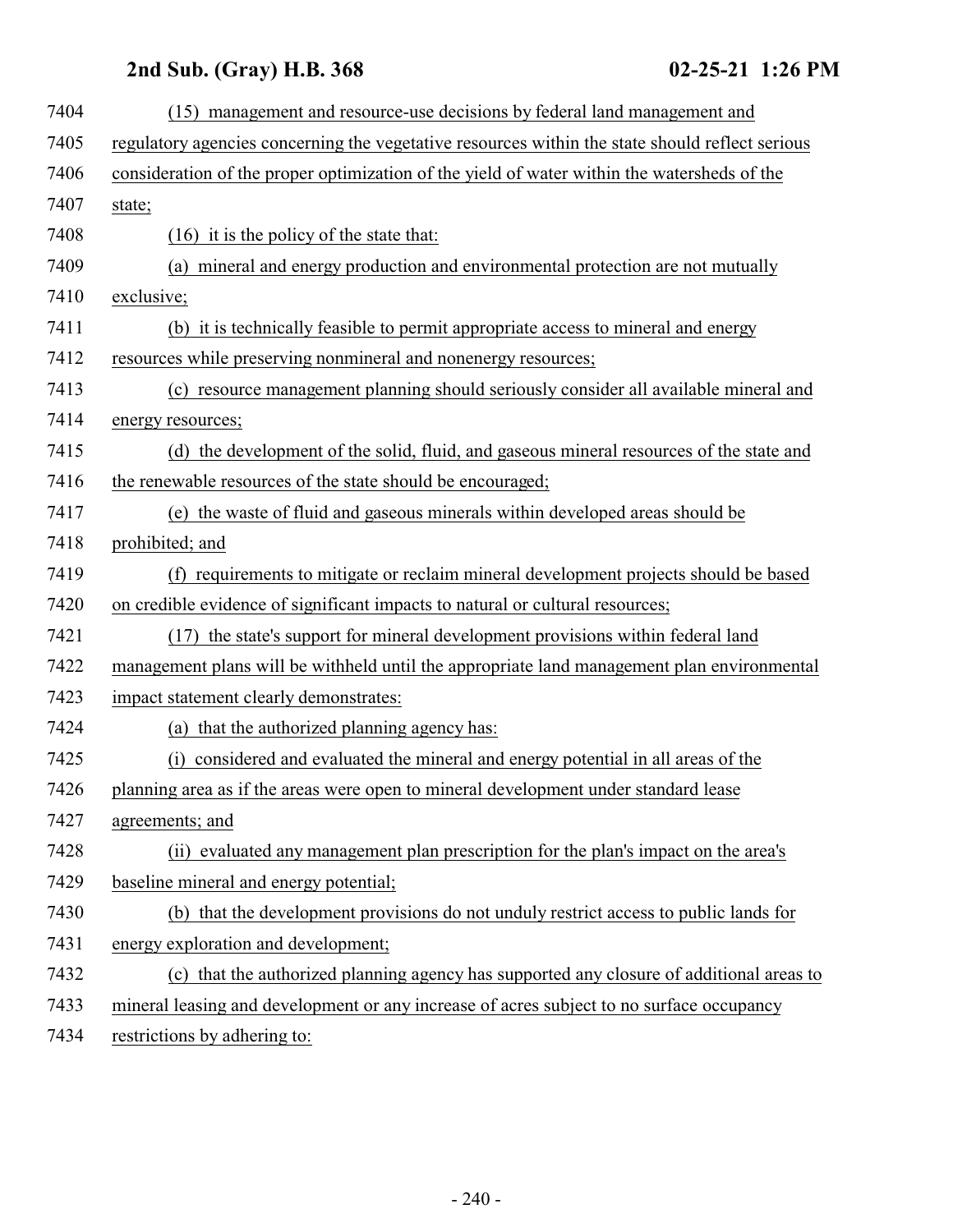| 7435 | (i) the relevant provisions of the Federal Land Policy and Management Act of 1976, 43            |
|------|--------------------------------------------------------------------------------------------------|
| 7436 | U.S.C. Sec. 1701 et seq.;                                                                        |
| 7437 | (ii) other controlling mineral development laws; and                                             |
| 7438 | (iii) the controlling withdrawal and reporting procedures set forth in the Federal Land          |
| 7439 | Policy and Management Act of 1976, 43 U.S.C. Sec. 1701 et seq.;                                  |
| 7440 | (d) that the authorized planning agency evaluated whether to repeal any moratorium               |
| 7441 | that may exist on the issuance of additional mining patents and oil and gas leases;              |
| 7442 | (e) that the authorized planning agency analyzed all proposed mineral lease stipulations         |
| 7443 | and considered adopting the least restrictive necessary to protect against damage to other       |
| 7444 | significant resource values;                                                                     |
| 7445 | (f) that the authorized planning agency evaluated mineral lease restrictions to                  |
| 7446 | determine whether to waive, modify, or make exceptions to the restrictions on the basis that     |
| 7447 | they are no longer necessary or effective;                                                       |
| 7448 | (g) that the authorized federal agency analyzed all areas proposed for no surface                |
| 7449 | occupancy restrictions, and that the analysis evaluated:                                         |
| 7450 | (i) whether directional drilling is economically feasible and ecologically necessary for         |
| 7451 | each proposed no surface occupancy area;                                                         |
| 7452 | (ii) whether the directional drilling feasibility analysis, or analysis of other                 |
| 7453 | management prescriptions, demonstrates that the proposed no surface occupancy prescription,      |
| 7454 | in effect, sterilizes the mineral and energy resources beneath the area; and                     |
| 7455 | (iii) whether, if the minerals are effectively sterilized, the area must be reported as          |
| 7456 | withdrawn under the provisions of the Federal Land Policy and Management Act; and                |
| 7457 | (h) that the authorized planning agency has evaluated all directional drilling                   |
| 7458 | requirements in no surface occupancy areas to determine whether directional drilling is feasible |
| 7459 | from an economic, ecological, and engineering standpoint;                                        |
| 7460 | (18) motorized, human-powered, and animal-powered outdoor recreation should be                   |
| 7461 | integrated into a fair and balanced allocation of resources within the historical and cultural   |
| 7462 | framework of multiple uses in rural areas of the state, and outdoor recreation should be         |
| 7463 | supported as part of a balanced plan of state and local economic support and growth;             |
| 7464 | (19) off-highway vehicles should be used responsibly, the management of off-highway              |
| 7465 | vehicles should be uniform across all jurisdictions, and laws related to the use of off-highway  |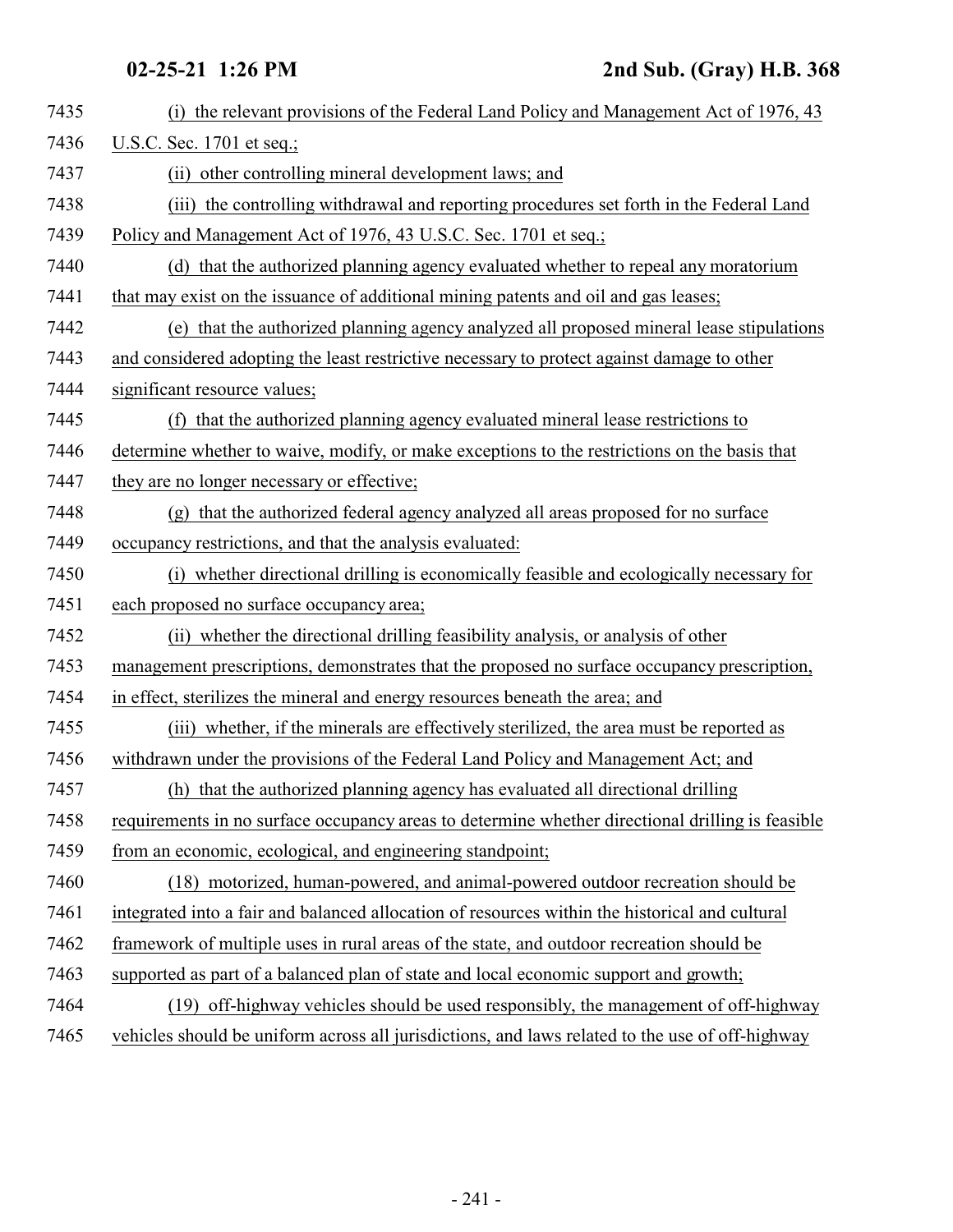| 7466 | vehicles should be uniformly applied across all jurisdictions;                                      |
|------|-----------------------------------------------------------------------------------------------------|
| 7467 | (20) (a) rights-of-way granted and vested under the provisions of R.S. 2477 should be               |
| 7468 | preserved and acknowledged; and                                                                     |
| 7469 | (b) land use management plans, programs, and initiatives should be consistent with                  |
| 7470 | both state and county transportation plans developed according to Subsection (3) in order to        |
| 7471 | provide a network of roads throughout the planning area that provides for:                          |
| 7472 | movement of people, goods, and services across public lands;<br>(i)                                 |
| 7473 | (ii) reasonable access to a broad range of resources and opportunities throughout the               |
| 7474 | planning area, including access to livestock, water, and minerals;                                  |
| 7475 | (iii) economic and business needs;                                                                  |
| 7476 | (iv) public safety;                                                                                 |
| 7477 | (v) search and rescue;                                                                              |
| 7478 | (vi) access for people with disabilities and the elderly;                                           |
| 7479 | (vii) access to state lands; and                                                                    |
| 7480 | (viii) recreational opportunities;                                                                  |
| 7481 | (21) transportation and access provisions for all other existing routes, roads, and trails          |
| 7482 | across federal, state, and school trust lands within the state should be determined and             |
| 7483 | identified, and agreements should be executed and implemented, as necessary to fully authorize      |
| 7484 | and determine responsibility for maintenance of all routes, roads, and trails;                      |
| 7485 | (22) the reasonable development of new routes and trails for motorized,                             |
| 7486 | human-powered, and animal-powered recreation should be implemented;                                 |
| 7487 | (23) (a) forests, rangelands, and watersheds, in a healthy condition, are necessary and             |
| 7488 | beneficial for wildlife, livestock grazing, and other multiple uses;                                |
| 7489 | (b) management programs and initiatives that are implemented to increase forage for                 |
| 7490 | the benefit of the agricultural industry, livestock operations, and wildlife species should utilize |
| 7491 | all proven techniques and tools;                                                                    |
| 7492 | (c) the continued viability of livestock operations and the livestock industry should be            |
| 7493 | supported on the federal lands within the state by management of the lands and forage               |
| 7494 | resources, by the proper optimization of animal unit months for livestock, in accordance with       |
| 7495 | the multiple-use provisions of the Federal Land Policy and Management Act of 1976, 43               |
| 7496 | U.S.C. Sec. 1701 et seq., the provisions of the Taylor Grazing Act of 1934, 43 U.S.C. Sec. 315      |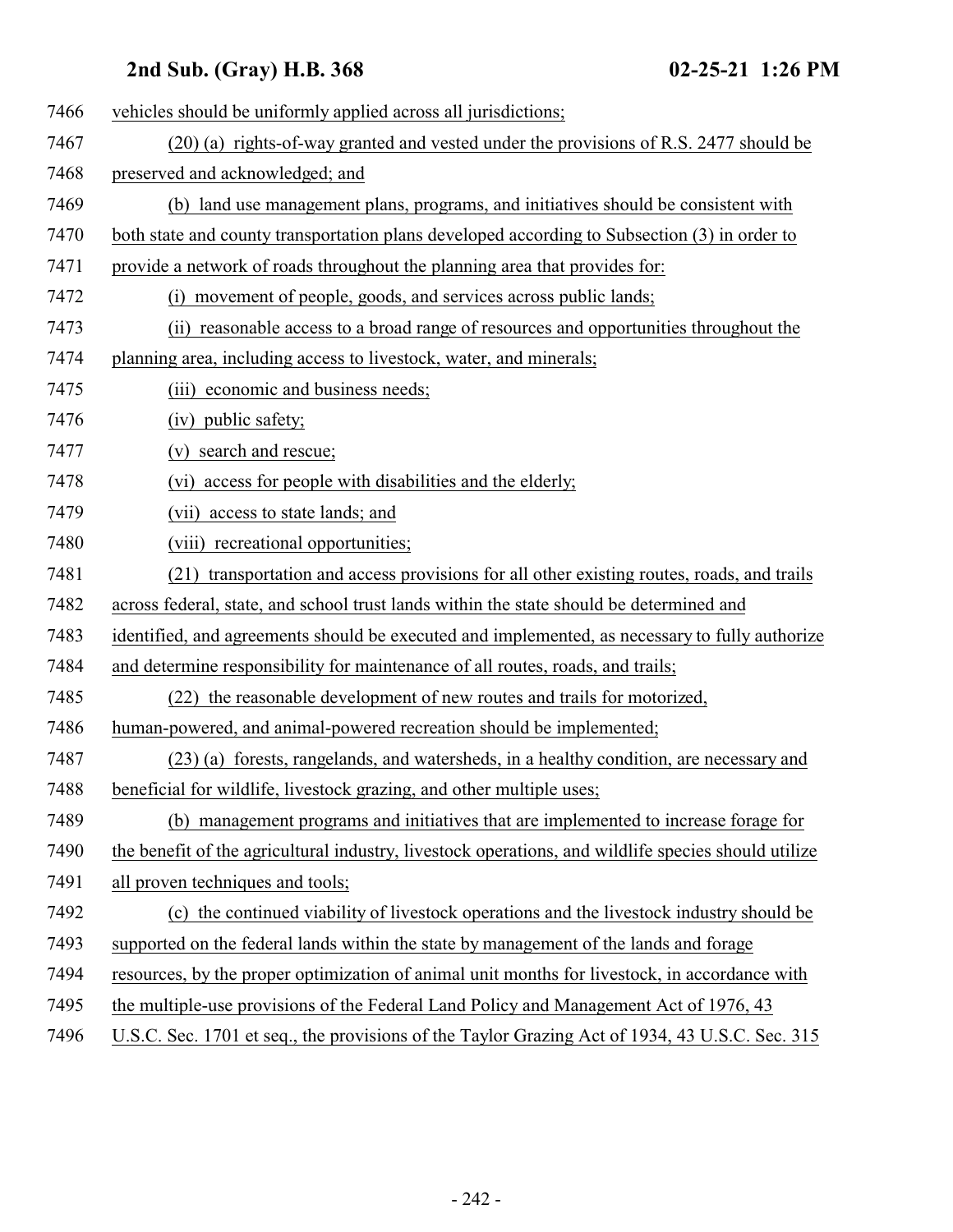<span id="page-242-0"></span>

| 7497 | et seq., and the provisions of the Public Rangelands Improvement Act of 1978, 43 U.S.C. Sec.    |
|------|-------------------------------------------------------------------------------------------------|
| 7498 | 1901 et seq.;                                                                                   |
| 7499 | (d) provisions for predator control initiatives or programs under the direction of state        |
| 7500 | and local authorities should be implemented; and                                                |
| 7501 | (e) resource use and management decisions by federal land management and regulatory             |
| 7502 | agencies should support state-sponsored initiatives or programs designed to stabilize wildlife  |
| 7503 | populations that may be experiencing a scientifically demonstrated decline in those             |
| 7504 | populations; and                                                                                |
| 7505 | (24) management and resource use decisions by federal land management and                       |
| 7506 | regulatory agencies concerning the scenic resources of the state must balance the protection of |
| 7507 | scenery with the full management requirements of the other authorized uses of the land under    |
| 7508 | multiple-use management, and should carefully consider using Visual Resource Management         |
| 7509 | Class I protection only for areas of inventoried Class A scenery or equivalent.                 |
| 7510 | Section 93. Section 63L-11-304, which is renumbered from Section 63J-4-606 is                   |
| 7511 | renumbered and amended to read:                                                                 |
| 7512 | 63L-11-304. Public lands transfer study and economic<br>$[63J-4-606]$ .                         |
| 7513 | analysis -- Report.                                                                             |
| 7514 | (1) As used in this section:                                                                    |
| 7515 | (a) "Public lands" means the same as that term is defined in Section 63L-6-102.                 |
| 7516 | (b) "Transfer of public lands" means the transfer of public lands from federal                  |
| 7517 | ownership to state ownership.                                                                   |
| 7518 | (2) The [coordinator and the] office shall, on an ongoing basis, report to the Federalism       |
| 7519 | Commission regarding the ramifications and economic impacts of the transfer of public lands.    |
| 7520 |                                                                                                 |
|      | (3) The $\lceil$ coordinator and $\rceil$ office shall:                                         |
| 7521 | (a) on an ongoing basis, discuss issues related to the transfer of public lands with:           |
| 7522 | (i) the School and Institutional Trust Lands Administration;                                    |
| 7523 | (ii) local governments;                                                                         |
| 7524 | (iii) water managers;                                                                           |
| 7525 | (iv) environmental advocates;                                                                   |
| 7526 | (v) outdoor recreation advocates;                                                               |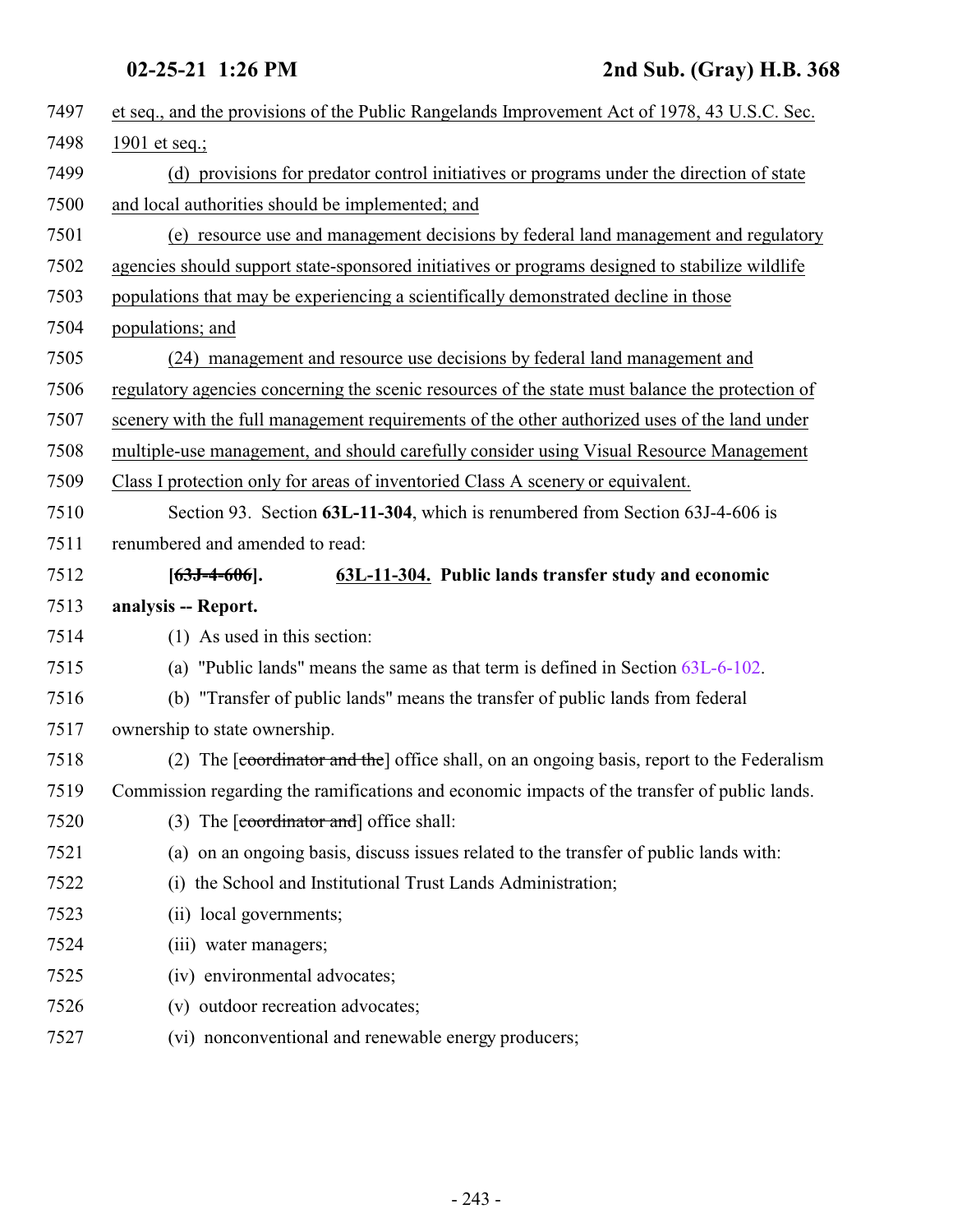| 7528 | (vii) tourism representatives;                                                                     |
|------|----------------------------------------------------------------------------------------------------|
| 7529 | (viii) wilderness advocates;                                                                       |
| 7530 | (ix) ranchers and agriculture advocates;                                                           |
| 7531 | $(x)$ oil, gas, and mining producers;                                                              |
| 7532 | (xi) fishing, hunting, and other wildlife interests;                                               |
| 7533 | (xii) timber producers;                                                                            |
| 7534 | (xiii) other interested parties; and                                                               |
| 7535 | (xiv) the Federalism Commission; and                                                               |
| 7536 | (b) develop ways to obtain input from [ <i>Utah</i> ] citizens of the state regarding the transfer |
| 7537 | of public lands and the future care and use of public lands.                                       |
| 7538 | Section 94. Section 63L-11-305, which is renumbered from Section 63J-4-608 is                      |
| 7539 | renumbered and amended to read:                                                                    |
| 7540 | 63L-11-305. Facilitating the acquisition of federal land --<br>$[63J-4-608]$ .                     |
| 7541 | <b>Advisory committee.</b>                                                                         |
| 7542 | $(1)$ As used in this section:                                                                     |
| 7543 | (a) "Advisory committee" means the committee established under Subsection (3).                     |
| 7544 | (b) "Federal land" means land that the secretary is authorized to dispose of under the             |
| 7545 | federal land disposal law.                                                                         |
| 7546 | (c) "Federal land disposal law" means the Recreation and Public Purposes Act, 43                   |
| 7547 | U.S.C. Sec. 869 et seq.                                                                            |
| 7548 | (d) "Government entity" means any state or local government entity allowed to submit               |
| 7549 | a land application under the federal land disposal law.                                            |
| 7550 | (e) "Land application" means an application under the federal land disposal law                    |
| 7551 | requesting the secretary to sell or lease federal land.                                            |
| 7552 | (f) "Land application process" means all actions involved in the process of submitting             |
| 7553 | and obtaining a final decision on a land application.                                              |
| 7554 | (g) "Secretary" means the Secretary of the Interior of the United States.                          |
| 7555 | The [coordinator and the] office shall:<br>(2)                                                     |
| 7556 | (a) develop expertise:                                                                             |
| 7557 | (i) in the land application process; and                                                           |
| 7558 | (ii) concerning the factors that tend to increase the chances that a land application will         |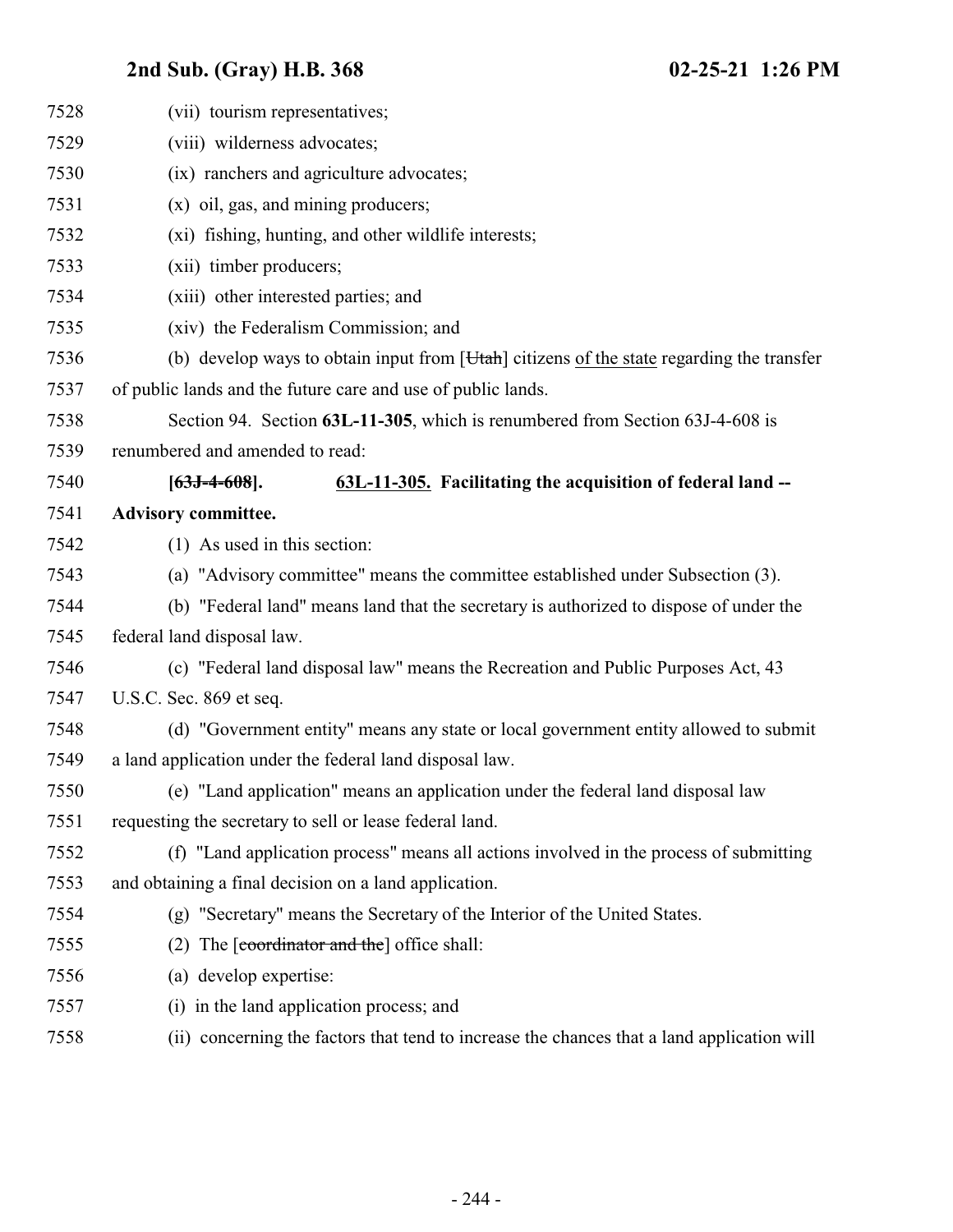| 7559 | result in the secretary selling or leasing federal land as requested in the land application;      |
|------|----------------------------------------------------------------------------------------------------|
| 7560 | (b) work to educate government entities concerning:                                                |
| 7561 | (i) the availability of federal land pursuant to the federal land disposal law; and                |
| 7562 | (ii) the land application process;                                                                 |
| 7563 | (c) advise and consult with a government entity that requests assistance from [the                 |
| 7564 | coordinator or] the office to formulate and submit a land application and to pursue a decision     |
| 7565 | on the land application;                                                                           |
| 7566 | (d) advise and consult with a government entity that requests assistance from $[$ the              |
| 7567 | coordinator or] the office to identify and quantify the amount of any funds needed to provide      |
| 7568 | the public use described in a land application;                                                    |
| 7569 | (e) with the advice and recommendations of the advisory committee:                                 |
| 7570 | (i) adopt a list of factors to be considered in determining the degree to which a land             |
| 7571 | application or potential land application is in the public interest; and                           |
| 7572 | (ii) recommend a prioritization of all land applications or potential land applications in         |
| 7573 | the state according to the extent to which the land applications are in the public interest, based |
| 7574 | on the factors adopted under Subsection $(2)[(f)](e)(i);$                                          |
| 7575 | (f) prepare and submit a written report of land applications:                                      |
| 7576 | (i) to the Natural Resources, Agriculture, and Environment Interim Committee and the               |
| 7577 | Federalism Commission;                                                                             |
| 7578 | (ii) (A) annually no later than August 31; and                                                     |
| 7579 | (B) at other times, if and as requested by the committee or commission; and                        |
| 7580 | (iii) (A) on the activities of $[the$ coordinator and the office under this section;               |
| 7581 | (B) on the land applications and potential land applications in the state; and                     |
| 7582 | (C) on the decisions of the secretary on land applications submitted by government                 |
| 7583 | entities in the state and the quantity of land acquired under the land applications;               |
| 7584 | (g) present a summary of information contained in the report described in Subsection               |
| 7585 | $[\left(3\right)]\left(2\right)(f)$ :                                                              |
| 7586 | (i) at a meeting of the Natural Resources, Agriculture, and Environment Interim                    |
| 7587 | Committee and at a meeting of the Federalism Commission;                                           |
| 7588 | (ii) annually no later than August 31; and                                                         |
| 7589 | (iii) at other times, if and as requested by the committee or commission; and                      |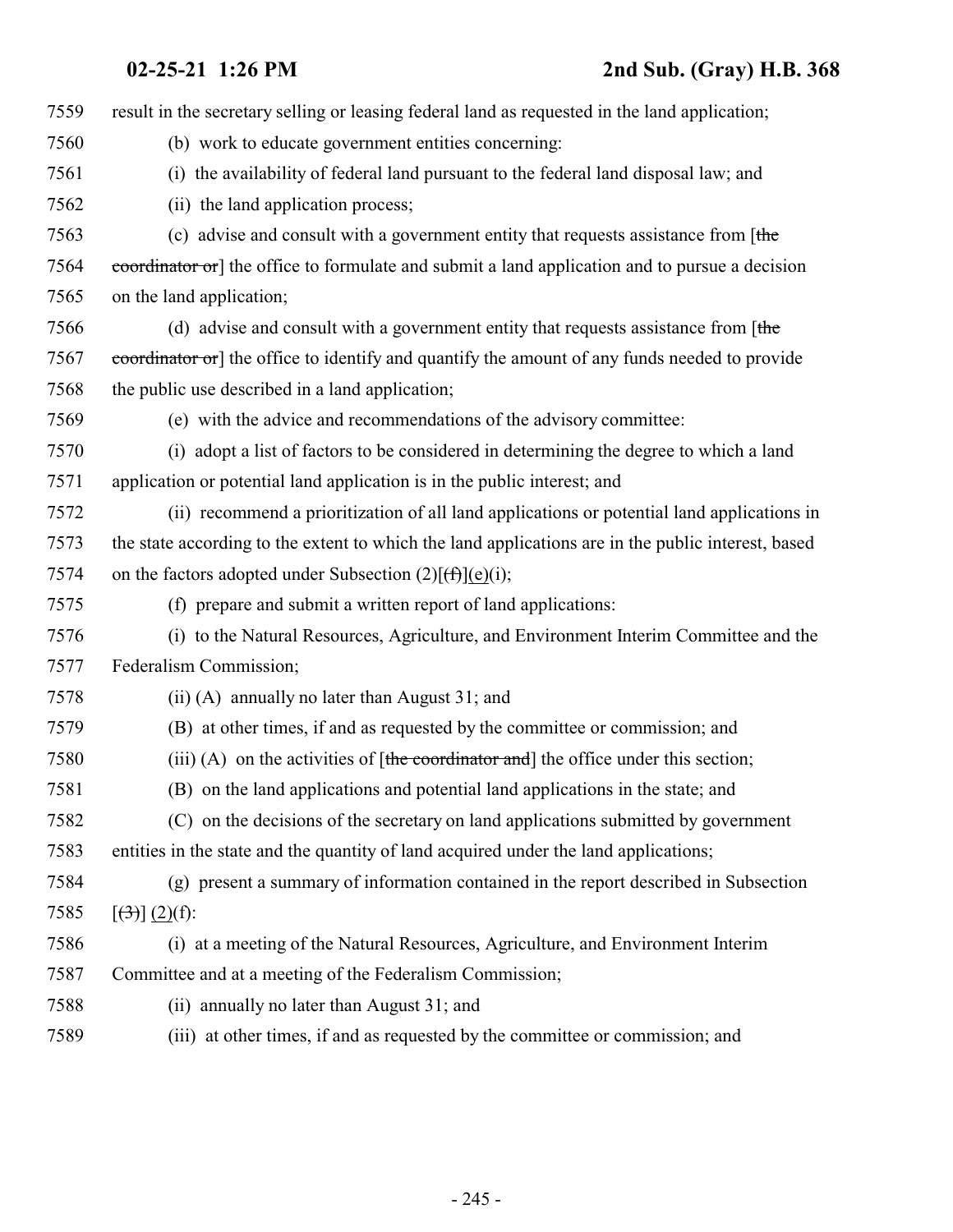| 7590 | (h) report to the Executive Appropriations Committee of the Legislature, as frequently           |
|------|--------------------------------------------------------------------------------------------------|
| 7591 | as the [coordinator] executive director considers appropriate or as requested by the committee,  |
| 7592 | on the need for legislative appropriations to provide funds for the public purposes described in |
| 7593 | land applications.                                                                               |
| 7594 | (3) (a) There is created $\lceil a \rceil$ an advisory committee comprised of:                   |
| 7595 | (i) an individual designated by the chairs of the Federalism Commission;                         |
| 7596 | (ii) an individual designated by the director of the Division of Facilities Construction         |
| 7597 | and Management;                                                                                  |
| 7598 | (iii) a representative of the Antiquities Section, created in Section 9-8-304, designated        |
| 7599 | by the director of the Division of State History;                                                |
| 7600 | (iv) a representative of municipalities designated by the Utah League of Cities and              |
| 7601 | Towns;                                                                                           |
| 7602 | (v) a representative of counties designated by the Utah Association of Counties;                 |
| 7603 | (vi) an individual designated by the Governor's Office of Economic Development; and              |
| 7604 | (vii) an individual designated by the director of the Division of Parks and Recreation,          |
| 7605 | created in Section 79-4-201.                                                                     |
| 7606 | (b) The seven members of the advisory committee under Subsection $(3)(a)$ may, by                |
| 7607 | majority vote, appoint up to four additional volunteer members of the advisory committee.        |
| 7608 | (c) The advisory committee shall advise and provide recommendations to $[$ the                   |
| 7609 | coordinator and the office on:                                                                   |
| 7610 | (i) factors the [coordinator and] office should consider in determining the degree to            |
| 7611 | which a land application or potential land application is in the public interest; and            |
| 7612 | (ii) the prioritization of land applications or potential land applications in the state         |
| 7613 | according to the extent to which the land applications are in the public interest, based on the  |
| 7614 | factors adopted under Subsection $(2)[(f\uparrow)(e)(i)]$ .                                      |
| 7615 | (d) A member of the advisory committee may not receive compensation, benefits, or                |
| 7616 | expense reimbursement for the member's service on the advisory committee.                        |
| 7617 | (e) The advisory committee may:                                                                  |
| 7618 | (i) select a chair from among the advisory committee members; and                                |
| 7619 | (ii) meet as often as necessary to perform the advisory committee's duties under this            |
| 7620 | section.                                                                                         |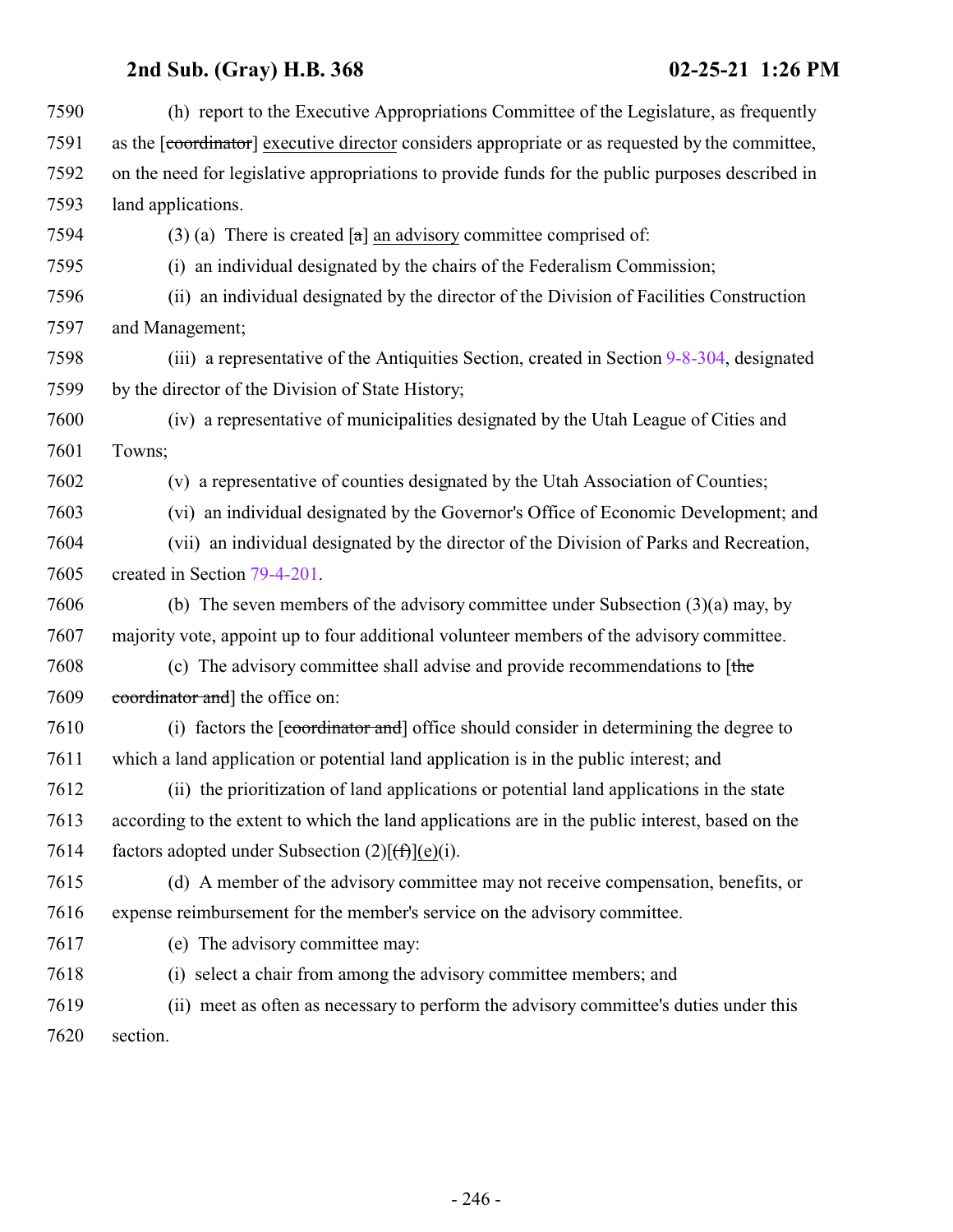<span id="page-246-0"></span>

| 7621 | (f) The [coordinator] executive director shall facilitate the convening of the first           |
|------|------------------------------------------------------------------------------------------------|
| 7622 | meeting of the advisory committee.                                                             |
| 7623 | Section 95. Section 63L-11-401, which is renumbered from Section 63J-4-501 is                  |
| 7624 | renumbered and amended to read:                                                                |
| 7625 | Part 4. Resource Development Coordinating Committee                                            |
| 7626 | 63L-11-401. Creation of coordinating committee.<br>$[63J-4-501]$ .                             |
| 7627 | There is created the Resource Development Coordinating Committee within the                    |
| 7628 | [Governor's Office of Management and Budget] office to:                                        |
| 7629 | (1) assist the [state planning coordinator] office in fulfilling the responsibilities of       |
| 7630 | reviewing and coordinating technical and policy actions that may affect the physical resources |
| 7631 | of the state; and                                                                              |
| 7632 | (2) facilitate the exchange of information on those actions among state agencies and           |
| 7633 | other levels of government.                                                                    |
| 7634 | Section 96. Section 63L-11-402, which is renumbered from Section 63J-4-502 is                  |
| 7635 | renumbered and amended to read:                                                                |
| 7636 | 63L-11-402. Membership -- Terms -- Chair -- Expenses.<br>$[63J-4-502]$ .                       |
| 7637 | (1) The Resource Development Coordinating Committee [shall consist] consists of the            |
| 7638 | following 24 members:                                                                          |
| 7639 | (a) the state science advisor;                                                                 |
| 7640 | (b) a representative from the Department of Agriculture and Food appointed by the              |
| 7641 | executive director of the Department of Agriculture and Food;                                  |
| 7642 | (c) a representative from the Department of Heritage and Arts appointed by the                 |
| 7643 | executive director of the Department of Heritage and Arts;                                     |
| 7644 | (d) a representative from the Department of Environmental Quality appointed by the             |
| 7645 | executive director of the Department of Environmental Quality;                                 |
| 7646 | (e) a representative from the Department of Natural Resources appointed by the                 |
| 7647 | executive director of the Department of Natural Resources;                                     |
| 7648 | (f) a representative from the Department of Transportation appointed by the executive          |
| 7649 | director of the Department of Transportation;                                                  |
| 7650 | (g) a representative from the Governor's Office of Economic Development appointed              |
| 7651 | by the director of the Governor's Office of Economic Development;                              |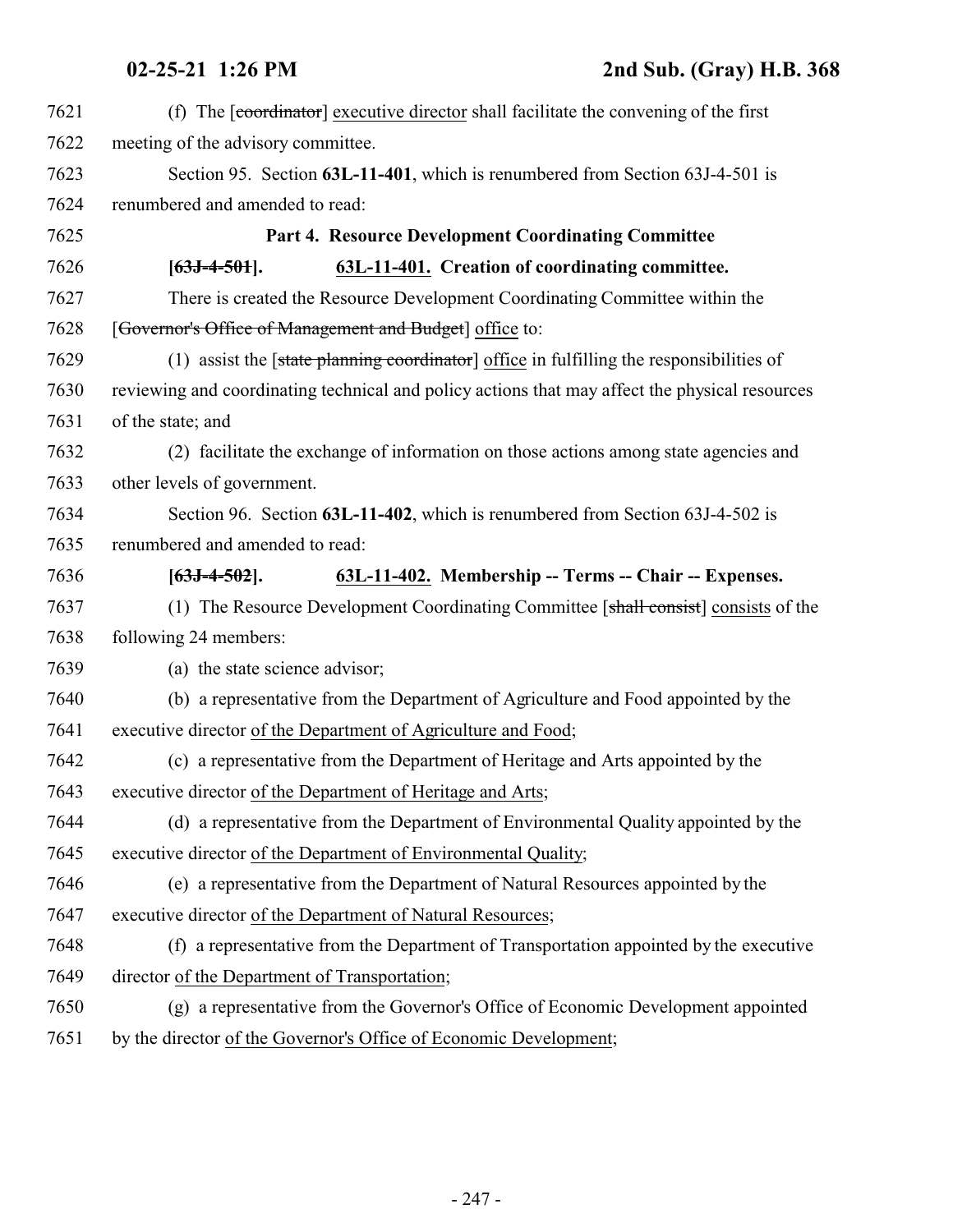| 7652 | (h) a representative from the Housing and Community Development Division                 |
|------|------------------------------------------------------------------------------------------|
| 7653 | appointed by the director of the Housing and Community Development Division;             |
| 7654 | (i) a representative from the Division of State History appointed by the director of the |
| 7655 | Division of State History;                                                               |
| 7656 | (i) a representative from the Division of Air Quality appointed by the director of the   |
| 7657 | Division of Air Quality;                                                                 |
| 7658 | (k) a representative from the Division of Drinking Water appointed by the director of    |
| 7659 | the Division of Drinking Water;                                                          |
| 7660 | (1) a representative from the Division of Environmental Response and Remediation         |
| 7661 | appointed by the director of the Division of Environmental Response and Remediation;     |
| 7662 | (m) a representative from the Division of Waste Management and Radiation Control         |
| 7663 | appointed by the director of the Division of Waste Management and Radiation Control;     |
| 7664 | (n) a representative from the Division of Water Quality appointed by the director of the |
| 7665 | Division of Water Quality;                                                               |
| 7666 | (o) a representative from the Division of Oil, Gas, and Mining appointed by the          |
| 7667 | director of the Division of Oil, Gas, and Mining;                                        |
| 7668 | (p) a representative from the Division of Parks and Recreation appointed by the          |
| 7669 | director of the Division of Parks and Recreation;                                        |
| 7670 | (q) a representative from the Division of Forestry, Fire, and State Lands appointed by   |
| 7671 | the director of the Division of Forestry, Fire, and State Lands;                         |
| 7672 | (r) a representative from the Utah Geological Survey appointed by the director of the    |
| 7673 | Utah Geological Survey;                                                                  |
| 7674 | (s) a representative from the Division of Water Resources appointed by the director of   |
| 7675 | the Division of Water Resources;                                                         |
| 7676 | (t) a representative from the Division of Water Rights appointed by the director of the  |
| 7677 | Division of Water Rights;                                                                |
| 7678 | (u) a representative from the Division of Wildlife Resources appointed by the director   |
| 7679 | of the Division of Wildlife Resources;                                                   |
| 7680 | (v) a representative from the School and Institutional Trust Lands Administration        |
| 7681 | appointed by the director of the School and Institutional Trust Lands Administration;    |
| 7682 | (w) a representative from the Division of Facilities Construction and Management         |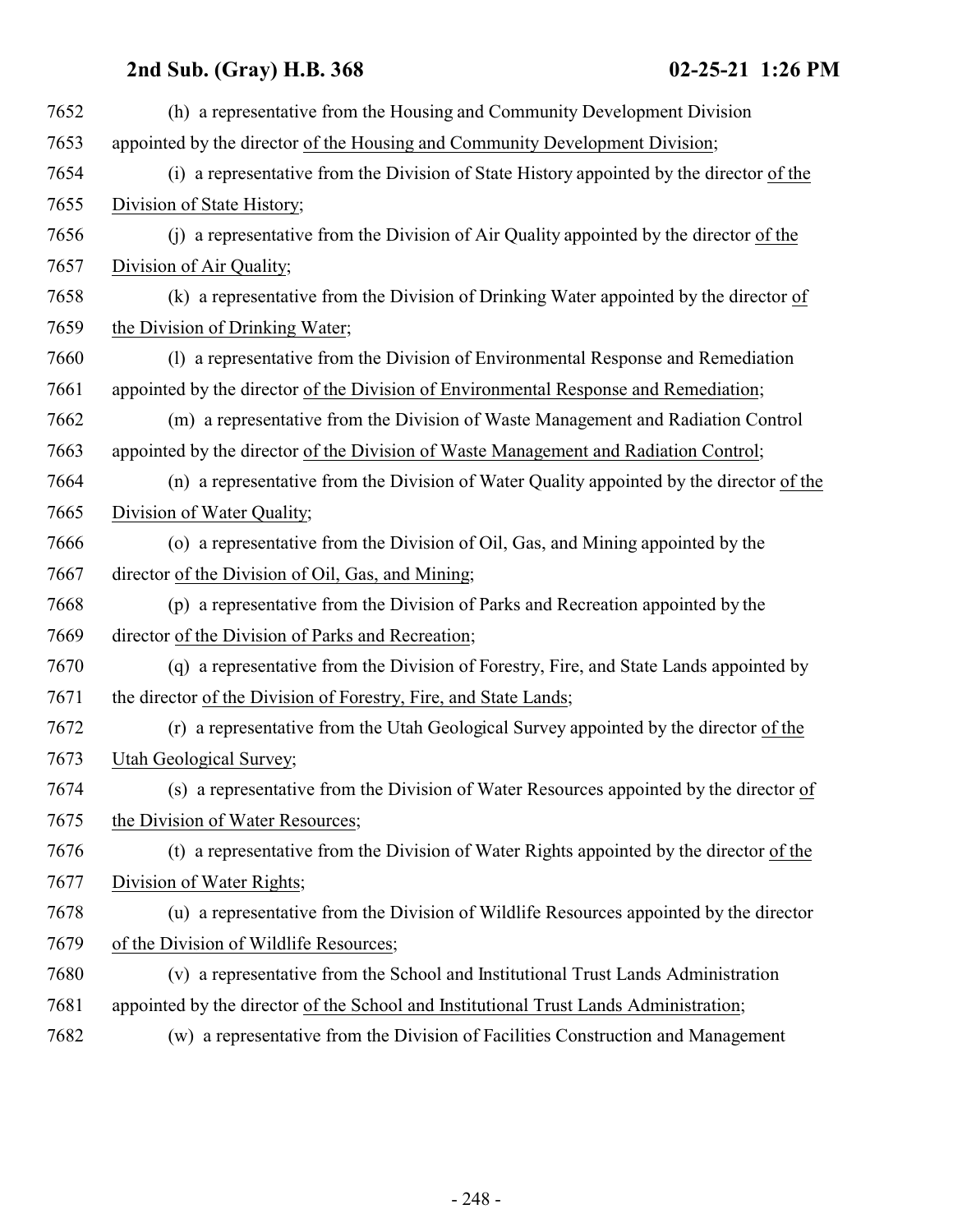| 7683 | appointed by the director of the Division of Facilities Construction and Management; and                 |
|------|----------------------------------------------------------------------------------------------------------|
| 7684 | (x) a representative from the Division of Emergency Management appointed by the                          |
| 7685 | director of the Division of Emergency Management.                                                        |
| 7686 | (2) (a) As particular issues require, the coordinating committee may, by majority vote                   |
| 7687 | of the members present, [and with the concurrence of the state planning coordinator,] appoint            |
| 7688 | additional temporary members to serve as ex officio voting members.                                      |
| 7689 | (b) Those ex officio members may discuss and vote on the issue or issues for which                       |
| 7690 | they were appointed.                                                                                     |
| 7691 | (3) A chair shall be selected by a majority vote of committee members with the                           |
| 7692 | concurrence of the [state planning coordinator] executive director.                                      |
| 7693 | (4) A member may not receive compensation or benefits for the member's service, but                      |
| 7694 | may receive per diem and travel expenses in accordance with:                                             |
| 7695 | (a) [Section] Sections $63A-3-106$ ; (b) Section] and $63A-3-107$ ; and                                  |
| 7696 | $[\text{et}]$ (b) rules made by the Division of Finance pursuant to Sections 63A-3-106 and               |
| 7697 | 63A-3-107.                                                                                               |
| 7698 | Section 97. Section 63L-11-403, which is renumbered from Section 63J-4-503 is                            |
| 7699 | renumbered and amended to read:                                                                          |
| 7700 | 63L-11-403. Executive director responsibilities.<br>$[63J-4-503]$ .                                      |
| 7701 | [(1) The state planning coordinator shall:]                                                              |
| 7702 | The executive director shall:                                                                            |
| 7703 | $\left[\frac{a}{a}\right]$ (1) administer this part;                                                     |
| 7704 | $[\text{(+)}]$ (2) subject to the direction and approval of the governor, take necessary action          |
| 7705 | [for its implementation] to implement this part; and                                                     |
| 7706 | $[\text{e}(\epsilon)]$ (3) inform political subdivision representatives, in advance, of all coordinating |
| 7707 | committee meetings.                                                                                      |
| 7708 | $(2)$ The state planning coordinator may delegate the state planning coordinator's                       |
| 7709 | responsibilities under this part to the Public Lands Policy Coordinating Office.                         |
| 7710 | Section 98. Section 63L-11-404, which is renumbered from Section 63J-4-504 is                            |
| 7711 | renumbered and amended to read:                                                                          |
| 7712 | 63L-11-404. Coordinating committee duties.<br>$[63J-4-504]$ .                                            |
| 7713 | The coordinating committee shall assist the [state planning coordinator] office:<br>(1)                  |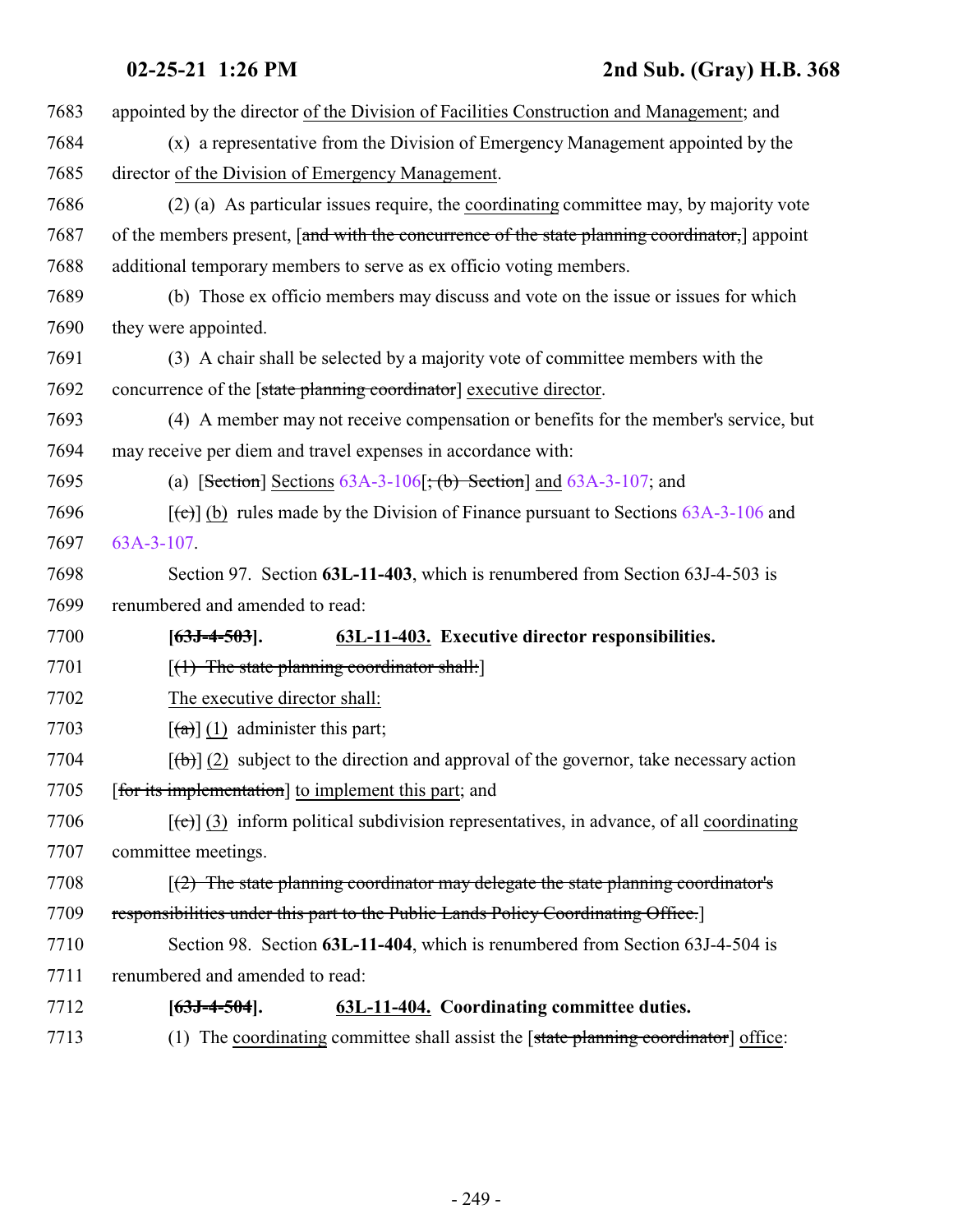| 7714 | (a) in the review of:                                                                           |
|------|-------------------------------------------------------------------------------------------------|
| 7715 | (i) proposed state actions affecting physical resources;                                        |
| 7716 | (ii) federal and federally assisted actions for which state review is provided by federal       |
| 7717 | law, regulation, or policy; and                                                                 |
| 7718 | (iii) proposed federal regulations and policies pertaining to natural resource issues; and      |
| 7719 | (b) in the development and implementation of a procedure that will expedite the review          |
| 7720 | of proposed energy and industrial facilities that require permits to be issued by more than one |
| 7721 | state agency.                                                                                   |
| 7722 | (2) The [state planning coordinator] office shall review and forward the comments and           |
| 7723 | recommendations of the committee to:                                                            |
| 7724 | (a) the governor;                                                                               |
| 7725 | (b) the initiating state agency, in the case of a proposed state action; and                    |
| 7726 | (c) the Office of Legislative Research and General Counsel.                                     |
| 7727 | Section 99. Section 63L-11-405, which is renumbered from Section 63J-4-505 is                   |
| 7728 | renumbered and amended to read:                                                                 |
| 7729 | 63L-11-405. Powers of state agencies and local governments<br>$[63J-4-505]$ .                   |
| 7730 | not limited.                                                                                    |
| 7731 | This part does not limit powers conferred upon [state] departments, agencies, [or]              |
| 7732 | instrumentalities [of the state], or political subdivisions of the state by existing law.       |
| 7733 | Section 100. Section 63N-1-203 is amended to read:                                              |
| 7734 | 63N-1-203. Powers and duties of executive director.                                             |
| 7735 | (1) Unless otherwise expressly provided by statute, the executive director may organize         |
| 7736 | the office in any appropriate manner, including the appointment of deputy directors of the      |
| 7737 | office.                                                                                         |
| 7738 | The executive director may consolidate personnel and service functions for<br>(2)               |
| 7739 | efficiency and economy in the office.                                                           |
| 7740 | (3) The executive director, with the approval of the governor:                                  |
| 7741 | (a) may, by following the procedures and requirements of Title 63J, Chapter 5, Federal          |
| 7742 | Funds Procedures Act, seek federal grants, loans, or participation in federal programs;         |
| 7743 | (b) may enter into a lawful contract or agreement with another state, a chamber of              |
| 7744 | commerce organization, a service club, or a private entity; and                                 |
|      |                                                                                                 |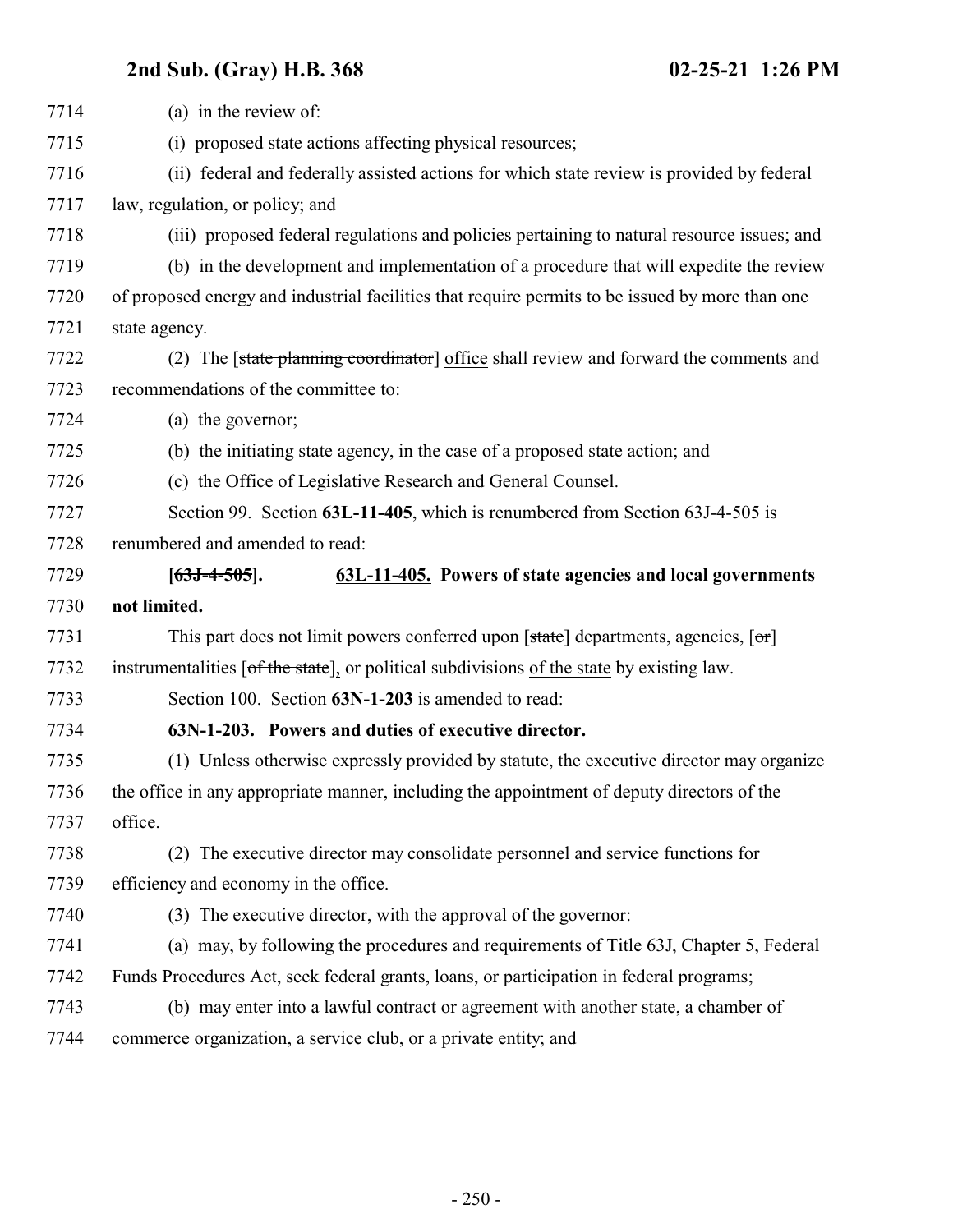<span id="page-250-0"></span>

| 7745 | (c) shall annually prepare and submit to the governor a budget of the office's financial          |
|------|---------------------------------------------------------------------------------------------------|
| 7746 | requirements.                                                                                     |
| 7747 | (4) With the governor's approval, if a federal program requires the expenditure of state          |
| 7748 | funds as a condition for the state to participate in a fund, property, or service, the executive  |
| 7749 | director may expend necessary funds from money provided by the Legislature for the use of the     |
| 7750 | office.                                                                                           |
| 7751 | (5) The executive director shall coordinate with the executive directors of the                   |
| 7752 | Department of Workforce Services and the Governor's Office of [Management] Planning and           |
| 7753 | Budget to review data and metrics to be reported to the Legislature as described in Subsection    |
| 7754 | $63N-1-301(2)(b)$ .                                                                               |
| 7755 | Section 101. Section 63N-1-301 is amended to read:                                                |
| 7756 | 63N-1-301. Annual report -- Content -- Format -- Strategic plan.                                  |
| 7757 | (1) The office shall prepare and submit to the governor and the Legislature, by October           |
| 7758 | 1 of each year, an annual written report of the operations, activities, programs, and services of |
| 7759 | the office, including the divisions, sections, boards, commissions, councils, and committees      |
| 7760 | established under this title, for the preceding fiscal year.                                      |
| 7761 | (2) For each operation, activity, program, or service provided by the office, the annual          |
| 7762 | report shall include:                                                                             |
| 7763 | (a) a description of the operation, activity, program, or service;                                |
| 7764 | (b) data and metrics:                                                                             |
| 7765 | (i) selected and used by the office to measure progress, performance, effectiveness, and          |
| 7766 | scope of the operation, activity, program, or service, including summary data; and                |
| 7767 | (ii) that are consistent and comparable for each state operation, activity, program, or           |
| 7768 | service that primarily involves employment training or placement as determined by the             |
| 7769 | executive directors of the office, the Department of Workforce Services, and the Governor's       |
| 7770 | Office of [Management] Planning and Budget;                                                       |
| 7771 | (c) budget data, including the amount and source of funding, expenses, and allocation             |
| 7772 | of full-time employees for the operation, activity, program, or service;                          |
| 7773 | (d) historical data from previous years for comparison with data reported under                   |
| 7774 | Subsections $(2)(b)$ and $(c)$ ;                                                                  |
| 7775 | (e) goals, challenges, and achievements related to the operation, activity, program, or           |
|      |                                                                                                   |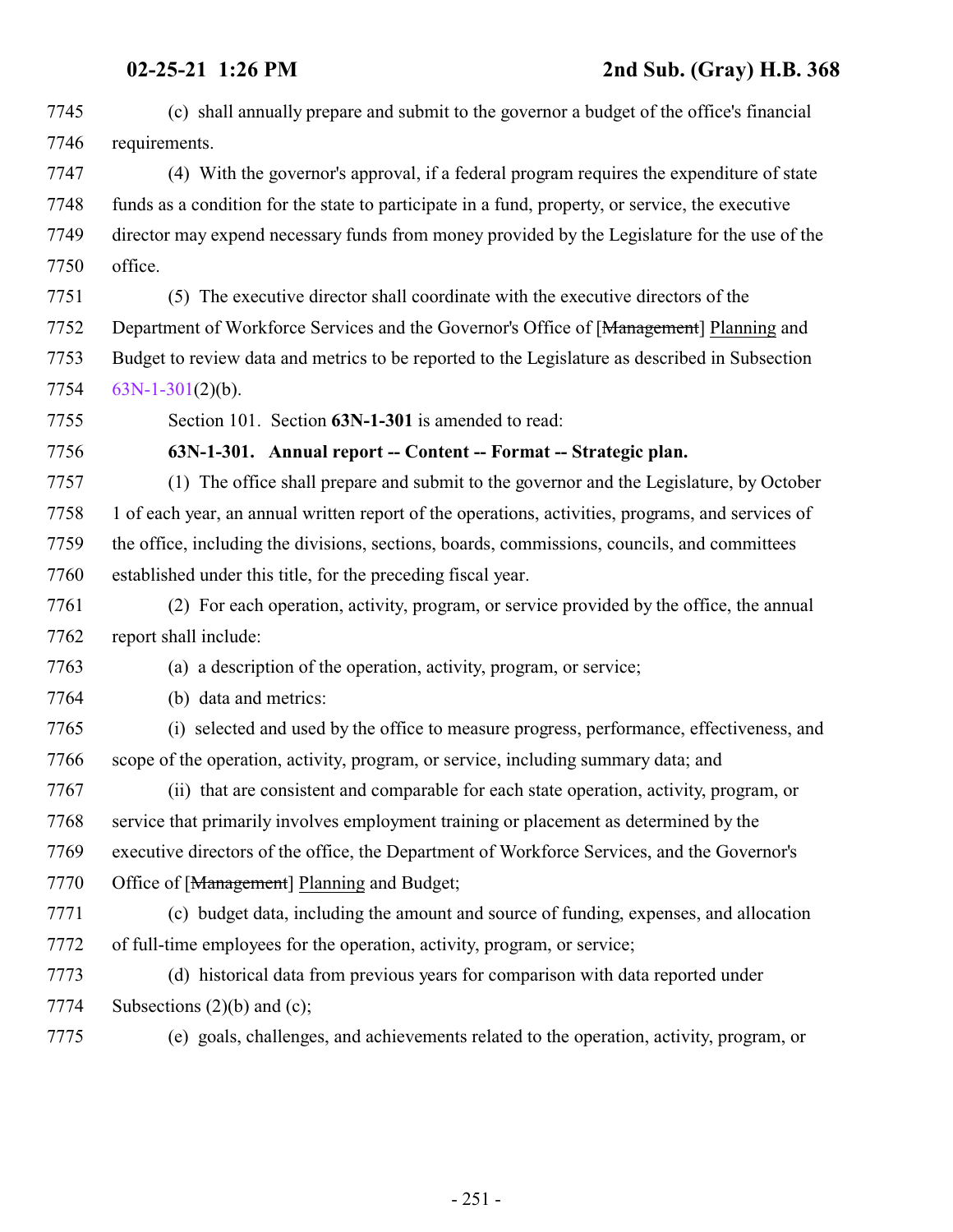| 7776 | service;                                                                                     |
|------|----------------------------------------------------------------------------------------------|
| 7777 | (f) relevant federal and state statutory references and requirements;                        |
| 7778 | (g) contact information of officials knowledgeable and responsible for each operation,       |
| 7779 | activity, program, or service; and                                                           |
| 7780 | (h) other information determined by the office that:                                         |
| 7781 | (i) may be needed, useful, or of historical significance; or                                 |
| 7782 | (ii) promotes accountability and transparency for each operation, activity, program, or      |
| 7783 | service with the public and elected officials.                                               |
| 7784 | (3) The annual report shall be designed to provide clear, accurate, and accessible           |
| 7785 | information to the public, the governor, and the Legislature.                                |
| 7786 | (4) The office shall:                                                                        |
| 7787 | (a) submit the annual report in accordance with Section $68-3-14$ ;                          |
| 7788 | (b) make the annual report, and previous annual reports, accessible to the public by         |
| 7789 | placing a link to the reports on the office's website; and                                   |
| 7790 | (c) provide the data and metrics described in Subsection $(2)(b)$ to the Talent Ready        |
| 7791 | Utah Board created in Section 63N-12-503.                                                    |
| 7792 | $(5)$ (a) On or before October 1, 2019, the office shall:                                    |
| 7793 | (i) in consultation with the organizations described in Subsection $(5)(c)$ , coordinate the |
| 7794 | development of a written strategic plan that contains a coordinated economic development     |
| 7795 | strategy for the state; and                                                                  |
| 7796 | (ii) provide the strategic plan to the president of the Senate, the speaker of the House of  |
| 7797 | Representatives, and the Economic Development and Workforce Services Interim Committee.      |
| 7798 | (b) The strategic plan shall:                                                                |
| 7799 | (i) establish a statewide economic development strategy that consists of a limited set of    |
| 7800 | clear, concise, and defined principles and goals;                                            |
| 7801 | (ii) recommend targeted economic development policies that will further the                  |
| 7802 | implementation of the economic development strategy described in this section;               |
| 7803 | (iii) identify each of the relevant state-level economic development agencies, including     |
| 7804 | the agencies described in Subsection $(5)(c)$ ;                                              |
| 7805 | (iv) outline the functional role in furthering the state's economic development strategy     |
| 7806 | for each relevant state-level economic development agency;                                   |
|      |                                                                                              |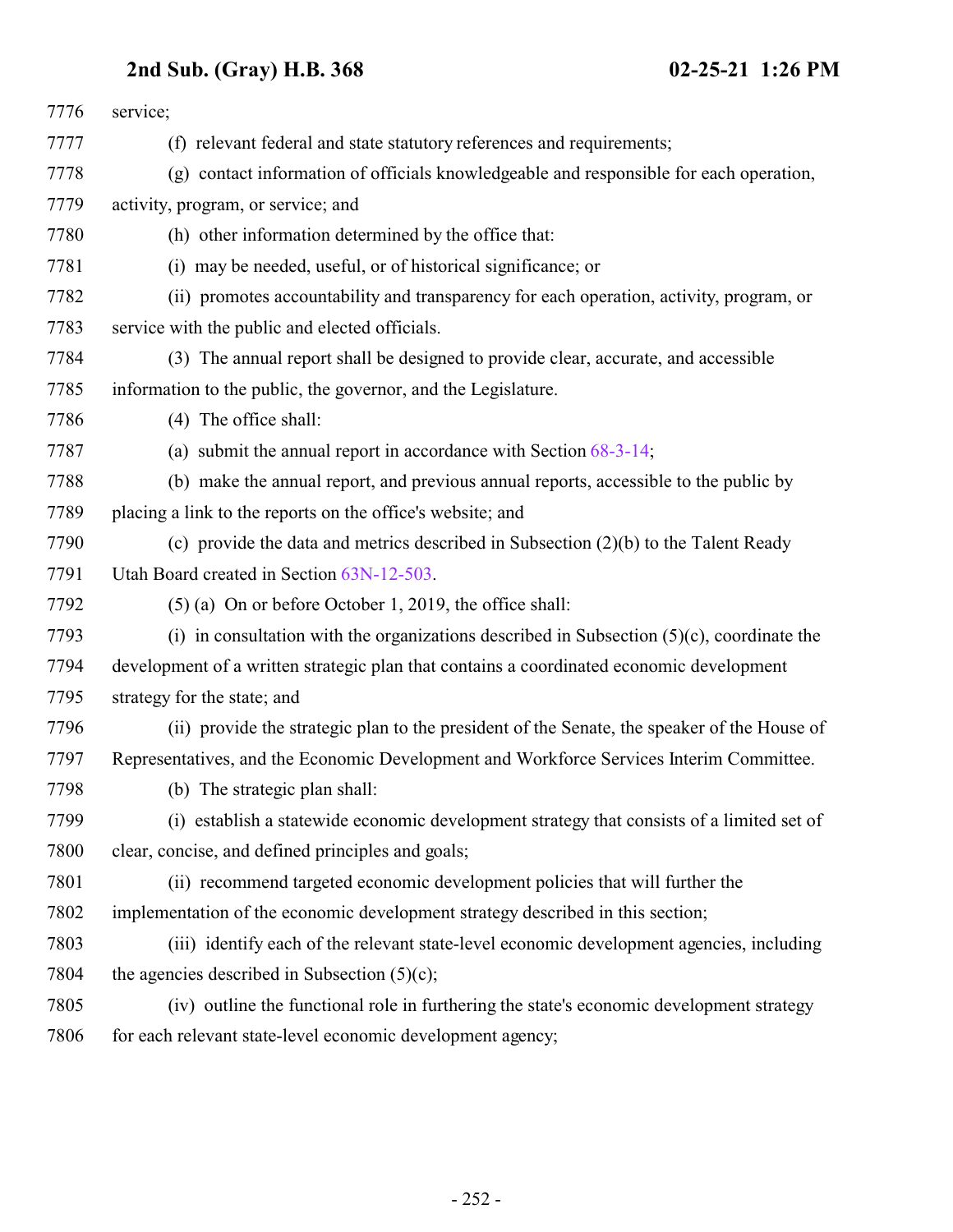## **02-25-21 1:26 PM 2nd Sub. (Gray) H.B. 368**

| 7807 | (v) establish specific principles and make specific recommendations to decrease                 |
|------|-------------------------------------------------------------------------------------------------|
| 7808 | competition and increase communication and cooperation among state-level economic               |
| 7809 | development agencies, providers and administrators of economic development programs in the      |
| 7810 | state, nonprofit entities that participate in economic development in the state, and local      |
| 7811 | governments;                                                                                    |
| 7812 | (vi) recommend a fundamental realignment of economic development programs in the                |
| 7813 | state to ensure each program's purpose is congruent with the mission of the organization within |
| 7814 | which the program is located;                                                                   |
| 7815 | (vii) address rural economic development by:                                                    |
| 7816 | (A) establishing goals and principles to ensure the state's economic development                |
| 7817 | strategy works for both urban and rural areas of the state; and                                 |
| 7818 | (B) providing recommendations on how existing rural economic development                        |
| 7819 | programs should be restructured or realigned;                                                   |
| 7820 | (viii) assess the effectiveness of the state's economic development incentives and make         |
| 7821 | recommendations regarding:                                                                      |
| 7822 | (A) how incentive policies could be improved; and                                               |
| 7823 | (B) how incentives could be better coordinated among state-level economic                       |
| 7824 | development agencies and local governments;                                                     |
| 7825 | (ix) make recommendations regarding how to align the state's economic development               |
| 7826 | strategy and policies in order to take advantage of the strengths and address the weaknesses of |
| 7827 | the state's current and projected urban and rural workforce;                                    |
| 7828 | (x) make recommendations regarding how to monitor and assess whether certain                    |
| 7829 | economic development policies further the statewide economic development strategy described     |
| 7830 | in this section, including recommendations on performance metrics to measure results; and       |
| 7831 | (xi) align the strategic plan with each element of the statewide economic development           |
| 7832 | strategy.                                                                                       |
| 7833 | (c) The office shall coordinate the development of the strategic plan by working in             |
| 7834 | coordination with and obtaining information from other state agencies, including:               |
| 7835 | (i) the Department of Workforce Services;                                                       |
| 7836 | (ii) the Office of Energy Development;                                                          |
| 7837 | (iii) the State Board of Education; and                                                         |
|      |                                                                                                 |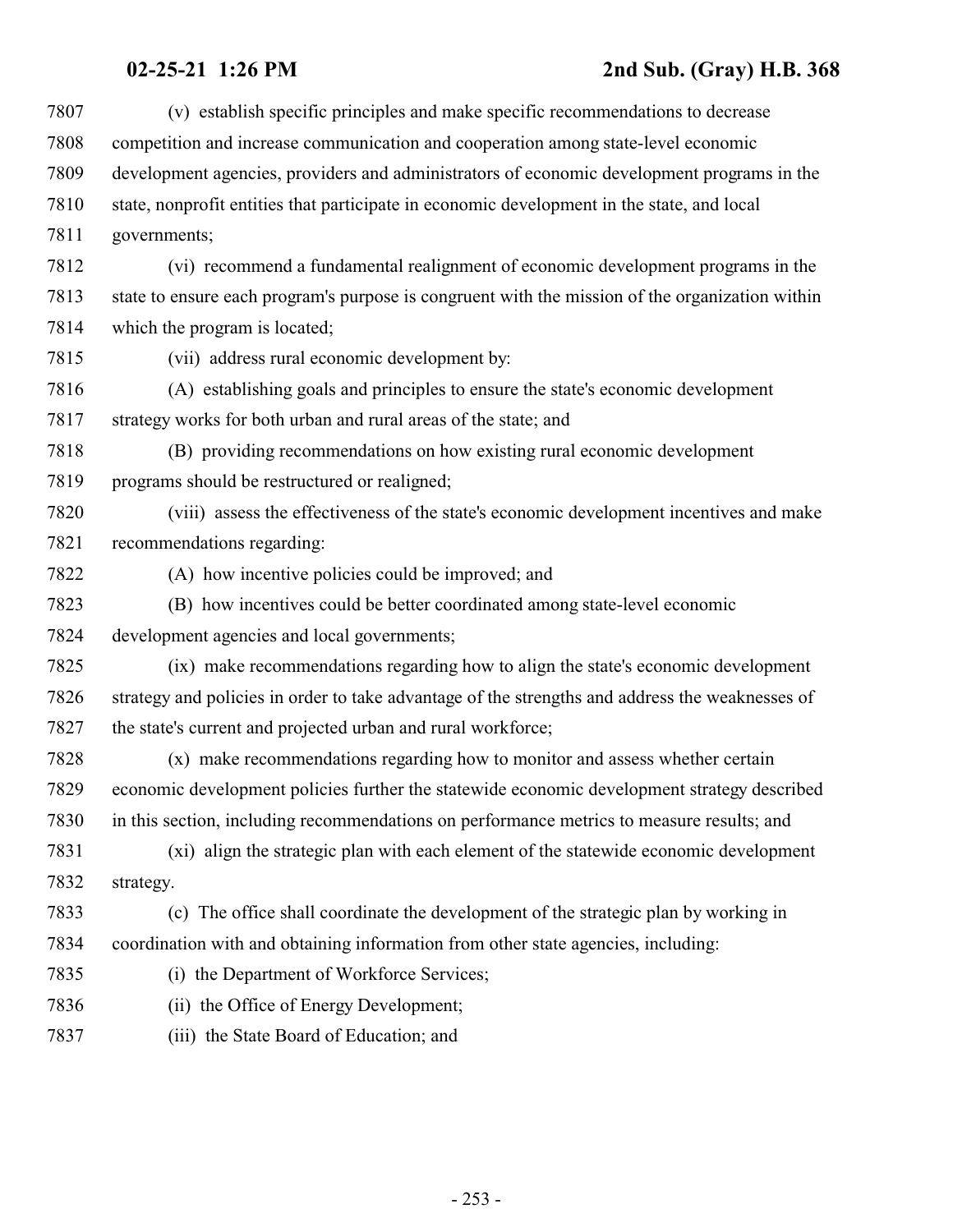| 7838 | (iv) the Utah Board of Higher Education.                                                      |
|------|-----------------------------------------------------------------------------------------------|
| 7839 | (d) If contacted by the office, other state agencies, including those described in            |
| 7840 | Subsection $(5)(c)$ , shall, in accordance with state and federal law, share information and  |
| 7841 | cooperate with the office in coordinating the development of the strategic plan.              |
| 7842 | Section 102. Section 63N-2-107 is amended to read:                                            |
| 7843 | 63N-2-107. Reports of new state revenues, partial rebates, and tax credits.                   |
| 7844 | (1) Before October 1 of each year, the office shall submit a report to the Governor's         |
| 7845 | Office of [Management] Planning and Budget, the Office of the Legislative Fiscal Analyst, and |
| 7846 | the Division of Finance identifying:                                                          |
| 7847 | (a) (i) the total estimated amount of new state revenues created from new commercial          |
| 7848 | projects in development zones;                                                                |
| 7849 | (ii) the estimated amount of new state revenues from new commercial projects in               |
| 7850 | development zones that will be generated from:                                                |
| 7851 | $(A)$ sales tax;                                                                              |
| 7852 | (B) income tax; and                                                                           |
| 7853 | (C) corporate franchise and income tax; and                                                   |
| 7854 | (iii) the minimum number of new incremental jobs and high paying jobs that will be            |
| 7855 | created before any tax credit is awarded; and                                                 |
| 7856 | (b) the total estimated amount of tax credits that the office projects that business          |
| 7857 | entities, local government entities, or community reinvestment agencies will qualify to claim |
| 7858 | under this part.                                                                              |
| 7859 | (2) By the first business day of each month, the office shall submit a report to the          |
| 7860 | Governor's Office of [Management] Planning and Budget, the Office of the Legislative Fiscal   |
| 7861 | Analyst, and the Division of Finance identifying:                                             |
| 7862 | (a) each new agreement entered into by the office since the last report;                      |
| 7863 | (b) the estimated amount of new state revenues that will be generated under each              |
| 7864 | agreement;                                                                                    |
| 7865 | (c) the estimated maximum amount of tax credits that a business entity, local                 |
| 7866 | government entity, or community reinvestment agency could qualify for under each agreement;   |
| 7867 | and                                                                                           |
| 7868 | (d) the minimum number of new incremental jobs and high paying jobs that will be              |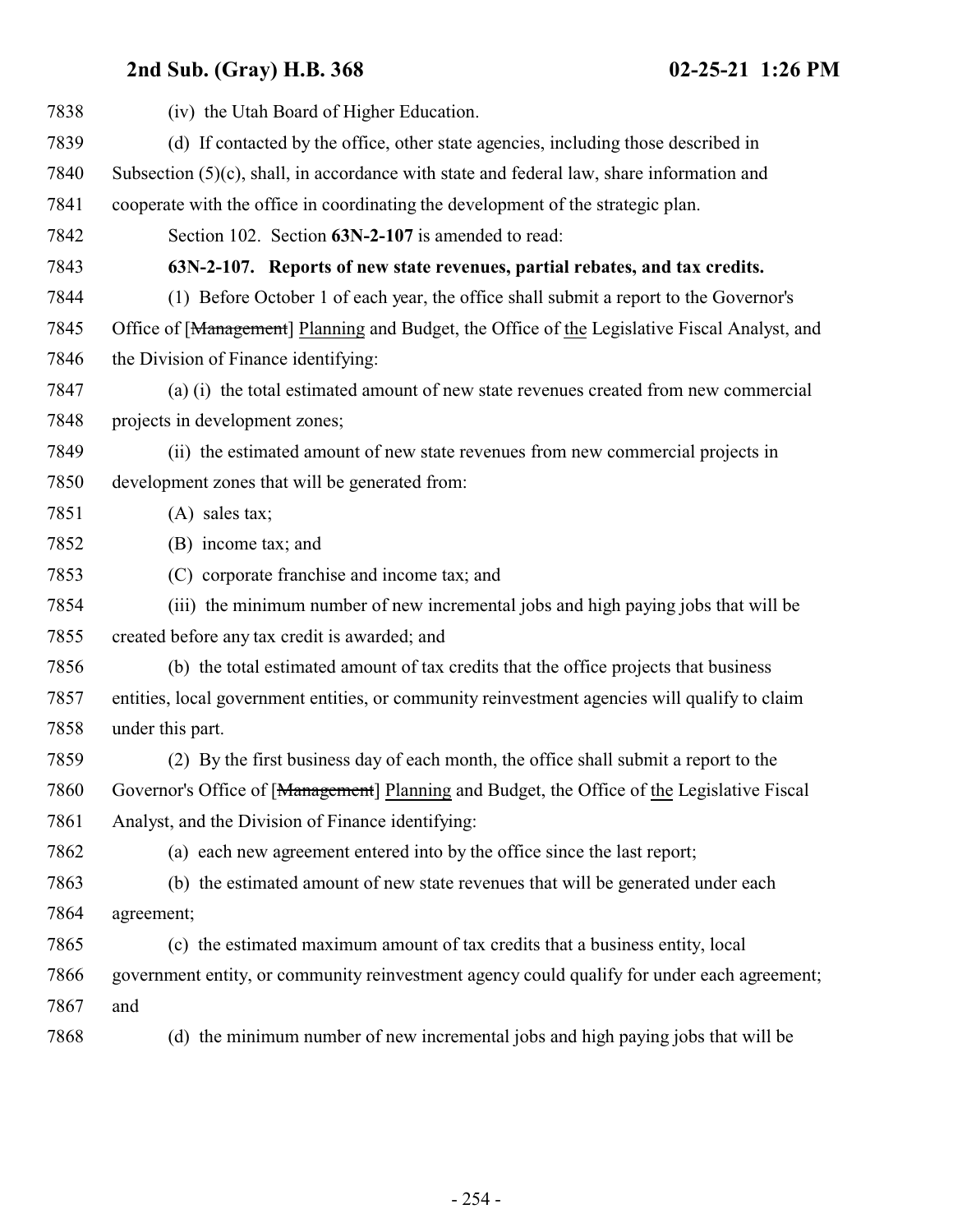created before any tax credit is awarded. 7870 (3) At the reasonable request of the Governor's Office of [<del>Management</del>] Planning and Budget, the Office of the Legislative Fiscal Analyst, or the Division of Finance, the office shall provide additional information about the tax credit, new incremental jobs and high paying jobs, costs, and economic benefits related to this part, if the information is part of a public record as defined in Section [63G-2-103](http://le.utah.gov/UtahCode/SectionLookup.jsp?section=63g-2-103&session=2021GS). Section 103. Section **63N-2-811** is amended to read: **63N-2-811. Reports of tax credits.** (1) Before December 1 of each year, the office shall submit a report to the Governor's 7878 Office of [Management] Planning and Budget, the Office of the Legislative Fiscal Analyst, and the Division of Finance identifying: (a) the total amount listed on tax credit certificates the office issues under this part; and (b) the criteria that the office uses in prioritizing the issuance of tax credits amongst tax credit applicants. (2) By the first business day of each month, the office shall submit a report to the Governor's Office of [Management] Planning and Budget, the Office of the Legislative Fiscal Analyst, and the Division of Finance identifying: (a) each new agreement entered into by the office since the last report; (b) the total amount listed on tax credit certificates the office issues under this part; and (c) the criteria that the office uses in prioritizing the issuance of tax credits amongst tax credit applicants. Section 104. Section **63N-3-111** is amended to read: **63N-3-111. Annual policy considerations.** (1) (a) The board shall determine annually which industries or groups of industries shall be targeted industries as defined in Section [63N-3-102](http://le.utah.gov/UtahCode/SectionLookup.jsp?section=63n-3-102&session=2021GS). (b) The office shall make recommendations to state and federal agencies, local governments, the governor, and the Legislature regarding policies and initiatives that promote the economic development of targeted industries. (c) The office may create one or more voluntary advisory committees that may include public and private stakeholders to solicit input on policy guidance and best practices in encouraging the economic development of targeted industries.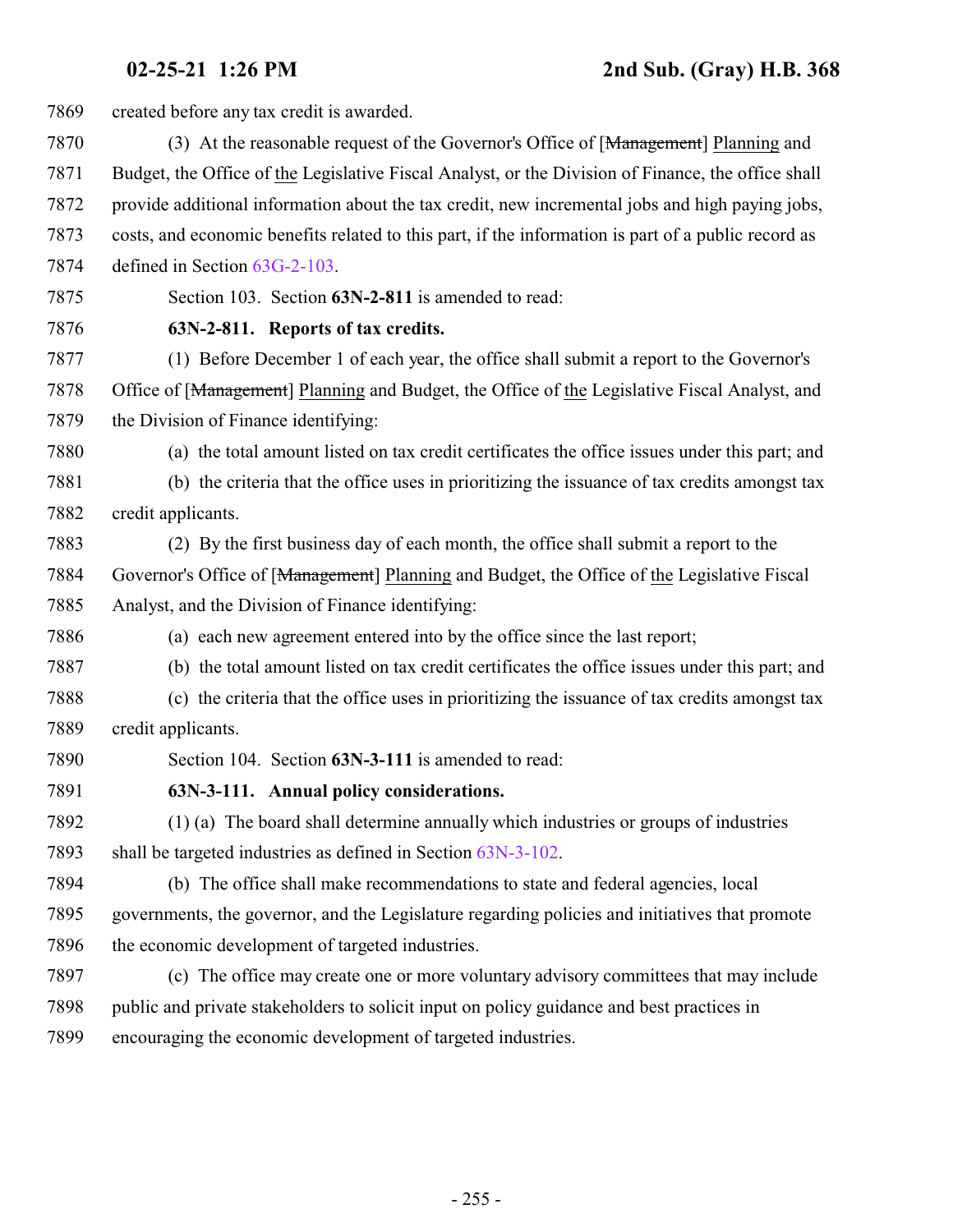| 7900 | (2) In designating an economically disadvantaged rural area, the board shall consider           |
|------|-------------------------------------------------------------------------------------------------|
| 7901 | the average agricultural and nonagricultural wage, personal income, unemployment, and           |
| 7902 | employment in the area.                                                                         |
| 7903 | (3) In evaluating the economic impact of applications for assistance, the board shall use       |
| 7904 | an econometric cost-benefit model or models adopted by the Governor's Office of                 |
| 7905 | [Management] Planning and Budget.                                                               |
| 7906 | (4) The board may establish:                                                                    |
| 7907 | (a) minimum interest rates to be applied to loans granted that reflect a fair social rate of    |
| 7908 | return to the state comparable to prevailing market-based rates such as the prime rate, U.S.    |
| 7909 | Government T-bill rate, or bond coupon rate as paid by the state, adjusted by social indicators |
| 7910 | such as the rate of unemployment; and                                                           |
| 7911 | (b) minimum applicant expense ratios, as long as they are at least equal to those               |
| 7912 | required under Subsection $63N-3-105(1)(a)$ or $63N-3-108(1)(b)(i)(A)$ .                        |
| 7913 | Section 105. Section 63N-9-104 is amended to read:                                              |
| 7914 | 63N-9-104. Creation of outdoor recreation office and appointment of director --                 |
| 7915 | Responsibilities of outdoor recreation office.                                                  |
| 7916 | (1) There is created within the Governor's Office of Economic Development the Utah              |
| 7917 | Office of Outdoor Recreation.                                                                   |
| 7918 | (2) (a) The executive director shall appoint a director of the outdoor recreation office.       |
| 7919 | (b) The director shall report to the executive director and may appoint staff.                  |
| 7920 | The outdoor recreation office shall:<br>(3)                                                     |
| 7921 | (a) coordinate outdoor recreation policy, management, and promotion:                            |
| 7922 | (i) among state and federal agencies and local government entities in the state; and            |
| 7923 | (ii) with the Public Lands Policy Coordinating Office created in Section $[63J-4-602]$          |
| 7924 | 63L-11-201, if public land is involved;                                                         |
| 7925 | (b) promote economic development in the state by:                                               |
| 7926 | (i) coordinating with outdoor recreation stakeholders;                                          |
| 7927 | (ii) improving recreational opportunities; and                                                  |
| 7928 | (iii) recruiting outdoor recreation business;                                                   |
| 7929 | (c) recommend to the governor and Legislature policies and initiatives to enhance               |
| 7930 | recreational amenities and experiences in the state and help implement those policies and       |
|      |                                                                                                 |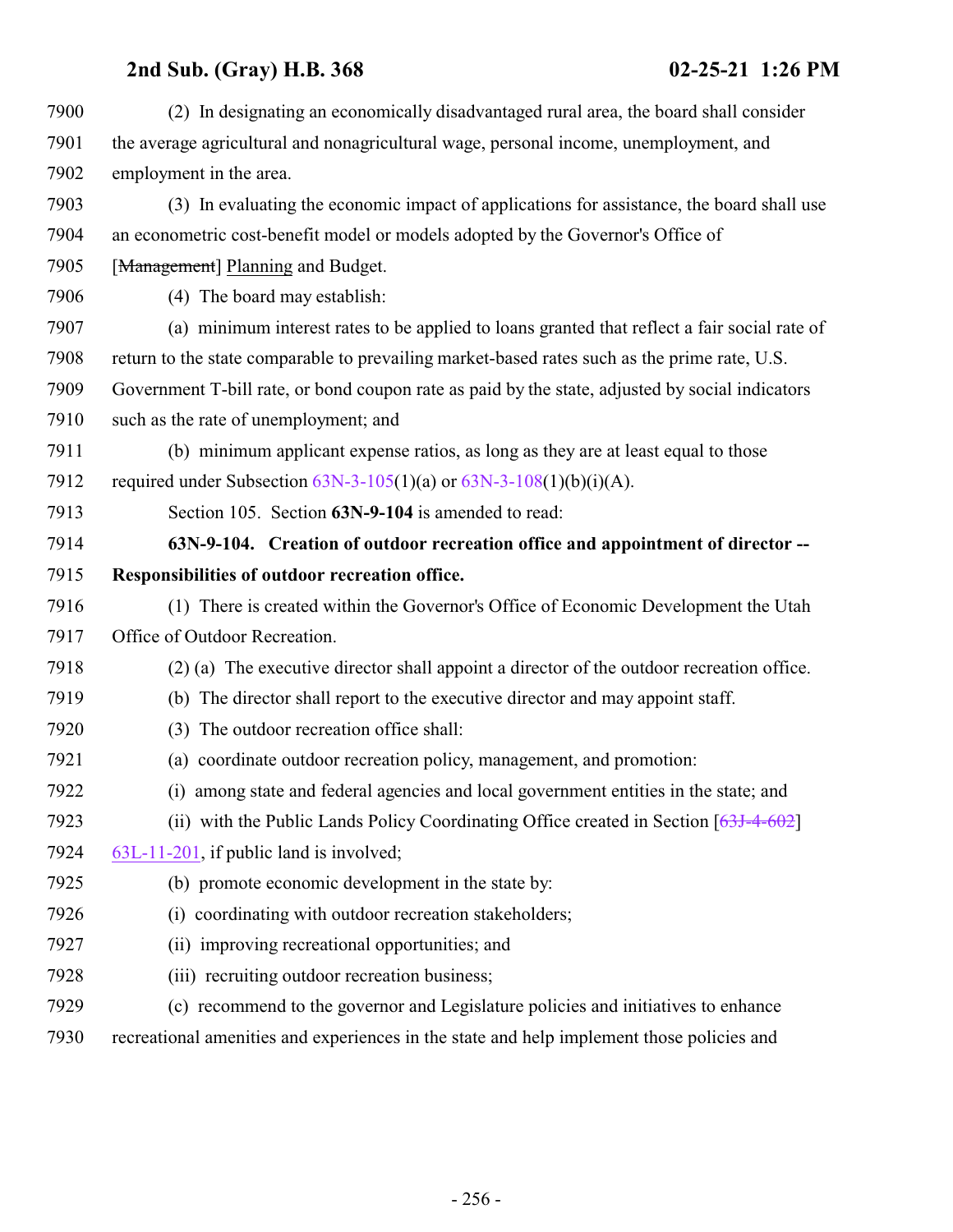## **02-25-21 1:26 PM 2nd Sub. (Gray) H.B. 368**

| 7931 | initiatives;                                                                              |
|------|-------------------------------------------------------------------------------------------|
| 7932 | (d) develop data regarding the impacts of outdoor recreation in the state; and            |
| 7933 | (e) promote the health and social benefits of outdoor recreation, especially to young     |
| 7934 | people.                                                                                   |
| 7935 | (4) By following the procedures and requirements of Title 63J, Chapter 5, Federal         |
| 7936 | Funds Procedures Act, the outdoor recreation office may:                                  |
| 7937 | (a) seek federal grants or loans;                                                         |
| 7938 | (b) seek to participate in federal programs; and                                          |
| 7939 | (c) in accordance with applicable federal program guidelines, administer federally        |
| 7940 | funded outdoor recreation programs.                                                       |
| 7941 | (5) For purposes of administering this part, the outdoor recreation office may make       |
| 7942 | rules in accordance with Title 63G, Chapter 3, Utah Administrative Rulemaking Act.        |
| 7943 | Section 106. Section 64-13e-105 is amended to read:                                       |
| 7944 | 64-13e-105. Meeting to discuss daily incarceration rates.                                 |
| 7945 | (1) Before September 30 of each year, the individuals described in Subsection (2) shall   |
| 7946 | meet to review and discuss:                                                               |
| 7947 | (a) the actual state daily incarceration rate, described in Section $64-13e-103.1$ ;      |
| 7948 | (b) the actual county daily incarceration rate; and                                       |
| 7949 | (c) the compilation described in Subsection $64-13e-104(7)$ .                             |
| 7950 | The following individuals shall meet in accordance with Subsection (1):<br>(2)            |
| 7951 | (a) as designated by the Utah Sheriffs Association:                                       |
| 7952 | (i) one sheriff of a county that is currently under contract with the department to house |
| 7953 | state inmates; and                                                                        |
| 7954 | (ii) one sheriff of a county that is currently receiving reimbursement from the           |
| 7955 | department for housing state probationary inmates or state parole inmates;                |
| 7956 | (b) the executive director of the department or the executive director's designee;        |
| 7957 | (c) as designated by the Utah Association of Counties:                                    |
| 7958 | (i) one member of the legislative body of one county that is currently under contract     |
| 7959 | with the department to house state inmates; and                                           |
| 7960 | (ii) one member of the legislative body of one county that is currently receiving         |
| 7961 | reimbursement from the department for housing state probationary inmates or state parole  |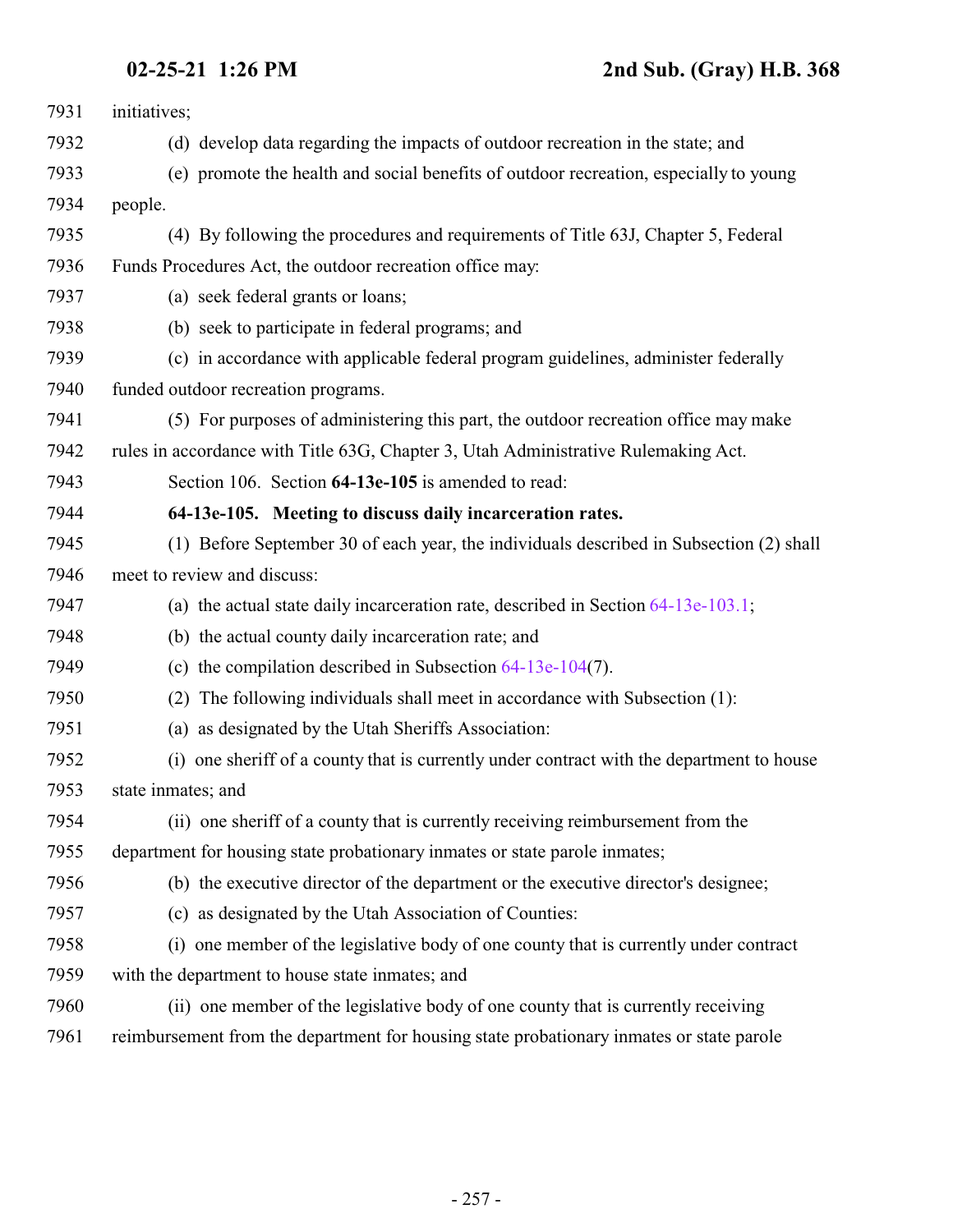inmates;

- (d) the executive director of the Commission on Criminal and Juvenile Justice or the executive director's designee; and
- (e) the executive director of the Governor's Office of [Management] Planning and Budget or the executive director's designee.

Section 107. Section **67-4-16** is amended to read:

- **67-4-16. State financial advisor -- Duties -- Conflict of interest restrictions.**
- 

(1) The state treasurer may hire a state financial advisor on a fee-for-service basis.

- (2) The state financial advisor shall advise the state treasurer, the executive director of 7971 the Governor's Office of [Management] Planning and Budget, the director of the Division of Finance, the director of the Division of Facilities Construction and Management, and the Legislature and its staff offices on the issuance of bonds and other debt, and on all other public debt matters generally.
- (3) The financial advisor may assist in the preparation of the official statement, represent the state's creditworthiness before credit rating agencies, and assist in the preparation, marketing, or issuance of public debt.
- (4) (a) The state financial advisor or the firm that the advisor represents may not negotiate to underwrite debt issued by the state of Utah for which he has provided financial advisor services.
- (b) The state financial advisor may enter a competitive bid, either for his own account or in cooperation with others, in response to a call for public bids for the sale of state debt.
- (5) (a) Fees directly related to the preparation, marketing, or issuance of public debt, including ordinary and necessary expenses, may be paid from the debt proceeds.
- (b) Fees for other services shall be paid from the state treasurer's budget.
- Section 108. Section **67-5-34** is amended to read:

## **67-5-34. Rate committee -- Membership -- Duties.**

- (1) (a) There is created a rate committee that consists of:
- 7989 (i) the executive director of the Governor's Office of [Management] Planning and
- Budget, or the executive director's designee; and
- (ii) the executive directors of six state agencies that use or are likely to use services and pay rates to the Office of the Attorney General's internal service fund, appointed by the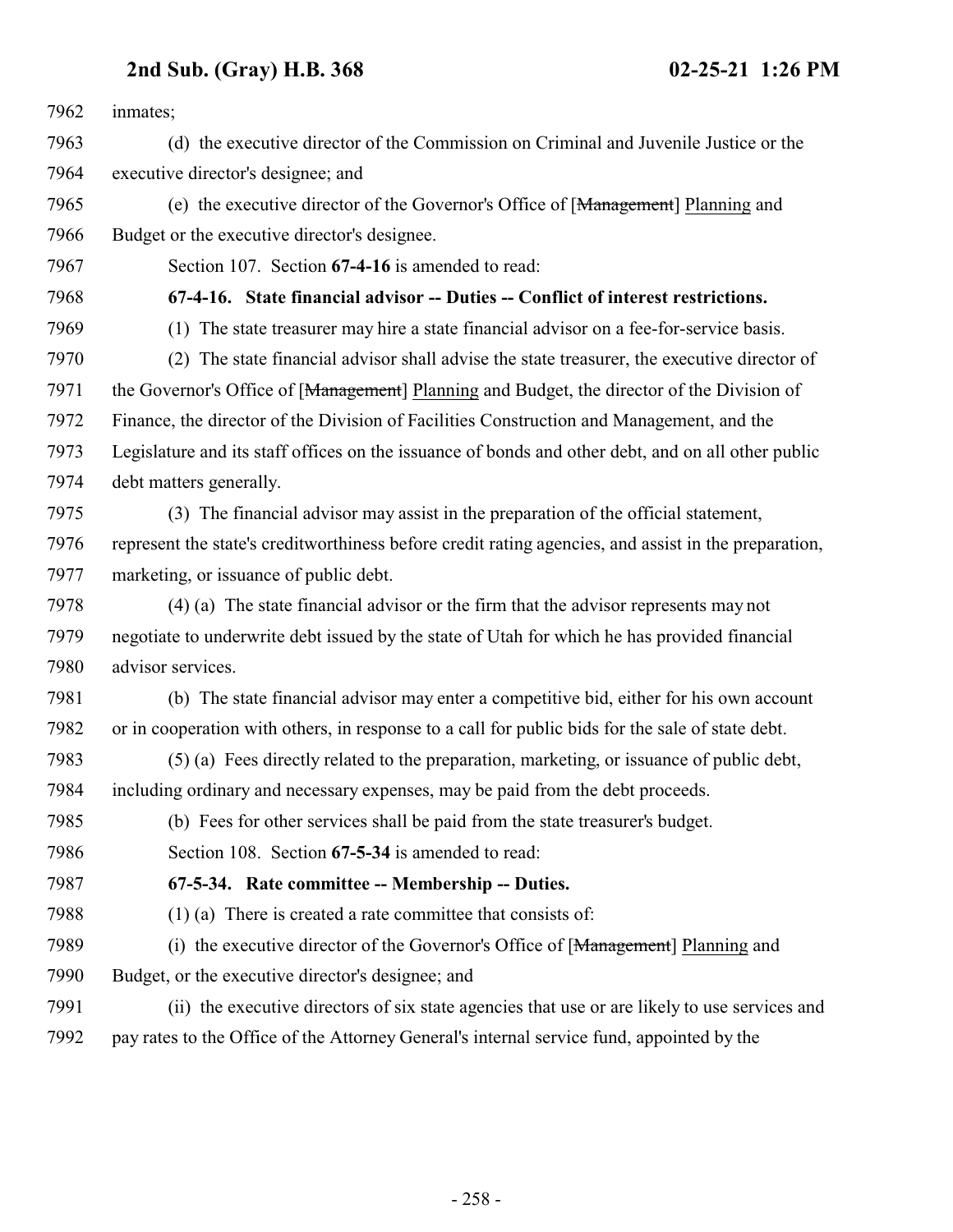**02-25-21 1:26 PM 2nd Sub. (Gray) H.B. 368**

 governor for a two-year term, or the executive directors' designees. (b) The rate committee shall elect a chair from the rate committee's members. (2) Each member of the rate committee who is a state government employee and does not receive salary, per diem, or expenses from the member's agency for the member's service on the rate committee shall receive no compensation, benefits, per diem, or expenses for the member's service on the rate committee. (3) The Office of the Attorney General shall provide staff services to the rate committee. (4) The Office of the Attorney General shall submit to the rate committee a proposed rate and fee schedule for legal services rendered by the Office of the Attorney General to an agency. (5) (a) The rate committee shall: (i) conduct meetings in accordance with Title 52, Chapter 4, Open and Public Meetings Act; (ii) review the proposed rate and fee schedules and, at the rate committee's discretion, approve, increase, or decrease the rate and fee schedules; (iii) recommend a proposed rate and fee schedule for the internal service fund to: (A) the Governor's Office of [Management] Planning and Budget; and (B) each legislative appropriations subcommittee that, in accordance with Section [63J-1-410](http://le.utah.gov/UtahCode/SectionLookup.jsp?section=63j-1-410&session=2021GS), approves the internal service fund rates, fees, and budget; and (iv) review and approve, increase or decrease an interim rate, fee, or amount when the office begins a new service or introduces a new product between annual general sessions of the Legislature. 8016 (b) The committee may, in accordance with Subsection  $63J-1-410(4)$ , decrease a rate, 8017 fee, or amount that has been approved by the Legislature. Section 109. Section **67-19-11** is amended to read: **67-19-11. Use of department facilities -- Field office facilities cost allocation -- Rate committee.** (1) (a) An agency or a political subdivision of the state shall allow the department to use public buildings under the agency's of the political subdivision's control, and furnish heat, light, and furniture, for any examination, training, hearing, or investigation authorized by this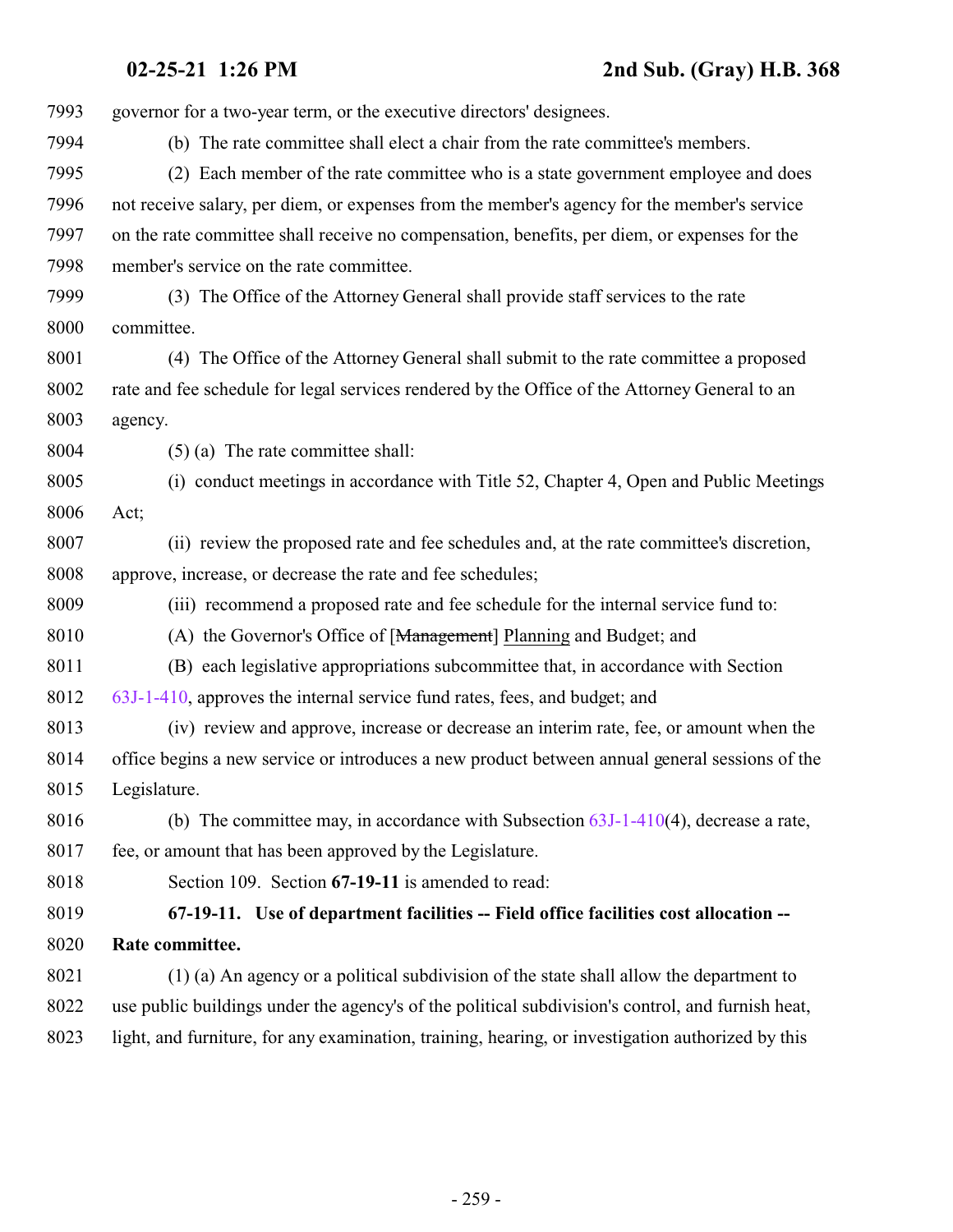| 8024 | chapter.                                                                                           |
|------|----------------------------------------------------------------------------------------------------|
| 8025 | (b) An agency or political subdivision that allows the department to use a public                  |
| 8026 | building under Subsection $(1)(a)$ shall pay the cost of the department's use of the public        |
| 8027 | building.                                                                                          |
| 8028 | The executive director shall:<br>(2)                                                               |
| 8029 | (a) prepare an annual budget request for the department;                                           |
| 8030 | (b) submit the budget request to the governor and the Legislature; and                             |
| 8031 | (c) before charging a fee for services provided by the department's internal service fund          |
| 8032 | to an executive branch agency:                                                                     |
| 8033 | (i) submit the proposed rates, fees, and cost analysis to the Rate Committee established           |
| 8034 | under Subsection (3); and                                                                          |
| 8035 | (ii) obtain the approval of the Legislature as required under Section 63J-1-410.                   |
| 8036 | (3) (a) There is created a rate committee that shall consist of the executive directors of         |
| 8037 | seven state agencies that use services and pay rates to one of the department internal service     |
| 8038 | funds, or their designee, appointed by the governor for a two-year term.                           |
| 8039 | (b) (i) Of the seven executive agencies represented on the rate committee under                    |
| 8040 | Subsection $(3)(a)$ , only one of the following may be represented on the committee, if at all, at |
| 8041 | any one time:                                                                                      |
| 8042 | (A) the Governor's Office of [Management] Planning and Budget;                                     |
| 8043 | (B) the Division of Finance;                                                                       |
| 8044 | (C) the Department of Administrative Services; or                                                  |
| 8045 | (D) the Department of Technology Services.                                                         |
| 8046 | (ii) The department may not have a representative on the rate committee.                           |
| 8047 | (c) (i) The rate committee shall elect a chair from the rate committee's members.                  |
| 8048 | (ii) Each member of the rate committee who is a state government employee and who                  |
| 8049 | does not receive salary, per diem, or expenses from the member's agency for the member's           |
| 8050 | service on the rate committee shall receive no compensation, benefits, per diem, or expenses       |
| 8051 | for the member's service on the rate committee.                                                    |
| 8052 | (d) The department shall provide staff services to the rate committee.                             |
| 8053 | (4) (a) The department shall submit to the rate committee a proposed rate and fee                  |
| 8054 | schedule for:                                                                                      |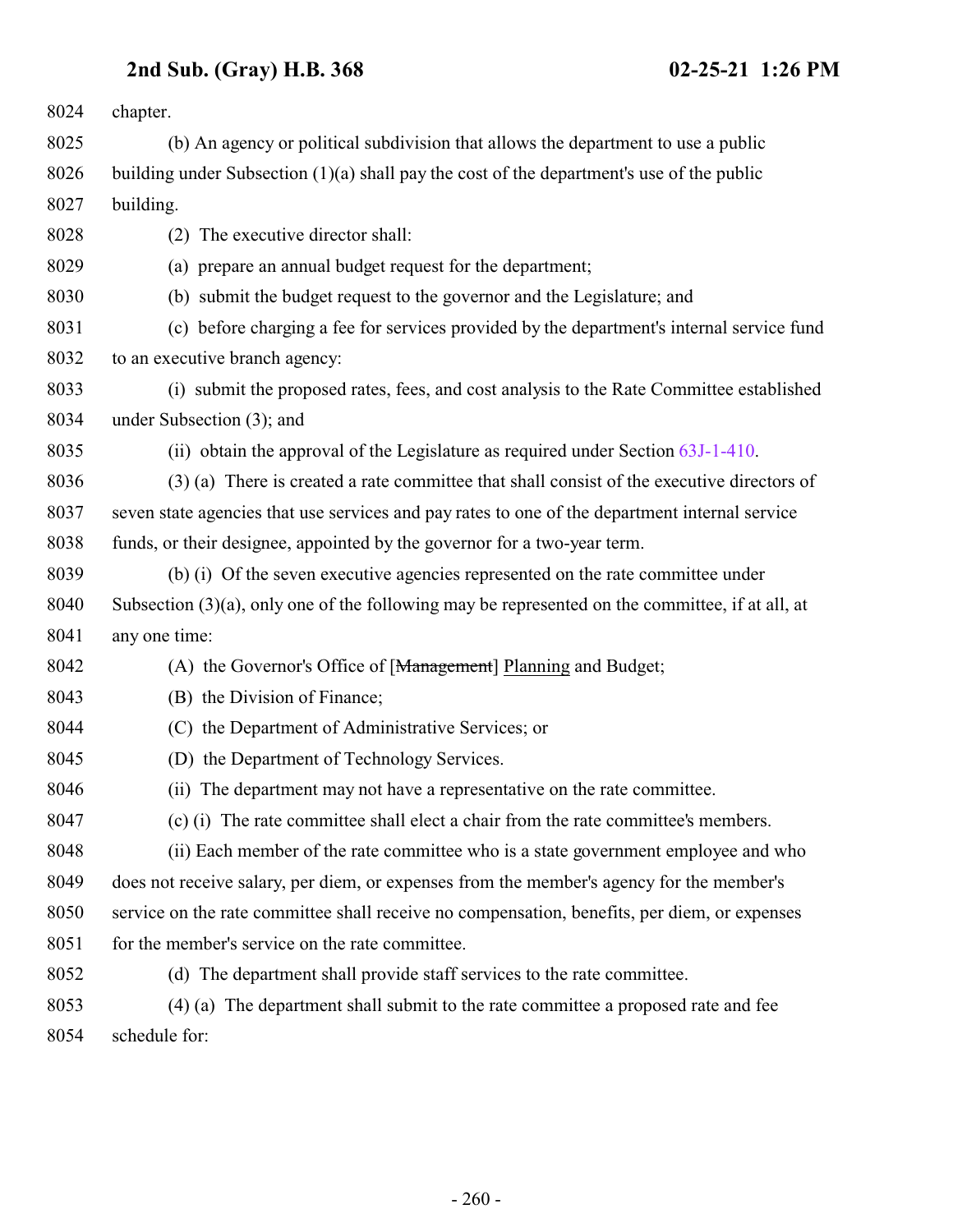| 8055 | (i) human resource management services rendered; and                                            |
|------|-------------------------------------------------------------------------------------------------|
| 8056 | (ii) costs incurred by the Office of the Attorney General in defending the state in a           |
| 8057 | grievance under review by the Career Service Review Office.                                     |
| 8058 | (b) The rate committee shall:                                                                   |
| 8059 | (i) conduct meetings in accordance with Title 52, Chapter 4, Open and Public Meetings           |
| 8060 | Act;                                                                                            |
| 8061 | (ii) meet at least once each calendar year to:                                                  |
| 8062 | (A) discuss the service performance of each internal service fund;                              |
| 8063 | (B) review the proposed rate and fee schedules;                                                 |
| 8064 | (C) at the rate committee's discretion, approve, increase, or decrease the rate and fee         |
| 8065 | schedules described in Subsection $(4)(b)(ii)(B)$ ; and                                         |
| 8066 | (D) discuss any prior or potential adjustments to the service level received by state           |
| 8067 | agencies that pay rates to an internal service fund;                                            |
| 8068 | (iii) recommend a proposed rate and fee schedule for the internal service fund to:              |
| 8069 | (A) the Governor's Office of [Management] Planning and Budget; and                              |
| 8070 | (B) each legislative appropriations subcommittee that, in accordance with Section               |
| 8071 | 63J-1-410, approves the internal service fund rates, fees, and budget; and                      |
| 8072 | (iv) review and approve, increase or decrease an interim rate, fee, or amount when the          |
| 8073 | department begins a new service or introduces a new product between annual general sessions     |
| 8074 | of the Legislature.                                                                             |
| 8075 | (c) The committee may in accordance with Subsection $63J-1-410(4)$ decrease a rate,             |
| 8076 | fee, or amount that has been approved by the Legislature.                                       |
| 8077 | Section 110. Section 67-19-15 is amended to read:                                               |
| 8078 | 67-19-15. Career service -- Exempt positions -- Schedules for civil service                     |
| 8079 | positions -- Coverage of career service provisions.                                             |
| 8080 | (1) Except as otherwise provided by law or by rules and regulations established for             |
| 8081 | federally aided programs, the following positions are exempt from the career service provisions |
| 8082 | of this chapter and are designated under the following schedules:                               |
| 8083 | (a) schedule AA includes the governor, members of the Legislature, and all other                |
| 8084 | elected state officers;                                                                         |
|      |                                                                                                 |

<span id="page-260-0"></span>(b) schedule AB includes appointed executives and board or commission executives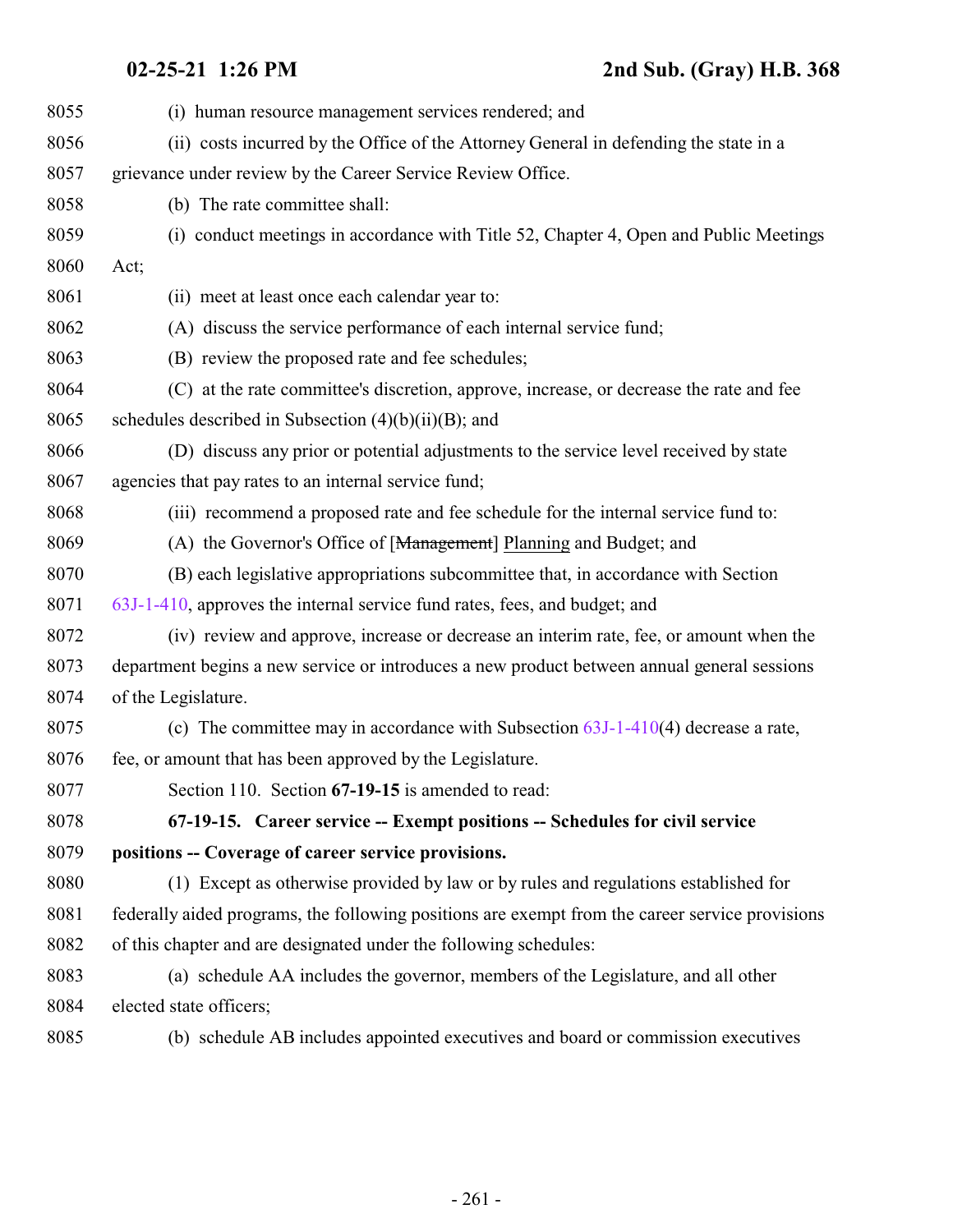| 8086 | enumerated in Section 67-22-2;                                                              |
|------|---------------------------------------------------------------------------------------------|
| 8087 | (c) schedule AC includes all employees and officers in:                                     |
| 8088 | (i) the office and at the residence of the governor;                                        |
| 8089 | (ii) the Public Lands Policy Coordinating [Council] Office;                                 |
| 8090 | (iii) the Office of the State Auditor; and                                                  |
| 8091 | (iv) the Office of the State Treasurer;                                                     |
| 8092 | (d) schedule AD includes employees who:                                                     |
| 8093 | (i) are in a confidential relationship to an agency head or commissioner; and               |
| 8094 | (ii) report directly to, and are supervised by, a department head, commissioner, or         |
| 8095 | deputy director of an agency or its equivalent;                                             |
| 8096 | (e) schedule AE includes each employee of the State Board of Education that the State       |
| 8097 | Board of Education designates as exempt from the career service provisions of this chapter; |
| 8098 | (f) schedule AG includes employees in the Office of the Attorney General who are            |
| 8099 | under their own career service pay plan under Sections $67-5-7$ through $67-5-13$ ;         |
| 8100 | (g) schedule AH includes:                                                                   |
| 8101 | (i) teaching staff of all state institutions; and                                           |
| 8102 | (ii) employees of the Utah Schools for the Deaf and the Blind who are:                      |
| 8103 | (A) educational interpreters as classified by the department; or                            |
| 8104 | (B) educators as defined by Section 53E-8-102;                                              |
| 8105 | (h) schedule AN includes employees of the Legislature;                                      |
| 8106 | schedule AO includes employees of the judiciary;<br>(i)                                     |
| 8107 | schedule AP includes all judges in the judiciary;<br>(i)                                    |
| 8108 | (k) schedule AQ includes:                                                                   |
| 8109 | (i) members of state and local boards and councils appointed by the governor and            |
| 8110 | governing bodies of agencies;                                                               |
| 8111 | (ii) a water commissioner appointed under Section $73-5-1$ ;                                |
| 8112 | (iii) other local officials serving in an ex officio capacity; and                          |
| 8113 | (iv) officers, faculty, and other employees of state universities and other state           |
| 8114 | institutions of higher education;                                                           |
| 8115 | (1) schedule AR includes employees in positions that involve responsibility:                |
| 8116 | (i) for determining policy;                                                                 |
|      |                                                                                             |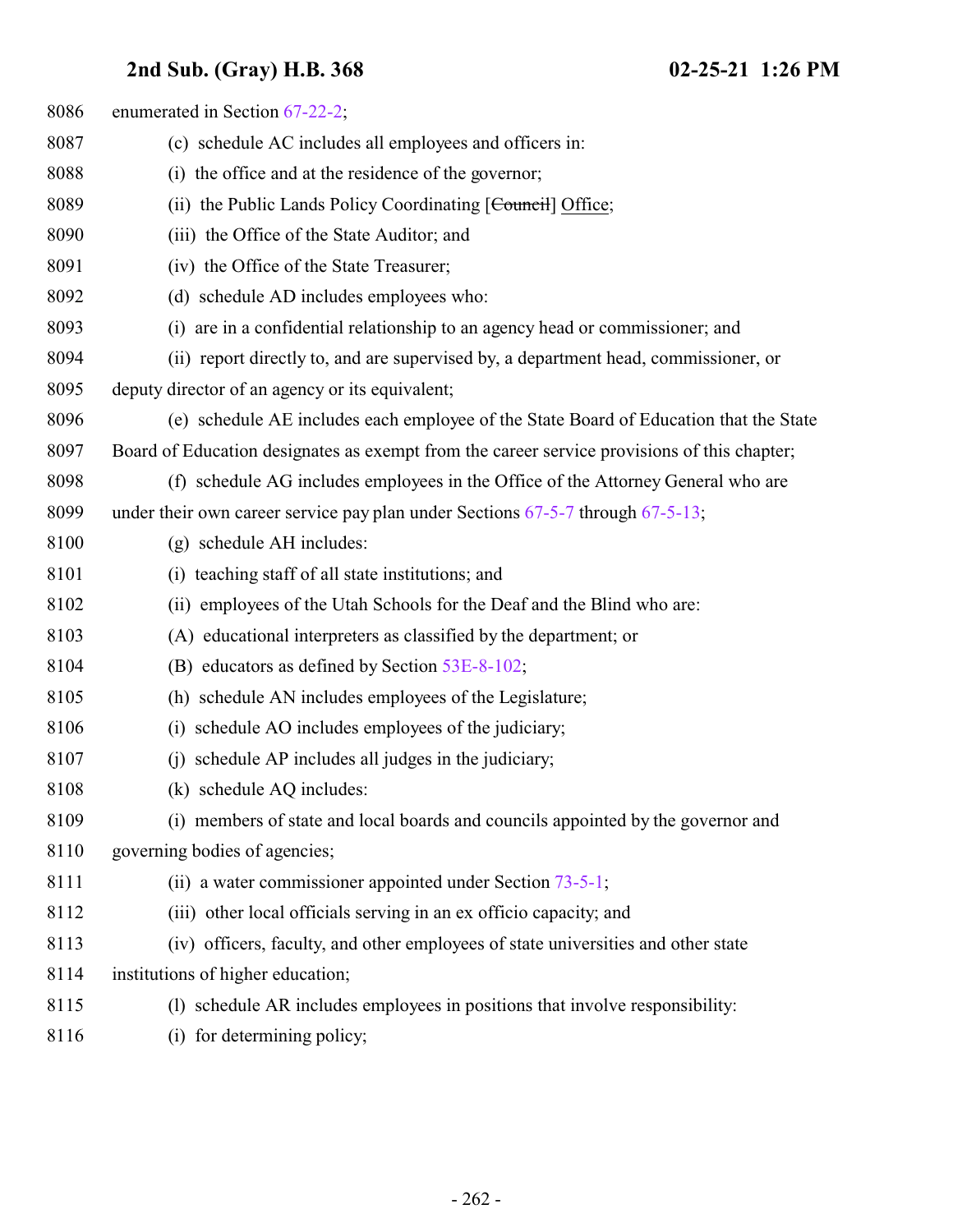| 8117 | (ii) for determining the way in which a policy is carried out; or                               |
|------|-------------------------------------------------------------------------------------------------|
| 8118 | (iii) of a type not appropriate for career service, as determined by the agency head with       |
| 8119 | the concurrence of the executive director;                                                      |
| 8120 | (m) schedule AS includes any other employee:                                                    |
| 8121 | (i) whose appointment is required by statute to be career service exempt;                       |
| 8122 | (ii) whose agency is not subject to this chapter; or                                            |
| 8123 | (iii) whose agency has authority to make rules regarding the performance,                       |
| 8124 | compensation, and bonuses for its employees;                                                    |
| 8125 | (n) schedule AT includes employees of the Department of Technology Services,                    |
| 8126 | designated as executive/professional positions by the executive director of the Department of   |
| 8127 | Technology Services with the concurrence of the executive director;                             |
| 8128 | (o) schedule AU includes patients and inmates employed in state institutions;                   |
| 8129 | (p) employees of the Department of Workforce Services, designated as schedule AW:               |
| 8130 | (i) who are temporary employees that are federally funded and are required to work              |
| 8131 | under federally qualified merit principles as certified by the director; or                     |
| 8132 | (ii) for whom substantially all of their work is repetitive, measurable, or transaction         |
| 8133 | based, and who voluntarily apply for and are accepted by the Department of Workforce            |
| 8134 | Services to work in a pay for performance program designed by the Department of Workforce       |
| 8135 | Services with the concurrence of the executive director; and                                    |
| 8136 | (q) for employees in positions that are temporary, seasonal, time limited, funding              |
| 8137 | limited, or variable hour in nature, under schedule codes and parameters established by the     |
| 8138 | department by administrative rule.                                                              |
| 8139 | (2) The civil service shall consist of two schedules as follows:                                |
| 8140 | (a) (i) Schedule A is the schedule consisting of positions under Subsection $(1)$ .             |
| 8141 | (ii) Removal from any appointive position under schedule A, unless otherwise                    |
| 8142 | regulated by statute, is at the pleasure of the appointing officers without regard to tenure.   |
| 8143 | (b) Schedule B is the competitive career service schedule, consisting of:                       |
| 8144 | all positions filled through competitive selection procedures as defined by the<br>(i)          |
| 8145 | executive director; or                                                                          |
| 8146 | (ii) positions filled through a department approved on-the-job examination intended to          |
| 8147 | appoint a qualified person with a disability, or a veteran in accordance with Title 71, Chapter |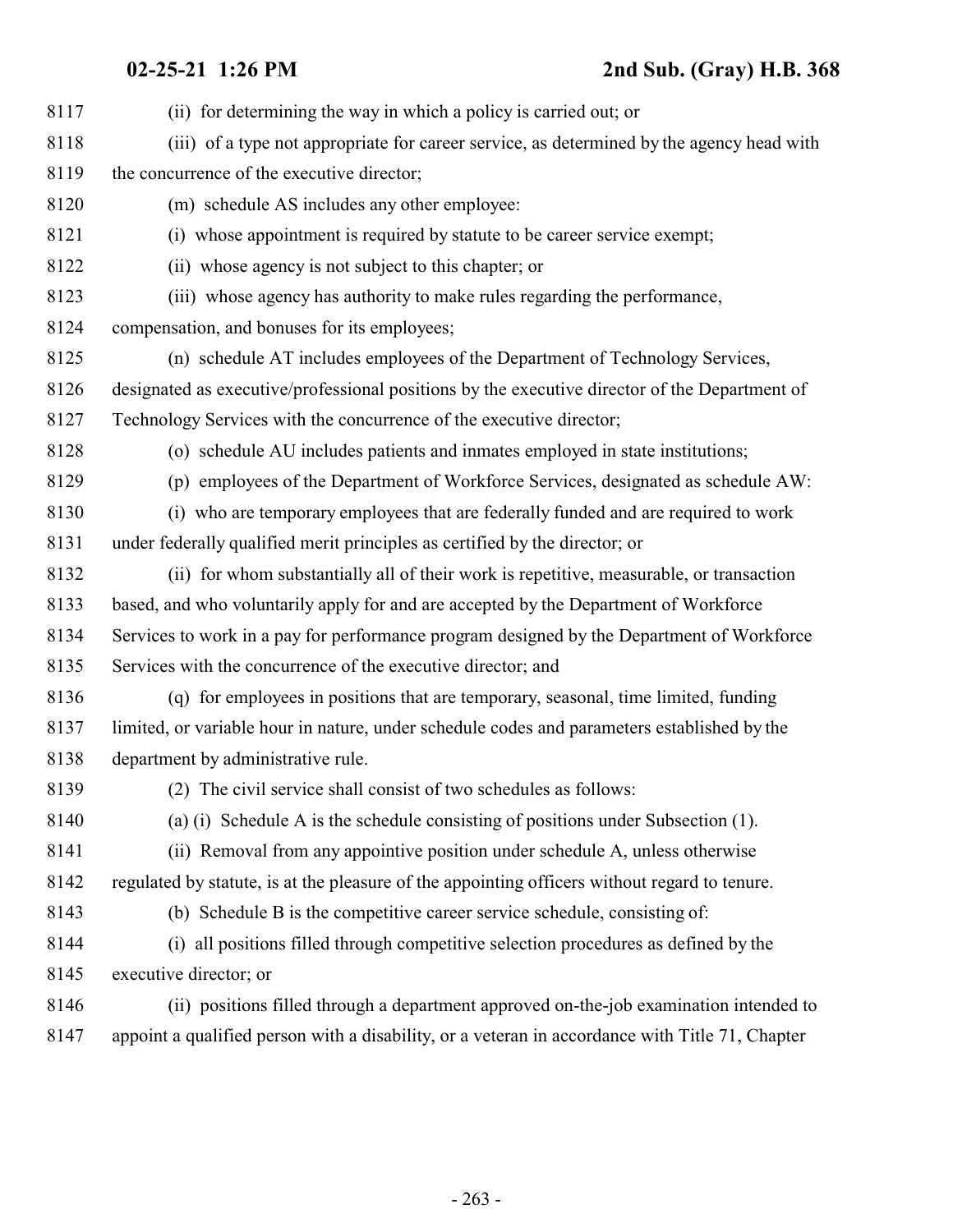10, Veterans Preference.

 (3) (a) The executive director, after consultation with the heads of concerned executive branch departments and agencies and with the approval of the governor, shall allocate positions to the appropriate schedules under this section.

- (b) Agency heads shall make requests and obtain approval from the executive director before changing the schedule assignment and tenure rights of any position.
- (c) Unless the executive director's decision is reversed by the governor, when the executive director denies an agency's request, the executive director's decision is final.
- (4) (a) Compensation for employees of the Legislature shall be established by the directors of the legislative offices in accordance with Section [36-12-7](http://le.utah.gov/UtahCode/SectionLookup.jsp?section=36-12-7&session=2021GS).
- (b) Compensation for employees of the judiciary shall be established by the state court administrator in accordance with Section [78A-2-107](http://le.utah.gov/UtahCode/SectionLookup.jsp?section=78a-2-107&session=2021GS).
- (c) Compensation for officers, faculty, and other employees of state universities and
- institutions of higher education shall be established as provided in Title 53B, Chapter 1,
- Governance, Powers, Rights, and Responsibilities, and Title 53B, Chapter 2, Institutions of Higher Education.
- (d) Unless otherwise provided by law, compensation for all other schedule A employees shall be established by their appointing authorities, within ranges approved by, and after consultation with the executive director of the Department of Human Resource
- Management.
- (5) An employee who is in a position designated schedule AC and who holds career service status on June 30, 2010, shall retain the career service status if the employee:
- (a) remains in the position that the employee is in on June 30, 2010; and
- (b) does not elect to convert to career service exempt status in accordance with a rule made by the department.
- Section 111. Section **67-19-43** is amended to read:

**67-19-43. State employee matching supplemental defined contribution benefit.**

- (1) As used in this section:
- (a) "Qualifying account" means:
- 8177 (i) a defined contribution plan qualified under Section  $401(k)$  of the Internal Revenue Code, which is sponsored by the Utah State Retirement Board; or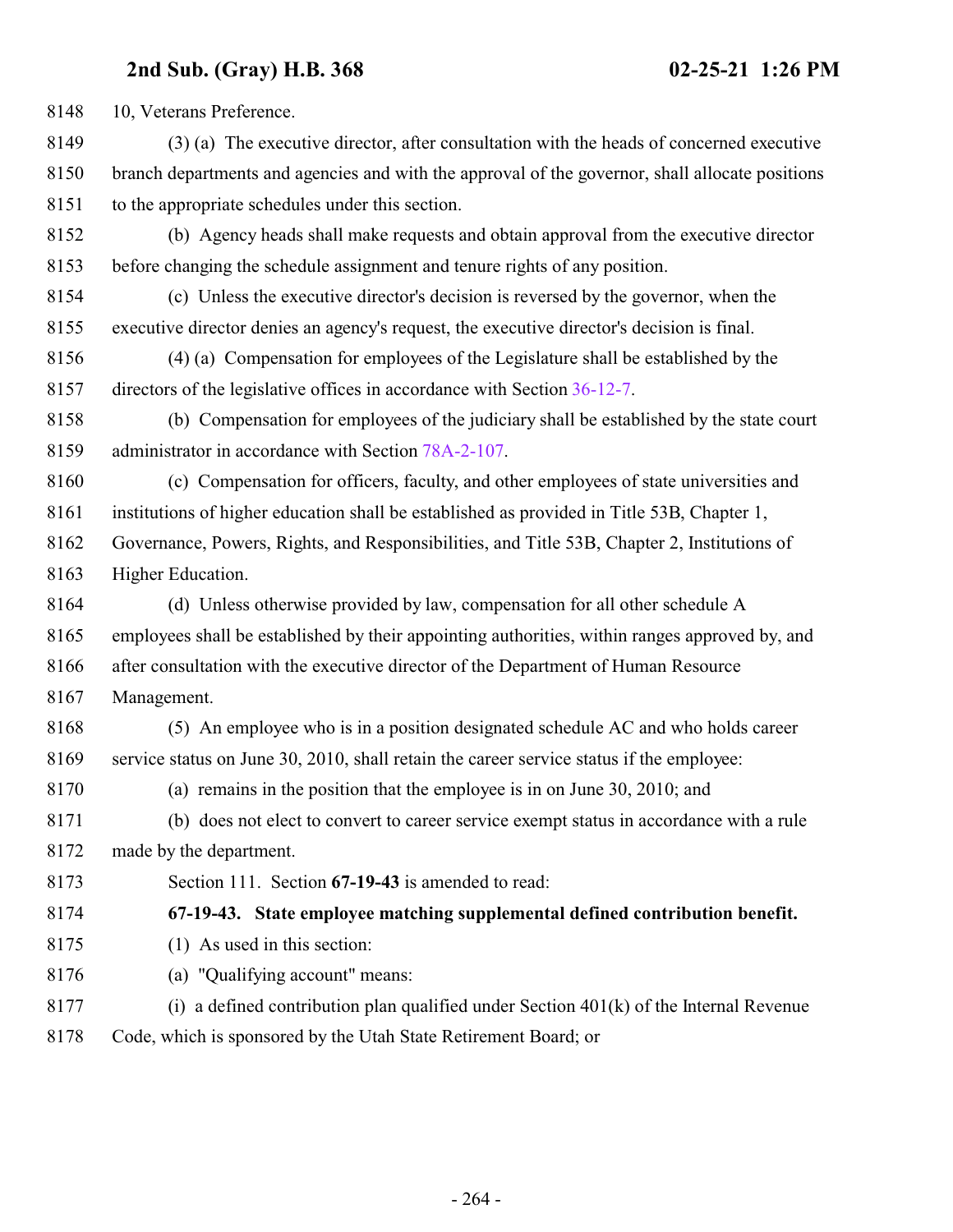| 8179 | (ii) a deemed Individual Retirement Account authorized under the Internal Revenue                |
|------|--------------------------------------------------------------------------------------------------|
| 8180 | Code, which is sponsored by the Utah State Retirement Board; or                                  |
| 8181 | (iii) a similar savings plan or account authorized under the Internal Revenue Code,              |
| 8182 | which is sponsored by the Utah State Retirement Board.                                           |
| 8183 | (b) "Qualifying employee" means an employee who is:                                              |
| 8184 | $(i)$ in a position that is:                                                                     |
| 8185 | (A) receiving retirement benefits under Title 49, Utah State Retirement and Insurance            |
| 8186 | Benefit Act; and                                                                                 |
| 8187 | (B) accruing paid leave benefits that can be used in the current and future calendar             |
| 8188 | years; and                                                                                       |
| 8189 | (ii) not an employee who is reemployed as that term is:                                          |
| 8190 | (A) defined in Section $49-11-1202$ ; or                                                         |
| 8191 | (B) used in Section $49-11-504$ .                                                                |
| 8192 | (2) Subject to the requirements of Subsection (3) and beginning on or after January 4,           |
| 8193 | 2014, an employer shall make a biweekly matching contribution to every qualifying employee's     |
| 8194 | defined contribution plan qualified under Section $401(k)$ of the Internal Revenue Code, subject |
| 8195 | to federal requirements and limitations, which is sponsored by the Utah State Retirement         |
| 8196 | Board.                                                                                           |
| 8197 | $(3)$ (a) In accordance with the requirements of this Subsection $(3)$ , each qualifying         |
| 8198 | employee shall be eligible to receive the same dollar amount for the contribution under          |
| 8199 | Subsection (2).                                                                                  |
| 8200 | (b) A qualifying employee:                                                                       |
| 8201 | (i) shall receive the contribution amount determined under Subsection $(3)(c)$ if the            |
| 8202 | qualifying employee makes a voluntary personal contribution to one or more qualifying            |
| 8203 | accounts in an amount equal to or greater than the employer's contribution amount determined     |
| 8204 | in Subsection $(3)(c)$ ;                                                                         |
| 8205 | (ii) shall receive a partial contribution amount that is equal to the qualifying employee's      |
| 8206 | personal contribution amount if the employee makes a voluntary personal contribution to one      |
| 8207 | or more qualifying accounts in an amount less than the employer's contribution amount            |
| 8208 | determined in Subsection $(3)(c)$ ; or                                                           |
| 8209 | (iii) may not receive a contribution under Subsection (2) if the qualifying employee             |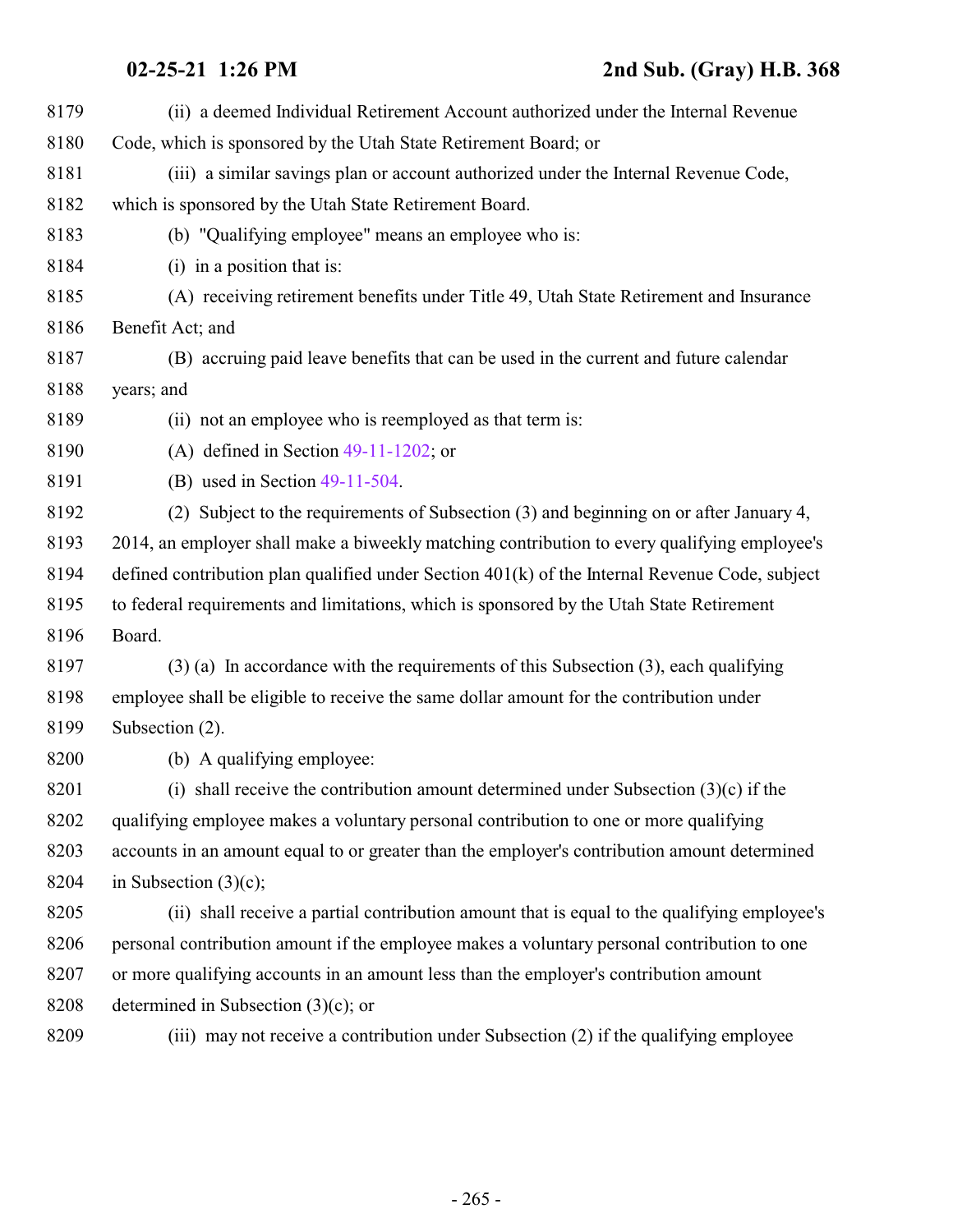| 8210 | does not make a voluntary personal contribution to a qualifying account.                          |
|------|---------------------------------------------------------------------------------------------------|
| 8211 | (c) (i) Subject to the maximum limit under Subsection $(3)(c)(iii)$ , the Legislature shall       |
| 8212 | annually determine the contribution amount that an employer shall provide to each qualifying      |
| 8213 | employee under Subsection (2).                                                                    |
| 8214 | (ii) The department shall make recommendations annually to the Legislature on the                 |
| 8215 | contribution amount required under Subsection (2), in consultation with the Governor's Office     |
| 8216 | of [Management] Planning and Budget and the Division of Finance.                                  |
| 8217 | (iii) The biweekly matching contribution amount required under Subsection (2) may                 |
| 8218 | not exceed \$26 for each qualifying employee.                                                     |
| 8219 | (4) A qualifying employee is eligible to receive the biweekly contribution under this             |
| 8220 | section for any pay period in which the employee is in a paid status or other status protected by |
| 8221 | federal or state law.                                                                             |
| 8222 | (5) The employer and employee contributions made and related earnings under this                  |
| 8223 | section vest immediately upon deposit and can be withdrawn by the employee at any time,           |
| 8224 | subject to Internal Revenue Code regulations on the withdrawals.                                  |
| 8225 | (6) In accordance with Title 63G, Chapter 3, Utah Administrative Rulemaking Act, the              |
| 8226 | executive director shall make rules establishing procedures to implement the provisions of this   |
| 8227 | section.                                                                                          |
| 8228 | Section 112. Section 67-19d-202 is amended to read:                                               |
| 8229 | 67-19d-202. Board of trustees of the State Post-Retirement Benefits Trust Fund                    |
| 8230 | and the Elected Official Post-Retirement Benefits Trust Fund.                                     |
| 8231 | (1) (a) There is created a board of trustees of the State Post-Retirement Benefits Trust          |
| 8232 | Fund and the Elected Official Post-Retirement Benefits Trust Fund composed of three               |
| 8233 | members:                                                                                          |
| 8234 | (i) the state treasurer or designee;                                                              |
| 8235 | (ii) the director of the Division of Finance or designee; and                                     |
| 8236 | (iii) the executive director of the Governor's Office of [Management] Planning and                |
| 8237 | Budget or designee.                                                                               |
| 8238 | (b) The state treasurer is chair of the board.                                                    |
| 8239 | (c) Three members of the board are a quorum.                                                      |
| 8240 | (d) A member may not receive compensation or benefits for the member's service, but               |
|      |                                                                                                   |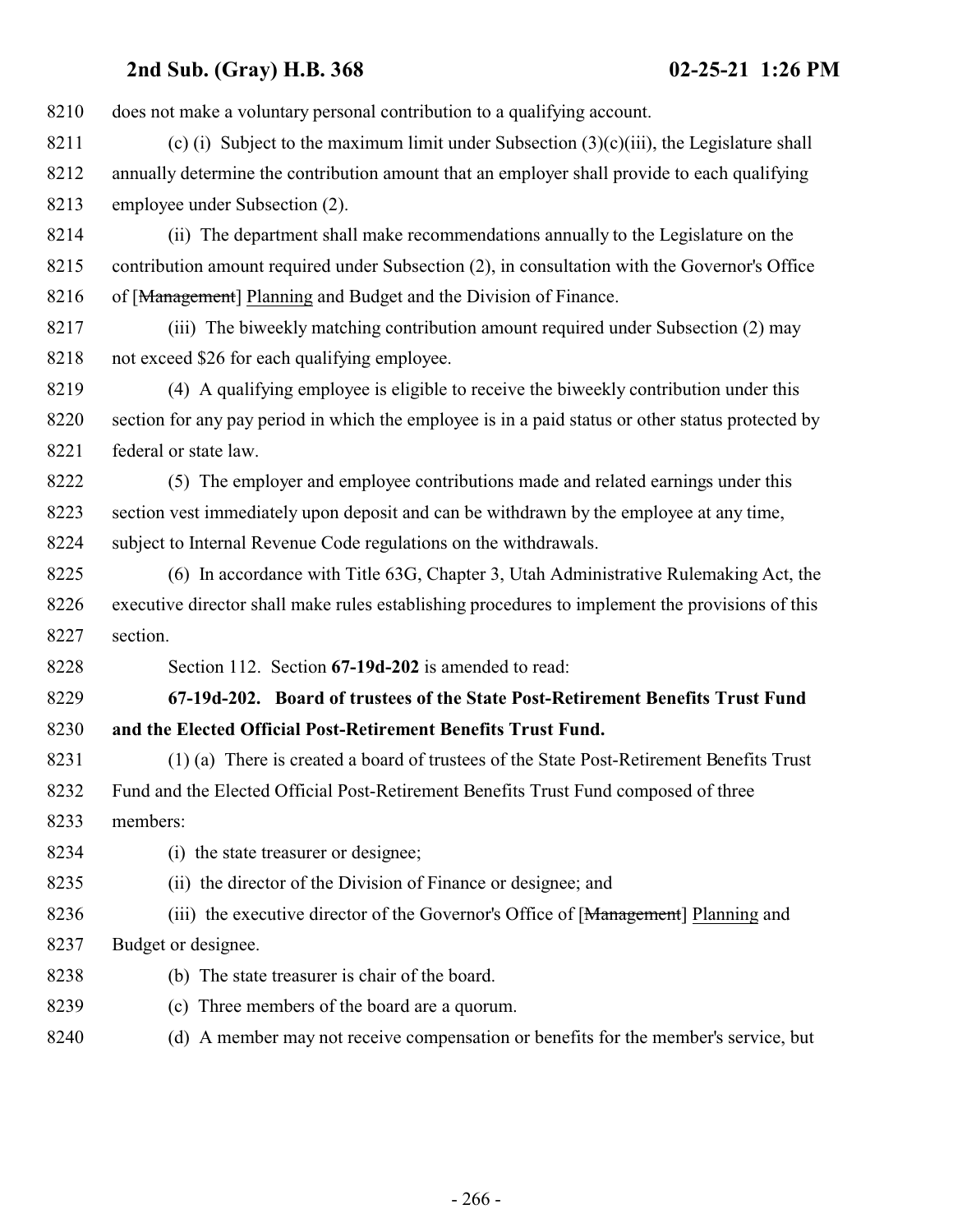| 8241 | may receive per diem and travel expenses in accordance with:                                |
|------|---------------------------------------------------------------------------------------------|
| 8242 | (i) Section $63A-3-106$ ;                                                                   |
| 8243 | (ii) Section $63A-3-107$ ; and                                                              |
| 8244 | (iii) rules made by the Division of Finance pursuant to Sections $63A-3-106$ and            |
| 8245 | $63A-3-107$ .                                                                               |
| 8246 | (e) (i) Except as provided in Subsection $(1)(e)(ii)$ , the state treasurer shall staff the |
| 8247 | board of trustees.                                                                          |
| 8248 | (ii) The Division of Finance shall provide accounting services for the trust fund.          |
| 8249 | The board shall:<br>(2)                                                                     |
| 8250 | (a) on behalf of the state, act as trustee of the State Post-Retirement Benefits Trust      |
| 8251 | Fund created under Section 67-19d-201 and the Elected Official Post-Retirement Benefits     |
| 8252 | Trust Fund created under Section 67-19d-201.5 and exercise the state's fiduciary            |
| 8253 | responsibilities;                                                                           |
| 8254 | (b) meet at least twice per year;                                                           |
| 8255 | (c) review and approve all policies, projections, rules, criteria, procedures, forms,       |
| 8256 | standards, performance goals, and actuarial reports;                                        |
| 8257 | (d) review and approve the budget for each trust fund described under Subsection            |
| 8258 | (2)(a);                                                                                     |
| 8259 | (e) review financial records for each trust fund described under Subsection $(2)(a)$ ,      |
| 8260 | including trust fund receipts, expenditures, and investments;                               |
| 8261 | (f) commission and obtain actuarial studies of the liabilities for each trust fund          |
| 8262 | described under Subsection $(2)(a)$ ;                                                       |
| 8263 | (g) for purposes of the State Post-Retirement Benefits Trust Fund, establish labor          |
| 8264 | additive rates to charge all federal, state, and other programs to cover:                   |
| 8265 | (i) the annual required contribution as determined by actuary; and                          |
| 8266 | (ii) the administrative expenses of the trust fund; and                                     |
| 8267 | (h) do any other things necessary to perform the state's fiduciary obligations under each   |
| 8268 | trust fund described under Subsection $(2)(a)$ .                                            |
| 8269 | (3) The attorney general shall:                                                             |
| 8270 | (a) act as legal counsel and provide legal representation to the board of trustees; and     |
| 8271 | (b) attend, or direct an attorney from the Office of the Attorney General to attend, each   |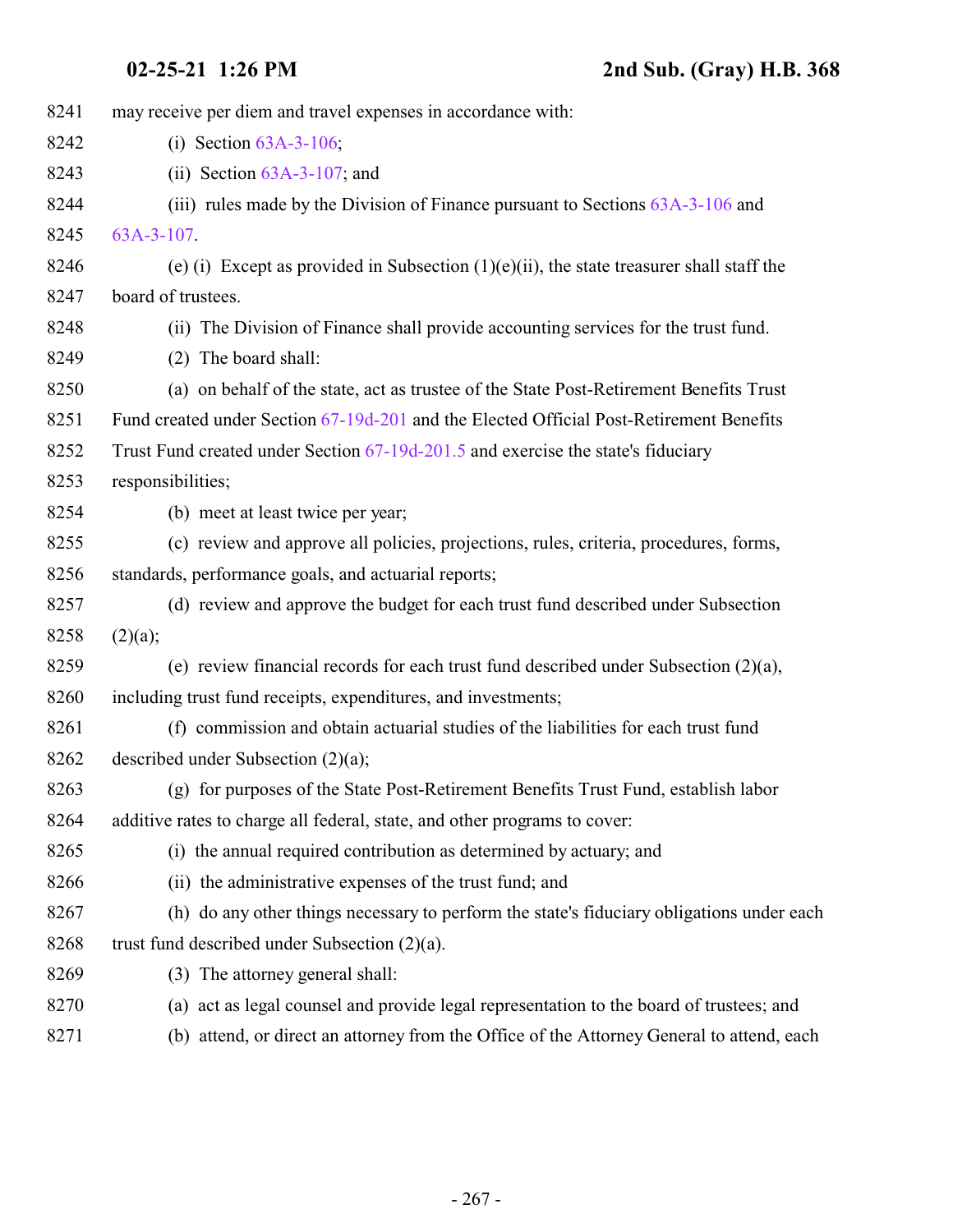| 8272 | meeting of the board of trustees.                                                           |
|------|---------------------------------------------------------------------------------------------|
| 8273 | Section 113. Section 67-19f-202 is amended to read:                                         |
| 8274 | 67-19f-202. Board of trustees of the State Employees' Annual Leave Trust Fund.              |
| 8275 | (1) (a) There is created a board of trustees of the State Employees' Annual Leave Trust     |
| 8276 | Fund composed of the following three members:                                               |
| 8277 | (i) the state treasurer or the state treasurer's designee;                                  |
| 8278 | (ii) the director of the Division of Finance or the director's designee; and                |
| 8279 | (iii) the executive director of the Governor's Office of [Management] Planning and          |
| 8280 | Budget or the executive director's designee.                                                |
| 8281 | (b) The state treasurer is chair of the board.                                              |
| 8282 | (c) Three members of the board is a quorum.                                                 |
| 8283 | (d) A member may not receive compensation or benefits for the member's service, but         |
| 8284 | may receive per diem and travel expenses as allowed in:                                     |
| 8285 | (i) Section $63A-3-106$ ;                                                                   |
| 8286 | (ii) Section $63A-3-107$ ; and                                                              |
| 8287 | (iii) rules made by the Division of Finance according to Sections $63A-3-106$ and           |
| 8288 | 63A-3-107.                                                                                  |
| 8289 | (e) (i) Except as provided in Subsection $(1)(e)(ii)$ , the state treasurer shall staff the |
| 8290 | board of trustees.                                                                          |
| 8291 | (ii) The Division of Finance shall provide accounting services for the trust fund.          |
| 8292 | (2) The board shall:                                                                        |
| 8293 | (a) on behalf of the state, act as trustee of the trust fund created under Section          |
| 8294 | $67-19f-201$ and exercise the state's fiduciary responsibilities;                           |
| 8295 | (b) meet at least twice per year;                                                           |
| 8296 | (c) review and approve the policies, projections, rules, criteria, procedures, forms,       |
| 8297 | standards, performance goals, and actuarial reports for the trust fund;                     |
| 8298 | (d) review and approve the budget for the trust fund;                                       |
| 8299 | (e) review financial records for the trust fund, including trust fund receipts,             |
| 8300 | expenditures, and investments; and                                                          |
| 8301 | (f) do any other things necessary to perform the state's fiduciary obligations under the    |
| 8302 | trust fund.                                                                                 |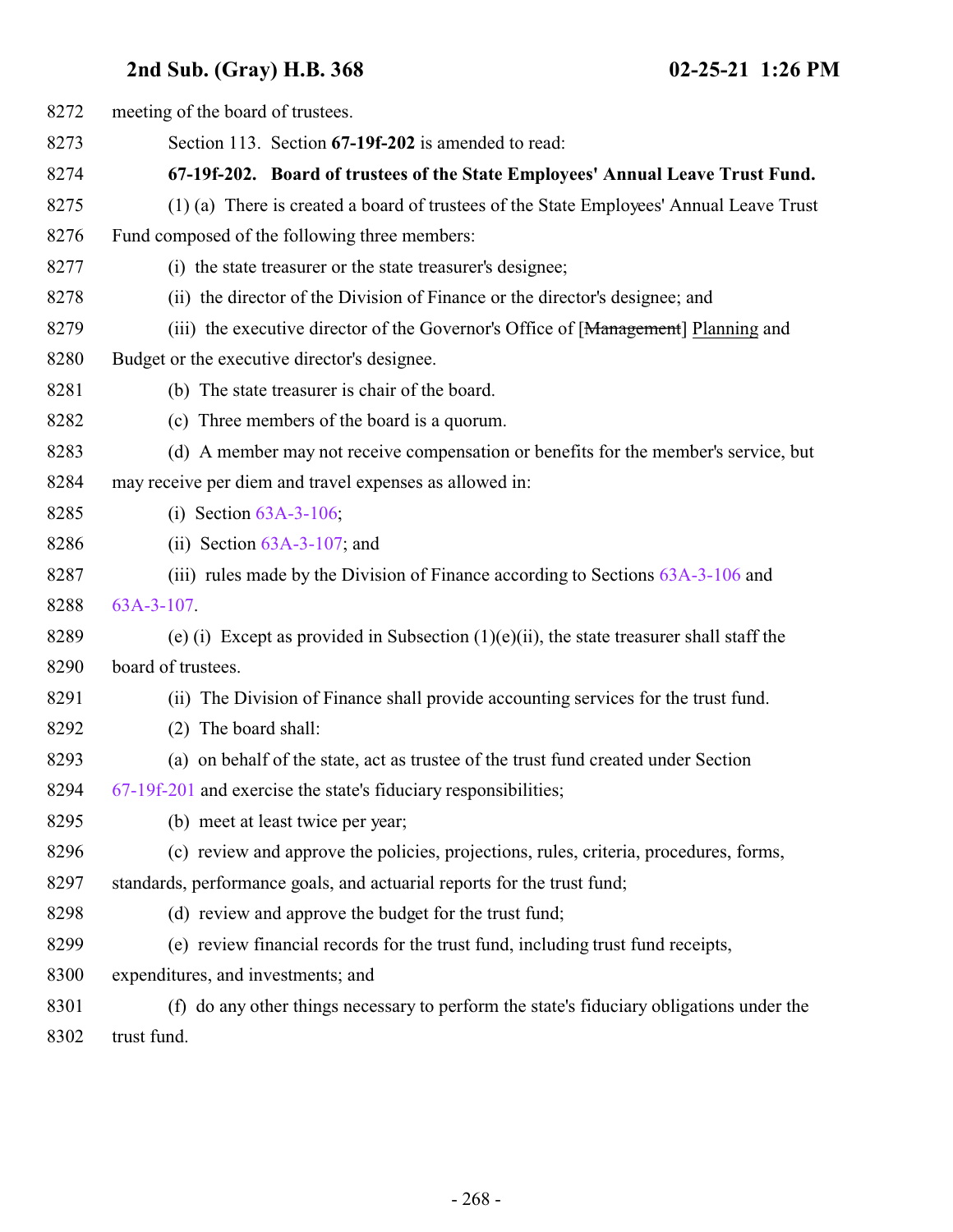<span id="page-268-0"></span>

| 8303 | (3) The board may:                                                                        |
|------|-------------------------------------------------------------------------------------------|
| 8304 | (a) commission and obtain actuarial studies of the liabilities for the trust fund; and    |
| 8305 | (b) for purposes of the trust fund, establish labor additive rates to charge for the      |
| 8306 | administrative expenses of the trust fund.                                                |
| 8307 | (4) The attorney general shall:                                                           |
| 8308 | (a) act as legal counsel and provide legal representation to the board of trustees; and   |
| 8309 | (b) attend, or direct an attorney from the Office of the Attorney General to attend, each |
| 8310 | meeting of the board of trustees.                                                         |
| 8311 | Section 114. Section 67-22-2 is amended to read:                                          |
| 8312 | 67-22-2. Compensation -- Other state officers.                                            |
| 8313 | $(1)$ As used in this section:                                                            |
| 8314 | (a) "Appointed executive" means the:                                                      |
| 8315 | (i) commissioner of the Department of Agriculture and Food;                               |
| 8316 | (ii) commissioner of the Insurance Department;                                            |
| 8317 | (iii) commissioner of the Labor Commission;                                               |
| 8318 | (iv) director, Department of Alcoholic Beverage Control;                                  |
| 8319 | (v) commissioner of the Department of Financial Institutions;                             |
| 8320 | (vi) executive director, Department of Commerce;                                          |
| 8321 | (vii) executive director, Commission on Criminal and Juvenile Justice;                    |
| 8322 | (viii) adjutant general;                                                                  |
| 8323 | (ix) executive director, Department of Heritage and Arts;                                 |
| 8324 | (x) executive director, Department of Corrections;                                        |
| 8325 | (xi) commissioner, Department of Public Safety;                                           |
| 8326 | (xii) executive director, Department of Natural Resources;                                |
| 8327 | (xiii) executive director, Governor's Office of [Management] Planning and Budget;         |
| 8328 | (xiv) executive director, Department of Administrative Services;                          |
| 8329 | (xv) executive director, Department of Human Resource Management;                         |
| 8330 | (xvi) executive director, Department of Environmental Quality;                            |
| 8331 | (xvii) director, Governor's Office of Economic Development;                               |
| 8332 | (xviii) executive director, Utah Science Technology and Research Governing                |
| 8333 | Authority;                                                                                |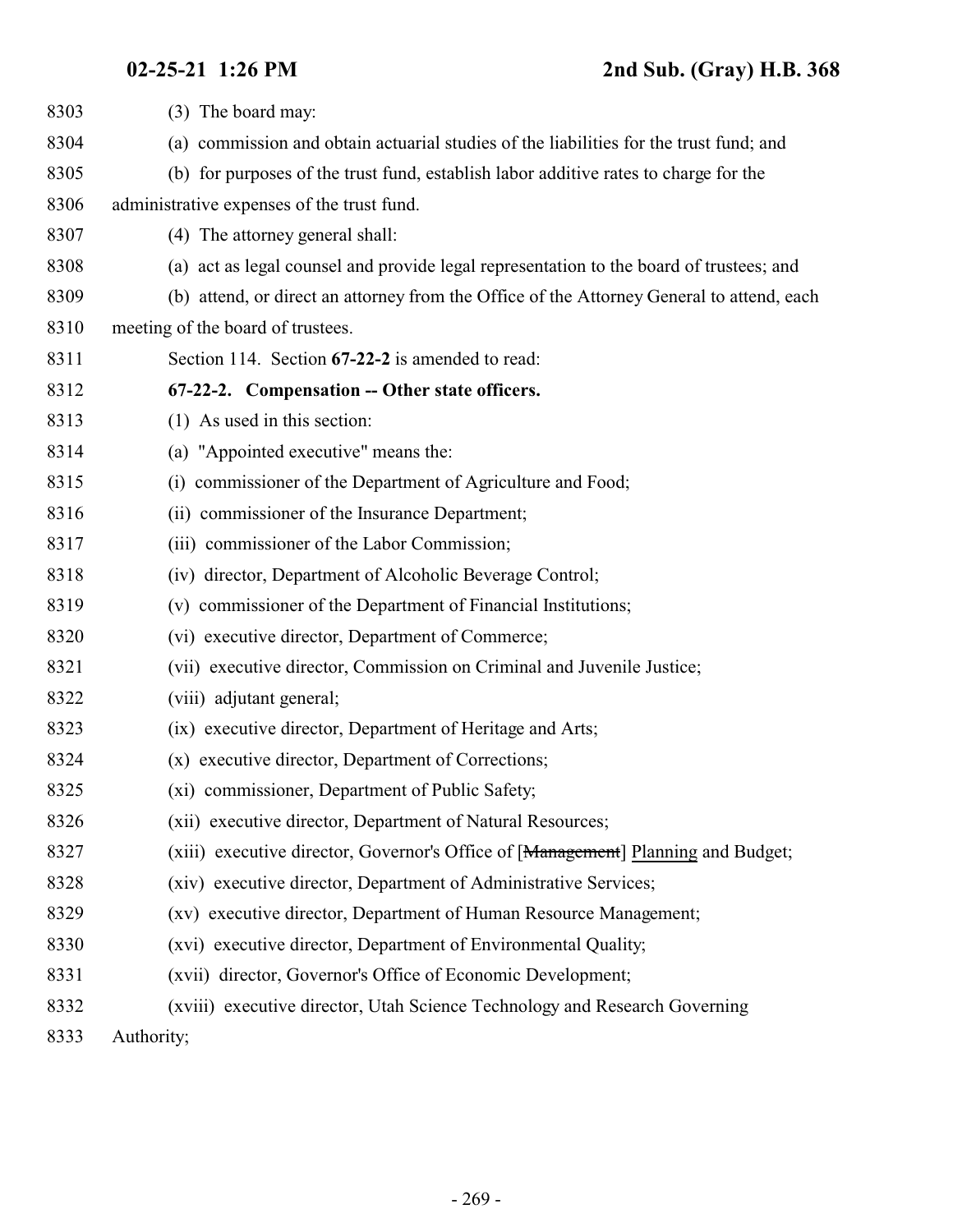| 8334 | (xix) executive director, Department of Workforce Services;                           |
|------|---------------------------------------------------------------------------------------|
| 8335 | (xx) executive director, Department of Health, Nonphysician;                          |
| 8336 | (xxi) executive director, Department of Human Services;                               |
| 8337 | (xxii) executive director, Department of Transportation;                              |
| 8338 | (xxiii) executive director, Department of Technology Services; [and]                  |
| 8339 | (xxiv) executive director, Department of Veterans and Military Affairs[.]; and        |
| 8340 | (xxv) executive director, Public Lands Policy Coordinating Office, created in Section |
| 8341 | $63L-11-201$ .                                                                        |
| 8342 | (b) "Board or commission executive" means:                                            |
| 8343 | (i) members, Board of Pardons and Parole;                                             |
| 8344 | (ii) chair, State Tax Commission;                                                     |
| 8345 | (iii) commissioners, State Tax Commission;                                            |
| 8346 | (iv) executive director, State Tax Commission;                                        |
| 8347 | (v) chair, Public Service Commission; and                                             |
| 8348 | (vi) commissioners, Public Service Commission.                                        |
| 8349 | (c) "Deputy" means the person who acts as the appointed executive's second in         |
| 8350 | command as determined by the Department of Human Resource Management.                 |
| 8351 | (2) (a) The executive director of the Department of Human Resource Management         |
| 8352 | shall:                                                                                |
| 8353 | (i) before October 31 of each year, recommend to the governor a compensation plan for |
| 8354 | the appointed executives and the board or commission executives; and                  |
| 8355 | (ii) base those recommendations on market salary studies conducted by the Department  |
| 8356 | of Human Resource Management.                                                         |
| 8357 | (b) (i) The Department of Human Resource Management shall determine the salary        |
| 8358 | range for the appointed executives by:                                                |
| 8359 | (A) identifying the salary range assigned to the appointed executive's deputy;        |
| 8360 | (B) designating the lowest minimum salary from those deputies' salary ranges as the   |
| 8361 | minimum salary for the appointed executives' salary range; and                        |
| 8362 | (C) designating 105% of the highest maximum salary range from those deputies' salary  |
| 8363 | ranges as the maximum salary for the appointed executives' salary range.              |
| 8364 | (ii) If the deputy is a medical doctor, the Department of Human Resource Management   |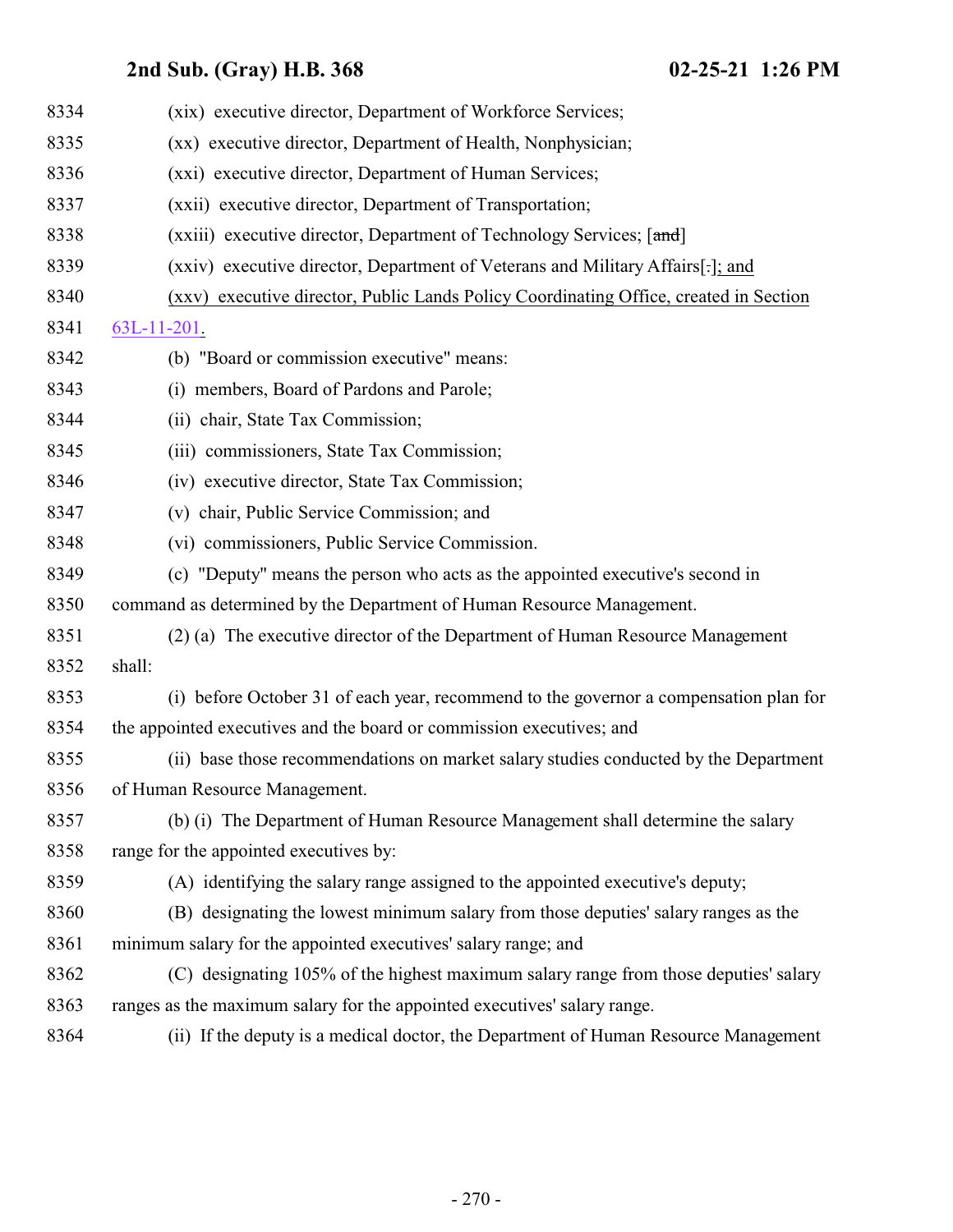may not consider that deputy's salary range in designating the salary range for appointed executives. 8367 (c) (i) Except as provided in Subsection  $(2)(c)(ii)$ , in establishing the salary ranges for board or commission executives, the Department of Human Resource Management shall set the maximum salary in the salary range for each of those positions at 90% of the salary for district judges as established in the annual appropriation act under Section [67-8-2](http://le.utah.gov/UtahCode/SectionLookup.jsp?section=67-8-2&session=2021GS). 8371 (ii) In establishing the salary ranges for an individual described in Subsection  $(1)(b)(ii)$  or (iii), the Department of Human Resource Management shall set the maximum salary in the salary range for each of those positions at 100% of the salary for district judges as established in the annual appropriation act under Section [67-8-2](http://le.utah.gov/UtahCode/SectionLookup.jsp?section=67-8-2&session=2021GS). 8375 (3) (a) (i) Except as provided in Subsection  $(3)(a)(ii)$ , the governor shall establish a specific salary for each appointed executive within the range established under Subsection (2)(b). (ii) If the executive director of the Department of Health is a physician, the governor shall establish a salary within the highest physician salary range established by the Department of Human Resource Management. (iii) The governor may provide salary increases for appointed executives within the range established by Subsection (2)(b) and identified in Subsection (3)(a)(ii). (b) The governor shall apply the same overtime regulations applicable to other FLSA exempt positions. (c) The governor may develop standards and criteria for reviewing the appointed executives. (4) Salaries for other Schedule A employees, as defined in Section [67-19-15](#page-260-0), that are not provided for in this chapter, or in Title 67, Chapter 8, Utah Elected Official and Judicial Salary Act, shall be established as provided in Section [67-19-15](#page-260-0). (5) (a) The Legislature fixes benefits for the appointed executives and the board or commission executives as follows: (i) the option of participating in a state retirement system established by Title 49, Utah State Retirement and Insurance Benefit Act, or in a deferred compensation plan administered by the State Retirement Office in accordance with the Internal Revenue Code and its accompanying rules and regulations;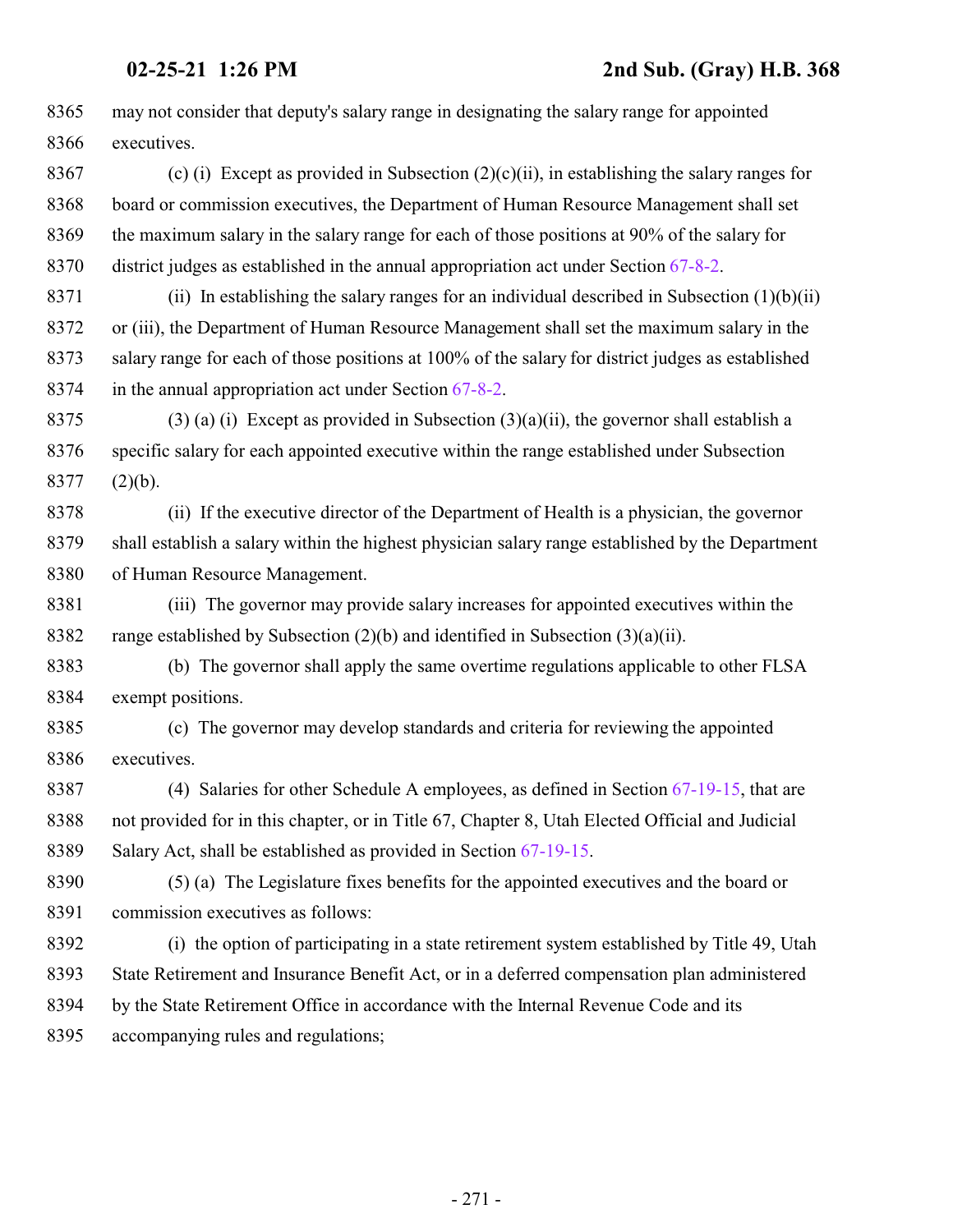| 8396 | (ii) health insurance;                                                                     |
|------|--------------------------------------------------------------------------------------------|
| 8397 | (iii) dental insurance;                                                                    |
| 8398 | (iv) basic life insurance;                                                                 |
| 8399 | (v) unemployment compensation;                                                             |
| 8400 | (vi) workers' compensation;                                                                |
| 8401 | (vii) required employer contribution to Social Security;                                   |
| 8402 | (viii) long-term disability income insurance;                                              |
| 8403 | (ix) the same additional state-paid life insurance available to other noncareer service    |
| 8404 | employees;                                                                                 |
| 8405 | (x) the same severance pay available to other noncareer service employees;                 |
| 8406 | (xi) the same leave, holidays, and allowances granted to Schedule B state employees as     |
| 8407 | follows:                                                                                   |
| 8408 | (A) sick leave;                                                                            |
| 8409 | (B) converted sick leave if accrued prior to January 1, 2014;                              |
| 8410 | (C) educational allowances;                                                                |
| 8411 | (D) holidays; and                                                                          |
| 8412 | (E) annual leave except that annual leave shall be accrued at the maximum rate             |
| 8413 | provided to Schedule B state employees;                                                    |
| 8414 | (xii) the option to convert accumulated sick leave to cash or insurance benefits as        |
| 8415 | provided by law or rule upon resignation or retirement according to the same criteria and  |
| 8416 | procedures applied to Schedule B state employees;                                          |
| 8417 | (xiii) the option to purchase additional life insurance at group insurance rates according |
| 8418 | to the same criteria and procedures applied to Schedule B state employees; and             |
| 8419 | (xiv) professional memberships if being a member of the professional organization is a     |
| 8420 | requirement of the position.                                                               |
| 8421 | (b) Each department shall pay the cost of additional state-paid life insurance for its     |
| 8422 | executive director from its existing budget.                                               |
| 8423 | (6) The Legislature fixes the following additional benefits:                               |
| 8424 | (a) for the executive director of the State Tax Commission a vehicle for official and      |
| 8425 | personal use;                                                                              |
| 8426 | (b) for the executive director of the Department of Transportation a vehicle for official  |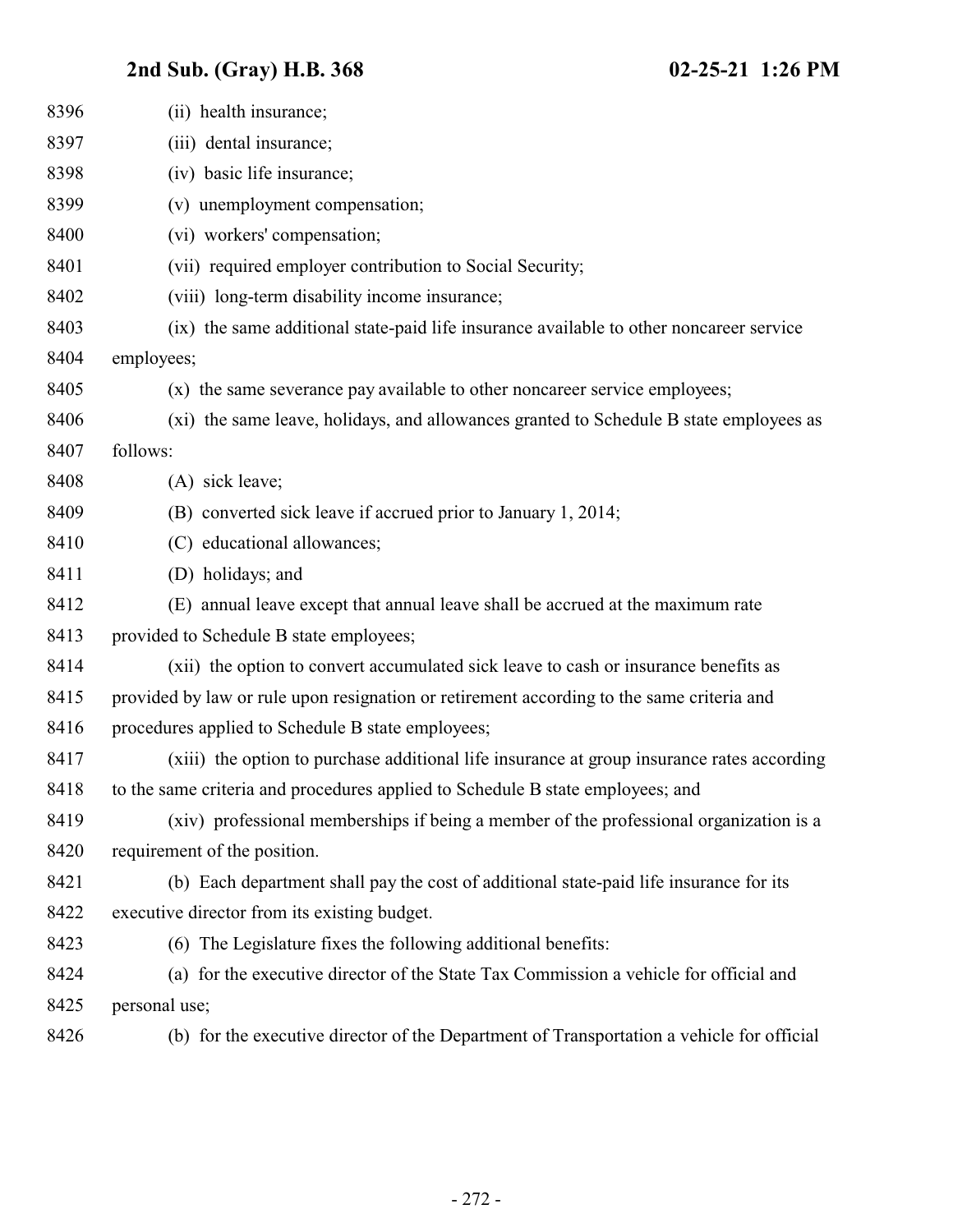| 8427 | and personal use;                                                                   |
|------|-------------------------------------------------------------------------------------|
| 8428 | (c) for the executive director of the Department of Natural Resources a vehicle for |
| 8429 | commute and official use;                                                           |
| 8430 | (d) for the commissioner of Public Safety:                                          |
| 8431 | an accidental death insurance policy if POST certified; and<br>(i)                  |
| 8432 | (ii) a public safety vehicle for official and personal use;                         |
| 8433 | (e) for the executive director of the Department of Corrections:                    |
| 8434 | an accidental death insurance policy if POST certified; and<br>(i)                  |
| 8435 | (ii) a public safety vehicle for official and personal use;                         |
| 8436 | for the adjutant general a vehicle for official and personal use; and<br>(f)        |
| 8437 | (g) for each member of the Board of Pardons and Parole a vehicle for commute and    |
| 8438 | official use.                                                                       |
| 8439 | Section 115. Section 79-2-201 is amended to read:                                   |
| 8440 | 79-2-201. Department of Natural Resources created.                                  |
| 8441 | (1) There is created the Department of Natural Resources.                           |
| 8442 | The department comprises the following:<br>(2)                                      |
| 8443 | (a) Board of Water Resources, created in Section 73-10-1.5;                         |
| 8444 | (b) Board of Oil, Gas, and Mining, created in Section 40-6-4;                       |
| 8445 | (c) Board of Parks and Recreation, created in Section 79-4-301;                     |
| 8446 | (d) Wildlife Board, created in Section 23-14-2;                                     |
| 8447 | (e) Board of the Utah Geological Survey, created in Section 79-3-301;               |
| 8448 | Water Development Coordinating Council, created in Section 73-10c-3;<br>(f)         |
| 8449 | (g) Division of Water Rights, created in Section 73-2-1.1;                          |
| 8450 | (h) Division of Water Resources, created in Section 73-10-18;                       |
| 8451 | Division of Forestry, Fire, and State Lands, created in Section 65A-1-4;<br>(i)     |
| 8452 | Division of Oil, Gas, and Mining, created in Section 40-6-15;<br>(1)                |
| 8453 | (k) Division of Parks and Recreation, created in Section 79-4-201;                  |
| 8454 | Division of Wildlife Resources, created in Section 23-14-1;<br>(1)                  |
| 8455 | (m) Utah Geological Survey, created in Section 79-3-201;                            |
| 8456 | (n) Heritage Trees Advisory Committee, created in Section 65A-8-306;                |
| 8457 | (o) Recreational Trails Advisory Council, authorized by Section 79-5-201;           |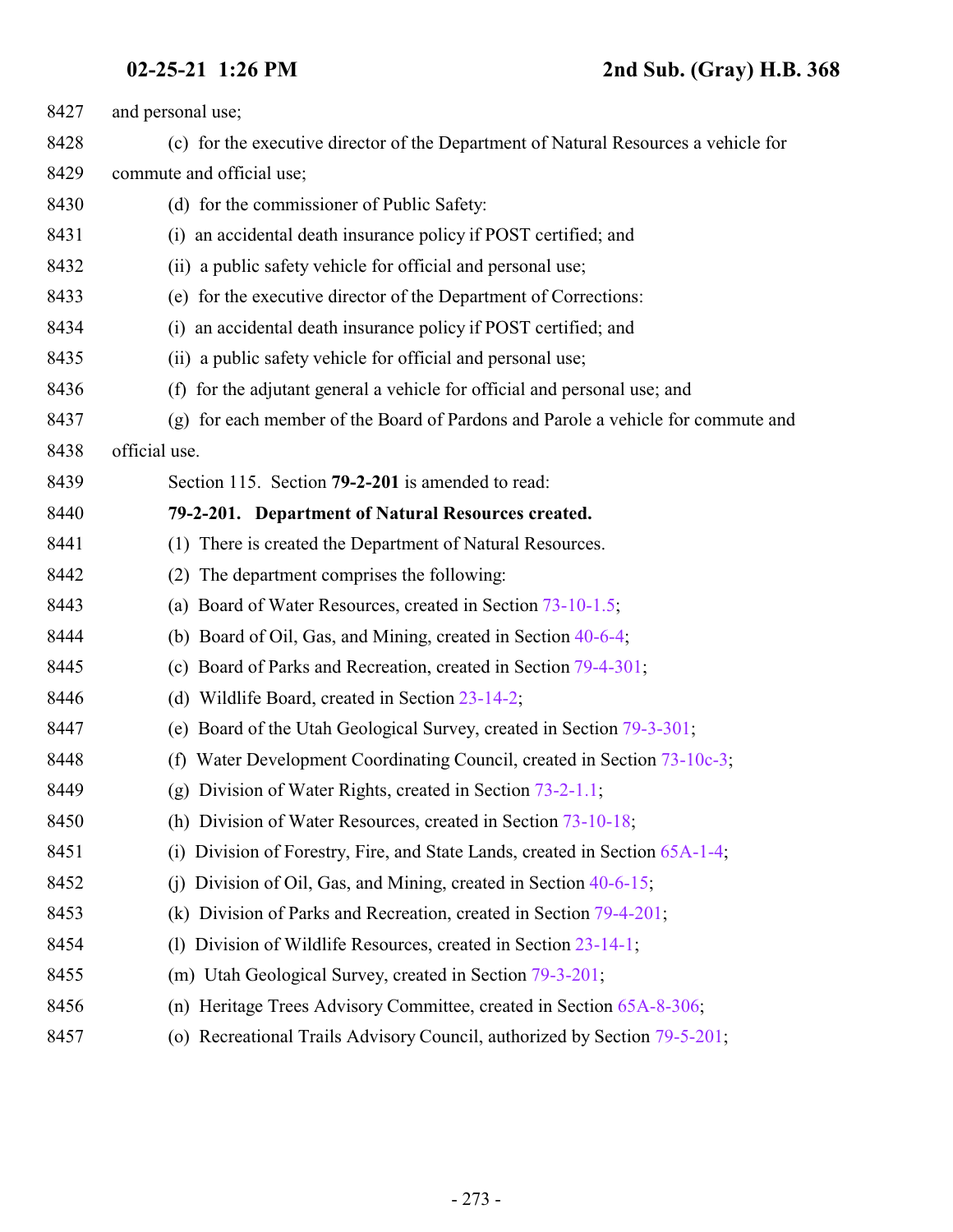| 8458 | (p) Boating Advisory Council, authorized by Section 73-18-3.5;                             |
|------|--------------------------------------------------------------------------------------------|
| 8459 | Wildlife Board Nominating Committee, created in Section 23-14-2.5;<br>(q)                  |
| 8460 | Wildlife Regional Advisory Councils, created in Section 23-14-2.6;<br>(r)                  |
| 8461 | (s) Utah Watersheds Council, created in Section 73-10g-304; [and]                          |
| 8462 | (t) Utah Natural Resources Legacy Fund Board, created in Section 23-31-202[.]; and         |
| 8463 | (u) Public Lands Policy Coordinating Office created in Section 63L-11-201.                 |
| 8464 | Section 116. Repealer.                                                                     |
| 8465 | This bill repeals:                                                                         |
| 8466 | Section 63J-4-701, Definitions.                                                            |
| 8467 | Section 63J-4-702, Employability to Careers Program Board.                                 |
| 8468 | Section 63J-4-703, Employability to Careers Program Restricted Account.                    |
| 8469 | Section 63J-4-704, Results-based contracts -- Board duties.                                |
| 8470 | Section 63J-4-705, Employability to Careers Program.                                       |
| 8471 | Section 63J-4-706, Feasibility analysis.                                                   |
| 8472 | Section 63J-4-707, Components of an education, employability training, and                 |
| 8473 | workforce placement program.                                                               |
| 8474 | Section 63J-4-708, Reporting.                                                              |
| 8475 | Section 117. Intent language.                                                              |
| 8476 | It is the intent of the Legislature that:                                                  |
| 8477 | the Division of Finance transfer any money remaining in the Employability to<br>(1)        |
| 8478 | Careers Restricted Account at the end of fiscal year 2021 to the General Fund; and         |
| 8479 | (2) notwithstanding the effective date of this bill, agencies may take until July 1, 2022  |
| 8480 | to update the financial and information systems to come into full compliance with the      |
| 8481 | provisions of this bill.                                                                   |
| 8482 | Section 118. Appropriation.                                                                |
| 8483 | The following sums of money are appropriated for the fiscal year beginning July 1,         |
| 8484 | 2021, and ending June 30, 2022. These are additions to the amounts previously appropriated |
| 8485 | for fiscal year 2022. Under the terms and conditions of Title 63J, Chapter 1, Budgetary    |
| 8486 | Procedures Act, the Legislature appropriates the following sums of money from the funds or |
| 8487 | accounts indicated for the use and support of the government of the state of Utah.         |
| 8488 | ITEM 1                                                                                     |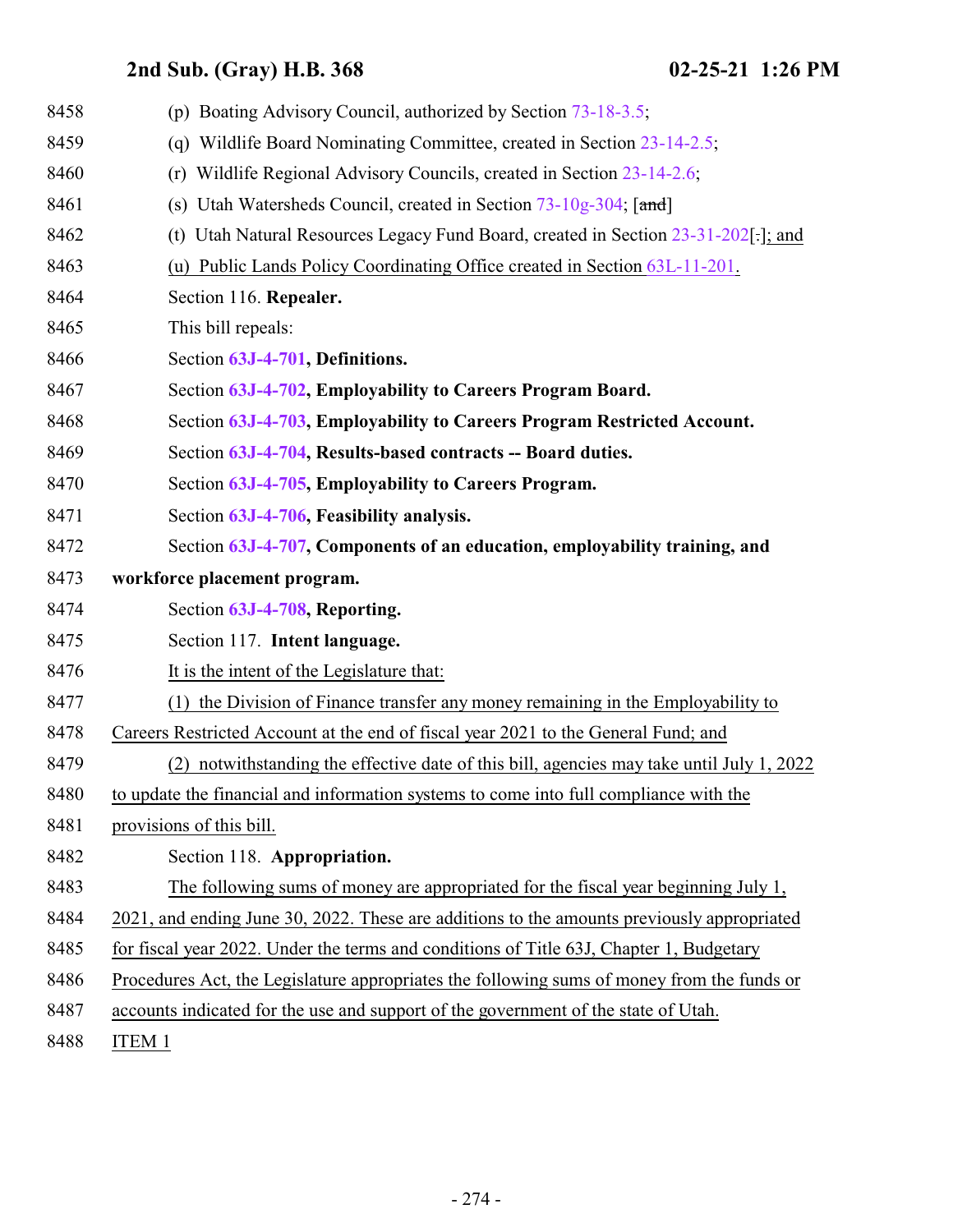| To the Public Lands Policy Coordinating Office                                               |                 |
|----------------------------------------------------------------------------------------------|-----------------|
| From General Fund                                                                            | $(\$2,685,100)$ |
| From General Fund, One-Time                                                                  | $($ \$5,100)    |
| From General Fund Restricted - Constitutional Defense                                        | (1,227,300)     |
| From General Fund Restricted - Constitutional Defense, One-Time                              | ( \$2,300)      |
| <b>From Beginning Nonlapsing Balances</b>                                                    | $(\$2,559,900)$ |
| <b>From Closing Nonlapsing Balances</b>                                                      | \$2,189,900     |
| Schedule of Programs:                                                                        |                 |
| <b>Public Lands Policy Coordinating Office</b><br>$(\$4,289,800)$                            |                 |
| ITEM <sub>2</sub>                                                                            |                 |
| To the Department of Natural Resources - Public Lands Policy Coordinating Office             |                 |
| From General Fund                                                                            | \$2,685,100     |
| From General Fund, One-Time                                                                  | \$5,100         |
| From General Fund Restricted - Constitutional Defense                                        | \$1,227,300     |
| From General Fund Restricted - Constitutional Defense, One-Time                              | \$2,300         |
| From Beginning Nonlapsing Balances                                                           | \$2,559,900     |
| <b>From Closing Nonlapsing Balances</b>                                                      | $(\$2,189,900)$ |
| Schedule of Programs:                                                                        |                 |
| <b>Public Lands Policy Coordinating Office</b><br>\$4,289,800                                |                 |
| The Legislature intends that, at the close of fiscal year 2021 accounting, the Division of   |                 |
| Finance transfer any fiscal year 2021 closing nonlapsing balances in the Public Lands Policy |                 |
| Coordinating Office to the Department of Natural Resources - Public Lands Policy             |                 |
| Coordinating Office, as fiscal year 2022 beginning nonlapsing balances.                      |                 |
| Section 119. Effective date.                                                                 |                 |
| This bill takes effect on July 1, 2021.                                                      |                 |
| Section 120. Revisor instructions.                                                           |                 |
| The Legislature intends that the Office of Legislative Research and General Counsel, in      |                 |
| preparing the Utah Code database for publication, on May 5, 2021, replace "Management and    |                 |
| Budget," when referring to the Governor's Office of Management and Budget, with "Planning"   |                 |
| and Budget" in any new language added to the Utah Code by legislation passed during the 2021 |                 |
| General Session.                                                                             |                 |
|                                                                                              |                 |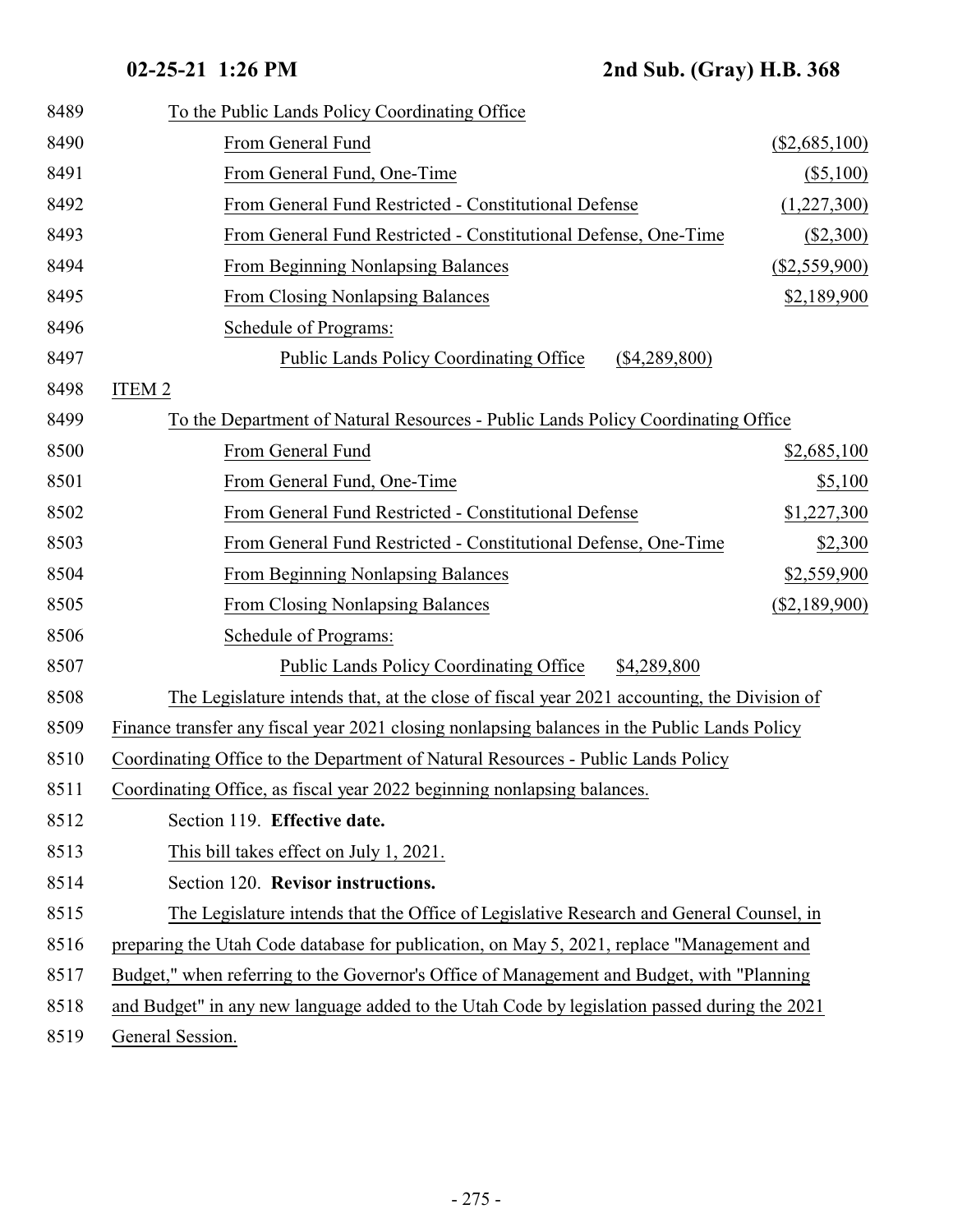| 8520 | Section 121. Coordinating H.B. 368 with H.B. 347 -- Substantive and technical                 |
|------|-----------------------------------------------------------------------------------------------|
| 8521 | changes.                                                                                      |
| 8522 | If this H.B. 368 and H.B. 347, Homeless Services Amendments, both pass and become             |
| 8523 | law, it is the intent of the Legislature that the Office of Legislative Research and General  |
| 8524 | Counsel shall prepare the Utah Code database for publication by amending Subsection           |
| 8525 | $63J-4-202(1)(a)$ to read:                                                                    |
| 8526 | $''(1)(a)$ The governor shall appoint, to serve at the governor's pleasure:                   |
| 8527 | (i) an executive director of the office; and                                                  |
| 8528 | (ii) a state homelessness coordinator.".                                                      |
| 8529 | Section 122. Coordinating H.B. 368 with S.B. 21 -- Substantive and technical                  |
| 8530 | changes.                                                                                      |
| 8531 | If this H.B. 368 and S.B. 21, Federal Land Application Advisory Committee Sunset              |
| 8532 | Extension, both pass and become law, it is the intent of the Legislature that the Office of   |
| 8533 | Legislative Research and General Counsel shall prepare the Utah Code database for publication |
| 8534 | by amending Subsection $63I-1-263(22)$ to read:                                               |
| 8535 | "(22) [Subsection 63J-4-608(3), which creates the Federal Land Application Advisory           |
| 8536 | Committee, is repealed] In relation to the advisory committee created in Subsection           |
| 8537 | 63L-11-305(3), on July 1, [2021.] 2022:                                                       |
| 8538 | (a) Subsection $63L-11-305(1)(a)$ , which defines "advisory committee," is repealed; and      |
| 8539 | (b) Subsection $63L-11-305(3)$ , which creates the advisory committee, is repealed.".         |
| 8540 | Section 123. Coordinating H.B. 368 with H.B. 313 -- Technical change.                         |
| 8541 | If this H.B. 368 and H.B. 313, Heritage and Arts Amendments, both pass and become             |
| 8542 | law, it is the intent of the Legislature that the Office of Legislative Research and General  |
| 8543 | Counsel shall prepare the Utah Code database for publication by amending Subsection           |
| 8544 | 63L-11-402(1)(c) to read:                                                                     |
| 8545 | "(c) a representative from the Department of [Heritage and Arts] Cultural and                 |
| 8546 | Community Engagement appointed by the executive director of the Department of Cultural and    |
| 8547 | Community Engagement.".                                                                       |
| 8548 | Section 124. Coordinating H.B. 368 with H.B. 346 -- Technical change.                         |
| 8549 | If this H.B. 368 and H.B. 346, Natural Resources Entities Amendments, both pass and           |
|      |                                                                                               |

8550 become law, it is the intent of the Legislature that the Office of Legislative Research and